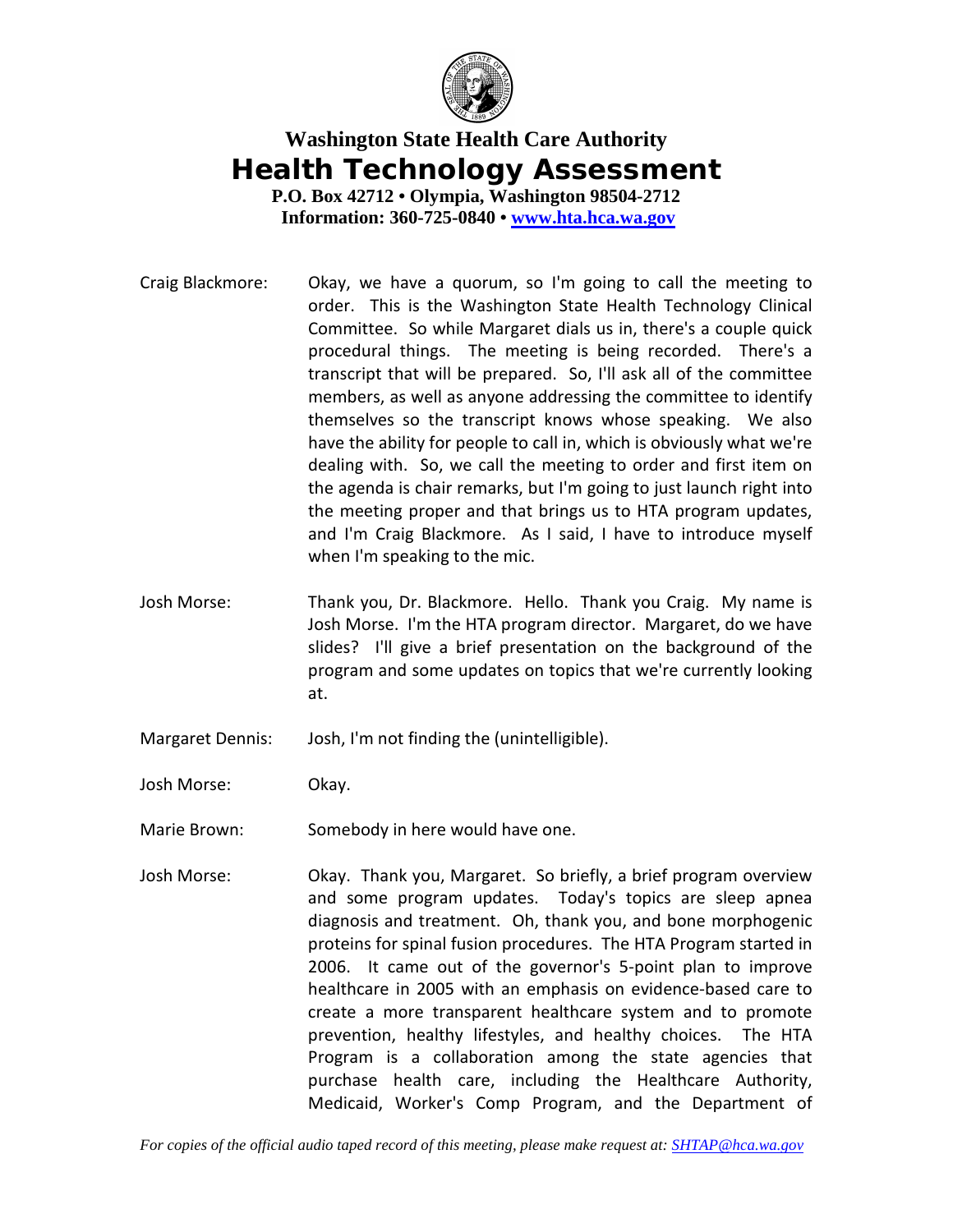Corrections. Why are we looking at health technologies? Medical technologies are a primary driver of cost in our healthcare system and may account for up to half of all lumped up spending growth and there are, at times, quality gaps in the technologies. The primary purpose of this program is to ensure that the medical treatments and services paid for with state healthcare dollars are safe and proven to work. The program provides resources for the state agencies that purchase healthcare. We developed scientific evidence-based reports on medical devices, procedures, and tests, and we faciliate this committee, the Clinical Committee, to determine which medical devices and procedures are safe, efficacious, and cost-effective. This is a high-level view of our process annually or semiannually the direct of the Healthcare Authority selects technologies for review. We contract with evidence-based practice centers to generate technology assessment reports. We then bring these reports to our clinical committee here for a review and determination in a public meeting and the state agencies then implement the determinations of this committee. Key products of the program include the assessment report and the clinical committee determination. We strive for transparency, and the key focus questions of the program are, "Is it safe? Is it effective? Does it provide value for state purchasing?" The clinical committee decisions must give greatest weight to the most valid and reliable evidence. Objective factors for evidence consideration include the nature and the source of the evidence, the empirical characteristics of the trials for the studies on which the evidence is based, and the consistency of the outcomes within those studies. Additional factors include how recent the data is, how relevant it is to our state population, and the level of bias in the evidence. Currently topics that are under review are for today sleep apnea and bone morphogenetic proteins. In May, the committee will be reviewing upper endoscopy for GERD and GI symptoms, as well as robotic-assisted surgery. In the fall September meeting, we have stereotactic radiosurgery and stereotactic body radiation surgery along with intensitymodulated radiation therapy through radiation treatments. Later, towards the winter, vitamin D testing is currently scheduled. Selected last year but not yet scheduled for the following year include prostate-specific antigen testing, ablation procedures for supraventricular tachycardia, carotid artery stenting, cervical level fusion for degenerative disk disease, cochlear implants, hyperbaric oxygen therapy for wound care and brain injury, and cardiac nuclear imaging. Our program maintains a webpage and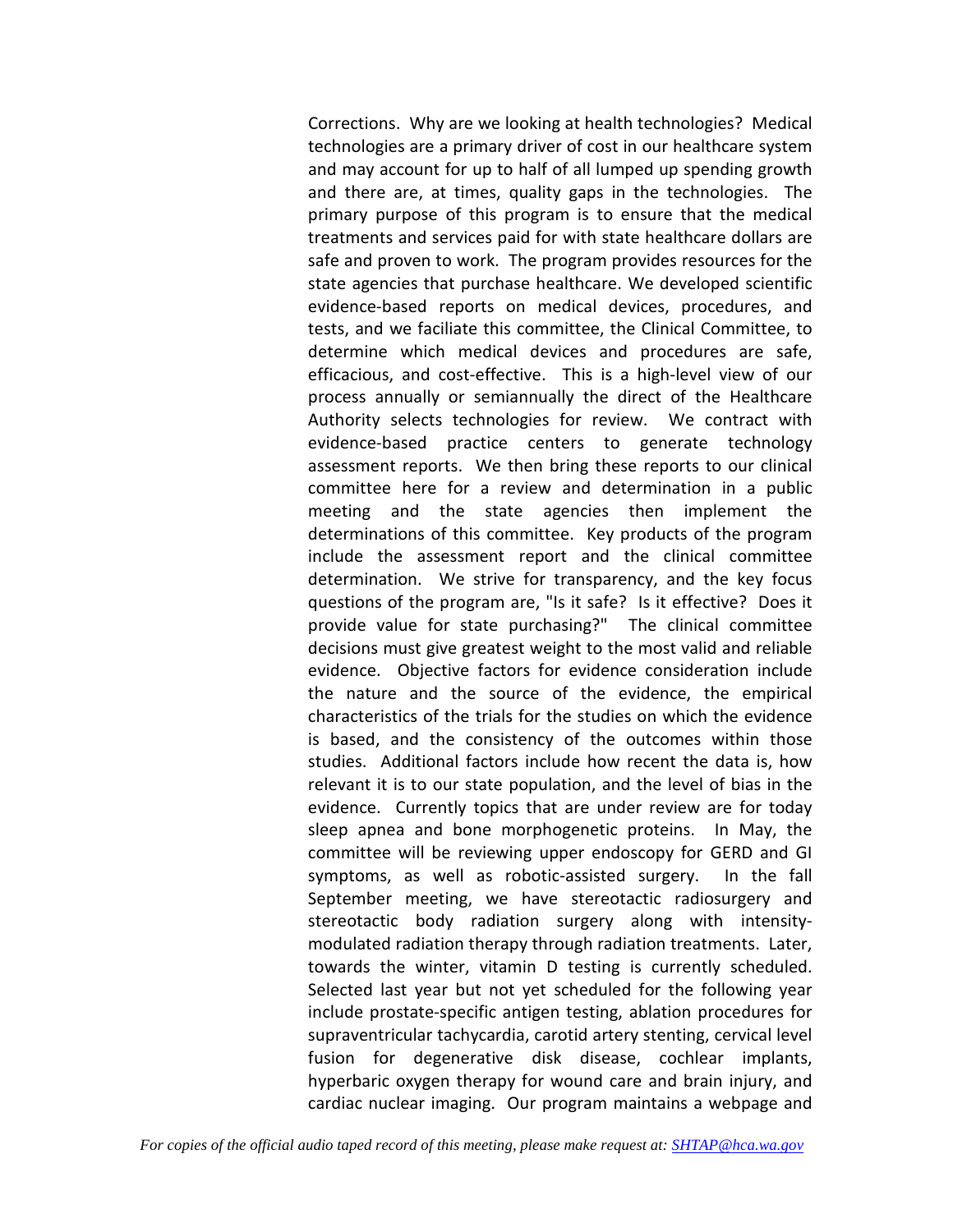an e-mail distribution list. The primary way we communicate with people who are interested in the program is through the webpage and the e-mail distribution list. If you're not signed up and you're interested in the program, I encourage you to sign up for our email. It's available on our webpage. Thank you.

- Craig Blackmore: Thank you, Josh. Craig Blackmore again. Next item on the agenda is previous meeting business. This has 3 parts. First is, we will look to the minutes of the last meeting and then second, we will go individually through the previous two decisions and finalize those decisions or not. So, the first item of official business then on the agenda is regarding the previous minutes from the November meeting. These have been distributed to the committee members and are for the committee members there in your packet, and I will entertain a motion or any, well entertain a motion to approve or any discussion of the minutes.
- Seth Schwartz: I move to approve the minutes.
- Chris Standaert: Second.
- Craig Blackmore: So Dr. Schwartz moved to approve. I have a second from Dr. Standaert. Any discussion of the minutes? All in favor of approval please raise your hands. That's all approved. Next item of business on the agenda is to finalize decisions made at the previous meeting. The first of these is the - which one's first? First is the microprocessor controlled lower limb prosthesis and the decision made at the last meeting has been formalized by committee staff at the request of the committee and that is included in your packets and has been distributed to the committee members. The final decision is detailed on page 8 of that report and I will entertain a motion to approve the final - to approve the decision we made on the prosthesis at the prior meeting or any discussion.
- Marie Brown: So move.
- Carson Odegard: Second.
- Craig Blackmore: I have a motion from Dr. Brown, second from Dr. Odegard, and any discussion? All right. Then we will entertain a vote for a final decision. All in favor of the decision please raise your hands. All approved. Same procedure now on the previous decision about osteochondral allograft/autograft transplantation or the OAT

*For copies of the official audio taped record of this meeting, please make request at[: SHTAP@hca.wa.gov](mailto:SHTAP@hca.wa.gov)*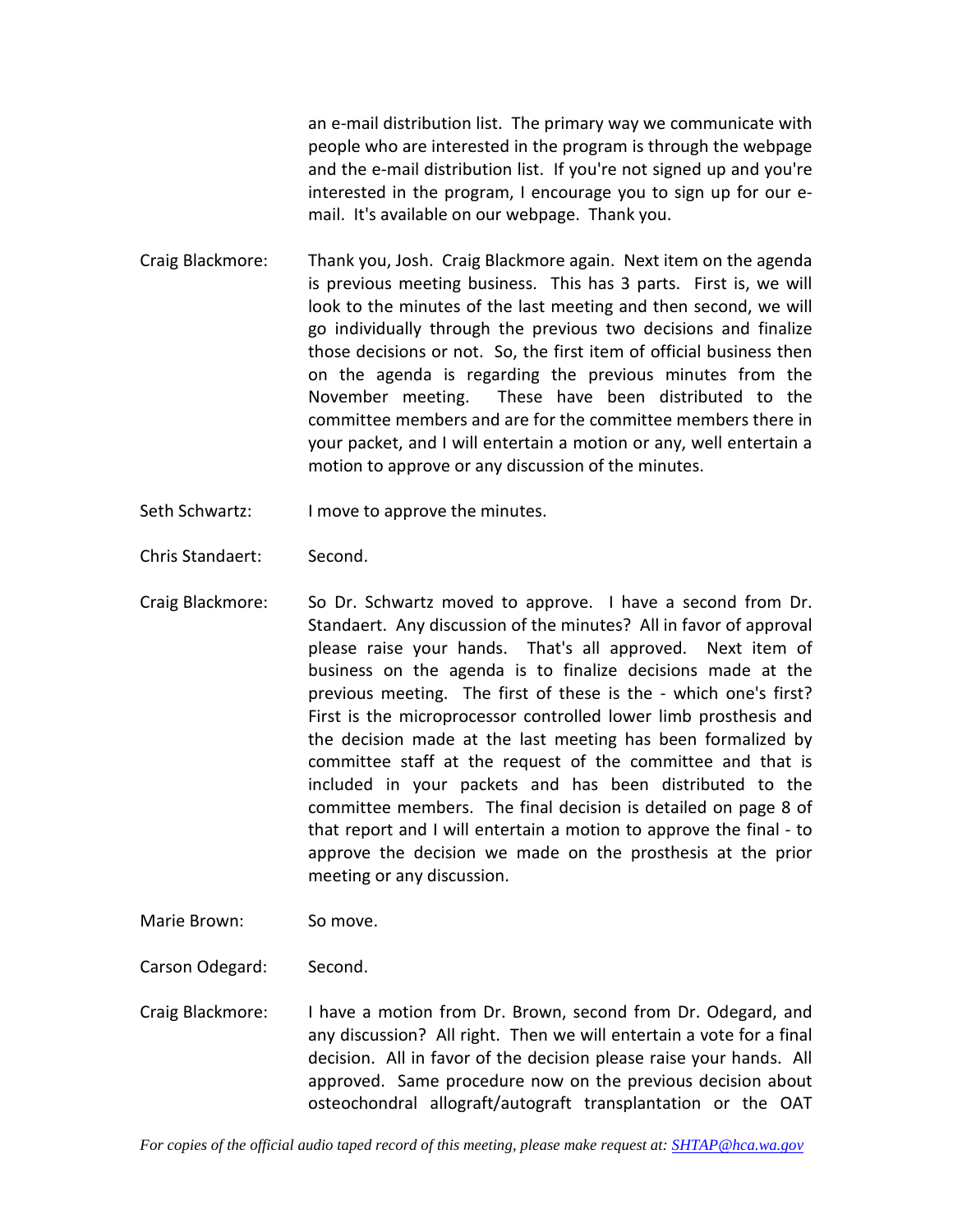procedure, as it's sometimes called. Again, the draft decision has been distributed to the committee members and is in the packets, as well as public comments we received, and again I will entertain a motion to approve.

Kevin Walsh: Make a motion to approve.

Craig Blackmore: Thank you.

Marie Brown: Second.

Craig Blackmore: So I have a motion to approve from Dr. Walsh, second from Dr. Brown and any discussion on the topic before we go. All right. So final approval of our draft decision on osteochondral transplantation. All in favor of the decision, please raise your hands. And again, all approved. Okay, that completes our previous business meeting. We move on to the new topic, which is sleep apnea and first item on the agenda is scheduled open public comments. So we have a signup sheet, which has been outside at the entrance. If there's anybody who has not notified us in advance but wishes to address the committee on this topic, there's an opportunity for you to sign in and do that. We've also received some people who have contacted us in advance that wish to address the committee on the topic and have time for that. We're just going to take a second and see if anybody has signed up who didn't tell us in advance. Okay, and we had some people who told us in advance on this topic.

Josh Morse: No.

Craig Blackmore: Okay. So we don't have any scheduled public comments. Nobody has notified us in advance. We have two people who have told us, or who have expressed a desire to address the committee. Okay, so first on the list is Edward Weaver and for all the speakers who address the committee we ask that you identify yourself, tell us who you represent if you're representing more than just yourself, if there's a group or an organization. Tell us if you receive any financial support from an organization, commercial entity related to this topic, and then feel free to go ahead. We limit time for the public speakers to 5 minutes, and do we have somebody whose going to - so Margaret will let you know when you get to 1 minute, is that right, Margaret?

Margaret Dennis: 1 minute, 30 seconds.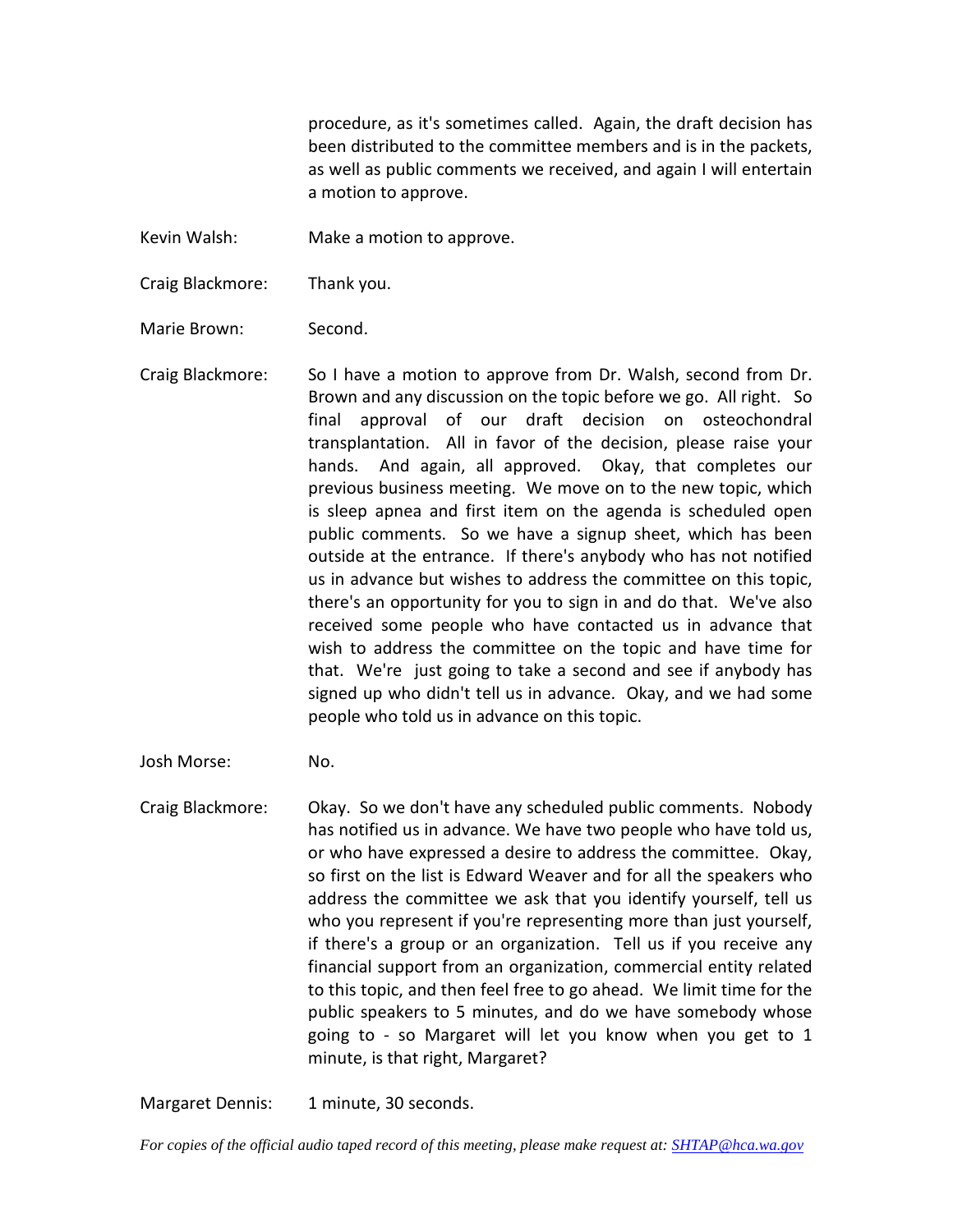Craig Blackmore: 1 minute and 30 seconds, and very good. Dr. Weaver.

Ed Weaver: Thank you, Dr. Blackmore. My name is Ed Weaver. I have no commercial conflicts of interest, and I receive no financial support from anybody related to this commercial industry or otherwise. I am a practicing sleep medicine and sleep surgeon at the University of Washington, Seattle Medical Center. While this experience might pose a potential conflict of interest, I believe it also (unintelligible). My comments are focused on key question #5 - what is the comparative fact of different treatments for obstructive sleep apnea in adults? I will specifically focus on surgical treatment, a niche that I have that is relatively unusual. I was anticipating more public comments from the rest of the questions, so I'd be happy to add insight there, given the opportunity. My qualifications: I am here as an official representative of the American Academy of Otolaryngology Head and Neck Surgery, which has a major interest in sleep apnea. I receive no financial support, but they asked me to represent them as I've been in leadership positions in that organization. Other qualifications include board certification in sleep medicine and otolaryngology, continuous funding for sleep apnea outcomes research by NIH for almost 10 years, co-authorship on 5 surgery studies and 2 guidelines cited in the review, and co-authorship of the Medicare of local coverage determination for surgical treatment of obstructive sleep apnea. I wish to congratulate the Healthcare Authority for taking on this topic. It's of great importance, I believe, to public health in our community and abroad. I congratulate the reviewers for doing really an outstanding review of a very complex topic that expands wide literature, and I congratulate the committee for taking this on and to translate that review into practical real-world practice. So thank you for all your efforts. I know it's a lot. I wish to make 3 points regarding the context of the surgery review, specially, but first I will start with my recommendation. Sorry, one (unintelligible) than I expected so I'm going to limit it to 2 comments. My recommendation is that we follow the Medicare local coverage determination for surgical treatment of sleep apnea. Unfortunately, that is not included in the packet, but it is available online. I do have 1 recommended change - that the definition of sleep apnea worthy of treatment with surgery matches that specified for C-PAP. Specifically, that includes mild sleep apnea with symptoms and not just moderate or severe sleep apnea. In terms of context for surgical treatment, I have it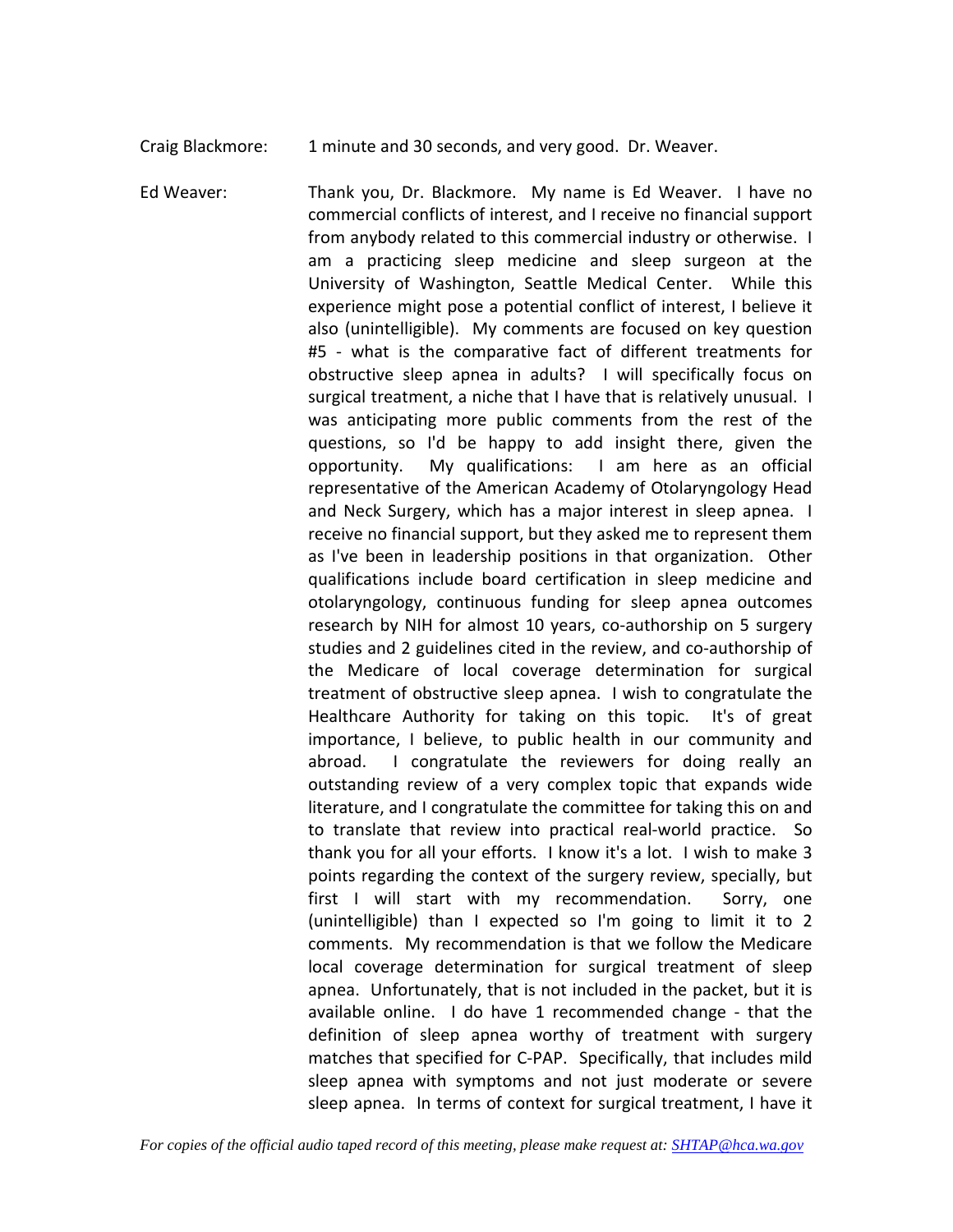that there are an array of surgical treatments and in the review, those are all lumped together as a single entity of surgery. In the local coverage determination, those reviews were done specifically for each specific procedure, and that granularity is necessary in order to make a determination, because when lumped together some of the treatments work and some don't work and when lumped together leaves confusion such that the only conclusion is insufficient evidence. When looked at in a more granular fashion, that can be specified more specifically. Thank you for giving me this 5 minutes today to present to the conference. Thank you.

- Craig Blackmore: Thank you, Dr. Weaver. Next on the list is Robert Michelson.
- Robert Michaelson: My name is Robert Michaelson. I am the vice president of the Washington State Chapter of the American Society for Metabolic and Bariatric Surgery. I'm a bariatric surgeon, and I've been practicing exclusively bariatric surgery for the past 6 years. The position of the Washington State Chapter of the American Society of Metabolic and Bariatric Surgery is that obstructive sleep apnea is known by a large body of scientific and medical evidence to increasing body mass index. We also know that it's a comorbid condition of morbid obesity and treatment with morbid obesity improves sleep apnea. We feel that it is an imperative to diagnose and treat sleep apnea prior to bariatric surgery because of the high risk of this patient population and feel that perioperative mortality associated with untreated sleep apnea exceeds the risks and benefits of the surgery. As an organization, we feel that as an obesity-related comorbidity, bariatric surgery is an effective treatment for obstructive sleep apnea and should be considered one of the surgical options for treatment of this lifethreatening condition.
- Craig Blackmore: Thank you. So that is all that we've received in terms of requesting the opportunity to address the committee. Is there anyone else who had wished to address the committee who has not had an opportunity to sign up? Okay. We're a little bit ahead of schedule, so we always like to make sure that the time window that we post in advance corresponds to the time when we offer public comments so that nobody misses the opportunity. What I'm going to do is have us continue and then I'm going to continue with the agency utilization and outcomes and then we'll come back and check one more time to see if anybody had expected to talk in that window. One thing I haven't done is to see - is there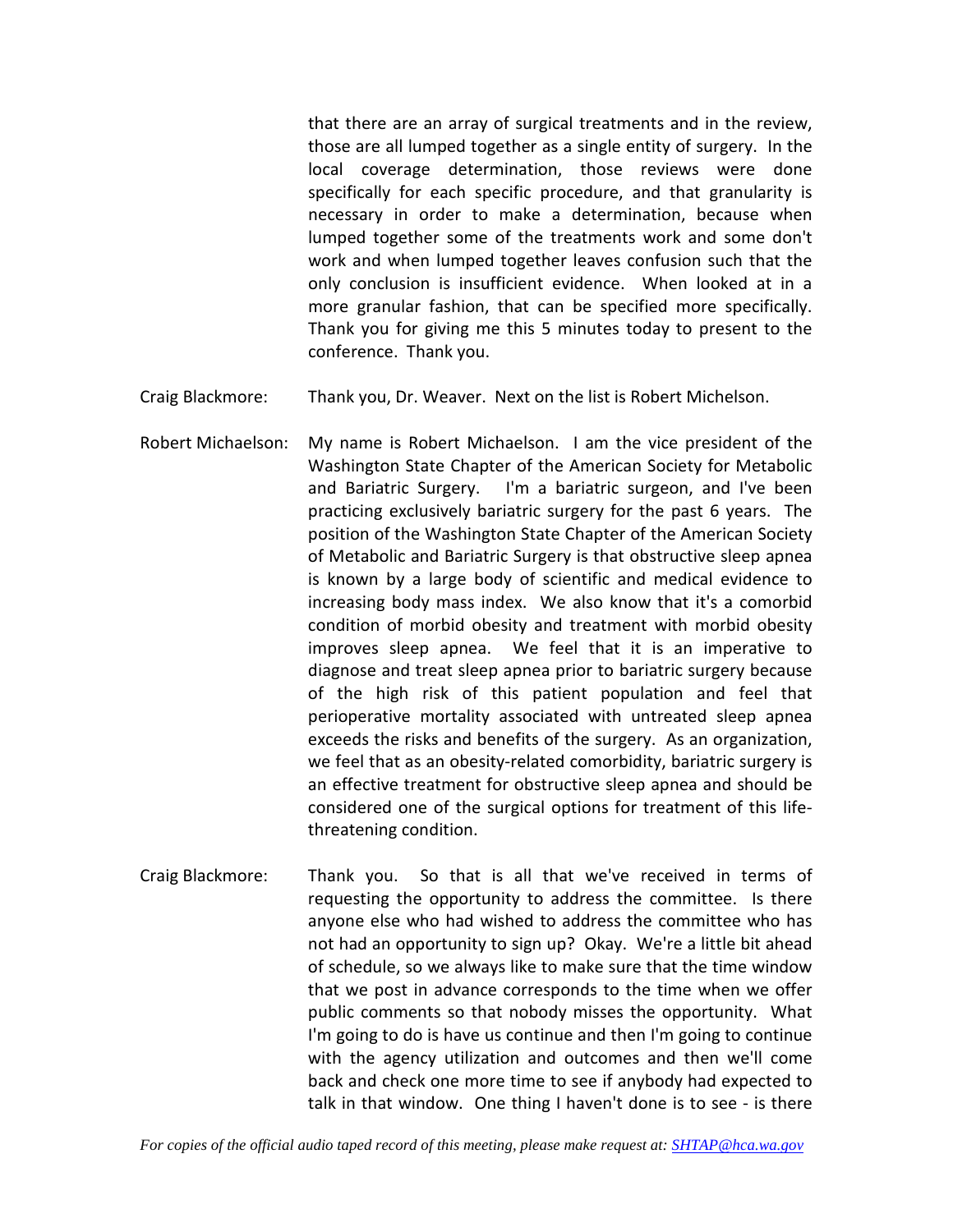anyone on the phone who had wished to address the committee who has not yet had the opportunity?

Marie Brown: I think they're on mute.

Craig Blackmore: Okay. We're going to un-mute you if you're there on the phone. Hang on just a second.

- Marie Brown: Would it be possible to hear more from the first presenter, if no one else chooses to speak?
- Craig Blackmore: I think given that we are a little bit ahead of schedule that we could entertain that. Let's see what's going on. So, is there anyone on the phone who had wished to address the committee on the topic of sleep apnea? Okay, if you're on the phone, we're going to put you back on mute. If you don't tell us that you wish to address us on this topic. Okay, we will re-mute the phones. Dr. Weaver, we cut you off and we heard a lot about your introduction and we didn't get to hear all your comments, and we have a little extra time. So, if you'd like to give us another 3 minutes, you'd be welcome.
- Ed Weaver: Ed Weaver again speaking for the sake of the transcript. The second point that I'd like to make beyond the fact that surgery is more than one single entity that spans all the way from minimally invasive techniques to maximally invasive techniques like craniofacial reconstruction and bariatric surgery. In addition to that, I would like to highlight a key concept reviewed in the literature. When one reviews the literature of surgical treatments, there are some level 1 studies. Paradoxically, the level 1 studies are usually in the treatments that are least effective. The reason that is, is because it's only in those less effective, minimally-invasive treatments where we're even capable of doing level 1 studies. It's very difficult to randomize invasive therapy in those patients who are not willing to accept a flip of a coin to determine whether you do a very invasive procedure, and certainly it's difficult to blind those, either in the placebo control or in the double-blinded fashion. So, inherently, it's almost impossible to do a level 1 study in the more invasive treatments that actually have a greater effect. I congratulate the reviewers for relaxing their criteria, including level 2 studies in the review. However, the emphasis is still on the level 1 studies on the treatments that have less effect and have already been determined not to be used for sleep apnea in many cases, and yet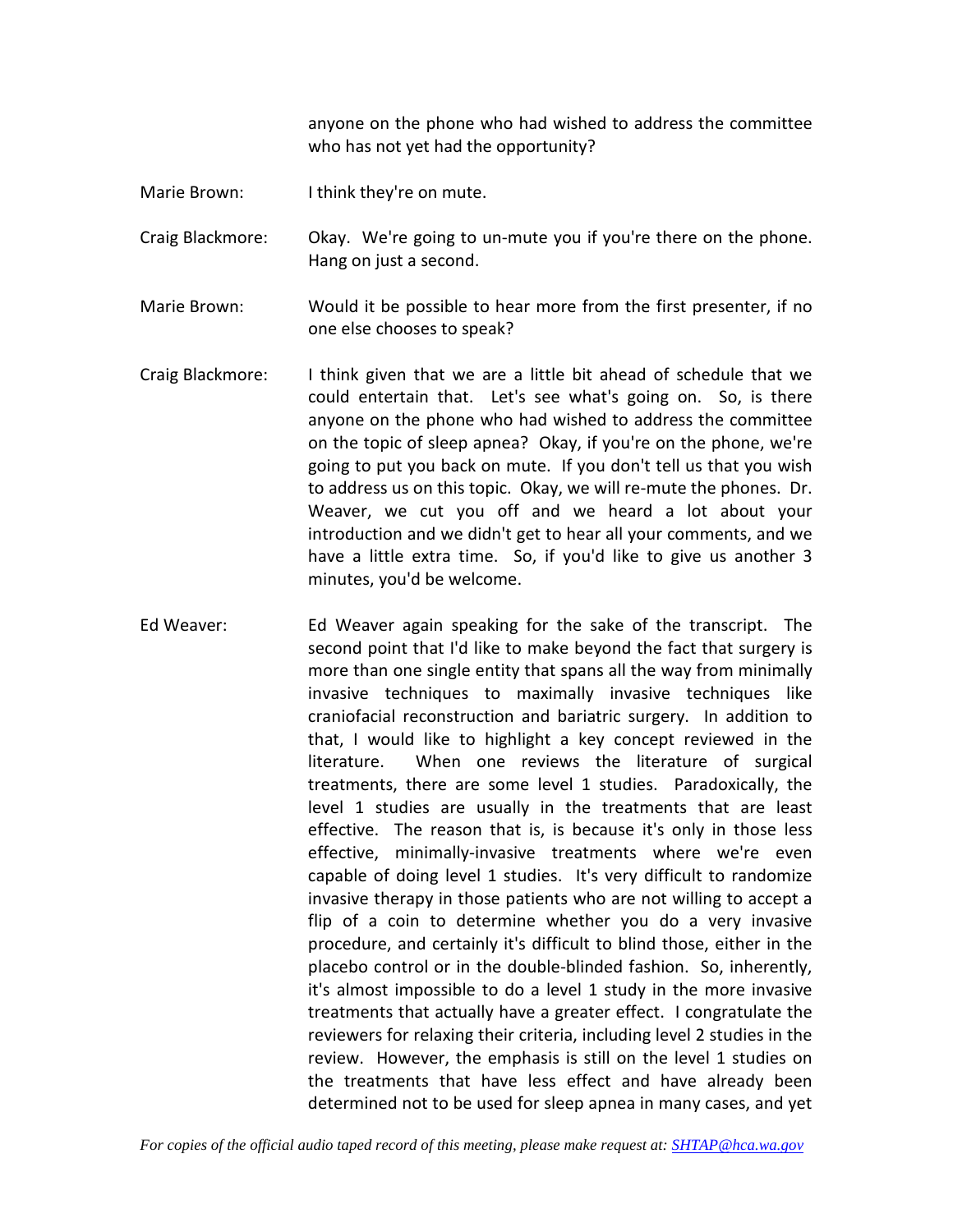were included in the lumping of surgery so key in interpreting the literature. Then the third point I was going to make is that surgery is reserved for cases where C-PAP has failed and the patients are otherwise untreated. In this context, surgery benefits far outweigh the risks. Surgery usually does not eliminate the sleep apnea, but it usually improves it. Most of the studies reviewed of the relevant surgeries show consistent clinical benefits superior to no treatment and even comparable to C-PAP or oral appliance therapy. In published higher-level studies, level 2 mostly, surgery consistent improved symptoms, quality of life, car crash risk, instant cardiovascular disease, and mortality - consistently. These are the clinical outcomes that are important to patients. Compared to no treatment, surgery benefits outweigh risks in most studies where both (unintelligible) directly including mortality risk and patient satisfaction. These subtle nuances were not covered in the review. It's too granular for the scope of that review. Lastly, the instructions offer an opportunity to present emerging data, which I would like to do. Compared to no treatment, the most common surgery, uvulopalatopharyngoplasty, is highly cost effective with an incremental cost-effective ratio \$8487 per quality adjusted life year with an upper-bound 95% cost effective ratio of \$22,000. This analysis used published costs and outcomes stated in applied markup modeling techniques. This pending study has been presented at scientific meetings but has not yet been published and is not included in the evidence review. So, in conclusion, the surgery literature shows that the Medicare covered procedures have important and consistent clinical benefit above and beyond the adverse effects, and emerging data indicates it is highly cost effective. I recommend following the Medicare policy for surgical treatment but also including symptomatic mild sleep apnea, like what's in the policy in 2005 to 2011, and is still in the policy for C-PAP. Thank you.

- Craig Blackmore: Thank you. The next item on the agenda is the Agency Utilization and Outcomes.
- Steve Hammond: This is Dr. Steve Hammond, Department of Corrections, Chief Medical Officer. Do you have a preference which screen I highlight?
- Marie Brown: Would you mind being a little closer to the microphone?

Steve Hammond: Okay, is that better?

*For copies of the official audio taped record of this meeting, please make request at[: SHTAP@hca.wa.gov](mailto:SHTAP@hca.wa.gov)*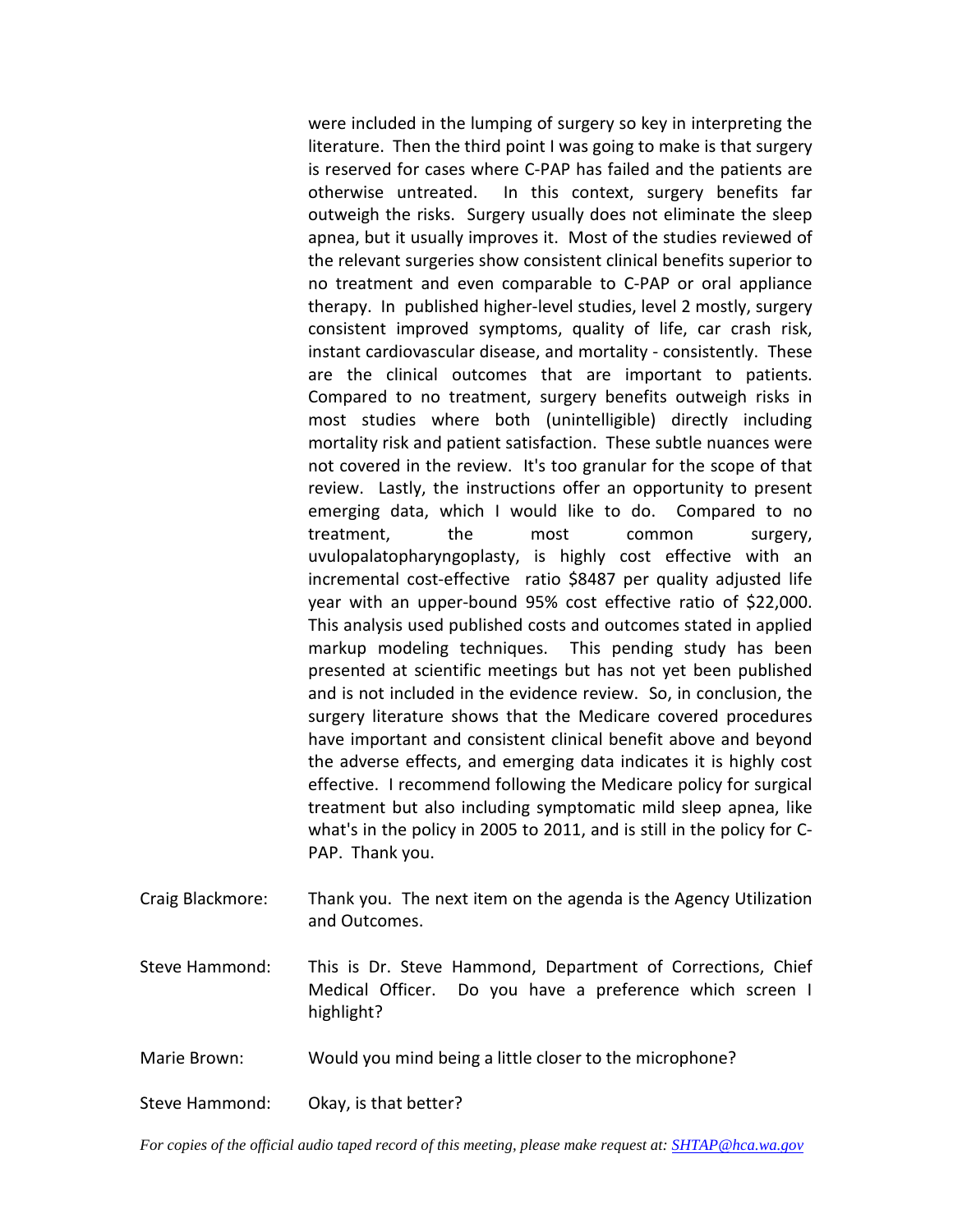Marie Brown: Yes.

Steve Hammond: Okay. How's that?

Marie Brown: Much better.

Steve Hammond: Do you have preference which screen I highlight? Okay. I'm Dr. Steve Hammond, Chief Medical Officer of the Department of Corrections. Sleep apnea, in particular obstructive sleep apnea, or OSA, has been increasingly recognized, diagnosed and treated over the past 20 to 30 years. Prevalence estimates range from 2 to 7% in the adult population, and in adults over 60, prevalence may be as high as 20%. Diagnosis is usually made on the basis of polysomnography. However, diagnostic procedures and criteria are not well standardized, but we do know from the evidence that severe obstructive sleep apnea, as defined by an apnea-hypopnea index of greater than 30, is independently predictive of increased risk of nonfatal cardiovascular morbidity and all cause mortality. The most common treatment for obstructive sleep apnea is continuous positive airway pressure, or CPAP. CPAP has been demonstrated to improve some measures of disordered breathing during sleep. It has not been demonstrated with high quality evidence to decrease major morbidity or mortality and it is not tolerated by a significant proportion of patients. This is the perspective of the agency medical directors group. This topic was selected for review by the HTA Program over 4 years ago. The review by the HTA was delayed somewhat because we knew that a review was underway by the AHRQ and actually our current evidence report is largely based on that review, although with some additional review. In any case, when the topic was initially selected the concern for safety was rated as medium, concern for efficacy was rated as high, and the concern for cost was rated as medium. In light of subsequent review of literature and agency utilization data, the level of concern has been adjusted somewhat. At present, the concern for safety is more in the low to medium range. Concern for efficacy remains high, and concern for cost is medium to high. We do know that 12 to 15 million dollars per year is being spent by the state agencies on diagnosis and treatment of sleep apnea, and we think that given the high prevalence the potential for continued increase in utilization is quite substantial. These are the current coverage policies for the different state agencies. The Public Employees Benefit Package covers diagnosis and treatment of sleep apnea without limitation.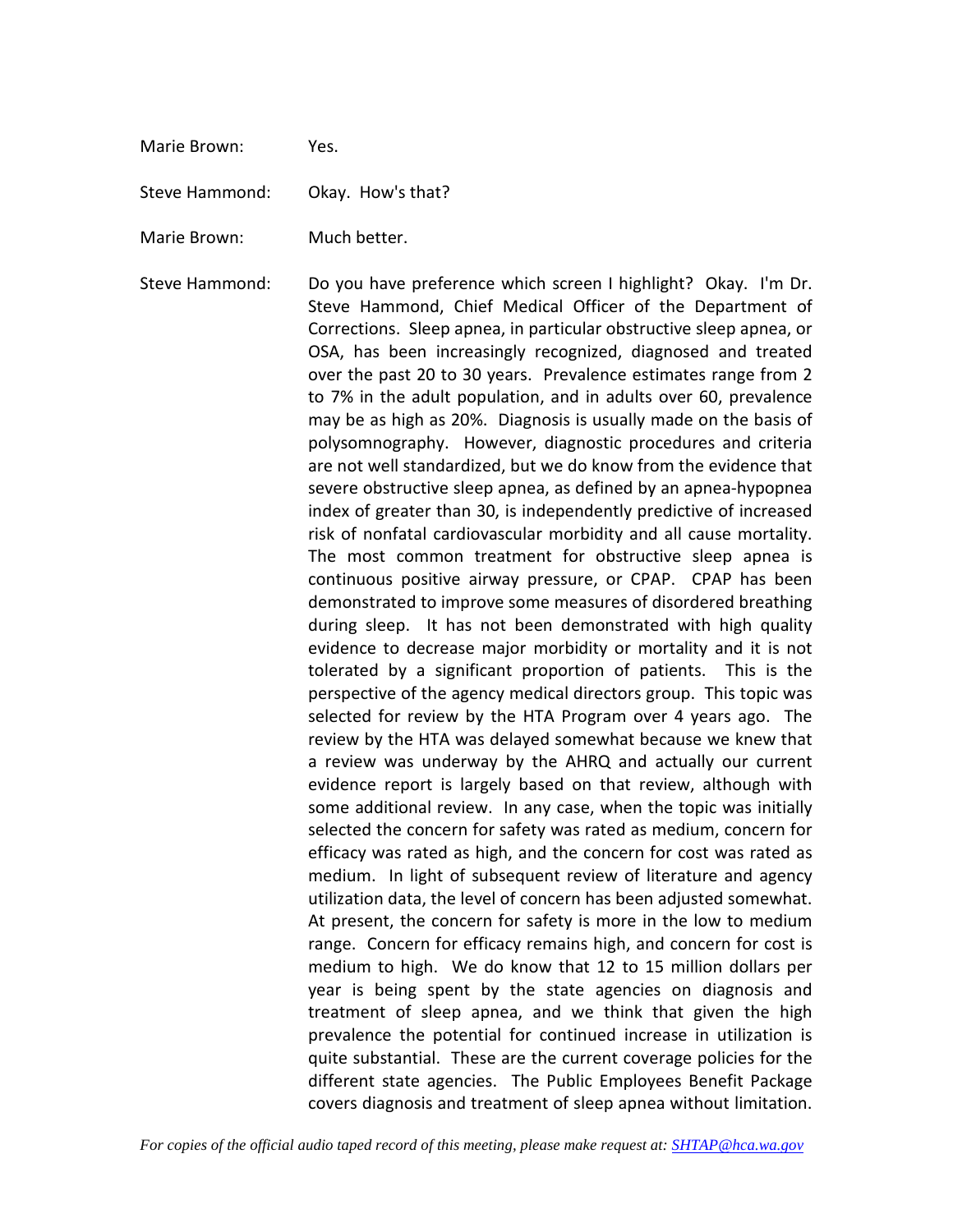The Medicaid program does cover diagnosis and CPAP treatment of sleep apnea under certain conditions. The most significant ones include that the polysomnography must be performed in an approved sleep center and the sleep apnea must be considered chronic. Labor and Industries covers diagnosis and treatment of sleep apnea related to occupational illness or injury without limitations. The Department of Corrections covers diagnosis and treatment of sleep apnea when deemed medically necessary in individual cases. Diagnosis and treatment of sleep apnea is infrequently authorized in the Department of Corrections. So these are some questions raised by the state agencies. As regards to safety, sleep studies and treatment with CPAP and oral appliances appears safe. Surgical treatment does carry risk related to surgery and safety must be judged in relation to health benefits, which we believe are uncertain given the currently available evidence. As regards effectiveness, improvement in sleep measures and daytime sleepiness has been demonstrated with CPAP treatment. However, the relation of these improvements to major health outcomes, such as reduction in mortality or cardiovascular morbidity, is unproven. Cost is significant and cost effectiveness is indeterminate, because effectiveness for major health outcomes is unproven, and I think that's an important point to keep in mind when you look at the cost effectiveness studies that had been performed. Again, the potential for increased utilization is high given the high prevalence of sleep apnea in the population. So, these are state agency utilization and cost data. We have at the top the Public Employees Benefits Data, in the middle Medicaid, and in the bottom L&I. We see first that there is a rising number of cases that receive diagnosis and treatment related to sleep apnea over the 4 year period of study. I should point out that this, to some degree, reflects new diagnoses. Someone who received services for sleep apnea in 2006 and remained in the plan would be counted again in following years if services were rendered, but we do see rising numbers of patients receiving services for sleep apnea, and we see rising costs. We see similar trends for the Medicaid population, the exception being 2010. We think our utilization data for the year 2010 are artificially low related to the implementation of the new billing system that year, and you'll see the same effect in the data that are presented this afternoon on bone morphogenetic protein. Finally for Labor and Industries, the utilization rates are quite low, which perhaps is not surprising. Sleep apnea would not commonly be considered an occupational illness or injury. We had the opportunity with the Medicaid data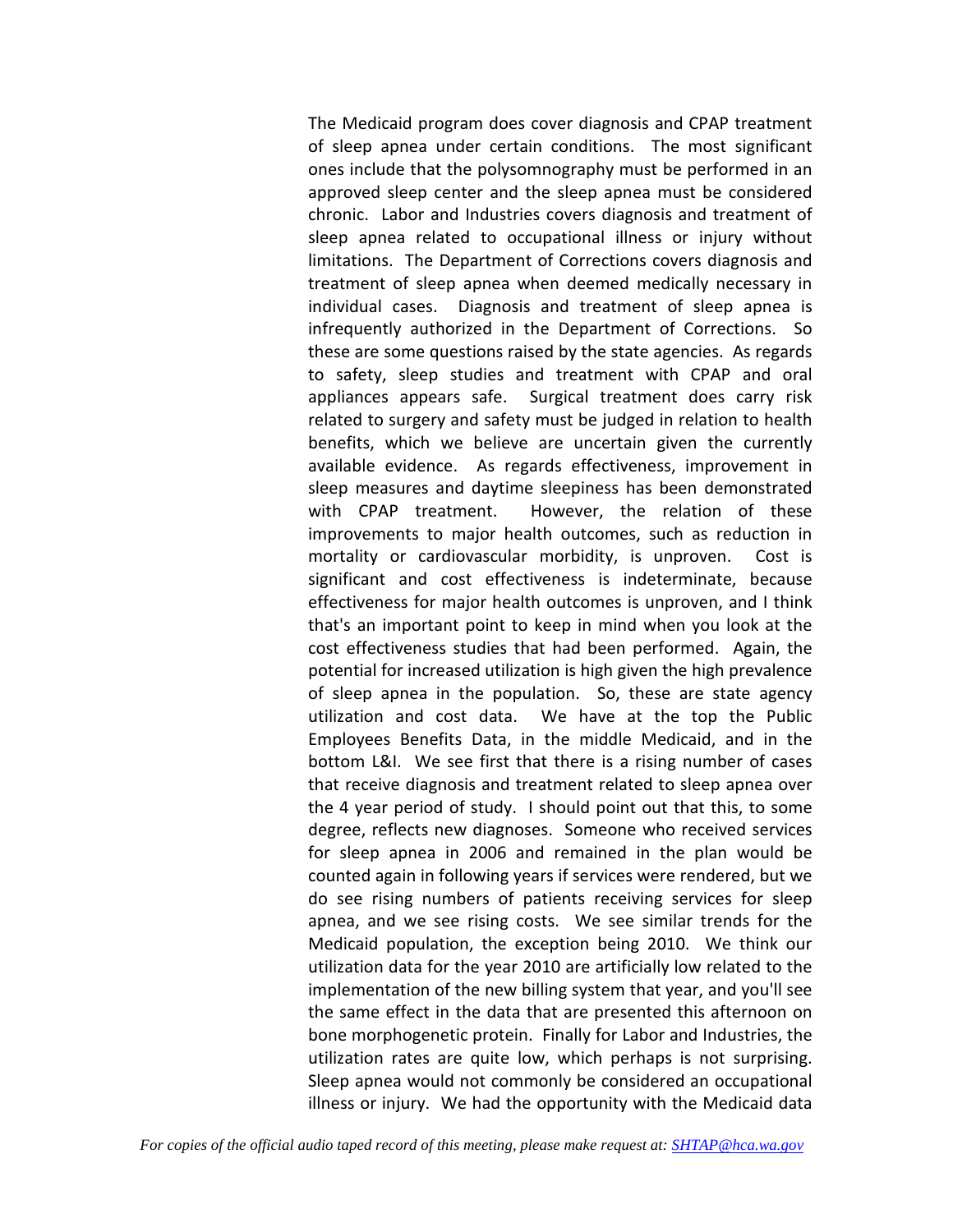to look at utilization contrasting between adults and children. Actually, this is presented as overall utilization in the top rows and then utilization in adults in the bottom row. So, you need to look at the difference between the 2 to see the utilization for children. But what is of note here is that the difference here is about 4 million dollars out of a total of about 24 million. So, it is of note that approximately 1/6 of the utilization for sleep apnea in Medicaid was for non-adults. This chart shows the trends of the major diagnoses that are associated with sleep apnea diagnosis and treatment services, and there are a couple of interesting points to note here. The diagnoses, although we studied a larger list, they really come down to 3 major diagnoses, one being a very nonspecific diagnosis, the tan color being sleep apnea not otherwise specified, the light blue color being another somewhat nonspecific diagnosis, hypersomnia with sleep apnea not otherwise specified and then the maroon area represents a more specific diagnosis, obstructive sleep apnea, which presumably would be made on the basis of diagnostic testing. So, again, because we are following patients with the sleep apnea diagnosis throughout the 4-year period of study, it's perhaps not surprising that the proportion with more specific diagnoses tends to grow. That was for the Public Employees Benefits data, and we see really a similar pattern for the Medicaid data. This chart breaks down the total cost for sleep apnea related services. We tried to break out costs related to diagnostic studies, as opposed to treatment and then thirdly just for office visits for these patients, and we see that 4 patients with a diagnosis of sleep apnea there is roughly equal costs divided between the costs of the diagnostic studies and treatment, and these are really the lion's share of the costs related to a sleep apnea diagnosis. Also in the lower part of the chart, we see that among sleep apnea treatments, CPAP is far and away the greatest proportion of treatment account for about 95% of the cost of treatment with surgery and appliances being relatively minor. This chart shows the comorbidities that are listed in our database for those patients who received services for sleep apnea, and I think this is noteworthy because sleep apnea is frequently thought to be associated with multiple comorbidities. I checked with Margaret right before the meeting and this includes a diagnosis that was included at anyplace in the database for these patients who did receive sleep apnea studies. So, this should be a fairly accurate representation of the prevalence of comorbidities with the sleep apnea diagnosis and we see, not surprisingly, that type 2 diabetes and hypertension there is a fair degree of comorbidity in the 20 to 30% range, but I think it's also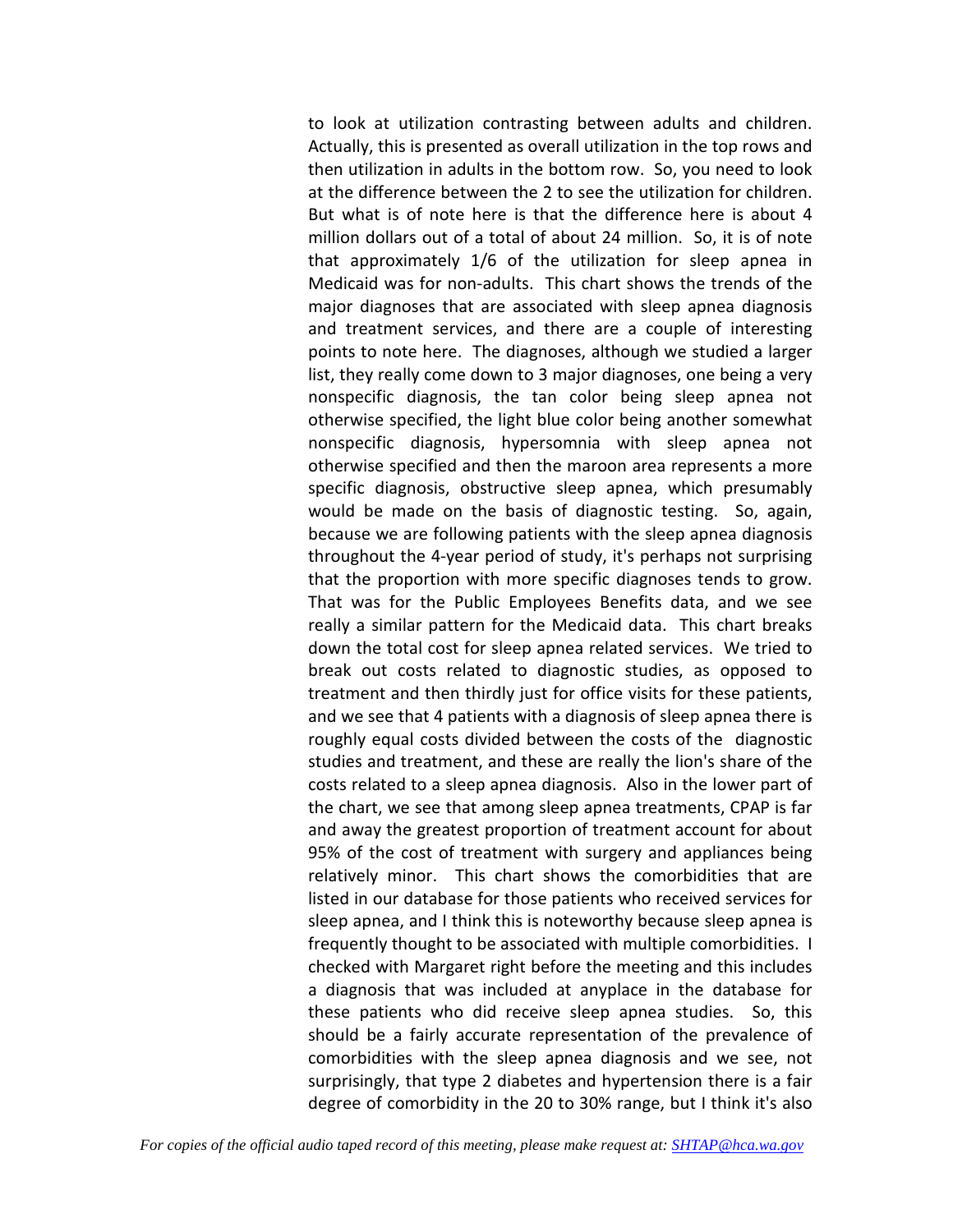noteworthy that we're not seeing very high levels of comorbidities along with these sleep apnea diagnoses. This one over here is pulmonary hypertension, a fairly small percentage. Over here, we see congestive heart failure a little under 10%, and coronary artery disease about 10%. Depression is a significant comorbidity in the range of 10-20% prevalent in this group with sleep apnea diagnoses. So, this is the view from the state agencies. After over 20 years of widespread clinical use and voluminous research, the diagnostic evaluation lacked standardization and instrumentation, measurement methodology and diagnostic criteria. We know that severe sleep apnea, as represented by an apnea-hypopnea index greater than 30 is predictive of both higher mortality and higher nonfatal cardiovascular morbidity. We know that CPAP improves certain sleep measures, such as apnea-hypopnea index, arousal indicators, oxygen saturation, and also improves sleepiness scores during the day. We do not have strong evidence or even adequate evidence to demonstrate that treatment of sleep apnea improves quality of life, improves neurocognitive function, improves mortality or cardiovascular morbidity, or other major objective health outcomes. So, the position that the agencies find themselves in is that they are charged with making evidence-based purchasing decisions and also to be good stewards of state resources and the state of the evidence supporting sleep apnea diagnosis and treatment is quite weak. Let me give just one example. We know that practitioners are requesting preoperative screening for sleep apnea and yet the evidence in favor of that, evidence supporting that is of very poor quality and with inconclusive results. We know this is being requested because Labor and Industries needs to preauthorize such requests. We don't have a good idea how much this is being done in the Medicaid and the PEBB programs. So that's one example of the quandary that we find ourselves in, in trying to manage utilization. So, our recommendations are that diagnosis and treatment of sleep apnea be covered with conditions. This was the best we could come up with to address our concerns. We think it is appropriate and justified for the agency to be able to approve the manner of diagnostic evaluation, although there is no direct evidence that treatment of severe sleep apnea with an apnea-hypopnea index greater than 30 does improve health outcomes given the higher morbidity in that group. We think there may be some justification for coverage of treatment in severe sleep apnea and we think that the agencies need to maintain discretion on determining medical necessity in covering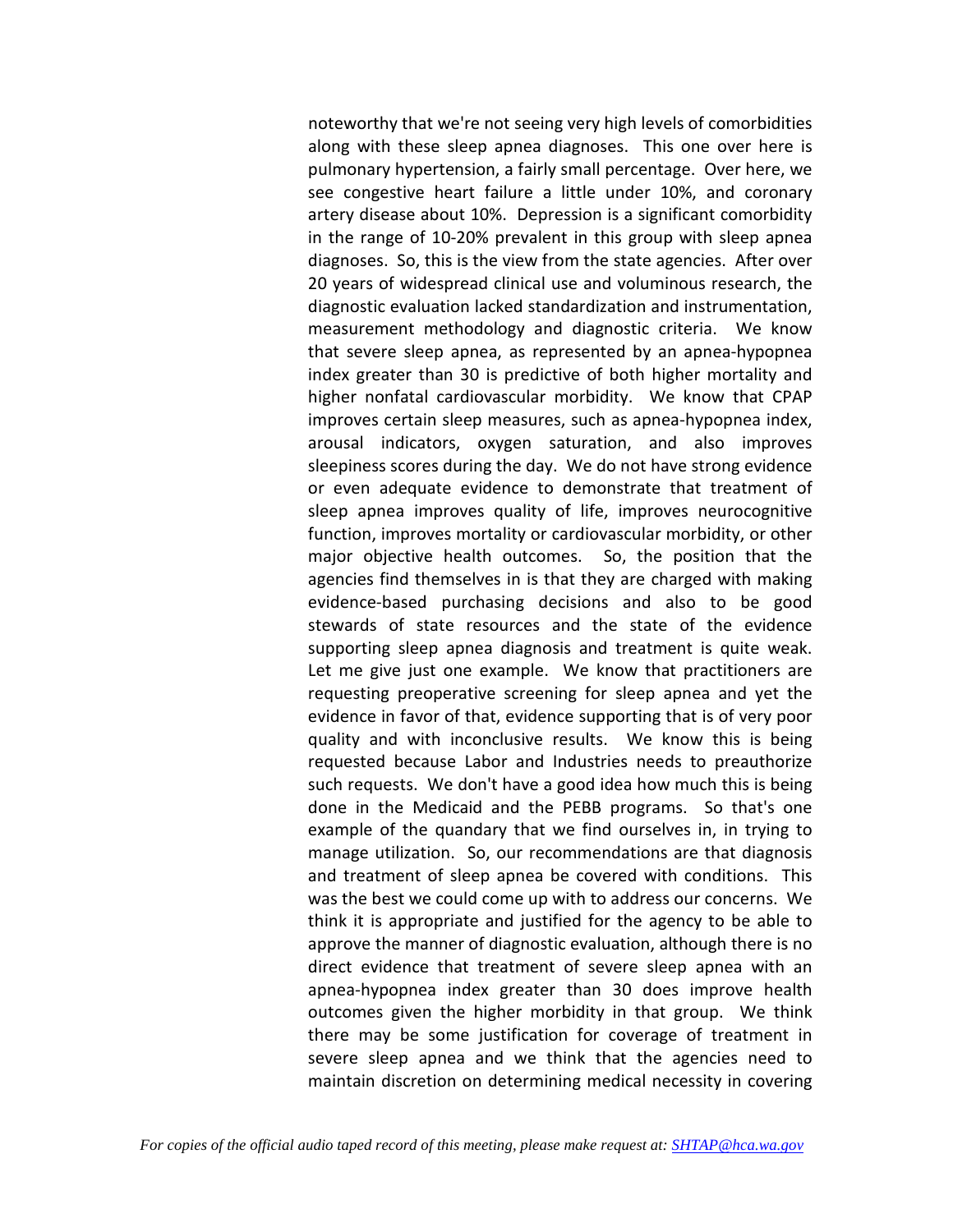sleep apnea diagnosis and treatment, and I believe that's it. Any questions? Yes, Dr. Odegard?

- Carson Odegard: Yes, I have a question about, I mean obviously there's quite a constant trend of utilization and obviously costs over the last 4 years. Did you find any correlation between portable testing, increased utilization of portable testing, portable monitors and the increased utilization?
- Steve Hammond: Yeah. Good question and I don't have the answer. Margaret, in your data pull, did you break out, or were you able to distinguish between diagnostic testing done in the sleep lab setting versus other methods?
- Margaret Dennis: I didn't really hear the question the full question.
- Steve Hammond: Oh. Do you want me to repeat it?
- Margaret Dennis: Yeah.
- Steve Hammond: I think the question was, did we distinguish along with the rising trends and utilization, a rising trend in use of sort of, I guess, nonconventional diagnostic approaches, such as home monitoring or other less-intensive approaches than polysomnography.
- Margaret Dennis: Right. It looks like the home testing does not appear to be covered, and so we didn't see it in the databases at all. Okay. All we saw was the lab tests.
- Carson Odegard: Okay, thank you.
- Craig Blackmore: Any other questions for Dr. Hammond?
- Marie Brown: I had just one question. I know that the frequency is increasing and the prevalence is increasing, but you talk about prevalence estimates of adults over 60 at 20%? And it looks like from our evidence vendor, they were saying about, less than 20% for older adults or? In the regular population about 2-7%? So would, I'm just questioning your prevalence estimation of 20%.
- Steve Hammond: Oh, okay. Well 2 comments. I don't know those figures were taken straight from the evidence report. I don't know that we have evidence of increasing prevalence, although one might suspect that was the case with the increasing prevalence of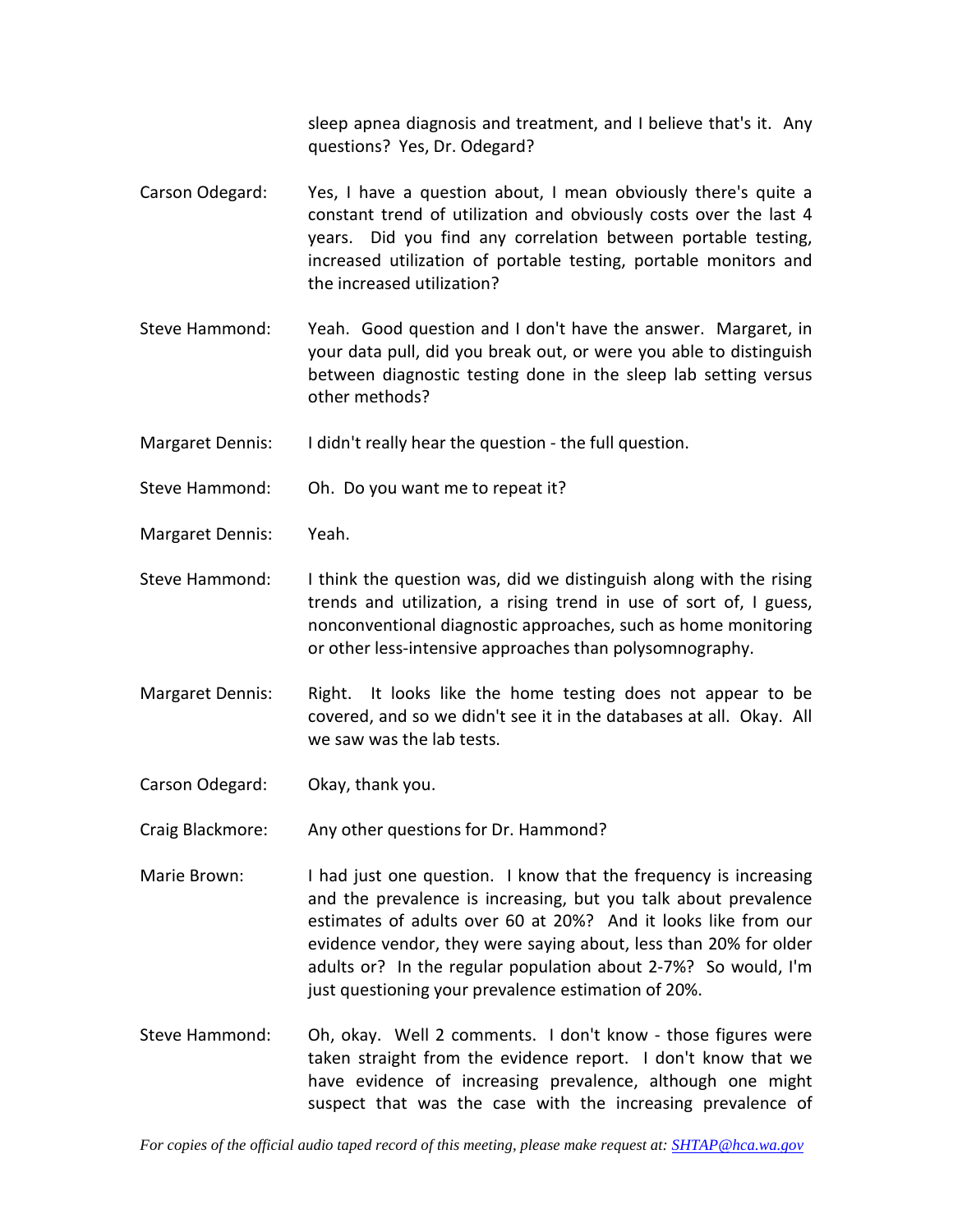obesity, but I don't know that those were shown in the evidence report, and I just quoted that figure of an estimated prevalence of greater than 20% in adults older than 60 out of the report, and are you our sleep apnea expert?

Akran Khan: I am the sleep apnea expert and I can.

Craig Blackmore: So, if I might interrupt. We're getting a little ahead of ourselves.

Marie Brown: Right, sorry.

- Craig Blackmore: I'm going to come back to you if I may, Dr. Kahn, and at this phase we sort of do things arbitrarily, but at this phase, it's really targeted questions about the information that Dr. Hammond can share with us and then we'll get into the more open discussion later. So, if I could defer this issue until a little later. Are there any other questions specifically around the information that the agencies can provide for us regarding the state. Dr. Hammond and his colleagues are here throughout the discussion, so there will be other opportunities.
- Chris Standaert: Yeah, I just want to ask, I agree we need to not divert into this topic yet, because I think it's an important question, but when we get into our discussion, there is going to be a question, I know from me, as to the prevalence of the diagnosis of sleep apnea in the population of the people served by the state agencies. So I'm going to ask you about the relevant prevalence in the general population versus what we have in the state so we get some idea as to whether we're matching or not. So I don't know if you have that data. If you can get it, that would be great.
- Steve Hammond: I think we can get those data from looking at the absolute numbers that we have and then looking at the number of enrollees. I don't have that at my fingertips, but it looks like Margaret might.
- Chris Standaert: So if Margaret can do that. I don't need it now, but when we get that discussion, I'm going to ask that of you. So if it may take some time to do it, that would be great.
- Steve Hammond: Okay.
- Craig Blackmore: Any other questions at this point? Okay, I'm going to take a step backwards now. We're in the published window for open and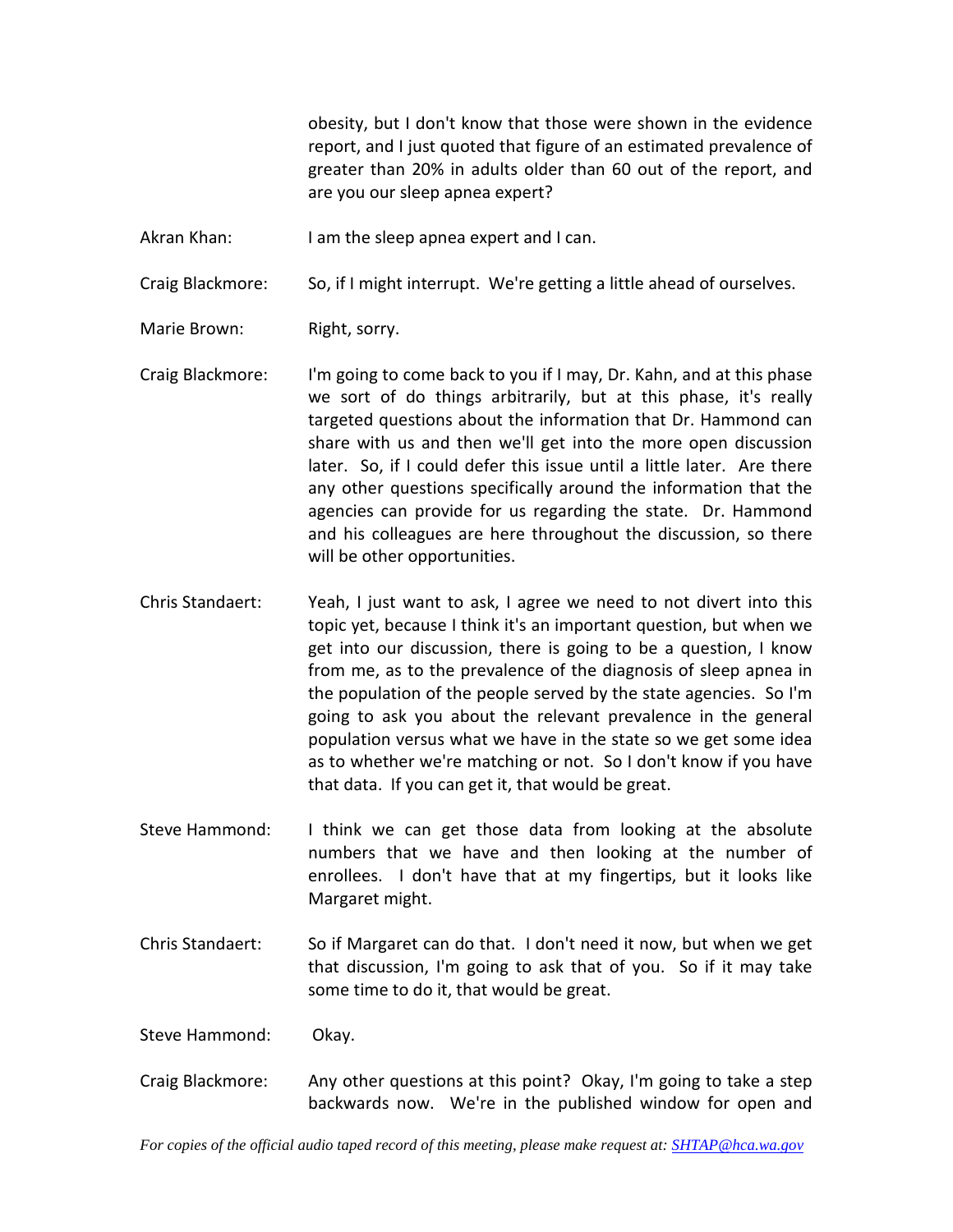public comments. So, I'm going to ask again if there's anybody who had intended to address the committee and didn't arrive until more recently and wishes to do so? If you could please make yourself known. And then the second thing, Margaret, if I could have you one more time check with the phone and see if there's anyone who has called in.

Ethan Balk: Hi, this is Ethan Balk. I just called in a few seconds ago.

Gerilynn Novajar: Gerilynn Novajar from the HCA. I've been on the line.

Craig Blackmore: And do either of you wish to address the committee, provide public input at this time?

Gerilynn Novajar: I do not.

Ethan Balk: No, I do not.

Craig Blackmore: Okay. Thank you. Okay. So now they're back to muted?

Marie Brown: No.

- Craig Blackmore: Okay, is there anybody else on the line? We've now un-muted you if you're there. So, if there's anybody whose there who wishes to address the committee, if you could please identify yourselves at this point. Okay, then we will close the open and public comment portion of the meeting for this topic. Thank you, Margaret. So, the next thing I'd like to do is I would like to introduce our clinical expert. It's the practice of the committee to invite a clinical expert to provide context and clinical and technical details around the technology under study. So, Dr. Kahn has been kind enough to participate with us. If you could please introduce yourself and just tell us your background.
- Akram Khan: My name is Akram Khan. I am a board certified sleep physician. I'm a practicing pulmonologist, intensivist, and sleep physician at Oregon Health and Science University, and I'm faculty at the medical school at Oregon Health and Science University. I practice sleep medicine. That's my main area of practice and focus.
- Craig Blackmore: Thank you. Do you have any financial conflicts to disclose.

Akram Khan: None that I know of.

*For copies of the official audio taped record of this meeting, please make request at[: SHTAP@hca.wa.gov](mailto:SHTAP@hca.wa.gov)*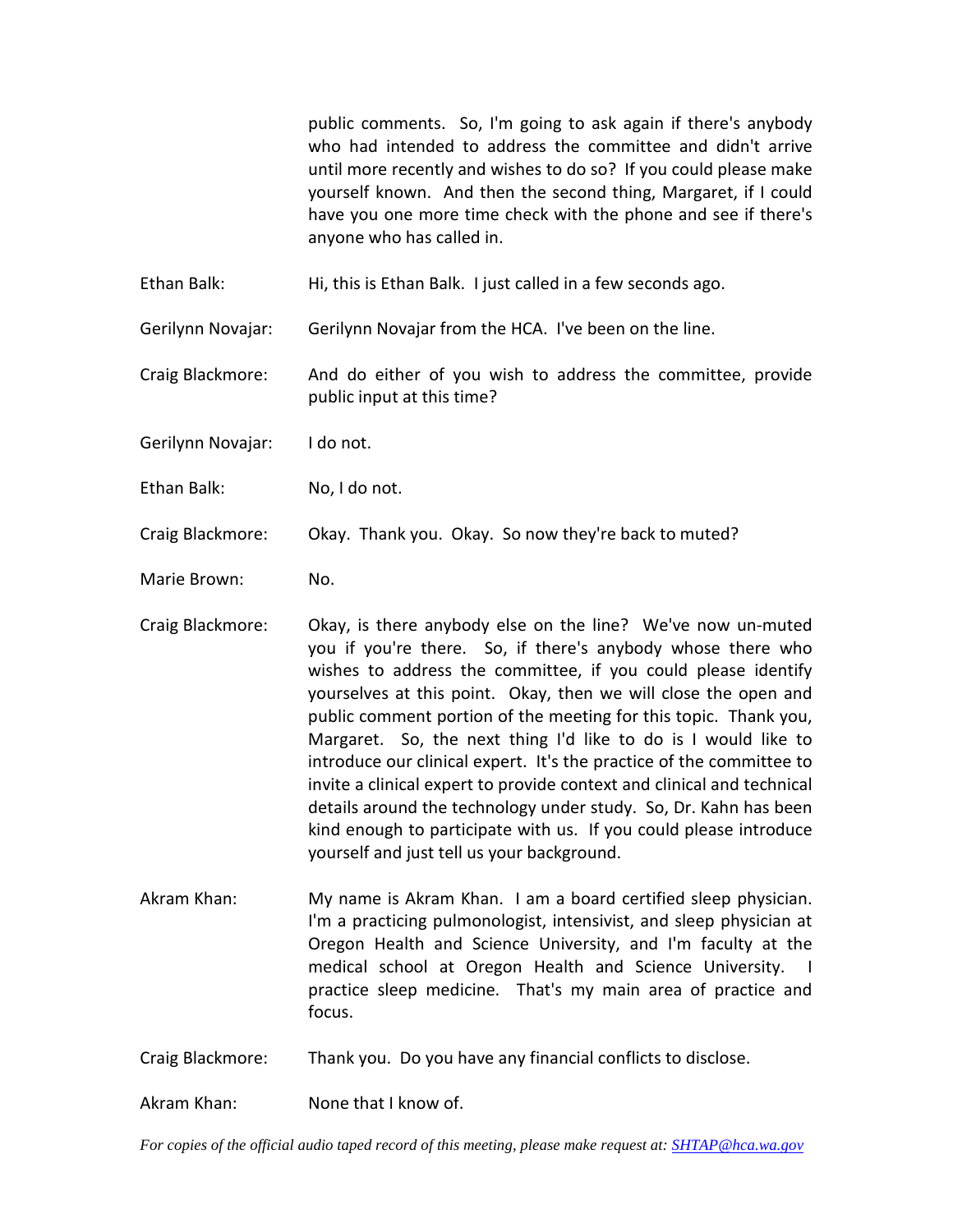- Craig Blackmore: Thank you, and what we will ask is that you we will have questions periodically, and we'll rely on your expertise around the clinical aspects of the treatments and around sort of the context. It's really the role of the evidence vendor to summarize the literature, but there's always a lot of issues that aren't directly addressed in the literature that we need to better understand. So, we thank you for being here. Next item on the agenda is the vendor report.
- Ken Gleitsmann: My name is Ken Gleitsmann, and I represent the Center for Evidence Based Policy today talking about sleep apnea, both diagnosis and treatment in adults. Moving through our standard methodology, we'll start with background, go through the key questions, talk about methods, findings, a few statements on policy, and then summarize the report followed by questions that you have, which we'd like to save for that point. As was said earlier, obstructive sleep apnea refers to sleep disordered breathing and is associated with significant morbidity and mortality, as expressed by hypertension, stroke, cardiovascular disease, diabetes, and neuropsych impairment and is prevalent in 2 to 7% of the general adult population. The figure that was discussed earlier is straight out of the ARC Report and prevalence has been shown to be increased with increasing age and is 20% over the age of 60. So, the diagnosis for background, as was said previously, is by a sleep lab study, which is considered the standard, and during this process, this recording of apneic events, key events per hour are made into an index, the apnea-hypopnea index, and the diagnosis of OSA is made when that index is greater than or equal to 15 or greater than 5 with noticeable daytime symptoms. In addition to that diagnosis, there are other ways that have been used to diagnose sleep apnea, and those are portable monitors, various questionnaires, such as the Epworth Sleepiness Scale, STOP questionnaire and others that we'll discuss. There are predictive models that are developed to screen candidates for further formal sleep studies. The monitors that can be used either in a home or sleep lab setting record numbers of channels of information and they are categorized by 4 categories starting with the sleep lab study, which is a type 1 monitor and down to the type 4 monitor, which have fewer, as you go down the types, type 4 has fewer information channels than type 1. For treatment, the standard treatment for sleep apnea is CPAP, continuous positive airway pressure, and there are mandibular and oral devices used, various types of surgery to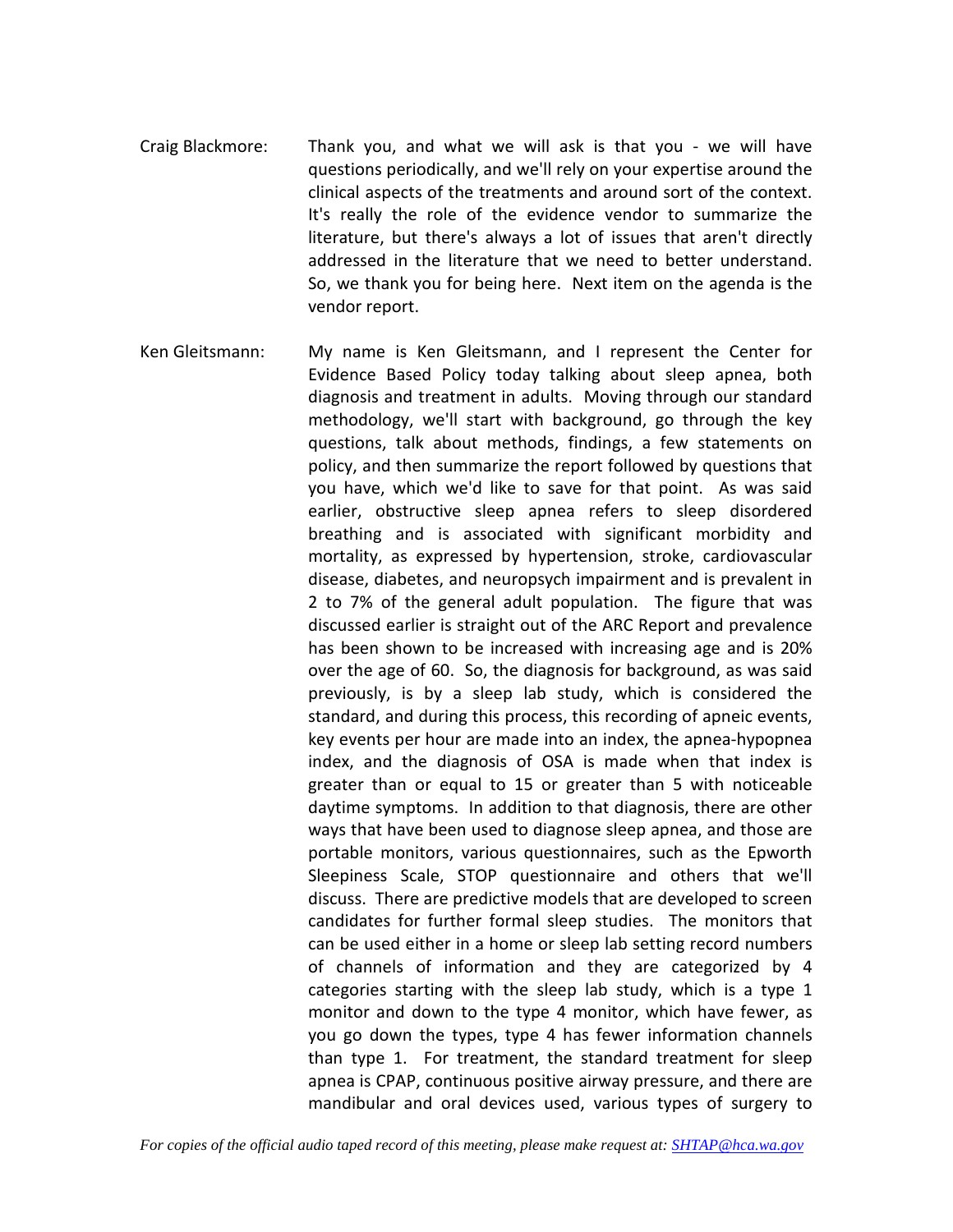include airway and bariatric surgery, and many other interventions from weight loss regimens all the way down to various drug therapies. So, this talk will be organized around key questions, and there are 8. Notice that the first 4 have to do with diagnosis and then 5, 6, and 7 have to do with treatment, and the last question is cost effectiveness. So, our search strategy, which has been discussed earlier, was to look as a sole source of evidence at the ARC review, which was authored by Balk in 2011 that looked at both diagnosis and treatment of OSA in adults and I might say that Dr. Balk is going to be on the line with us as also an expert on this source of information. Our Center for Evidence Based Policy updated the ARC report and searched through the termination date of our search of November 2011, and Washington HTA added a key question, #8, on cost effectiveness, and those studies were looked at for the past 10 years. Our methods in the quality assessment area were that the Balk report methodology for grading the quality of studies uses a scale from A to C, which you'll see in the report having to do with the degree of biased that is found in the reports. Key question 8 was methodology quality assessment used by an instrument developed at our center, and that scale goes from good to poor. So, turning to key question #1 on diagnosis, this slide on the left shows 3 types of portable or home monitors and then presents the evidence, the numbers of studies and types of studies that were used to study these, and then the strength of evidence is presented on the right. In talking through these, the type 2 monitors had a low strength of evidence that they were useful in predicting OSA as compared to the sleep lab studies and the type 3 and 4 monitors had a moderate strength of evidence with a lot more evidence being presented and subjected to meta-analysis that are presented here and the performance measures for those tests all were ranked as a moderate strength of evidence for their ability to predict OSA with the same accuracy as the sleep lab. Across all monitors, the last row shows that there is insufficient evidence to compare one specific type of monitor to the other due to the heterogeneity of the monitor types. So, the next comparison after the monitors is to compare the questionnaire types to the sleep lab studies, and there are various types of questionnaires from the Berlin down to the Epworth Sleepiness Scale. The next comparison is the clinical prediction rules, and there were a number of studies that looked at 10 different kinds of clinical prediction rules, and again the comparator here was the sleep lab study. The last point on the slide was that there was no prediction rule that had been independently validated externally,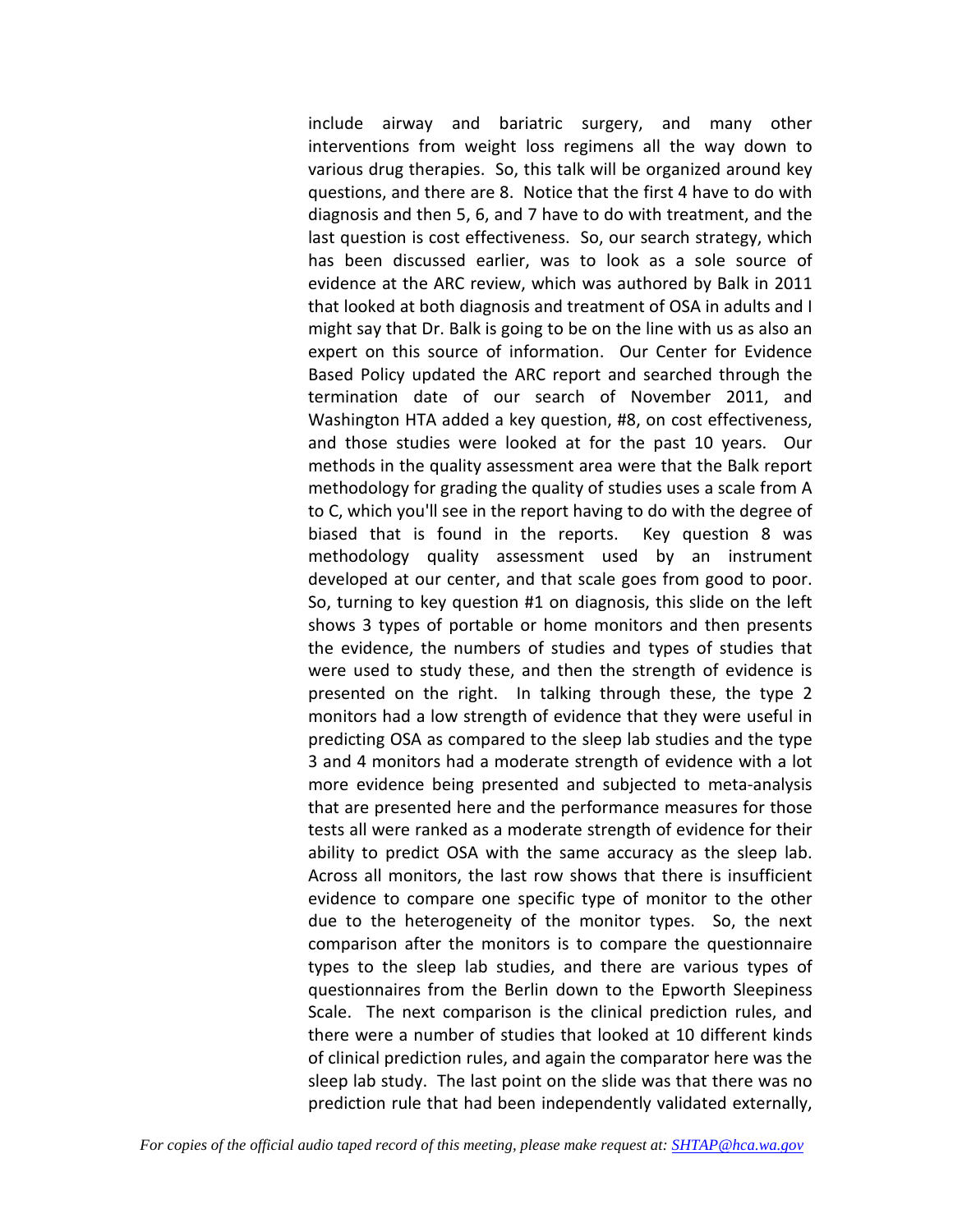and their variable accuracy was noted for predicting sleep apnea. They weren't felt to be accurate for diagnosing severe sleep apnea digging into the comparators, the comparison between questionnaires and the sleep lab studies. This is a complex slide. We won't discuss it in detail, but on the left, you see the questionnaire types and the number of studies that reviewed this particular comparison, and then their ability to predict either the high or low degree of sleep apnea, and the question categories that the questionnaires actually go into are listed on the slides and again with the performance standards on the right. You see that the first 4 of the slides had the binary risk prediction scale used and the last 2 have their own scales that are defined by the test themselves. So, as to question #1, the diagnostic ability of the various comparators, there was moderate strength of evidence that the type 3 and 4 portable monitors are diagnostic of OSA predictability and the low strength of evidence that type 2 portable monitors and the Berlin questionnaire and the clinical prediction rules had that ability to predict an insufficient evidence that comparing the portable monitors to one another or the questionnaires themselves individually had that prediction ability. Moving to question #2, which is about phase testing, there was a single prospective study of commercial drivers that was thought to be low quality and overall found that there was insufficient evidence that phase testing is useful in testing to aid the diagnosis of OSA. Key question 3 is regarding preoperative testing and there was insufficient evidence that there is utility of preoperative testing for the usefulness of preop screening for sleep apnea in that it would be able to improve the postoperative outcomes. Now we're moving to key question 4. These are the important clinical longterm outcomes and there are 2 slides that will show the outcome on the left column followed by the number of studies, the followup period, and then the predictability of AHI, the apnea-hypopnea index, as a predictor of those longterm outcomes and as was previously said, they all cause mortality. AHI is a predictor of that. The higher the AHI level of greater than 30 had an all cause mortality risk increased. The next two rows regarding cardiovascular mortality have mixed results, and the last row in the nonfatal cardiovascular events also have AHI as an outcome predictor in that clinical outcome. The next slide again organized in the same fashion shows stroke as the first outcome and that is not associated with AHI as a predictor but stroke has a low event rate wide confidence intervals suggesting that this study lacks power even though it was for 12 years for followup. Hypertension is showing mixed results in the evidence, and the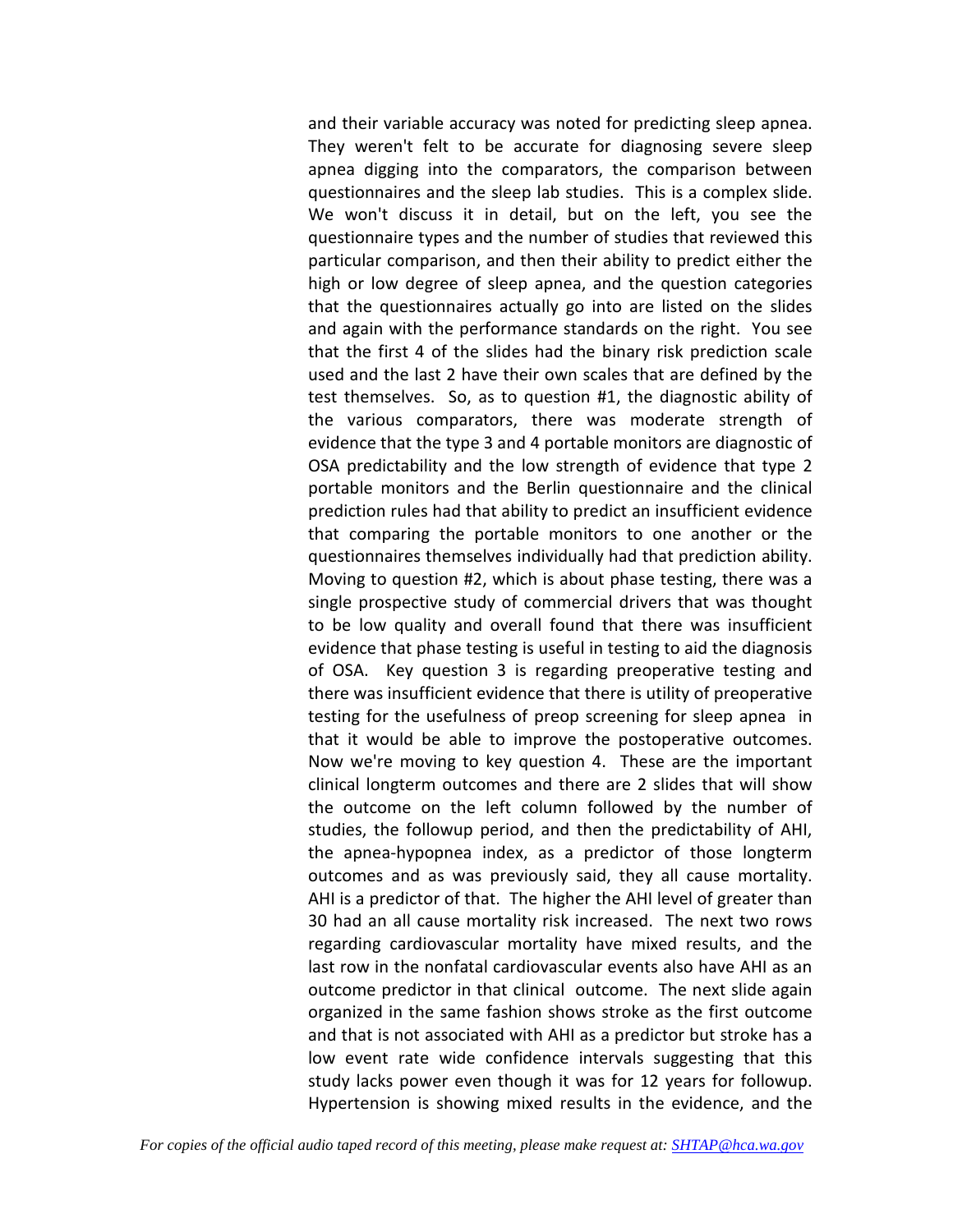type 2 diabetes, that's instant diabetes, is - let me back up for just a minute. The instant diabetes is positively associated to AHI as an outcome predictor and no quality of life outcomes were statistically associated with that predictor. So, in looking at the evidence overall for key question #4, there was a high strength of evidence that greater AHI greater than 30 events an hour is an independent predictor of all cause mortality but a low strength of evidence that this higher AHI was associated with instant diabetes. This is an association that certainly can be confounded by obesity and overall there was insufficient evidence to determine the association of AHI with other longterm clinical outcomes, such as cardiovascular mortality, nonfatal cardiovascular disease, and hypertension. Now, moving to treatment, which starts with key question #5, there are a number of studies that were eligible to address this question; 132 of them were randomized clinical trials, and we're going to organize this by comparators comparison groups. First, we'll talk about a comparison between CPAP and SHAM CPAP, and you can see the variety of trials that were taken as this evidence base in the report. The mean AHI baseline varied from 5 to 30 in this group, and followup varied from a week to 3 months. Most studies had small sample sizes. Very important point, no objective clinical outcomes were reported, and there was significant heterogeneity in the meta-analysis results. These studies did not have compliance rate data reported. So, in looking at a table of comparing CPAP to SHAM CPAP with the outcomes again on the left, the number of studies shown there, and these first 3 outcomes had a significant favor in favor of CPAP in the metaanalysis results. The results of the objective sleepiness and wakefulness test had mixed results and the quality of life differences showed no difference between these 2 comparators. Again, comparing CPAP to SHAM CPAP continuing neurocognitive and psych testing, the results were mixed, as they were for blood pressure. So, in general, there were no significant differences in what were essentially the miscellaneous groups of further outcomes to include clinical outcomes, other sleep measures, and other wakefulness sleepiness tests and a single instrument that's the functional outcomes of sleep questionnaire. Next, comparator will be CPAP versus control. The controls were various and this slide should say controls no treatment or placebo with lactose tablets, or conservative measures, such as weight loss counseling, and that's all to be compared with CPAP. In this group of studies, the baseline AHI ranged from 10 to 65 events per hour. There were some methodological concerns that are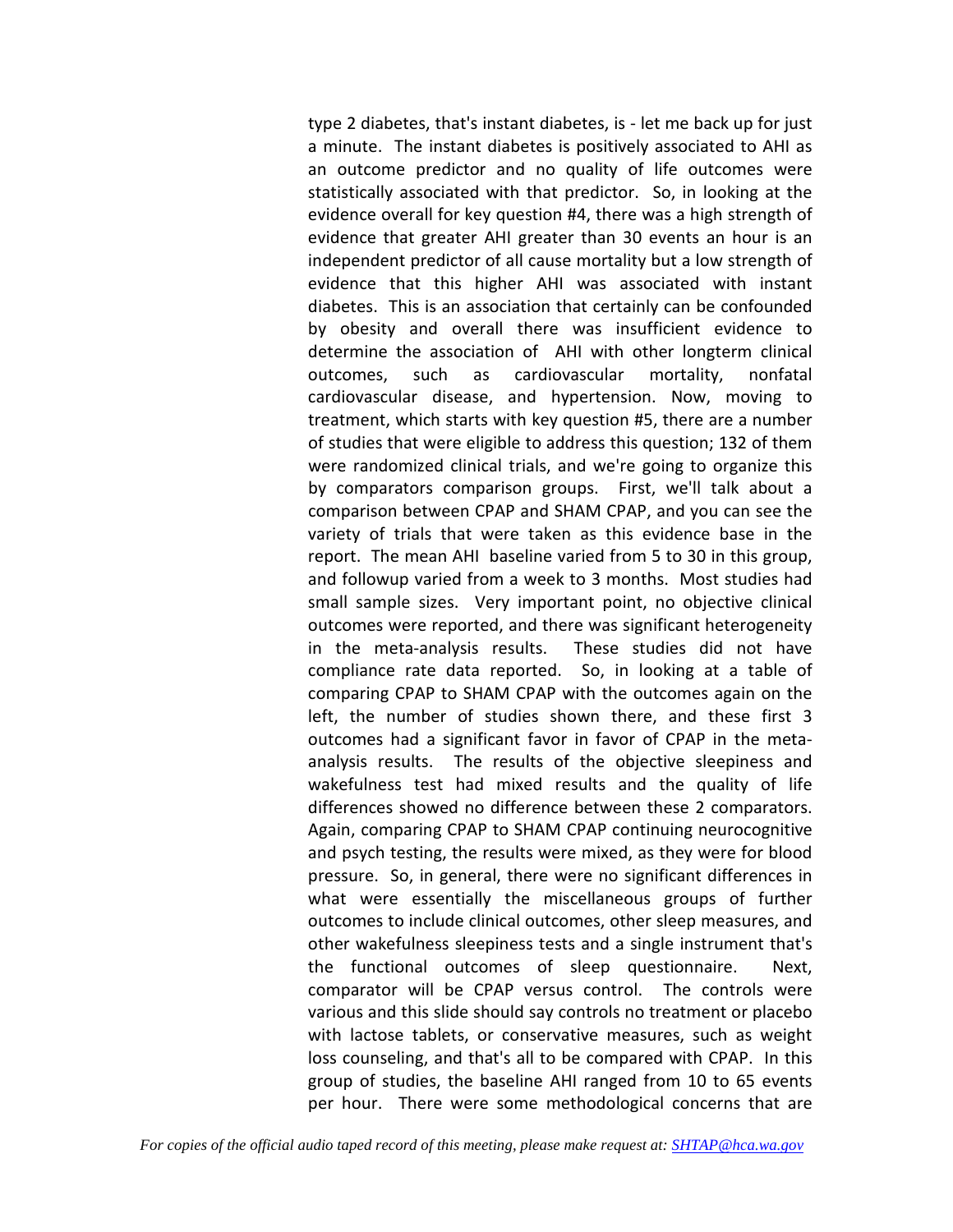noted there. A significant one was in the crossover trials, there was a lack of washout. So, again, a table to look at this comparator, the CPAP versus control, in the objective clinical outcomes. No significant improvement was noted, just in a single study of congestive heart failure over a 3-month period with CPAP. However, CPAP was favored in the meta-analysis of the next outcomes, AHI, ESS, and other sleep measures. Again, the same table, same comparators looking at different outcomes and with basically mixed results in the outcomes that are listed to include objective sleepiness, quality of life, neuropsych tests, blood pressure, and hemoglobin A1c. No differences were noted between the reports. CPAP was then compared with the various types of CPAP devices, and they range from oral to nasal to autotitrating to C-flex flexible, bilevel, and humidified or not, and there were no studies that evaluated CPAP of the clinical outcomes of these various devices, and no studies reported consistent improvements with the different or modified CPAP devices in this evidence. Turning to devices of mandibular or oral devices, the trials are summarized here with a variety of qualities. Assessments of the mean baseline in this group is 19-34 so slightly less severe AHI. In the first comparator and also in the MAD to SHAM MAD comparators, there were again no studies that reported objective clinical outcomes and the particulars of just comparison showed that in the outcome of AHI in the 5 studies there was a significant favoring of the MAD group, as was there in the next outcome of the Epworth Sleepiness Scale, and in the various oral devices, those would be devices, such as tongue stabilizing devices. There were no significant differences between those comparators. Now turning to comparators with MAD versus CPAP, there were 10 trials of a variety of qualities, and in this group the baseline AHI was 18-40. Sample sizes, again, were small with a lot of clinical heterogeneity because of so many different devices and again, no studies reported objective clinical outcomes. In looking specifically at these outcomes, CPAP was favored in the AHI outcome. Again, we're trying to look at comparing MAD to CPAP. In comparing the 2, CPAP was also favored in the other sleep measures. No sleep significant difference noted with the Epworth Sleepiness Scale or neurocognitive functioning. We're now going to turn to surgery, comparing surgery to control treatments, there were 6 trials, which compared various surgical interventions through SHAM surgery, conservative therapy, and no treatment. The surgical interventions that have been previously mentioned are soft palate surgeries and a variety of other types of surgery. The mean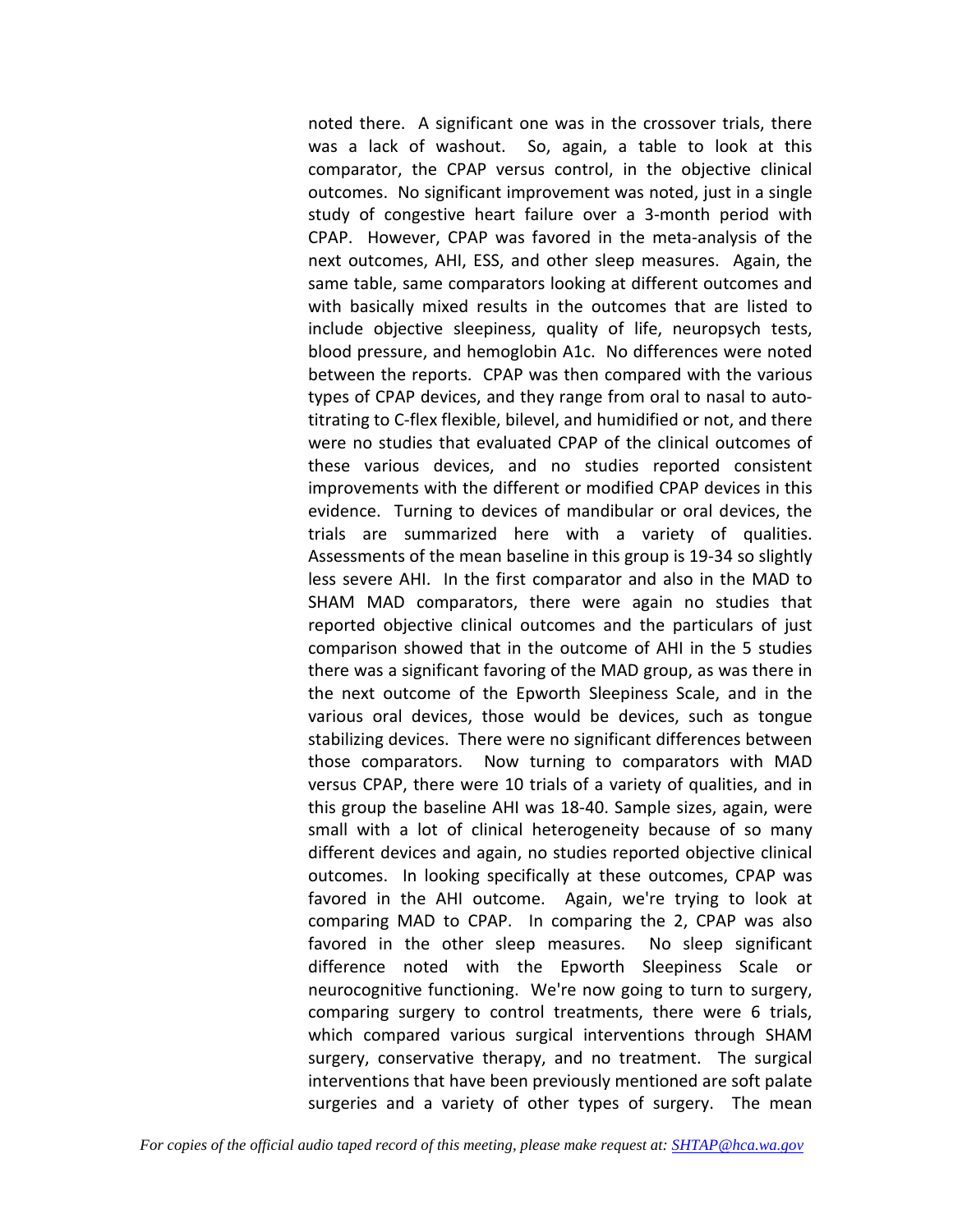baseline in this group of studies was 5-40 events per hour and all of these patients had less than severe OSA. Comparing surgery with CPAP, there were 12 studies with a very large and with comparing the surgical mortalities to CPAP, 2 of which were RCTs, and the mean baseline AHI in this group varied from 5-80. In the randomized control trials, no difference in outcomes were noted when radiofrequency application to soft palate versus CPAP was followed at 2 months and with mandibular advancement surgery against CPAP at 12 months. There were no differences in the outcomes. In comparing surgery with MADs, there was 1 RCT that compared soft palate surgery to the MAD treatment, and it was a B quality. Baseline AHI mean in this study was 19 events per hour and 4 years of followup. Again, clinical outcomes were not evaluated, but in this study there was a 50% reduction in the sleep index at 12 months with the MAD then in those who had soft palate surgery and in that group the difference was 80 versus 60% of that 50% reduction, and it was statistically significant at 12 months and also at 4 years of followup. The last part of the treatment, question #5, is adverse events. The randomized clinical trials were not powered to compare these, and the event data was not collected for control or SHAM. The ARC report used a different methodology to examine larger cohort studies that looked at these for these adverse events, and in CPAP generally 5- 15% of patients reported problems with using that, such as claustrophobia, discomfort, and nosebleeds, which all resolved after discontinuing CPAP. For adverse events for MADs, 2-4% of patients complained of pain with jaw pain or TMJ and some dental crown damage was noted occurring in 6% of patients in one study. Across the surgical interventions, there were adverse events that occurred in soft palate and bariatric surgery, primarily reporting perioperative mortalities of 0.2% in each of the categories in the largest cohorts that were reporting, and most of the complications of surgery and adverse events were reported qualitatively so that the overall strength of evidence for this very long key question #5 for treatment is that there's a moderate strength of evidence to say that treating OSA with CPAP is effective versus SHAM or control, that it's superior to MAD regarding improving the sleep measures, but clinical outcomes were not studied, and that MAD is an effective treatment for sleep apnea versus its comparator of SHAM. Low strength of evidence that intensive weight loss programs are an effective way of treating patients who are obese who have sleep apnea. Further, insufficient evidence with patients as to whether CPAP or MAD, which patients will benefit the most from those treatments.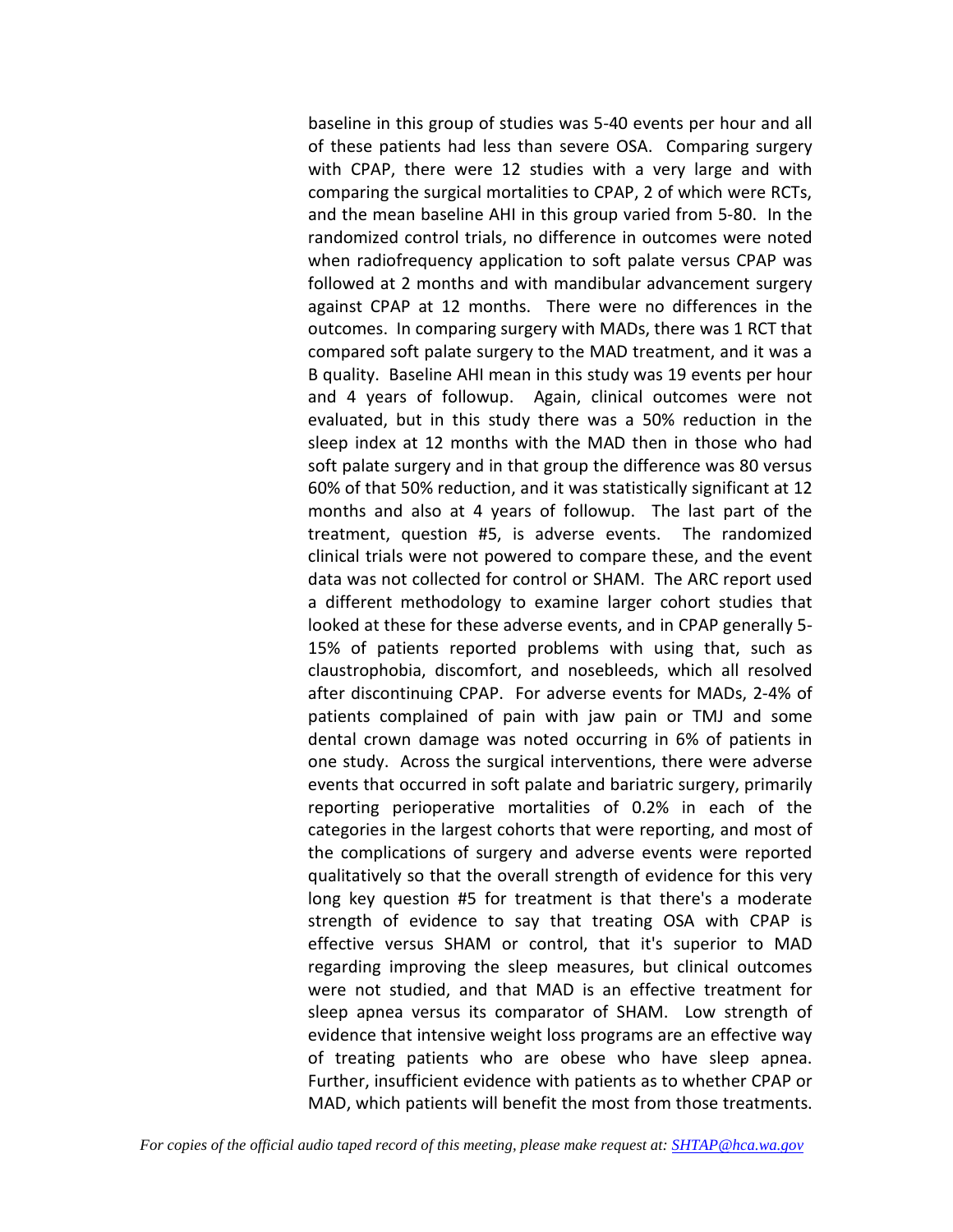Insufficient evidence that various CPAP devices can be recommended and comparison of various oral devices, other than MAD, shows insufficient evidence. The efficacy of the surgical interventions for sleep apnea is also without sufficient evidence versus the controls of CPAP or MAD, and the merits of the surgery and MAD compared to CPAP also has insufficient evidence to show that. The management modalities, except for the point about the intensive weight loss programs, there is insufficient evidence that they are effective for treating sleep apnea. Key question #6 deals with treatment compliance, and in that the studies that are noted there with various qualities. The important point is the baseline AHI is in the moderate range with the CPAP compliance. Followup varying from 3 months to 4 years and then 1 study that looked at compliance with MAD that was followed for 31 months with poor quality results that were not clearly reported in that study. In compliance with CPAP, most studies found that the higher sleep index AHI baseline predicted greater compliance. Said another way, patients with higher AHI did better using CPAP and also that was noted with higher baseline Epworth Sleep Study scores, and the only quality A study that was in the largest trial, the treatment compliance had been followed for 8 years and that study had an AHI baseline of 50. So in the largest study, interestingly enough, 16% of the patients discontinued CPAP in a year and by 2 years, 32% had discontinued CPAP. So the overall question of treatment compliance has a moderate strength of evidence that compliance is greater in patients with more severe, higher sleep apnea-hypopnea indices in patients using CPAP, or at least prescribed CPAP, and higher ESS scores also associated with higher compliance with CPAP. There was insufficient evidence that MAD compliance has predictors of compliance and all other treatments, as well. Key question #7 discusses interventions, which can perhaps improve compliance with these devices and interventions. There were 18 RCTs and overall, the evidence was of low strength that these interventions do not improve CPAP compliance among overweight patients with more severe CPAP. There was no particular intervention of all of the interventions looked at to include education, telemonitoring, behavioral interventions that was more promising than others. Key question #8 talks about cost and cost effectiveness. There was a systematic review that was of good quality that was eligible for this in 1 individual study. The systematic review developed a de novo economic model that evaluated cost effectiveness. We're talking about treating with CPAP sleep apnea patients. There were 3 clinical endpoints that were evaluated related to qualities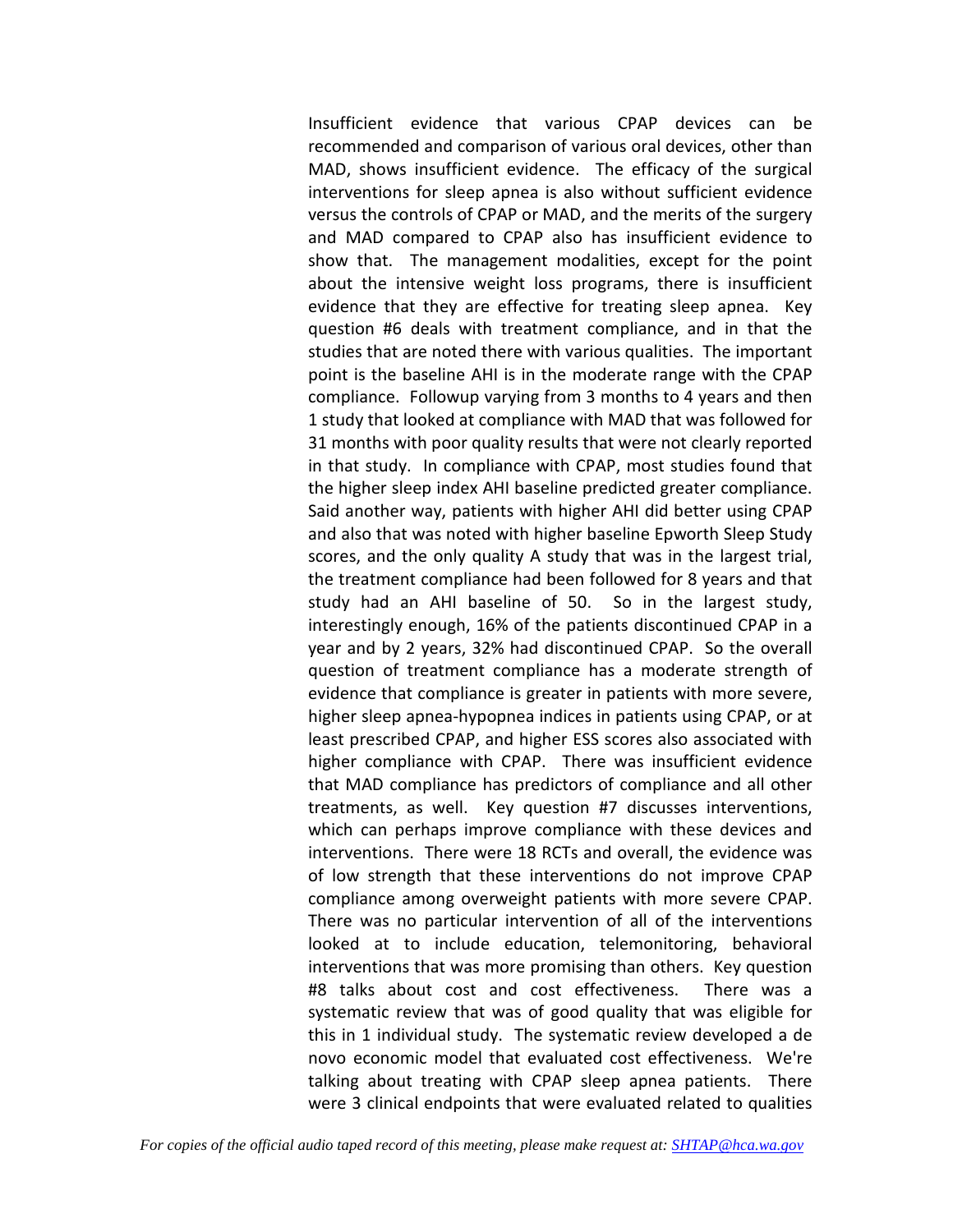and those were the Epworth Sleep study Scale, blood pressure, and road traffic accidents. In the base case analysis, 50-year-olds with specified cardiovascular risks were analyzed comparing the cost of qualities with CPAP versus MAD versus conservative management. So what were the qualities associated with those? The model was characterizing 4 health states for a lifetime horizon prognosis. The first was sleep apnea, the second sleep apnea with post coronary heart disease, and the third was sleep apnea post stroke, and the fourth health state was death. In this model of this hypothetical correlative men age 50 with cardiovascular factors, CPAP was associated with higher cost and higher qualities compared to the dental devices or conservative management. CPAP showed an incremental cost effectiveness compared with the dental devices of 4000 pounds per quality and the thought was that CPAP would be considered cost effective at a quality threshold of 20,000 per quality. The effective CPAP on the Epworth Sleep Scale has an ICER that is below the threshold of 20,000 pounds for moderate and severe sleep apnea. It was impossible to estimate the differential effect of the baseline severity of sleep apnea as measured by AHI on cardiovascular disease or on road traffic accidents. The single study that looked at cost effectiveness in oral devices was a cost utility analysis of these appliances in treating sleep apnea using a Markov Model, which simulated the costs and benefits of treatment with MADs or CPAP based on their effect of the outcomes we discussed, the 3, and there were many assumptions taking the AHI index as a surrogate for the effectiveness of reducing all adverse events related to sleep apnea, and in this study the ICERs per additional quality were just under \$3000 for MADs and just over \$13,000 for CPAP. So, our overall key question cost and cost effectiveness summary of evidence is that first, these certainly are not true cost effectiveness studies. They are model studies only. The quality of the models was moderate. The longterm outcomes were unknown, and the surrogate outcomes were extrapolated based on a number of assumptions to get to these longterm outcomes. So, the overall strength of evidence is insufficient or low that CPAP is a cost effective treatment. A brief policy statement here, this is the CMS National Coverage decision that was covering diagnostic procedures for sleep apnea in 2009 and the evidence at the bottom of the slide is what was used for this NCD that basically covers all 4 of the monitor devices to include the lab sleep studies and then there was a 2008 NCD that covers the other side of the coin and that was CPAP therapy for OSA, and that first line should say 12-week trial period. AHI was part of this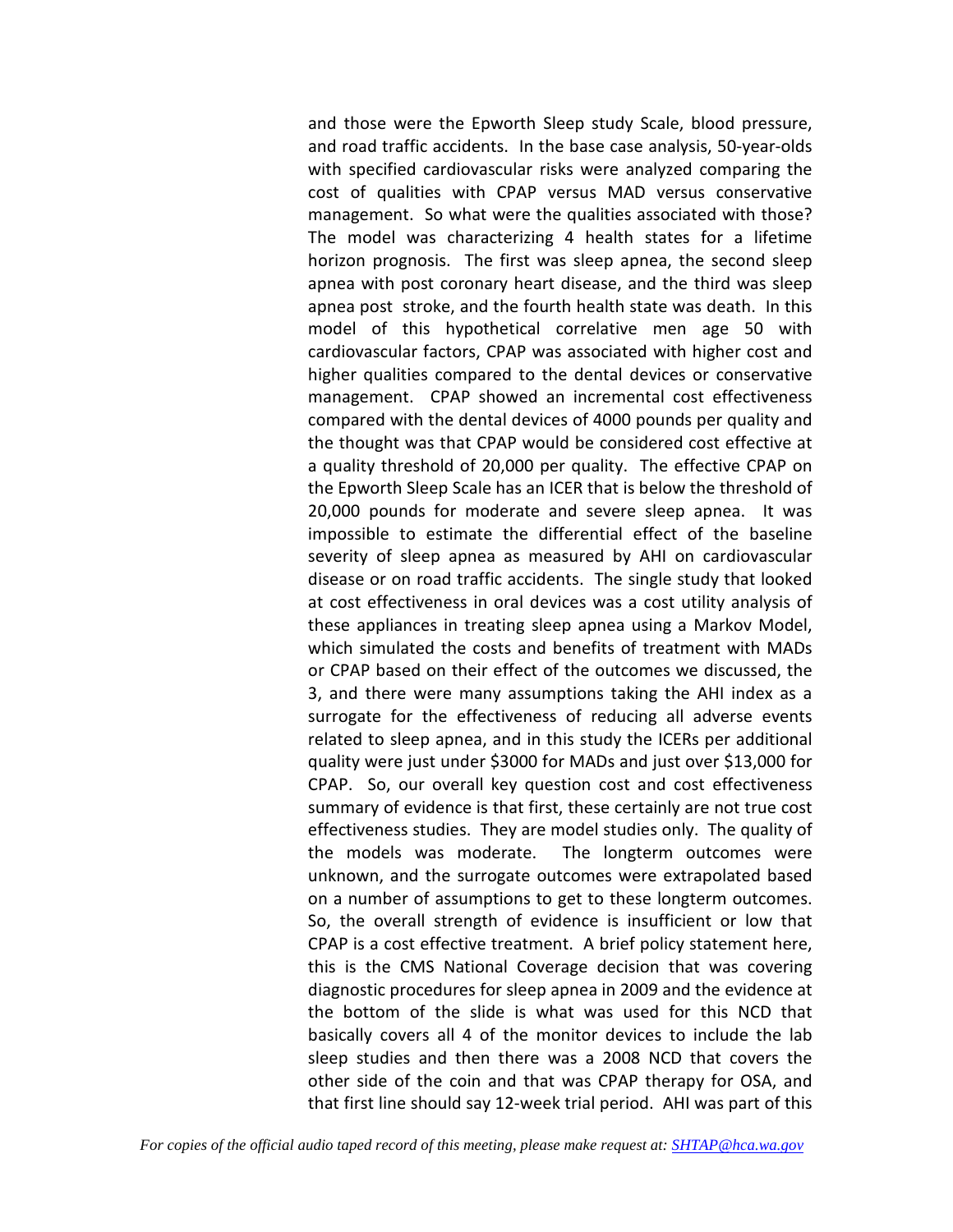coverage decision or with lower AHI with additional symptoms. Also, patient education and a positive diagnosis through either a sleep lab study or a home study and the evidence that supports this coverage decision is shown there. So, overall, to sum the entire report, there was a high strength of evidence again using AHI greater than 30 events per hour that this is an independent predictor of all cause mortality. There is moderate strength of evidence that types 3 and 4 portable monitors are effective in diagnosis of sleep apnea, that treating sleep apnea with CPAP versus Sham or control has a moderate strength of evidence for that, as does the use of CPAP in that it's superior to MAD with regard to the sleep measures, but the clinical outcomes were not studied. MAD is an effective treatment for OSA versus its controls. Compliance is greater in patients with more sever sleep apnea and of those patients that are treated with, or at least prescribed CPAP. Then again moderate strength of evidence for higher sleep scales were also associated with higher compliance with CPAP. Low strength of evidence for the type 2 monitor, the Berlin questionnaire and the clinical prediction roles. Low strength of evidence for a higher AHI being associated with instant diabetes, again, that association being confounded by obesity. Low evidence showing intensive weight loss programs are effective in treating obese patients with sleep apnea, low evidence that particular interventions do not improve CPAP compliance among these overweight patients with more severe sleep apnea and insufficient or low evidence for cost effectiveness for CPAP therapy. Insufficient evidence, and without reading each one of these lines, there was insufficient evidence around comparing the various portable monitors all but the Berlin questionnaire. Phase testing had insufficient evidence, as did preoperative screening of all preop patients with sleep apnea. Insufficient evidence determining an association of AHI with longterm clinical outcomes, and for which patients may benefit most from either CPAP or MAD and for the various types of CPAP trying to choose between the CPAP devices with their methods of delivery and different regimens. Lastly, insufficient evidence to compare various oral devices other than MAD to one another. Insufficient evidence for the surgical interventions, OSA versus CPAP or MAD. Insufficient evidence for the merits of surgery or MAD when compared to CPAP, and the management modalities, excepting intensive weight loss programs, are effective with OSA treatment. The evidence is insufficient for that and lastly, insufficient evidence for the predictors of compliance in all other treatments with MAD. Thank you.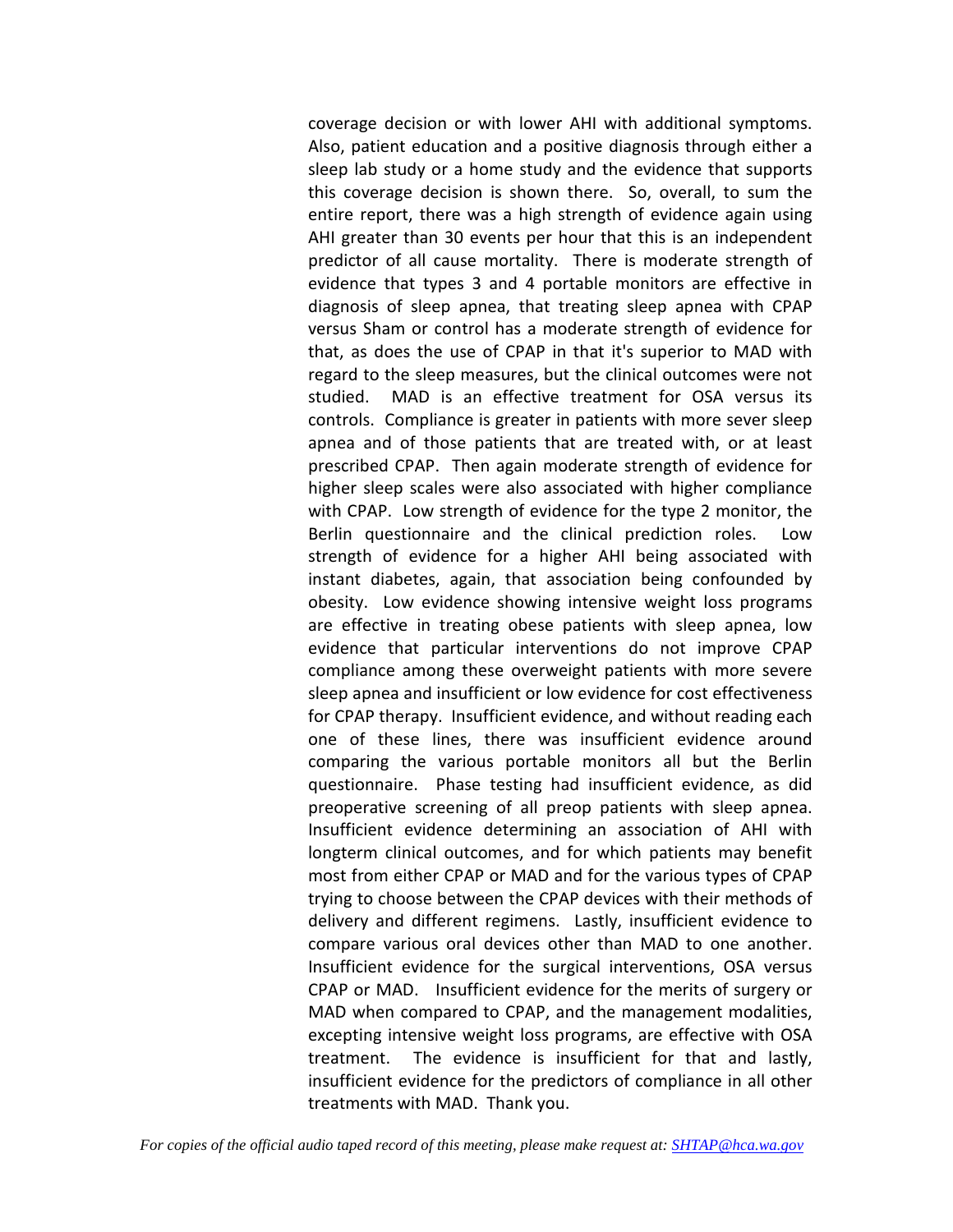- Craig Blackmore: Thank you. So, a lot of information, which is great. Just sort of on a procedural note, we try to divide things up for the committee members on questions directed specifically around the vendor report and then questions to more bring all the information in and guide our deliberation. It's about a quarter of 10. What I'd like to do is just take about 15 minutes and focus specifically on what we've heard in the report, any questions around clarity for the presentation, the information that's here, and then we'll take a little break, and then we'll come back and have the more open deliberation among the panel members. So, specific questions related to the vendor report.
- Man: Can you go back to slide 16, please? So for nonfatal cardiovascular disease, there is 1 study with a quality of A, and then on slide 18, there's insufficient evidence to determine an association of AHI with other longterm clinical outcomes, including what's 'nonfatal cardiovascular mortality?' What is nonfatal mortality. I don't understand what nonfatal mortality is.
- Steve Hammond: That should be morbidity.
- Man: Okay.
- Steve Hammond: Sorry.
- Man: So, if on slide 16, if the quality of the study that looked at nonfatal cardiovascular disease showed an increased risk with increased AHI, why is it deemed insufficient evidence.
- Steve Hammond: The evidence is related to, I think the answer to your question is related to the number of studies and we can pull that study for you and tell you what the size of the N was and so on.
- Man: So, it's not necessarily the quality that would determine it's not quality alone that would give you a grade of insufficient evidence. It would be if the N is powered - if the N is not enough to power that statement or that association?
- Steve Hammond: Or if the number of studies to support that. If there were 18 studies versus 1 study, yes.
- Craig Blackmore: If I might interject. I mean, if we're showing a difference that's statistically significant then the study had sufficient power. So we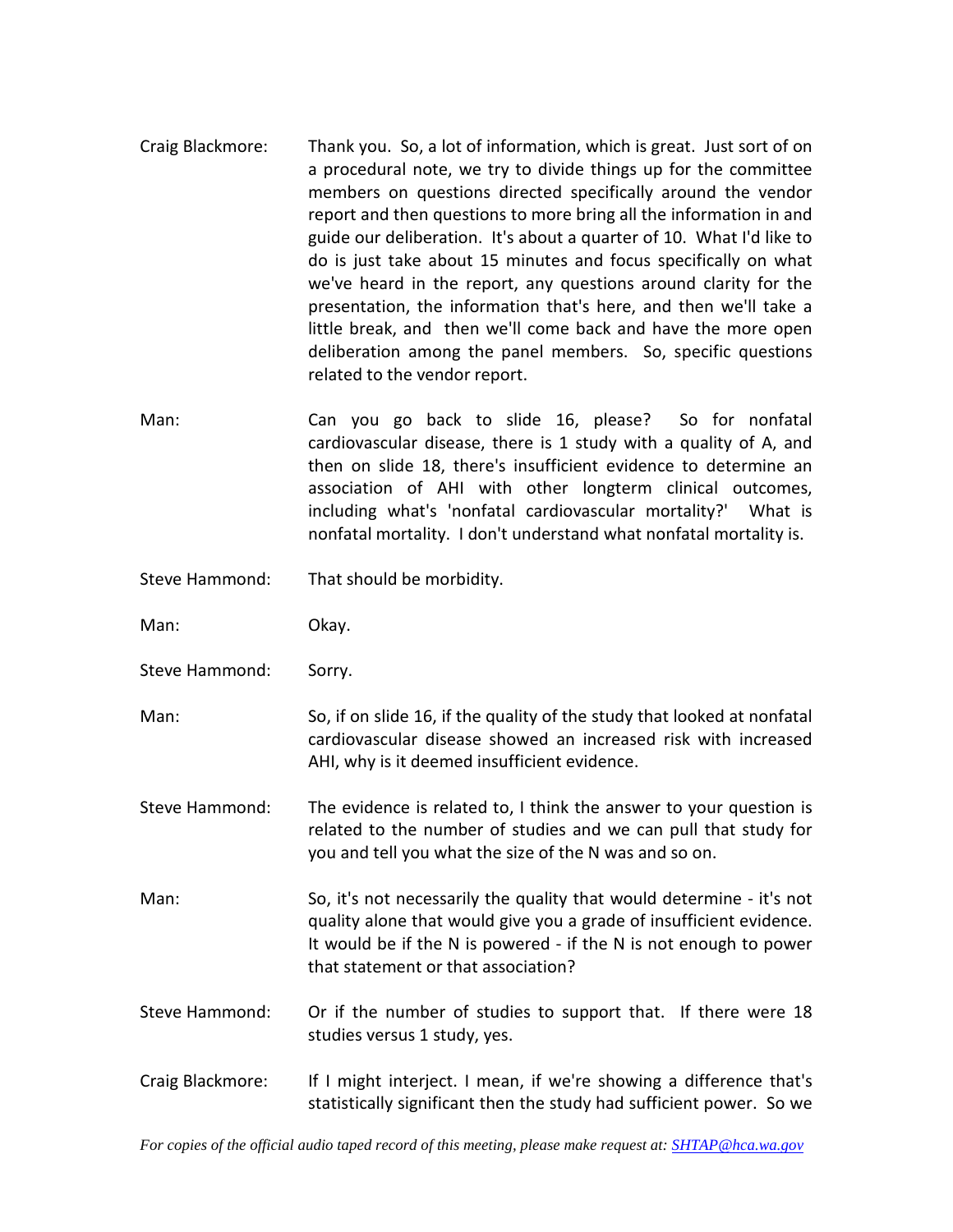can't say it's an underpowered study if it's shown a difference, which I think this has indicated.

Steve Hammond: Yes, that is true.

Man: So, I guess I'd like to maybe expand on this a little and understand what you're criteria are for high strength of evidence, low strength of evidence, and insufficient evidence.

- Steve Hammond: Yeah, thanks for the question. Yes, I'm just going to read this right out of the report in terms of what that definition of insufficient evidence is. It's either unavailable or does not permit a conclusion. There are sparse or no data. In general, when only study has been published, the evidence was considered insufficient unless the study was particularly large, robust, and of good quality. There is a longer description of that, but essentially it says if there were too few studies in a particular evidence base, then the evidence overall is insufficient. I'd be happy to read the whole.
- Man: You don't have to do it right now, but could you go back and let us know later what was the N in that study?
- Steve Hammond: Yes.
- Man: Thank you.
- Craig Blackmore: So, I'm hearing then that one study, even if it's a high-quality RCT if it's felt to be too small, you would still say that the evidence was insufficient. Is that correct?
- Steve Hammond: That's the way I read this.
- Craig Blackmore: And then, can you also tell us how you define low and high strength of evidence in this particular scale.
- Steve Hammond: This is grading a body of evidence out of the ARC report. High there is a high confidence that the evidence reflects the true effect. Further research is very unlikely to change confidence in the estimate effect. I'm just summarizing.

Craig Blackmore: Thank you.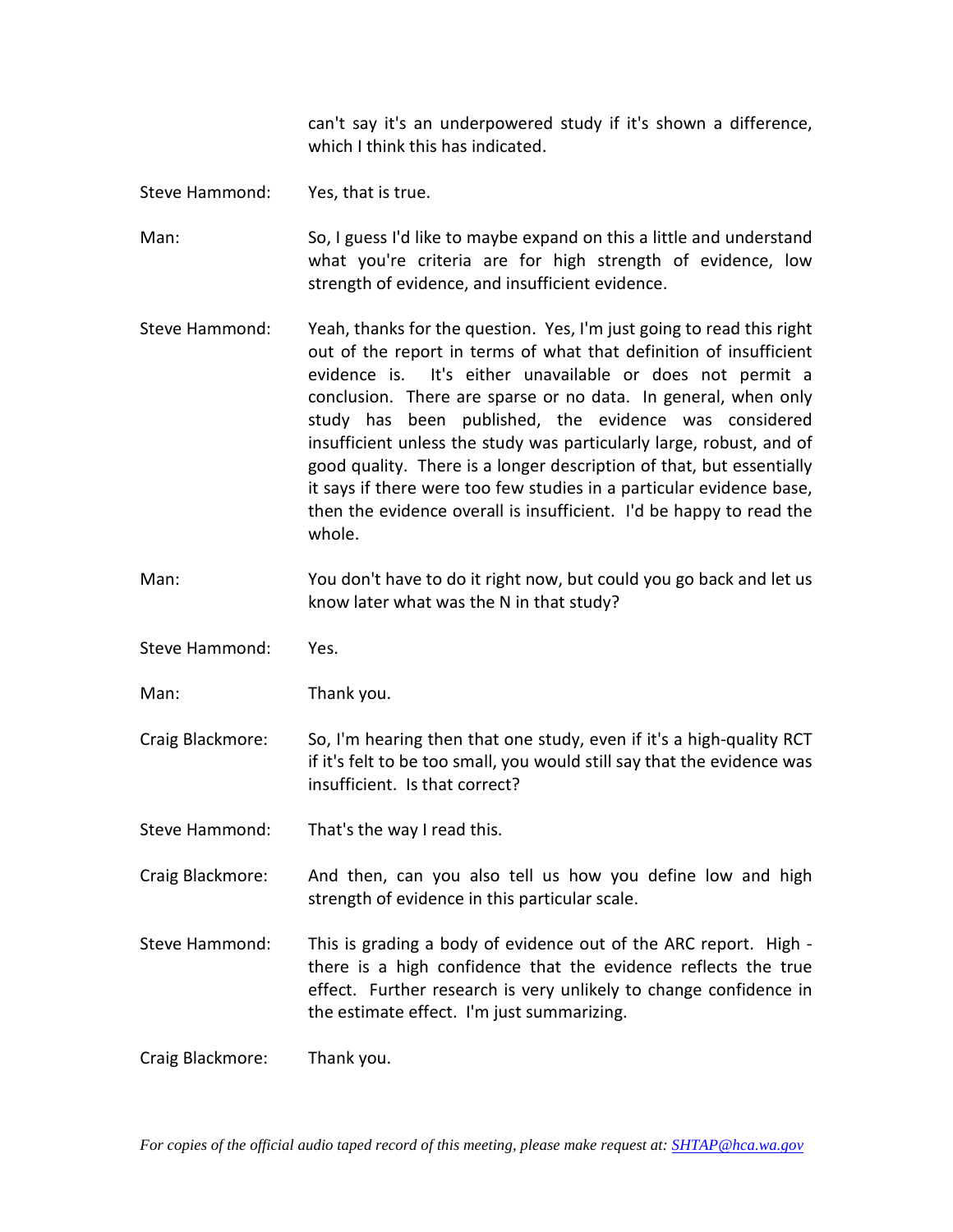- Steve Hammond: Moderate There is moderate confidence that the evidence reflects the true effect. Further research may change our confidence in the estimate effect and may change the estimate. Low - There is low confidence that the evidence reflects the true effect. Further research is likely to change the confidence in the estimate effect and likely to change the estimate, and again, just to reinforce, insufficient is evidence is either unavailable or does not permit a conclusion. There is sparse or no data. In general, specifically they say when only 1 study has been published, the evidence is considered insufficient unless the study was particularly large, robust, and of good quality and we're pulling that in for you.
- Man: So, Craig, I don't know if this is the time to do it. Tell me if it's not, but I want to direct a question to Dr. Balk about their grading system in comparison to this.
- Craig Blackmore: Sure.

Man: So, Dr. Balk?

Ethan Balk: Yes, I'm on.

Man: Do you agree that if a study is given a quality level of A and shows an association that it might be deemed insufficient if the end is not adequate?

Ethan Balk: Yes. So the approach that AHRQ and the ETC Program is currently taking is that if there's only 1 study, 1 trial, and it's not essentially a mega trial, and that really hasn't been defined yet. We're in still in discussions about that, but I think for this purpose, say over 1000 people, then it's reasonable to consider the evidence to be insufficient. The idea being that there is some evidence to suggest that the first trial tends to be positive and then subsequent trials that come out often disagree with that and then in the long run it's found not to be. The significant finding goes away. So, it's just the risk that the conclusion is not valid with only 1 trial is the reason for looking at it as insufficient. I'm looking at the report right now. I believe the study you're talking about is (unintelligible) 2005, which is a prospective noncomparative study, and it's looking at predictors of cardiovascular disease. It is a large study. It had 1650 people, but it's a very different analysis. It's not a trial, so it's not comparing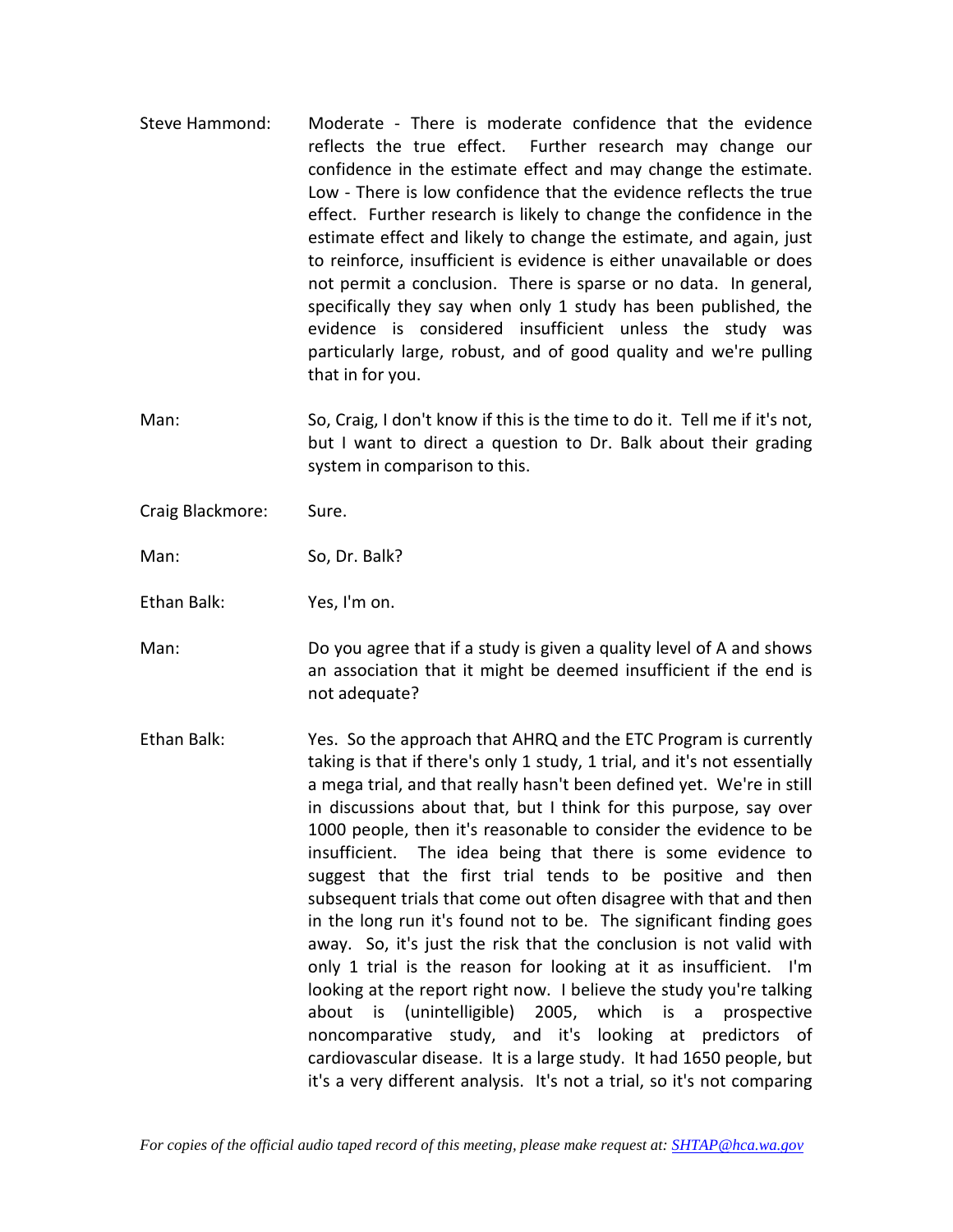one CPAP to something else. So in that setting with there just being the 1 study, we deemed it insufficient.

- Man: Isn't that a situation where you can't randomize? I mean, you're talking about their AHI, so that's an objective finding relative to the patient. You can't randomize them to having a high or a low AHI. So that type of study seems to be the best you're going to be able to do. How do you handle that situation?
- Ethan Balk: Well, this question was looking at predictors of outcomes. So, actually randomized trials are not necessarily the best study design for that question, and none of the trials that we looked at address this question. I'm not sure if that's getting at your question, though.
- Man: Well the point is, if you have 1600 patients and a prospective observational trial, then that probably is the best type of study you can design for this that would seem to meet your criteria for a mega trial. So, I'm just…
- Ethan Balk: Well, it's not a trial. Everybody had actually I'm not even sure everybody was treated. This was just following 1600 people who were diagnosed with sleep apnea looking at their baseline AHI and seeing how they did over 10 years.
- Akran Khan: It was a prospective observational study of 4 groups of 400 people each. I'd be happy to show you the slides from the study and what they did was, they followed a bunch of people who were normal, people who were snorers, people who had mild sleep apnea and severe sleep apnea who were not willing to try any treatment and they followed them for a period of 10 years, and they compared fatal and nonfatal cardiovascular events over a period of time. So, each arm had approximately 400 people.
- Man: So, this is listed as a quality A study, and it's nonrandomized, and we have no way to control for volunteer effects, then why is this an A quality study if it's a nonrandomized cohort observational trial?
- Ethan Balk: The way that we grade the study is in the context of the study design. So this was a good quality or A-quality observational study that did what we believe to be a high quality analyses for the question at hand, which was not a comparative question. It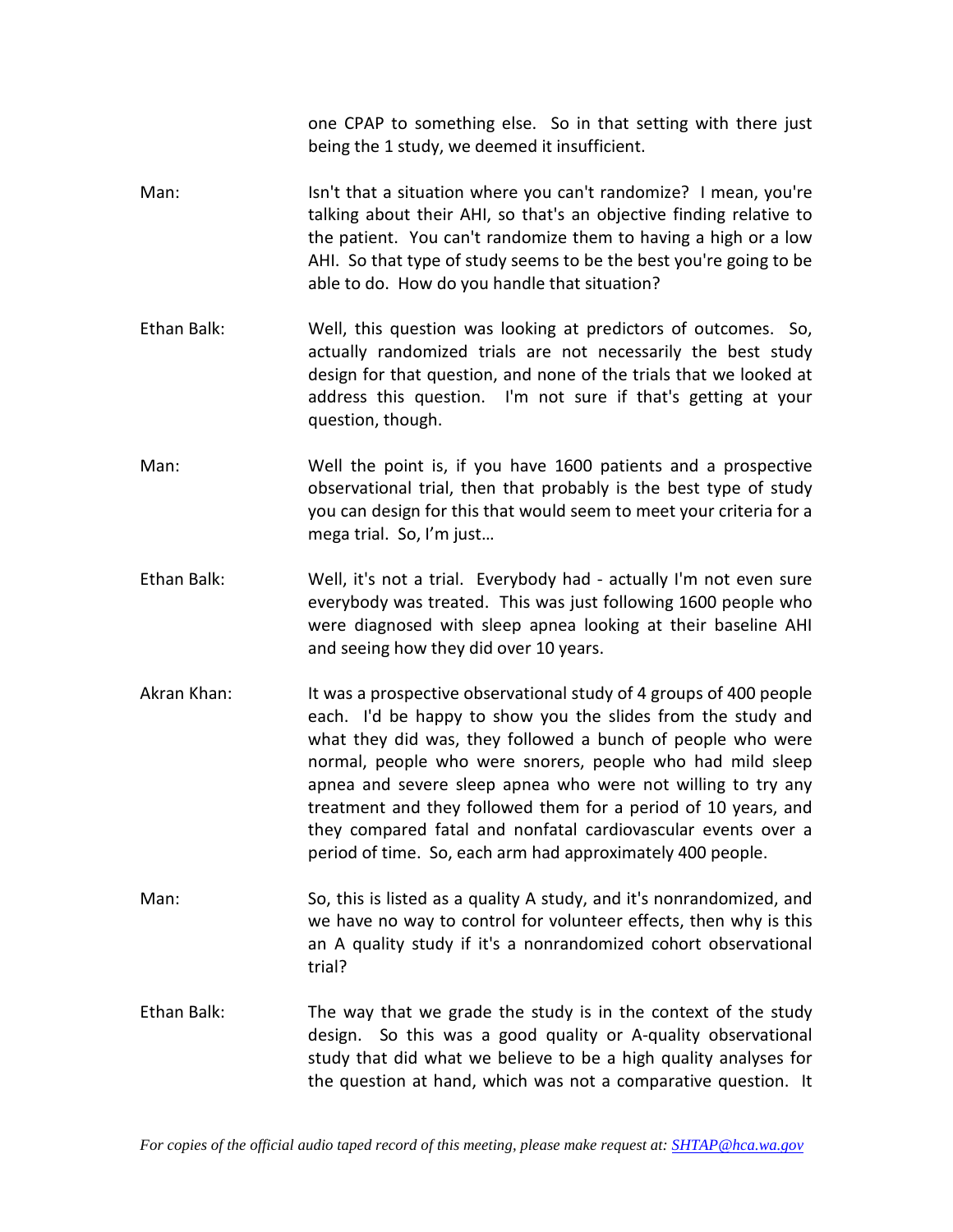was simply whether different features or characteristics of predictors of outcomes.

- Man: That's a good question. I guess what I'm trying to clarify along the same lines is the idea that it looks to me like having a very high AHI, I'm calling 30 very high. I don't know how to say very, but having an AHI of greater than 30 is associated with mortality and nonfatal cardiovascular events potentially, what I'm having trouble seeing is - is there evidence that intervening on this and giving people CPAP and lowering their AHI actually results in a relative reduction in those risks consequently. So, does the CPAP treat the findings of the test - meaning it lowers the AHI - which is what's found on the test - without actually affecting any longterm health outcomes? Or do we have any data that by lowering the AHI you actually impact these longterm outcomes? Does that make sense?
- Ethan Balk: The short answer, at least from our review, is no. There's no evidence about that. The predictor studies for key question #4 do not address that issue and essentially none of the trials looked at clinical outcomes. So they also do not address that issue. So we found nothing that connected an actual change or drop in AHI with an improvement in clinical outcomes, because the evidence was lacking.
- Craig Blackmore: There was a paper that came out in the New England Journal in 2011, which is the first author was, I got to find it here.

Man: Sharma.

Craig Blackmore: Sharma. Was that included in your review or was that subsequent?

Ethan Balk: I'm taking a look now. We have an article from Sharma, 2006, but it must have been published after our review, after our last update. No, it's not included.

Craig Blackmore: Other questions on the content of the vendor report?

Man: One other question. So there's data like this on people with AHI of greater than 30. You don't mention a lot as to whether there's data on people 15-30, 5-30, and I'm not catching that there's no data. Then nobody's looked at people with lower AHIs or that lower AHIs are not associated with these findings.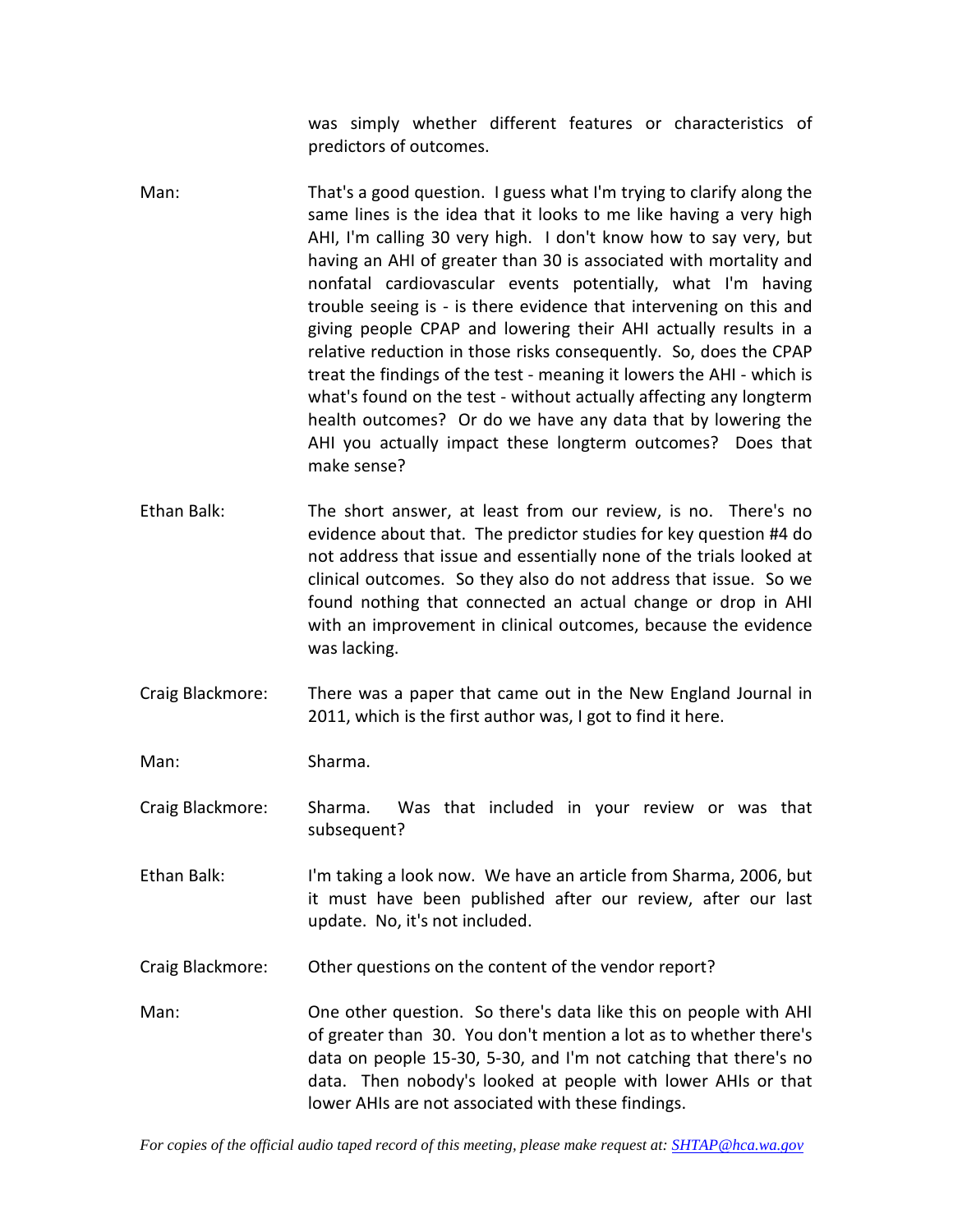Steve Hammond: The former.

Man: Nobody's looking at it. So people just picked AHI of 30 as a bar somewhere and that's what they're putting in studies, and we're not getting numbers on the lower AHIs?

- Ethan Balk: If I can, I think, clarify. Again, key question #4 about the predictors found that people with high AHI, as defined as greater than 30, had worse outcomes than people with lower AHIs. So people with all the whole range of AHIs were included in those studies. The trials themselves, people definitely had a range of AHIs at baseline, mostly over 15, but actually I don't remember the details and maybe these can be added on. I believe the evidence is, as far as it goes, is applicable across baseline AHI below 30 and above 30.
- Man: So these findings didn't become significant until patients had an AHI of greater than 30? So people under that…?
- Ethan Balk: I mean there are 2 different questions. One is that the risk of clinical events is higher if you're baseline AHI is high. So, high AHI is a predictor of bad clinical outcomes. That says nothing about whether treating the high AHI is effective or not. The trials that look at treatment, for example that compare CPAP to no treatment, did not do a full report subgroup analyses to say whether people with severe sleep apnea did better with treatment than people with less severe or mild sleep apnea. We don't have information about that.
- Man: In terms of health outcomes.
- Ethan Balk: In terms of well really in terms of any outcomes. We don't have adequate information about whether the treatments are more effective in one category of patients versus another category of patients.
- Akran Khan: I just wanted to add one thing. One of the things is that the level of evidence that they are using requires a very high bar. So, a lot of the studies have been excluded, which would show improvement because they don't meet the criteria of a randomized trial or a sample size. So, that is why when you do an evidence-based analysis, a lot of clinical data that we use for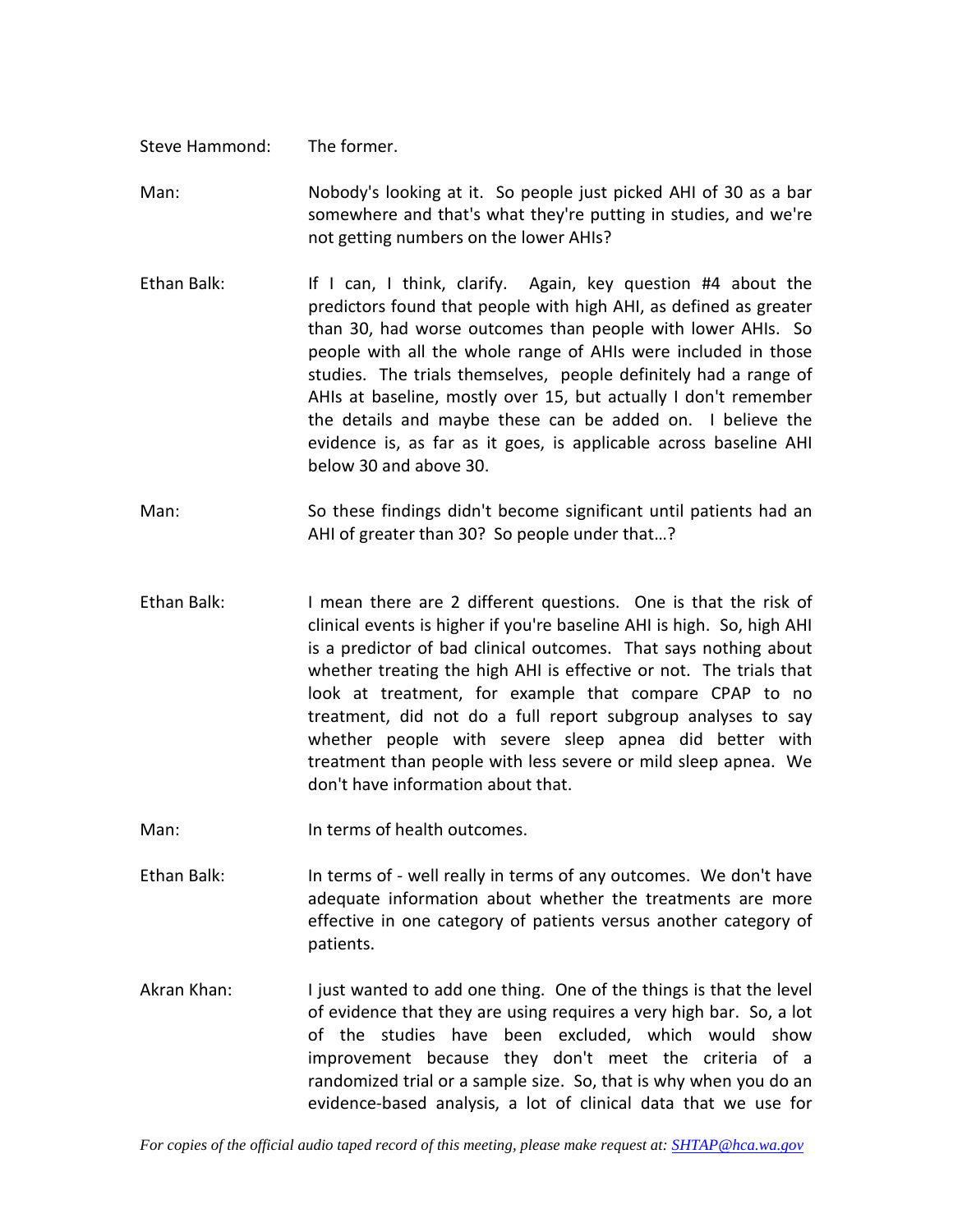clinical practice that ESM has used in defining its guideline does not make it into the EHR queue review or into any evidence-based review because it does not meet the high threshold that we've set up. But that does not mean that…

Ethan Balk: I should - I mean you're right that my comments are in the context of the evidence that we reviewed. Especially given the large volume of trials that have been done, I'm not convinced in this setting that a randomized trial is that high a bar, but nevertheless, for the comparisons, I am only talking about the trial evidence. You're right.

Craig Blackmore: And that's our charge, as a committee, to look at the best available evidence, which certainly if it's available we randomize trials. If I might ask a question on slide 24, and this gets a little bit - maybe this is an editorial comment from me to the vendor a little bit, but I always struggle when we say things like there's no statistically significant improvement found in a trial. Of course, that can mean several things. One is that the trial wasn't big enough to find an improvement if there is one, and the other reason could be that the trial was big enough and there's no difference. So, when I see no statistically significant improvement, I need to know how much power the trial has to interpret that information. So, perhaps at the break if we could specifically the one study that looked at objective clinical outcomes, if we could understand whether or not that study had any power to detect objective clinical outcomes and if it didn't, then we could interpret this as sort of insufficient evidence rather than evidence to the contrary.

Man: I have, I guess, 2 questions. The first is for the vendor, and it's on slide 17. You commented with regard to hypertension there was no - that the evidence was equivocal but the 2 situations we're looking at there both say that it was statistically significantly correlated as a predictor of hypertension, the first with an AHI of it looks like greater than 15 and the first was just greater than 0. So that's a pretty low threshold and still seems to say that there was an association. So, can you comment? Did you speak properly when you said there was not an association or?

Woman: Which slide?

Man: On slide 17 with regard to hypertension.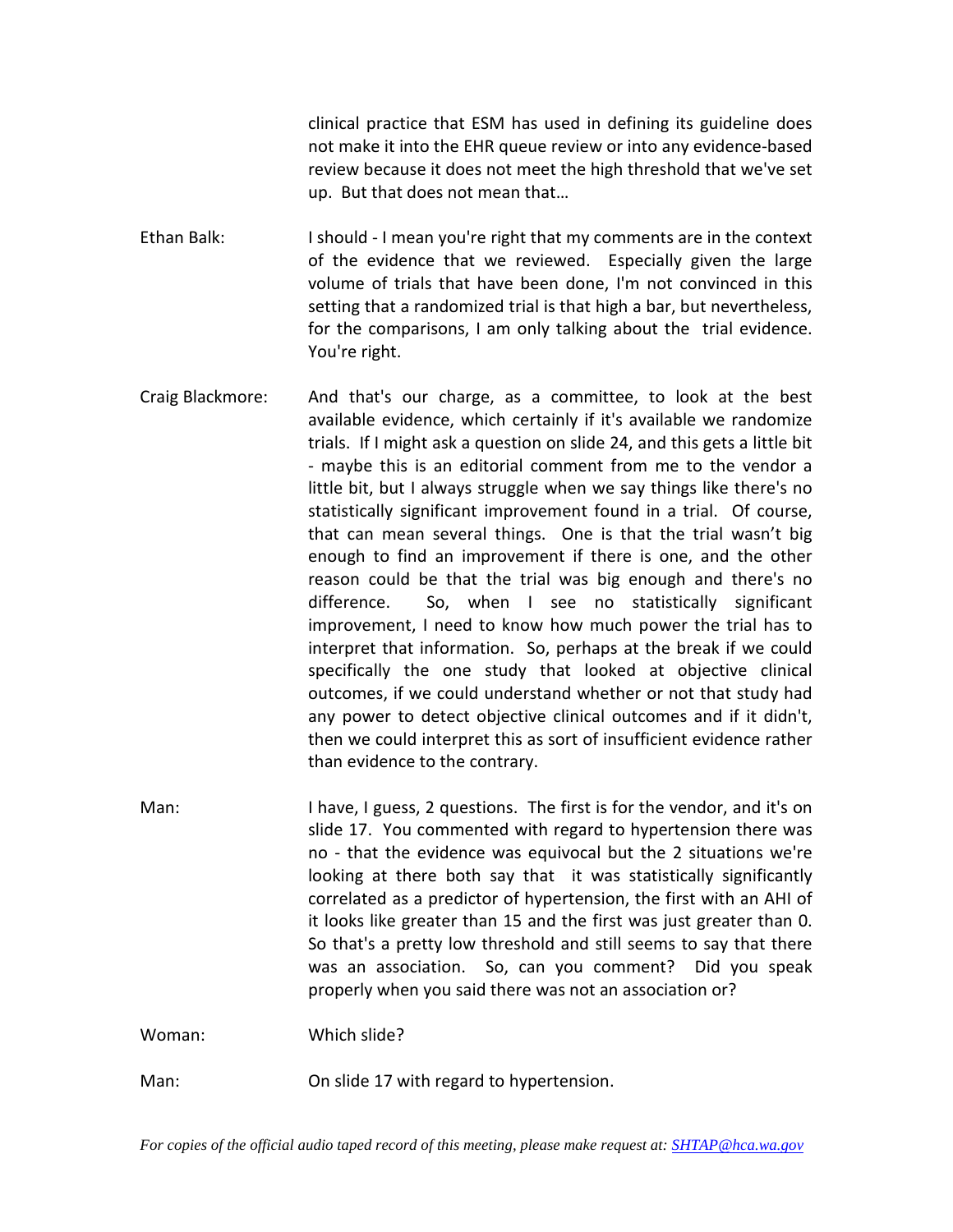| Steve Hammond: | I think you're talking - you were talking about type 2 diabetes?                                            |
|----------------|-------------------------------------------------------------------------------------------------------------|
| Man:           | No, hypertension.                                                                                           |
| Steve Hammond: | Those are saying that AHI is a predictor of hypertension, as a<br>longterm outcome and the question was     |
| Man:           | You said the opposite when you gave the report and it's not - in<br>the summary, it's not mentioned at all. |
| Steve Hammond: | Oh, I'm sorry. Yeah, that is incorrect. That is definitely - you're<br>correct.                             |

Man: Okay.

Steve Hammond: That must have been my error.

- Man: And then the second question is a more general one, and maybe this is directed a little bit to our clinical expert, but when most of the studies that were shown here had a followup period of about 3 months, and that seems quite short in terms of looking at outcomes like cardiovascular death and CHF and other things like that about having an impact, and so I'm just curious if there's any comment on whether there's been any longer term studies showing real findings with regard to those outcomes.
- Akran Khan: So, I think one of the reasons it included the Marin Study is that it was probably one of the most well-followed samples that was followed for over a period of 10 years. They also had a subset of patients who had OSA who were treated with CPAP and their mortality was the same as the non-OSA group. So, we know that treating a group of people with OSA does, at least if you were to go by that, does improve longterm outcomes, and you are very rightly pointing out that the evidence that we are basing everything upon is insufficient because most of the trials are 3 to 6 months. We don't have longterm trial data. We have data from the Wisconsin and Sleep Heart Health Study cohort…
- Craig Blackmore: I'm gonna break in here a little bit here. This is confusing, and it's technical, but the role of the clinical expert is to help us with content and technical aspects of the treatment and the interpretation of the evidence is the job of the vendor and of the committee itself. So I don't mean any disrespect, but we have to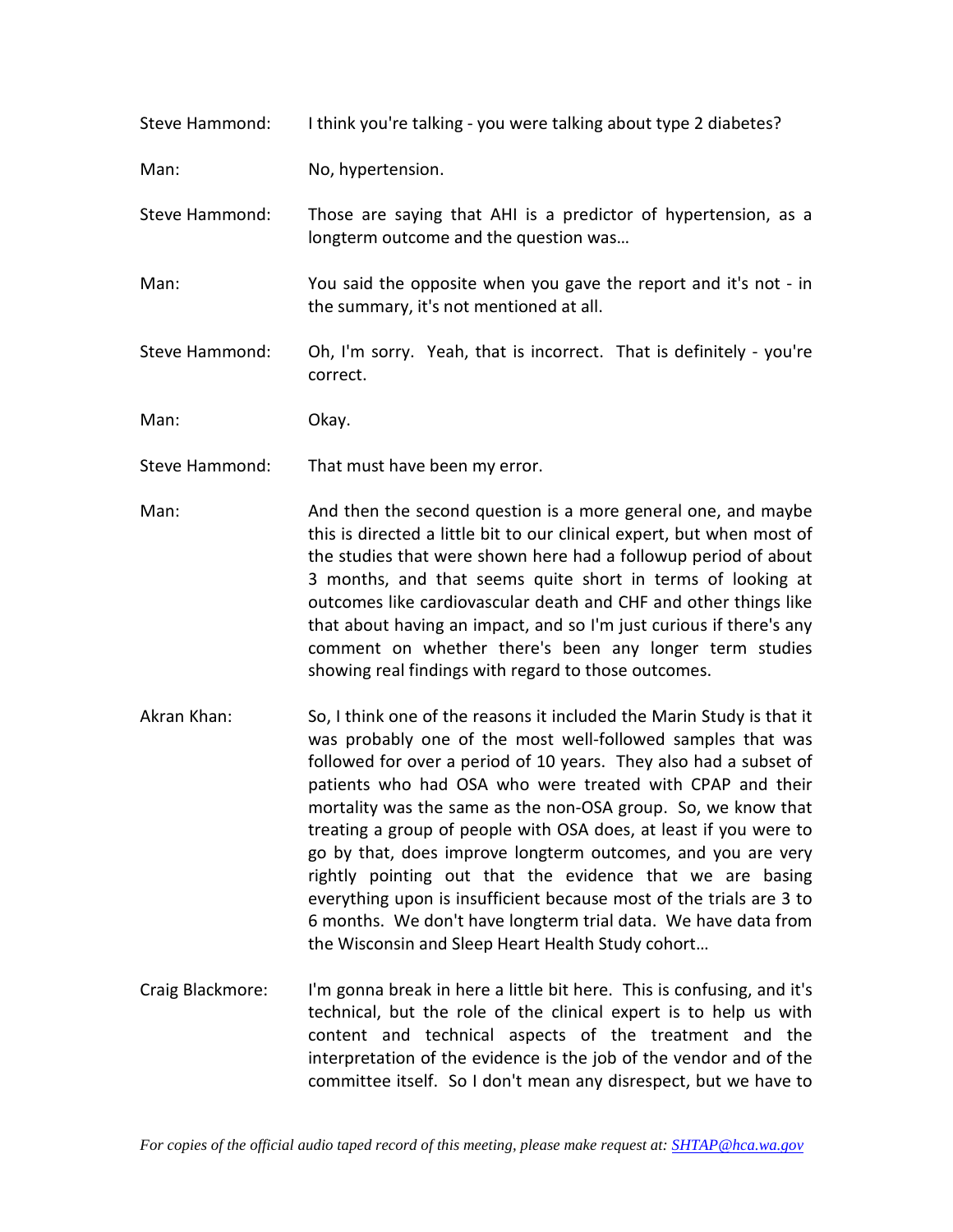have these boundaries for our process and to make it fair, etc. So, I can shift the question over to the vendor, if I may.

Steve Hammond: Would you mind asking that question, again?

Man: Well, it was in regard to the short duration of followup for most of these studies. It seemed to be only 3 months, yet the outcomes of interest seem to be things that would take place over a much longer period of time. So I'm curious, I guess one about whether these studies were inherently set up to not be able to find out a difference and then secondly if there were any studies that we're not seeing here or that are not well called out that might have had longer term followup to look at those important questions.

- Steve Hammond: That's a good point. The answer is, when we put a comparator up, and I want to make a comment about 2 things. When the slide is showing a comparison between 2 different groups, we included an AHI range so that you could see the baseline AHI of a particular comparator and the same was true with followups, and you rightly point out some of the followups were weeks and some were 12 years, 14 years. So, I think that is just a matter of what the evidence base is showing, and if you're looking at a longterm clinical outcome, it needs to be longer than 3 months.
- Ethan Balk: This is Dr. Balk. If I could just also add that the outcomes that were evaluated were all intermediate outcomes, such as the apnea-hypopnea index and at least an argument can be made that those do change rapidly. So that's why the studies are shortterm. Even longer term studies that we found anyway were not reporting the clinical outcomes. It's not just that they were only 12 weeks and that's why we don't have clinical outcomes. That wasn't their questions of interest. They weren't looking for clinical outcomes.
- Craig Blackmore: So, if I might ask, Dr. Gleitsmann, regarding the Sharma paper of 2011, which was brought to my attention and not necessarily to the whole committee, could you summarize that for us and try to put that into the context of what we have.

Ken Gleitsmann: I can try.

Craig Blackmore: Thank you.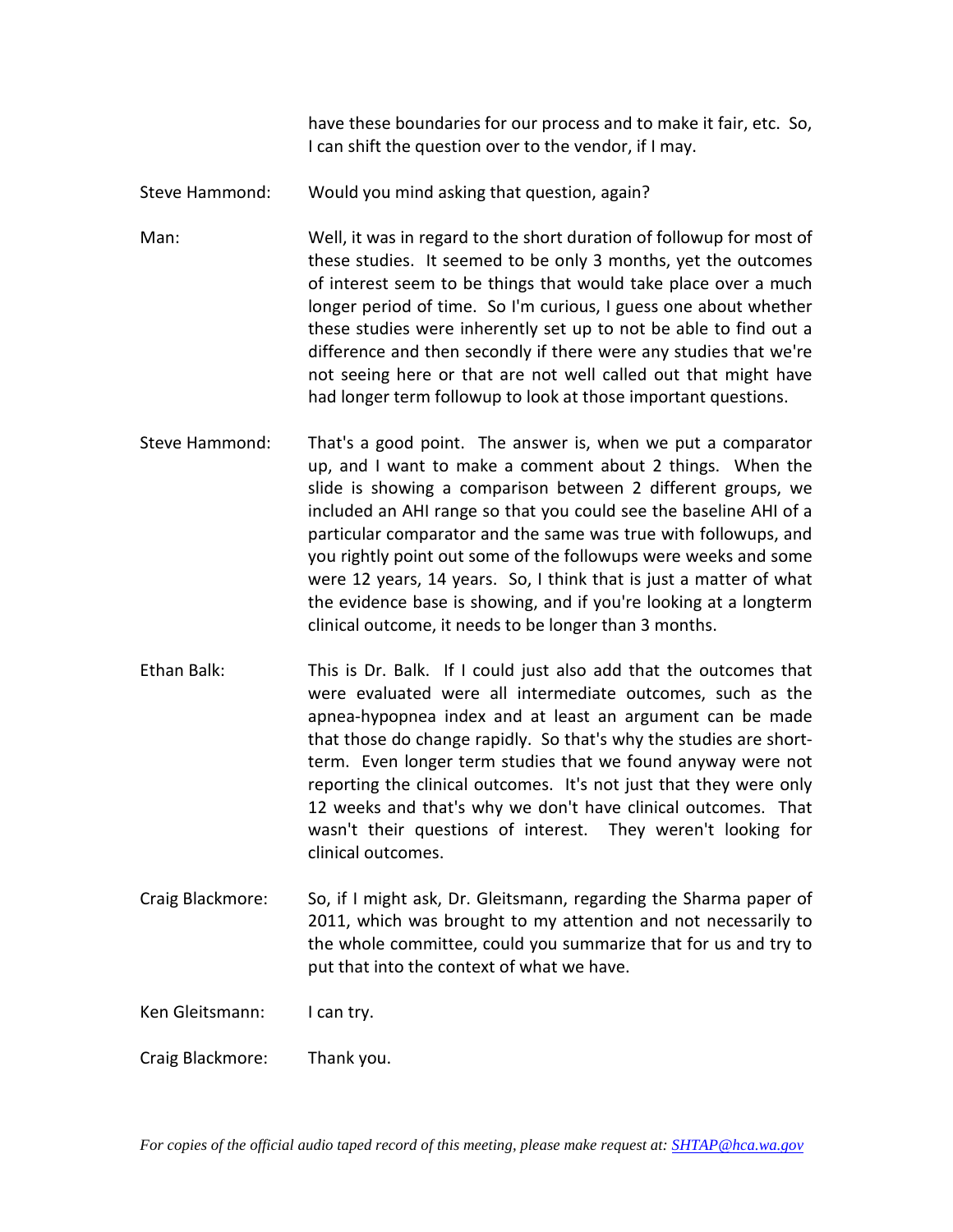- Ken Gleitsmann: This, again, was outside the purview of this report. It was a subsequent study that I just was looking at. This was a total of 86 patients out of India, and basically it was a crossover study with a 3-month use of CPAP and a 3-month comparator was Sham CPAP. So, a group of patients total in of 87 patients had CPAP used for 3 months, washed out for a month, and then went to the comparator. The results actually were clinical results that were reported to include blood pressure, systolic and diastolic blood pressure, cholesterol, and they broke down a lipid panel. Triglycerides were looked at, and basically these were patients with a metabolic syndrome, and at that period of followup there was a significant improvement of those clinical parameters. There was a statistical improvement of the clinical parameters. Whether you think its clinical or not is a judgment call. For instance, I believe one of the systolic blood pressures improved by 3.2 mm between one group and the other. So, there were many statistical findings that were all significant between those 2 comparator groups in a fairly small sample size in the metabolic syndrome.
- Craig Blackmore: Would you be in a position to grade this study by your scale or would you. I mean it hasn't been imbedded through the process. This was subsequent. This is an effort to make sure that we're as up-to-date as we can be, and you can decline, if necessary.
- Ken Gleitsmann: I'm not in a position to do that, honestly. I just really had just seen this.
- Craig Blackmore: I understand. I do have this paper available if anybody wants to look at it at the break.
- Woman: So there were clinical outcomes with an improved blood pressure, improved lipids, and what else?
- Akran Khan: (Unintelligible) non-HDL lipoprotein (unintelligible) LDL. I can give you the fourth table if you want.
- Woman: Sure. And that was in that 3 months? You got lipid improvement in 3 months?
- Akran Khan: Three months (unintelligible) study in which one group received CPAP and the other group received Sham and then they reversed it.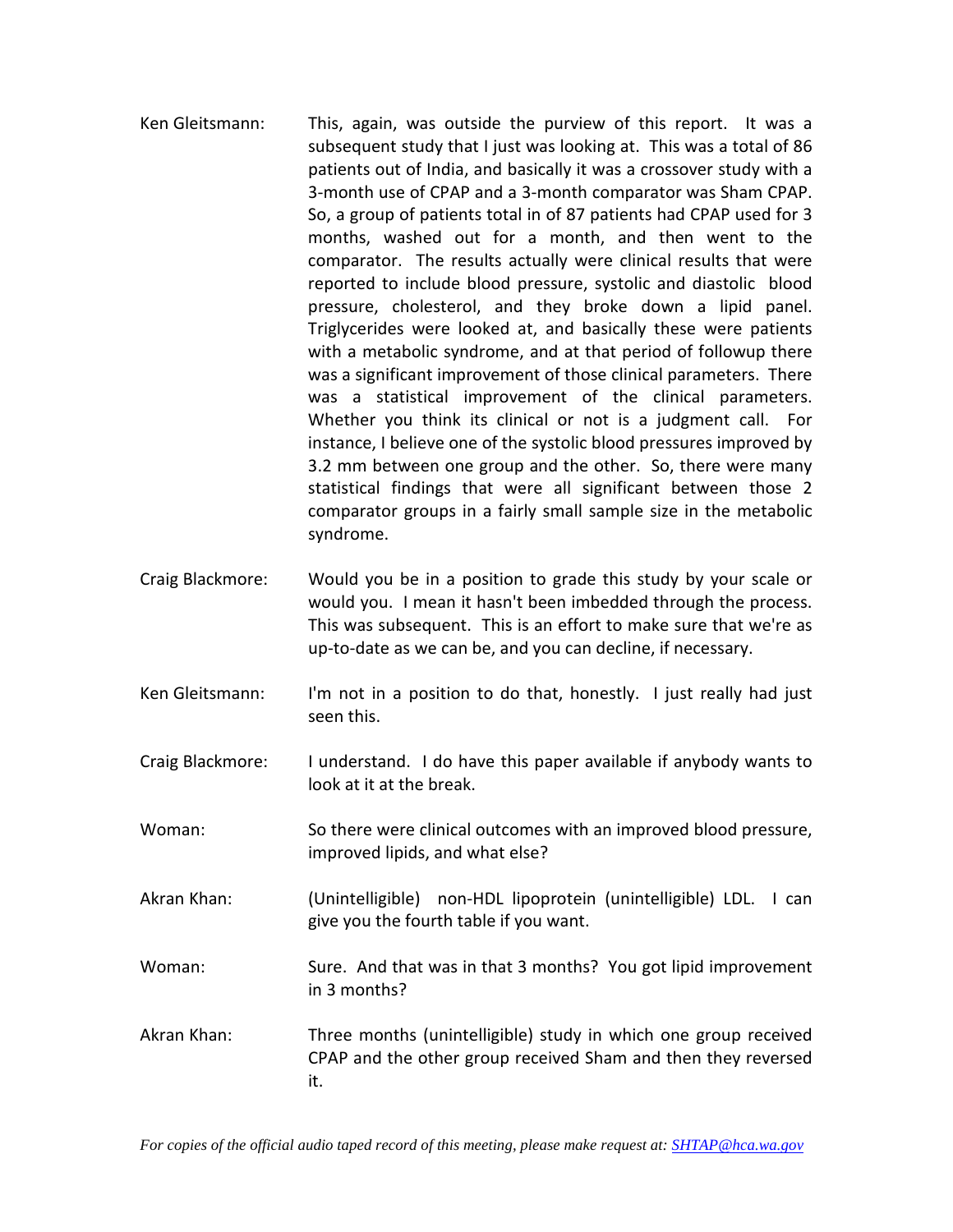| Woman:           | Thank you.                                                                                                                                                                                                                                                                                                                                                                                                                                                                                                                                                                                                                                                                                                                                                                                                                                                                                                                                                                                                                                                                                                    |
|------------------|---------------------------------------------------------------------------------------------------------------------------------------------------------------------------------------------------------------------------------------------------------------------------------------------------------------------------------------------------------------------------------------------------------------------------------------------------------------------------------------------------------------------------------------------------------------------------------------------------------------------------------------------------------------------------------------------------------------------------------------------------------------------------------------------------------------------------------------------------------------------------------------------------------------------------------------------------------------------------------------------------------------------------------------------------------------------------------------------------------------|
| Craig Blackmore: | Okay. I think                                                                                                                                                                                                                                                                                                                                                                                                                                                                                                                                                                                                                                                                                                                                                                                                                                                                                                                                                                                                                                                                                                 |
| Man:             | I have one more question, so.                                                                                                                                                                                                                                                                                                                                                                                                                                                                                                                                                                                                                                                                                                                                                                                                                                                                                                                                                                                                                                                                                 |
| Craig Blackmore: | Oh, go ahead.                                                                                                                                                                                                                                                                                                                                                                                                                                                                                                                                                                                                                                                                                                                                                                                                                                                                                                                                                                                                                                                                                                 |
| Man:             | I'm still - this whole issue of intervening with CPAP and making a<br>difference in cardiovascular mortality. On page 66 of the<br>evidence report you talk about the Marin Study, which, and there<br>are a couple of sentences on here. One is talking about<br>cardiovascular mortality and it says, "In addition, association was<br>not seen in those people with CPAP," and one on nonfatal<br>cardiovascular disease saying only patients with an AHI greater<br>than 30 events per hour who were not treated with CPAP were at<br>significantly increased risk for nonfatal cardiovascular disease. So,<br>this implies to me that there were people in these studies who<br>were treated - in this study - that were treated with CPAP who<br>had different outcomes than those without CPAP and I'm<br>wondering why that isn't considered significant or considered<br>evidence that there is a benefit in terms of these morbidity and<br>mortality measures from the use of CPAP in people with a high<br>AHI. Does that make sense? I'm still trying to get at that same<br>question of are we? |
| Steve Hammond:   | Would you - the page number again?                                                                                                                                                                                                                                                                                                                                                                                                                                                                                                                                                                                                                                                                                                                                                                                                                                                                                                                                                                                                                                                                            |
| Man:             | Excuse me, it's page 66 of your report.                                                                                                                                                                                                                                                                                                                                                                                                                                                                                                                                                                                                                                                                                                                                                                                                                                                                                                                                                                                                                                                                       |
| Ethan Balk:      | Is this page 66 of the original report or?                                                                                                                                                                                                                                                                                                                                                                                                                                                                                                                                                                                                                                                                                                                                                                                                                                                                                                                                                                                                                                                                    |
| Man:             | The Washington Health Technology Assessment Final Report.                                                                                                                                                                                                                                                                                                                                                                                                                                                                                                                                                                                                                                                                                                                                                                                                                                                                                                                                                                                                                                                     |
| Man:             | No, in your - in the AHRQ, it's appendix D, tables 4.3 and 4.4.                                                                                                                                                                                                                                                                                                                                                                                                                                                                                                                                                                                                                                                                                                                                                                                                                                                                                                                                                                                                                                               |
| Ethan Balk:      | Yeah, we have that.                                                                                                                                                                                                                                                                                                                                                                                                                                                                                                                                                                                                                                                                                                                                                                                                                                                                                                                                                                                                                                                                                           |
| Man:             | Yeah. Those 2 tables, yes.                                                                                                                                                                                                                                                                                                                                                                                                                                                                                                                                                                                                                                                                                                                                                                                                                                                                                                                                                                                                                                                                                    |
| Ethan Balk:      | If this is regarding table 4.4 - result of multivariable analyses of<br>AHI as a predictor of cardiovascular events, and we're talking<br>about the Marin Study, I believe. Yeah, again, this study was not<br>about intervention. So, this is, AHI is a predictor. Okay, I'm sorry.                                                                                                                                                                                                                                                                                                                                                                                                                                                                                                                                                                                                                                                                                                                                                                                                                          |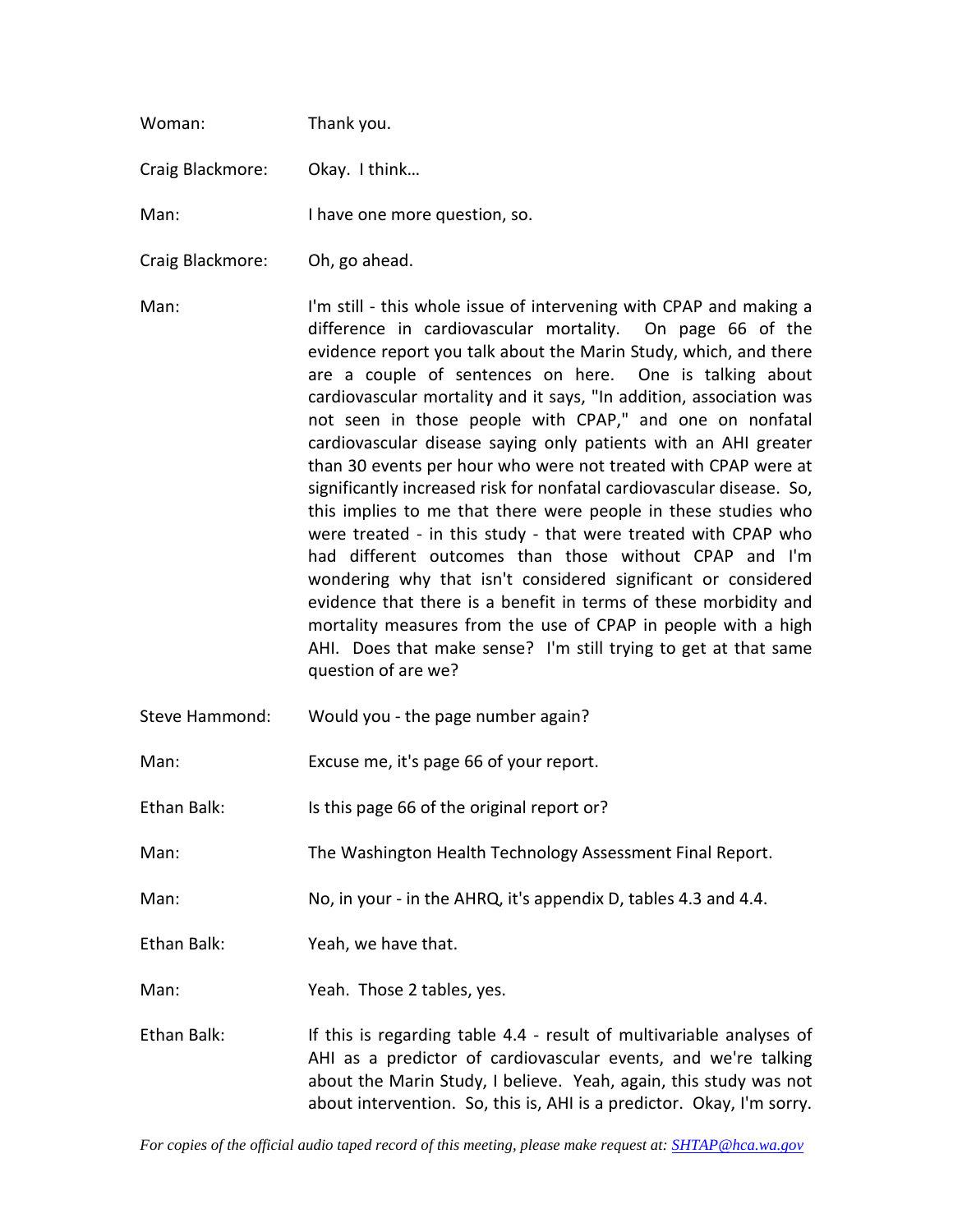I'm looking at the table for the first time in several months now. So, forgive my confusion. So, it did have people at baseline on CPAP. So, that was included in this table. But again, going back to the point we made earlier, for the purpose of our review, for actual comparisons of CPAP to no CPAP, we only looked at the randomized trials. So, we may have mentioned this observation but we did not consider the CPAP at baseline with no CPAP at baseline in this observational study. We did not include that in our analysis of the comparison of CPAP to no CPAP.

- Man: But we don't have randomized trials of CPAP versus no CPAP that are longterm health outcomes, correct?
- Ethan Balk: Right.
- Man: So the best we have are these sort of cohort studies where you have groups who are on CPAP and groups without CPAP. Some of them have a low AHI or 0 AHI and some of them a high AHI and they looked at various longterm health outcomes of those different groups. So it's a co-…
- Ethan Balk: Yeah, I mean the decision could have been made that we would look for observational nonrandomized comparisons of further clinical outcomes, but given the scope of the whole report, that's not the approach we took. So, I can't really add much more to it without going back and reanalyzing the data. We did not look for all the observational studies that compared CPAP to non-CPAP. So, the Marin Study is really just one example, and we don't know if it's the largest or the best, or the only.

Man: You weren't looking for them particularly.

Ethan Balk: We haven't - we didn't look for other comparable studies for that question.

Craig Blackmore: Okay, I think we're at the point where we'll take a break, and then we'll come back, and then we get to sort of the meat of the decision making, which is open discussion among the committee around these areas, and we'll get continued input from all of our sources. It's now 10:18. Why don't we resume at 10:30? Thank you. So we have a quorum, so the meeting is back in session. I want to remind the committee members and anyone else who is speaking again to please use the microphone, as we are preparing a transcript and also to identify yourself so that the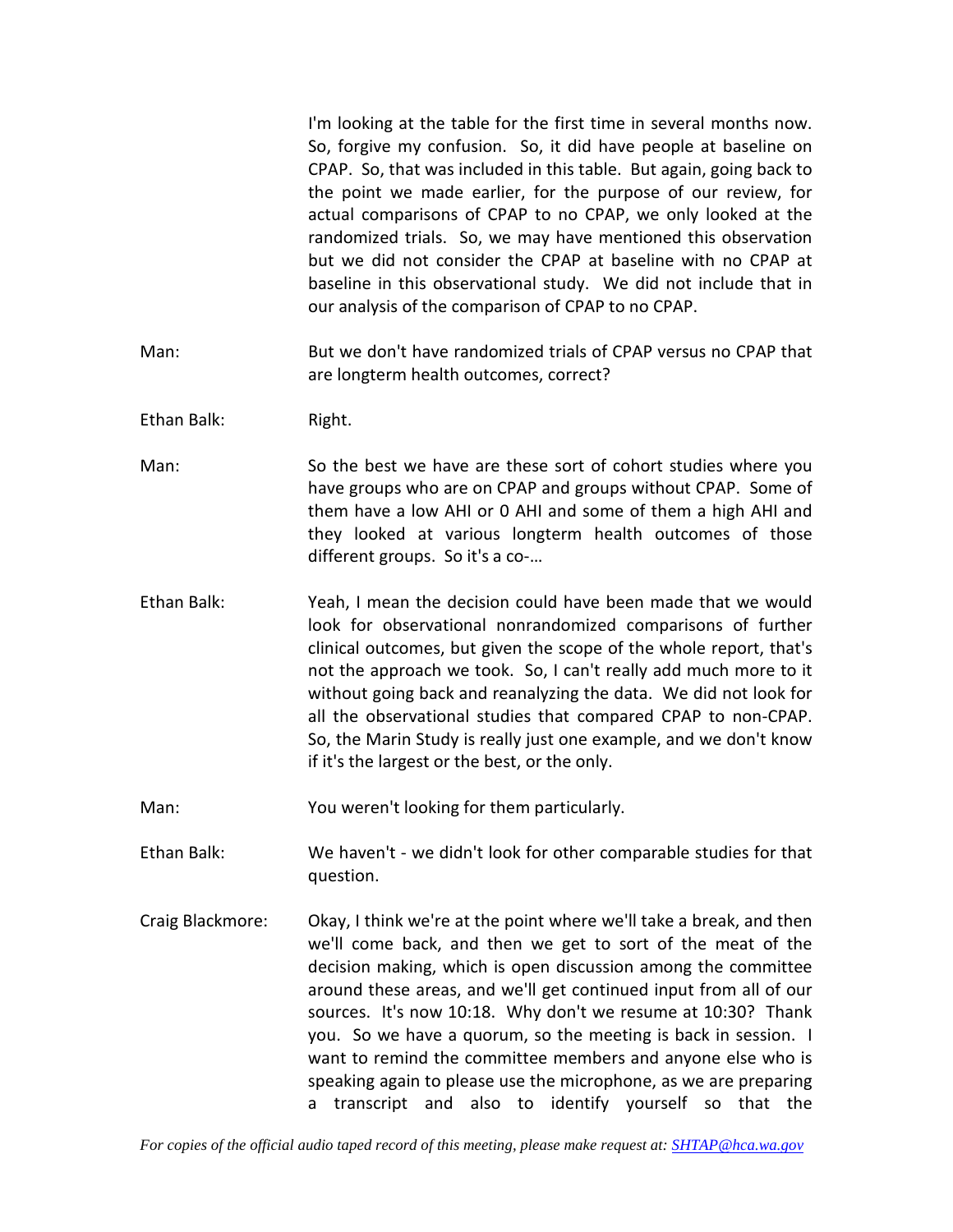transcriptionist can know who you are. Committee members a copy of the recent Sharma article, which was subsequent to the completion of the technology assessment has been distributed to you during the break. Okay, so this brings us to the decision making portion of the session, but first I want to give the committee members an opportunity to ask any of our presenters if there's additional information or clarification they'd like at this point?

- Man: Can I, oh Margaret's not here. My incidents question.
- Craig Blackmore: Okay. Any other questions while we wait?
- Marie Brown: I have a question of our is it, from what I can see from the appendices, the majority of evidence that's observational, or case control, supports the fact that there is some benefit to CPAP on a longer-term basis with some clinical outcomes, or at least there is - that's the first question. The second one is…
- Man: Well, is that a question or a statement? Is that...
- Marie Brown: Am I correct? Yeah, and most of it, however, doesn't stimulate whether it's CPAP or not. So, does that longterm data with prospective negative outcomes of sleep apnea exist as sufficient evidence to really look at sleep apnea outcomes. It seems to me, yeah. So that's the question.
- Craig Blackmore: So I'm taking your question as kind of a discussion point for the committee rather than a technical question. I think we've heard what we've heard. Is that sort of your intent?
- Marie Brown: Well, I would like some input about whether my observation is correct - that the data is suggesting that just without differentiating whether CPAP is effective. That there are longterm negative consequences of sleep apnea. So that's my question. Is that correct?
- Ken Gleitsmann: I sort of heard 2 questions. The last part you were asking about CPAP and longterm clinical outcomes and was there evidence to support using CPAP to improve longterm clinical outcomes. There is not evidence for that. There is evidence for surrogate outcomes that are being used for that and AHI is the big surrogate outcome and intermediate outcome, and there is a very large effect size seen across the studies that CPAP actually improves the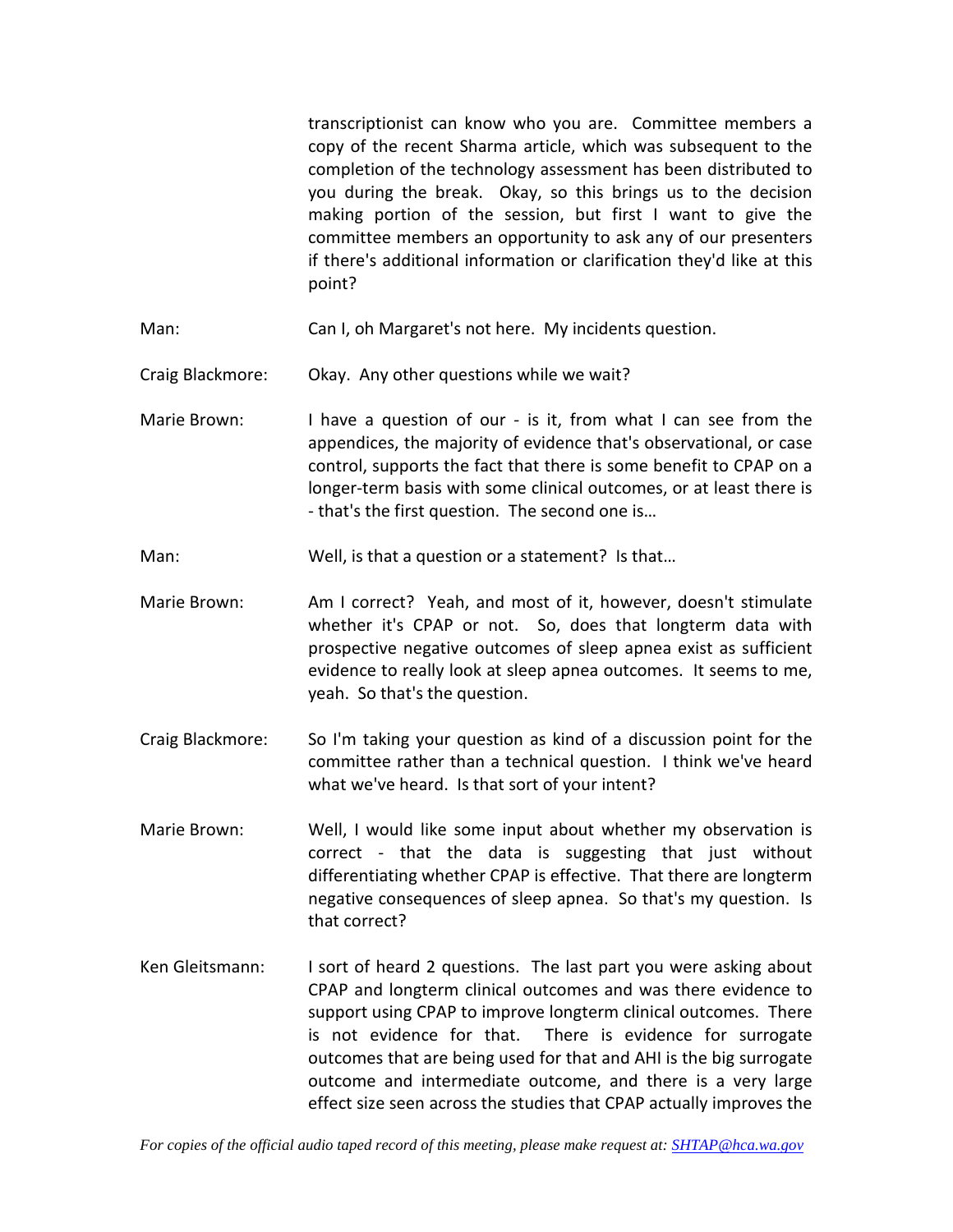sleep indices to the point that the next point is that makes up a moderate strength of evidence that CPAP is actually effecting the longterm clinical outcomes. The answer, as Dr. Hammond mentioned, is longterm clinical outcomes in CPAP treatment are unknown. The effects are unknown.

- Marie Brown: Thank you.
- Craig Blackmore: Do you want to ask Margaret?
- Man: Yeah. So, my question got back to the incidents of this. What I was curious about is comparing the incidents of obstructive sleep apnea in the general population in these general population studies, which I believe are what 20% over the age of 60 and 2-6% under that and then what the rates are for the state, the frequency of this diagnosis in the population that is covered, if we could compare that.
- Margaret Dennis: These numbers were calculated from the published data, the published state data. We just didn't put it together this way. So, I did it in the break.
- Man: Hmm. It's fairly low.
- Margaret Dennis: So you can see that the PEBB is about 3% and growing to 4-4.5%, and the Medicaid data is around 1% and drops off in 2010.
- Ken Gleitsmann: Just my understanding on this, it dropped off. That means that it should have, if there were no new cases it should have been the same, correct?
- Man: What if the population changed.
- Man: It's a percentage of the population.
- Margaret Dennis: Right.
- Man: Or it means that the percentage of the population changed, so maybe you had more children, the percentage of younger people in the Medicaid group grew.
- Ken Gleitsmann: Well, it would seem to me that the people from the year before are carried on to the next year so that every year there should be at least the same on average.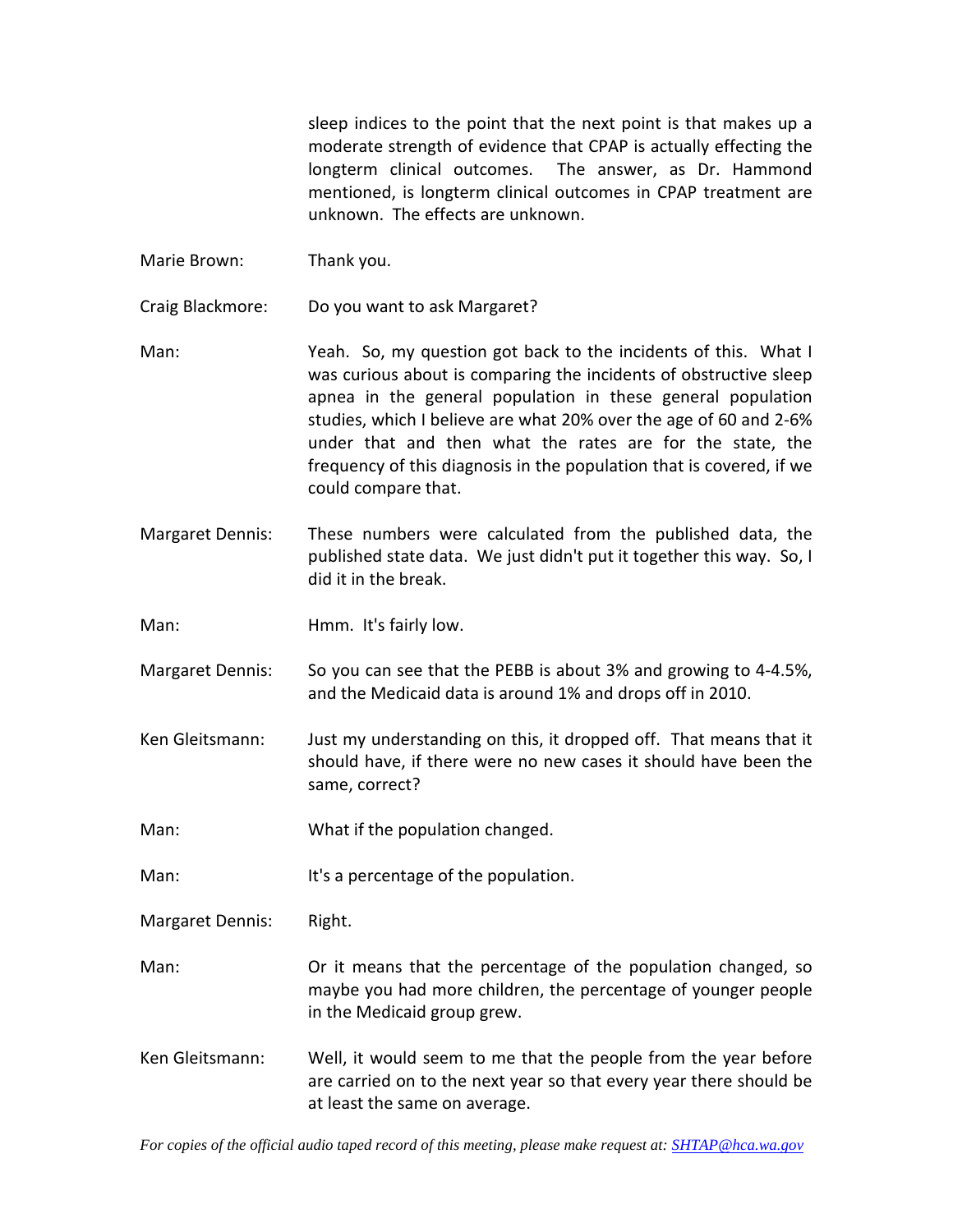Man: I take care of Medicaid patients all day long and that's not true. They don't carry on from one year to the next. People lose coverage and get it back like a revolving door.

Ken Gleitsmann: Yeah, that's a good point.

- Craig Blackmore: Okay, so I'm going to jump in again and let's all say our names. This is Craig Blackmore speaking. Give it a few times so the transcriptionist can get our discussion down reasonably well.
- Margaret Dennis: This is Margaret Dennis. We have a dropoff in Medicaid data we believe because of a reporting anomaly for 2010, and so those patients may be delayed in reporting. We may see the cases in 2011 data.
- Craig Blackmore: Does anybody else have any questions?
- Marie Brown: This is Marie-Annette Brown. How are decisions made clinically about choices about who obtains a sleep polysomnography versus a level 2 or 3 type of sleep testing?
- Craig Blackmore: That sounds like a great question for our clinical expert.
- Akran Khan: This is Akran Khan. So, a good way to use outpatient testing would be to examine the patient, find out if they have, and this is how I would use it that if they had excessive daytime sleepiness, they are obese, their significant other was saying that they were having apneic episodes, things that are asked in the questionnaires so it kind of gives me an idea that this person has a high pre-test probability of having sleep apnea. In such a patient, I could send this person for an outpatient level 3 sleep testing and if that level 3 sleep testing shows that say the AHI is more than 15 and then they are sleepy, I would typically put them on an autotitrating CPAP machine, send them home, and let them tell me if they're improving. Now, if that person comes in and they have an AHI of less than 15, the AHI could still be more than 15. So, they could still have moderate sleep apnea with sleepiness, except that the machine is not that sensitive. But certainly, it would pick up the majority of the machines that level 3 would pick up the majority of patients who have moderately-severe sleep apnea if your (unintelligible) probability was high.

Marie Brown: If you screened a specific population.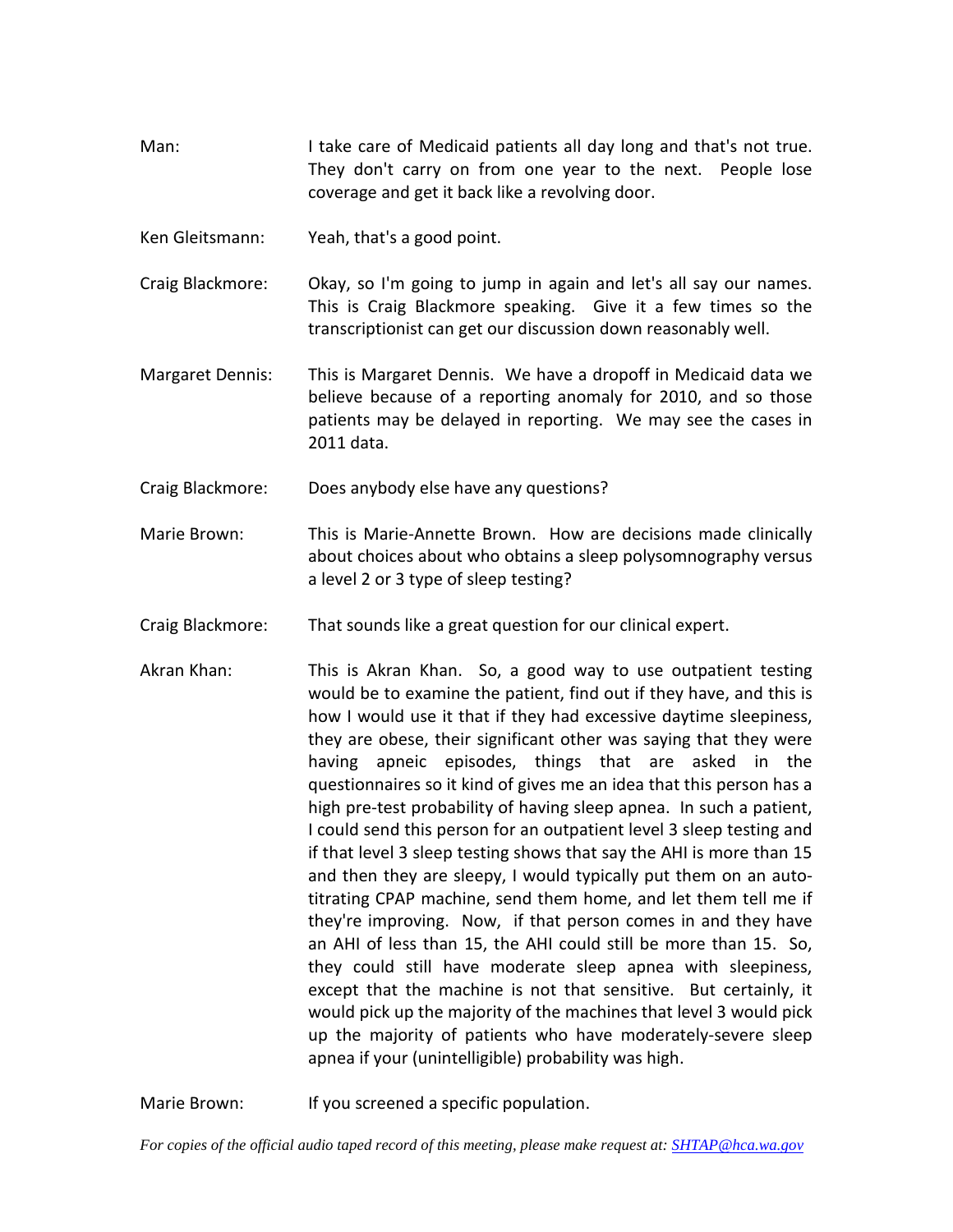- Craig Blackmore: Okay. Sorry, Dr. Standaert.
- Chris Staendaert: One more question on the evidence. We talked a lot about CPAP. We didn't about surgery, and I guess I have 2 questions. On slides 31 and 32, so 31 is there a conclusion there? It's a comparison of surgery and control trials but doesn't actually say what the outcomes were, as far as I can read. It says what the studies were, but there's no statement on differences in outcome.
- Marie Brown: Both RCTs found no difference in outcomes between RFA.
- Chris Staendaert: But that's in the next slide. That's 12 other studies.
- Marie Brown: Okay.
- Chris Standaert: Like the next slide says both RCTs found no difference in outcomes. This one doesn't say.
- Marie Brown: Okay.
- Chris Standaert: Am I correct in reading that?
- Marie Brown: Right.
- Chris Standaert: So I just sort of read this and I went, whoa. What happened? My question about the surgery is going to come down to what one of our presenters said that if the surgeries are all lumped together you might get different data than if you - is there one individual procedure that stood out from the others, because have 3 level A studies, then this one, then the second. The next slide, 32, you have 12 studies comparing surgery with CPAP and you have 24,000 patients, which is a lot of patients, and 1 level A study, and was there any data in there that is helpful in terms of a particular surgical procedure? Was it just the effect to sort of put them all together that didn't show any benefit?
- Ken Gleitsmann: Is Ethan still on the line?
- Craig Blackmore: We'll give the vendor team a minute or 2 to look into that. Are there any other issues that we want to ponder while they can dig a bit?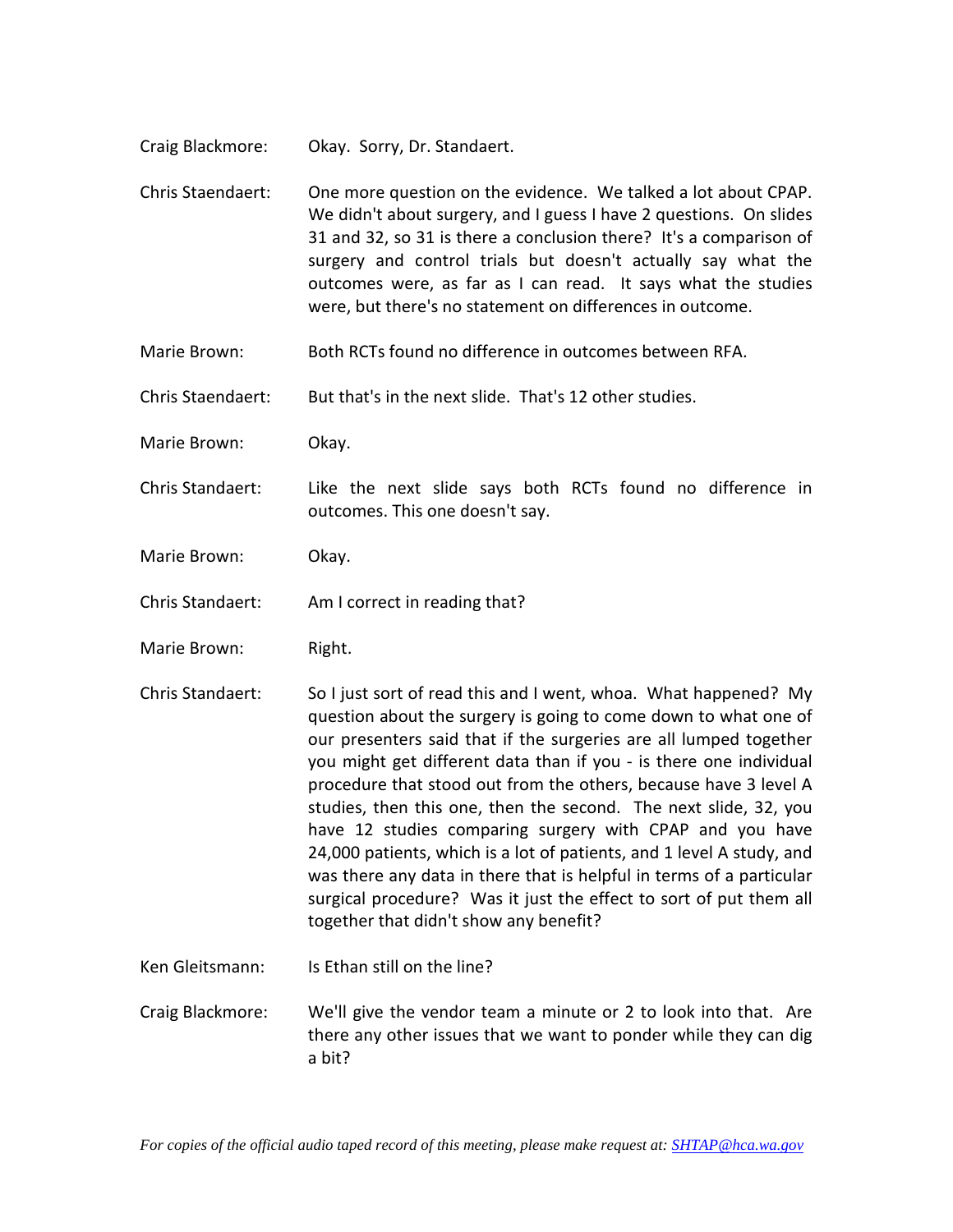- Carson Odegard: I just have one procedural question, actually a clinical question, this is Carson Odegard, of Dr. Khan. When they do these studies, when they do the lab testing, because in these reports we're seeing a lot of different baseline AHI scores, are these machines - I don't even know how to ask this, but are these machines pretty much the same machines as standardized when you get an AHI score? Are the values going to be confident?
- Akran Khan: So each level of machine should be able to be compared with itself. So, for example, a type 1 polysomnography and type home portable polysomnography would be similar because they're measuring sleep, and you actually know when the patient went off to sleep and when they did not. They are using the same technology and nasal cannula in an older thermistor and a chest belt and an abdominal belt to measure that. Now, there's a slight new one, so the level 3 and 4 portable polysomnography home testing machines actually, the patient puts it on to go off to sleep but it may not record the EEG. So, they give you the time that they were in bed rather than the time they were asleep. So, what we get is a respiratory disturbance index rather than an apneahypopnea index. So, because you may not be asleep and you may not have apneas when you're not asleep, the respiratory disturbance index might be slightly lower than the apneahypopnea index but clinically, it may not make a difference because they are fairly comparable. So, what you might end up happening is that somebody who may have apnea-hypopnea index of 20 in the sleep lab may have a respiratory disturbance index of 12 in the portable device but that would still end up treating the person who tells me that they're sleepy and they have hypertension. So, there's a slight difference.
- Carson Odegard: I see. So, they're measuring different things? So those events those are still considered events?
- Akran Khan: Those are still considered events, except that the patients, if the patient was awake for 2 hours between 2:00 am and 4:00 am in the polysomnography, that time will not be counted. Unless the patient documented and we deleted that time out in the home portable test, we would not be able to know that.

Carson Odegard: I see. Okay. Thank you.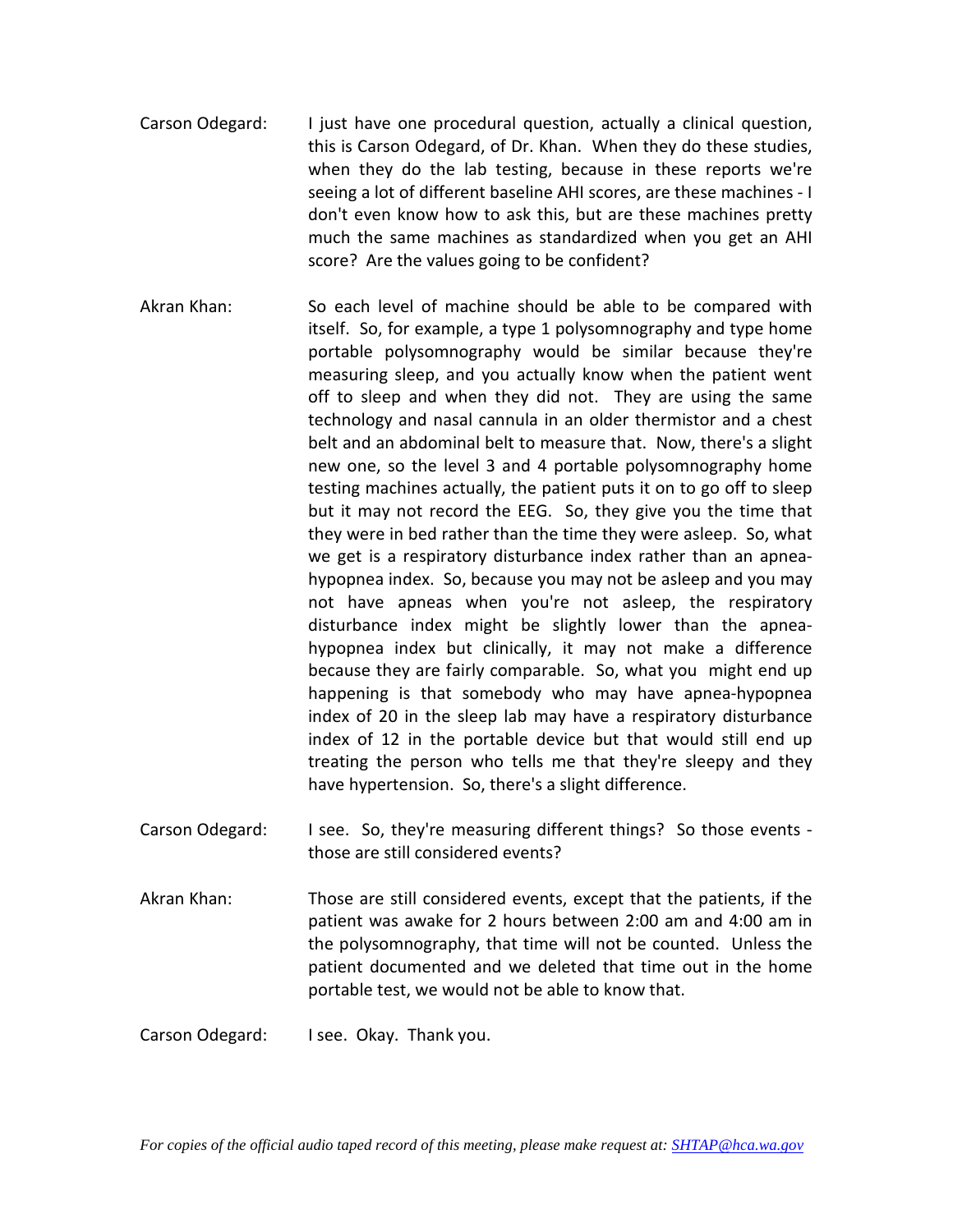- Akran Khan: But the actual technologies are the same; the nasal cannula is the same. Some portable devices have an oral thermistor, some do not.
- Carson Odegard: Okay. Thank you.
- Craig Blackmore: Dr. Gleitsmann, are you ready?
- Ken Gleitsmann: Yes, this is Ken Gleitsmann. Yes, thanks for giving us a moment, and thanks for pointing out that the slide was missing a conclusion. The 6 trials were - each study used a different intervention, and that was the reason that there was insufficient evidence to recommend one over the other, and that should have been the conclusion of that slide. In the overall summary for the key question #5, that statement is explicit. The efficacy of surgical intervention of OSA versus control CPAP or MAD is insufficient strength of evidence. Does that answer your question?
- Seth Schwartz: Mm-hm. This is Seth Schwartz. Just to follow that one up, so what you said was that if you're comparing one of those treatments to the other, or one of the surgeries to another, there was no evidence, but in those individual studies did they - how did they compare to CPAP or Sham surgery? In other words, was there - what you said is insufficient evidence. What do those individual studies show.
- Ken Gleitsmann: So the 6 trials had each surgical intervention that were comparing them to controls and, um, the controls were Sham, conservative, or no treatment, and we can talk about each study result.
- Seth Schwartz: See, that's what I'm getting at. I think if we're saying they each looked at a different surgical treatment and then you're lumping them all together. I'm saying do you have the data here to pull them apart. For instance, so if it was useful in one survey but not useful in another, that would be important to know.
- Ken Gleitsmann: We have each study is in the report and the sum total of the studies still comes up with an insufficient strength of evidence. I understand your question.
- Seth Schwartz: So, can you refer us to a table or something?
- Chris Standaert: I guess 521.2 and 521.3.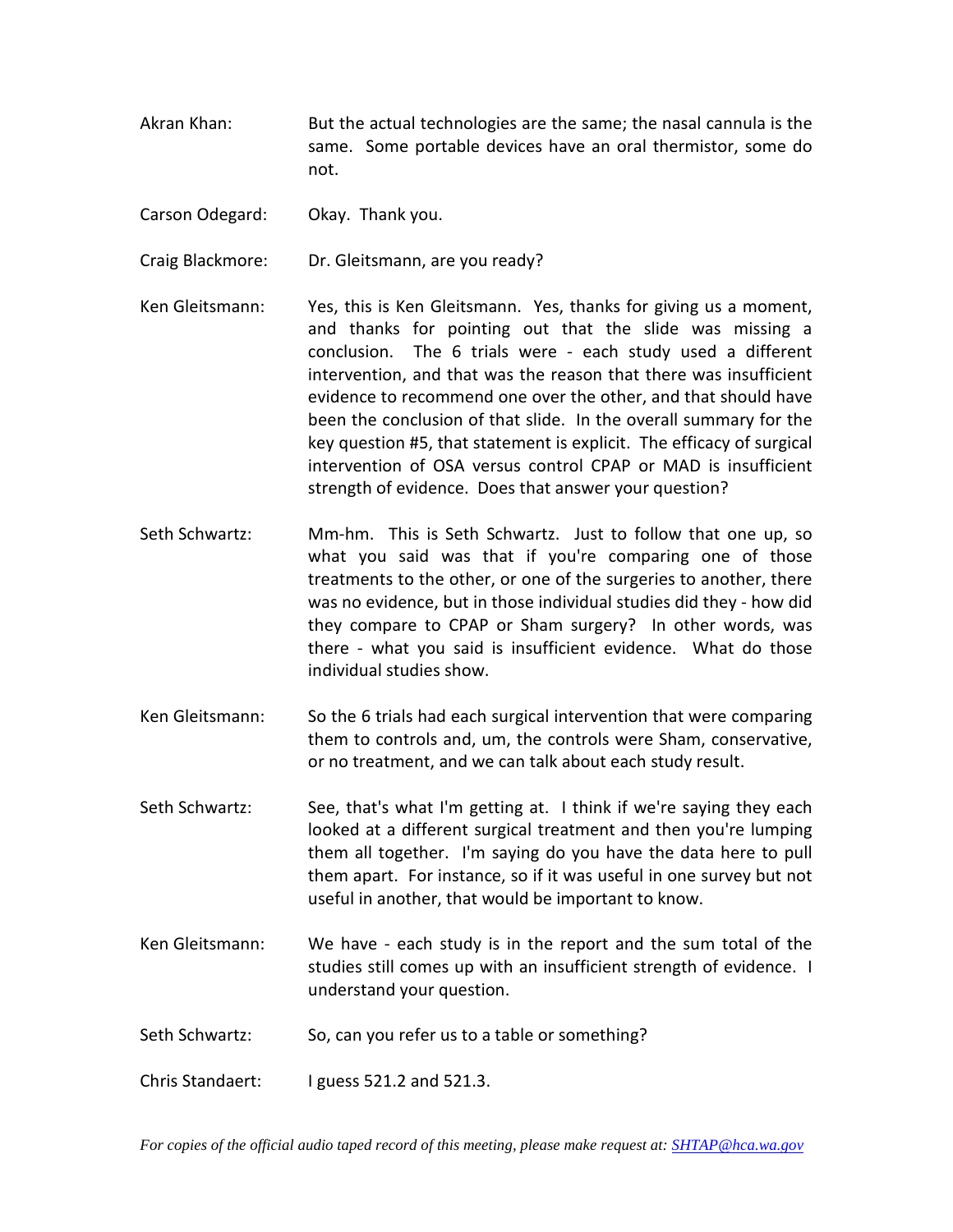- Ken Gleitsmann: Yeah, the tables that cover this would be tables 5.20 to 5.20.7. It's 5.20.2 to 5.20.7.
- Craig Blackmore: And I'm hearing page 127? Is that in our report? Is that correct?
- Chris Standaert: They start at 125.
- Craig Blackmore: 125. Thank you.
- Chris Standaert: It did mention 1 study, the Weaver Study of 2004 with 20,000 patients using CPAP and 2,000 patients who had surgery, and you mentioned a higher mortality on the CPAP than the surgical group at all time periods through the study. I mean, this is a huge number of people. I mean we're talking about, do we have big studies. That's almost 23,000 patients that did show a reduction in mortality with surgery compared to CPAP. Is that not significant or is that not?
- Woman: What are you looking at?
- Chris Standaert: I got page 128 Weaver in 2004.
- Akran Khan: If I could just interrupt you and say Dr. Weaver is here and maybe he can answer your question.
- Craig Blackmore: I think if we have a specific question, we could certainly refer to Dr. Weaver as one of the authors. Right now, I'm not hearing a specific question.
- Chris Standaert: I'm curious on the vendors comments on that study and why they felt that wasn't evidence that surgery showed some benefit, as it seemed to have been associated with a significant reduction in mortality over CPAP.
- Craig Blackmore: Yeah. I mean, I think the committee.
- Ken Gleitsmann: Yes. So the response would be the same as the discussion we had with Dr. Balk earlier and that is that this is based on one study, which defines insufficient evidence.
- Chris Standaert: It's a cohort study. It looks like there's 23,000 people, which is enormous. So…
- Craig Blackmore: But it's one study.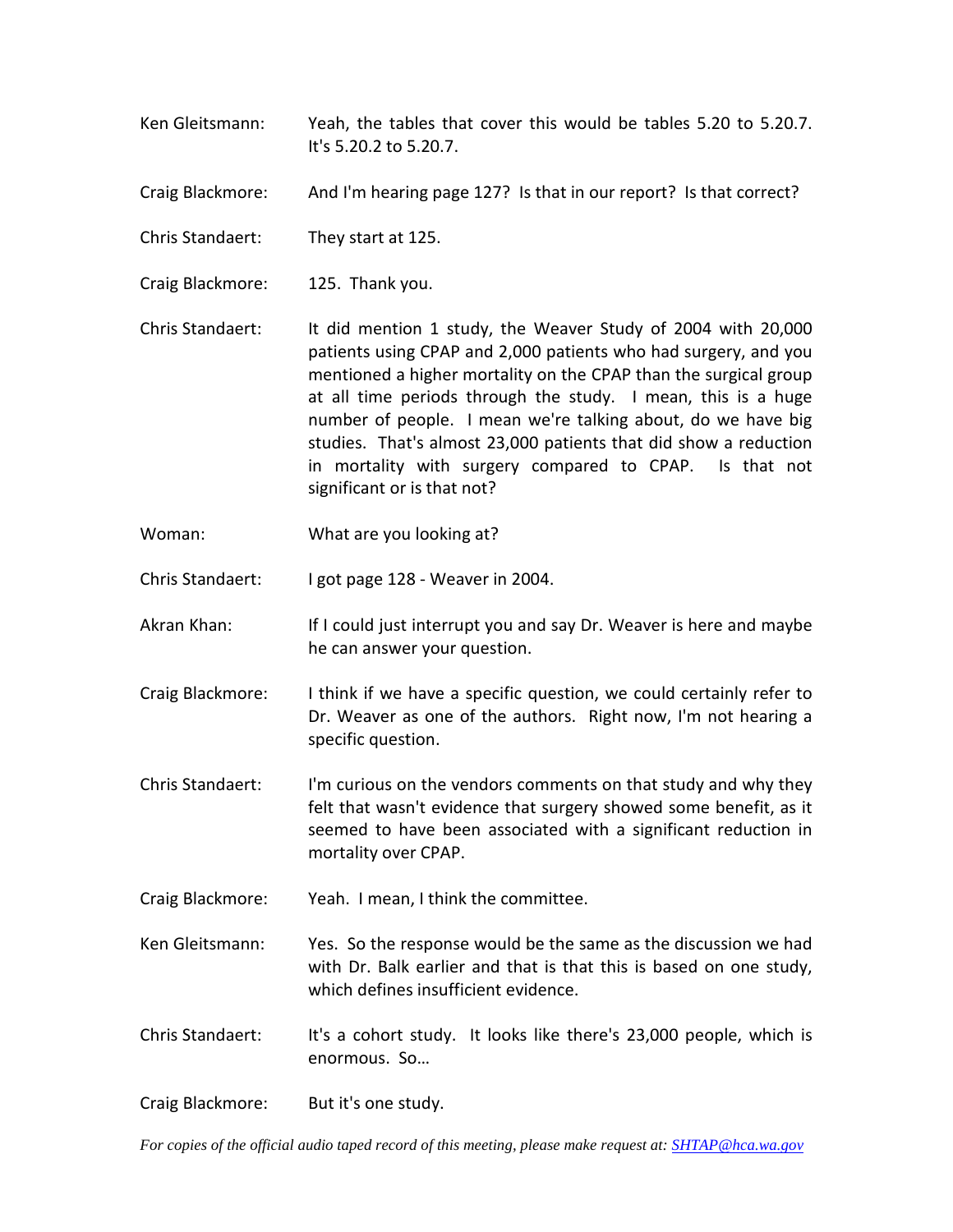- Chris Standaert: …but it's one study.
- Craig Blackmore: So, Craig Blackmore again. The report we're getting is, you know, a summary of the evidence and the vendor has applied their own rules and levels of evidence around the topic, and that's all very appropriate, but our charge as a committee is obviously a little different. We're going to make a decision no matter what the level of evidence is. So, I think we're not constrained by insufficient evidence. We have to make our own decision based on the best available evidence, and that's our change. So, I don't think we need to necessarily be completely focused on what grading was applied by the vendor, though we clearly do need to focus on understanding the data that drove that grading, itself.
- Marie Brown: That's a good summary.
- Ken Gleitsmann: Just to clarify one thing about this particular study. The comparator was CPAP versus surgery, and the surgery group was 2,000 and the CPAP group was 20,000, and the net difference was 0.06, which was statistically significant. Whether it was clinically significant is, again, the question.
- Craig Blackmore: That's the difference in death.
- Chris Standaert: That's mortality, yes.

Craig Blackmore: I'm sure there's a minimally clinically significant…

- Ken Gleitsmann: I'm sorry. The study quality was C, as well, which is important in terms of methodology, the study quality was - which is.
- Craig Blackmore: Any other questions for any of our team? Okay. I want to press forward. This is a lot of information and it's a big topic. It has a lot of components you've provided us. You've all provided us with a great deal of great information and great summary of what's out there. Now we have to use it and we have to make a decision. I'm going to refer the committee to the decision-making tool, which is in your packet towards the end of the tab. If I didn't identify myself, it's Craig Blackmore again speaking. So, this is the HTCC coverage and reimbursement determination analytic tool, and the first several pages of the tool are kind of in the background and the principles by which we operate, and these are all very familiar to the committee, so I'm not going to go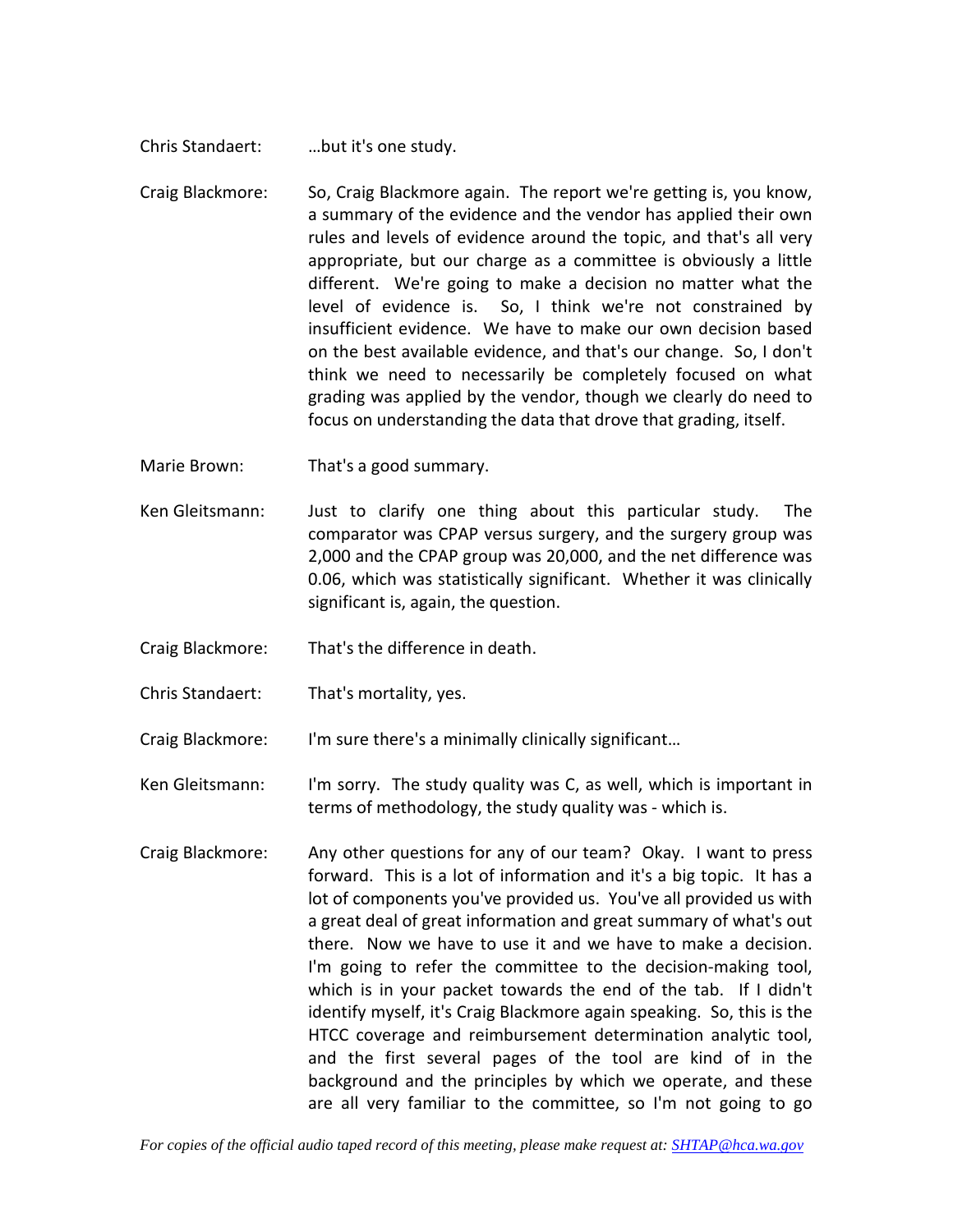through it. Determinations are evidence based. Determinations result in health benefit using evidence as the basis for coverage decision, and then there's a section on all of the - or not all but a sampling of other decisions made by other groups, as well as the Medicare National Coverage Determination, and we are required to either conform with Medicare National Coverage Determinations or to make explicit why we believe the evidence dictates otherwise. And then I would like to have the committee turn to page 21 of that analytic tool, which is - it's where we get into our decision making. This is the health technology evidence identification and the first part of the process is for us to go through and delineate the outcomes that are relevant that we believe are important for the topic, and those will be outcomes around safety and around efficacy effectiveness, also special populations and cost. So, staff, Josh and his team, have prepopulated this with relevant outcomes but we need to ensure these are the ones that we are going to be focusing on in our decision making. So, the first is under safety outcomes and mortality is listed. Obviously that's the most important, and then morbidity is listed, and I think we could break down, and I'm giving an opinion now and expanding or defining this list a little better - what are the morbidity outcomes that are of interest to us, and I'm hearing at least 2 categories. One is sort of a quality of life category. People are sleeping better. They are less tired during the day. Maybe it's effecting their lifestyle, their SF-36 or whatever it is as one category of sort of morbidity that we might think is important, and then - I've jumped ahead. I'm supposed to be starting on safety. All right. Forget what I just said. Focusing on safety, morbidity, and mortality.

- Josh Morse: Excuse me, Dr. Blackmore, this is Josh Morse. We broke this out by - there's 2 - one for diagnosis and one for (unintelligible).
- Craig Blackmore: Oh, I'm sorry.
- Chris Standaert: That's what I was about to ask. How would we think about safety in diagnosis? Are we talking about the safety risk association with not diagnosing, or are we talking about…

Josh Morse: It's the safety risk of making the diagnosis.

Chris Standaert: (Unintelligible). So, you're talking about the risks of the actual tests.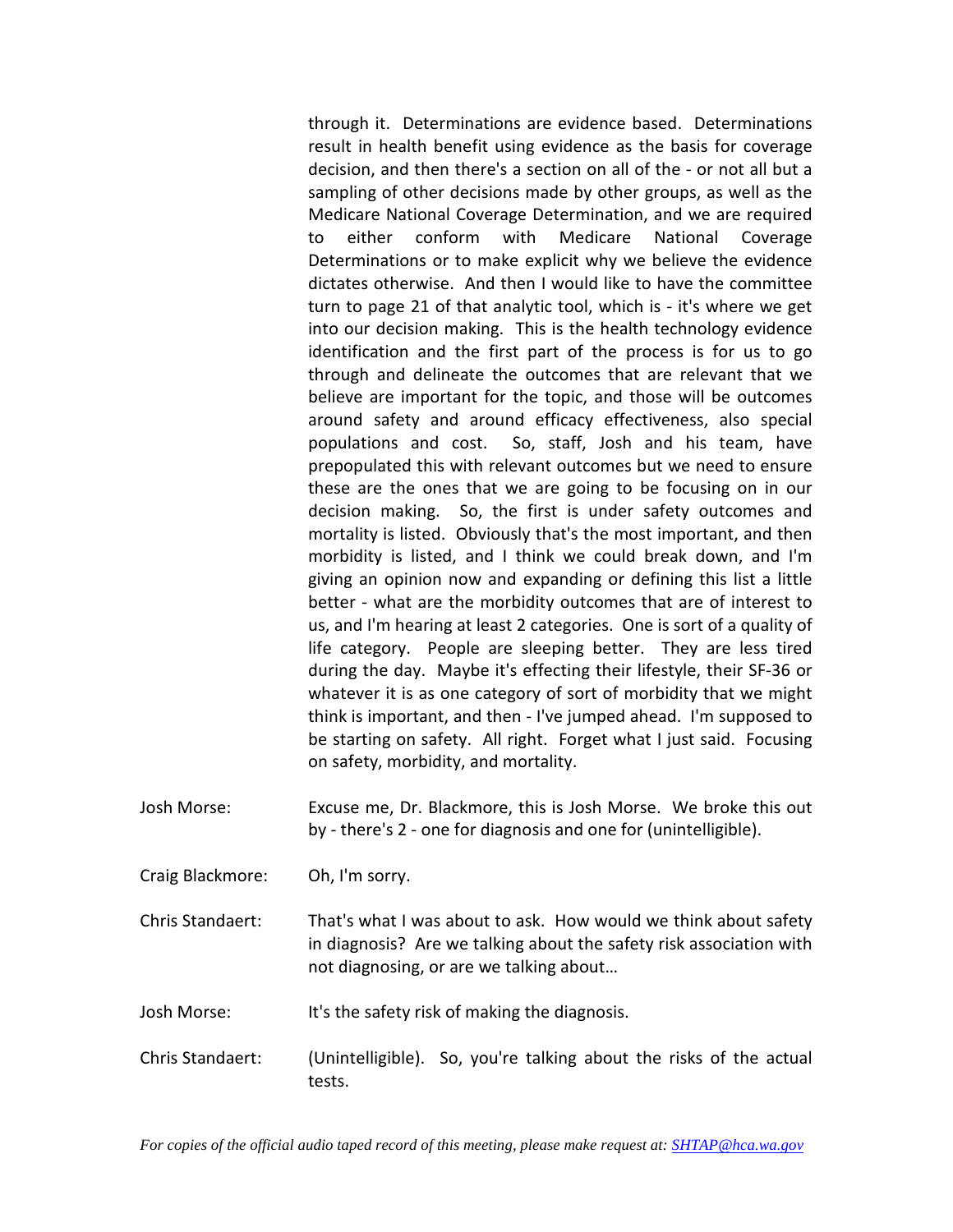Josh Morse: Right.

Chris Standaert: So, we're talking about a cardiac catheterization, we talk about the risk of doing the cath on somebody.

Craig Blackmore: I'm going to break…

Chris Standaert: So that's what I'm trying to straighten out.

- Craig Blackmore: I didn't understand how this but now I do, and I'm going to suggest and please provide me feedback. I'm going to suggest we focus on treatment first. So if we're not covering treatment, I don't think we're going to cover diagnosis. So, let's focus on treatment and if we elect to cover treatment then we can come back to diagnosis, because then it will be important. Does that resonate with the committee? Okay. So, jump to treatments. Now, I'm on page 23 and so first the safety outcomes. So, again, mortality, morbidity, you can see them on the list, surgical complications if we're looking at a surgical treatment obviously, speech voice changes, dental, claustrophobia, discomfort, epistaxis. Are there any other safety outcomes that we think should be added to this list? And then effectiveness. Again, obviously mortality would be the most important, all cause or cardiovascular, and then I'm going to just correct this to say nonfatal cardiac morbidity, and then morbidity could be cardiovascular or noncardiovascular, and stroke and hypertension are listed. Then, there's sort of more quality of life related outcomes. Quality of life, again, this sort of symptomatology. Are there are other efficacy or effectiveness outcomes that we haven't talked about?
- Seth Schwartz: This is Seth Schwartz, and we've just had this new paper from New England Journal, which looks at this metabolic syndrome that's not covered there.
- Craig Blackmore: Okay. So we'll drop that in here. Any other aspects that we should be considering? Okay, and then, we'll just populate this list and move on to discussion.
- Chris Standaert: Neurocognitive function, I guess. Is that not in there?
- Craig Blackmore: No, not explicitly.
- Man: Under quality of life.

*For copies of the official audio taped record of this meeting, please make request at[: SHTAP@hca.wa.gov](mailto:SHTAP@hca.wa.gov)*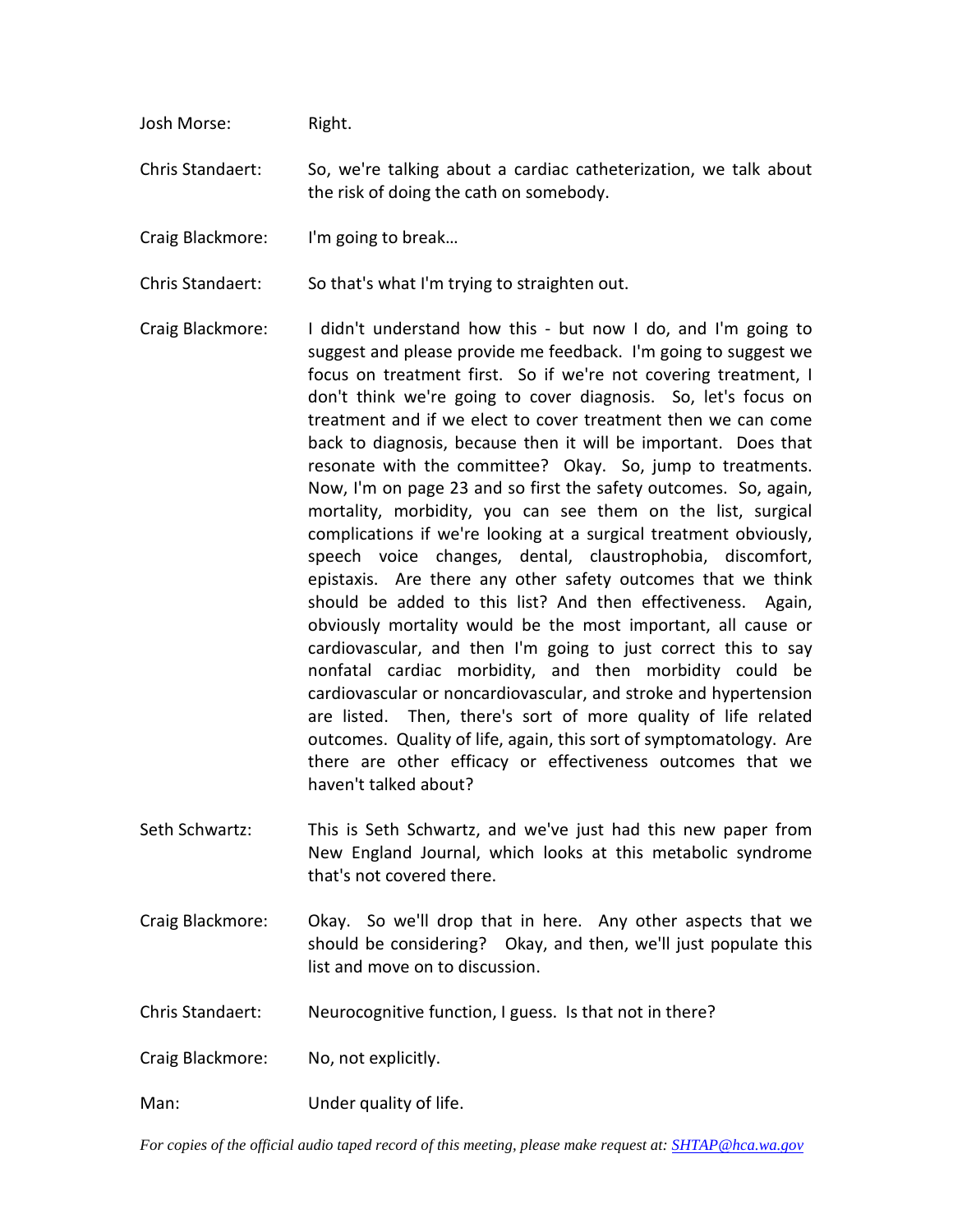Chris Standaert: Is that considered quality - there are quality of life measures I think of 36, somewhere in there, neurocognitive studies.

Craig Blackmore: I mean, we can tease it out as well.

Man: The one other thing we heard about was car accidents.

- Craig Blackmore: Car accidents, yeah. Okay. All right. So, what I need at this point, then, is I need the committee to help me bring this all together and summarize where we are and what we need to discuss and decide on. So, if I could get a volunteer from the committee to sort of give us the brief summary of where we stand, what we think, what they think the data tells us around specifically the question of treatment for sleep apnea. Does anybody want to take a first stab.
- Kevin Walsh: This is Kevin Walsh and I need a point of clarification. Are we being asked to lump all treatments in that question, or are going to talk about each treatment.
- Craig Blackmore: I'm giving somebody the opportunity to take the first stab, which might be that we separate, as well. Let me back up. We need to separate the treatments, right. There's surgical and nonsurgical.

Kevin Walsh: Okay.

Craig Blackmore: So, somebody give me a starting point on nonsurgical.

Kevin Walsh: This is Kevin Walsh. My interpretation in terms of nonsurgical treatment is that the evidence is insufficient to show benefit from CPAP.

Man: In terms of?

- Kevin Walsh: In terms of well in terms of mortality improvement, in terms of cardiovascular and noncardiovascular morbidity, but I think that the evidence is strongly suggestive that there is longterm benefit. That's how I look at the evidence.
- Seth Schwartz: Seth Schwartz. I would say that there is fairly significant evidence that sleep apnea, at least in the severe classification of an AHI of greater than 30 does have evidence that there is longterm negative outcomes related to the sleep apnea itself. We have, I'd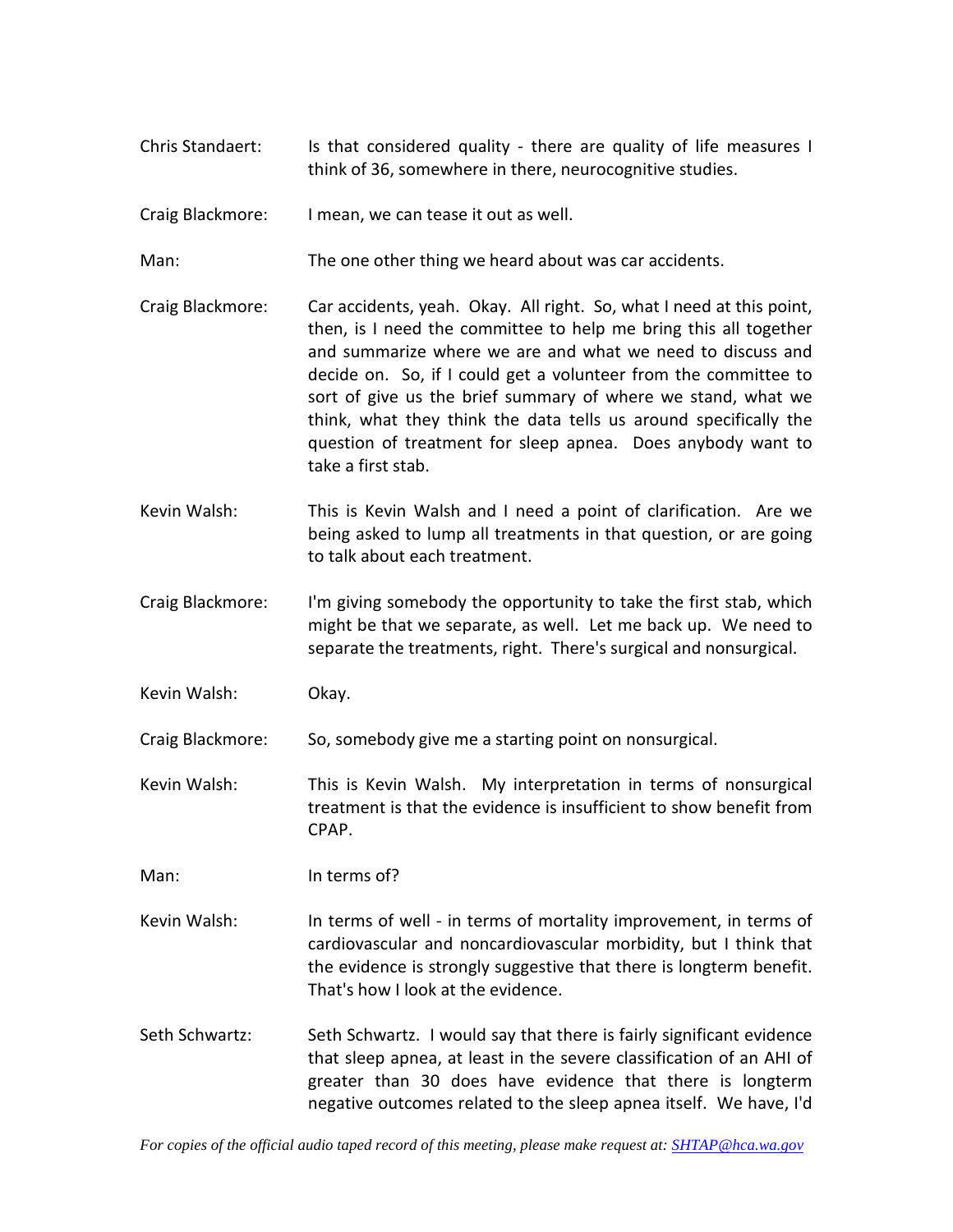say, moderate evidence that there is - that treatment, specifically CPAP, reduces the intermediate or surrogate outcomes of improving AHI, and a few of the other intermediate markers. I think there is not a lot of longterm evidence, but I think that that's probably partially limited to the nature of the studies where those outcomes weren't looked out due to the nature of the fact that those are longterm outcomes. There probably is some cohort evidence that we've seen suggesting that there is a benefit, but the quality of those studies is not as high based on the nature of the designs.

- Craig Blackmore: Can I get some feedback on that from the other committee members? Do they agree with that summary or?
- Chris Standaert: I would tend to agree. Also, with nonop we have 2, we have CPAP and we have the mandibular devices, so they're different things, but it's somewhat frustrating because it certainly looks like high AHIs are associated with bad health outcomes, and it seems like you can improve the measures on the test by the use of CPAP. You improve the things you find when you do the sleep test, and what we don't know, and I'm frankly not sure was deliberately looked for, was the effect longterm of doing so - of intervening with CPAP and changing these measures you find on the sleep test, CHI in particular so you can improve immediate sleep measures but does that translate into longterm health? We don't really know from the data we have. There is some data buried in here that is suggestive of it, but it wasn't at a level that they pulled it out to point to as significant. So, it's - that's where I am.
- Craig Blackmore: I'm going to look over to this side here. I've been leaning this way too much. Carson, can you reflect for us.
- Carson Odegard: I have to agree with Seth. The thing is though that the mandibular devices are just, the MAD devices, and if we compare both of those, CPAP and the oral devices to the control, they both showed benefit, as far as AHI levels. Comparing the 2, CPAP was a little better. I don't know if we want to include any of the other basically that's what the study pointed out. It didn't even look at any other types of devices or any other types of treatment, but there was definitely a benefit when compared to control groups.
- Craig Blackmore: Richard, do you want to give us your perspective?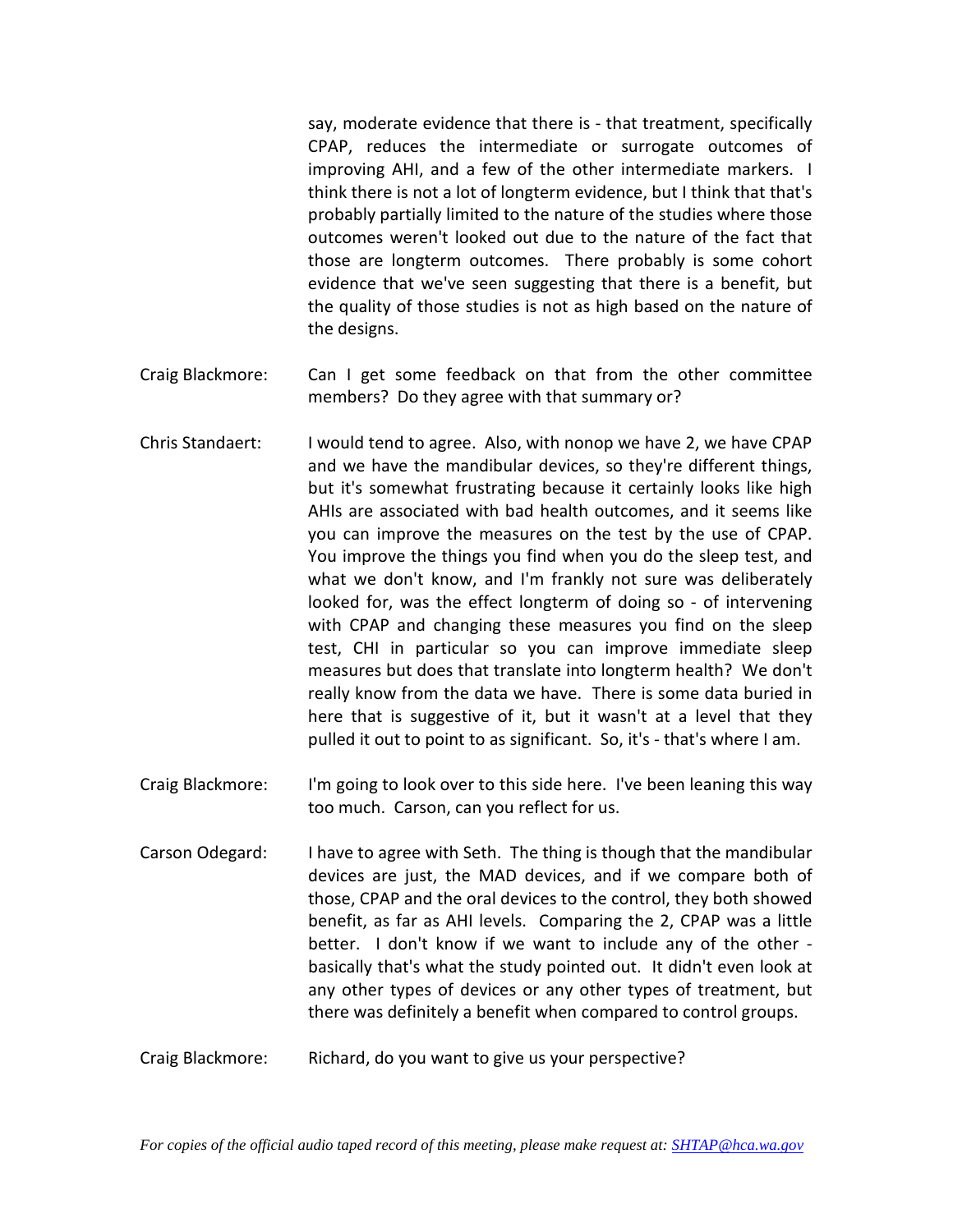- Richard Phillips: Oh, I don't know if I have anything more to what's been said. My perception of this whole thing is that there's no real evidence that it helps in the long run, real clinical evidence. There's no evidence it reduces mortality, any of the treatments. So, what we're really stuck with from my perspective is dealing with surrogates and whether we believe that the surrogates are adequate to justify the treatment. In other words, knocking down AHI, is that enough to say that it works? I don't know the answer to that, but I think that's the kind of information I'm going to be responding to. I think it's all been said, and I think it's one of these situations where we, we're going to be asked to make a decision largely on a lack of evidence rather than on the strong evidence we'd all love to have.
- Marie Brown: I think we're making a decision on intermediate evidence that in itself is fairly substantial. So, I agree with Seth.
- Craig Blackmore: Okay. So, I'm hearing a consensus, or at least an opinion that seems to be shared that there is sufficient, perhaps, evidence that the noninterventional therapies decrease the rate of the intermediate outcomes and there are longterm sequelae associated with the disease and we're struggling with whether or not those intermediate outcomes are sufficient for us to endorse this and recognizing that there is some evidence but it's not good randomized clinical trial evidence for longer term outcomes, and I think we might assign different weights to what we think of the strength of that more direct evidence. So, and this specifically would be related to the MAD and the CPAP, the nonoperative interventions. So, how should we approach this, thinking out loud a little bit? I think we need to look at surgical treatment and nonsurgical treatment separately, and I guess we can render a decision on nonoperative treatments or we can come to a decision on nonoperative treatment and then move on to surgical treatment separately. Is that probably the more meaningful approach?

Group: Yes.

Craig Blackmore: Okay.

Chris Standaert: Yeah. If we do it that way, we can just do the safety, efficacy sort of conversation, yeah.

*For copies of the official audio taped record of this meeting, please make request at[: SHTAP@hca.wa.gov](mailto:SHTAP@hca.wa.gov)*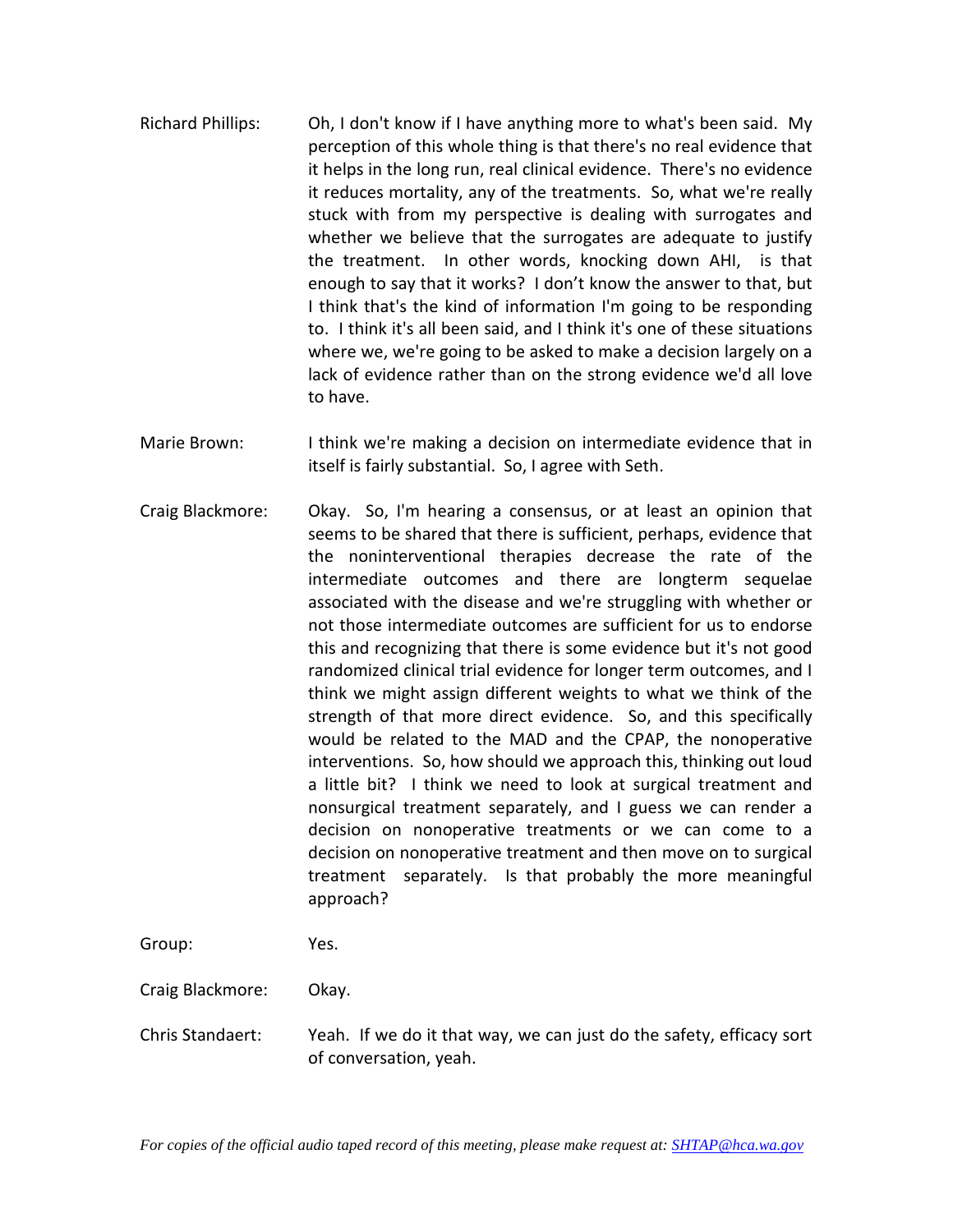- Craig Blackmore: Yeah. So, maybe that's the best way to proceed is to go through safety, particularly related to nonoperative sleep apnea treatment, and we're going to have to, in our nonbinding vote which comes up soon, we're going to have to make a decision about whether it's as safe as nontreatment, etc. We should touch on that here before we get to that nonbonding decision. We talked about effectiveness. What is the group's feeling on the safety of this nonoperative treatment?
- Chris Standaert: I didn't see any documented safety concerns with CPAP and mandibular devices.
- Seth Schwartz: This is Seth Schwartz. The only safety issue I saw was for the mandibular devices looking at TMJ and jaw pain and tooth problems.
- Chris Standaert: 6% of crown problems.
- Craig Blackmore: Any other concerns? All right. I think we can move towards decision making on this. The other question, I guess, would be to start to think about the spectrum of disease. We've heard about AHI greater than 30. We've heard about the 5-29 category, etc. Seth, I'm going to kick it back to you. The statement that you started us with, would you apply that to the over 30 event group or would you apply that more generally? What's the starting point for the discussion?
- Seth Schwartz: I think that's a hard question. I think that the only outcome that I really saw data on lower than 30 was hypertension, and it looked like there was fairly significant data supporting the association of really any AHI with hypertension over a period of time, and I think there was a study - I can't remember which study it was, but it looked like there was actually sort of a dosed response. So, the worse the AHI the worse the hypertension, but that was really the only area where I saw less than 30 as being used in any of these studies, as a measure. So, I think it's difficult - it's going to be difficult to draw conclusions below 30.
- Craig Blackmore: Anybody else want to chip in on the severity of disease, as measured by these tools? Okay.
- Chris Standaert: Well, I had asked the question earlier. I mean, it's the same it's difficult to draw conclusions on the people over 30, too. I had asked the question before and I want to make sure I got the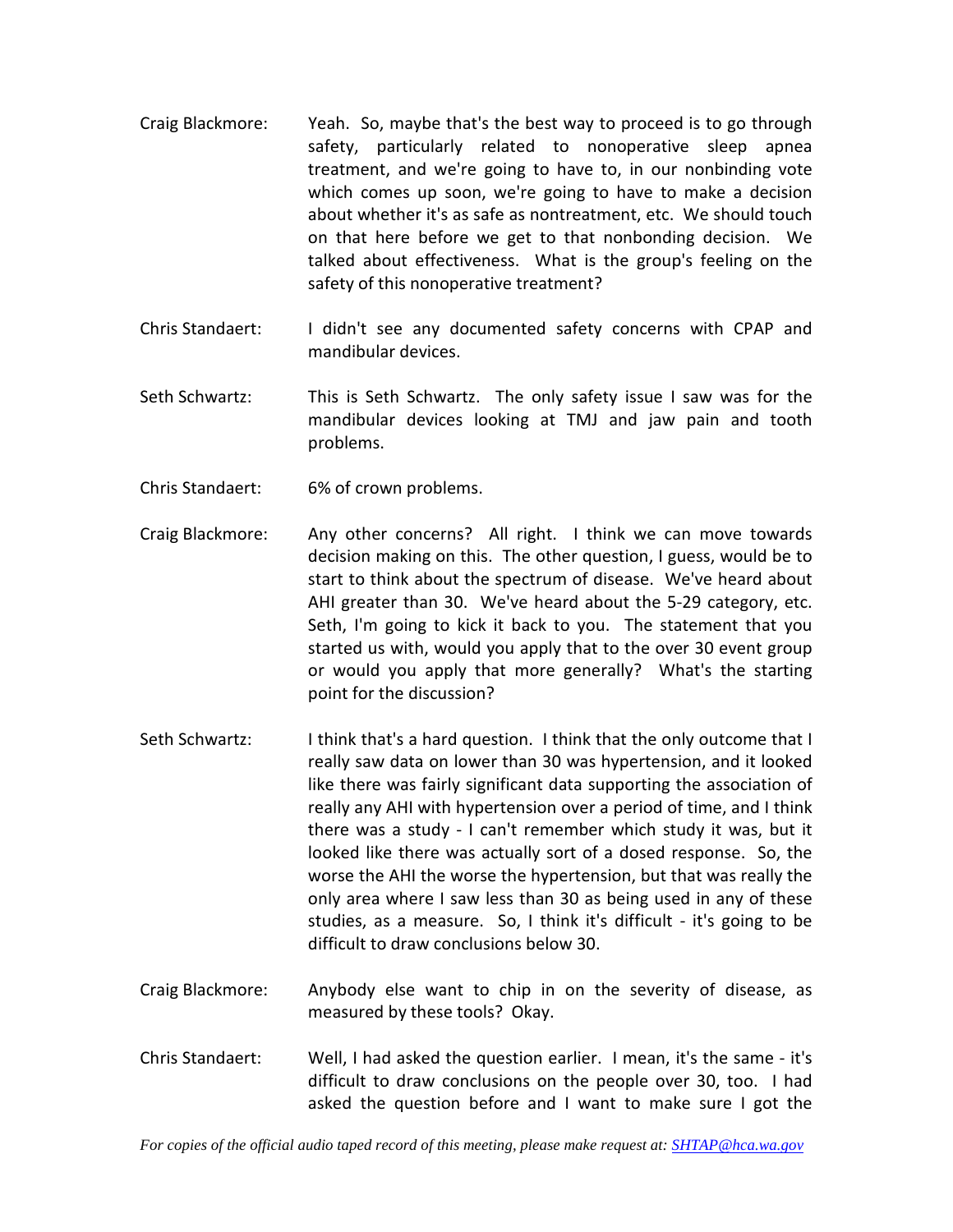answer straight in my head. I had asked the question before, do they not mention data on people with an AHI of under 30 very much because there's no data. I mean it didn't show a relationship. I thought the answer I got, but again you can correct me, was that there did seem to be a cutoff in the studies, that the more severe sleep apnea the more severe the AHI the worse things were when you hit that cutoff of 30. So, it wasn't the absence of data below that. Actually, the data below that wasn't as supportive of the association. Is that correct? I just want to make sure I understand the data correctly.

- Ken Gleitsmann: This is Ken Gleitsmann. That is correct, however, with the caveat that any elevation in AHI - let me say this correctly - there were findings in addition to AHI that, for instance, the Epworth Sleep Scale studies showed that there was excess sleepiness associated with lower AHIs than 30.
- Chris Standaert: Okay. We didn't talk about the consistency of the testing, like the reproducibility of an AHI of 30. Say you do a sleep test and if you're going to make a cutoff, you have to have a reproducible cutoff, don't you?
- Ken Gleitsmann: That's diagnosis.
- Chris Standaert: That's diagnosis, okay.
- Seth Schwartz: There's the one other question that we didn't really talk a lot about, and we're talking about mortality and surrogates of mortality essentially, but the other question here is the quality of life data, and the only slide I'm really seeing about that is, I guess, is slide 22 on the vendor report. I would also have that same question as this sort of says that there is no significant difference, and I'm curious whether that's because there was - that was because they were underpowered or because there just was really no difference.
- Craig Blackmore: It looks like slides 21 and 22 from the vendor report, as I'm looking at this, CPAP versus Sham CPAP, ESS, there were significant differences favoring.
- Seth Schwartz: Those are markers of sleep and those are sleep quality, but then on the next slide on 22, it's actually talking about the quality of life outcome measures.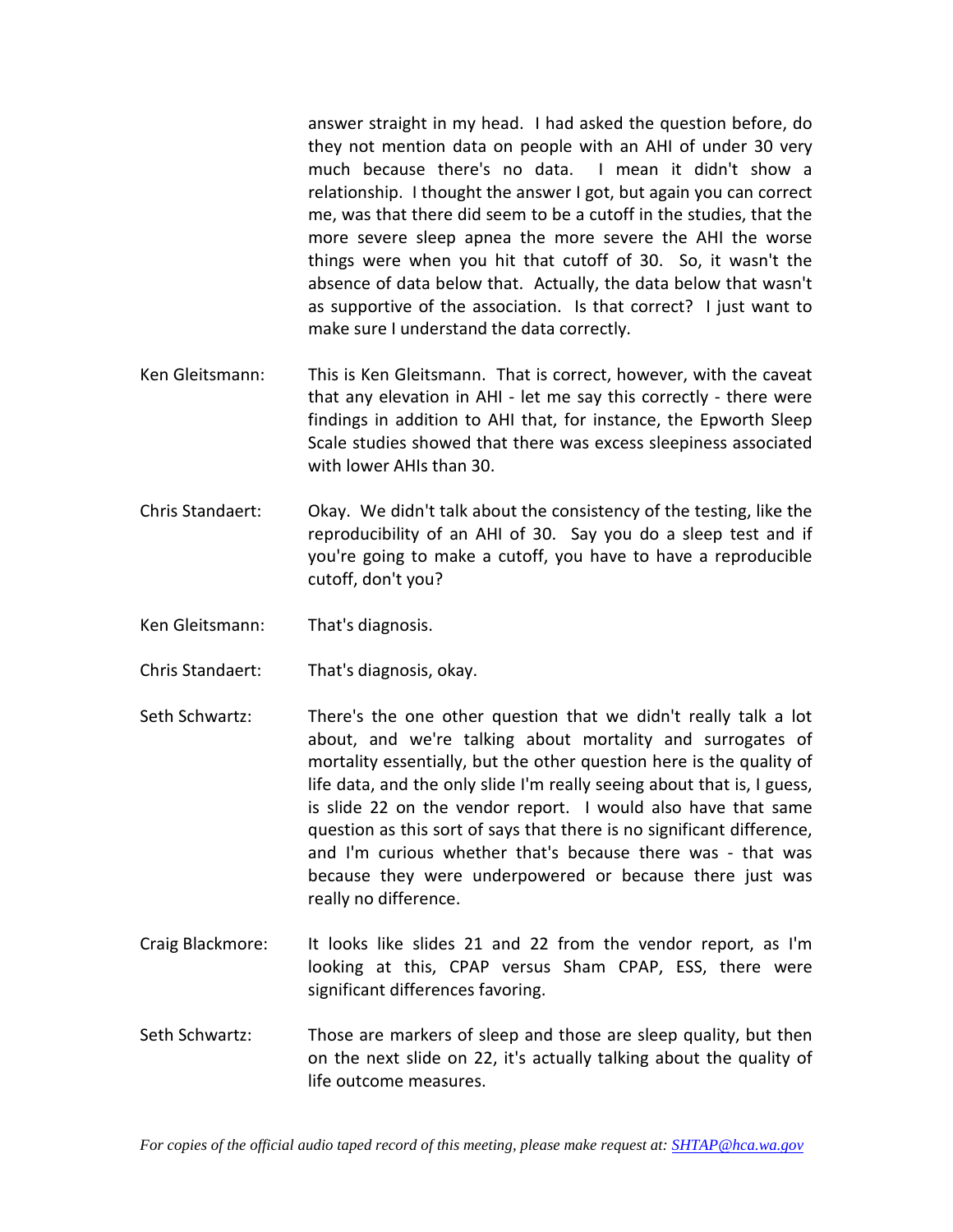- Chris Standaert: Go to slide 25.
- Ken Gleitsmann: Slide 25 would be most helpful. So there were 7 different quality of life instruments with inconsistent findings across the studies and that's in CPAP versus control.
- Chris Standaert: And the other tables are CPAP versus Sham CPAP. What's the difference?
- Ken Gleitsmann: So we're looking for quality of life.
- Marie Brown: And so the quality of life, 29 quality of life comparisons using 7 measures and how many of those, or about how many of those supported improved quality of life. I understand it's inconsistent, but.
- Ken Gleitsmann: We'll look.
- Craig Blackmore: Okay. I want to move us then back to the tool, and what I'd like to do is I'd like us to go to the first nonbinding vote, and that'll give us a sense of where we all are and that'll help us focus on where we need to have further discussion. So, I'm on page 25 of the tool and we're going to vote, and again, this is nonbinding. This is to guide our continued discussion and what I would like to do is I would like us to address the question of nonsurgical treatment, and I guess we'll break it out into CPAP and the MAD mandibular device, and we'll treat those separately, and I want us to ask the question is there sufficient evidence that this effects - well we have effectiveness, safety, and cost effectiveness on here. So, the first is gonna be - we'll start with the CPAP. Is CPAP equally, less, more, or of unproven effectiveness compared with basically no treatment? This is effectiveness, and it's specifically CPAP and again nonbinding, and we're not quite all on board yet. You've got to be a little careful, Margaret's behind you. So, I had more than one card in my hand. So that's straightforward, and then same issue CPAP. Is it safe compared to basically no treatment? And then is it cost effective compared to no treatment?

Man: 7 unproven.

Craig Blackmore: All right. Now, I'd like to ask the same questions with respect to the MAD, the mandibular device. So, first dealing with effectiveness, is it compared to, and this will be again compared to no treatment?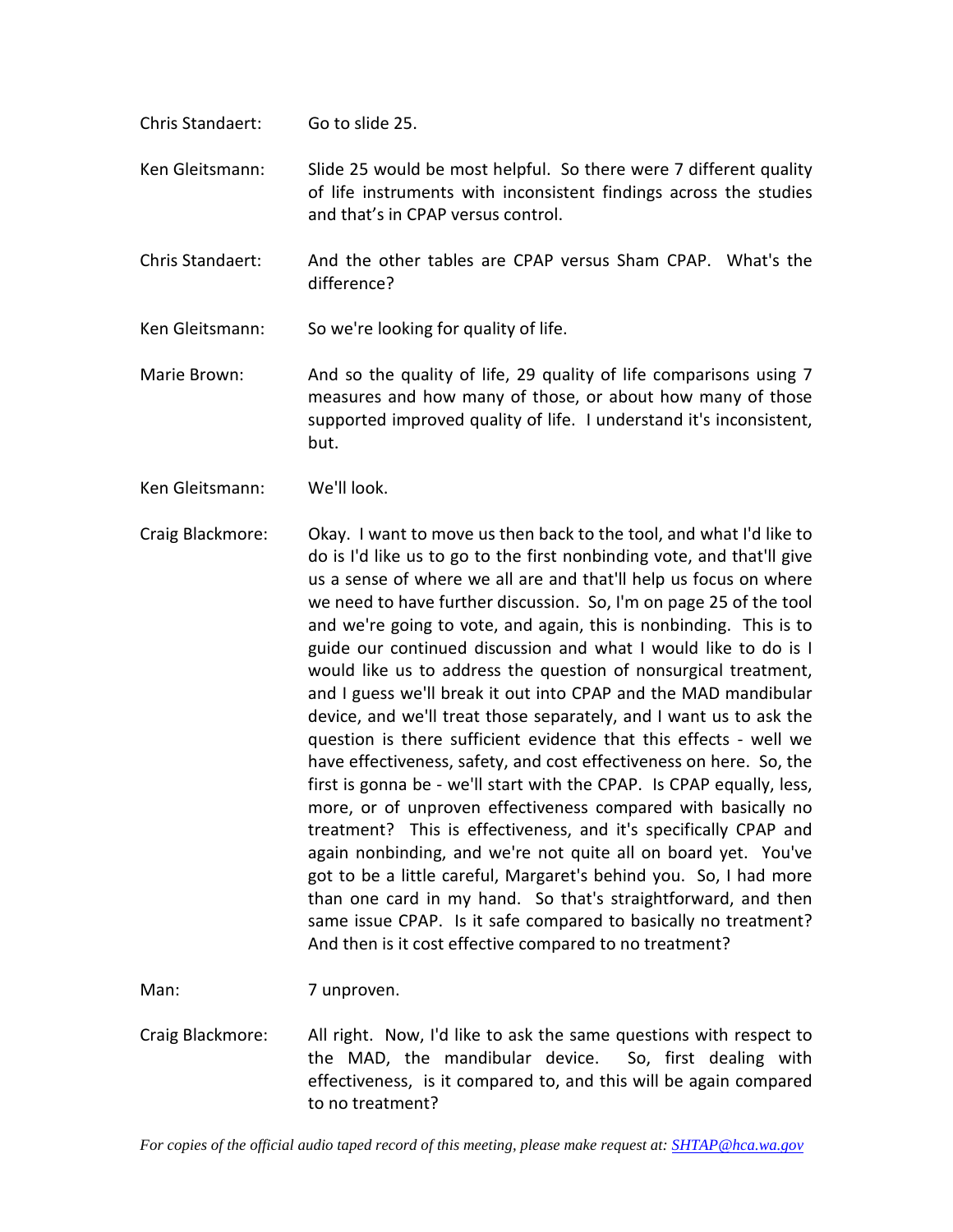| Man:             | 7 more.                                                                                                                                                                                                                                                                                                                                      |
|------------------|----------------------------------------------------------------------------------------------------------------------------------------------------------------------------------------------------------------------------------------------------------------------------------------------------------------------------------------------|
| Craig Blackmore: | Safety.                                                                                                                                                                                                                                                                                                                                      |
| Man:             | 7 equivalent.                                                                                                                                                                                                                                                                                                                                |
| Craig Blackmore: | And cost effectiveness.                                                                                                                                                                                                                                                                                                                      |
| Man:             | 7 unproven.                                                                                                                                                                                                                                                                                                                                  |
| Craig Blackmore: | Okay. That may allow us to lump them going forward. So, further<br>discussion. Are we ready to move on this, or do we want to -<br>we're still, I guess we need to get a little more input from Dr.<br>Gleitsmann, maybe?                                                                                                                    |
| Ken Gleitsmann:  | Yes. So, there were 14 studies, quality of life studies, 6 showed an<br>effect and 8 showed no effect with CPAP. So, the preponderance<br>of the studies, if you want to say it that way, were that CPAP did<br>not have statistically significant effect on the quality of life<br>outcomes.                                                |
| Seth Schwartz:   | This is Seth Schwartz. Were there any difference in the qualities<br>or sizes of those trials that?                                                                                                                                                                                                                                          |
| Ken Gleitsmann:  | Yes. The 1, 2 - 8 are B studies and the rest are C studies, and the<br>ones that were significant CPAP positive studies on quality of life<br>were 3 B studies, and the rest were C studies.                                                                                                                                                 |
| Man:             | What tools were used on those again? SF-36 or?                                                                                                                                                                                                                                                                                               |
| Ken Gleitsmann:  | There are different tools.                                                                                                                                                                                                                                                                                                                   |
| Marie Brown:     | 7 different tools.                                                                                                                                                                                                                                                                                                                           |
| Man:             | 7 different tools.                                                                                                                                                                                                                                                                                                                           |
| Ken Gleitsmann:  | 7 different tools, yes.                                                                                                                                                                                                                                                                                                                      |
| Craig Blackmore: | So, based on the nonbinding vote, I'm thinking we're probably,<br>and tell me with nods if I'm headed in the right direction, that we<br>may be looking at a coverage or coverage with conditions. I<br>mean, we're not voting, so I'm not going to hold you to this, but<br>when we get to this point, we make a decision kind of do we try |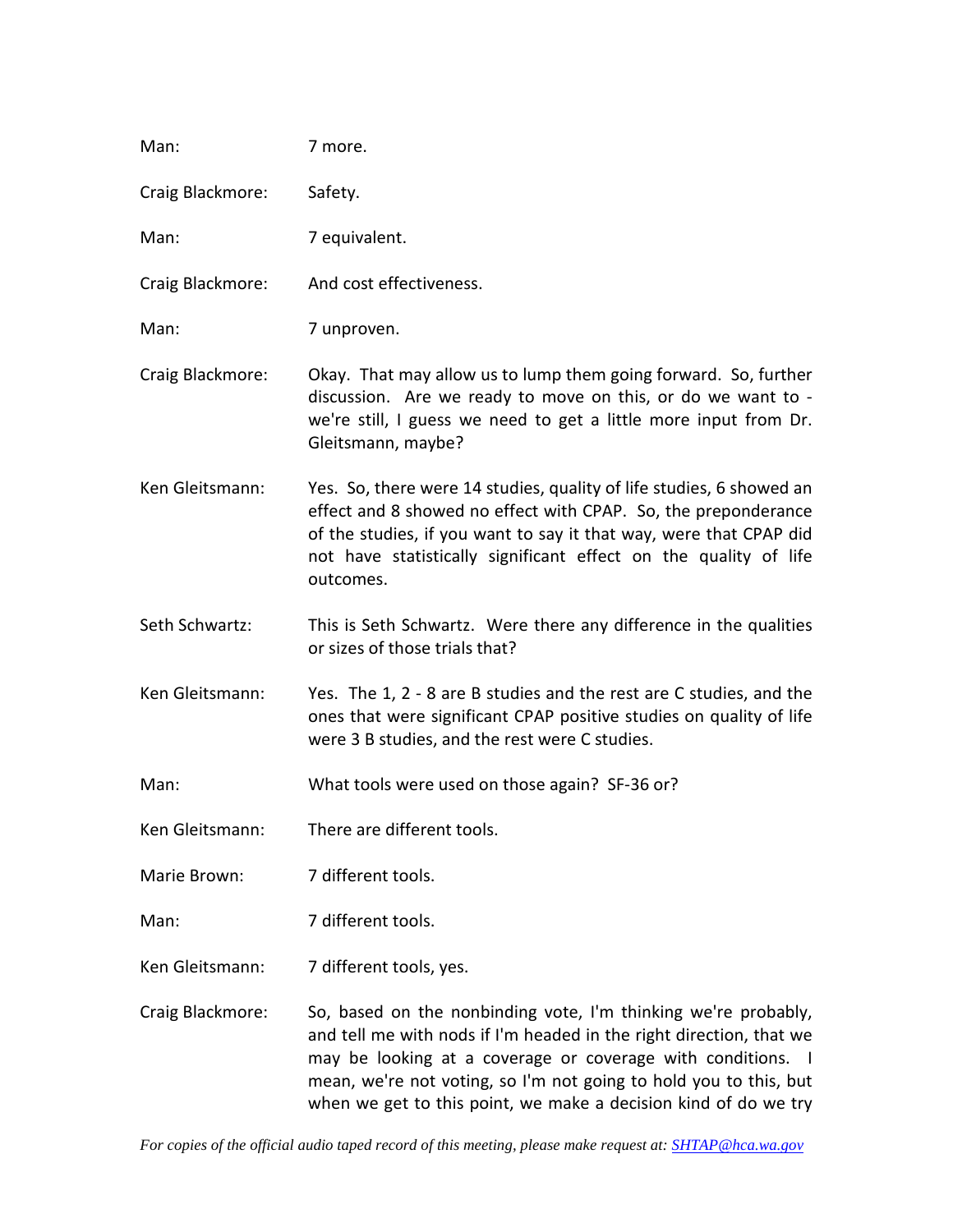to define conditions or do we vote first and then try to define conditions, and I'm thinking in this case it might be most productive for us to try to define conditions that we would use if we were to use conditions as the next step. Does that resonate with everyone? Okay. So that's the next step, is we have to look at conditions. One thing we've heard as a possible condition is the severity of score with one of the testing tools. Are there other possible conditions that we think we should be looking at here?

- Chris Standaert: We do have a CMS NCD for CPAP for OSA in adults that either we can use or we at least have to look at and decide whether we don't want to use it for some other reason and specify what that reason is.
- Craig Blackmore: I think it would be a very good idea to look at it, and now would be the time to do it.
- Chris Standaert: It's on page 167 of the Tech Assessment Report.
- Craig Blackmore: All right. So, is that national coverage decision around testing or treatment?
- Chris Standaert: There's one for diagnosis from 2009.
- Man: It's projected.
- Chris Standaert: And one from 2008 for treatment for CPAP.
- Seth Schwartz: And it's on the screen there.
- Chris Standaert: Yes.
- Seth Schwartz: And it's on page 3 on the decision board.
- Chris Standaert: And we have an LCD for oral appliances and for surgery but not an NCD.
- Craig Blackmore: Okay.
- Chris Standaert: They use a cutoff of 15 and then say 5-14 if you have either symptoms or hypertension, ischemic heart disease, or stroke. So, they definitely had a lower bar in terms of frequency than 30.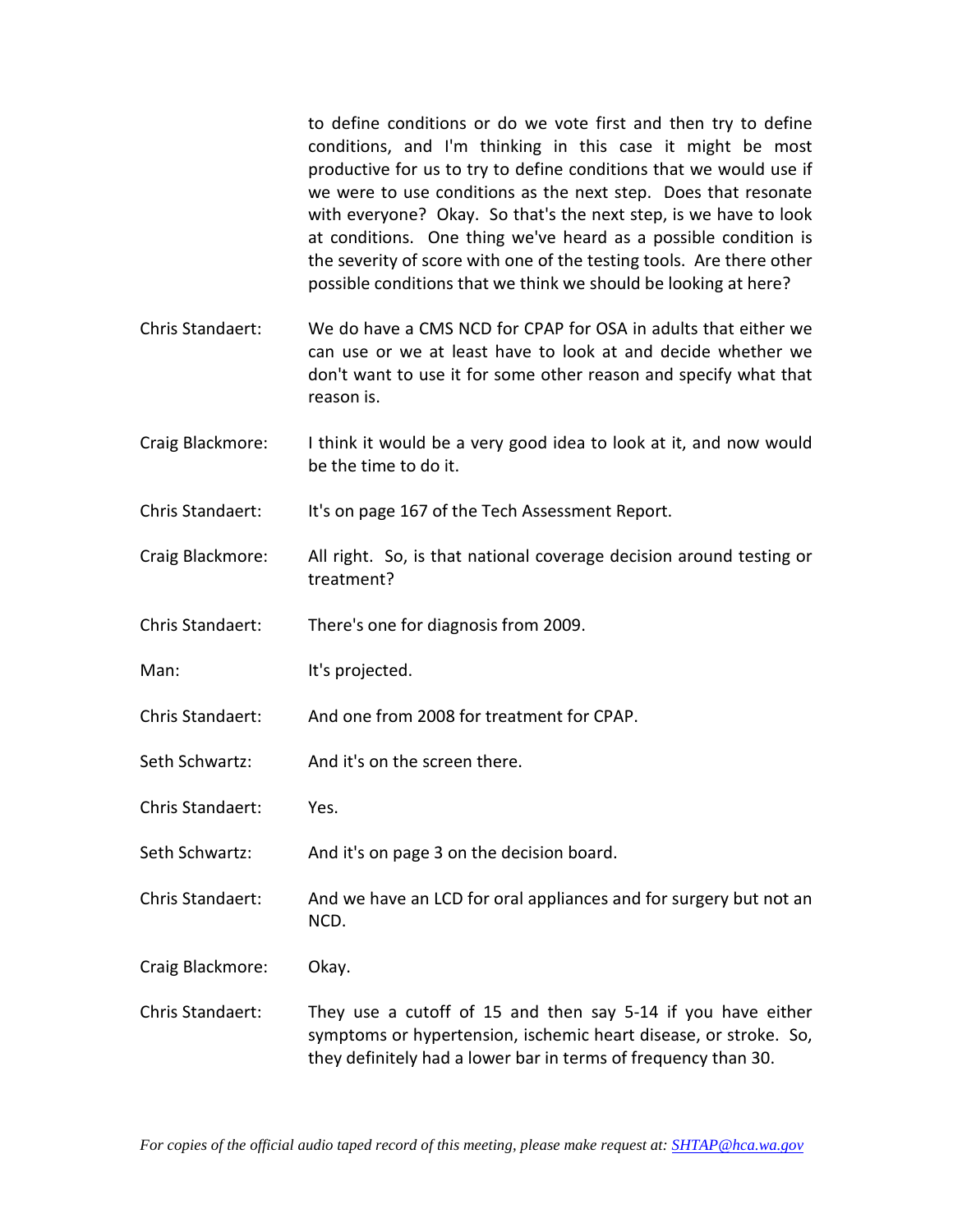- Craig Blackmore: All right, well. Let's take this as a starting point and I'll solicit input from the committee on how or if we might make this better. Who wants to take a stab at it.
- Chris Standaert: Just to clarify. This is a the slide cuts out some of the language. It says a 12-week trial period to determine benefit. So, I assume that means that this is a covered benefit if it's found to be beneficial after 12 weeks. They're not just giving it to people for 12 weeks. They're giving it to them.
- Akran Khan: This is Akran Khan. Patients need to wear it for more than 4 hours for 70% of their time to document compliance and document in a face-to-face encounter with a physician that they are benefiting from use. It's only then that they will cover positive airway pressure.
- Chris Standaert: So we could cover this with some additional clause of we've done it before with epidurals and other things where we require some objective evidence of improvement, seeing the people actually using it and benefiting from it. We've done it before.
- Craig Blackmore: So, I'm sorry. The Medicare decision requires…
- Ken Gleitsmann: They're requiring 2 hours, aren't they? Two hours?
- Akran Khan: No, 4 hours, 70% of the time. So, at least 5 nights of the week they need to be wearing it for more than 4 hours, and they have to see a physician in a face-to-face encounter between the 30<sup>th</sup> and the  $90<sup>th</sup>$  day and both patient and physician have to agree that the patient is benefiting from the device use. They are more alert. They feel that they have less cognitive decline, and their maybe blood pressure has improved.
- Craig Blackmore: So, there is definitely they have to comply with the tool and there's at least a subjective, if I'm hearing correctly, assessment of the effectiveness of the device for it to continue.
- Akran Khan: The CPAP device has a card inside that records how many nights patients are using the machine. It's a very objective criteria of use of durable medical compliance.
- Chris Standaert: Actually, what you're describing is under the LCD not the NCD, which is somewhat different for us. The LCD, for continued coverage requires benefit between the  $31<sup>st</sup>$  and  $91<sup>st</sup>$  day. This is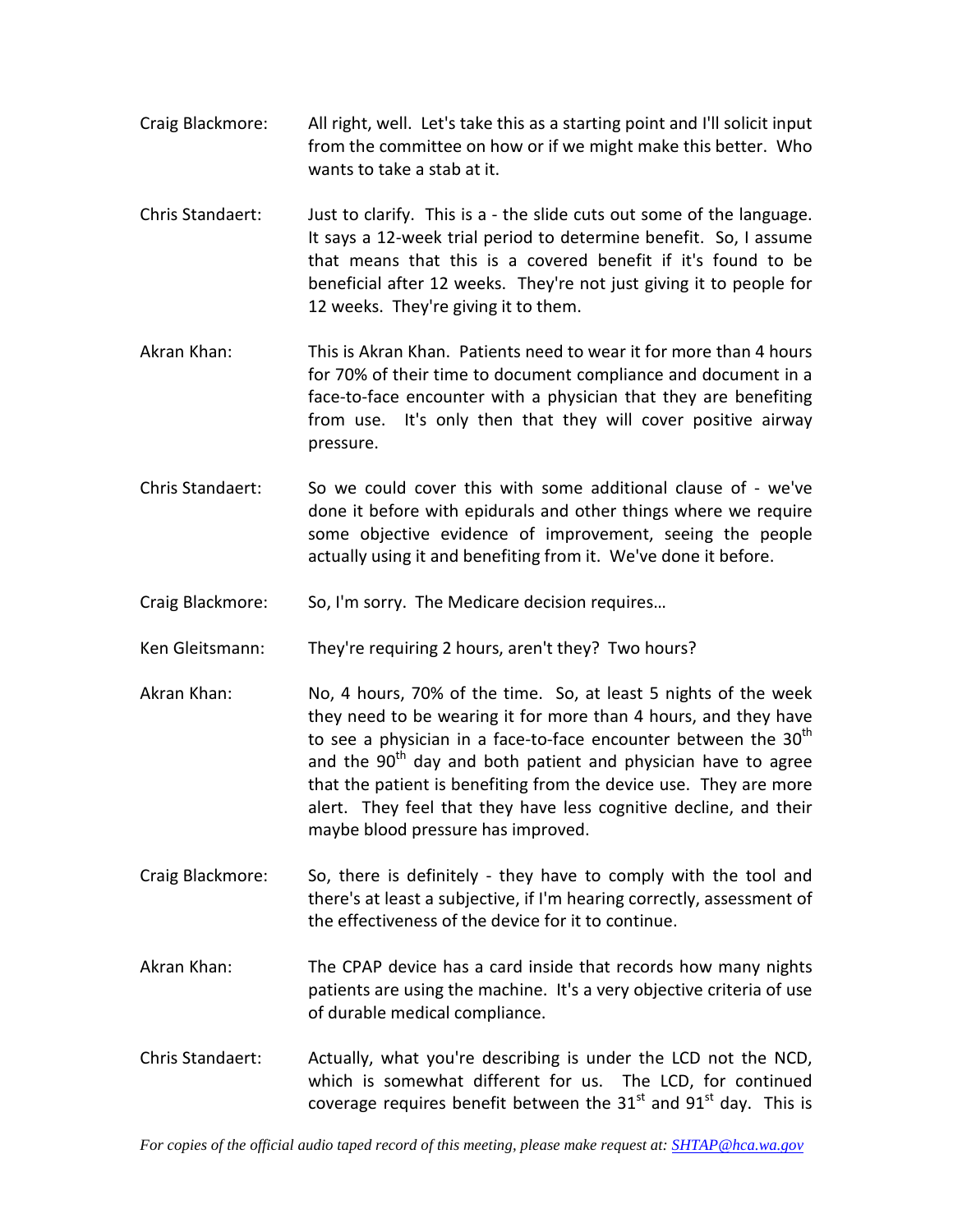under the local coverage, as in the Pacific Northwest, not the NCD. The NCD doesn't have that language it doesn't look like to me, unless it's somewhere else. The language you're describing comes from the local coverage decision.

Akran Khan: But it's the same - it's across the various Medicare sub 9-10 units. It's the same.

Chris Standaert: I understand - but there's a distinction for our committee between an LCD and an NCD. So, if it isn't expressly in the NCD, we don't technically have to address it specifically.

Craig Blackmore: But we can.

Chris Standaert: Yes, we can. I'm just pointing out there's a difference, that's all.

Craig Blackmore: No, that's important. Okay. So we have at least 2 options. We have option 1, which is use the Medicare National Coverage Decision. We have option 2, which is use the National Coverage Decision amended by the language that we find in the local coverage decision around compliance and at least subjective effectiveness. The third option would be to craft our own, maybe based on those or maybe not. Thoughts on those 3 options.

Man: Well, when you look at the Wisconsin Study, the benefit in hypertension and other measures of cardiovascular morbidity, the evidence is not nearly as powerful for an AHI less than 30, as it is for an AHI of 30 and above. So, I'm not comfortable that the NCD is backed up by much here.

Chris Standaert: What's the Wisconsin Study?

Man: It was...

Chris Standaert: Maybe another name or author. I don't know this study.

Man: It was in...

Akran Khan: The author might be Terry Young.

Seth Schwartz: Page 66.

Craig Blackmore: So, what I'm hearing is, as another option, we instead of using 15, we would use 30, and we might or might not include the other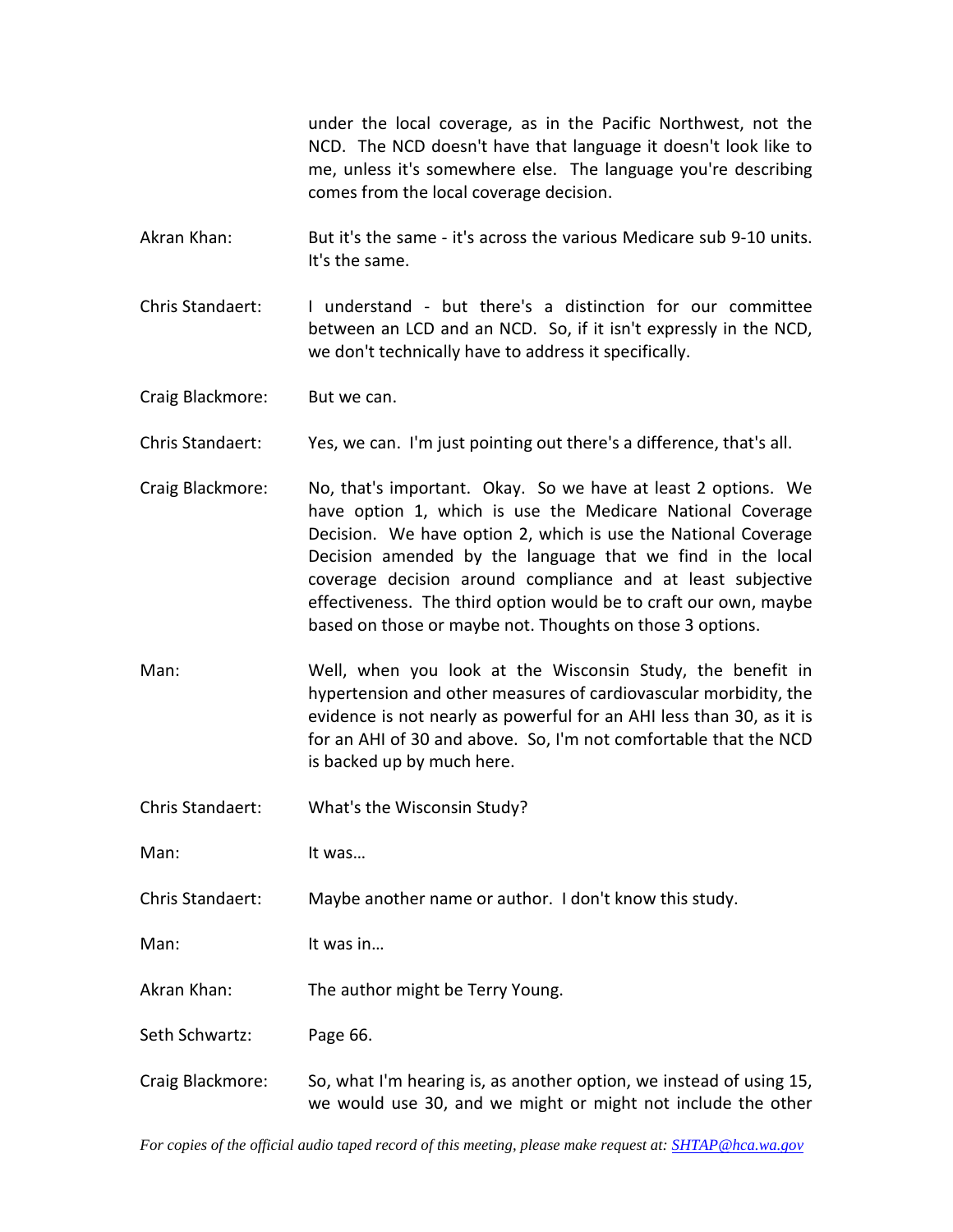aspects of the National Coverage Decision. The National Coverage Decision says over 15, as I understand it, and somebody tell me if I'm wrong. Over 15 is covered after you go through this trial period, and between 5 and 14 might be covered if you have significant symptoms, which are defined. So, we might - we can do whatever we want. We could use 30 as an absolute cutoff. We could use 30 as a cutoff unless you have significant symptoms and then you might have a lower threshold. Those are options. What are you proposing, Kevin? What do you think the appropriate?

- Kevin Walsh: I'm more supportive of 30. Okay. So would you advocate for 30 as an absolute cutoff or 30 unless you have symptoms and then you would have some lower threshold, which is the way the National Coverage Decision is structured?
- Marie Brown: The latter.
- Chris Standaert: The study you talked about (unintelligible) says an AHI of 15 to 30 and an AHI of greater than 30 are both significantly associated with incident hypertension. So, I'm looking at this page 67 and that second full paragraph. So, it basically says at 15 there is a relationship with hypertension, so they're giving you (unintelligible).
- Kevin Walsh: Well, there's a relation but there was a slide that Dr. Khan showed me from that study…

Chris Standaert: Well then can the rest of us have - I'm just trying to find…

- Craig Blackmore: I think…
- Chris Standaert: It's getting information from elsewhere that everybody isn't seeing. I don't know what to do with that.
- Craig Blackmore: But just to clarify that the way the National Coverage Decision is structured is they allow a lower threshold if you have hypertension. So, if we said 30 but you can go to 5 if you have hypertension or whatever, then that's covering the association with hypertension. So, if there were - if we believe that 15 was a better cutoff than 30 for other events, that might be more powerful.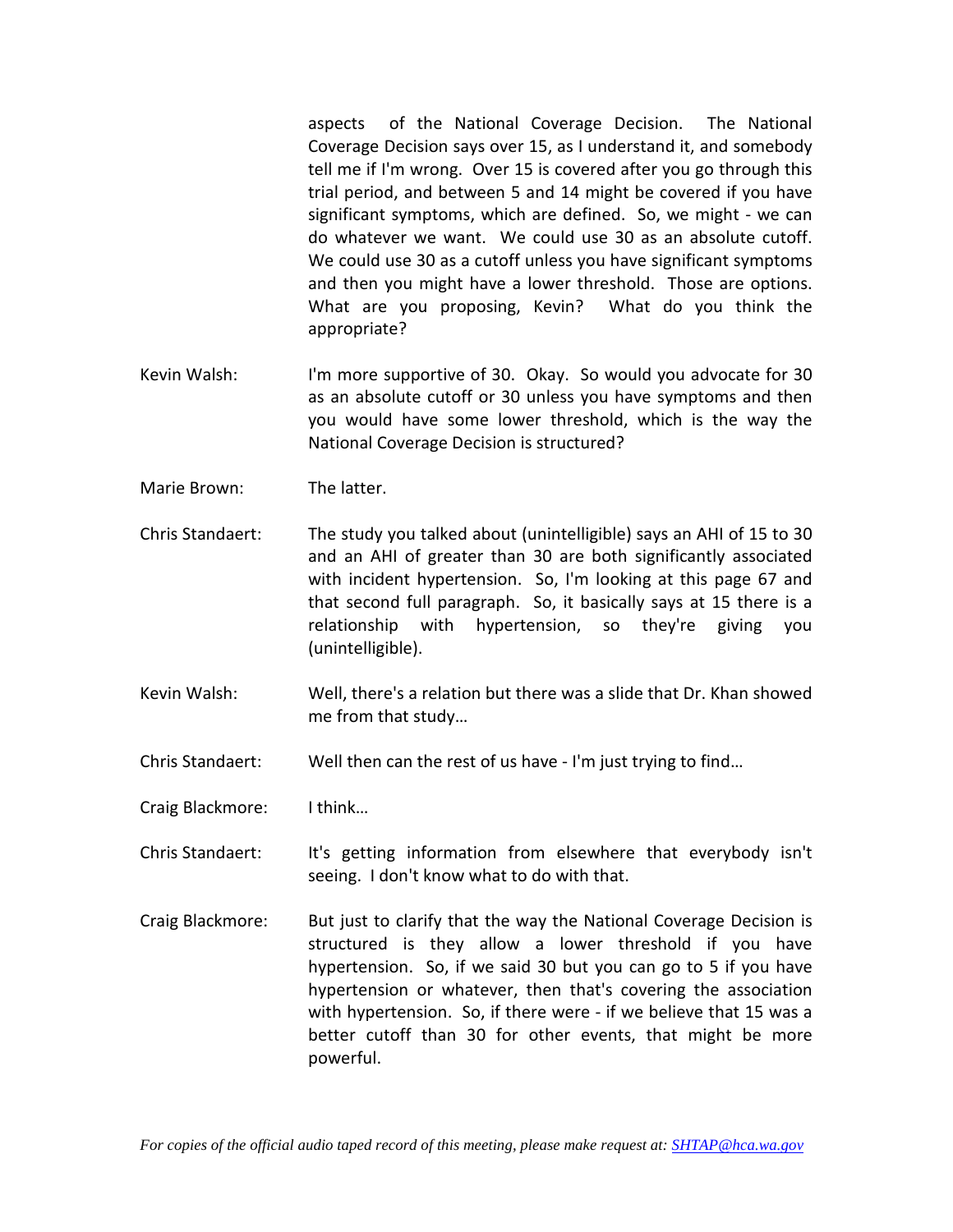- Chris Standaert: I think what this is, though, is a predictor of incident hypertension, which means the occurrence of hypertension, not in patients who have hypertension. They're saying an AHI of 15-30 is significantly associated with incident hypertension. I mean, people who had an AHI of 15-30 are more likely to develop hypertension.
- Kevin Walsh: Right, so let me amend my proposal. So absolute cutoff greater than 30 without symptoms. Cutoff 15 and above with additional symptoms.
- Man: Including hypertension?
- Kevin Walsh: Correct.
- Craig Blackmore: Okay, so that's one that's another option. I need to hear from other committee members on the 15/30, for 15 sort of thresholds where they are on these. Richard, help us out.
- Dr. Nebohar: Can I add an additional comment? This is Dr. Nebohar from the HTA. The National Coverage Decision also includes the RDI, or respiratory disturbance index, in its language, not exclusively the apnea-hypopnea index. So, you might want to also include both measures in terms of distinguishing levels.
- Chris Standaert: Can somebody explain the RDI for me.
- Akran Khan: The apnea-hypopnea index is based on a sleep study where you measure sleep while respiratory disturbance index could be based upon a time period in which a patient goes to bed and the time period that they get up. They may or may not be asleep during that time.
- Kevin Walsh: So that's referring to the portable.
- Akran Khan: Yes. That is referring to the portable sleep study. A lot of portable devices don't actually measure sleep. You could save costs by not measuring sleep. You could just get a respiratory disturbance index.
- Craig Blackmore: And I think we heard from you earlier that the RDI would tend to be lower than the AHI because it's diluted by nonsleep.
- Akran Khan: Yes. So if you had an RDI of 30, you really will have much more severe sleep apnea than say if you had an AHI of 30, just because.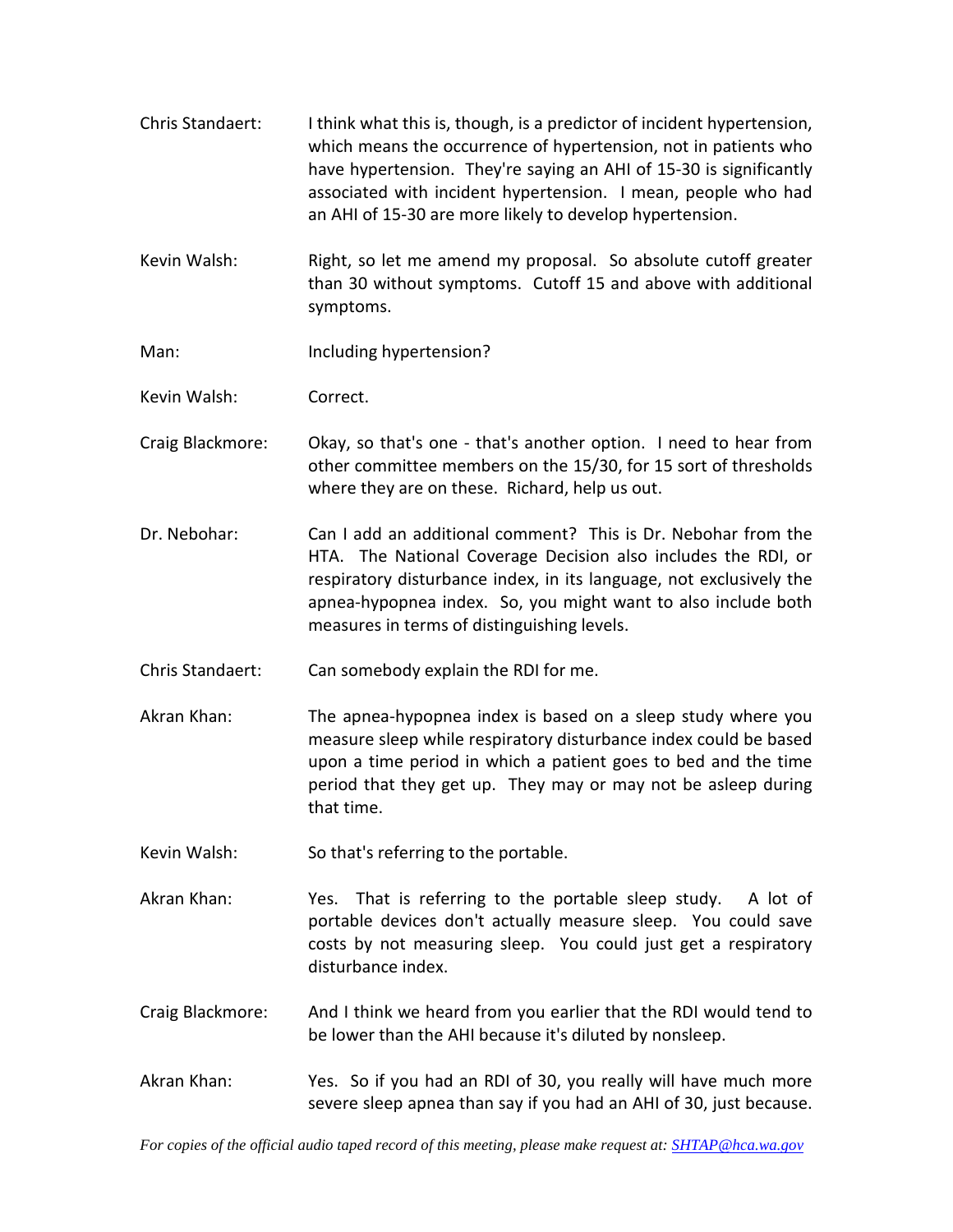Of course, you could be sleeping during that whole time and they could be equivalent.

- Craig Blackmore: Okay. So if we use either AHI or RDI at these thresholds it would be a little conservative for the RDI but it would still be covering the same issue.
- Akran Khan: Yes.

Marie Brown: What does the data say about the level of RDI? Or just an equivalent? Would you just in the wording say an equivalent.

Craig Blackmore: It needs to be a little lower is what I'm hearing.

- Akran Khan: So you are less likely to measure it. So probably, their AHI was higher.
- Chris Standaert: So it looks like they're picking a relatively safe cutoff that it starts to hit a threshold at something for AHI and is taking a rough guess at the RDI and they're just trying to pick one number is what it looks like to me.
- Kevin Walsh: Well, and the other important thing to consider that I didn't realize is that the AHI is referring to a polysomnogram, and the RDI is referring to the portable devices.
- Craig Blackmore: We need to include both, I think, and do we use one level for both?
- Kevin Walsh: And I agree with you. I think now I understand better why this NCD looks the way it does.
- Chris Standaert: It makes more sense.
- Kevin Walsh: And I'm going to withdraw my proposal and agree with this one.

Carson Odegard: This is Dr. Odegard. They're saying AHI of 5 events or less would be equivalent to 14 events of the RDI?

Marie Brown: Yeah?

Akran Khan: No. AHI of 5-14 with additional symptoms of hypertension, sleepiness, other cardiovascular markers or having an AHI or RDI more than 15 irrespective whether you have symptoms or not.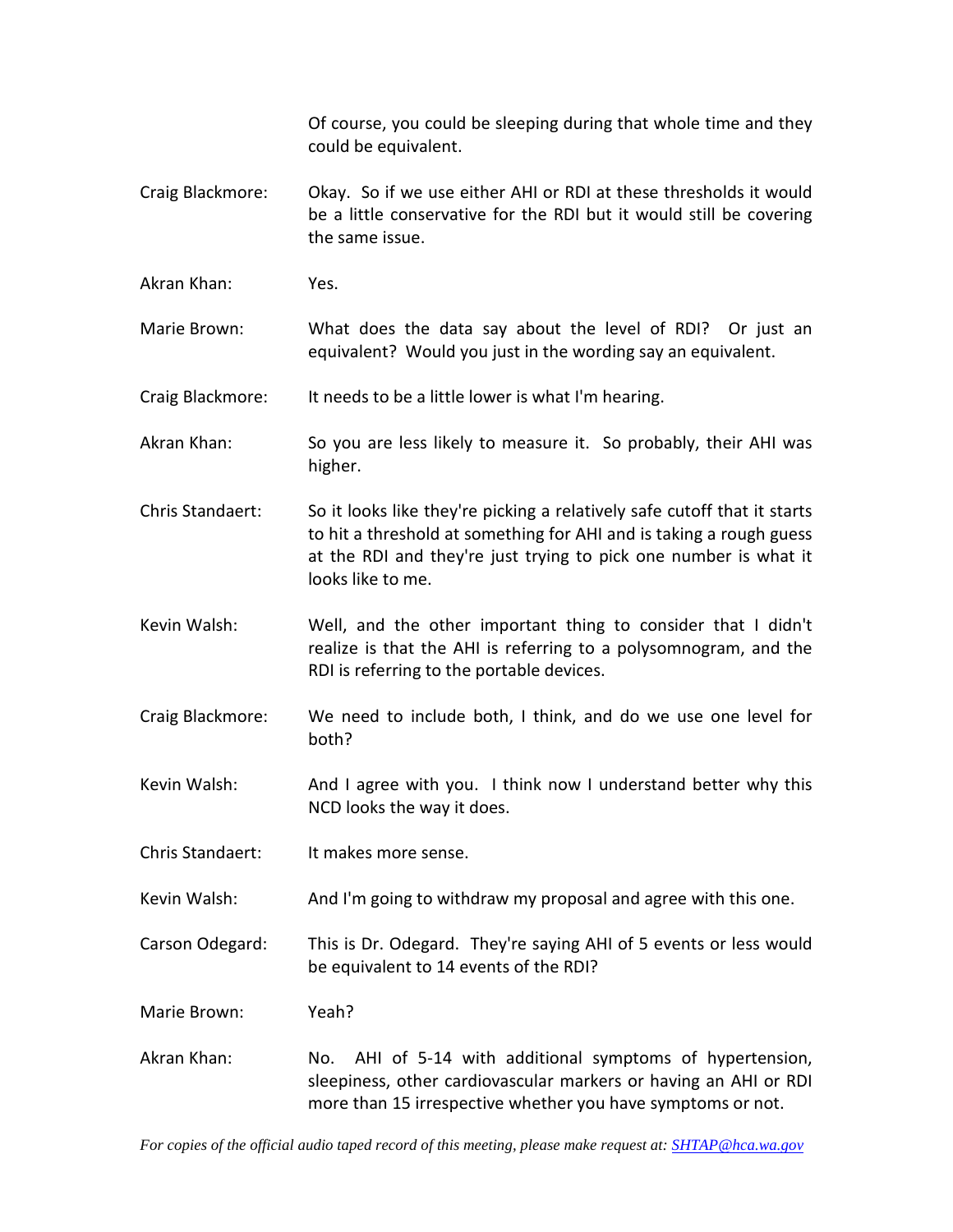- Carson Odegard: But the RDI of 15 14 would be significant.
- Akran Khan: It would be significant. So if an AHI was 15, more than likely your RDI is going to be within a 10% range. It might end up being 12 instead of 15.
- Chris Standaert: Mm-hm. I see.
- Craig Blackmore: So the relatively lower cutoff of 15 versus 30 would capture the RDIs of the patients whose AHIs, theoretically, would be higher and might be above 30, and I hope that sentence did make sense.
- Chris Standaert: And if we use AHI, then we can only actually apply that to the formal sleep test, in-hospital deal, so.
- Group: Right.
- Craig Blackmore: Okay. So, I think we're back to the…

Marie Brown: Using the NCD.

- Craig Blackmore: We seem to be coming back to the NCD and the question would be, do we want to include the more specific language from the LCD that we heard from Dr. Khan, and we have it for us, which is that - centers around how we measure compliance in this sort-of initial 3-month trial and involves a subjective, at least, assessment by the patient and provider that there is effectiveness, and we're going to have to get the wording of this pretty carefully.
- Chris Standaert: I think we should have something in there about compliance and effectiveness. That seems like a useful measure to throw in, and we could define it or we could leave it up to the agencies to define it, as we've done before, in some manner that they can verify.
- Marie Brown: The LCD coverage is adequately focused…
- Man: Yeah, I think so to.
- Marie Brown: …that we can use it.
- Craig Blackmore: Okay. Other comments? Okay.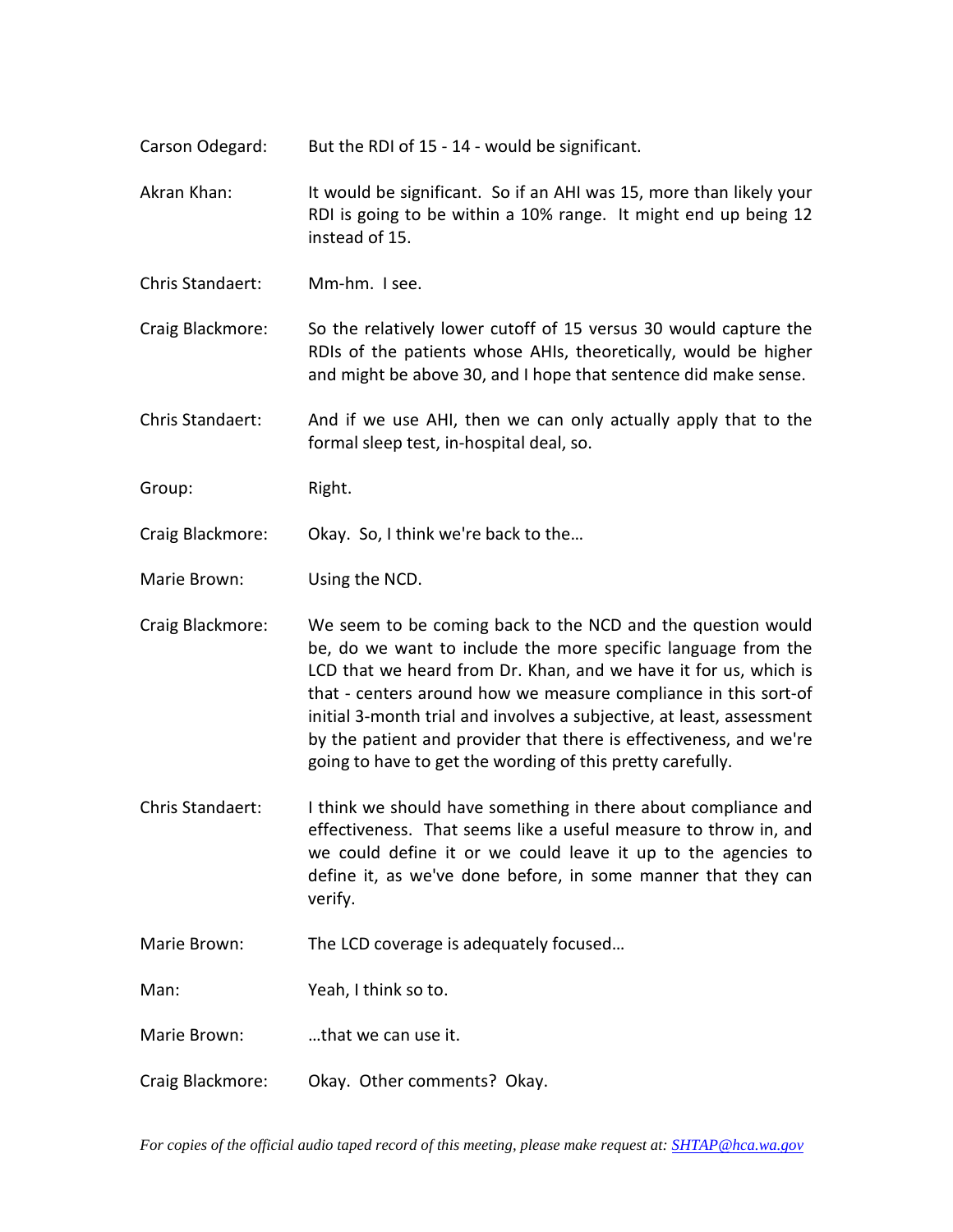- Chris Standaert: What is on the LCD it says in those where CPAP is ineffective, a bi-level respiratory assist device can be used. Does that mean a is that a…?
- Craig Blackmore: I'm going to I need if we're going to vote on something, we have to have the language on a slide on the board that we can see. So, it's a lot of language and what I'm going to ask Margaret or, I can't remember your name, sorry. If I could - Christine, sorry. If I could get one or both of you to cut and paste from the NCD and the LCD and get it up on the screen and I'm going to give you time to do that, and we're going to move onto something else, and we're going to come back. But I want to have it on the screen before we start voting on it. So, is that - do you understand what we're asking so that?

Woman: Mm-hm.

- Craig Blackmore: Okay, thank you. And while they do that, I want us to refocus on the surgical procedures and start to address the same issues and I'm going to pick on Seth, because he knows more about this than I do. So where are we, Seth?
- Seth Schwartz: I think this is a little bit difficult for the reasons we've talked about in terms of the multiple different procedures being lumped together and probably having variable effectiveness, but from the data that we have seen looking at surgery, the surgery principally was compared to CPAP and what we saw was that there was essentially no difference, or no significant differences, between surgery and CPAP. So, from an effectiveness standpoint, I'm interpreting this data as that there's no difference between surgery and CPAP or that it's equally effective. I would love to tease out the different surgical procedures more, because I know clinically that there are differences in those procedures, but I don't know that we've seen the data today to be able to do that. So, I guess that's where I see us with regard to surgery.
- Craig Blackmore: So I look for input from other members of the committee on the issue of…
- Chris Standaert: What do you make of the large that study of 23,000 people. I mean, you're looking at death, so you need a longterm. It's not going to be an RCT. They're not gonna find it doing level 1.

*For copies of the official audio taped record of this meeting, please make request at[: SHTAP@hca.wa.gov](mailto:SHTAP@hca.wa.gov)*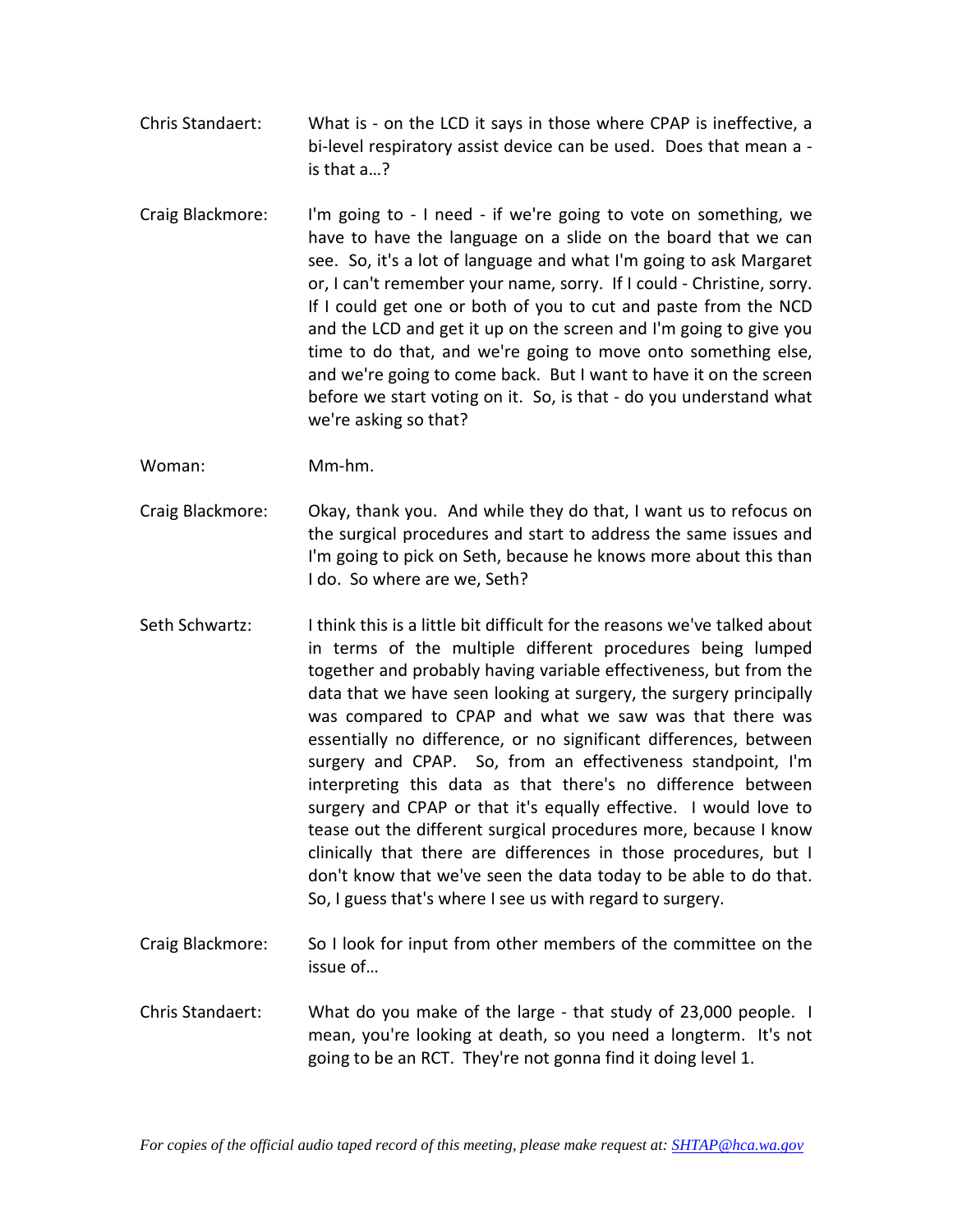- Seth Schwartz: No, I agree that I think that's very important data, but again, that's - the way I'm kind of interpreting this is we're really looking at surgery versus no surgery as the important measure. So, are we going to cover surgery for sleep apnea, not necessarily are we going to cover surgery over CPAP. So, if we believe that surgery is equivalent to CPAP, then our coverage decision is going to be that surgery is okay. Now we may have different views about when exactly that's offered, and maybe we can talk to our experts a little bit on clinically how that's done, but.
- Chris Standaert: So do we have evidence of equivalency to CPAP or just I mean, that's what I'm trying to know what to make of that study. It sounds like they're saying there's insufficient evidence all the way around, and you're going to have a question of surgery as a primary treatment surgery in people who fail CPAP surgery and all this other stuff.
- Seth Schwartz: Yeah. No, I think well I think those are good questions.
- Craig Blackmore: So, if I could ask a question, Dr. Khan. I'm still a little unclear on the clinical context of surgery. Are we using surgery in somebody who CPAP works or are we using surgery in whom CPAP fails, or what's?
- Akran Khan: So, there are, again this has to be put in the clinical context. So, in the sense that if I have a patient who comes in whose 30 years old, has a BMI that maybe is 35, and has an AHI that's 35, if I put him on CPAP, he's going to be on it for 50 years, and should this patient have CPAP or should this patient, as a first line, go for surgery compared to a guy whose 60 years old, has an AHI of 30, has had a cardiac bypass and is on 15 different medications. So, that's a clinical decision that you have to make on an individual basis. Also, you have to kind of decide that if somebody has severe sleep apnea and they're intolerant to CPAP therapy, that the pressure is too much for them, they can't tolerate CPAP, they cannot tolerate bipap, should we just leave them unattended or give them an offering.
- Craig Blackmore: So if I'm hearing correctly, it isn't simply that CPAP is used in people who - sorry. It isn't simply that surgery is used in people who fail CPAP or in people who had more severe disease, but there's really a lot of variability in its kind of built around content.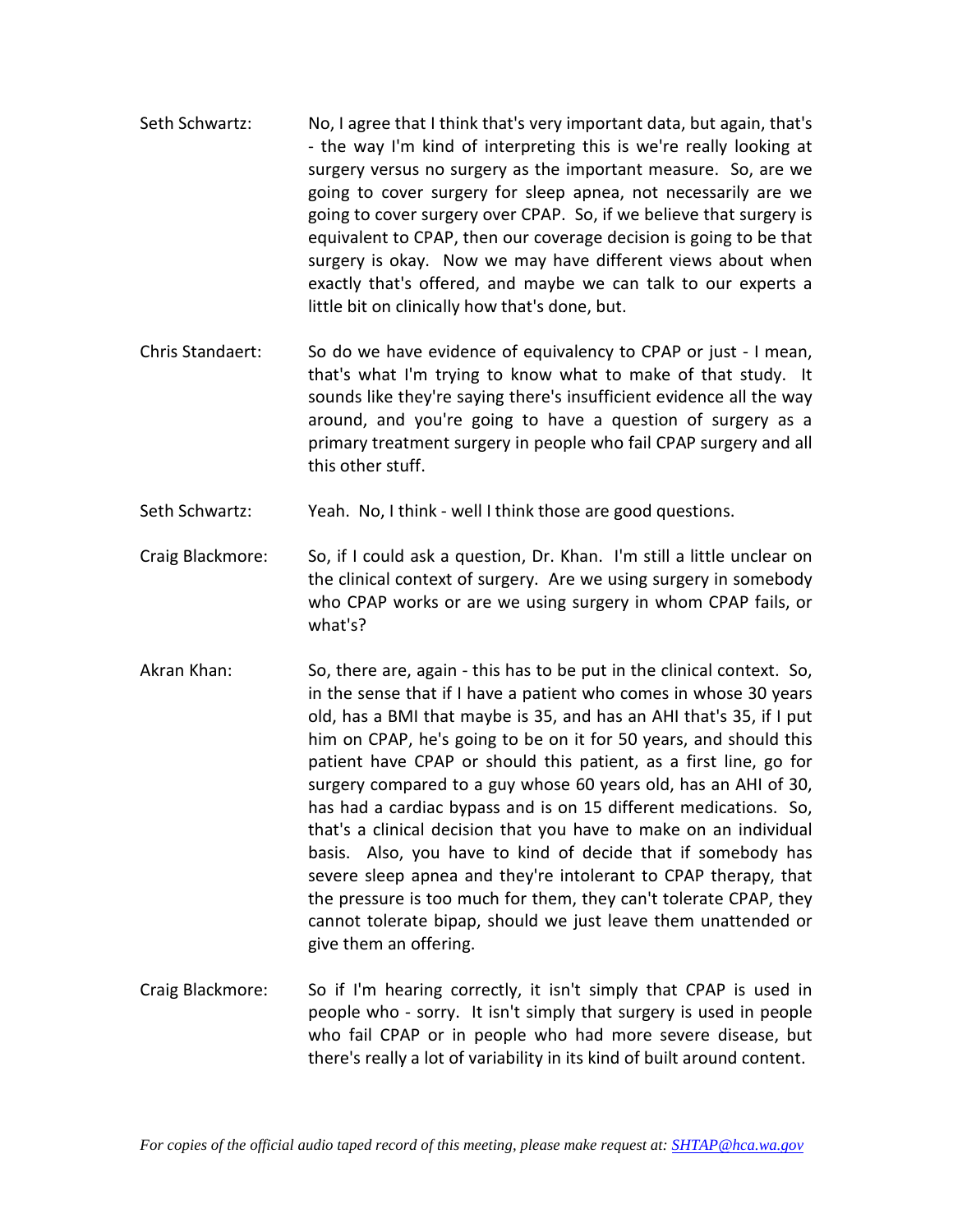- Akran Khan: Exactly, and I had done some research on it. So, just looking at it, what happens is if you lump every patient whose undergoing a UPPP, which is a uvulopalatopharyngoplasty, it looks very ineffective. The cure rate is like 50%. However, if you tease out the right patient then your cure rate becomes very high and becomes in the very high 70 to even 90% range.
- Craig Blackmore: And that's something we hear a lot in these meetings, and that makes sense if you can define who those people are in a reliable manner and can show data on those people.
- Akran Khan: Exactly, and these surgeons would typically examine them and do an upper airway endoscopy to look at the posterior pharynx, look at the (unintelligible) maneuver. So, they have clinical ways of determining that.
- Chris Standaert: We have a problem that our data says there's insufficient evidence for surgery, which is a far cry from saying there is a group in whom it is highly effective that can be reliably identified. That's the dilemma there. Like you say, we hear this all the time.
- Craig Blackmore: Okay. So, I'm looking for input.
- Richard Phillips: My question I guess my statement more than a question because I - it seems to me that if we have 15% of people who can't tolerate CPAP, if you don't allow surgery as an alternative, then you're basically saying we can give no treatment for you and we may think that it's equivalent, maybe we don't. We can argue that, because I don't think there's evidence that it's longterm equivalent. But, it seems to me that there are going to be people that either can't tolerate CPAP or people who fail CPAP that may be candidates for surgery. Am I wrong about that? Or is that?
- Akran Khan: That's a good assessment.
- Richard Philips: I guess I'm trying to understand.
- Akran Khan: That's an excellent assessment that irrespective of what we do, if we are going to cover a treatment and there are going to be a bunch of people who'd be intolerant to it for various reasons. Then, their option is either a mandibular advancement device or surgery. Now Oregon Medicare that I deal with often, what they have gone for now is that if you are intolerant to CPAP, they first want you to try a mandibular advancement device before they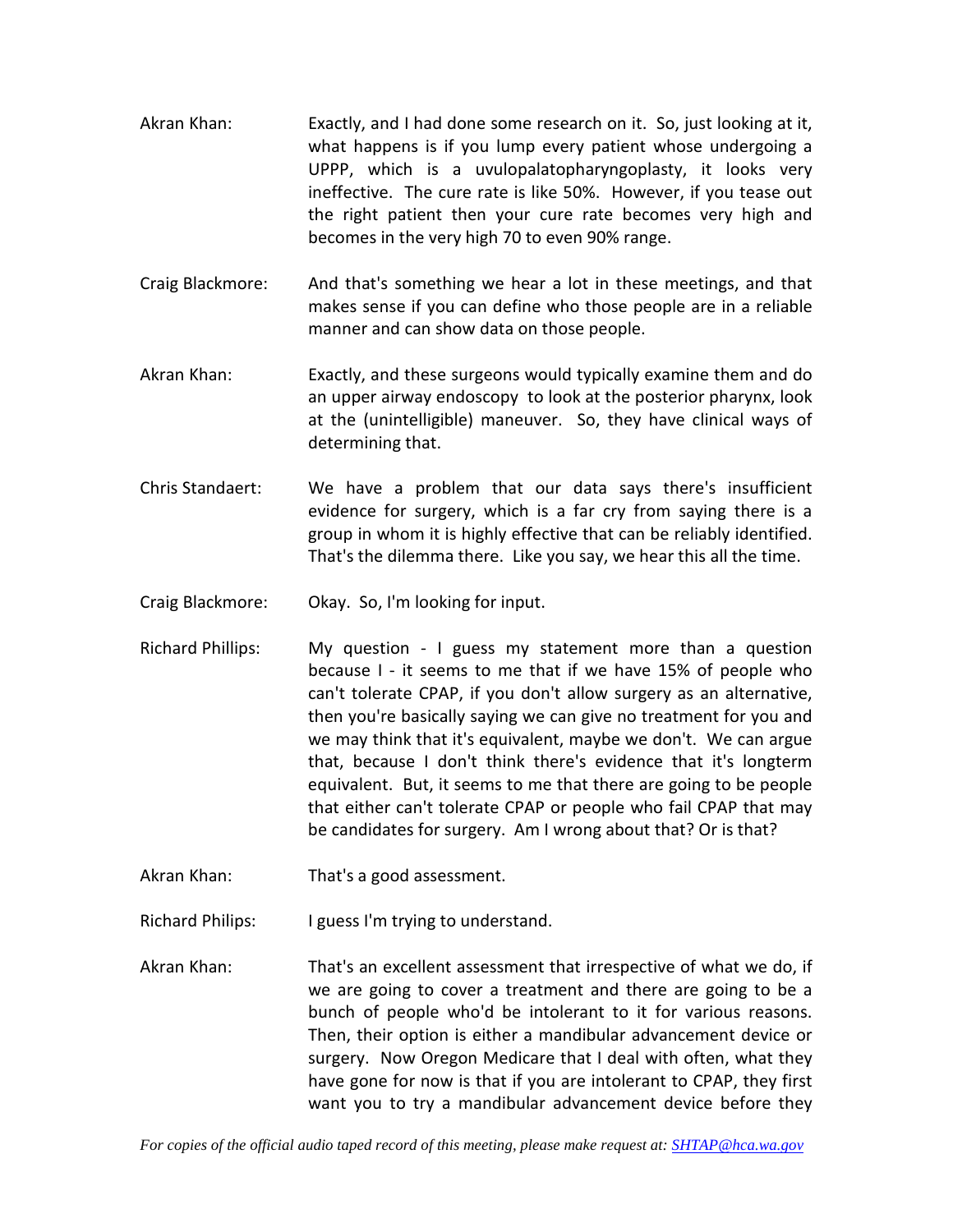will send you for surgery. So, on the flip side, once you have surgery done, it's a permanent kind of a thing. You've cured the problem if you've chosen the right patient.

Group: Or not.

- Craig Blackmore: You've certainly done something that's permanent. So, I mean this discussion would speak to limiting surgery to the slight patients who meet some criteria for failure, intolerance, or whatever of CPAP. So, this is sort of getting to if we were going to have conditions on surgery what they might look like.
- Seth Schwartz: Unless I misunderstand the situation, it's even more complicated than that, because there are patients for whom surgery would be appropriate rather than CPAP, and there's also patients who fail CPAP who are not candidates whose problem would not be necessarily improved with surgery. So, there's almost like 6 subgroups here when we start breaking them down.
- Chris Standaert: But we don't have a way to define either one we don't have the data to define any one of those groups.
- Seth Schwartz: Well, and my proposal would be that we either punt that back to the agency to define those groups or to define how that's going to be covered if we think that there's benefit to surgery.
- Craig Blackmore: So, I think, again what I'm getting from this discussion is we're well let's do it formally. Let's have our nonbinding votes on surgery because that helps us figure out where we are and whether we should be trying to define conditions or not. So, let's get to the right page. So, I'm looking at 25. I'm looking at page 25, apparently.
- Richard Phillips: We're comparing surgery to nothing.
- Craig Blackmore: So, we are what are we comparing surgery to? That's a good question. Okay. Let's compare surgery to nothing, and then we'll compare surgery to CPAP, but first I want to compare surgery to nothing. So, is there sufficient evidence that in some or all situations surgery, not otherwise specified, is more, less, equivalent or unproven in effectiveness when compared to no treatment?

Man: 7 more.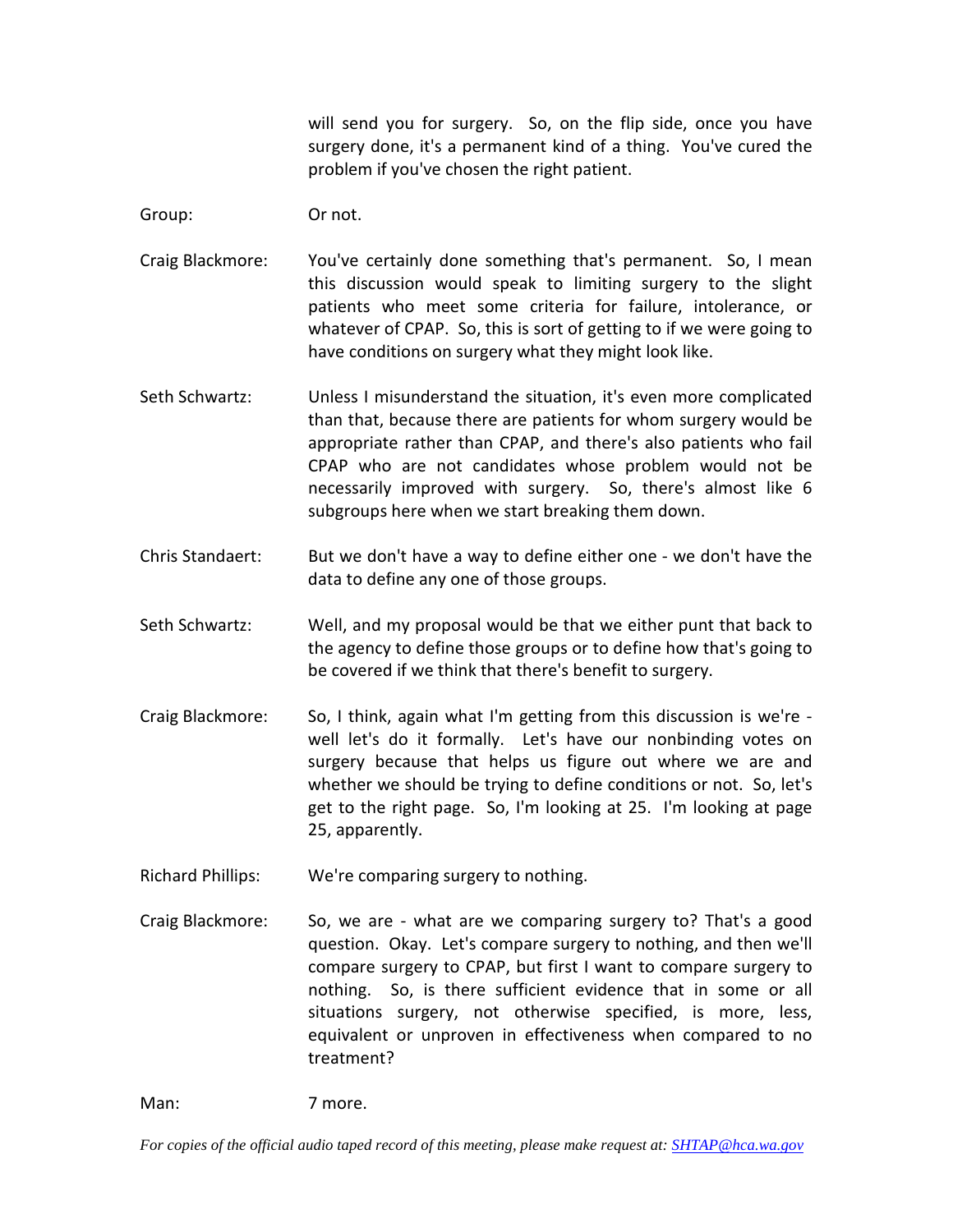|  | Craig Blackmore: | And now, safe compared to no treatment. |
|--|------------------|-----------------------------------------|
|--|------------------|-----------------------------------------|

Man: 4 less, 2 equivalent, and 1 unproven.

Craig Blackmore: And then cost effectiveness.

Man: 7 unproven.

Craig Blackmore: Okay, and then I'm going to take another set of votes now. This is going to be comparing surgery not otherwise specified to nonsurgical treatment, meaning CPAP and/or MAD, but I want to be clear on this. This is - is there sufficient evidence under some or all situations. So, if you believe that there is some situation where surgery is more effective than CPAP, and we've talked about situations like you didn't tolerate CPAP. If you believe that there are some situations where it is more effective then you should vote more. So, if there's any situation where it's more effective, you should vote more. Is that clear? Okay. So.

Man: 7 more.

Craig Blackmore: Safety.

Man: 4 less, 2 unproven, and 1 equivalent.

Craig Blackmore: And then finally cost-effectiveness.

Man: 6 unproven, 1 less.

Craig Blackmore: Okay. Now, these are nonbinding votes, so we're - any continued discussion or continued thoughts you have, you don't have to comply with what you've tentatively decided. Nonetheless, based on this, I think we are in the situation again where we should consider what conditions we would use were we to vote for coverage with conditions. Does that resonate with everyone, again?

Group: Mm-hm.

Craig Blackmore: And then we can have a final decision on how to vote. So, now we're back to where we were, which is the proposal to how we might define conditions for coverage of surgery. Some of the things we might think about are which surgical procedures and we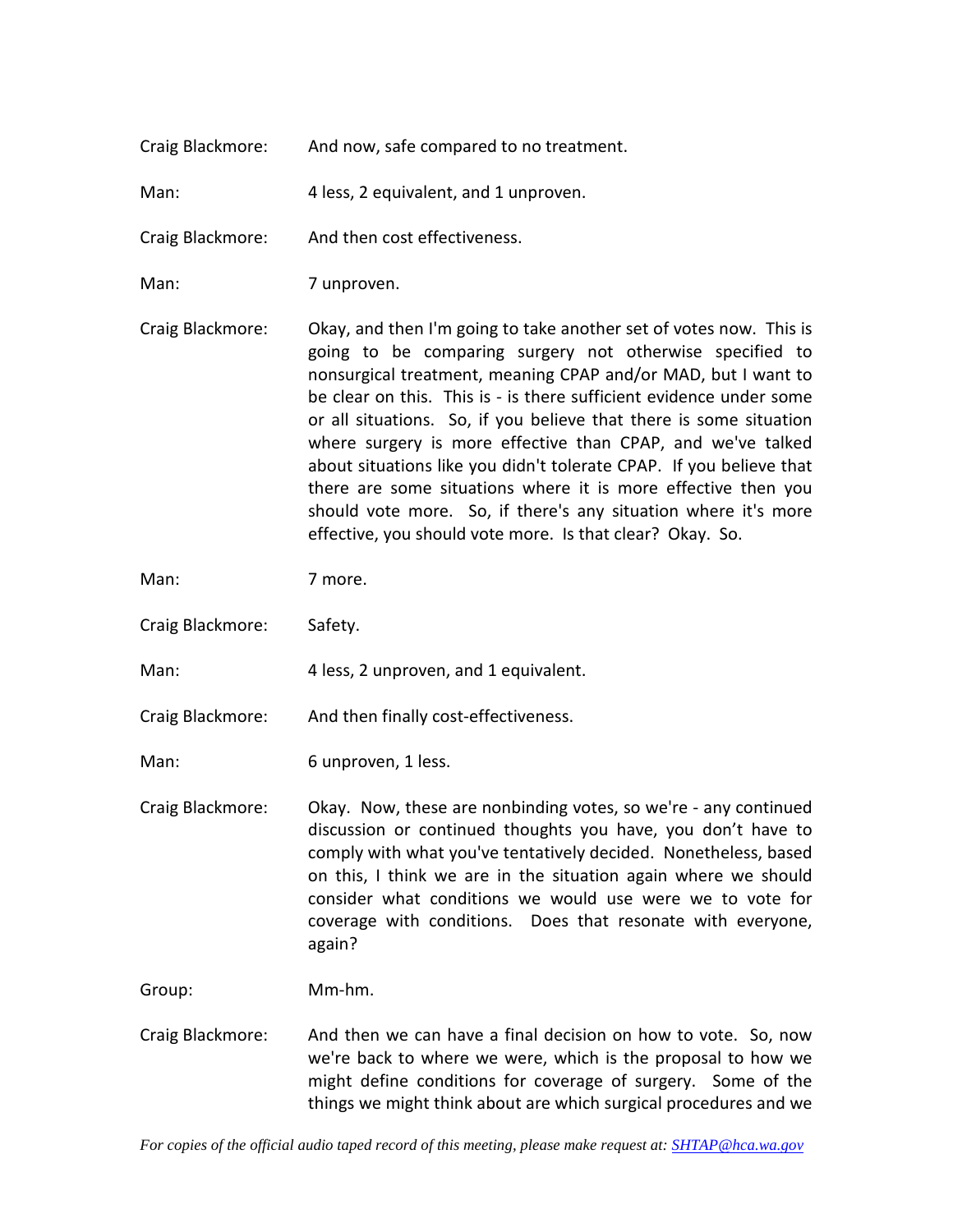don't have a lot of data on that. We might consider trials of nonsurgical treatment. We might consider - we've heard about patient characteristics that might be relevant. I'm looking for a straw proposal. A starting point.

- Chris Standaert: There's an LCD on this one that reads reasonably and it sort of differentiates between the procedures. We have no data on granularity. This is on page 167 again. We have no data on individual procedures or any degree of granularity to agree or disagree with what they said, I don't think, is my problem. I mean, I don't, we didn't have any discussions, see any data differentiating UPPP from laser-assisted uvulopalatoplasty. I don't know how to - they drew lines somewhere. I don't know how to draw those lines based on what we got. The idea that surgery is covered for people who can't tolerate or fail CPAP and have at least relatively severe sleep apnea doesn't seem unreasonable. I don't know how to draw lines around the procedures, but it looks like they felt some of them weren't reasonable to cover.
- Craig Blackmore: So there is no National Coverage Decisions, that's correct, with respect to surgery for sleep apnea? But there's a Local Coverage Decision. Okay, so one proposal is to follow the Local Coverage Decision.
- Marie Brown: And it looks like it excludes bariatric surgery.
- Craig Blackmore: It excludes…
- Seth Schwartz: I don't know that it excludes it. It just doesn't mention it.
- Marie Brown: It doesn't mention it.
- Chris Standaert: No. Not as a treatment for sleep apnea.
- Craig Blackmore: Okay. I'm not sure we need to mention bariatric surgery.
- Marie Brown: No, but it looks like there's only 3, well more procedures here laser assisted.
- Seth Schwartz: I think this is based on the fact that some of this stuff has been teased out in the otolaryngology and the sleep literature. We just haven't really seen those studies. Maybe our expert can comment about the relationship between managing sleep apnea and things like the laser-assisted uvuloplasty and radiofrequency,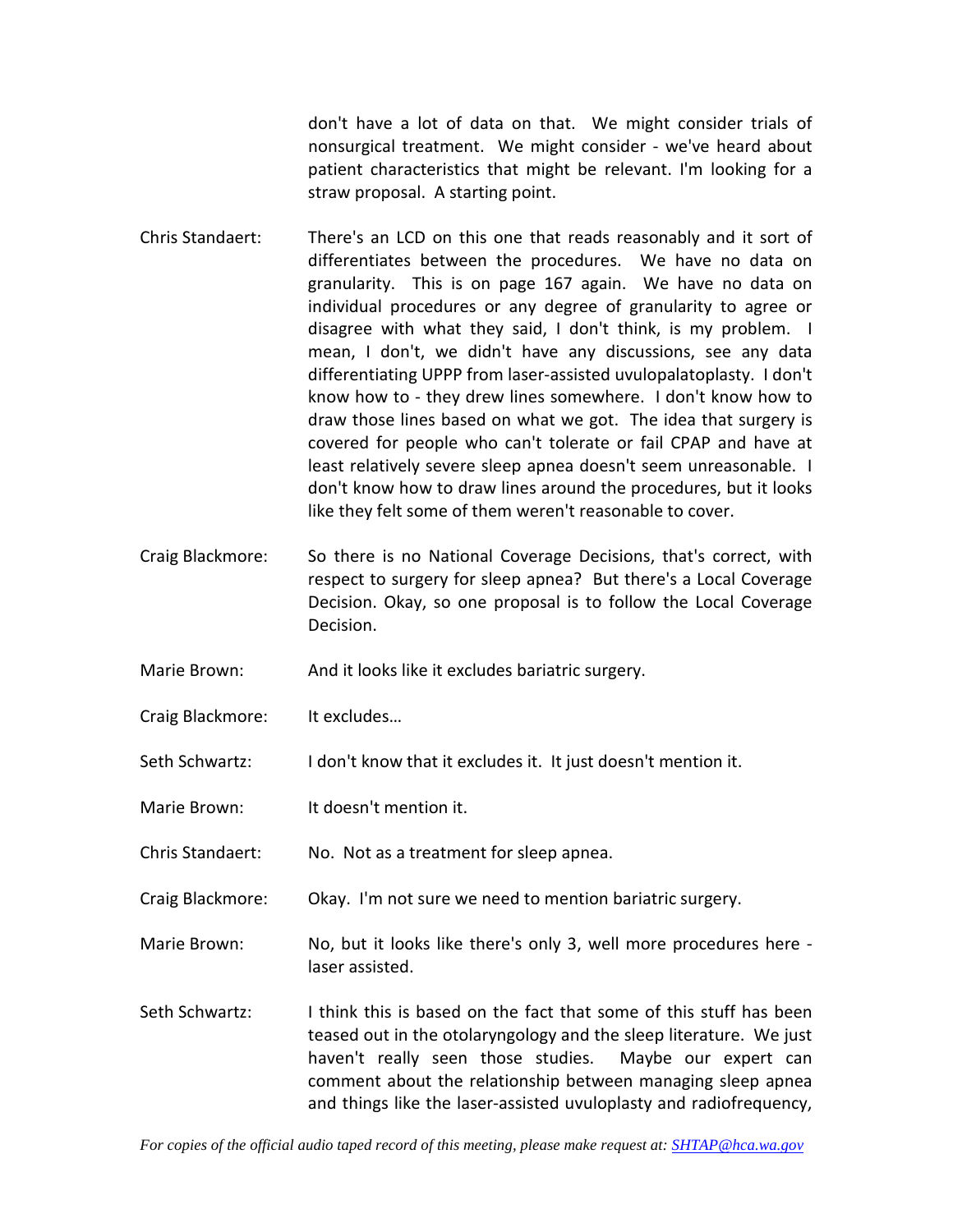because I think some of those have been shown not to be terribly effective in terms of treating sleep apnea but are more for snoring. Can our clinical expert comment on that?

- Craig Blackmore: I mean, I have well sure. Go ahead.
- Akran Khan: So, American Academy of Sleep Medicine says about say, for example, radiofrequency ablation in the statement should be considered as a treatment with mild-to-moderate sleep apnea who cannot tolerate or are unwilling to adhere to positive airway pressure therapy, or in whom oral appliances have been considered and found ineffective or undesirable. So, this is a statement from American Academy of Sleep Medicine. They did a review last year of all the surgical procedures and, again, a lot of their evidence is based on multiple things, including nonrandomized trials, clinical outcomes, other things.
- Craig Blackmore: So, I mean I think sort of from a procedural standpoint, I think we should avoid trying to make judgments about things that we haven't really looked at the evidence on. So, I'm - I think we can justify if there's - we can justify, sort of, deferring to particularly the CMS to some extent, but I think if we really don't have - if we have really not looked at the evidence around something, then we should not make statements about it. So, I mean, I agree. We haven't really seen comparative evidence on the effectiveness of these different surgical treatments. So, we shouldn't go places where we haven't gone through our rigorous process.
- Chris Standaert: So, do we address surgery as a whole then, or do we allow the state agencies to sort between different surgical procedures, or do we set up some other process to sort through them if we decide they should be covered in some fashion?
- Craig Blackmore: Well, I think those are our choices. We can either say surgery is surgery. We can leave it to the agencies, but they've asked us to do it, so that's not terribly useful. Or we can defer to some other source, which we need to be very careful with, or we also have the option of having a subgroup, convening a subcommittee to look at this specific topic.
- Marie Brown: Well in light of cost effectiveness, I'm concerned about that there may be data saying some of these approaches are not effective, and I would prefer we not cover those in here that are not effective, even though we haven't seen the evidence about it.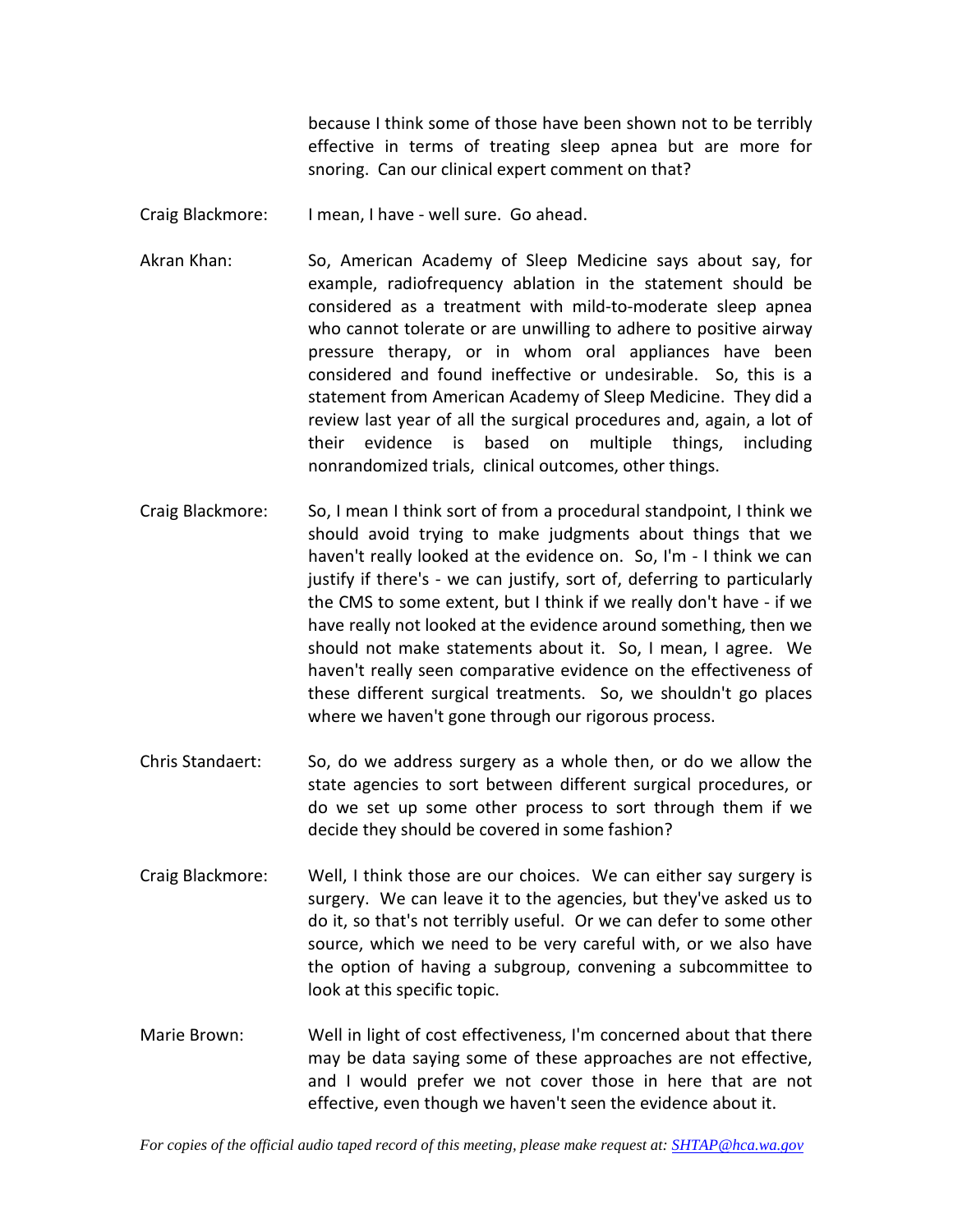Richard Phillips: How do we know that?

Chris Standaert: There may be things that are clearly inappropriate, we just haven't had them called out as such.

Group: Right.

- Craig Blackmore: So, just to ask our vendor, the constraints of the literature search that you've done - you've given us the randomized clinical trial evidence of these various surgical procedures compared with CPAP and compared with Sham or placebo, but you haven't shared with us more observational trials that we might - I won't say we might - but we haven't shared with us, necessarily, observational trials, nonrandomized clinical trials addressing those questions. Is that a fair statement?
- Man: Between surgery and...
- Craig Blackmore: I mean surgery and either, well it wouldn't be between Sham, but between surgery and no surgery - uncontrolled.
- Chris Standaert: Or between different surgeries.
- Group: Between different surgeries.
- Seth Schwartz: Yeah, we're not so interested in between Sham or between control but between what the different surgical procedures are.
- Richard Phillips: My interpretation of the evidence is that there's really nothing that says one surgery is better than another, short-term, longterm or whatever. The problem I personally see is that I think surgery needs to be a choice because otherwise we're basically saying that people who cannot tolerate CPAP, whatever, they need to have an option available, and surgery seems to be an option that works without really defining what surgery is. So, I personally would feel comfortable not getting down to the particulars of the surgeries, of the types of surgeries, and just saying surgery, and if the state wants to refine that further, that's fine, but you know, I personally don't - I think it - we get to a slippery slope here trying to define evidence - or trying to come up with evidence that I don't think really exists, at least what I read.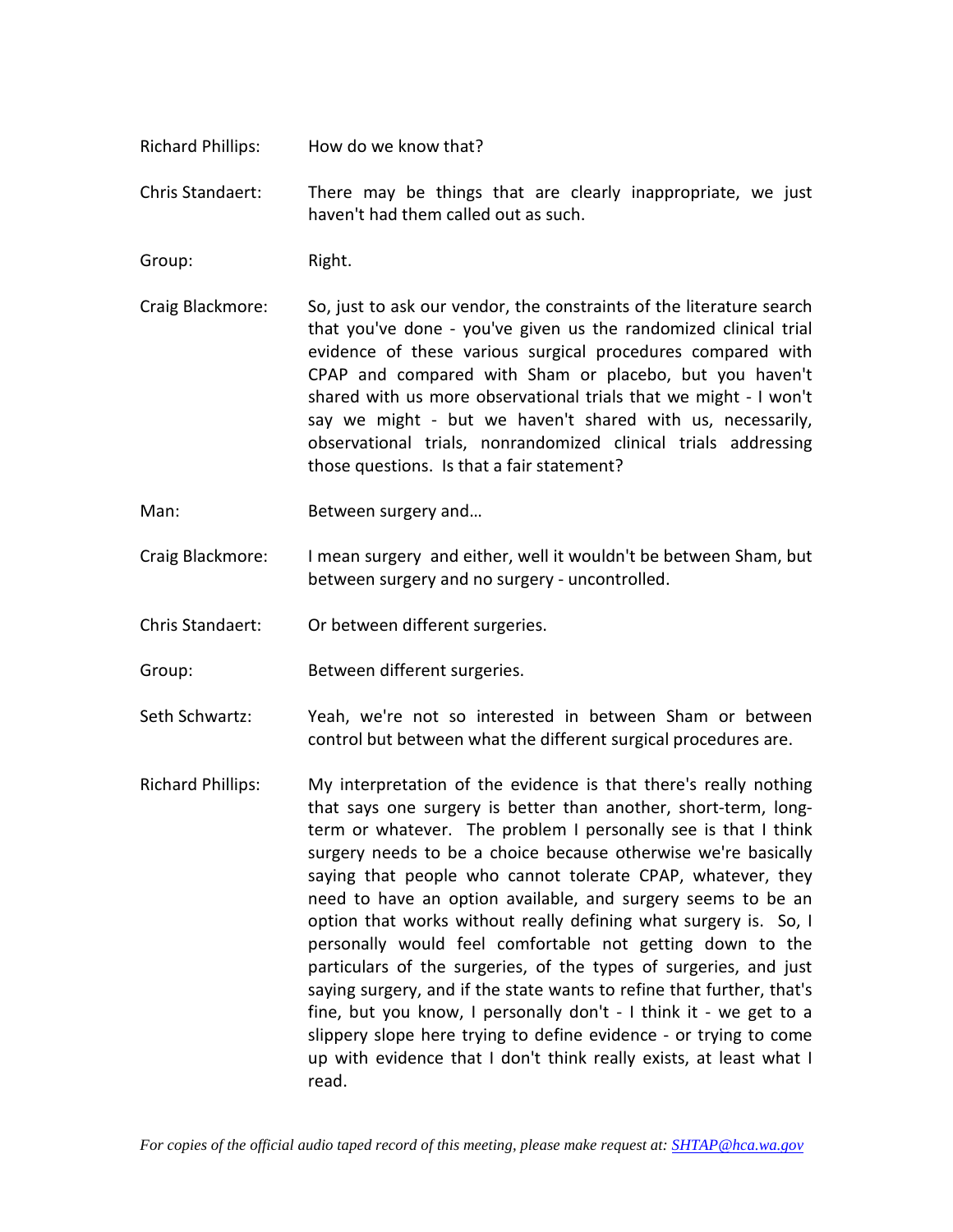- Seth Schwartz: Can I comment on that? This is Seth Schwartz again. I think that you're right. I mean, I think all of us, we've already demonstrated we all think that surgery is an effective option here so that probably we're going to come up with something that looks like surgery with conditions, but I think that just from a clinical standpoint there is a very significant difference between surgeries. So some of the surgeries they talk about are simply putting like a little probe into the soft palate, making a little burn spot, and I think versus others, which involve advancing the mandible and the maxilla of your face, or doing a tracheotomy. We're talking about very, very different things here, and I think there is substantial data within the sleep literature that there are big differences, that one may be completely ineffective. We know that a tracheotomy bypasses your entire airway. So, it's going to necessarily cure the problem. So, I think we have to make some comment. I think it could simply be accepting theirs, which we may elect not to do, or we can say we need a subgroup to tease this apart, but I don't think we could simply say that either all surgery should be covered, because I think we're missing something if we do that.
- Richard Phillips: Well, I get to respond to your thing. I think that really getting down to the subgroup is the only way I personally would feel comfortable about it, because I have no idea, personally, how to respond other than t say, yes/no, and I would defer to your expertise, because that's where my knowledge base is.
- Craig Blackmore: Dr. Hammond.

Steve Hammond: Yeah, this is Steve Hammond. I'd like to raise the possibility that due to the lack of available evidence, one possibility would be a coverage with evidence development decision or that condition.

Chris Standaert: I guess what I'm worried about isn't that there isn't data, but that this really wasn't the question that was part of this search. They really weren't looking to tease out are there surgeries that are more effective than others. They looked at sort of big populations and lumped it all together and I don't know that we got the answer that there isn't any data that tells us that some surgeries are ineffective completely and some may be more effective, and I don't think they give us any data to sort that out. So, the idea of saying coverage evidence development essentially means that we're only covering surgery in the setting of a randomized trial, which puts us in a very difficult position in this condition. So, I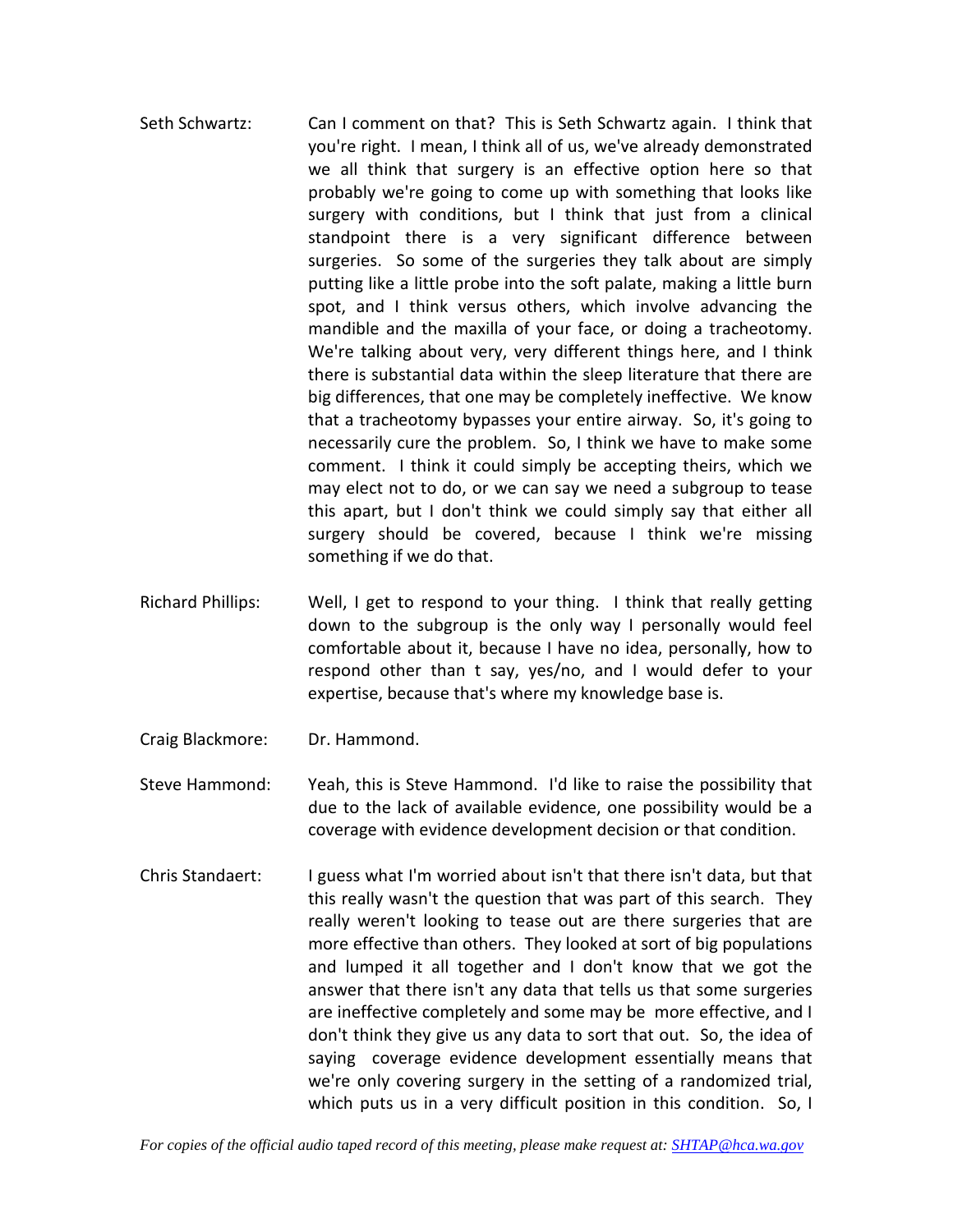guess we're trying to make - I'm just struggling with the idea that we don't have any data on these different surgeries, and if people are doing a radiofrequency thing versus a tracheostomy these are radically different things and if you just say they're all covered you could be opening up Pandora's box a bit. If you say they're not covered, you're running into a sort of an ethical dilemma there. So, I'm struggling with the lines.

- Craig Blackmore: Well, I guess Dr. Franklin.
- Dr. Franklin: I think even a good observational study would be helpful here, since we heard that no matter what the surgery is we don't really know whose most likely to benefit. So, it's a patient choice issue not just which are the surgeries. So, I think one reason to consider a coverage of the evidence development would be how are we ever going to get better information on this if you don't do something like that?
- Seth Schwartz: I think that the evidence of that level is there, we just didn't look at it. I think tons of observational studies have already been done. We just haven't looked at it. So, I think the subcommittee option allows us to actually look at the data that's there, which makes a little more sense to me.
- Craig Blackmore: Procedurally, it's very concerning if we're trying to make a decision and the evidence exists and we don't have it, and I'm very comfortable that we've seen all the trials and I'm very happy with the comparison of surgery and/or medical nonsurgical treatments versus placebo, but I want to hear again, have we seen the randomized clinical trials and nonrandomized clinical trials where relevant for the intersurgical comparison group?
- Steve Hammond: I think your point about the limitations of the ARC Review are pertinent. When they look for surgical intervention, they were only looking at those trials that had treatment arms of greater than 100 patients in each treatment arm. So that excluded a lot of studies, and I think that.
- Craig Blackmore: So when we say there's been a trial…
- Steve Hammond: There were retrospective and prospective cohorts and clinical trials, but they had to have very large treatment arms.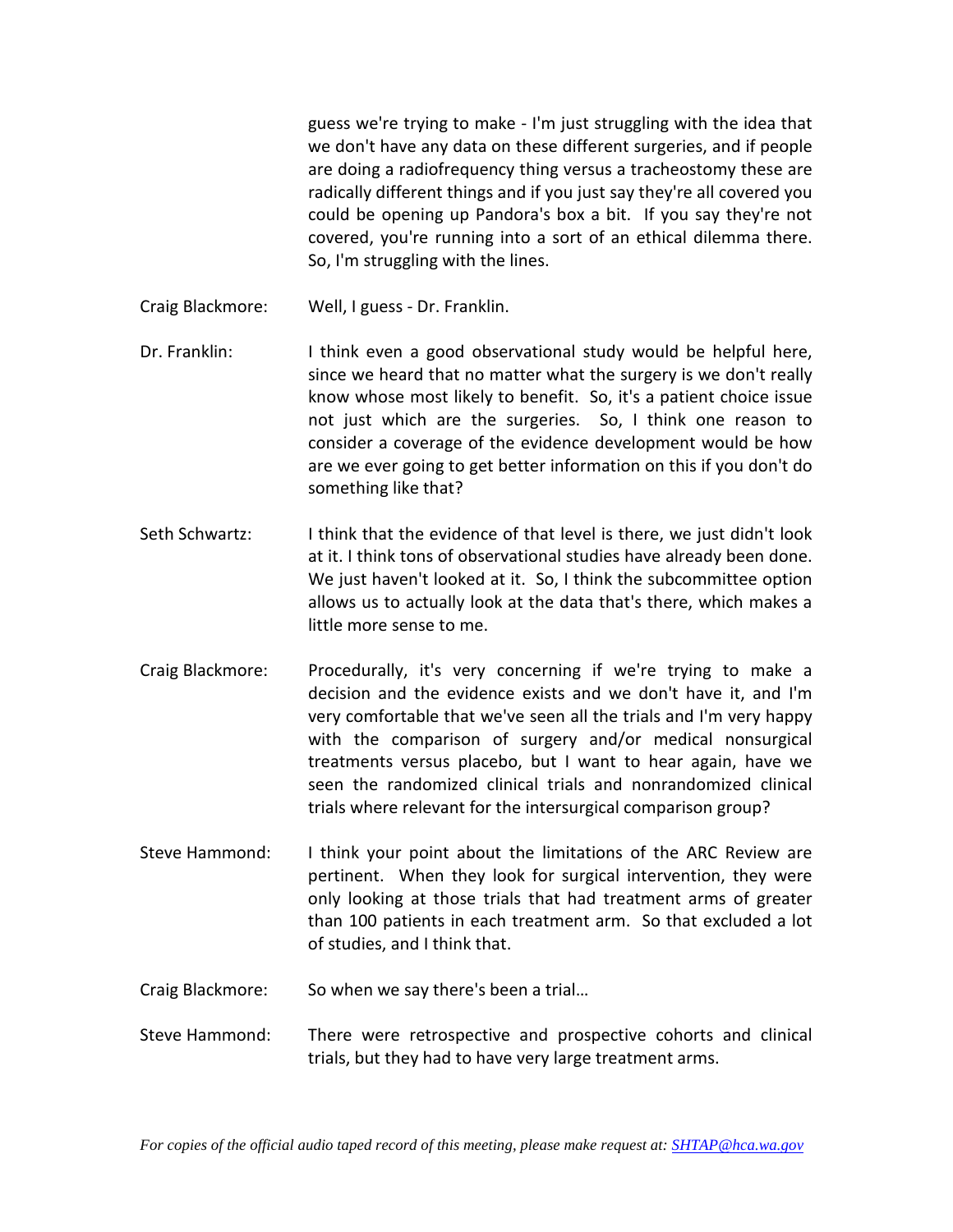- Craig Blackmore: So, I mean, it's sort of a when you're looking at does the treatment work versus not work, on some level randomized clinical trials are the most important. You need those to say it works, but when you get into the idea of teasing out the variations of the treatment, you won't necessarily have a randomized clinical trial or multiple randomized clinical trials of every individual variation of treatment compared to placebo, and so we're kind of in the place where now we need to have that piece of data that allows us to compare treatment A to treatment B, because we know that at least something works. Are we - I think we're headed- I think we're headed in that direction. So, I think I'm sharing Seth's discomfort that we may not have the information we need to make a decision.
- Akran Khan: Some surgeries, like maxillomandibular advancement like take 4 to 5 hours. They may be very expensive. Also, there may be a cost issue to the insurance program, as far as that is concerned. It costs somewhere up to \$25,000 or maybe more.
- Craig Blackmore: And this is the problem we encounter all the time. Usually, we encounter it as which subpopulations should we cover and not cover, but in this case it's which subprocedures, if you will, should we cove or not cover, kind of having come to some conclusion about the global picture. So, we as a committee need to decide if we want to - again our choices are cover everything, and we've heard some reservations for that, or to leave it up to the agencies, and that would seem to not be our job, or to defer to another source and one that's been suggested is the local coverage decision, although we don't know the basis for that decision, and the fourth is to convene a subgroup. Convening a subgroup - is the subgroup necessarily going to be able to make a better decision than we are, is the question we have to ask ourselves, but that is also an option. So, I mean that's sort of my take on where this is. Again, I'd like the committee's perspective on where we should - how we should proceed on those four lines.
- Seth Schwartz: I have one suggestion, and you can completely shut this down. This is Seth Schwartz again, but we do have Ed Weaver here who is - knows a lot of this information and has been involved in some of those studies teasing apart some of these subcategories. It might be worthwhile to ask him to actually shed a little light on this. It might help guide us to determine where the LCD came from or what a subgroup might look like or what it might look at to make this determination.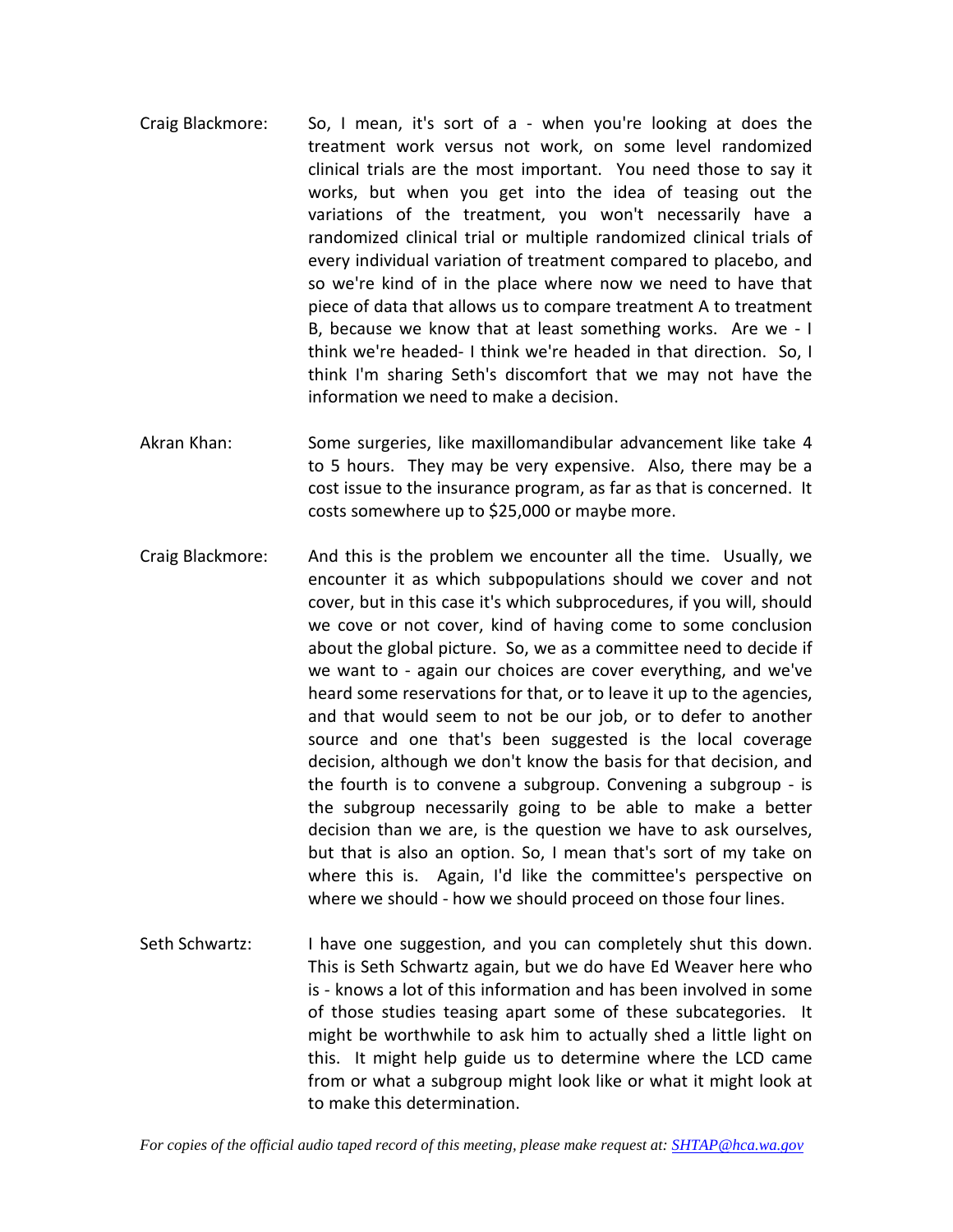- Craig Blackmore: I'm happy with input on how the LCD was made. I'm not happy with our making a decision based on.
- Seth Schwartz: No, I agree with that. I'm just saying, it might help us to frame the question for the subgroups or - and maybe shed some light on where this LCD comes from.
- Craig Blackmore: So, Dr. Weaver, were you involved you were involved in the Local Coverage Decision, is that correct? Would you share with us how that decision was made, not the details of the decision but the process that you all went through, and you have to come up to the microphone.
- Ed Weaver: This is Ed Weaver. Again, I gave a (unintelligible) comment earlier. I was involved around 2004 in helping redraft the surgical treatment for obstructive sleep apnea and OCD through Meridian. I worked closely with Dick Witt. Is Dick Witt here? I worked closely with Dick Witt. We reviewed a fairly extensive amount of literature to try to tease out these issues. It included literature that suggests certain treatments that don't' work and if you look at the LCD, there are certain treatments that are actively excluded for coverage and certain treatments that did work based on in some cases randomized trials but mostly cohort data that hasn't been discussed here today. In addition, partly based on clinical experience and partly based on cohort subgroup data, we tried to specify conditions under which those things would be covered and that's written into the LCD. The LCD, I made a mention in my comments earlier that the LCD has been revised a few times since that first draft. I was involved in those revisions until the last revision, which I think was out of Wisconsin instead out of our region, and I don't know if the regions merged. I just learned this in the last week when I was looking up the materials, but the language is mostly the same. The one key difference is for some reason they changed the AHI criteria to no longer match the other treatments for sleep apnea, but I don't know the basis for that. Otherwise, previously it had matched the CPAP AHI criteria and then there are additional criteria, such as there had to be exam or test findings that would suggest for each given procedure. So for example, you would do a palate surgery if there was evidence of palatal obstruction or tongue surgery if there's evidence of tongue obstruction. Another condition was that the patient had to have been described the risks of the surgery. That's actually specific that that discussion happen to try to include the safety concerns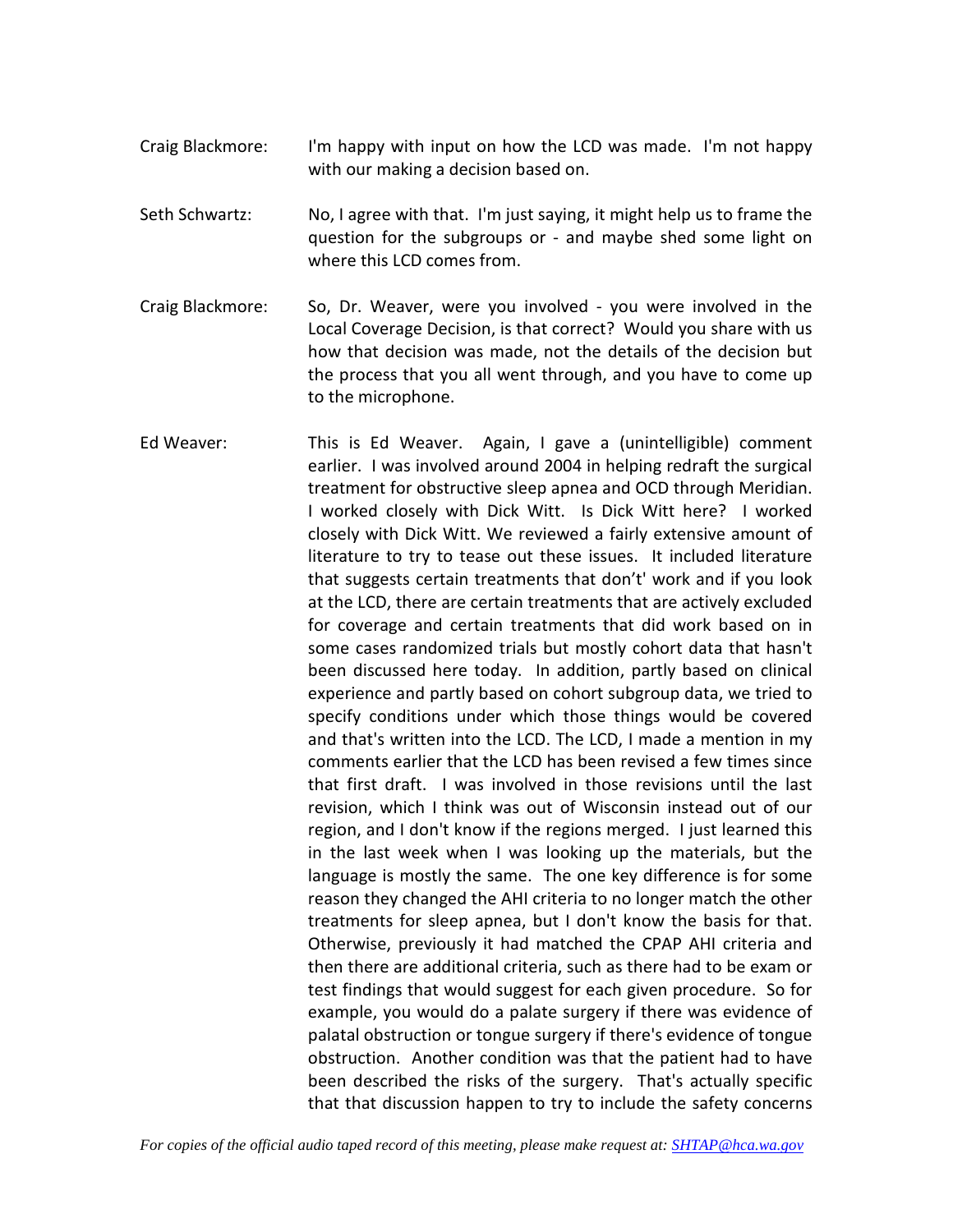that go along with surgery. A third condition was that CPAP had been tried and that's not based on the outcomes data because the outcomes data suggests that surgery is as effective as CPAP in a lot of cases. So that was based on just the concern that surgery is permanent and CPAP is not. So, if a patient - if surgery is equivalent to CPAP and the patient succeeds with CPAP, and they made a permanent choice and succeed that's great. If they don't succeed, you can always go to surgery later. You can't reverse surgery back. You can go and have that surgery. That's still an option. It's just the risk - trying to balance the risks and that part was based on not as much data. It was based more on clinical judgment. I think that covers pretty well the gist of it.

- Craig Blackmore: Thank you. Okay. I think, tell me if you disagree, committee members. I think we're down to - you know we need to vote. We need to vote to cover with conditions or cover or not cover. I think we kind of have 2 choices for our conditions is what I think I'm hearing. One is to base it on the Local Coverage Decision and the other is to having made that vote have a subcommittee convened to develop the conditions, which we would then subsequently vote on. That's what we basically did around the cardiac stent a couple of years ago. So that would be limited to the surgical. That would be to define the surgical conditions for coverage, including procedure, patient, factors, relationship to CPAP trial, whatever was sort of felt to be supported by the evidence. So I think those are our choices. Am I off on this?
- Group: No.
- Man: But you would be voting (unintelligible) voting coverage with conditions to (unintelligible).
- Craig Blackmore: We would vote for coverage with conditions, and we would vote subsequently on the conditions at a followup meeting, and then we would have to adopt the final decision based on those conditions. So, it induces a delay, but there it is.
- Carson Odegard: I have a question, Carson Odegard. Does the LCD cover those patients that don't necessarily - they tolerate CPAP; however, they have some anatomical variant, anomaly, that would require surgery at a younger age, like you were explaining, so they wouldn't be dependent on CPAP later on in life? Because a lot of this discussion is based around intolerance to CPAP and making a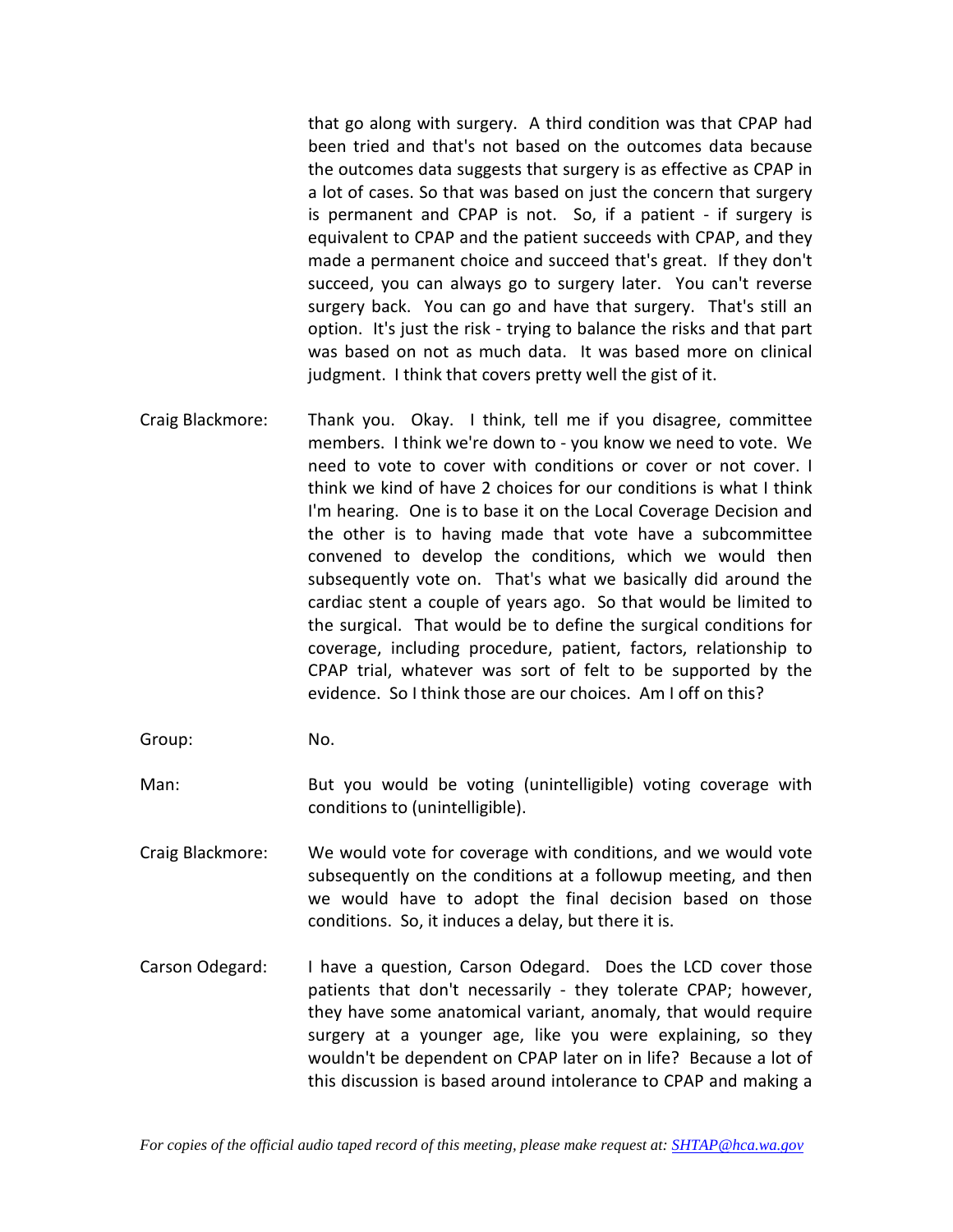surgery decision along with the risks involved. Does the LCD exclude those patients? I don't have it in front of me, so I don't.

- Marie Brown: The LCD just includes just includes 3 surgeries and laser-assisted LAUP somnoplasty, palatal implants, and submucosal ablation of the tongue base are not covered. That's on the LCD, so it's really 3 procedures.
- Chris Standaert: It just says when CPAP whether or not invasive treatments are not tolerated in patients who have been informed of the benefits and risks of surgery. So, it's just purely when they can't tolerate it. Has our LCD changed?
- Man: (Unintelligible).
- Chris Standaert: To our vendor that's in the tech report. Did the LCD change?
- Ken Gleitsmann: The LCD is in the appendix of the report.
- Craig Blackmore: Okay. So, Margaret, you've got us prepped for the next step.
- Ken Gleitsmann: There's a summary in the text and then the…
- Heidi Criss: (Unintelligible).
- Craig Blackmore: Let me go back to where we were.
- Heidi Criss: (Unintelligible).
- Craig Blackmore: So, I'm sorry. For the surgical or the nonsurgical? You guys were going to try to compile the nonsurgical for us.
- Heidi Criss: I have the NCD wording that's in your decision statement.
- Craig Blackmore: For the nonsurgical?
- Heidi Criss: (Unintelligible).
- Craig Blackmore: Okay. Can you putting that aside for the moment, can you put the LCD for surgery up on the screen or not?
- Man: Where is it? Does anybody know where it is on the...?
- Heidi Criss: What we do is in the appendix of the report is we…

*For copies of the official audio taped record of this meeting, please make request at[: SHTAP@hca.wa.gov](mailto:SHTAP@hca.wa.gov)*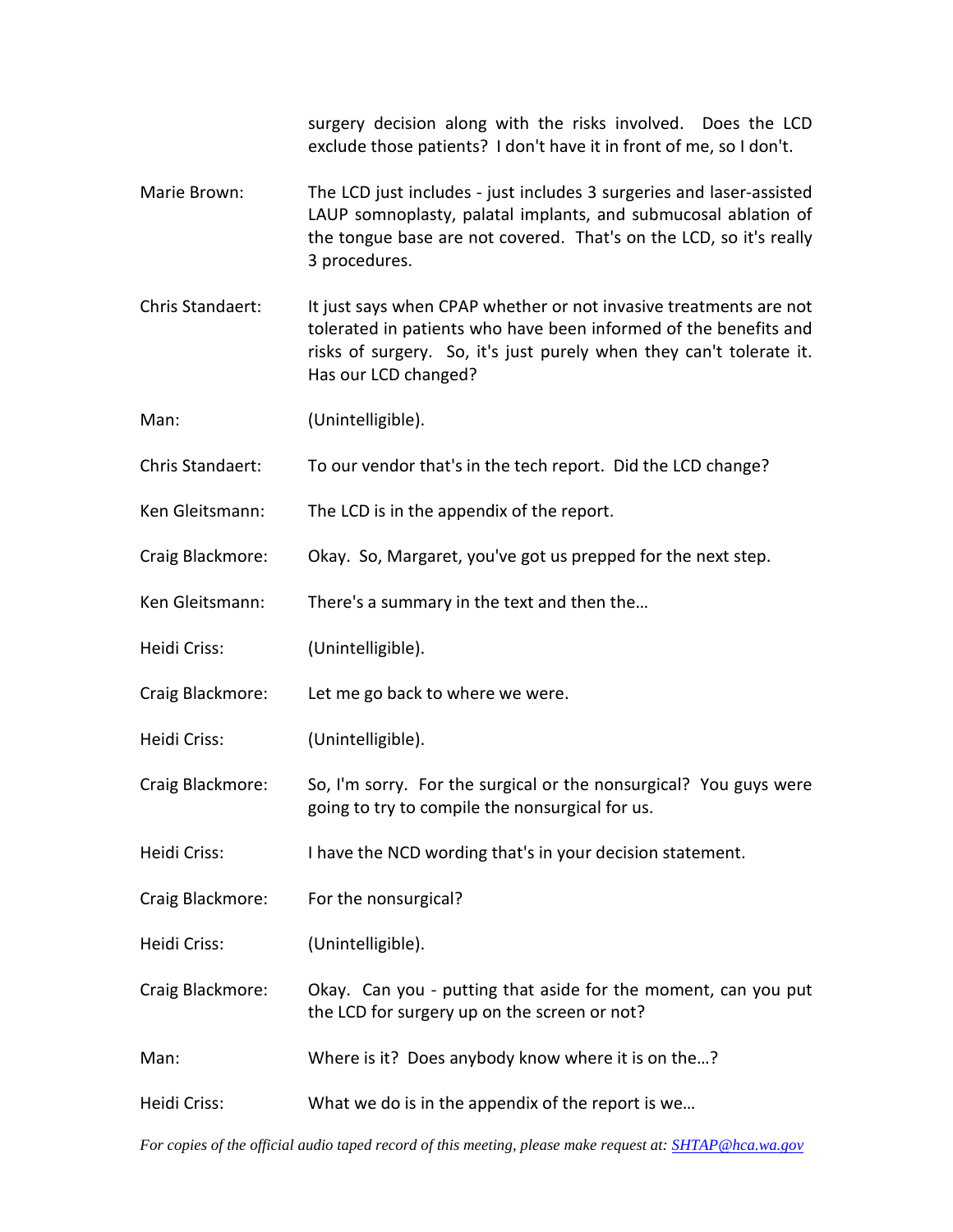| Craig Blackmore: | Can you tell us                                                                                                                                                                                                                                                                                                                                                                                                                                                      |
|------------------|----------------------------------------------------------------------------------------------------------------------------------------------------------------------------------------------------------------------------------------------------------------------------------------------------------------------------------------------------------------------------------------------------------------------------------------------------------------------|
| Heidi Criss:     | Sorry.                                                                                                                                                                                                                                                                                                                                                                                                                                                               |
| Craig Blackmore: | who you are?                                                                                                                                                                                                                                                                                                                                                                                                                                                         |
| Akran Khan:      | 167 is the summary.                                                                                                                                                                                                                                                                                                                                                                                                                                                  |
| Craig Blackmore: | If you haven't spoken yet, you need to identify yourself.                                                                                                                                                                                                                                                                                                                                                                                                            |
| Heidi Criss:     | Yeah. My name is Heidi Criss. I was part of the evidence team<br>that put this report together. So, when we do our reports,<br>typically what we do is a full summary in the appendix of the<br>report. I don't have the page number in front of me. I apologize.<br>And then what we do is kind of a contextual summary that's<br>actually in the text of the report. So, there is an appendix that will<br>have the full NCD and LCD in the back. There should be. |
| Chris Standaert: | Page 397 - 397 gets to be surgery. (Unintelligible).                                                                                                                                                                                                                                                                                                                                                                                                                 |
| Craig Blackmore: | Okay, so we're looking at 307.31 updated, 324.11 for 40 states<br>including Washington on page 397 of the final report.                                                                                                                                                                                                                                                                                                                                              |
| Marie Brown:     | This looks reasonable.                                                                                                                                                                                                                                                                                                                                                                                                                                               |
| Craig Blackmore: | Page 397 of the final report, which I think is an appendix. It's one<br>of the appendix. Appendix N.                                                                                                                                                                                                                                                                                                                                                                 |
| Chris Standaert: | It's funny they talk about an NDI not an AHI. RDI - sorry - RDI.                                                                                                                                                                                                                                                                                                                                                                                                     |
| Marie Brown:     | This is fairly detailed.                                                                                                                                                                                                                                                                                                                                                                                                                                             |
| Group:           | Yes.                                                                                                                                                                                                                                                                                                                                                                                                                                                                 |
| Marie Brown:     | And looks reasonable, and it still says several of the procedures<br>are not covered, so.                                                                                                                                                                                                                                                                                                                                                                            |
| Craig Blackmore: | What do you think, Seth?                                                                                                                                                                                                                                                                                                                                                                                                                                             |
| Seth Schwartz:   | I think this probably more effectively does what we would do less<br>well in a subcommittee.                                                                                                                                                                                                                                                                                                                                                                         |
| Marie Brown:     | Yes. I agree.                                                                                                                                                                                                                                                                                                                                                                                                                                                        |

*For copies of the official audio taped record of this meeting, please make request at[: SHTAP@hca.wa.gov](mailto:SHTAP@hca.wa.gov)*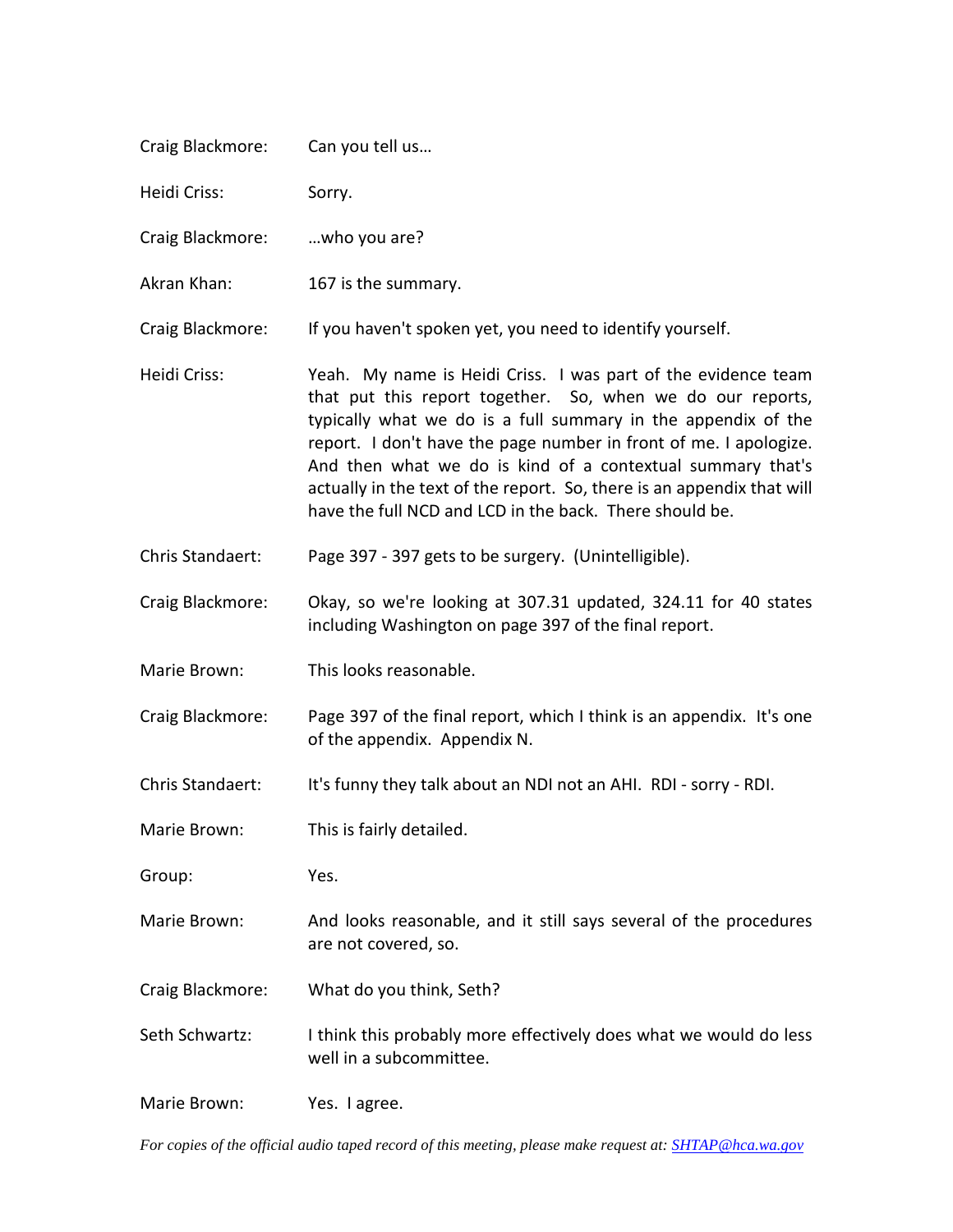Man: Well put.

Chris Standaert: And the amount of - for what it would to take to come up with something better than this I think would be maybe not worth it.

Marie Brown: Not worth the resources, yes.

Craig Blackmore: Okay. I am going to bring us to vote, then, unless somebody has other comments, and so we are going to do our first binding vote, and this is around surgery for sleep apnea. So this is only related to surgical treatments. This does not relate to our nonsurgical treatments, and members of the committee will have 3 choices. One choice will be to cover unconditionally all surgical procedures in all patients for sleep apnea. The second choice will be to provide no coverage for any surgical procedure in any patient with sleep apnea, and the third choice will be to cover with conditions. The conditions are defined as we said by Local Coverage Decision, which is on page 397 of the report in appendix N, and it is listed as L307.31 updated March 24, 2011, and it is the local coverage decision that includes the State of Washington and that would be what you indicate when you hold up your card that says cover with conditions. All right. So, before we vote the question has been brought up that this is a Medicare policy. Therefore, it's designed for primarily for individuals over the age of 64 and yet there may be children who are considered for the surgery. So, the issue is should we add an additional condition that this is only for adults.

Seth Schwartz: Yes. I think that sleep apnea is a very different disease in children. None of the literature that we've looked at or that we've talked about has included children at all, and I think we need to - that's a good point that we should specify this is in adults.

Craig Blackmore: Okay, and how are we going to define adult.

- Chris Standaert: Were the search criteria people over 18 in all these? Yes. So, if the only evidence they looked at was people over 18, that's all we're commenting on.
- Craig Blackmore: We have not looked at…
- Man: The title of the report is adults.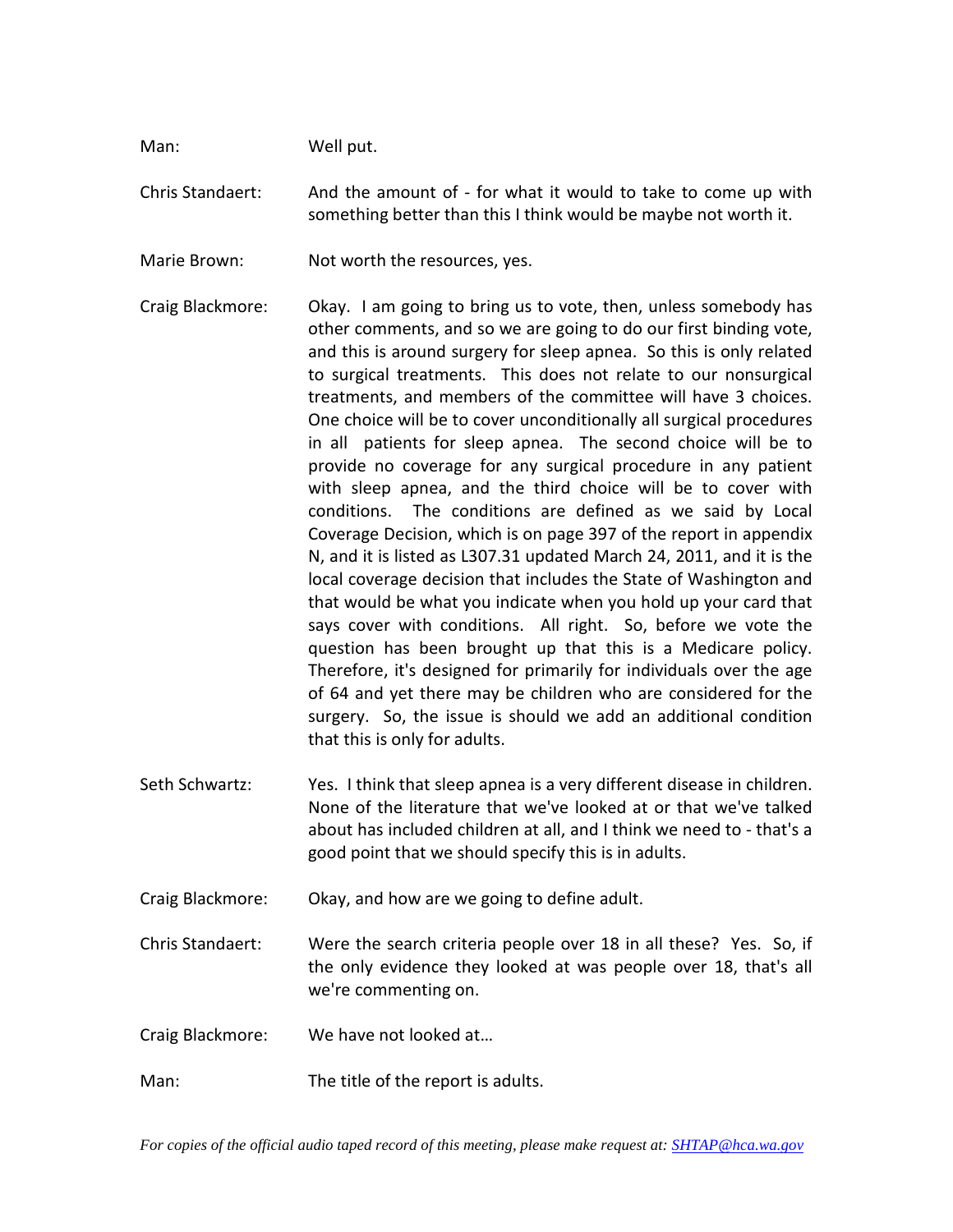| Craig Blackmore: | Okay.                                                                                                                                                                                                                                                                                                                                                                                                                                                              |
|------------------|--------------------------------------------------------------------------------------------------------------------------------------------------------------------------------------------------------------------------------------------------------------------------------------------------------------------------------------------------------------------------------------------------------------------------------------------------------------------|
| Chris Standaert: | So It's 18 and older - or older than 18? 18 and older.                                                                                                                                                                                                                                                                                                                                                                                                             |
| Marie Brown:     | So taking up children is another                                                                                                                                                                                                                                                                                                                                                                                                                                   |
| Craig Blackmore: | That's beyond the scope of our discussion.                                                                                                                                                                                                                                                                                                                                                                                                                         |
| Marie Brown:     | It's another review though.                                                                                                                                                                                                                                                                                                                                                                                                                                        |
| Group:           | Right.                                                                                                                                                                                                                                                                                                                                                                                                                                                             |
| Craig Blackmore: | Okay. So, we're going to specify 18 and older.                                                                                                                                                                                                                                                                                                                                                                                                                     |
| Group:           | Yes.                                                                                                                                                                                                                                                                                                                                                                                                                                                               |
| Craig Blackmore: | Okay. So, amend that and if you list your card as cover with<br>conditions that will be Local Coverage Decision as we talked about<br>before on page 397 with the additional criteria in that it is only<br>covered for individuals ages 18 and older. Any other comments<br>or clarifications? Okay, let us vote.                                                                                                                                                 |
| Josh Morse:      | 7 cover with conditions.                                                                                                                                                                                                                                                                                                                                                                                                                                           |
| Craig Blackmore: | Okay and when we're making a decision we are required to<br>determine if that decision is compliant with Medicare National<br>Coverage Decisions, and in this case there isn't one, so that's not<br>relevant. Second point we are to vote on is the nonsurgical CPAP<br>and the MAD, and now I'll get back to Margaret. So we're not<br>able to, in sort of real time, pull all that onto one piece of paper.<br>Is that right, Margaret? We don't have it in our |

Margaret Dennis: We have the whole National Coverage Decision but it's so big it won't (unintelligible).

Craig Blackmore: We can leave…

Chris Standaert: NCD is really that big?

Craig Blackmore: Okay, so let's go to that in the appendix. That's where it is? It's in the decision tool. That's correct. Okay, so we had, to get back to our discussion, we had discussed using this as a starting point but adding additional criteria, which we found in the Local Coverage Decision, and do all the committee members, they all have this,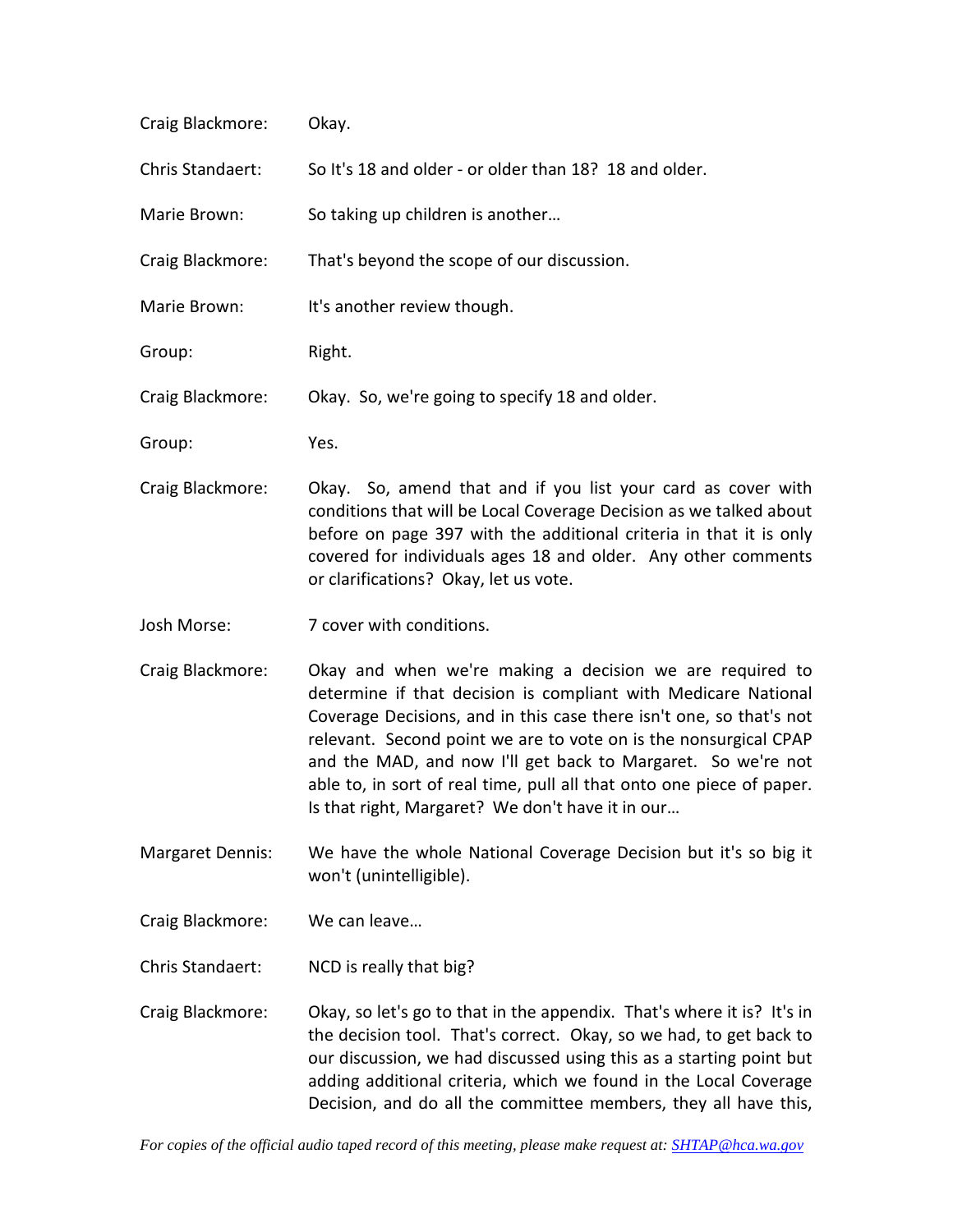because it's in your packet. So, committee members are going to turn to page 3 and then Margaret can you put the Local Coverage Decision on the screen? You don't have it. Do we have the Local Coverage Decision anywhere?

- Chris Standaert: Well the National Coverage Decision actually says CPAP is only covered for those beneficiaries diagnosed with OSA who did benefit from CPAP during this 12-week period.
- Craig Blackmore: Right, the Local Coverage Decision specified how you determine benefit, that it was usage for 70% and physician and patient agree that it is effective. So, it's just - we talked about adding that language and I was just looking for the language that we could decide to add, so.
- Margaret Dennis: I can't copy and paste.
- Craig Blackmore: No, I don't need you to copy and paste. I just need you to put it up.
- Margaret Dennis: (Unintelligible). I wasn't sure where I'm supposed to be. This is page 397 (unintelligible). Was this the right thing?
- Josh Morse: It's 391 of the report has the national.
- Margaret Dennis: Aren't we looking for the local.
- Man: They don't know what you're asking.
- Craig Blackmore: I'm asking for the local. See, the committee members have the national. If you show me the local, we can take the language we need out of the local.
- Margaret Dennis: Right, so can you help me find it.
- Josh Morse: Yes, it's under Noridian. You have to go to the Noridian site.
- Craig Blackmore: Go to the Noridian site.
- Akran Khan: If you google CPAP for sleep apnea, you do a search in google, the second link is the Noridian website.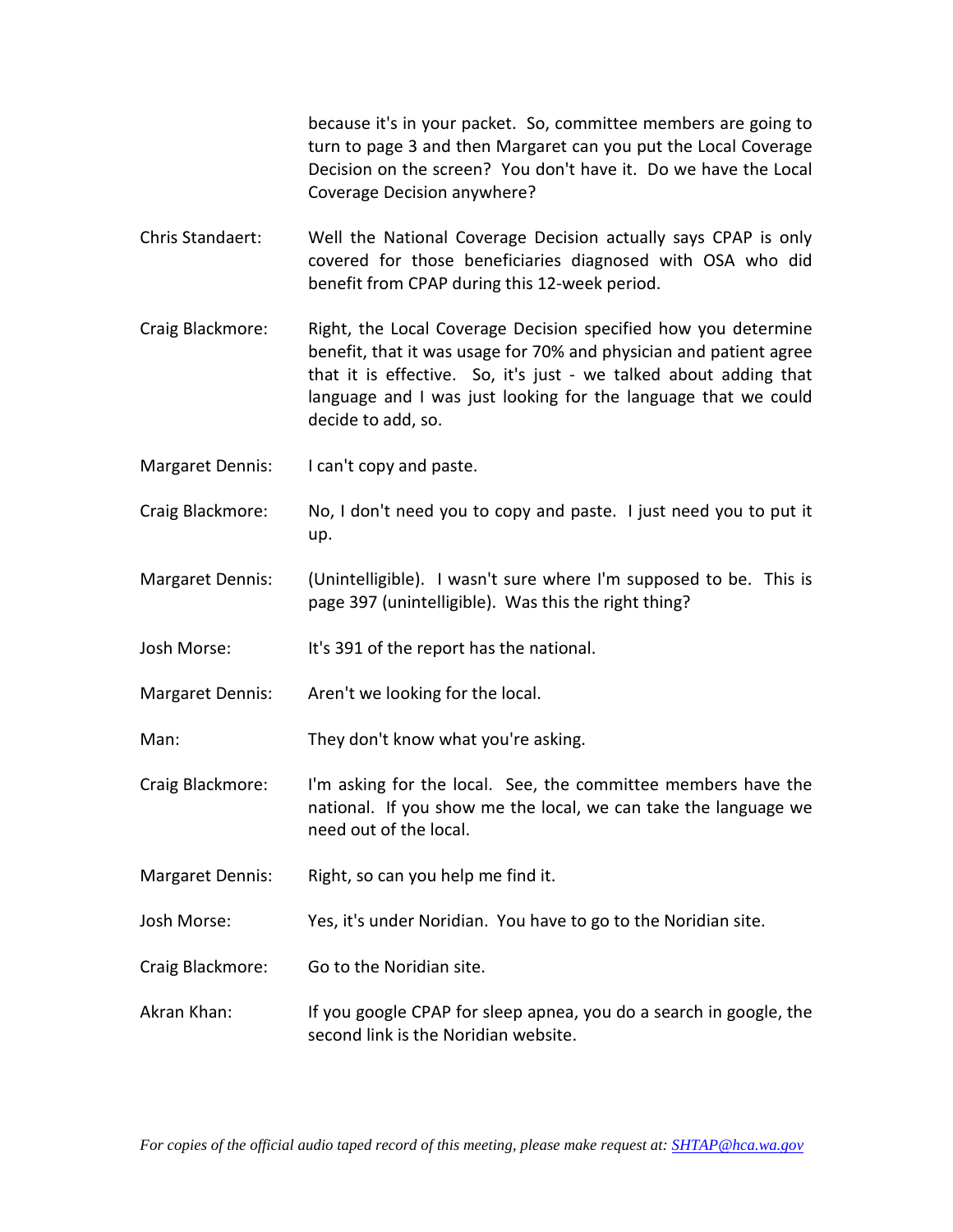Craig Blackmore: Okay. The team is going to try to find that for us. So, why don't we do this. Why don't get our lunches, since they're here, and that'll give - unless you've got it ready. Why don't we get lunch.

Josh Morse: Yeah, I agree.

- Craig Blackmore: So, what we're going to do is we're going to adjourn the meeting for lunch. We're going to reconvene quickly and have a working lunch, because we're behind, and while we're doing that I'm going to ask the team to find that local decision so we can integrate it as we see fit. So, we will re-adjourn in 20 minutes, 12:45.
- Craig Blackmore: So we have a quorum. We are back in session and so we've worked our way through the surgical, and we're on to the nonsurgical and we are the point of deciding what conditions might look like, should we elect for coverage with conditions, and the discussion on using the National Coverage Decision and amending it based on some of the language in the Local Coverage Decision. So the National Coverage Decision committee members is in your handout, and have we got the local?
- Margaret Dennis: We do, but the 2 back screens are warming up still.
- Craig Blackmore: Ah. Okay, so the issues that we were concerned about are how success or compliance is addressed in the Local Coverage Decision. So, if we could try to find the language related to that and documentation. Keep going. Is the Local Coverage Decision for surgery or for CPAP - or both.
- Seth Schwartz: It's describing both.
- Craig Blackmore: It's both, okay.
- Seth Schwartz: It started off with CPAP and went to surgery.

Craig Blackmore: So I might need to help out Margaret, here.

- Margaret Dennis: I can make it larger.
- Craig Blackmore: Do you know what it is we're looking for, Margaret? Do you understand?
- Margaret Dennis: No. I have no idea (unintelligible).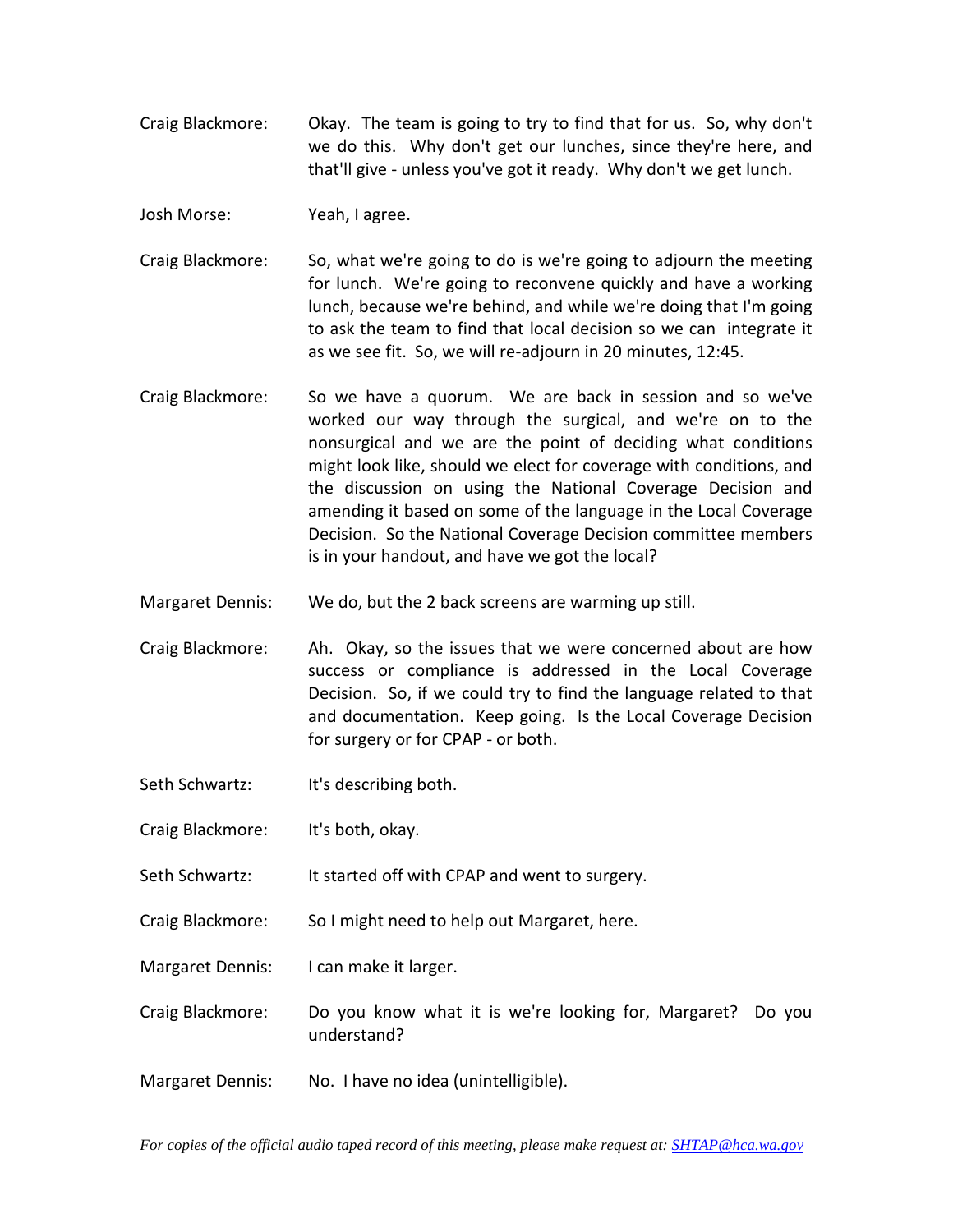Carrie Lynn: Hey Margaret?

Margaret Dennis: Yeah.

Carrie Lynn: This is Carrie Lynn. I e-mailed you the WAC, which is a combination of the NCD and LCD for CPAP. So most of the language is based on the NCD, except for the 3-month review, which is more based on the LCD.

- Craig Blackmore: Okay. So we're going to have to help Margaret. Okay, so page 394 is the LCD for the MAD - Mandibular Advancement Oral Device, and it looks like page 395 is the LCD for the CPAP device. So on the bottom of page 395, it says, "Continued coverage of a PAP device beyond the first 3 months of therapy requires that no sooner than the  $31<sup>st</sup>$  day but no later than the  $91<sup>st</sup>$  day after initiating therapy, the treating physician must conduct a clinical reevaluation and document that the beneficiary is benefiting from PAP therapy. Documentation of clinical benefit is demonstrated by face-to-face clinical reevaluation by the treating physician with documentation that symptoms of obstructive sleep apnea are improved and 2 objective evidence of adherence to use of the PAP device reviewed by the treating physician, adherence to therapy is defined as PAP greater than or equal to 4 hours per night on 70% of nights during a consecutive 30-day period at any time during the first 3 months of initial usage. If the above criteria are not met, continued coverage with a PAP device and related accessories will be denied as not reasonable and necessary, and then there's some more detail. So, we're not going to get it on the screen, but you have it in front of you. So, I would suggest we, as our draft conditions include the National Coverage Decision excluding the component in there for coverage with evidence determination, which is out of our scope, and add the section on continued coverage is dependent on conditions or the specifications that were in the Local Decision, which I just read.
- Man: Mm-hm. I agree.

Craig Blackmore: Okay?

Group: Okay, yes.

Craig Blackmore: So, that brings us to a vote and the vote will be - this is the final voting, binding vote, on coverage of either CPAP or MAD and the - your choice. I'm going to back up. I didn't read the MAD portion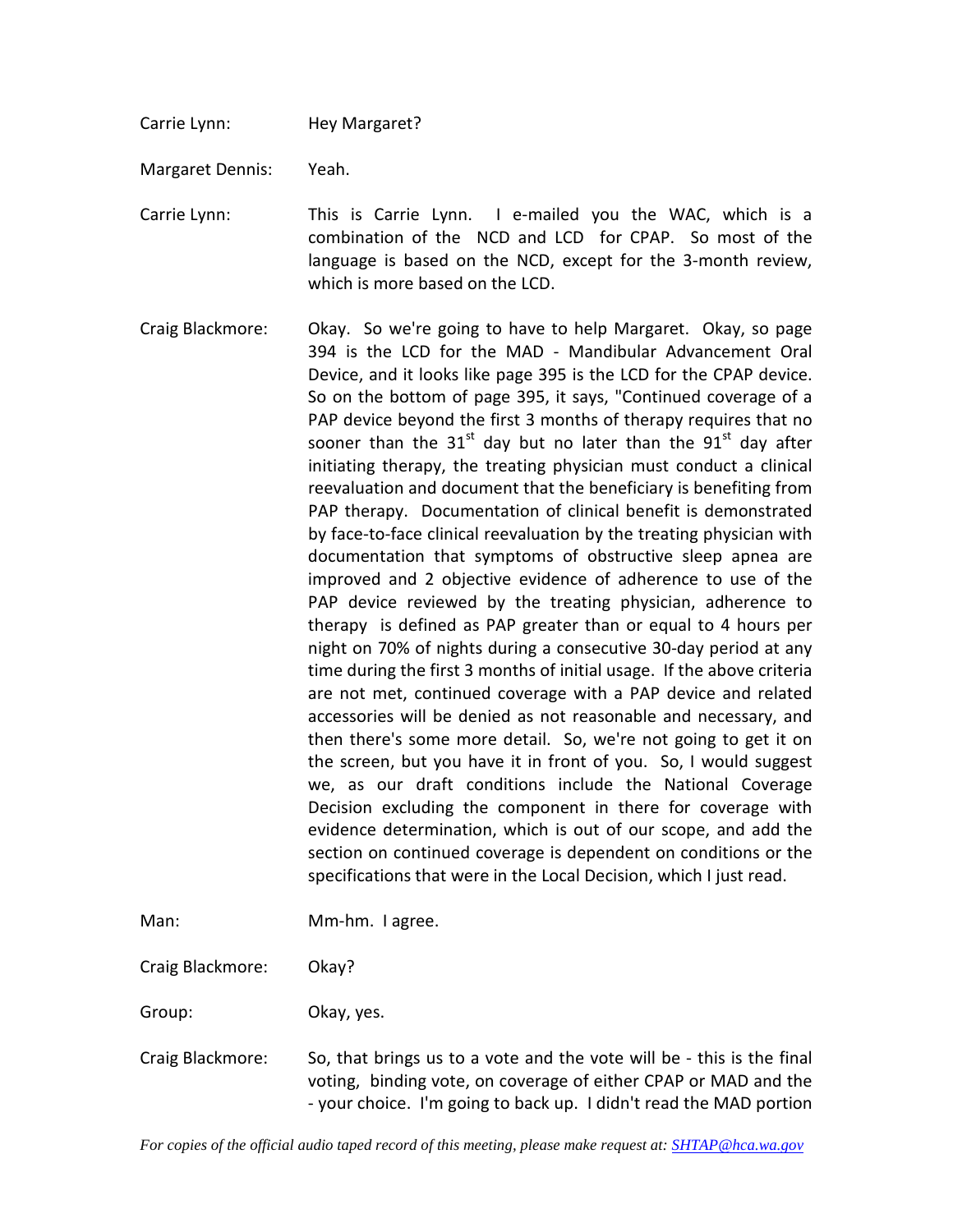of this. I only read the CPAP portion of this, and there is an MAD portion, is there not? Is it the same? Here it is. Okay, so there's no criteria for compliance with the device.

Chris Standaert: I think once you get it, we can't take it back.

Marie Brown: Right, and it's much harder to be accountable in terms of adherence.

- Craig Blackmore: Okay. All right, so the vote is now to cover unconditionally you have 3 choices. One is to cover unconditionally the use of the CPAP and/or MAD device. The second is that we will not cover either device under any circumstances, and the third is that we will cover under conditions, and the conditions are age greater than or equal to 18 years, as well as the specifications laid out by the Medicare National Coverage Decision excluding the section on coverage for evidence determination and adding the section from the Local Coverage Decision specifically for CPAP only describing the continued use beyond a 3-month trial, and that's in your handout or in the appendix, and you've all seen it and heard it read. Is that clear before we vote? Does everybody understand what I'm asking? Okay. Then we will have the vote, as stated.
- Man: 7 cover with conditions.
- Craig Blackmore: Okay, so it's going to be a challenge for staff. We are charging you with producing a formal text of that decision that we will have a final vote on at the next meeting.
- Man: So, is it okay if I state back to you what I (unintelligible)? It's the NCD less the coverage with evidence development portion or persons of age 18 or older plus the Local Coverage Decision for CPAP with the mentioning of the continued use of beyond 3 month factor.
- Craig Blackmore: Yes.

Man: Okay.

Craig Blackmore: Thank you. Okay. We will put that aside and we will move on, and the next aspect of this is the diagnosis portion. So, if we go to our decision-making tool - so the determinate analytic tool starts on page 21. Okay, so the first thing we do again is we delineate the outcomes that we're looking at, and our staff, Josh and his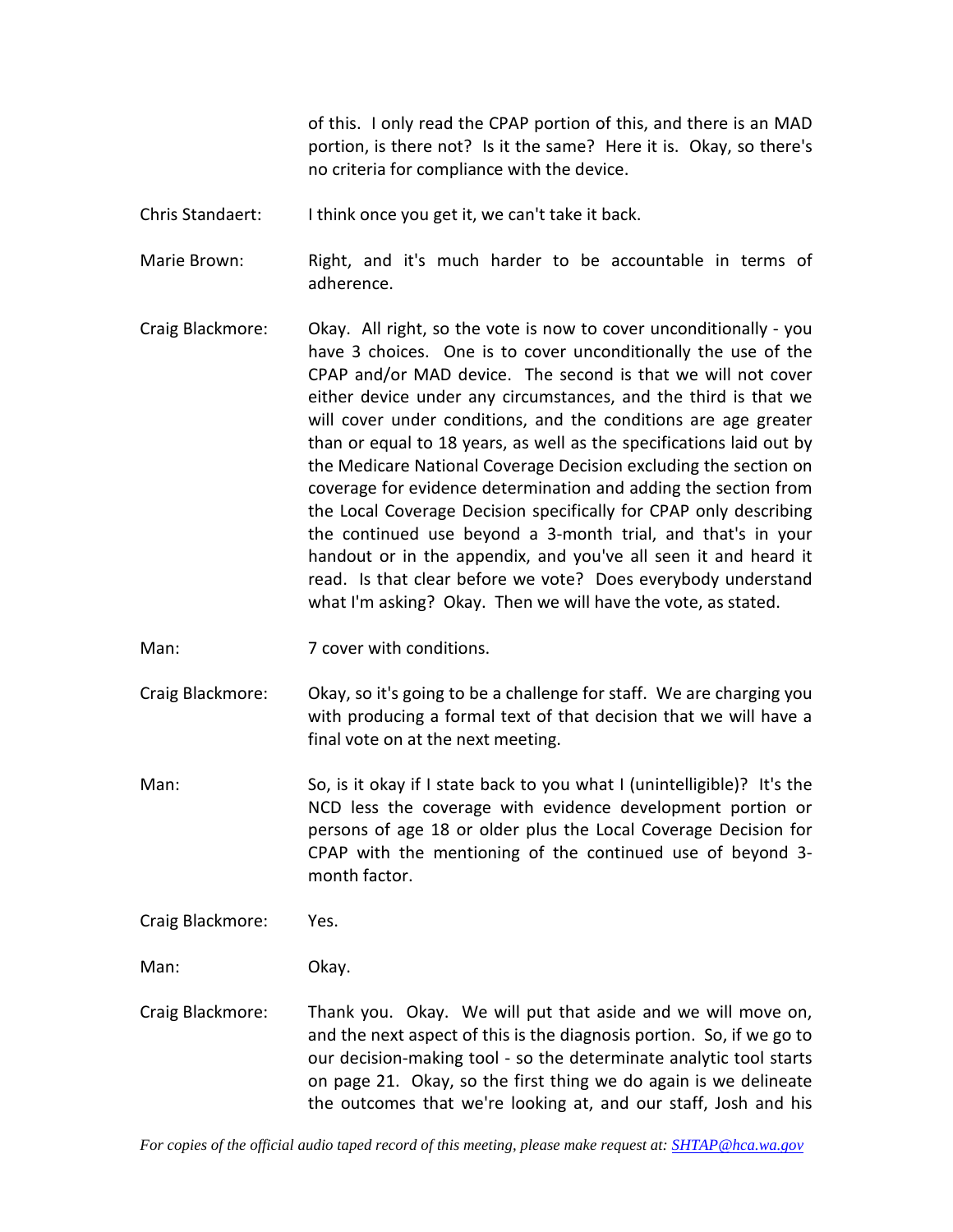team, have prepopulated this, safety outcomes related to and we're going to consider both forms of testing or all 4 levels of testing, I guess. The safety outcomes are morbidity and mortality. Are there any other safety outcomes that we should be discussing? Okay. Then there are the effectiveness, efficacy outcomes, and this is a diagnostic test. So, primary outcomes are accuracy or sensitivity and specificity. Then, they have validity listed here. I might look at reliability, which is right here, repeatability and reproducibility, sorry. Then, clinical utility, which supposedly referred to usefulness of the test in clinical decision making. Any other outcomes where we should be paying attention to that aren't delineated? Okay. And then, special populations. Is this test more or less effective in these populations, and these are the populations we might think about. Are there other populations that we haven't teased out? I'm not sure there are, and then finally cost. We looked at total healthcare costs from the standpoint of the payer or payers and we looked at what evidence there is pertaining to cost effectiveness. Are there any other cost outcomes we haven't looked at? Okay. So, it sounds like we're in a pretty good agreement on this. So, I think the next step is to get a sense of where we are and to have the committee put into words a starting point for our discussion of this and sort of not necessarily a proposal but sort of a summary of where they think we stand, and I see Chris reaching for his microphone, so I'll ask him to take an initial stab at where we are.

- Chris Standaert: So, in some of these things, the issue of diagnosis is there. It seems like the diagnosis is made by the test. So, I don't know what the gold standard is. So, if you're looking at a formal sleep test, I'm not sure what the gold standard is. Most of the things in the report seem to look at questionnaires versus PSG or different types of portable devices compared to PSG, but PSG is assumed to be the gold standard, and that's how the diagnosis was made. So, I don't know if there's another gold standard.
- Akran Khan: That would be the gold standard…

Craig Blackmore: Microphone. Thank you.

Akran Khan: This is Dr. Khan. PSG would be the gold standard. The disadvantage of the PSG is the costs and the stay in a facility overnight versus a level 3 or a level 4 device that is easier for the patient and costs one-fourth as much.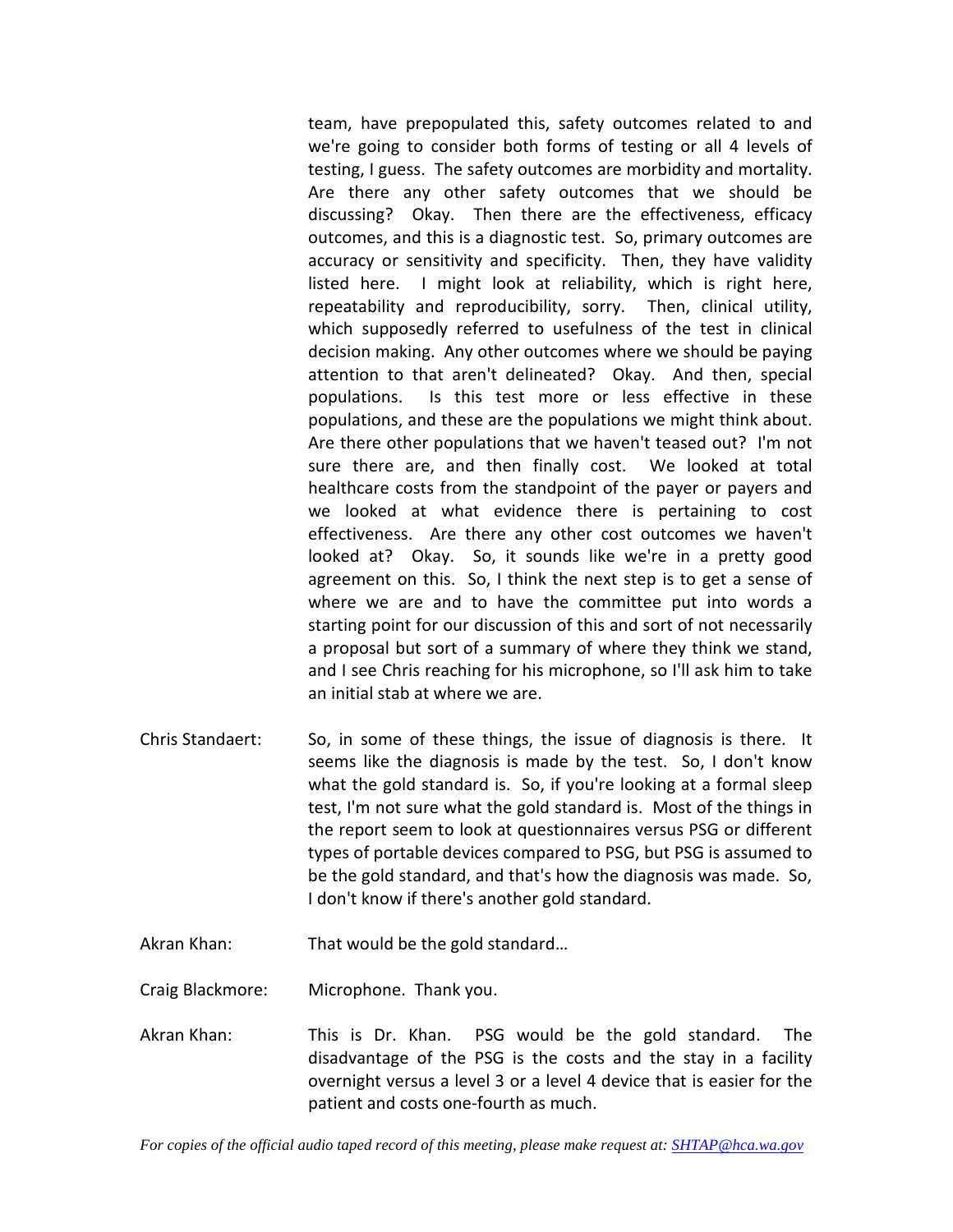Chris Standaert: So, if we're talking about PSG as a diagnostic test, we don't have a comparator, because that's how the - this is assumed to be the gold standard.

Akran Khan: Exactly.

Chris Standaert: So, all these issues of sensitivity specificity we don't have any of that data for PSG because that's how - the diagnosis is defined by the test.

Akran Khan: Right.

Chris Standaert: There's no other way to make a diagnosis. So that one's sort of problematic.

Craig Blackmore: I mean it's relevant for the do we approve - we're going to have to approve some form of testing if we're going to approve the therapy, right?

Man: Right.

- Craig Blackmore: And so, the level 1 testing is the gold standard so you pay more for it, but it's the gold standard and then these other metrics would be the relation of the other levels of testing to the gold standard.
- Chris Standaert: Plus the issue and then whom you perform the test I assume, because they have these other studies looking at the predictability of different questionnaires to the results of PSG, I assume, and screening tools, which sounds like some way to find the people who should undergo PSG. I didn't see that really clearly either. Like, who are the patients who should get this? I didn't see anybody had defined the population of who should be receiving the PSG. I mean, they're not going to do it to everybody. I didn't see that anywhere.

Akran Khan: Okay, so.

Chris Standaert: Can we start with the vendor?

Ken Gleitsmann: That is the limitation of comparing the PSG to others is that it's being compared as if it were the gold standard. There's a section in the text that discusses all the reasons why that's not exactly the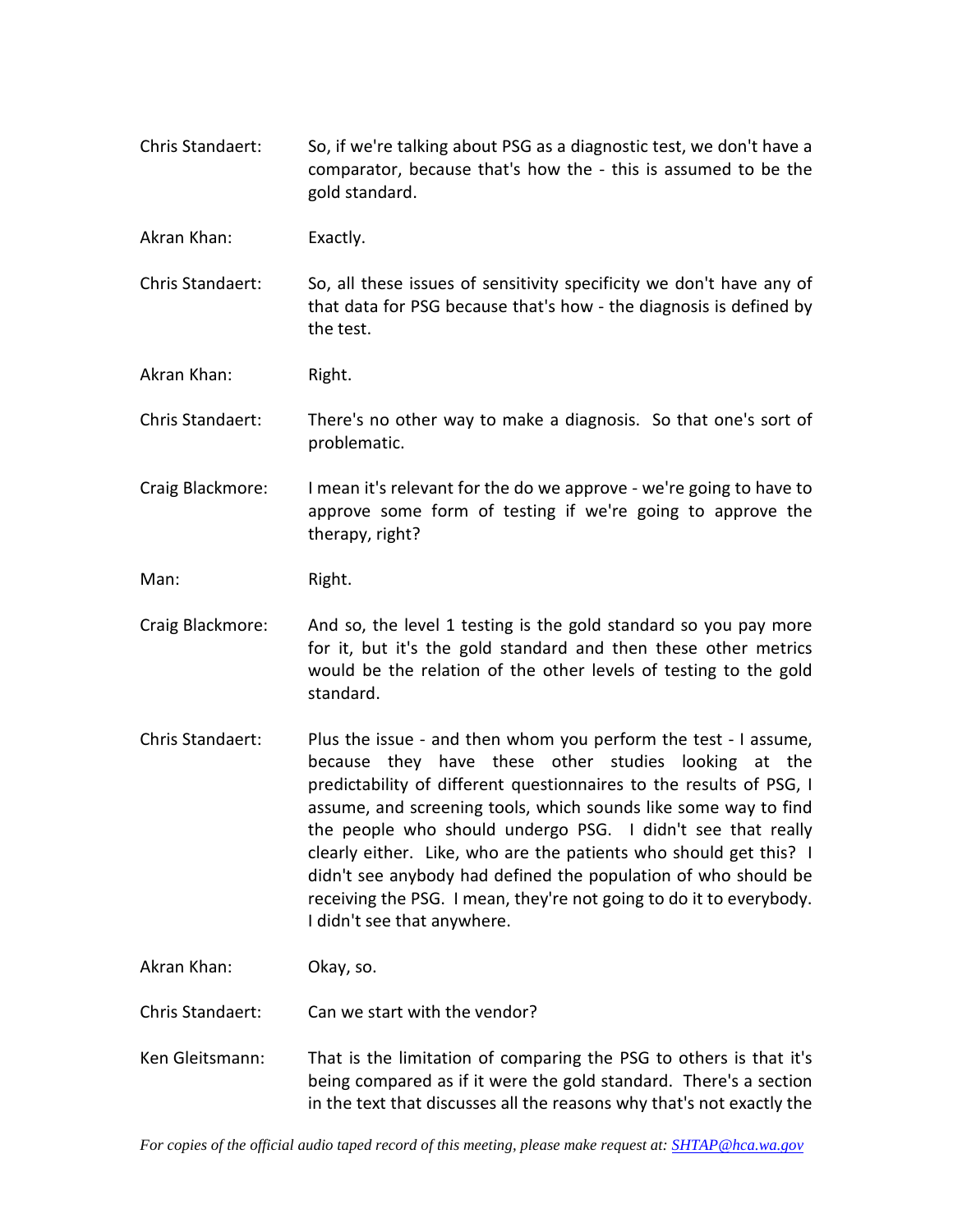case, but it is the clinical standard, and it's the consensus start, and it's the thing that's being used.

- Chris Standaert: So there's no study of a PSG in essentially a normal you take a normal population of people who are completely asymptomatic and do a PSG on them and see how many of them - I mean. Does such a study exist?
- Akran Khan: That's how they made the determination of apnea-hypopnea index by - essentially they took a bunch of people in Wisconsin, middle-aged government employees, and did PSGs on everyone, and they found out that 2% of women and 4% of men had an apnea-hypopnea index more than 5 and around about - and were sleepy during their time. That's how the determination was made.
- Chris Standaert: So it's a bit of a self (unintelligible) sort of thing isn't it?

Man: Toward the OSA.

Chris Standaert: Yeah.

Man: (Unintelligible) from that sleep study.

- Craig Blackmore: But if if I understand if we're to try to define a group on whom we might pay for this test, the literature review did include trying to find any validated clinical prediction rules that we might use to say these are criteria for use of the test.
- Steve Hammond: Exactly, and to try to say are there ways of one of the questions was phase testing - was there anything, short of the sleep study, to avoid having to have everyone have a sleep study, and there was no evidence sufficient for that.
- Marie Brown: In slide 10, it talks about the comparison of portable devices, and the type 4 devices, there were 70 studies. I see the specificity is very variable. The sensitivity is 75-82%.
- Akran Khan: So, AASM American Academy of Sleep Medicine has some recommendations for, as a clinical guideline, that should be considered in patients who are obese, who are retrogonadic, who are complaining of daytime sleepiness, snoring, and hypertension. Those are the people who are at risk of sleep apnea, and again, this is a general guideline. I don't think it is based on any kind of…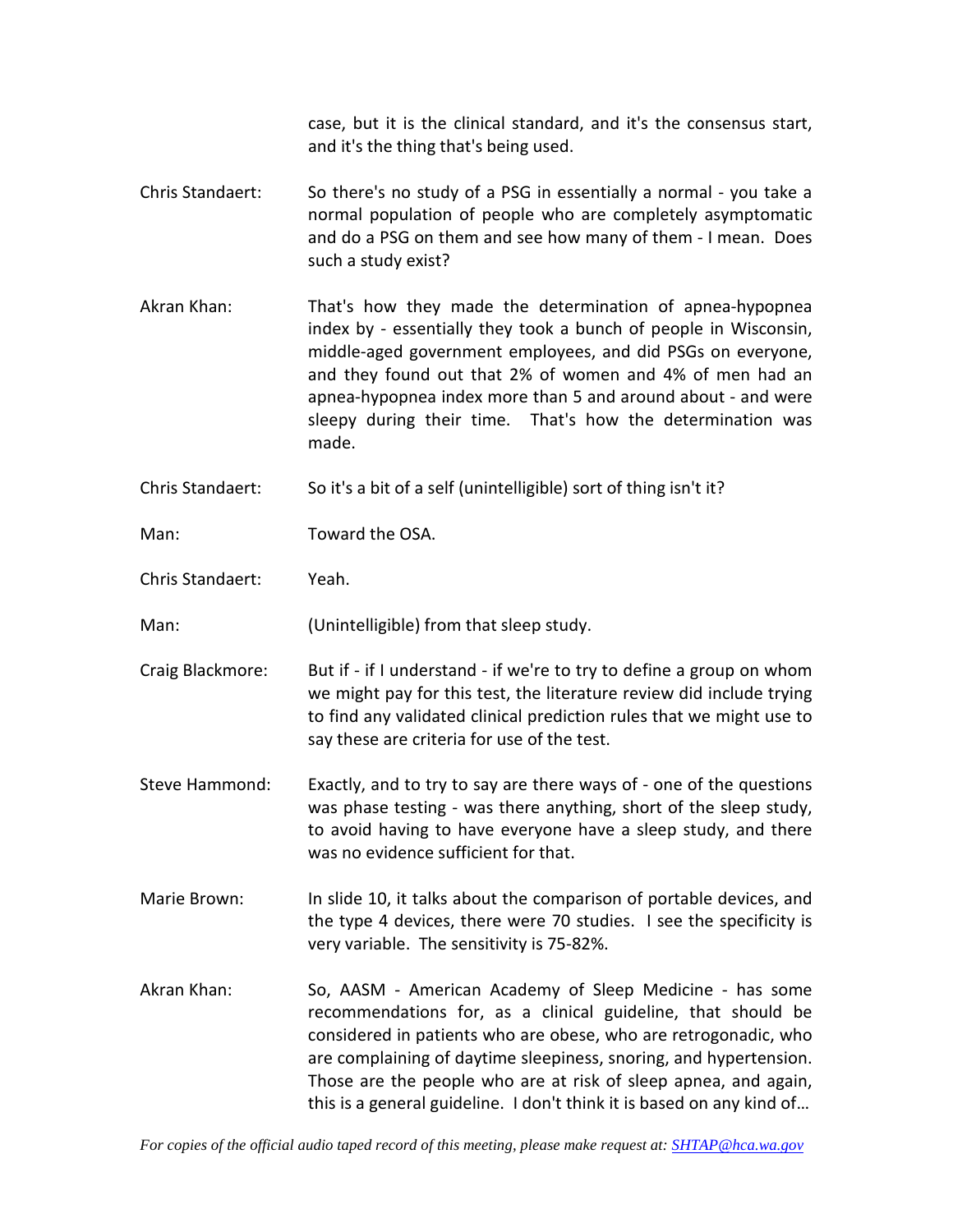- Man: So I would ask...how...
- Craig Blackmore: So we've seen the evidence, and there are no validated clinical prediction rules. So, there's no evidence to drive the determination of when we might use this test. I'm sure there's all sorts of people of rendered opinions, and that might be all we have, but at least from the evidence standpoint, we don't.
- Seth Schwartz: I mean, can we do something like it's applicable for patients with signs or symptoms of, suspicious for obstructive sleep apnea or something like that. I don't know how - I guess the point is I don't know how specifically we're going to be able to define this, and it seems like there is a whole host of different criteria that the sleep medicine doctors and other doctors are using to assess who to offer this test to, and we have no data that's any better than that.
- Craig Blackmore: Yeah, I agree.
- Marie Brown: Given the cost of the tests, it's worth investing in looking at whatever kind of data this is.
- Chris Standaert: Right, \$1000 is an expensive screening if this is what it's being used as, essentially.
- Seth Schwartz: But I think that's why the portable devices were developed, in an attempt to deal with that.
- Craig Blackmore: Richard.

Richard Phillips: But isn't it true, we do not have any information on the costs of the tests. We have - the cost effective studies basically took the cost of the tests and the variable costs of different treatment options. We don't have the individual tests. Therefore, we can't make a statement about the tests.

- Marie Brown: Well, I thought we had Washington data on how much the testing costs versus how much the treatment cost, and the testing - it's almost equivalent to the treatment.
- Richard Phillips: We don't I didn't know that we had that by different procedure. Now, am I wrong?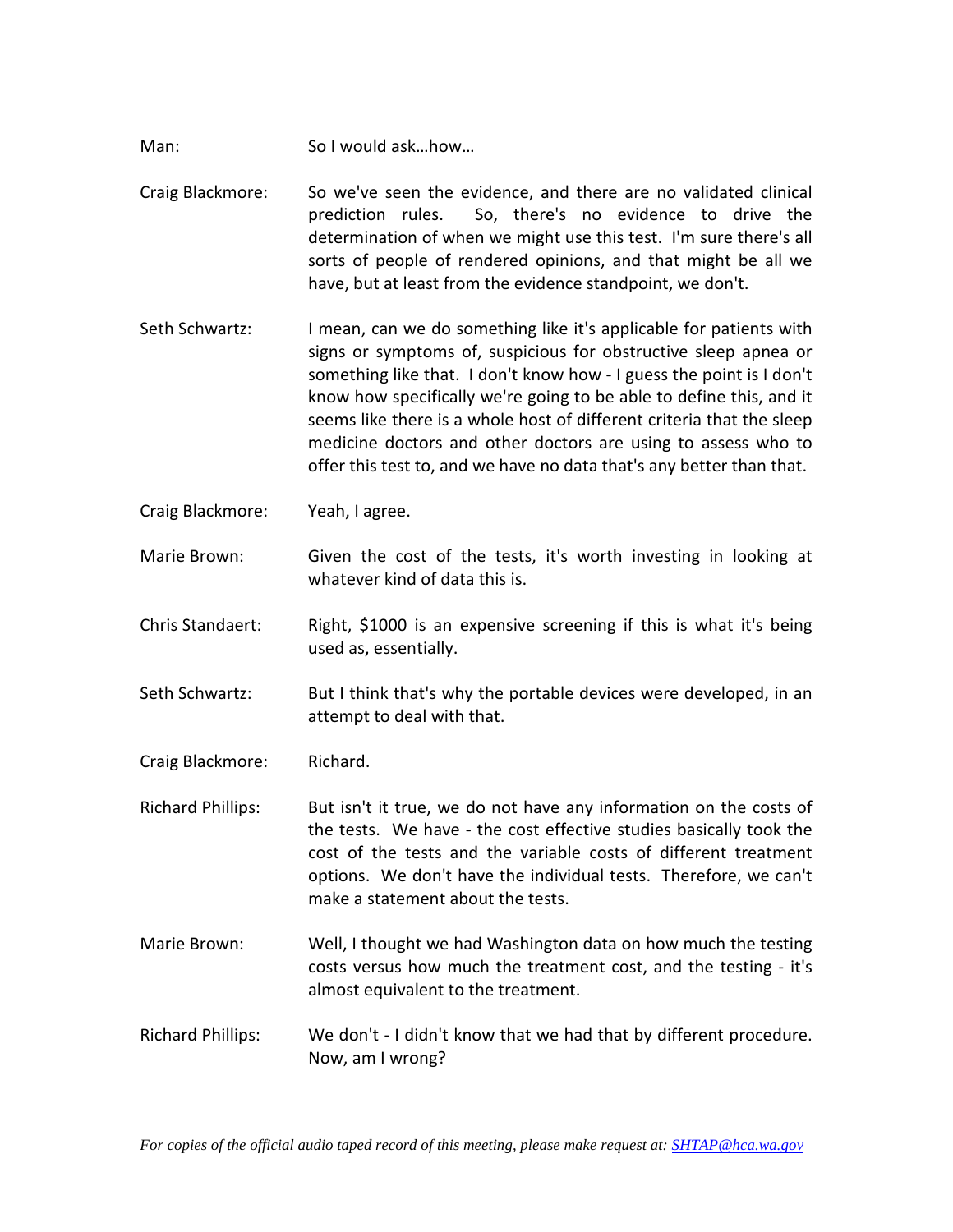- Chris Standaert: Well we had, I thought we had data on the cost per patient for the diagnosis and treatment, which was a little over \$1000, if I remember my math.
- Richard Phillips: Yeah, and treatment.
- Chris Standaert: And we had a cost of a CPAP machine, which was relatively low in there, about \$100 for the machine, and so my assumption in there was that there - so I'm just doing the math here.
- Craig Blackmore: So let's ask let's ask the agency directors. How much do we pay for testing for CPAP?
- Richard Phillips: Margaret, if you can help bring that up. I'm looking for it myself.
- Craig Blackmore: Or for that matter, how much does Medicare pay? I mean, is there a standard national reimbursement?
- Akran Khan: Roughly \$800 for diagnosis, around \$120-\$140 for interpretation, so roughly \$900 by Medicare. And then, for a portable level 3 device, we'll get \$145 for the whole thing - diagnosis and interpretation. An average CPAP machine costs, the cheapest one costs \$450, but an average cost to the patient is roughly at least \$800-1200 by the time they go through the BME because they charge them for masks and supplies and other things.
- Richard Phillips: I think that's better information than what we can determine from our administrative data.
- Craig Blackmore: Okay. So where's that get us?
- Marie Brown: Well, there's built-in incentive to do the most expensive tests.
- Craig Blackmore: Well, it depends on your perspective.
- Akran Khan: For the sleep physicians, it is, and only I was also reminded by Medicare that I'm only ordering 2% of my tests as portable, because OHSU does not offer it just yet, but only nationally around 10% of the testing is done as home portable testing, 90% of the testing is done as in-house, and I personally feel the reason is because people are making more money off the tests so they are doing.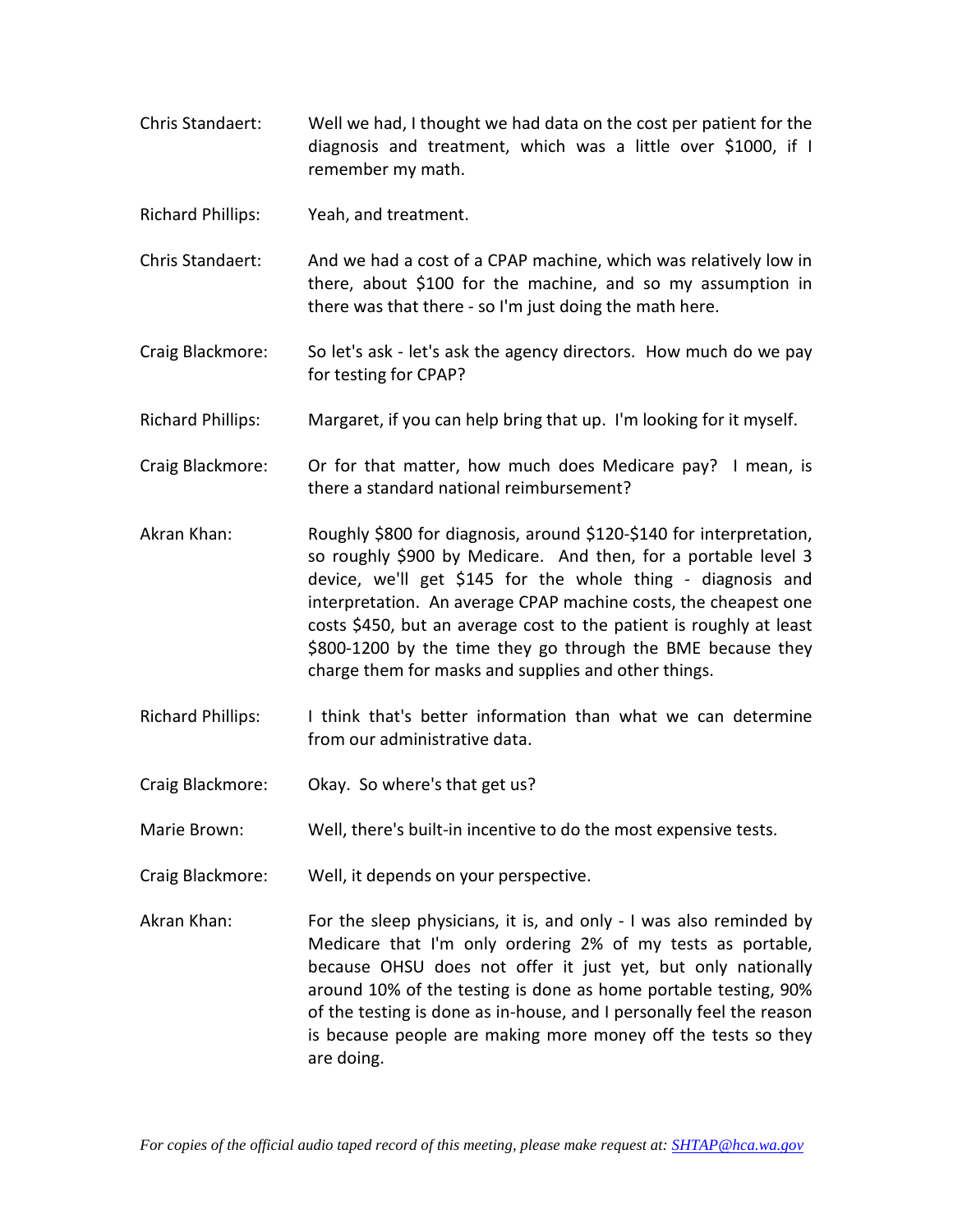- Craig Blackmore: There's been I mean I can say from my own experience that there's been a recent trend in commercial insurance to stop paying for the in-house and only pay for the portables because they're much less expensive, but again that's - different payers have completely different practices, and that's not evidence based. That's based on perception of what's going to cost the money, which is part of the deal. Okay. So…
- Richard Phillips: Can we be generic about It to say that we will not, say, allow phase testing. We won't cover phase testing?
- Craig Blackmore: We could say that.
- Richard Phillips: And, well I mean based on the evidence and really not specify which tests we want to use because we don't have the sensitivity, specificity information and leave it to the physician.
- Craig Blackmore: We certainly have that option. Did somebody over here have do you have a question?
- Man: I was just curious. If you look on slide 12 when it talks about the diagnostic abilities of the other. I guess those are just the questionnaires. So, I'm curious - I guess I'm curious in terms of the class 3 and 4 testing. Do we have a sensitivity and specificity of that, and is that - do we have that relative to?
- Richard Phillips: Yes.
- Man: Man: And that's relative to inpatient assessment.

Craig Blackmore: Inpatient is the gold standard.

Man: Okay.

- Craig Blackmore: Or the reference standard. I'm not sure it's a gold standard. So, I guess I will ask the question of the directors, what is the current policy regarding sleep testing in-house, or in hospital and portable? I don't know if it's - it's probably in the handout somewhere.
- Steve Hammond: The only agency that has a policy that address that is Medicaid, and they require the testing to be done in an approved sleep lab.
- Craig Blackmore: So they only pay for the in-hospital the gold standard.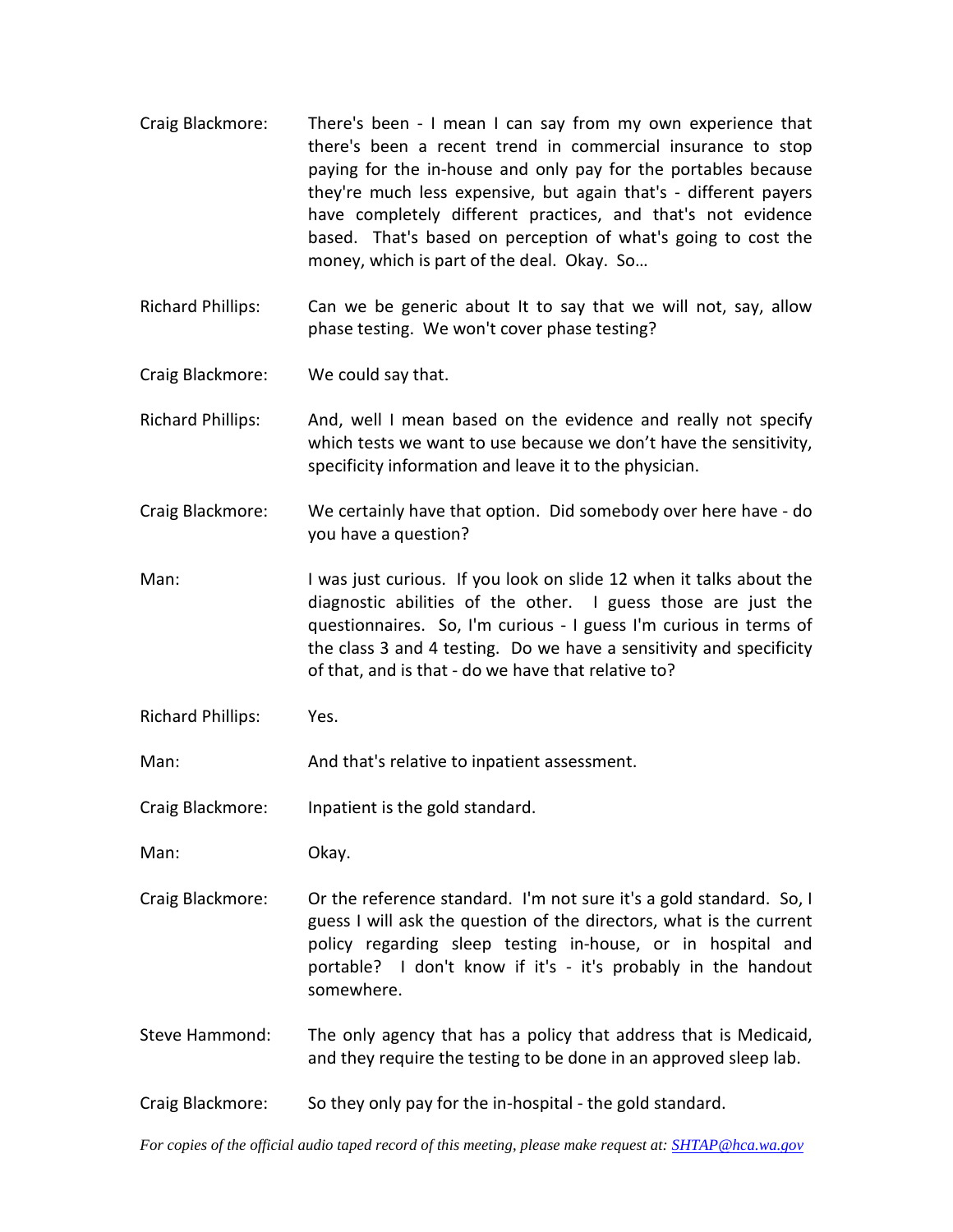Steve Hammond: Correct.

Chris Standaert: It looks like the portable tests are cheaper, but sensitivity and specificity is in a pretty big range for some of these.

- Akran Khan: But you have to remember when you are looking at the specificities, the variation is in the lower end. So, looking at somebody it is difficult for the home testing to determine if somebody has an AHI less than 15, but they are fairly good in determining somebody with an AHI more than 15 on a fairly consistent basis. So the kind of people that you're interested in covering, you would get good data based on a portable test where cost saving was criteria or a consideration.
- Chris Standaert: What I was going to say is that if you have the specificity and sensitivity are off, you run the risk of under and over diagnosis if you're doing a test that isn't as sensitive or specific, and then again we - I appreciate your comment - but we are given no data whatsoever on subpopulations for testing, which would be nice if it exists. That would be very nice to know, but that's the only - my point was a concern as sort of using under sensitive and under specific tests is that you either under diagnose something we think is a significant medical problem if it's bad, but maybe it doesn't under diagnose those people because it finds the people who are bad. Or you over diagnose and then you lead to expensive treatment, CPAP and surgeries and all sorts of other things that get expensive. So, is there data on subpopulations where you think they're more effective in the people - the clinically relevant patients. Is that?
- Steve Hammond: I think it's the answer is no, not in subpopulations. However, in slide 13 the overall summary of the diagnostic ability of these tests. Where it says moderate strength of evidence for portable monitors type 3 and 4 where the strength of evidence is moderate what that means is what Dr. Khan was saying. In terms of the predictability of that test to agree with an elevated AHI suggestive of OSA, as compared to the gold standard, if we're calling it that, but the actual estimate of what the AHI is, is where the variability is. So, it can't tell you exactly whether the AHI is 17 or 32 and compare that with the PSG, but it can tell you that it's an elevated AHI, high enough to be suggestive of OSA. So, that's what that moderate strength of evidence is. So, I think you do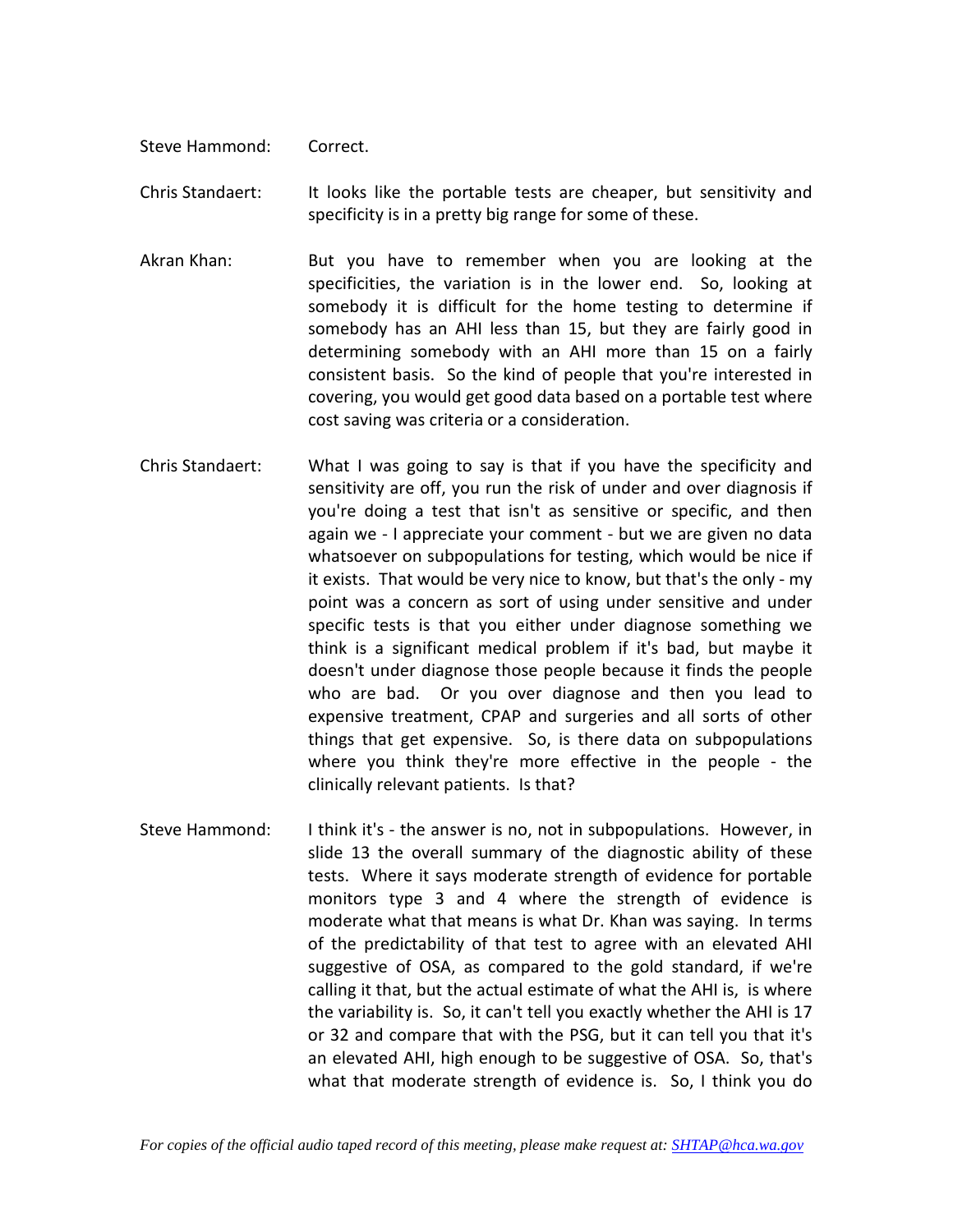have evidence to show that those type monitors can predict those folks who have an elevated AHI, which is what we're after.

- Chris Standaert: They can predict them. So, is there I assume if you did a portable monitor you would - on some people who are wildly abnormal, some people who are minimally abnormal or normal, and some people who are somewhere in the middle, and do you want a situation where you do that and then you turn around and go do a sleep study?
- Akran Khan: No, not necessarily. So, I think the role of the portable sleep monitor is that you have a high pretest suspicion that your patient has sleep apnea. Your pretest probability…
- Chris Standaert: Based upon?
- Akran Khan: Based upon your history and symptoms, history of snoring, wife noticing apneic episodes, history of hypertension, patient telling you that he is having snoring/snorting related arousals. His BMI is elevated.
- Chris Standaert: But we were just told there is no validated clinical predictive rule.
- Akran Khan: I know, but these but this is not a prediction rule. This is using a clinical - the same rules but using them as a clinical suspicion. So, somebody comes in with all these features, I have a high suspicion that this person has sleep apnea. Another person comes in whose 20 years old, does not have enlarged tonsils, doesn't have any anatomic abnormalities, and is telling me that he's tired and fatigued and does not have hypertension. I have a low clinical suspicion that this person has sleep apnea. So, I may still want to do a test, but doing a portable sleep monitoring on this second person is not going to be very helpful. I have a high suspicion there, I can send that second guy for a portable sleep testing. My suspicion is more than likely to be fulfilled, and at that point in time I can decide that I can put this person on a self-adjusting CPAP machine and see if he improves and has symptomatic improvement.
- Craig Blackmore: Okay. I need to hear from other members of the committee about where they are on this issue.
- Man: I guess I'm trying to figure out exactly what we're trying to say here. Are we trying to determine cover sleep testing or cover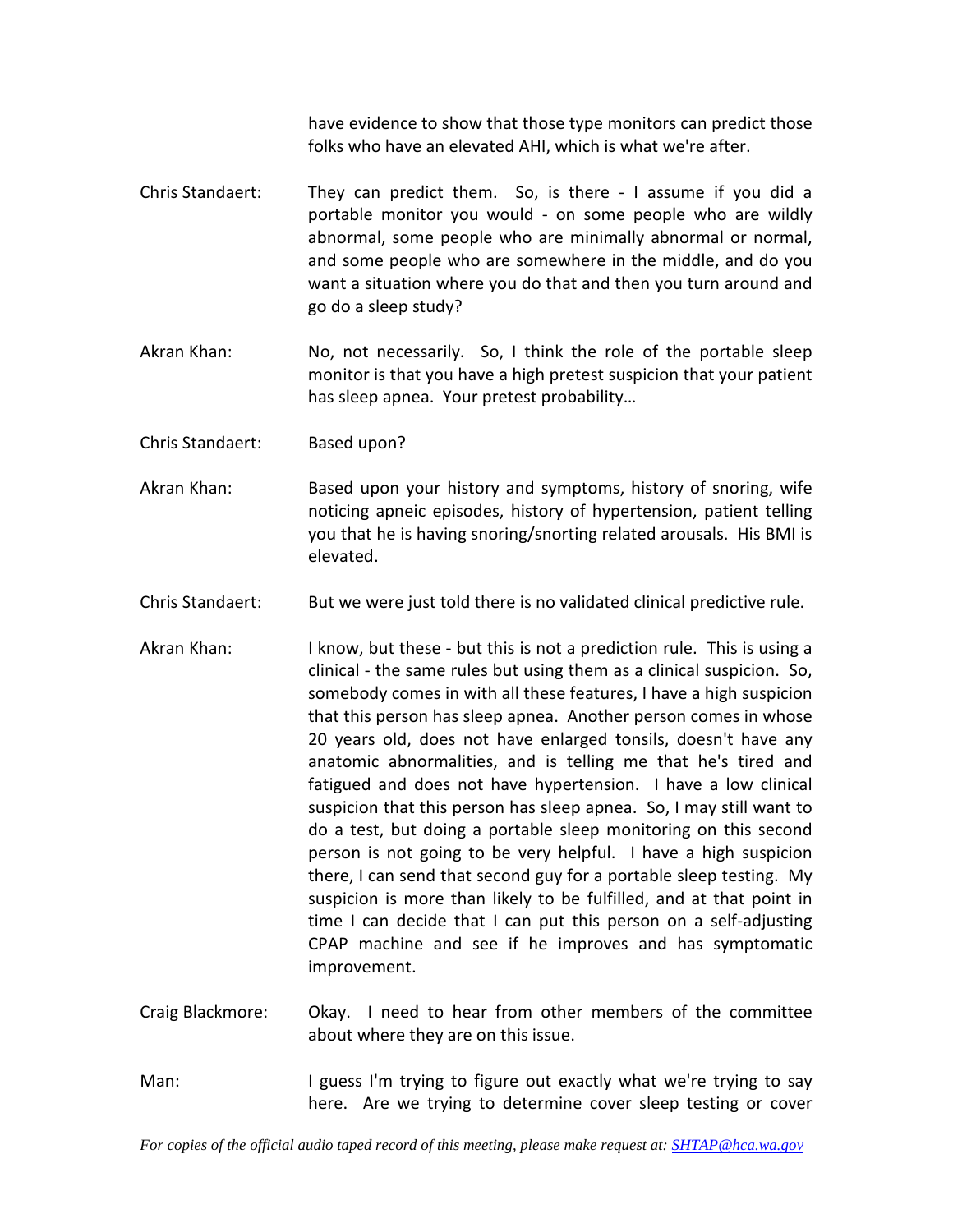|                  | sleep testing under conditions, meaning cover inpatient or cover<br>outpatient, or cover either of the 2 under certain conditions? So, I<br>guess that's - I'm trying to still sort of figure out where we are. I<br>think that's - I guess I should say I'm summarizing. I think that's<br>where we are. Do people agree that's where we are?                                                                                                                                            |  |
|------------------|-------------------------------------------------------------------------------------------------------------------------------------------------------------------------------------------------------------------------------------------------------------------------------------------------------------------------------------------------------------------------------------------------------------------------------------------------------------------------------------------|--|
| ((Crosstalk))    |                                                                                                                                                                                                                                                                                                                                                                                                                                                                                           |  |
| Man:             | So, we're talking about the conditions, and it seems like we don't<br>really have any data to support what the conditions are other<br>than the concept of increased clinical suspicion might make home<br>testing more likely to be reflective of the true disease.                                                                                                                                                                                                                      |  |
| Man:             | You're right, but to further complicate it, we've already voted to<br>treat. So, we have to use some kind of diagnostic tools. So, we<br>either use the PSG as the only tool or we use the PSG with home<br>monitoring, or the questionnaires. There's - so we have to<br>choose. We've essentially by default chosen to use the PSG,<br>because there isn't - I mean that's what we're calling the<br>reference data.                                                                    |  |
| Craig Blackmore: | Yeah, but we can put conditions on the PSG and say only                                                                                                                                                                                                                                                                                                                                                                                                                                   |  |
| Man:             | Right, so the question then is do you want to apply conditions to it<br>or not?                                                                                                                                                                                                                                                                                                                                                                                                           |  |
| Seth Schwartz:   | And there's 2 different ways the conditions could look.<br>The<br>conditions could look only PSG, only the other things, or sleep<br>testing yes, but only when there's clinical suspicion.                                                                                                                                                                                                                                                                                               |  |
| Craig Blackmore: | Only certain patients.                                                                                                                                                                                                                                                                                                                                                                                                                                                                    |  |
| Seth Schwartz:   | Only certain conditions.                                                                                                                                                                                                                                                                                                                                                                                                                                                                  |  |
| Craig Blackmore: | We can condition patients or we can condition the test.                                                                                                                                                                                                                                                                                                                                                                                                                                   |  |
| Seth Schwartz:   | Right, and so I guess what I was getting - what I was kind of<br>getting to is that I don't think we have the data to be able to make<br>a determination of whether they should have an inpatient PSG or<br>home testing. It's not quite equivalent, but I don't think we have<br>enough data to make a call. So, I would be inclined to think - we<br>talked about, okay sleep testing is okay, and then we just decide<br>whether or not we want to put clinical constraints on that or |  |

clinical conditions on who can get it, or we simply can say cover it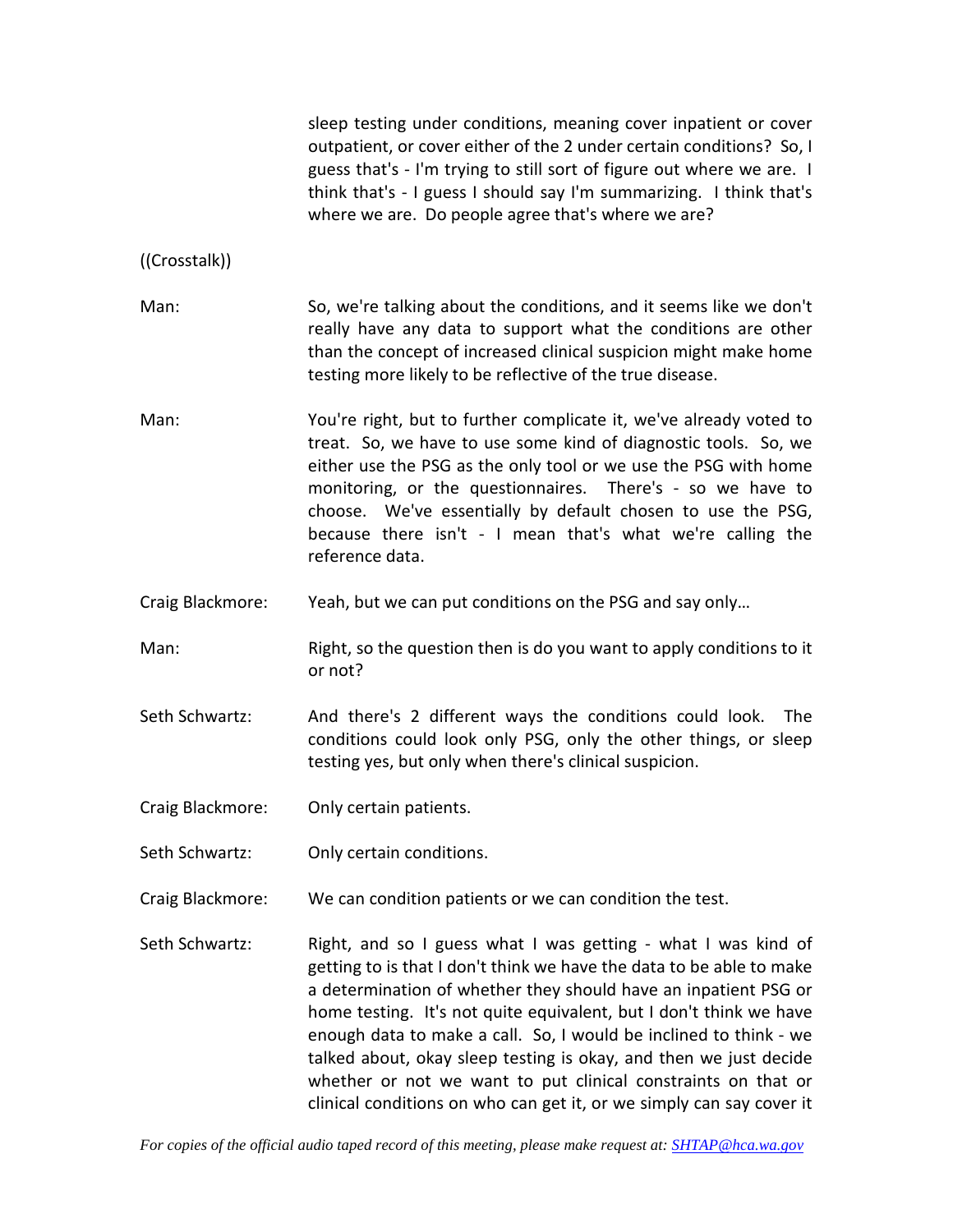and then assume that providers are going to use it when they have a clinical suspicion that they should use it.

- Marie Brown: Well, the sensitivity of the 4 questionnaires they've included here range from 74% to 93%, so.
- Seth Schwartz: I think the questionnaires are a different issue, because there's no cost in a questionnaire. That's the doctor hands out a questionnaire and says fill this out. I think the question, unless you're getting at should we be using these to set a condition.
- Marie Brown: Well, it seems like to include them. Dr. Burke's talking about his clinical judgment or assessing a higher-risk population. That's what these questionnaires do is assess a high-risk population.
- Craig Blackmore: It's what they try to do.
- Chris Standaert: The sensitivity and specificity are about the same as the outpatient sleep studies and so I mean you could just sort of do a questionnaire and stick somebody on CPAP, I mean clinically I suppose. Or you have a clinical suspicion and you stick them on CPAP if it's high, but I'm going back to what Seth said. We have an NCD that we have to respond to in some way that basically covers all the things. It has more criteria for 4 than 1, 2, and 3, and we could just do a cover and people do sleep tests and not get into the granularity of it all.
- Richard Phillips: That was my thinking, because I don't know what the real difference is between cover with conditions and cover ultimately. There's only so many tests you can do, and I think what it would be coming down to is, okay, we're going to be deciding between 3 and 4 and 2, and I don't think we've got that kind of…
- Craig Blackmore: I think the risk is if we cover without conditions, then anybody could get a sleep test whether they need it or not, and the state would have to pay for it. Now, do we have the ability to say who needs it? There's no valid clinical prediction rule. In my opinion, in absent data I don't know how we can be better than the clinical judgment if we think the test for the treatment is effective and we need to identify their (unintelligible). I mean that's where I'm struggling.
- Chris Standaert: But a condition of clinical suspicion I mean, it's sort of a useless condition to put on something, because why would? I mean, you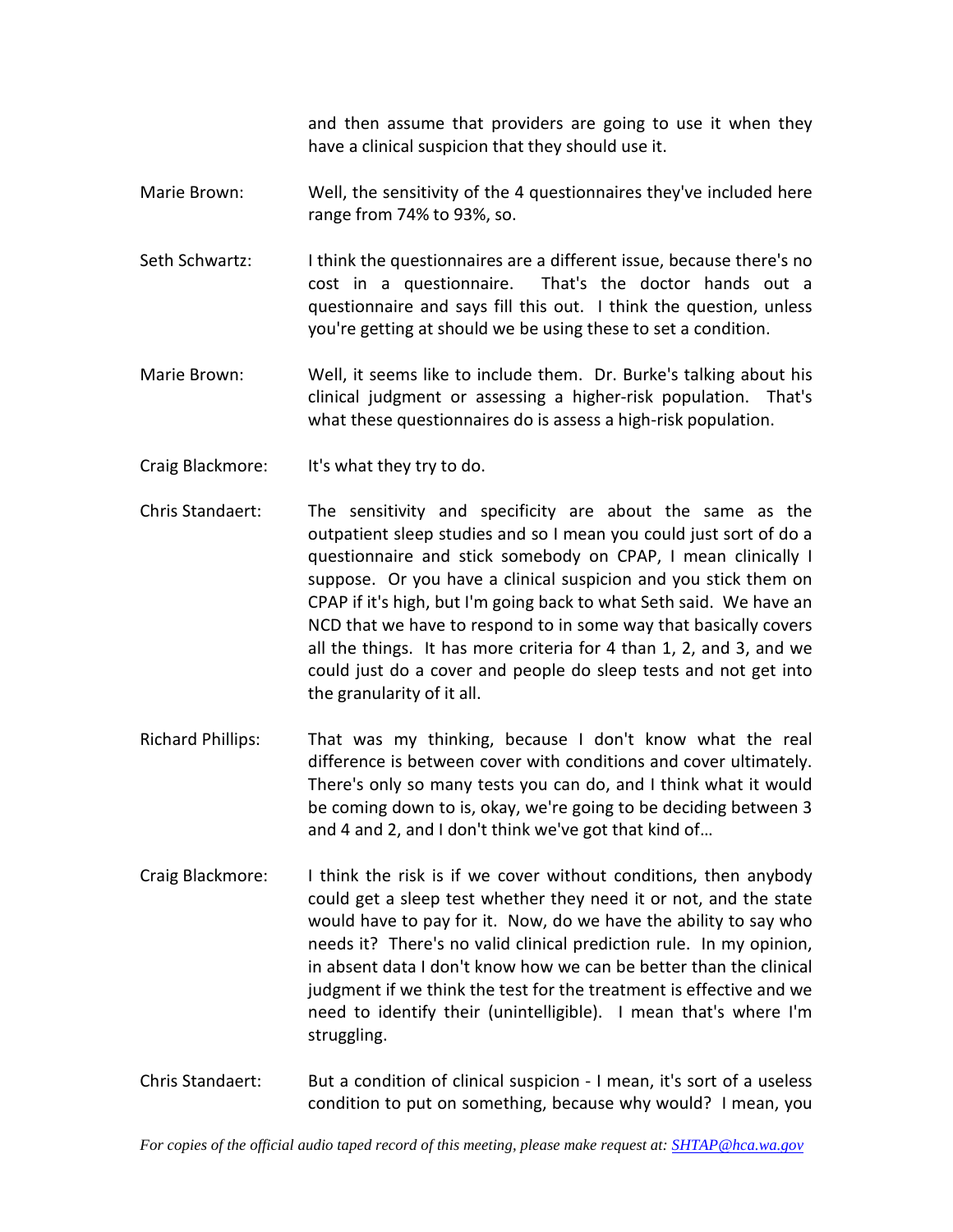say you can only cover it if you think they might have it. Well, why would you possibly go do it if you didn't - and if you were doing it just to make money you would just say I think they have it. I mean, that's not - there's nothing objective in there. So, purely subjective conditions on when you can do it are very difficult, as a condition. It doesn't make a lot of sense to me.

- Seth Schwartz: I guess the only other condition I would think about is, how many of these do you do? Should we put any constraints? I mean, I've heard of there are circumstances where you kinda you do one and then the person goes on a diet for a week and you do another one and then you put them on CPAP at one level and you do another one. I don't know if that's a major concern about repeated studies, or if it's not then obviously we should just drop this, but might we want to put some constraint on the number of studies?
- Craig Blackmore: Do the agency directors have a sense for how often people are getting more than 1 test.

Man: (Unintelligible).

Craig Blackmore: And they may not, because they're not covering portable anyway.

- Dr. Nebohar: Dr. Nebohar from Washington Medicaid again. We use a Center of Excellence Model and part of the reason was to accommodate these types of concerns. So, in our verification process for Center of Excellence, the sleep lab needs to be accredited by the American Academy of Sleep Medicine, the physician needs to be board certified, the PSG technician needs to be accredited, and the sleep center itself goes through a 5-year review process. Part of that process includes not only an on-site evaluation of the physical structure of the lab itself but also includes things like the physician maintaining board certification, the techs maintaining their certification, and they also evaluate integrator reliability for their results. So, that's why the COE model was adopted by Washington Medicaid.
- Craig Blackmore: So, your COE Model applies to a sleep lab basically, in-hospital testing.
- Dr. Nebohar: Yes.
- Craig Blackmore: But is that applicable…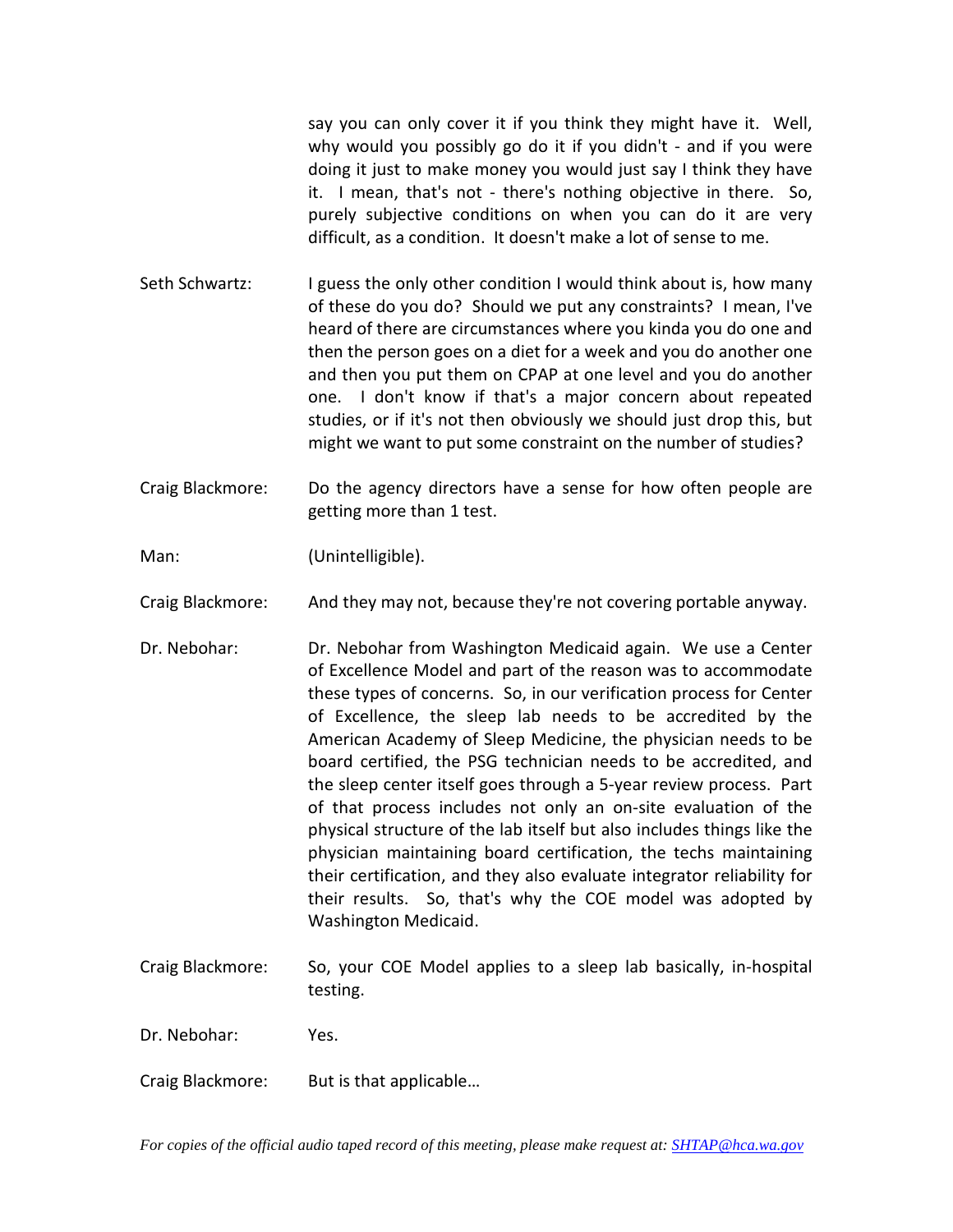| Dr. Nebohar:     | It includes hospital testing as well.                                                                                                                                                                                                                                                                                                                                                     |
|------------------|-------------------------------------------------------------------------------------------------------------------------------------------------------------------------------------------------------------------------------------------------------------------------------------------------------------------------------------------------------------------------------------------|
| Craig Blackmore: | Is that applicable                                                                                                                                                                                                                                                                                                                                                                        |
| Dr. Nebohar:     | As long as they're accredited.                                                                                                                                                                                                                                                                                                                                                            |
| Craig Blackmore: | Is that applicable to the outpatient home testing paradigm?                                                                                                                                                                                                                                                                                                                               |
| Dr. Nebohar:     | No, not at all. That's a noncovered benefit.                                                                                                                                                                                                                                                                                                                                              |
| Craig Blackmore: | Currently.                                                                                                                                                                                                                                                                                                                                                                                |
| Dr. Nebohar:     | Yes.                                                                                                                                                                                                                                                                                                                                                                                      |
| Chris Standaert: | But in an odd way, that can be driving up the cost because you're<br>not letting people do a cheaper test that might be just as good in<br>patients who have a high clinical suspicion. So, that may be<br>counter-productive. I mean, I guess you could put conditions like<br>has to be ordered by somebody board certified in sleep medicine.                                          |
| Dr. Nebohar:     | It's ICD-9 restricted to narcolepsy and sleep apnea.                                                                                                                                                                                                                                                                                                                                      |
| Craig Blackmore: | Other committee members have input?                                                                                                                                                                                                                                                                                                                                                       |
| Marie Brown:     | Well, there is moderate strength evidence for the portable<br>monitors, type 3 and type 4, in the evidence report, slide 13.                                                                                                                                                                                                                                                              |
| Chris Standaert: | Yeah. That was actually very confusing, because type 2 seems like<br>they are closer to an in-house sleep study if their level is lower,<br>which may just be the number of studies, not actual clinical<br>benefits. So, that's - the moderate to low is actually an artifact of<br>the amount of studies as opposed to the clinical relevance of<br>them, which is sort of interesting. |
| Seth Schwartz:   | Am I wrong, or it seems like we can either - we all agree that it's<br>confusing that the literature around the portable devices is not<br>very helpful. So, we either choose to make a blanket affirmation<br>and cover all of them, really, because none of us feel comfortable                                                                                                         |

and cover all of them, really, because none of us feel comfortable with what we know to put conditions. So, that at least allows the home monitoring, or we don't allow the home monitoring. So, if we look at the level of evidence being moderate for the 3 and 4, type 3 and 4 portable monitors, really the question is do we feel that's acceptable or not?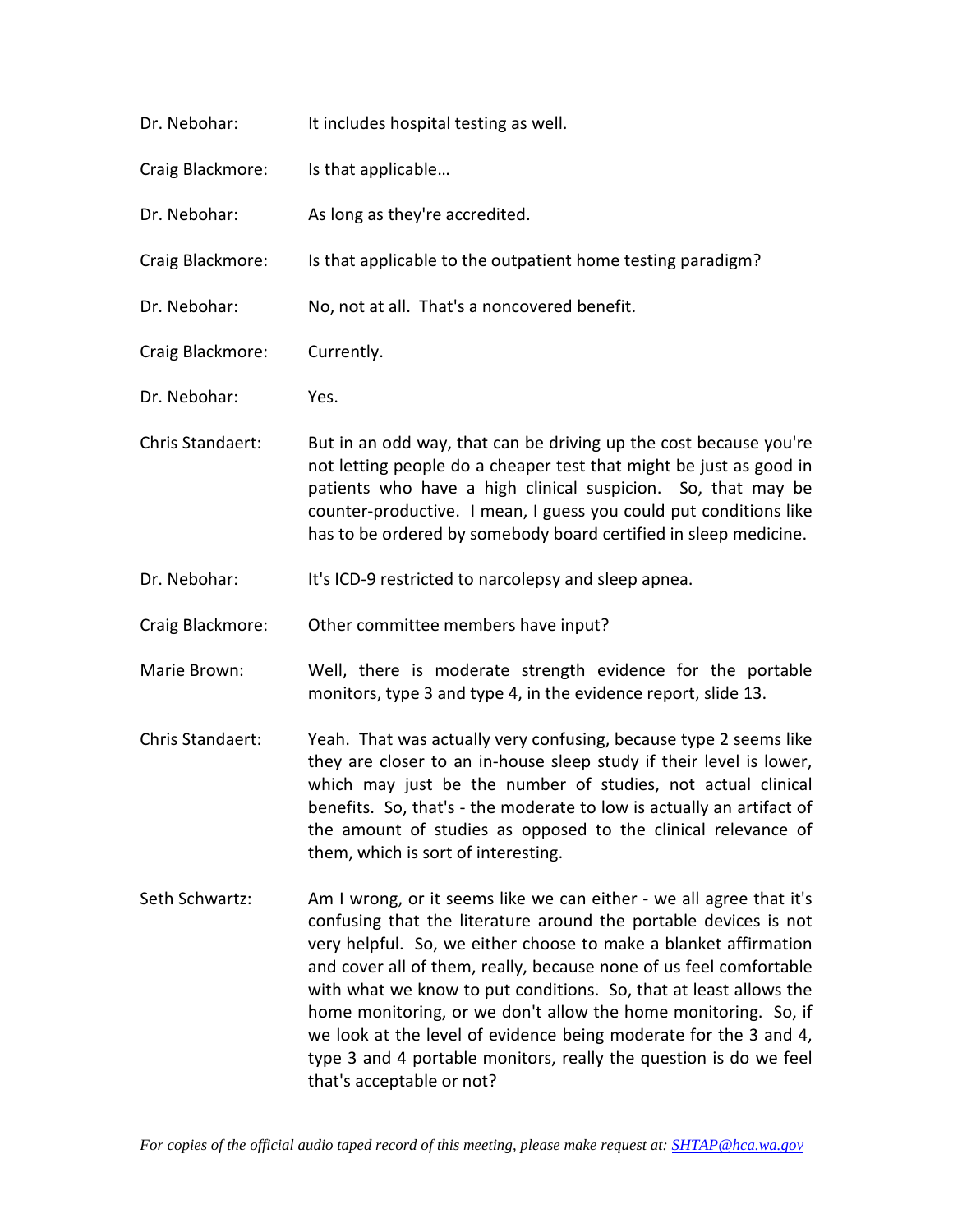- Richard Phillips: Rather than get into the particular tests, would it not be reasonable to insist that the study either be done at a particular location, as is done with the LCD, or that it be interpreter by someone whose certified in whatever the certification is and leave it at that and then let the decisions be made to try to - my point being just try to do that to eliminate the abuses that might potentially occur without getting into specifying the tests.
- Craig Blackmore: It gets back to, the current Center of Excellence model wouldn't seem to apply to home testing, but is it possible to adapt that to a sort of Center of Excellence model, if you will, that also includes portable testing.
- Akran Khan: Can I point something out?

Chris Standaert: The NCD includes portable testing.

Craig Blackmore: The NCD includes portable testing. Let's look at the NCD.

- Akran Khan: It does.
- Craig Blackmore: Okay. So, I think again we're back to the scenario of it looks to me like we're either going to be in a cover or a cover with conditions mode. So, what we need to do at this point is come up with cover with conditions might look like and one proposal is that we simply, again, adopt the National Coverage Decision, which is on page 383, as are conditions for coverage. The other choice is that we come up with our own or amend that in some way. So, I'm looking for feedback from the committee specifically on the National Coverage Decision, as choice for conditions or if we wish to come up with an alternative.
- Chris Standaert: My only big issue with the National Coverage Decision is that it doesn't mention anything about the qualifications of the people ordering or interpreting the tests. So the treating physicians or anybody could order one and interpret it, which is quite contrary to at least the Center of Excellence model, but.
- Seth Schwartz: But the Center of Excellence model also doesn't allow portable testing. It doesn't cover portable testing.
- Chris Standaert: No. It's probably not…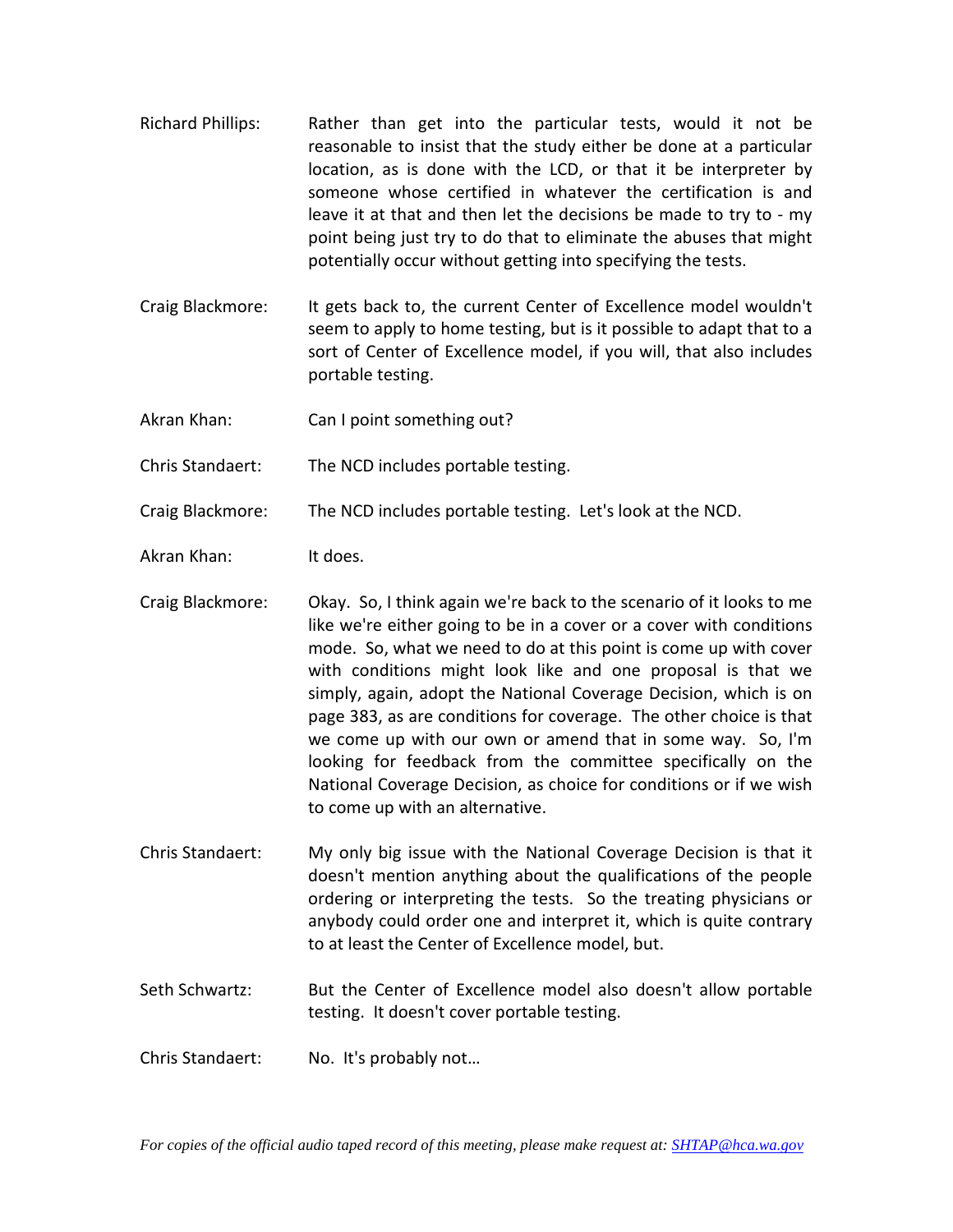- Seth Schwartz: I mean, let me spin out the scenario for you. You come in my office. I'm suspicious that you have sleep apnea. So, I can either send you to the sleep lab. You will never get a portable test at home from the sleep lab. You'll get a PSG. I can order the portable test and then I can decide that I'm comfortable using some cutoff or not, and order CPAP for you independently of the sleep lab, or I can order the portable test and send you to the sleep lab, in which case you'll get a PSG. That's the reality of the situation.
- Chris Standaert: Right. I guess, could you allow it all but only PSGs in certified sleep labs?
- Marie Brown: They're still going to be doing it every time.
- Chris Standaert: No, no, no. So, you can't have people who don't have you have all these certifications for a sleep lab, and I guess our issue is that it looks like the non-sleep lab testing, outpatient testing, actually is relatively good in the right patient. So, if you just follow the sleep lab model and say you only want COE sort of sleep labs, you're restricting people from getting a cheaper test that might actually be more effectively used in a primary care setting, but what you also don't want done is you don't want uncertified sleep labs popping up all over the place for sleep apnea. So, you may need both. You need a mixture of sort of letting people do the outpatient testing, but when you have a sleep lab, have a certified sleep lab that has to go through all these criteria to actually be a sleep lab.
- Seth Schwartz: In order to do PSGs.

Chris Standaert: In order to do PSGs, yes. But allowing patients treatment and diagnosis either way.

- Craig Blackmore: Dr. Khan.
- Akran Khan: I think I just want to point out one thing. A lot of private insurances have moved to portable testing as screening, and we talked about an accredited sleep center being the gold standard that we are using. So, American Academy of Sleep Medicine does realize that people have moved to out-of-center testing, and they are providing accreditation to out-of-center testing centers. So, now they have in-lab testing centers that are accredited, and they are willing to accredit your program to an out-of-center testing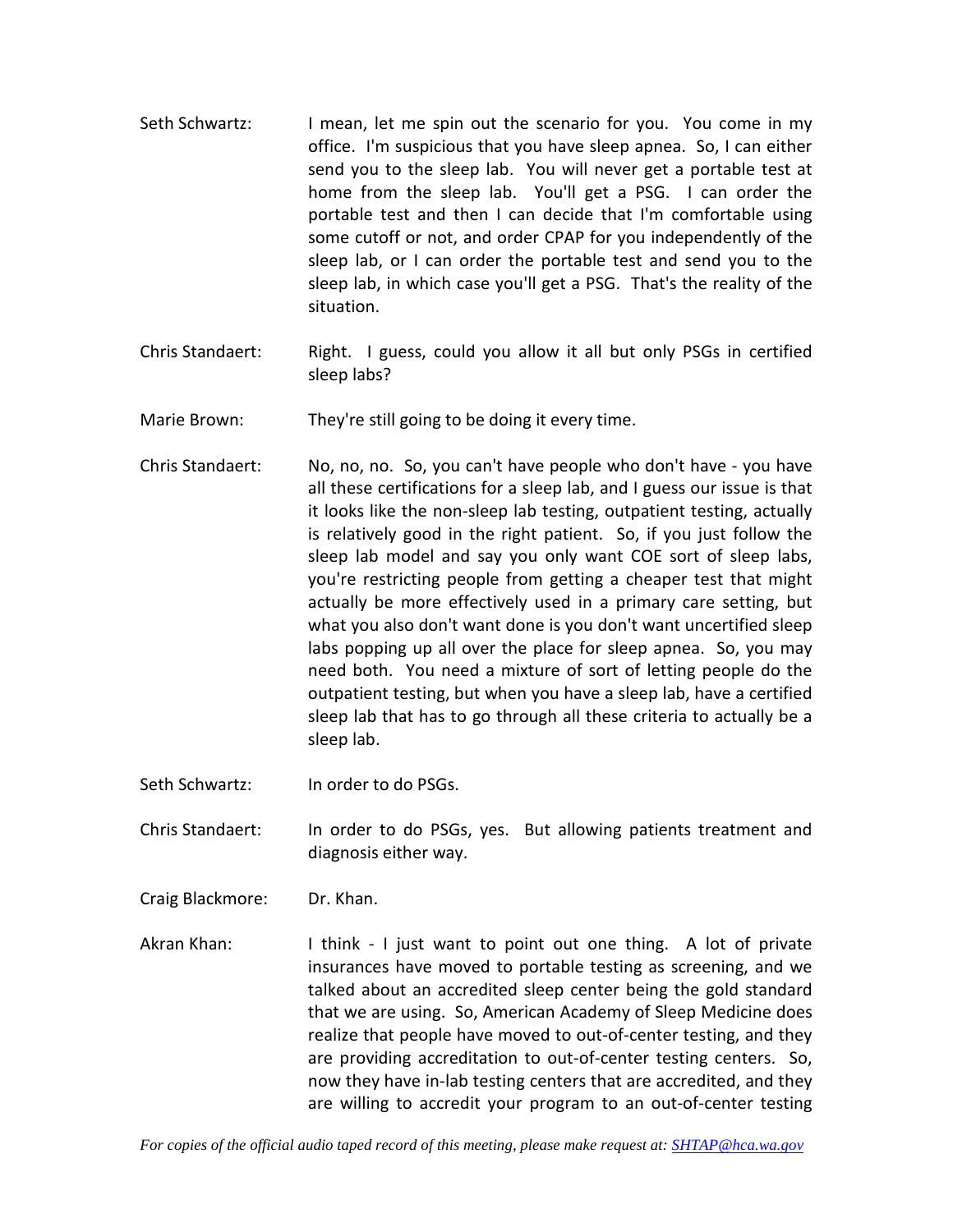accredited center where they will be done by certain standards, and the sleep studies would be read by a sleep physician and not by a dentist or anybody else in prescribing any kind of a device. So, you could ask that the sleep out-of-center portable testing be done at a center that is certified by American Academy of Sleep Medicine, which is the same criteria that you are using for the incenter testing.

- Chris Standaert: We're requiring certification by the American Academy of Sleep Medicine currently for the inpatient settings from an independent medical society?
- Craig Blackmore: Who certifies the Center of Excellence currently for Medicaid? I can't remember her name. Dr. Nebohar, are you…?
- Dr. Nebohar: It's the American Academy of Sleep Medicine criteria, but the sleep labs have to actually apply for COU recognition from the agency.
- Chris Standaert: Right, the state certifies them, not some other independent body. I think it'd be unusual to bother.
- Craig Blackmore: I mean, we could have a condition that the portable could only be performed by approved providers by the state and then leave to their discretion what criteria they used for that determination, because I'm not sure we're equipped to judge the merits of various schemes, and that would leave them some leeway they could approve everybody or they could have a more stringent criteria, as they saw fit. Is that enforceable for the directors?
- Man: Yes, I think that would definitely be enforceable.
- Craig Blackmore: I don't want to get us into defining credentials but allowing for the mechanism to exist. Okay. So, I think we're honing in on the draft conditions being the National Coverage Decision, which is somewhere, with the additional criteria of ages 18 and over and with the additional criteria being that sleep testing is only covered when provided by a state-approved provider. Any thoughts on that?
- Seth Schwartz: No, I think that sounds great. I just had one question for the agencies. So, if we specify 18 and over for this situation, if you have a child who needs a sleep study, does that mean that we'd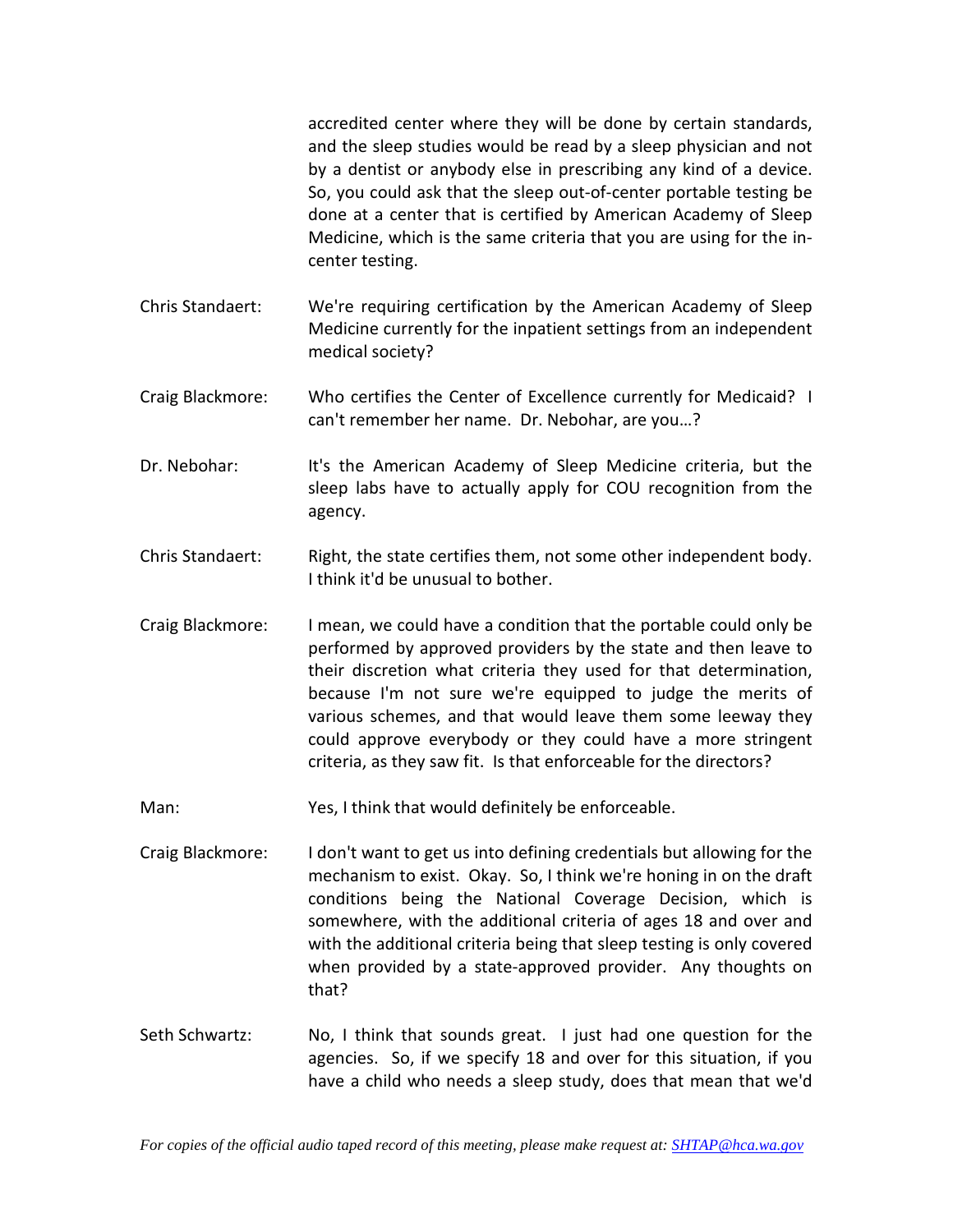be saying that they're not covered for a sleep study, or does that mean that this particular decision is something that doesn't apply.

- Richard Phillips: Yeah, I would interpret that as just being silent on the coverage question, but Dr. Nebohar, would you agree?
- Dr. Nebohar: For the children, the process is slightly different for children who are 10 years of age or younger, we actually ask that they be evaluated by an otolaryngologist prior to their sleep study, frequently because they're being evaluated for congenital anomalies of the airway, and that's basically the only other criteria that's different when the children are evaluated for a sleep evaluation.
- Chris Standaert: But if we say 18 and over, that means the state can do whatever they want in terms of their existing policies or new policies to cover. We just aren't commenting on that.
- Seth Schwartz: I just want to be clear that we're not excluding sleep studies for children. We're just simply saying that this - that we're not talking about them here.
- Craig Blackmore: We'll make that explicit in our decision, because I think we want to make sure there's no ambiguity. So, the minutes will reflect that we are only discussing individuals 18 and over, and we'll make that explicit. Okay. So further discussions?
- Chris Standaert: She needs to put up the sentence about state-approved providers.
- Craig Blackmore: Okay. I'm not sure we did the nonbinding votes, and just on a procedural note, we should - did we do that?
- Seth Schwartz: Yeah, we did.
- Craig Blackmore: We did that. Good. It's been a long morning, already. Okay, so now we're getting to the…
- Chris Standaert: But we didn't did the nonbinding vote for...
- Craig Blackmore: All right. We're going to do a nonbinding vote. So this is going to be procedural. Is sleep testing, either portable or in-hospital, more, less, or equally effective to not using the machine to test? So, clinical exam is your comparator and the answers - votes.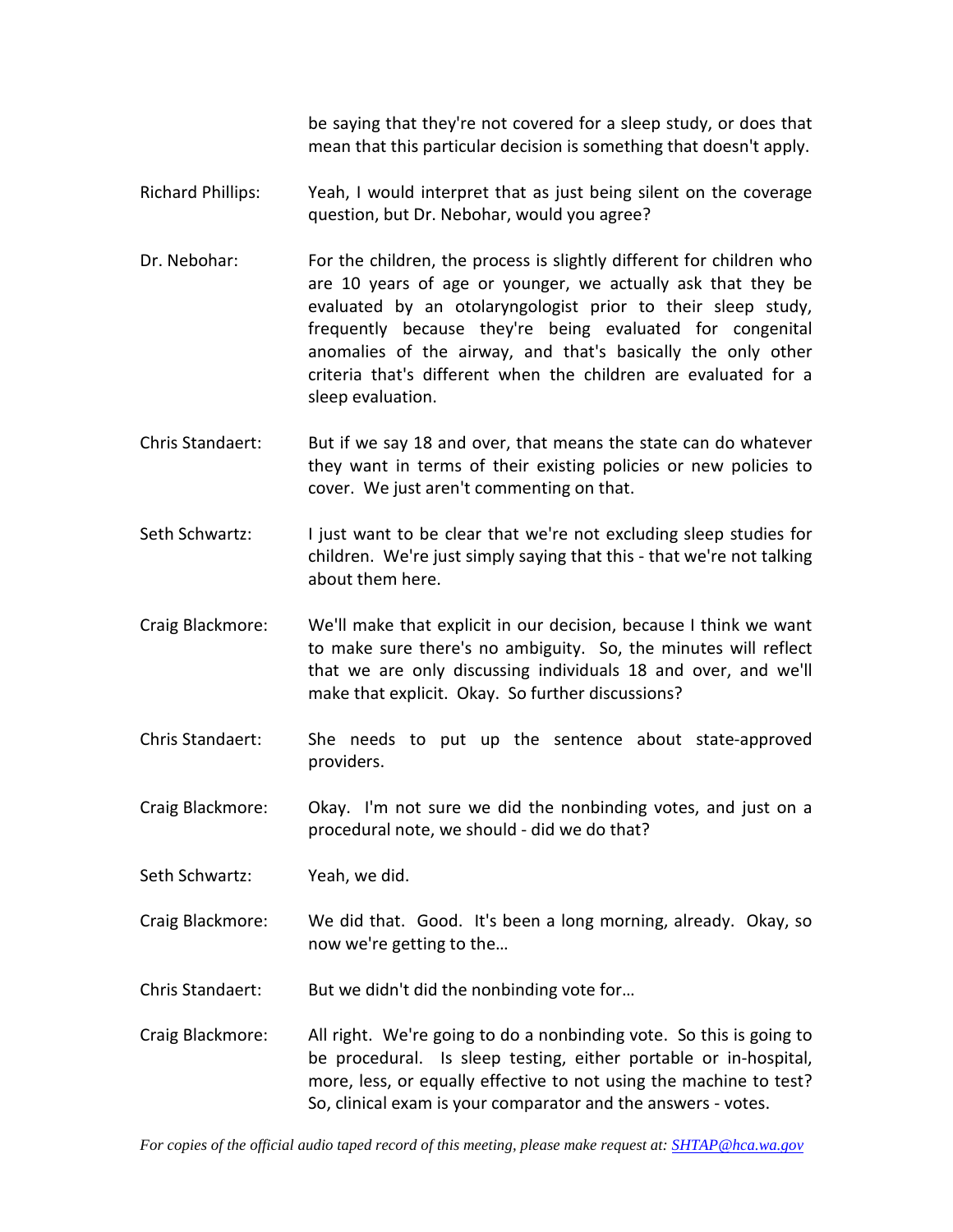| Josh Morse: | 7 more. |  |
|-------------|---------|--|
|             |         |  |

Craig Blackmore: Okay. And is it of equivalent, more, or less…

Josh Morse: Can I change my vote? I want to change my vote.

- Craig Blackmore: Okay. You want to revote?
- Josh Morse: 6 more, 1 equivalent.
- Craig Blackmore: Okay, and the next is on safety. Is testing with either in-hospital, in sleep lab, or portable equipment safer more, less, equivalent, or unproven safety compared to…
- Seth Schwartz: Compared to what? Nothing?

Craig Blackmore: Compared to not testing. Compared to the clinical exams.

Josh Morse: Let's see, 6 equivalent and 1 more.

- Craig Blackmore: Okay, and then finally, is testing with equipment in either the lab or portable more, less, equivalent, or unproven cost effectiveness compared to using just clinical exam?
- Josh Morse: So 7 unproven.
- Craig Blackmore: Okay, having done that, now we can move onto the binding vote, and the binding vote is State of Washington will cover sleep testing unconditionally, meaning anybody - and this decision - this is the State of Washington will cover in the age of 18 and over, that's all we're voting on. The state will cover sleep testing for everybody, which would be cover; it will not cover sleep testing for anyone, which would be no cover; or it will cover with conditions and the conditions we've defined as the National Coverage Decision with the additional statement that the decision only pertains to individuals 18 years old and over and coverage will only be provided for state-approved providers, and it's explicit that this refers to all - that it refers to both home testing, as well as testing in a sleep lab. Is that clear before we vote? Okay.
- Richard Phillips: This should be for obstructive sleep apnea. Only obstructive sleep apnea?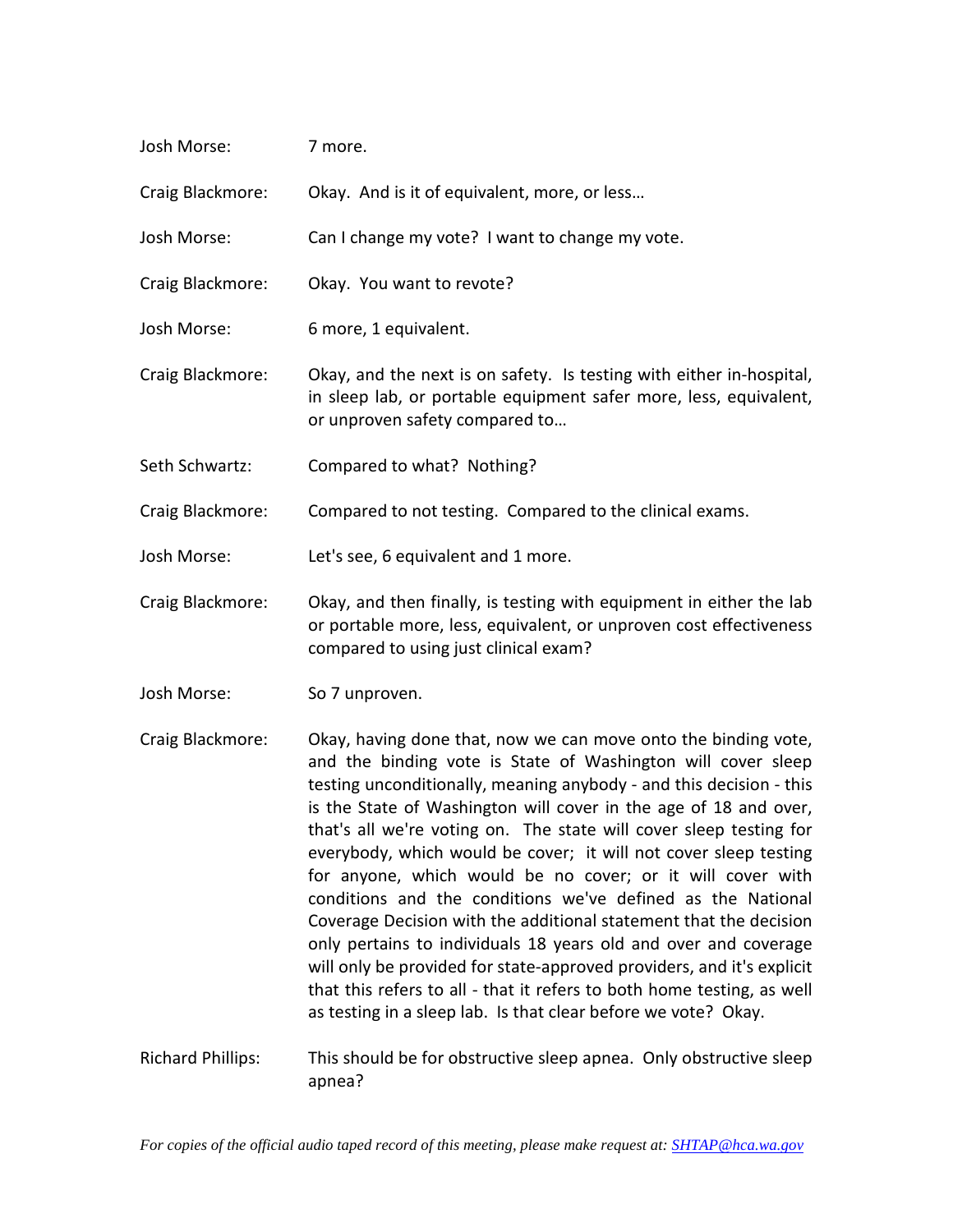Craig Blackmore: Yes. This is specifically to obstructive sleep apnea. Thank you.

Josh Morse: 7 cover with conditions.

Craig Blackmore: We charge staff with formulating that into a final document, which we will vote on at the next meeting. We are charged with either agreeing with National Coverage Decisions or delineating why we disagree. In this case, we did amend the National Coverage Decision. We amended it to ages 18 and over because that is the area of literature that we've covered, and our decision is not applied - we've made no decision on individuals under the age of 18. We also made the addition that only state-approved providers would be covered - would be reimbursed for this procedure, and I'm going to summarize where I think the group is on that and that's that we believe that some level of expertise is required in interpreting this test, which shows some variability in the literature, and we believe that having a process where the state approves providers improves the quality of the testing. This portion of the meeting is complete. We move on to the second portion. Want a 5-minute break?

Group: No.

- Craig Blackmore: All right. We're moving on. We welcome Michelle Simon. Our quorum has grown. Second question for discussion. The topic is bone morphogenic proteins for use in spinal fusion. We will start with scheduled open public comments. I will apologize to anyone who is coming here expecting us to be on schedule, but there it is. We have had several people approach us in advance and will be given the opportunity to talk. Do you want to run this part, since you're much more.
- Josh Morse: We'll start with the scheduled public comments. We have 5 commenters right now. We'll start with Dr. Rooney. Is Dr. Rooney present? Okay, we'll move on.
- Craig Blackmore: Not everyone was here this morning. So, if you are going to speak to the committee, we ask that you identify yourself, tell us who you represent, if it's just yourself or if it's an organization, a society, a company, whatever, and also tell us if you have any conflicts of interest, if anybody has paid for you to come here, your travel, or whatever it is. I guess I should also say that we will limit the time, because we have only a limited amount of time,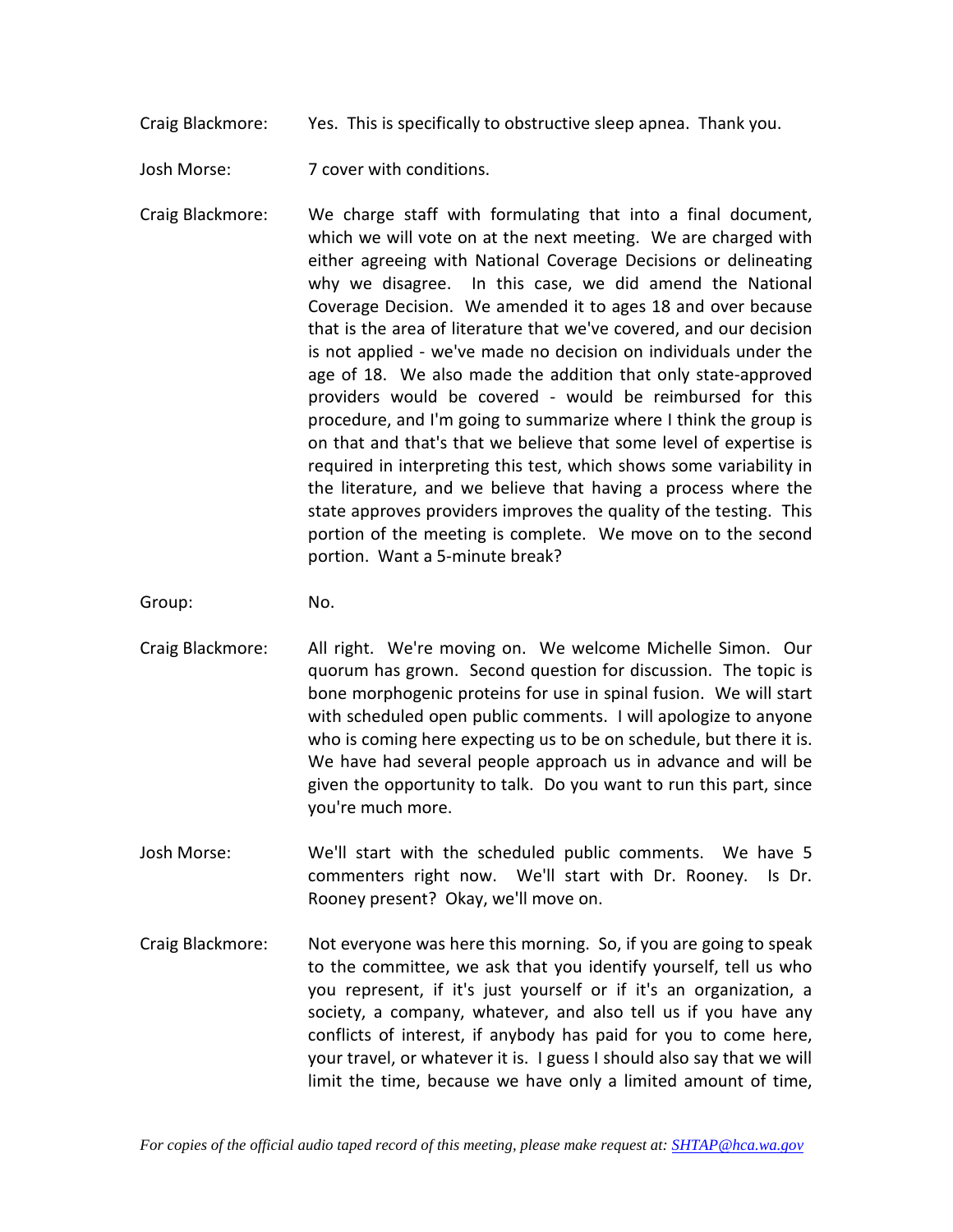and Margaret will be holding up signs that tell you when you have 1 minute to go and 30 seconds to go. Thank you.

- Josh Morse: Is Dr. Rooney here? Dr. Ratliff. Thank you, Dr. Khan, and Dr. Ratliff has 5 minutes.
- John Ratliff: (Unintelligible).
- Marie Brown: Mm-hm.
- John Ratliff: My name's John Ratliff. I'm a neurological spine surgeon at Stanford University. (Unintelligible). Can everyone hear me okay? Is the mic on? Very good.
- Marie Brown: You could get a little closer to the mic.
- John Ratliff: I have no conflicts of interest to disclose to the group. I come here representing the American Association of Neurological Surgeons, a group of 8000 neurosurgeons. We were identified in 1931, and also the Congress of Neurological Surgeons, which also represents 8000 neurosurgeons throughout the world. They're the same 8000 neurosurgeons that are in (unintelligible). My travel will be reimbursed by those groups. Otherwise, I have no conflicts. We prepared a written statement, which I believe is included in your packet. I will limit my discussion t that written statement and to the health technology assessment itself. We'll respond to the 5 key questions provided by the HTA and/or bone morphogenic proteins primarily infused is what we're discussing today, we feel are comparably safe and effective bone graft alternatives, appropriate in patient with medical indications, as determined by their treating surgeon. The FDA has approved nonlabel use of BMP based upon equivalent or superior fusion range, shorter operative times, and also decreased bone donor site complications. We believe (unintelligible) of our bodies (unintelligible) that the literature supports the use of bone morphogenic proteins in these select patients from anterior lumbar interbody fusions, posterior interbody fusions, and they're an appropriate substitute for single-level posterolateral fusions. Now I'll move through the questions as quickly as possible hopefully to stay within my 5 minutes. Question number one looks at validated instruments and outcome measures in the spine surgery, and it touches on a lot of controversy that our specialty is faced in assessing and determining many different pools, only one of which has been validated. We have a national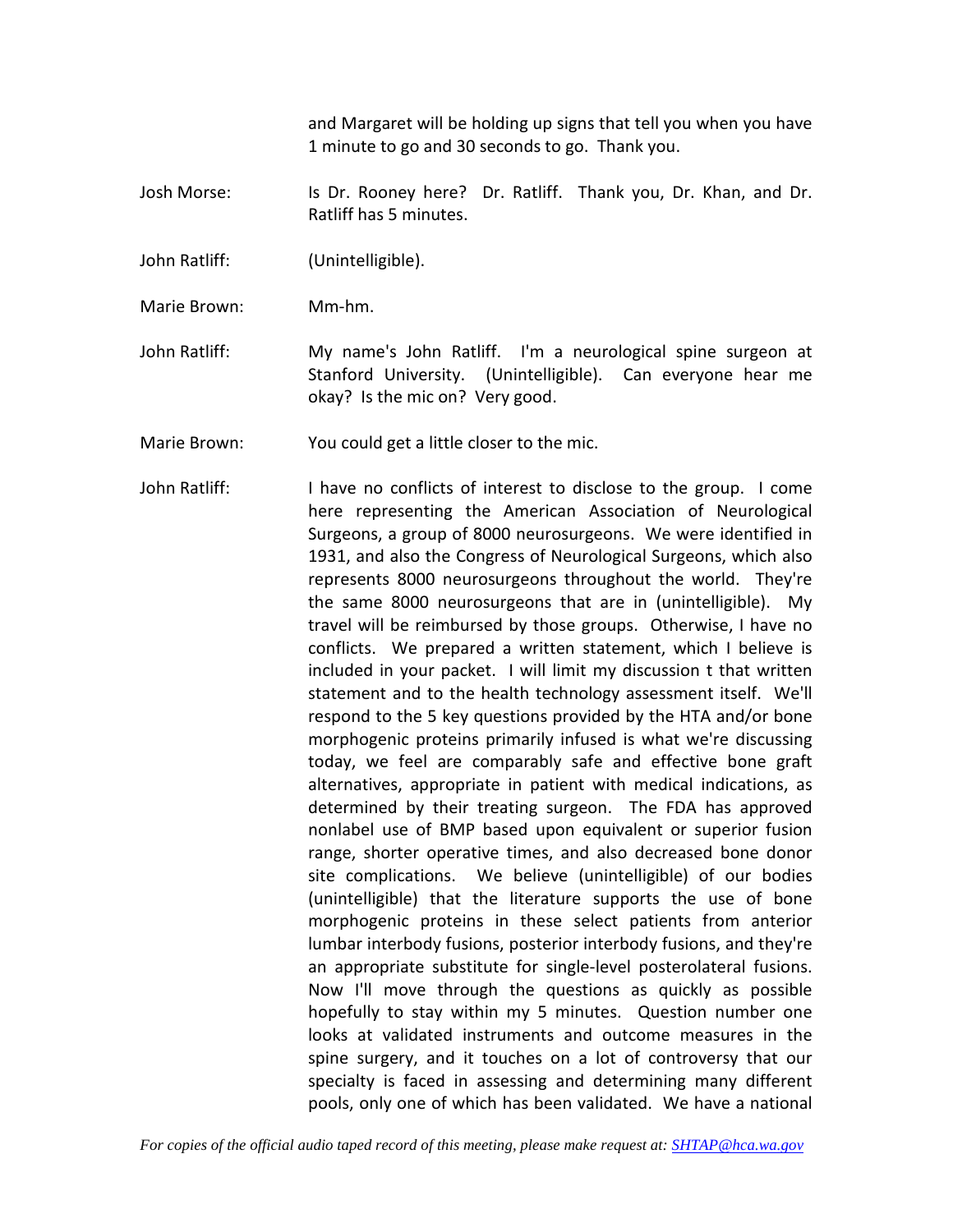registry the neurosurgeons developed where we are polling patients who have undergone spine surgery where we could have chosen this group of outcome measures, but that's on ongoing research effort. We're not sure that we have the answer yet, as to what the best outcome measures are for assessment of spine surgery patients. That's an ongoing process. The second question that the HTA puts forth is efficacy and effectiveness of BMP. We believe the HTA review is quite thorough. The conclusion of HTA is that there is evidence in the literature to support efficacy and also effectiveness of on-label and off-label use of InFuse or rhBMP-2 in lumbar and cervical fusions. There is also off-label support for a separate product, BMP-7, which is no longer on the market. These conclusions echo the physicians held by the American Association of Neurological Surgeons and also the Congress of Neurological Surgeons. One issue has become that the original studies supporting InFuse, or supporting BMPs, were non-inferiority studies. They were designed in such a fashion because they were based on the gold standard use of autograft. We have developed better understanding and more information of BMP, as we've used them more. At present in 2008, BMPs used are approximately 40-50% of degenerative thoracolumbar spine surgeries. It's a very widely used product. We have much more information about InFuse than has been reported in the original studies. There have been approximately 70,000 patients who have had InFuse used for degenerative thoracolumbar conditions. So, again, this is a very large group of patients who these decisions may impact. Safety is one of the primary issues brought up by the HTA. The very thorough review of the safety issues on BMP within your group. Now, and the document has been prepared. There are significant potential complications with autograft bone harvest. There have been well-reported what they feel the use would be in the cervical spine. This has led most spine surgeons to move away from using BMP, especially in anterior cervical spine procedures. The surgeons who do use that, they're using additional medication, and (unintelligible). With the exception of anterior cervical procedures, the literature does not support that the complications raised either on-label or off-label are significantly higher than in those patients undergoing autograft harvest. The reports of Dr. Carragee, and Dr. Carragee's one of my colleagues from Stanford, very reasonable guy. The points made by Dr. Carragee and brought up by the HTA reflect more on the peer review process and decisions made by physicians receiving large amounts of funding from Medtronic with regards to their investigation of BMP. They do not, however,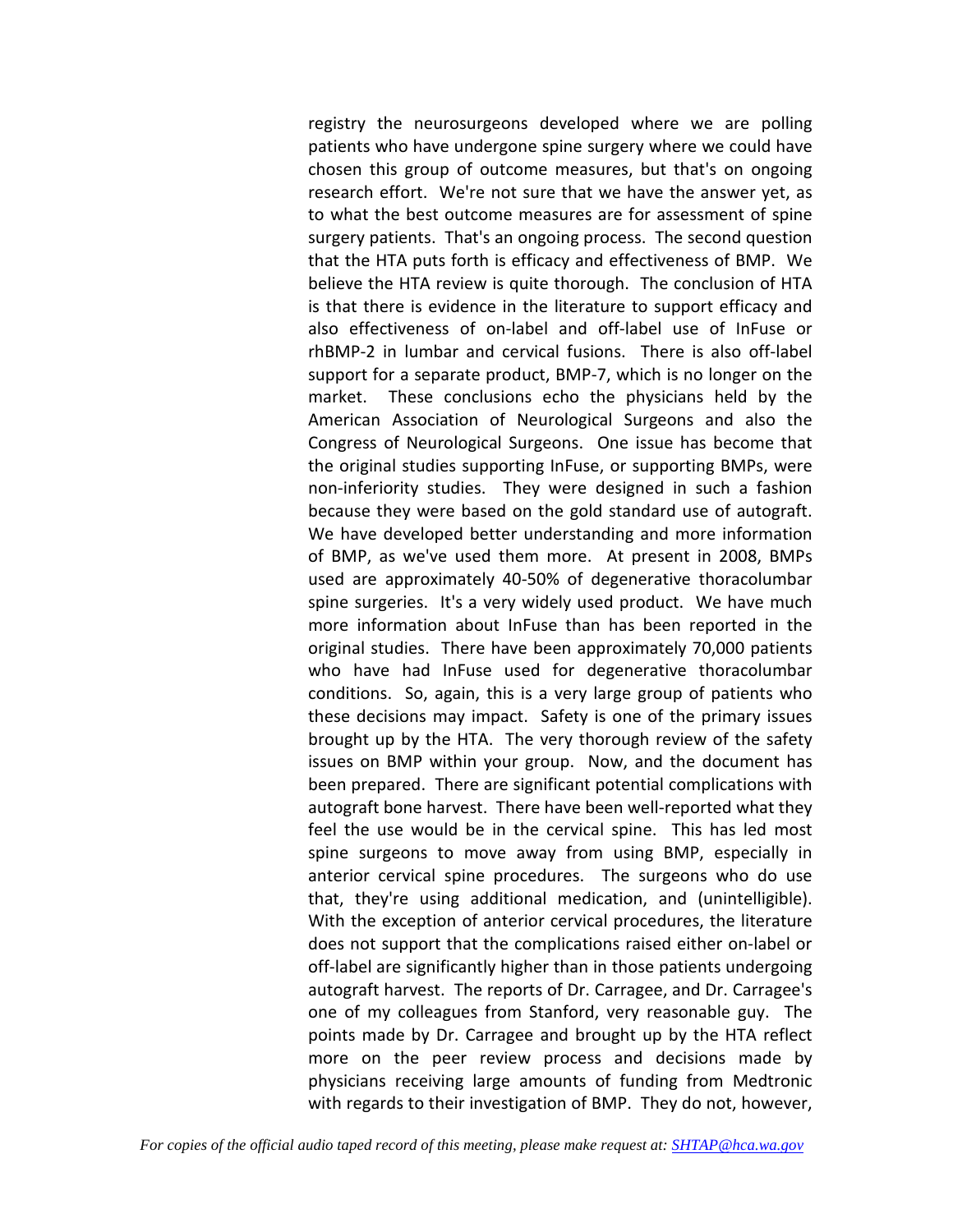impact BMP itself, which is still a useful product and a product that has significant efficacy. Exclusion criteria left out smokers. Other patients where a different (unintelligible) couldn't be seen and only had limited reports, but we do see some health (unintelligible) with smokers and other complex patients, and again, cost effectiveness is the real issue. Multiple cost analyses have shown cost savings through quicker rehab, peer revisions, and decreased narcotic use. We appreciate the opportunity to review these findings with the Washington State HTA and we appreciate your interest. Then again, we believe BMP is a viable alternative to autograft in clinically appropriate cases, as chosen by treating surgeons. Thank you for your attention. This is a group that developed this report and again thank you very much.

- Josh Morse: Thank you, Dr. Ratliff. Dr. Tredway. Ok, Dr. Shuster. Hello. Thank you. If you could please state any conflicts.
- John Shuster: Sure. My name is John Shuster. I'm a spine surgeon from Spokane, Washington. That's on the east side of the state. I stand before you pure as the driven snow with no conflict of interest, whatsoever. I did get a ride here yesterday and got to sit blocked by an avalanche at the pass for 3 hours yesterday. So, I'm coming here basically as an engineer whose now a spine surgeon whose been in practice for 15 years. I was in academics. I now am private practice for 15 years with a group of 25 orthopedic surgeons in Spokane doing 80% spine and about 20% trauma work. Basically, I would judge safety, efficacy, and lastly and least importantly cost, but I think it's wrapped up by probably best summarized by the other members of the committee. Why do we even do spine fusions? Some of you may or may not know. Most basic, a spine fusion is done to stop abnormal motion, because some people have abnormal motion that causes pain, some people have pain without abnormal motion at all, and some had the abnormal motion without pain. You can see this patient has painful slippage called spondylolisthesis. We all know that achieving a solid fusion is critical would sound most and so basic, but Jeff Cornblum figured that out and documented very well that a solid fusion performed radiographically correlates with a better reduction in pain. We used to use bone from various sources, the tibia, the iliac crest shown here, and using the bone that we harvest when decompressing nerves. We also have expanded that t get more volume with good cadaveric allograft. There's limited supply but an unlimited supply of this, and there used to be disease transmission worries, but there aren't anymore, and it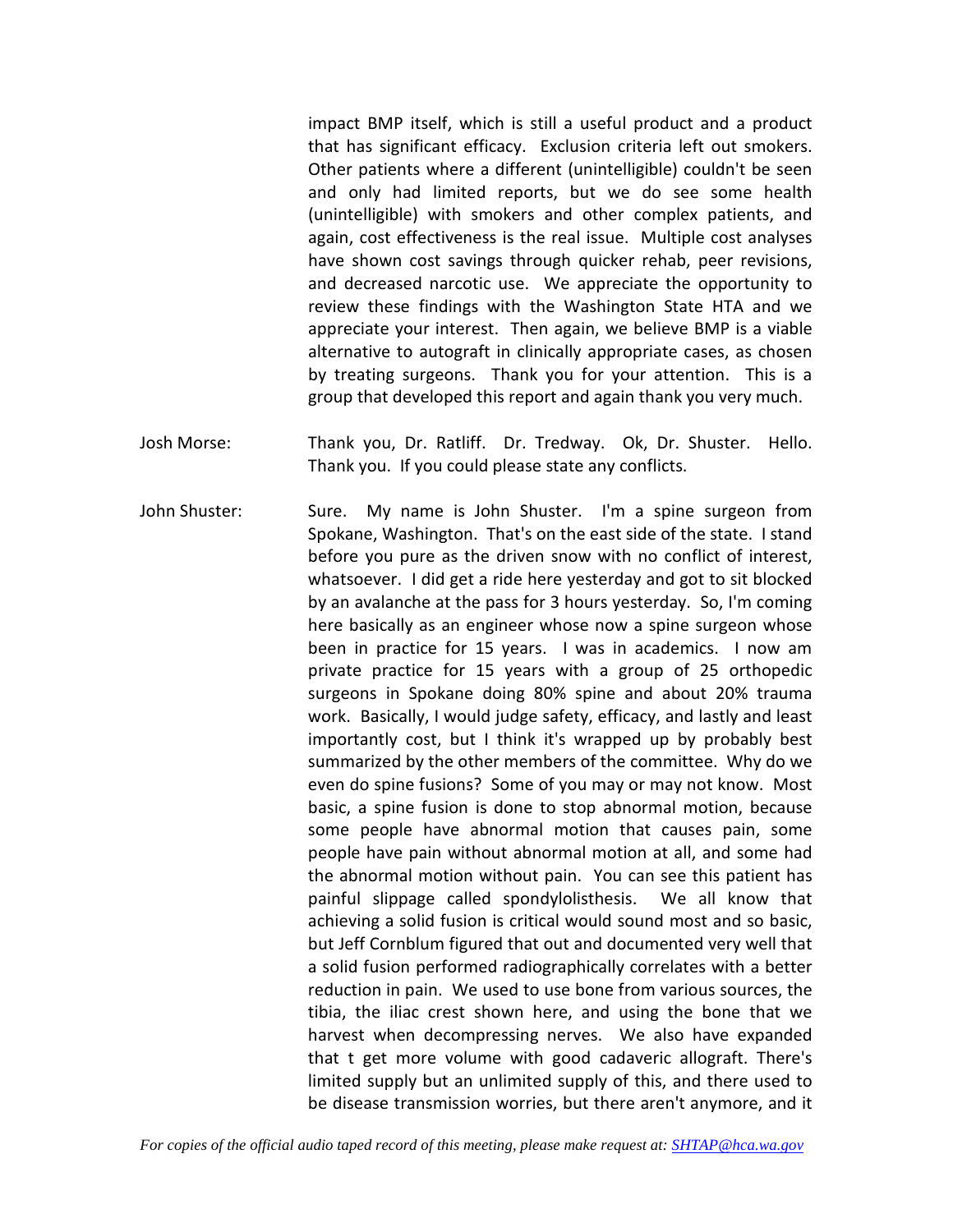even goes to using Xenograft, such as porcine, bovine, and elephant ivory as bone graft. We don't do that anymore; rhBMP2 is fortunate to be in my spine fellowship with Scott Bodin when it was used in the United States for the first time. It was approved in 2002 to be specifically used in 2 different kinds of metallic cages at the bottom 2 levels of the spine for what's called an anterior fusion, going through the front. This is the safest place to put it. It's away from the nerves. It's in a confined space. It's what's called osteoinductive. It actually causes the stem cells to change into bone-forming cells and form bone. Well, what do we do with it? We solve problems. We previously had a lower fusion rate, a greater complication rate because we harvested bone graft, or we used xenograft. We eliminated the donor site morbidity that's normally harvested from the pelvis, which has about a 15% risk of cosmetic divots or chronic donor site pain, and we saved hours, in most cases, of operating room time to harvest and - to open, close, and harvest bone graft from a patient's pelvis. I, personally, only use it in relatively on-label applications, placed anteriorly inside a cage so it's confined. So, here's a 60 year-old male with disabling back pain, can't sleep, can't drive, can't sit. It's my secretary's husband. So, we did his fusion with BMP in an on-label application through the front in a plastic cage, so this is a little bit of an extension of it. There's a plastic cage there propping those 2 vertebrae a part, and then within about 6 months, here we go. Wipe the grin across his face, using it, and he goes back to playing golf with no pain. Here's the toughest thing. This is a HVAC laborer who has this slippage and collapse on the left, can't work. We do a 2-level fusion on-label with screws in the back to back it up and he goes back to work lifting heaving HVAC equipment, 100-pound lifting and ladders, 8 months after surgery. So what is it? It's the most effective way we have to grow bone. In patients who have prior laminectomy, hardship cases, we don't have the ability to harvest local bone. We could do it over the pelvis, but this gives us an unlimited supply of something that will actually grow bone, in most people's opinion, better than even the patient's own pelvis bone will do it. Here is someone who had 4 prior surgeries, got to me can't walk a block, can't brush his teeth because he can't stand up. We did a fusion with BMP. Two months later, he walked the US Open. Eight months later, he has a solid fusion and no back pain. Done through an incision on-site like that with all that hardware, you know, it looks horrible, but this takes a guy who can't work, can't do anything, and now has resumed to a relatively normal life in his late 60s. So, BMP-2. It's been proven to be safe. This is the FDA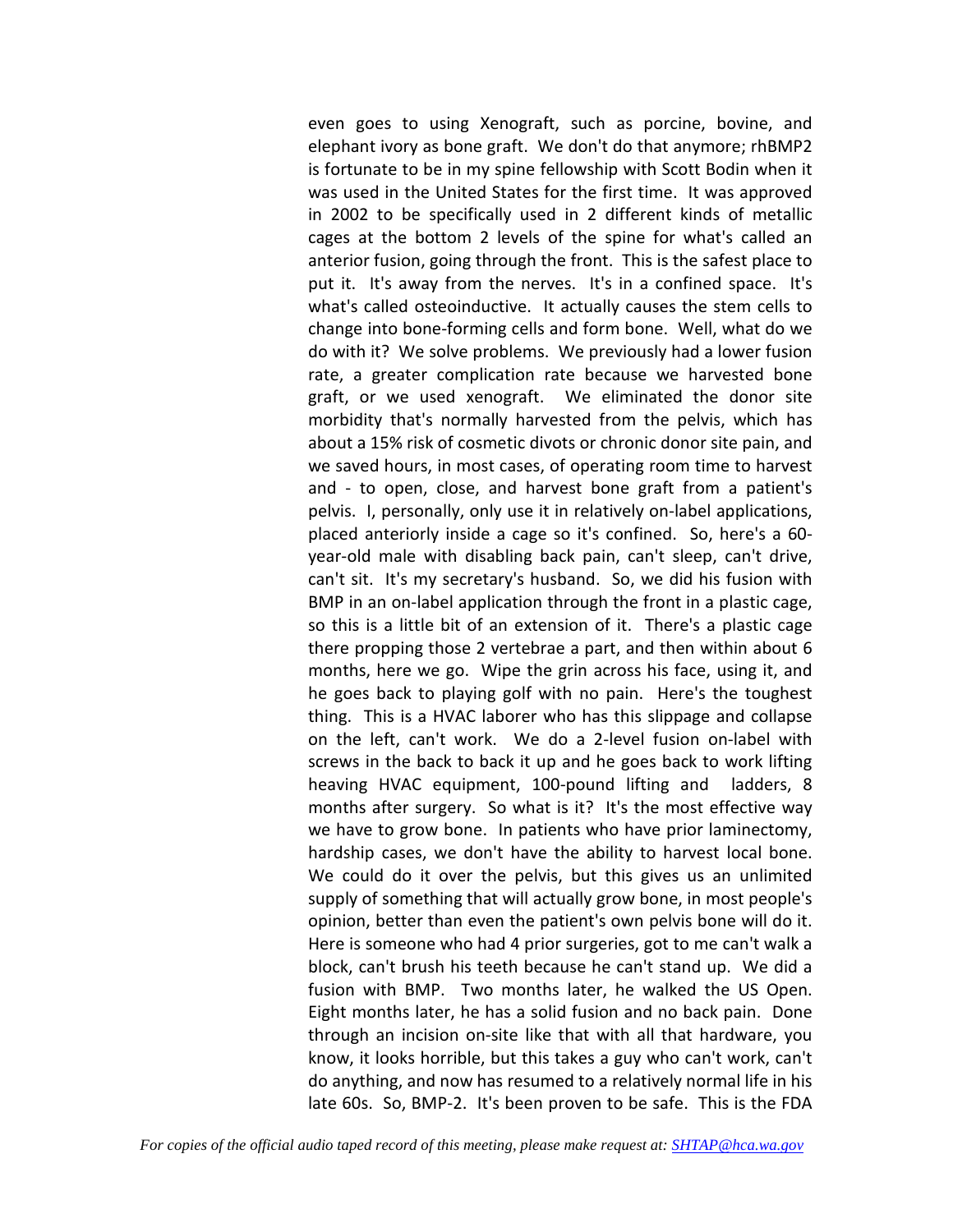clearance trial. This is level 1 evidence, BMP compared to bone graft with a higher fusion rate. This led to the FDA approval of 2002. In 2009, the same patients were looked at, and the results were very durable; 68% of the people were still working at 6 years after their surgery. Even though maybe other levels had gotten into trouble, 68% of those people were still working. Is it safe? Well, I think if we use it essentially on-label in a confined space, it is. So, every spine surgeon that I know doesn't believe that it results in a higher risk if they're retrograde ejaculation, but that's approach related. How you get there causes the side effects, what kind of decision to make. We don't think it causes tumors of any sort. In fact, it's thought to be protective against certain kinds of GI tumors. We understand that it has a greater risk than using an anterior cervical or posterior lumbar application because it causes such an incredible inflammatory response. Because it's making bone, it can cause a bone to form on the nerves or around the esophagus. So, when summarized, when you use it in a confined space, it solves the problem in a way we've never had before. The intangibles are hard to measure, but the feeling among those spine surgeons is, this is a useful technology to help us grow bone in either routine or hardship cases, and the loss of BMP is an option for our patients, which significantly impacts spine care in Washington State. Thank you.

- Josh Morse: Thank you, Dr. Shuster. Our final scheduled presenter is Julie Bearcroft. Dr. Bearcroft has 10 minutes.
- Julie Bearcroft: Thank you. Good afternoon. My name is Julie Bearcroft. I'm employed by Medtronic. I have a Ph.D. in biomedical engineering, and I want to thank you for the time today to be able to talk to you about the evidence demonstrating the clinical efficacy of BMP-2. All of my comments today will focus only on the FDA approved recombinant BMP-2 product, that's InFuse bone graft. As your report clearly identifies, amplified rhBMP2 matrix is an investigational product and not commercially available today. It's substantially different from the approved InFuse product both in its concentration and it's carrier composition. So, therefore we request that the deliberation on BMP-2 focus on the evidence related to InFuse today. InFuse bone graft has received PMA approval from the FDA in 2002 for the use in anterior lumbar spine fusions to treat patients with degenerative disk disease. previously iliac crest graft was the only reliable bone graft available for challenging spinal and orthopedic procedures. However, autograft harvest is associated with significant amount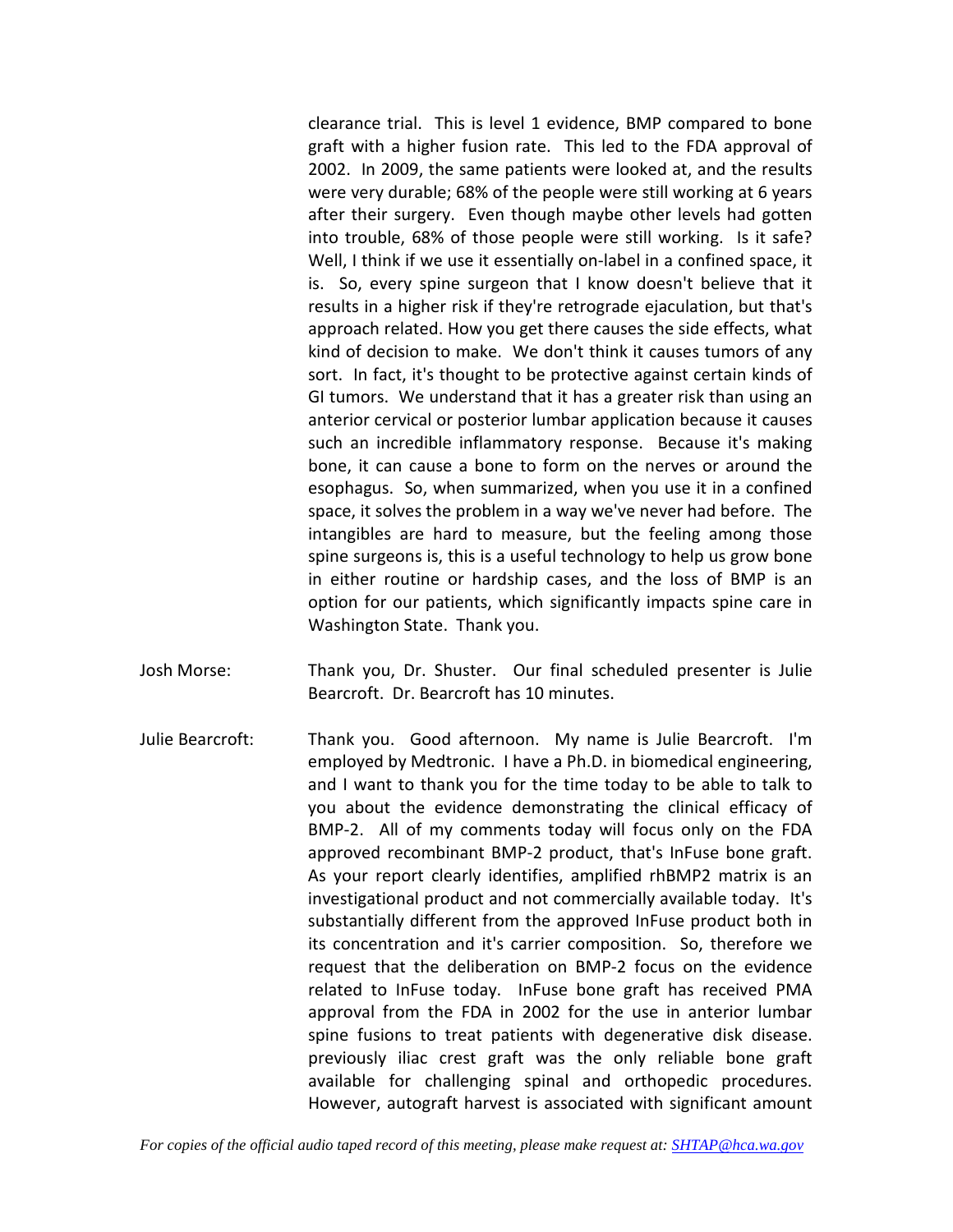of pain that can persist in many patients. InFuse completely eliminates the harvest procedure and the associated complications and the significant pain while improving fusion rates in longterm clinical outcomes compared to preoperative status. InFuse has been evaluated in multiple clinical trials and has more level 1 evidence than any other commercial bone graft. Outside of the spine indication, InFuse has received separate FDA approvals in 2004 for use in acute open tibial shaft fractures, as well as in 2007 for certain oromaxillofacial reconstructions. InFuse has also undergone other agency reviews. In 2002 where it was regulated as a drug in Europe, the European Commission granted marketing authorization first for the use in open tibial fractures and then later for the use in ALIF procedures. We place high confidence in these extensive external reviews of InFuse's clinical data conducted both by the FDA and the European Commission. Moreover, the evidence for InFuse, as used in the lumbar spine, supports positive and durable health outcomes. When followed for 6 years, InFuse patients reported improved patient function and decreased pain from their preoperative status. All adverse events are collected prospectively during the course of regulated trials, regardless of their potential relationship with the treatment, and regular monitoring is conducted to ensure that all events are captured. Usually, adverse events are later grouped for purposes of interpreting the comparative data from the control population. Regulatory agencies are also provided with this information, as part of the review process. Unfortunately, the categorization of adverse events under a broader, more general heading may cause confusion in the interpretation of the safety of the product. When grouped together in this fashion, it can be difficult to discern whether the adverse event is directly due to the surgical procedure, the device, or some other unrelated factors. We would note that in the final report, 2 such examples exist. First in the report, incidences of radiculitis were derived from the adverse events reported for back and/or leg pain. To clarify, this category does not include complaints for radiating pain. Secondly, adverse events labeled as an infection were interpreted as events involving infection and seroma and/or hematoma. However, this category includes many types of infections, such as even bladder infections, but does not include either hematomas or seromas. Unfortunately, without access to the patient level data from these trials, it's impossible to discern this level of detail from these broad categories alone. We request that the committee recognize the importance of these nuances in its evaluation. Again, Medtronic places high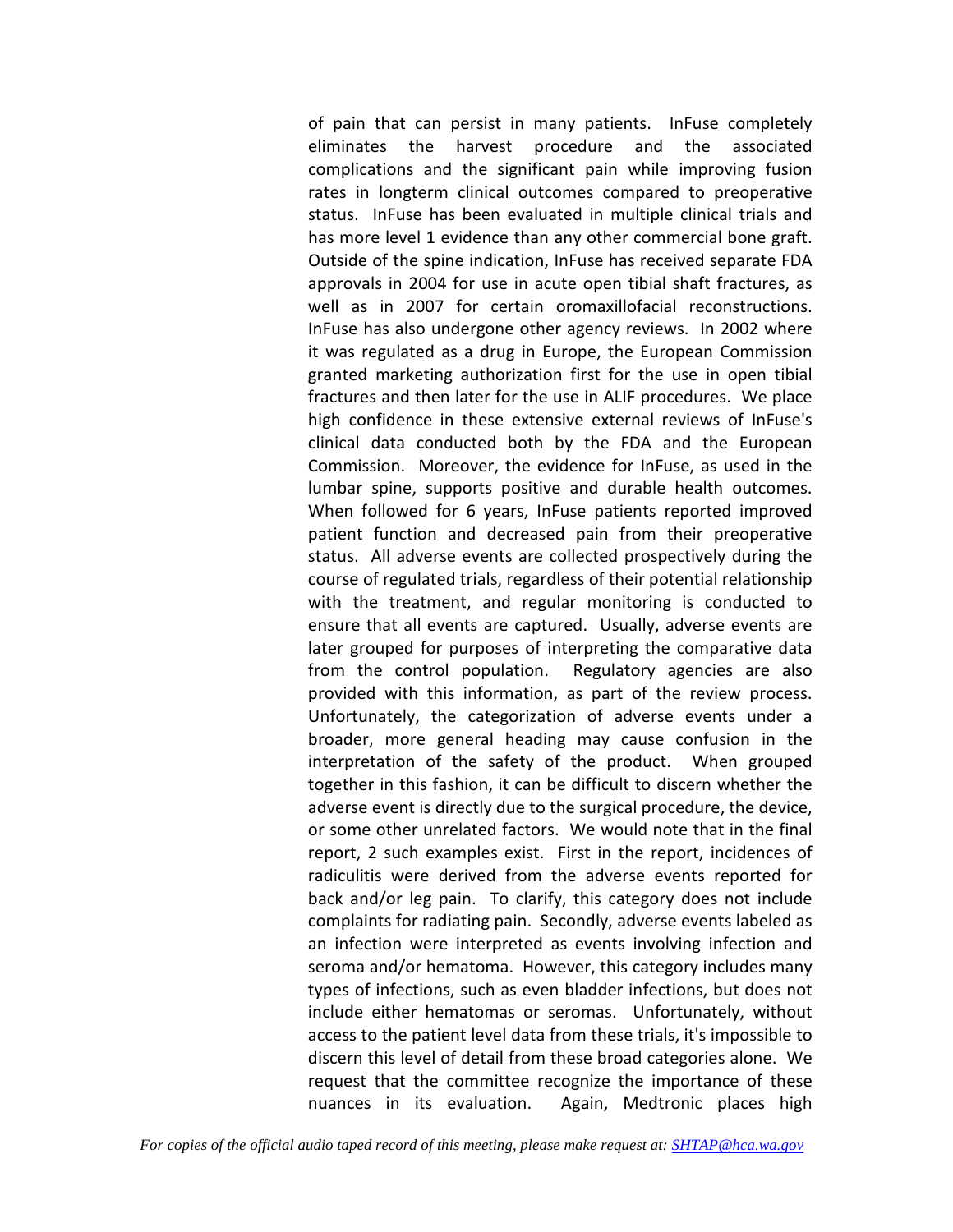confidence in the external reviews of the InFuse's clinical data by both the FDA and the European Commission and their subsequent determination that InFuse is safe and effective for its approved indications. We understand the concerns articulated in the report about off-label use and its associated side effects. We do not promote off-label use, and we work closely with the FDA to ensure safe and appropriate use of this important therapy. Although we do not support off-label use, we've taken proactive steps to ensure the safety of its use. We recognize the safety concern associated with the off-label use in anterior cervical spine surgery. We began proactively addressing these concerns in 2004 when we took early voluntary action to notify surgeons of the potential risks and worked with the FDA and other government agencies to add appropriate warning. Medtronic has and continues to work with the FDA to ensure that product labeling provides accurate information to the providers regarding the safety and effectiveness of the product. We understand the concerns about potential conflict of interest, and we have been proactive in ensuring that our evidence is free of any conflict of interest. In recent years, Medtronic has implemented policies placing restrictions on participation by royalty earners in clinical trials. We were also one of the first companies to voluntarily disclose payments to physicians on our company website. In demonstration of our commitment to the integrity of our evidence, we have provided Yale University with all available patient level data from all of the completed spinal trials sponsored by Medtronic, both published and unpublished, in order to coordinate an independent evaluation of rhBMP-2 and its clinical data. This is a seminal study, and we request that the committee consider deferring any coverage decisions on InFuse until after the release of the Yale findings. This comprehensive evaluation of its safety and effectiveness will also evaluate the quality of the studies, including the assessment of the risk of bias associated with the design, conduct, and report of each clinical study. The results will be released later this year in the fall. I appreciate the opportunity to address this panel and speak to the coverage decision on InFuse. Given the strong evidence demonstrating unique benefits of rhBMP-2, and the fact that it eliminates the need for the painful harvest procedure, we strongly believe it is important for the appropriate patients to have access to it. Please allow me reiterate and say InFuse and is complete data from the pivotal trials, has undergone multiple independent reviews, as part of the approval process in the U.S. and abroad, and each time the agencies have found InFuse to be safe and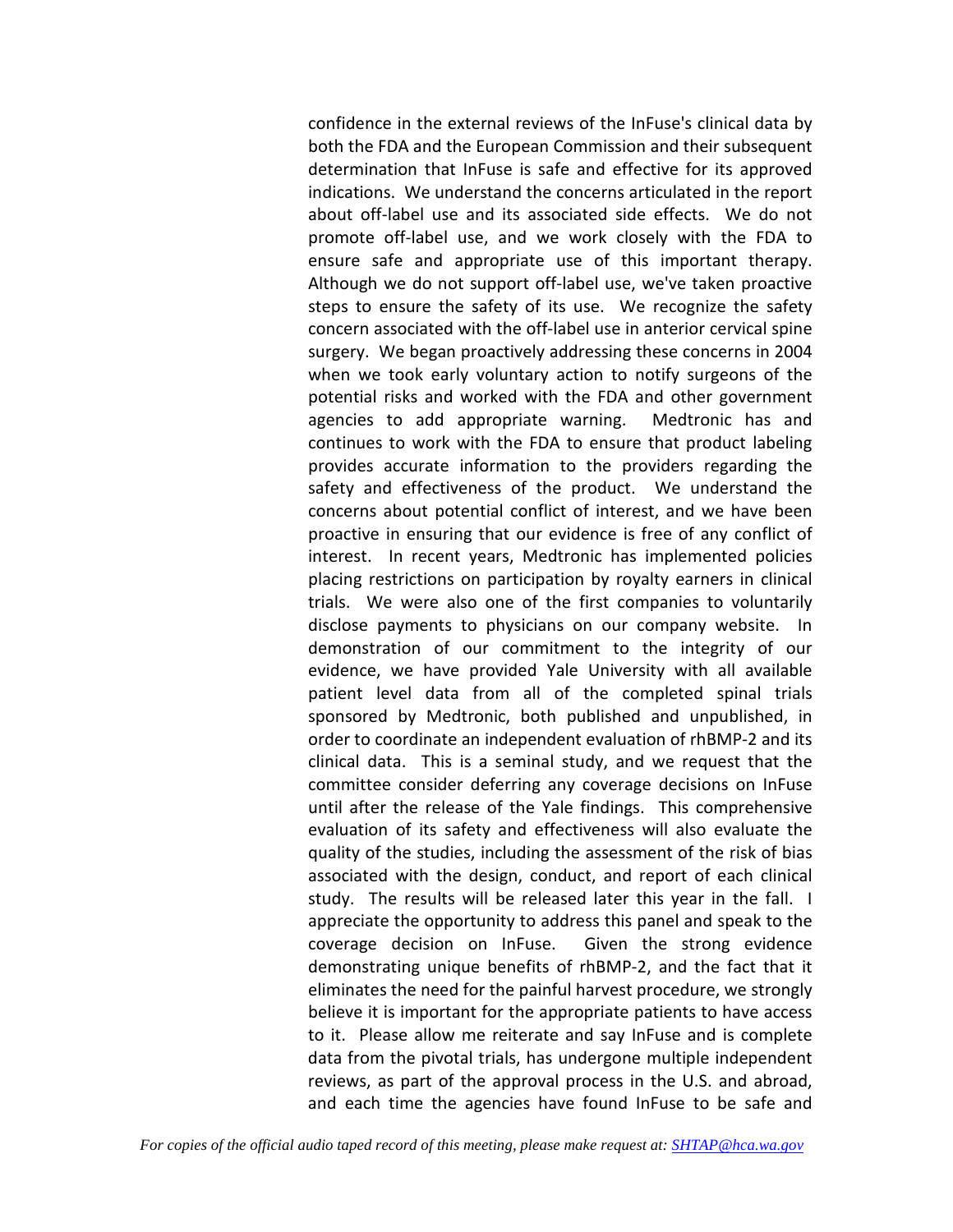effective for the approved indications. Thank you for your time, and my colleagues and I welcome any questions you may have. These are the (unintelligible). Thank you.

Josh Morse: Thank you Dr. Bearcroft. We have no one signed up to come.

Craig Blackmore: Is there anyone who has called in on the phone that wish to address the committee. If so, if you could just hang on for a minute, we're going to un-mute briefly and give you an opportunity to identify yourselves. So is there anyone there now who can identify themselves as interested in speaking to the committee on this topic? Okay. We're going to close the public comment portion and move on. Next on the agenda, I believe, is the Agency Utilization and Outcome data.

Bob Mootz: I'm Bob Mootz. I'm one of the associate medical directors at the Department of Labor and Industries in Washington State, and let's make sure I've got the stuff working right. Okay, as you've heard, bone morphogenetic protein is an alternative to bone graft, and it's aimed at eliminating morbidity associated with iliac crest bone graft. There are 2 products that have been approved by the FDA for use and one is BMP-2, one is BMP-7, and they have on-label indications, as outlined here; anterior lumbar fusion for degenerative disk disease, and there's a humanitarian exemption for another product. During the scoping for this technology assessment, a lot of the safety concerns came to light, and although we originally thought safety concerns were for all bone graft products were relatively small, some of these issues have come up, and so we have a lot of questions regarding safety. Currently, BMP is covered in Medicaid with no policy whatsoever. However, spinal fusion does require preauthorization beginning this year. At Labor and Industries, we essentially have on-label coverage for BMP and at the Uniform Medical Plan, there's no specific policy coverage, although spinal fusions are preauthorized. Agency perspective, we spent, as a state, over 4 years about \$140 million dollars on spinal fusion surgery. We do know that in our Worker's Comp population, about 70% of workers who have fusion are still disabled 2 years postsurgery compared to only 35% of people matched comparisons who have avoided surgery, injured workers who have avoided surgery at 2 years later. BMP may be associated with serious complications and adverse events, as has been described in FDA notices. BMP use may involve higher complication rate in lumbar fusion than initially reported in the industry sponsored trials; overgrowth,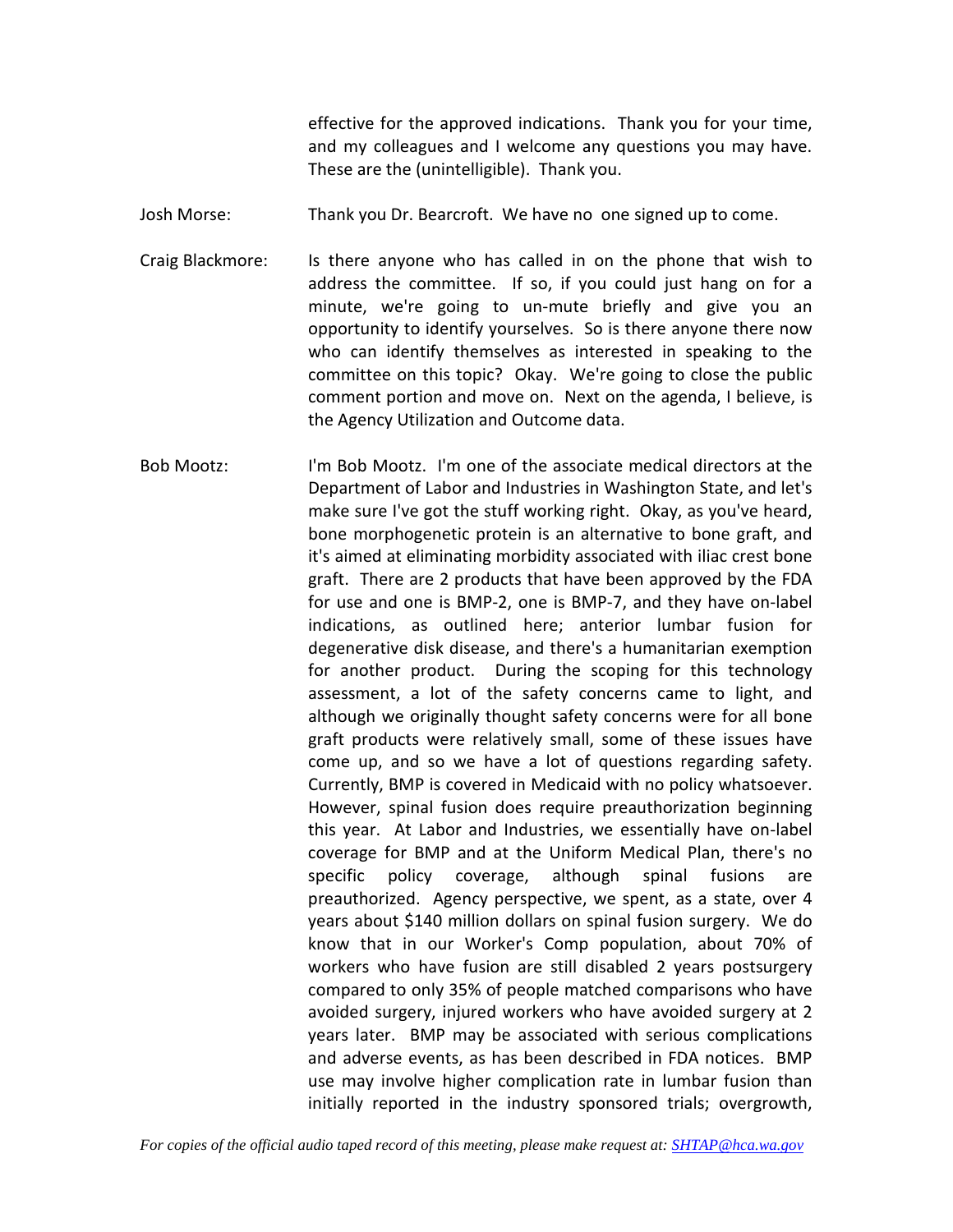uncontrolled bone formation, and fertility issues. We may learn from longterm safety and better designed trials and evaluations that safety and efficacy are comparable to alternatives, and there is in fact a recent study published just last month on a Medicare population showing that it was pretty equivalent. From our limited agency data, this is a bit of a challenge to try and find out how much BMP is being used. It looks like we've got about 15% of spinal fusions do report through billing mechanisms that BMP was used, 10% in the cervical spine. That's just what we can discern from our agency data. The off-label use in the lumbar spine, we can't determine from our data. There is no specific billing requirement for BMP, so it's likely an underestimate. It looks like in the literature, anywhere from 50 to 80% of spinal fusions use BMP currently, and part of the reason is fusions are reimbursed usually through diagnostic-related group methodology. So, the specifics aren't visible. So, we're unable to determine how BMP is used in multilevel fusions, which would be an off-label use. This just summarizes the expenses, and I can call your attention to a couple of things. In the Public Employee Benefits Plan, these are our expenditures, and when we look at the ones where we can determine if BMP was used, it's about 10 to 15%. In cervical fusions, it appears to be about a similar amount during these years. At Labor and Industries, we also see a similar situation; about 8% of cervical fusions, 15% of lumbar fusions, and that's where we get that data from. Again, we have that data artifact in Medicaid where the dropoff occurs. They've had a data reporting change there, so the recent data - there's a problem there. So, our questions and concerns really focus on safety. We do know there are serious side effects associated with it; uncontrolled bone formation, problems especially in the cervical spine. There are concerns of cancer risk. We know that BMP stimulates osteoblasts, but it also stimulates some certain kinds of tumor cells, and that's been established in basic science research. There is one trial, on amplify, which is a higher concentration, as you heard earlier, where the cancer event within a 4-year period in the group that had the BMP was 4 times higher than it was in the comparison group. So, I think there's some unknown issues associated with that, and then there have been various local effects discussed. Recent issues raised in the literature include the funding bias and controversy associated with conflicts of interest and very large payments in the millions to researchers. There has also been discussion that there is over-reporting of complications in the control group treatment for iliac crest graft donor site and under-reporting of the adverse events, as was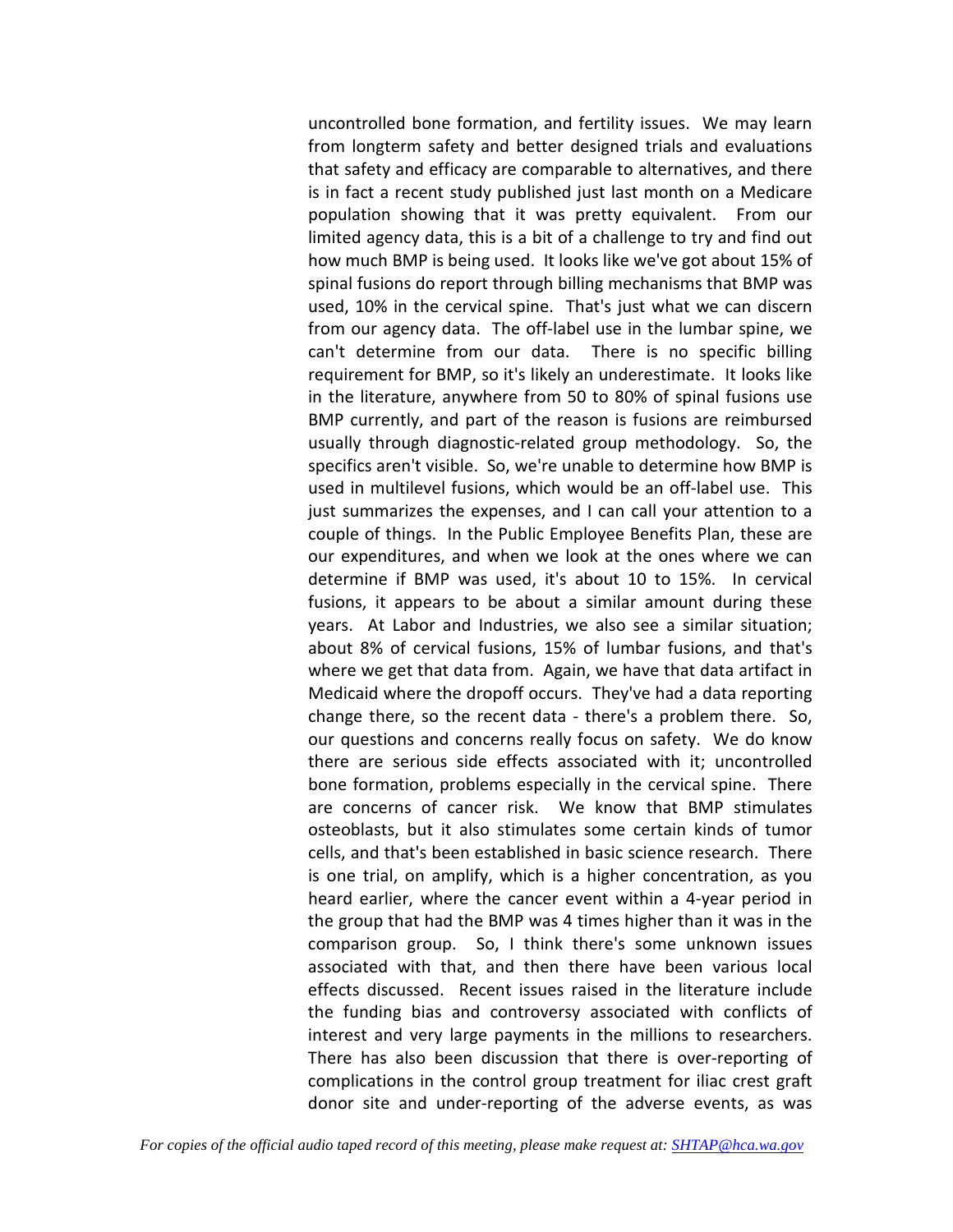mentioned previously. I think one of the things to keep in mind when we're talking about safety issues is, we need to have high confidence that there is not an adverse event, not high confidence that there is an adverse event. There are also some issues associated with efficacy, some trial designs. A lot of the early trials were open label, so it was not blinded. The typical style has been a noninferiority trial design where there's no expectation to show that there's better efficacy. This kind of trial design may be appropriate when we're talking about withholding treatment that would be shown to be absolutely essential, but with chronic back pain and degenerative joint disease, that may be a bit more nuance than that. The primary outcome of bone graft, iliac crest bone graft, was overestimated in these trials. All pain in the gluteal region was attributed to the donor site harvesting, but that kind of pain is common in all low back pain and so that was not clearly discerned. Another key issue here is the BMP was studied through the FDA device classification premarket analysis process where BMP is a biologically-active agent, and so it wasn't subjected to some of the more rigorous design issues associated with pharmaceuticals. There has also been some critique of some of the control groups in studies where the comparison group did not receive optimal care. There is inadequate information for offlabel use, especially in the cervical spine. Cost is much less of a concern for us. The direct cost for BMP, per se, is not determinable in our agency data. The direct cost to hospitals appears to be more than alternatives, and there's been some reports on that. Cost effectiveness can't really be assessed due to the questions remaining on efficacy and BMP might be worth the cost if it's demonstrated to be safe over the longterm. Other centers have reviewed this. The ARC Report is probably the best HTA. It's a little dated now, and it essentially concluded the onlabel use as appropriate. CMS has done a review, as well, and their voting and recommendations followed the ARC findings. I think kind of a summary in our thinking here is, there are still some uncertainties and controversy about BMP. There are safety issues because of the under reporting of severe adverse events. There has been over reporting of control complications, as well as the conflicts of interest, efficacy, the control treatments may have been compromised, inadequate blinding, and the noninferiority design issues. So, our summary review is that we do have these serious safety questions. Off-label use does not have reliable data, but we know it's being used in an off-label fashion in Washington. There's unclear efficacy because of these design issues, and so the value, of course, and cost effectiveness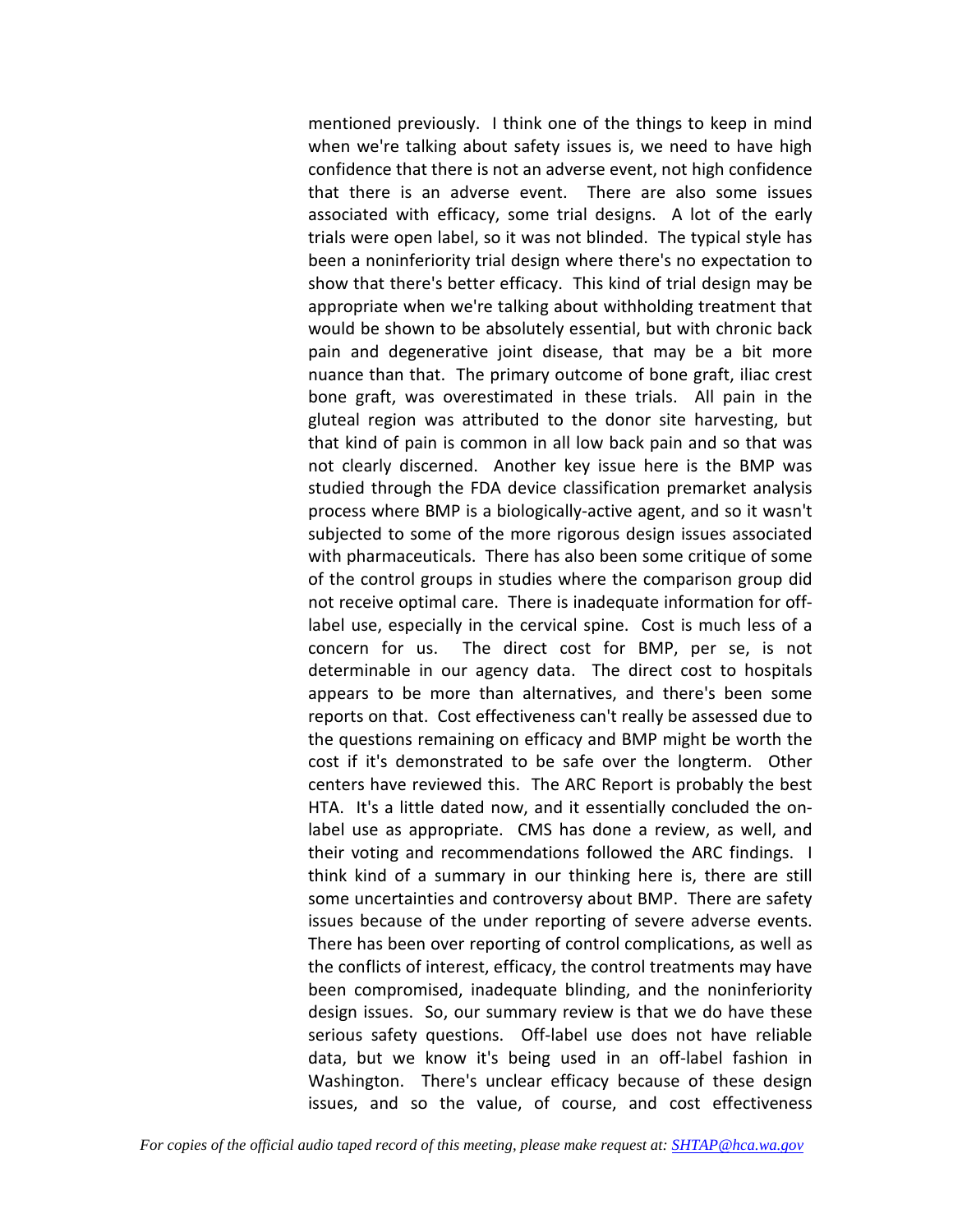depends on the efficacy. So, our recommendation is for off-label. We're recommending non-coverage in light of these safety issues. For on-label, as you go through this information and look at the evidence, if you think the safety concerns are valid, we would recommend considering doing a non-coverage decision. As you review it and if you decide that the safety issues are really not valid, then we would encourage you to consider only FDAapproved indications.

- Craig Blackmore: Thank you. Any questions from the committee specific to the agency report?
- Richard Phillips: I have a question. Can you comment upon whether the use is always accompanied by a cage device (unintelligible)? Or is that even relevant.
- Bob Mootz: Well, I think the InFuse product, which is the primary one that's out there, you'll see it in the evidence report, but basically it's infused in a sponge inside a cage.
- Richard Phillips: Okay. So that's you're only talking about…
- Bob Mootz: So it is contained, yes.
- Craig Blackmore: So if I understand what you're saying in terms of how often this is used, you have numbers but, the 15% that you've given us, but your belief is that it's probably a pretty significant underestimation because of your reporting issues.
- Bob Mootz: The 15% is just for billing, from our billing data that we know that it was used.
- Craig Blackmore: Whereas, more national averages of 50% or higher.
- Bob Mootz: Yeah, and that's just Washington data.
- Craig Blackmore: Yeah, thank you.
- Bob Mootz: But we think it's in pretty widespread use.
- Craig Blackmore: Okay, so it's 10 after 2. Are we ready for a break, or should we press on with the vendor report? Press on. All right, vendor report, please.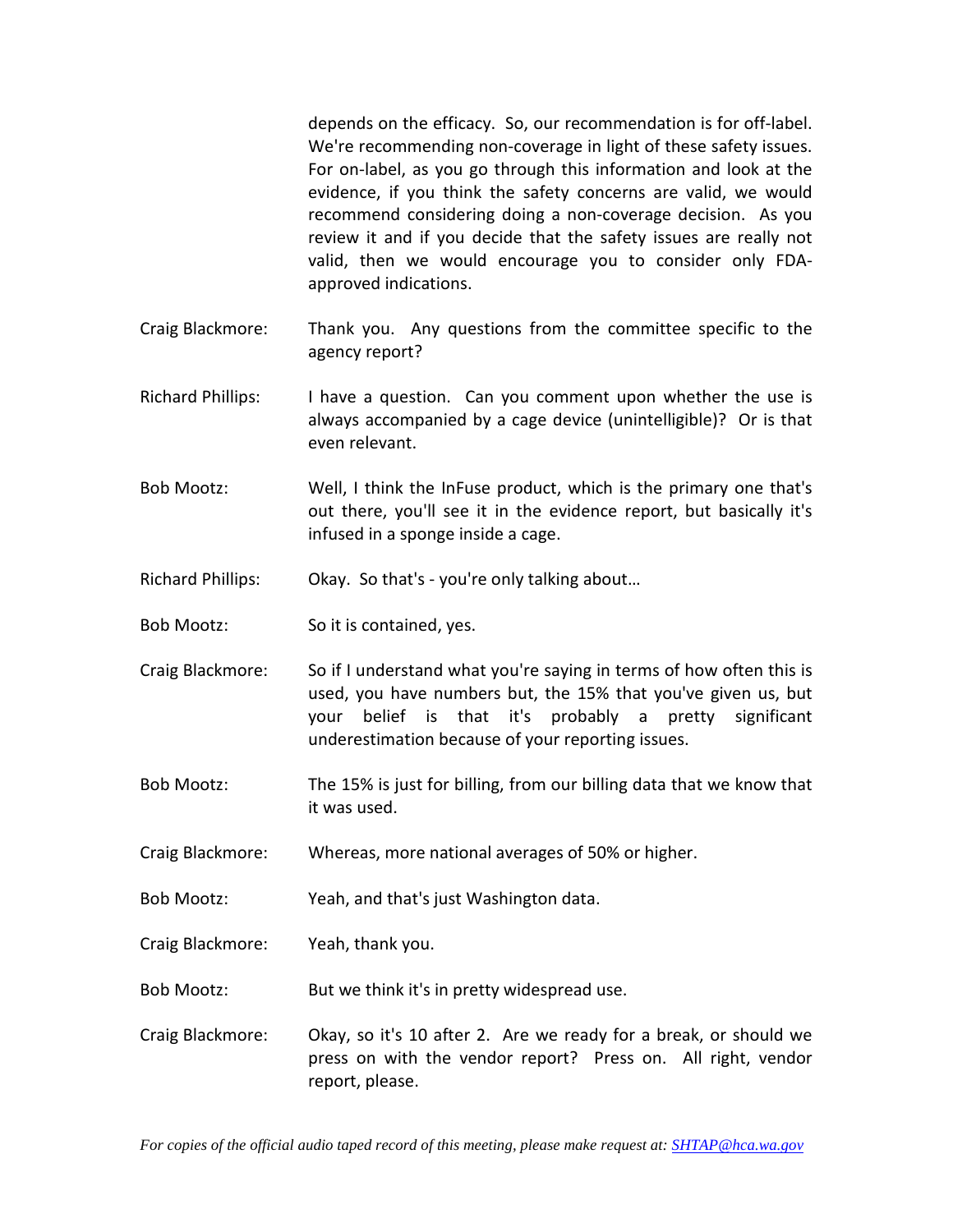- Robin Hashimoto: Okay. So, I'm Robin Hashimoto. I'm from Spectrum Research, and I'm just going to present the evidence from our Health Technology Assessment on spinal fusion, BMP use in spinal fusion. Okay, so spinal fusion procedures typically utilize some type of bone graft to facilitate new bone formation and there are 3 properties of bone grafts that contribute to formation of new bone. The first is osteoproduction. Can you hear me?
- Craig Blackmore: You can sit over here if it helps and just use that one.
- Robin Hashimoto: Okay, oh that's much better. So I'm Robin Hashimoto. Okay, so I'll just start with this again. So, spinal fusion procedures typically utilize some type of bone graft to facilitate new bone formation and there are 3 properties of grafts that contribute to the formation of new bone. The first is osteoproduction, and this refers to the ability of the graft to generate bone and is attributed to the presence of bone-forming cells within the graft. The second is osteoinduction, and this refers to the ability of the graft to induce sole activation, proliferation, and differentiation of bone-producing cells. The last is osteoconduction and refers to the presence of the scaffold on which new bone formation can occur. So, there are, of course, many types of commonly used grafts and autologous bone grafts are considered to be the gold standard, and they possess all 3 characteristics of successful bone grafts. Okay, so the most commonly used form of autologous bone graft in spinal fusion procedures is the iliac crest bone graft or ICBG. Again, this type of bone graft is the gold standard, and although ICBG has the benefit of being osteogenic, osteoconductive, and osteoconductive and is generally accepted to promote fusion, there are limitations to using ICBG that are primarily related to graft harvesting. So, these limitations are listed and can include donor site morbidity, such as pain and infection. The procedure can cause nerve injury or avulsion fractures. There is also, in some patients, a concern that there's limitation in the quantity of bone available. So, of these, donor site pain has really been the primary motivation to pursue alternative bone graft materials for spinal fusion. So one of the more recent bone graft alternatives to be developed are products using bone morphogenetic proteins, or BMPs, and as their name suggests these proteins were identified on their basis to stimulate new bone formation. So, these proteins are members of the transforming growth activator super family of proteins and of the many different forms of these proteins 5 exhibit full osteoinductive potential. BMP-2 and BMP-7 are the 2 forms that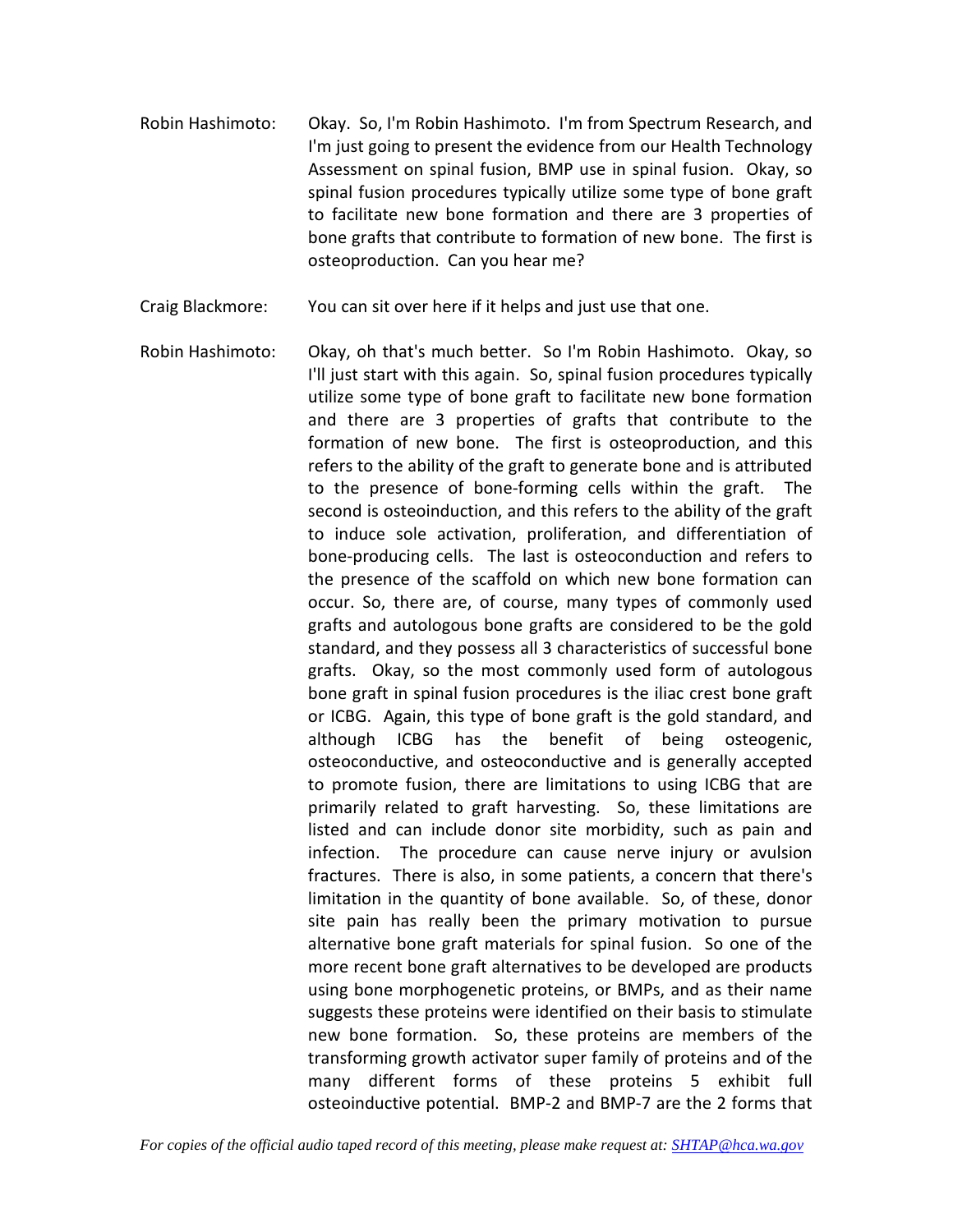are currently available for clinical use. So, the impetus for developing BMPs as bone graft substitutes was to provide a product that is able to stimulate bone formation without the need for autograft harvesting. Okay, so this is just a very simplified schematic to illustrate how BMPs work. So, BMP is a soluble protein. It binds to specific receptors on host cells, such as missing stem cells or osteoblasts, which are bone-forming cells. binding of the BMP results in receptor activation. This leads to activation of signaling cascades and ultimately the activation of genes that promote cell differentiation, so differentiation of cells and osteoblasts or proliferation of osteoblasts. Okay, so there are 2 products that are currently approved by the FDA. So, the first is InFuse, which you've heard about. This is a Medtronic product and utilizes BMP-2. It received premarket approval in 2002. The second is OP-1, which utilizes BMP-7, and this product received humanitarian device exemption in 2004. So, this is an image of the InFuse product taken from the Medtronic site. So, during surgery, a specific amount of BMP is soaked into an absorbable collagen sponge, or ACS. The collagen sponge is able to function as an osteoconductive scaffold for new bone formation. It's made of type 1 collage, which is naturally present in bone, and the sponge resorbs over time. So, the BMP/ACS product is placed into the LT cage, lumbar tapered fusion device, and 2 devices are inserted side by side into the intervertebral disk space, and together they restore the natural height to the degenerated space. So, after the device is implanted, the BMP begins to dissolve into the disk space. This results in the recruitment of bone-forming cells to the site. BMP induces them to proliferate, and in the case of stem cells to differentiate. At the same time, new vasculature is formed. Once bone has begun to form, it produces it's own signaling cascades, and this further stimulates bone formation. Ultimately, this process leads to the formation of complete trabecular bone and fusion is achieved. Okay, so going back to the FDA products, I'm going to go over what they're indicated for. InFuse is indicated for primary anterior open or laparoscopic fusion at 1 level between L4 and S1 in patients with degenerative disk disease and up to grade 1 spondylolisthesis who have failed at least 6 months of nonoperative care. OP-1 is approved for revision posterolateral lumbar fusion in patients who are compromised by factors such as diabetes or smoking or osteoporosis who aren't expected to have fusion or be able to have autologous bone and bone marrow harvest. So, when BMP is used for these specific indications, BMP-2 or BMP-7, that's considered to be on-label use, and all other uses are considered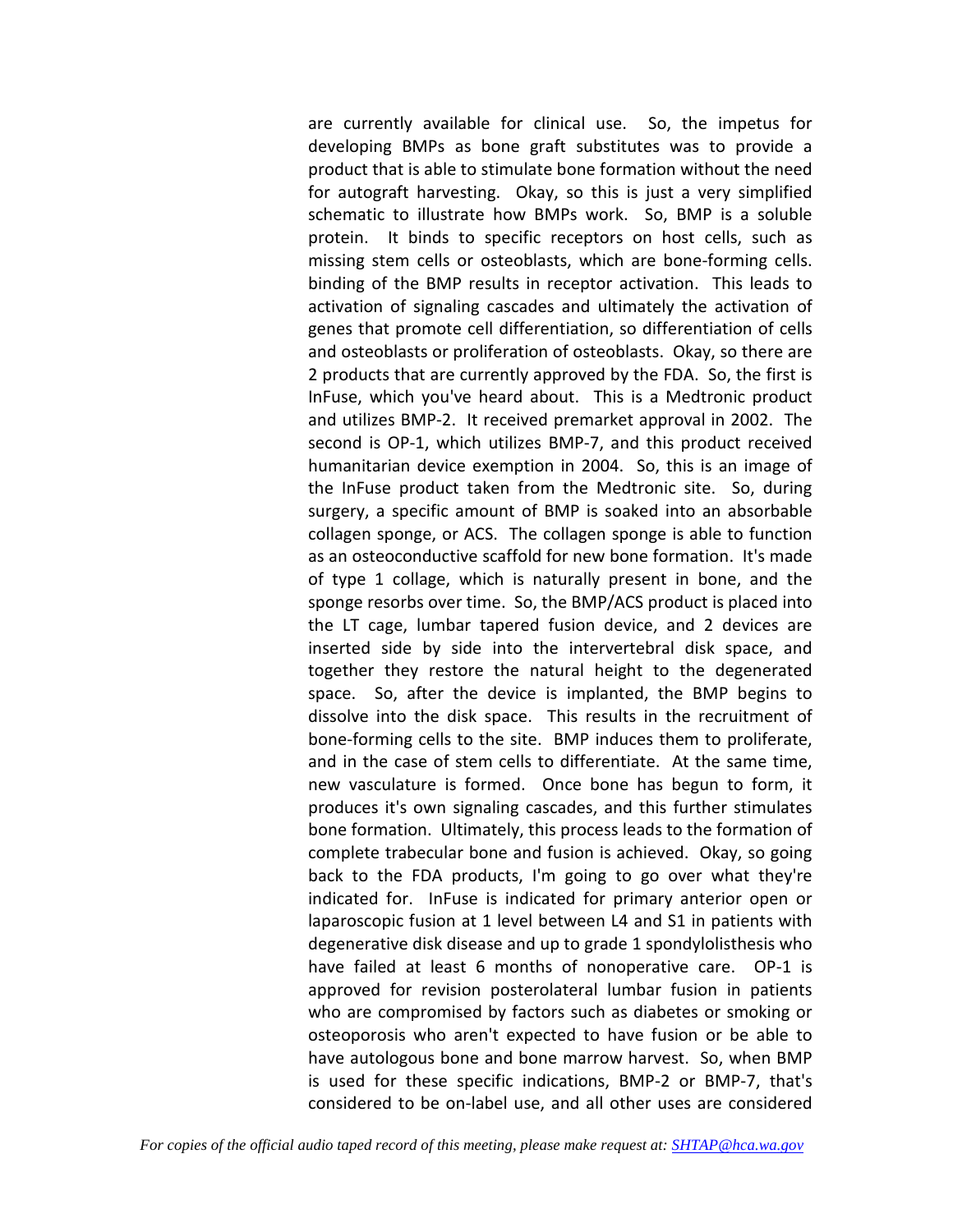to be off-label. So, Ong and Kl reported a large database study on BMP use in 2010, and the authors utilized the nationwide inpatient sample database, and this is a large database that contains representative data from hospital discharges. So, over 340,000 procedures were performed that used BMP between late 2002 and 2007. The authors found that the use of BMP increased over 4-fold between 2003 and 2007, and of the 340,000 procedures done, approximately 92% were for spinal fusions. Interestingly, over 85% of the procedures were for off-label use. Okay, so questions remain about the safety, efficacy, and effectiveness and cost effectiveness of BMP-2 and BMP-7 in spinal fusion procedures. So as such, the aim of the report was to systematically review, critically appraise, and summarize comparative evidence on the clinical efficacy and effectiveness, safety, and cost effectiveness of BMP use in spinal fusion. The specific key questions will be discussed in turn. So, we employed strict inclusion and exclusion criteria. For inclusion studies, must evaluate patients with back and/or leg or neck pain who undergo lumbar or cervical fusion with BMP-2 or BMP-7, and all studies that we identified compared fusion with BMP to fusion with an alternative autograft, allograft, or bone substitutes. So, outcomes of interest were defined by the state. For key question 2 on efficacy and effectiveness, the primary outcomes of interest included pain, function, and fusion. Secondary outcomes included perioperative outcomes, such as length of hospital stay, as well as outcomes such as patient satisfaction and return to work. Safety outcomes of interest, of course, were complications and adverse events, as well as second surgeries. So, we conducted a systematic literature search, and the results of that search are shown here. After systematically reviewing whether each identified reference met our inclusion criteria. We ended up including a total of 36 articles for key question 1, 115 articles for key questions 2, 3, and 4, and 3 articles for key question 5. This slide shows a little bit more detailed information on the quality of literature available. For key question 2, we included 14 randomized control trials, as well as 15 cohort studies. These studies were also included for key question 3 on safety. For safety, we additionally included 12 cohort studies, as well as 33 case series and 16 case reports. Okay, so moving into the results, key question 1 asks about expected treatment outcomes, whether outcome measures have been validated in patients undergoing lumbar or cervical spinal fusion, and whether the minimal clinically important difference has been defined in this patient population. So, to look at expected treatment outcomes, we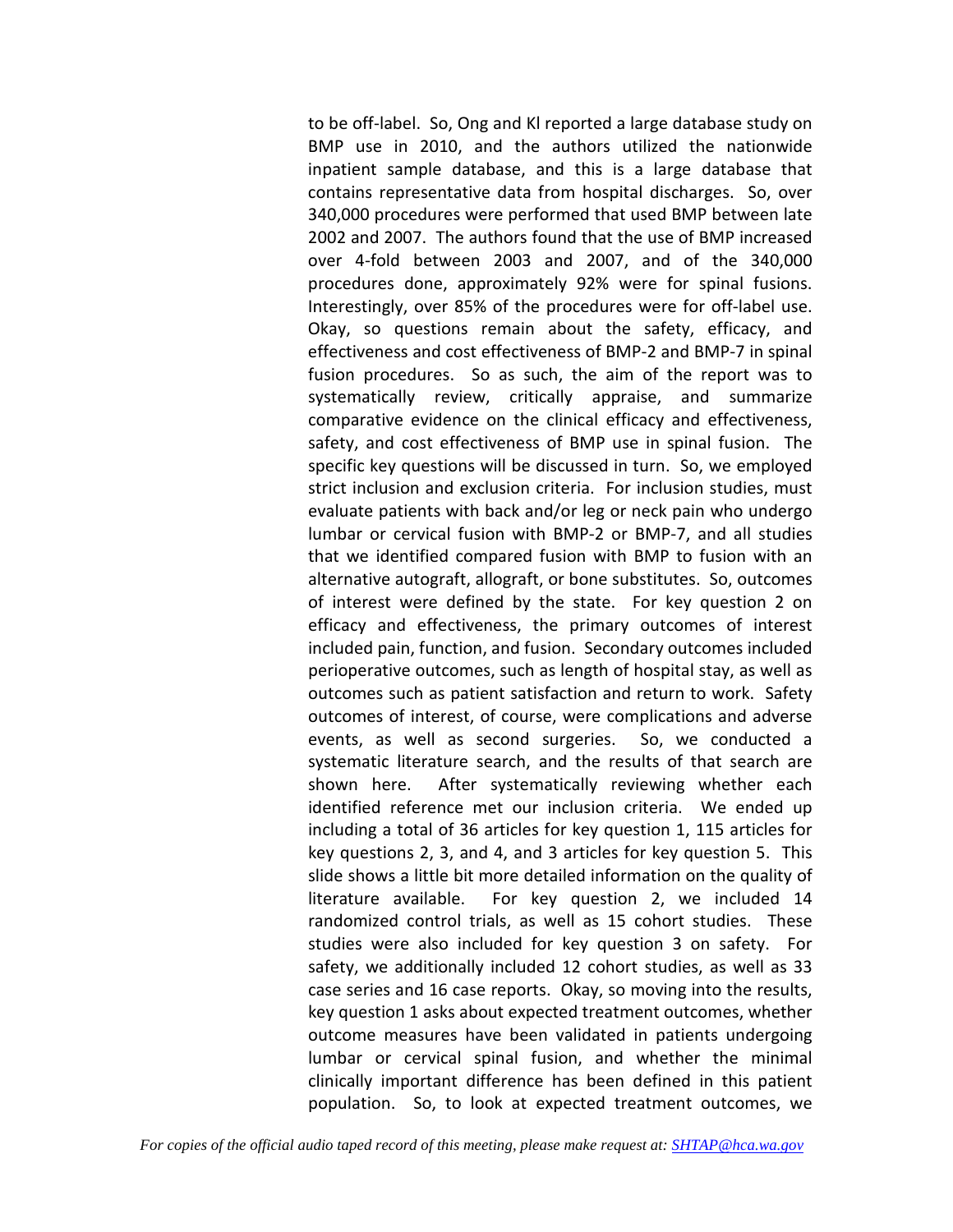surveyed all comparative studies included in key question 2 to identify the most commonly used outcome measures, and as you can see, the Oswestry Disability Index, or ODI, the Neck Disability Index, or NDI, the SF-36 Health Questionnaire, and the Visual Analog Scale for Pain were the most commonly reported outcome measures, and all 4 of these outcome measures are patient reported. The other outcome measures identified were much less frequently used. And fusion, of course, is a very commonly reported outcome measure and should be viewed as a surrogate measure, because fusion doesn't necessarily correlate with clinical outcomes, and the definition of fusion used varied between studies with common requirements including the presence of bridging trabecular bone between the transverse processes, absence of motion, and absence of radiolucent lines over more than half the implant surfaces. So, going back to these 4 most commonly used outcome measures, we determined whether they had been tested for validity, reliability, and responsiveness, and whether the minimally clinically-important difference had been defined in spinal fusion patients. So, as you can see, the SF-36 was the only outcome measure that was validated or tested at all in spinal fusion patients. For the other outcome measures and tests, everything was done in either spine or neck pain patients. So, next looking at the minimal clinically-important difference, we interpreted all of our results in the context of these numbers. So first, looking at the ODI, we didn't find any single agreed-upon value, but we did identify one study that compared lumbar fusion with BMP to autograft, in which the FDA required an ODI change of 15 points for ODI success. So, this is the number that we used to consider that there was a minimally clinically-important difference occurring. For the NDI, again, we didn't find any single agreed upon value. We identified 3 studies in which an MCID value ranged from 7 to 19 points. So, we interpreted results based on a 15 point change, and then similarly for pain, we identified studies that use an MCID value that ranged between 2 and 29 points on a 100 point scale. A recent HTA used an MCID value of 20 points for patients with chronic low back pain, so that's the number that we chose to use.

Seth Schwartz: Can I get a point of clarification, please? So, if 85% of these procedures are done for off-label uses and when I look at slide, well they're not numbered, the slide you have up now, am I interpreting correctly if I say that the first 3 rows are evaluations of pain in patients who had it used in an off-label fashion?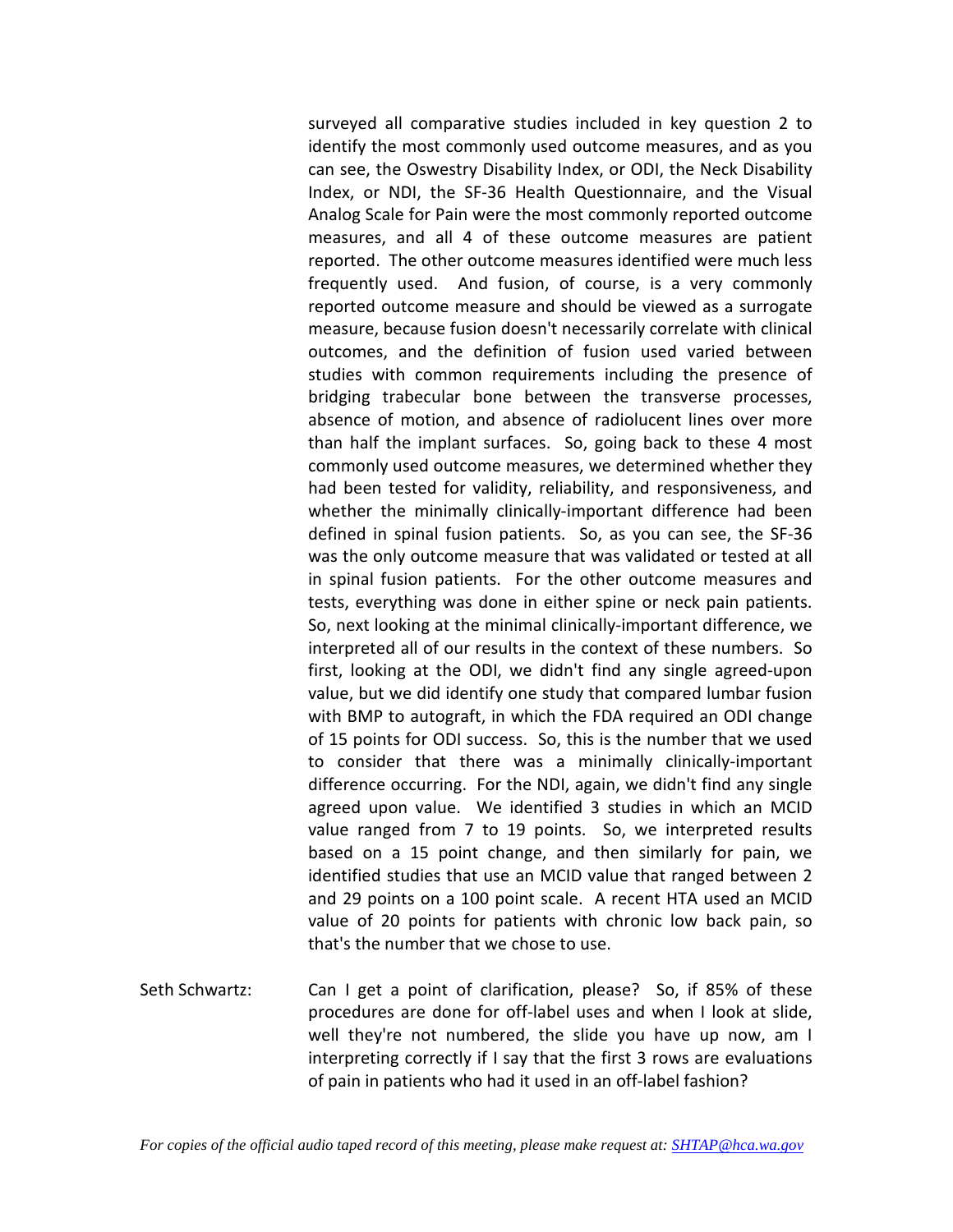- Robin Hashimoto: It's not necessarily where BMP was used at all. These are patients that - these are studies done in patients that had spine or neck pain. So, first we looked for studies in which patients had undergone fusion and when we didn't find very much, then we moved on to the next level and looked for validation in patients that had spine or neck pain.
- Chris Standaert: This is just a question on the measures used in studies of (unintelligible), not necessarily BMP.
- Robin Hashimoto: And we didn't identify any studies that reported the MCID for the SF-36. Okay, so moving into key question 2 on the efficacy and effectiveness of BMP-2, because there were so many different ways in which BMP was used, I've divided the section up according to whether BMP-2 or BMP-7 was used, whether it was used for on or off-label uses, and whether it was used in the lumbar or cervical spine. Because we do have so much of it, I'm going to focus in on the highest level evidence and provide additional information only when we think it will be helpful to the committee. Okay, so for the efficacy of BMP-2, on-label use in the lumbar spine, 2 RCTs met our inclusion criteria. These patients underwent primary single-level open anterior fusion with InFuse or iliac crest bone graft and BMP was used at the approved dose of 4.2 to 8.4 mg per patient. Patients were followed for 24 months, and these 2 studies served as the pilot and pivotal trials for the FDA SSED on InFuse. So, I've divided the results up by primary and secondary outcomes. The results are shown. The equal sign indicates the outcomes were similar between treatment groups. The plus sign indicates the outcomes were improved with BMP. The minus sign indicates the outcomes were worse with BMP. Outcomes were assigned these values based on whether the differences between groups were clinically meaningful, or if this wasn't available on P values, or just on whether there were large differences in outcomes between groups. So, as you can see, except for perioperative blood loss, which was better for BMP patients, all reported outcomes were similar between treatment groups, and the strength of evidence was low. Okay, so for the efficacy and BMP-2 off-label use in the lumbar spine, we identified 6 RCTs that reported on 27 to 463 patients. There was much more heterogeneity in the interventions used here. The patients underwent primary single or multilevel fusion via a variety of approaches with either BMP-2 or iliac crest bone graft, and BMP was used at a dose that ranged from 4.2, which is where it started for on-label use, but went all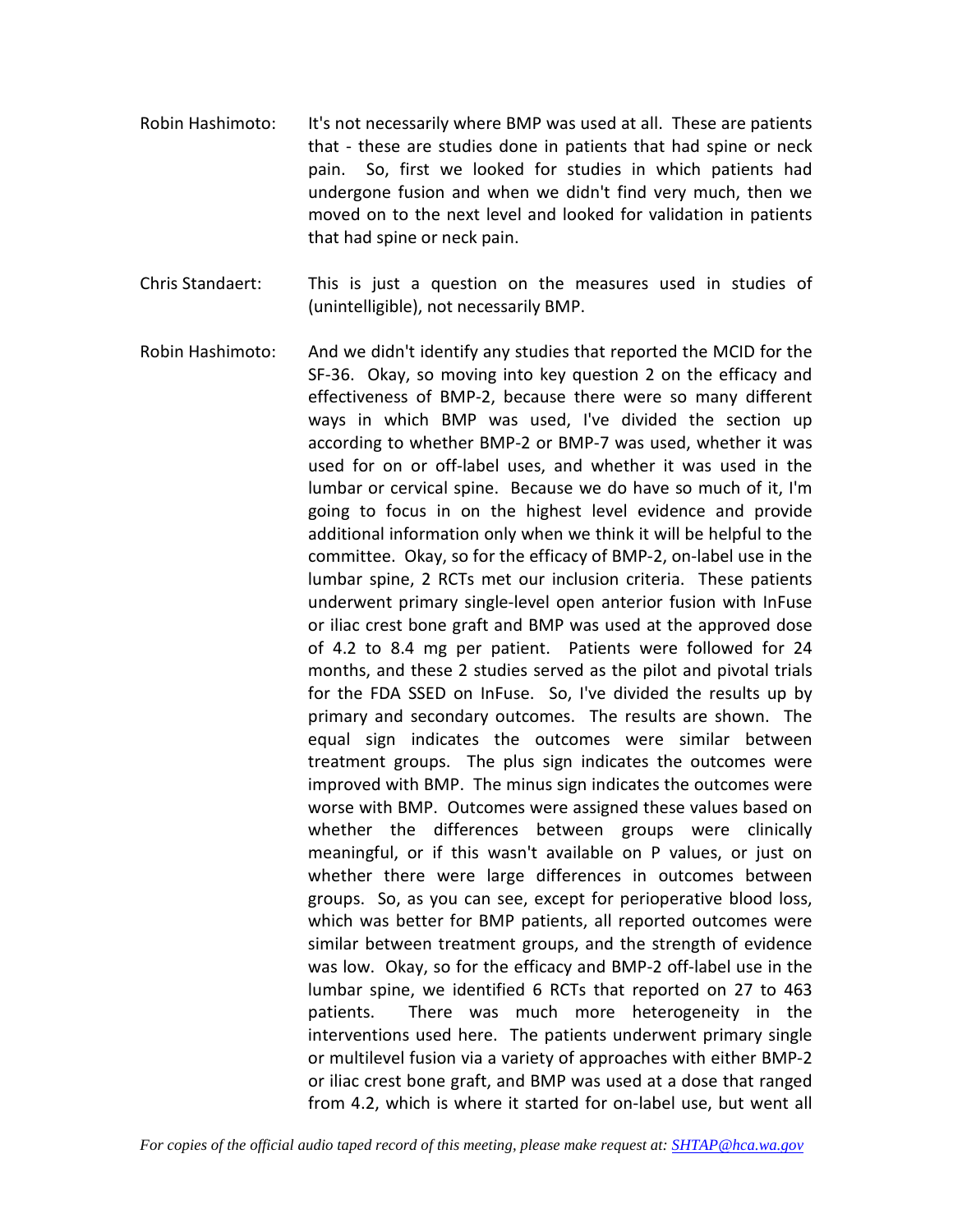the way up to 40 mg per patient, and that was for the Amplify trials. Patients were followed for up to 24 months. So, as you can see, again, except for a couple of perioperative outcomes, outcomes were similar between treatment groups and the strength of evidence ranged from high to low. Okay, so for the efficacy in BMP-7 off-label use in the lumbar spine, 5 RCTs met our inclusion criteria. These patients underwent primary singlelevel PLIF or PLF, posterior lumbar interbody fusion or posterolateral fusion with BMP-7 compared with either iliac crest bone graft or autograft, and patients were followed for up to 54 months, and again, except for a couple of perioperative outcomes, outcomes were similar between treatment groups. The strength of evidence was either high or low. For the efficacy of BMP-2, off-label use in the cervical spine, 1 small RCT met our inclusion criteria. So, the study only included 33 patients. The patients underwent primary 1 or 2-level ACDF with InFuse or iliac crest bone graft, and patients were followed for 24 months. Here, there was some benefit associated with BMP use for neck disability index scores and arm pain outcomes. All other outcomes were similar between treatment groups and in all cases the strength of evidence was low. Since the evidence on efficacy was only based on one small RCT, I will also show you the evidence on the effectiveness of BMP-2 use in the cervical spine. So, we identified 5 cohort studies. Each study enrolled between 58 and 775 patients. A variety of interventions and comparators were used, and patients were followed for up to 36 months. As you can see, the strength of evidence for almost all of the outcomes was insufficient and, in general, outcomes were similar between treatment groups. Okay, so moving into key question 3, which asks about the safety of BMP use in the spine. So, there was quite a bit of data for this key question, so I'm going to focus in on some of the outcomes with solid evidence and on outcomes for which BMP may be associated with a higher or lower risk. Okay, so for this key question, we included all adverse events and second surgeries that were reported in 14 RCTs, 27 cohort studies, 33 case series, and 16 case reports. In most cases, I'm going to focus on the evidence from the comparative studies, since that provides the strongest quality of evidence. Okay, so for local safety we didn't find any differences between treatment groups and the risk of deep infections, and the strength of this evidence was low. We did find that there was a greater risk of inflammation or neck swelling with off-label use of BMPs in the cervical spine, and I should point out the data here are interpreted in the same way. So, in this case the minus sign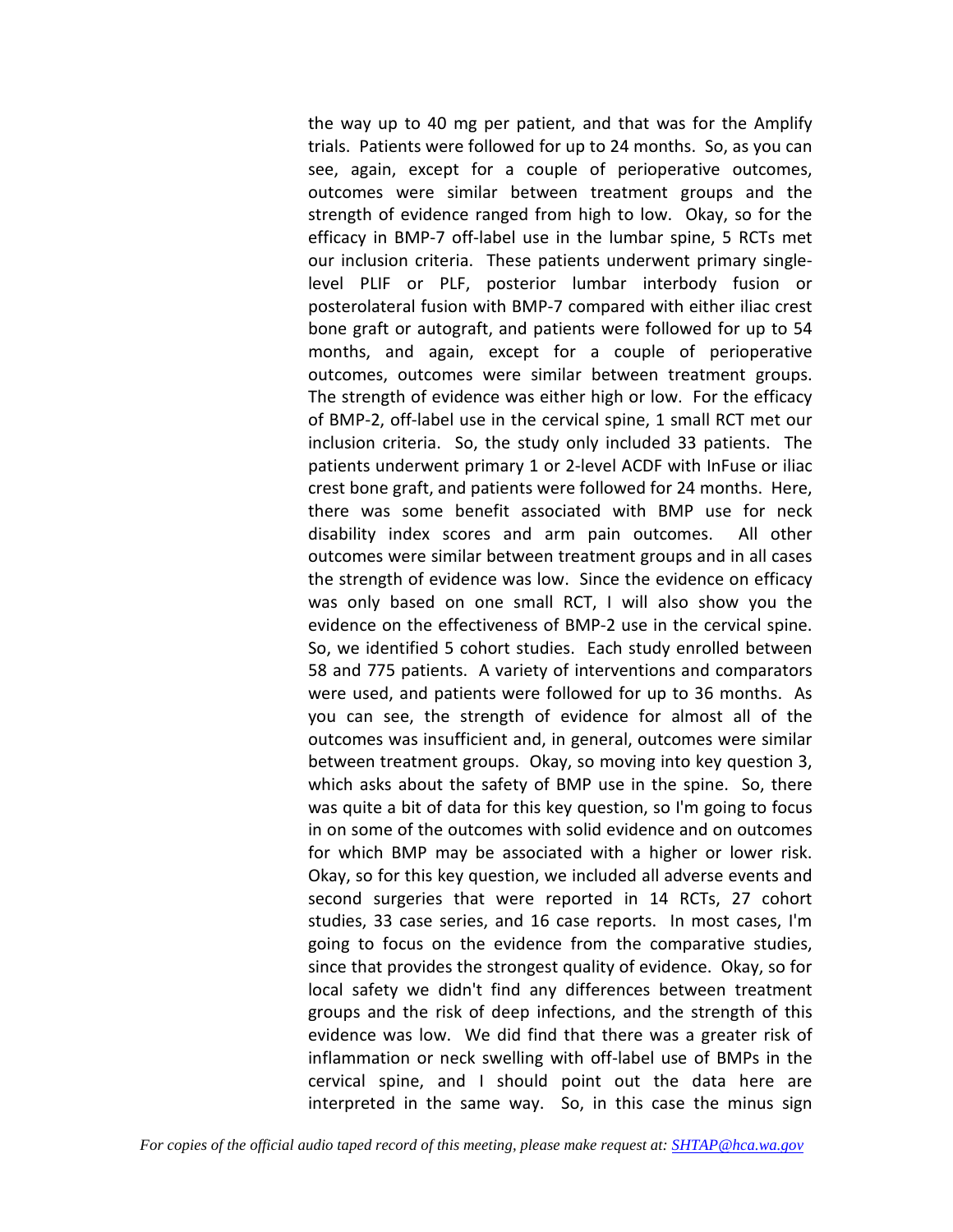indicates the outcomes were worse with BMP. So, that's equivalent to the higher risk of complications. Okay, so regarding inflammation and swelling, data from 4 cohort studies and 2 database studies suggested that the rate of inflammation or neck swelling, which can lead to dysphagia or problems swallowing, reintubation, and prolonged hospital stay is higher in patients who received BMP. So, data from 4 cohort studies suggested that the risk of swelling was nearly 35% in BMP patients compared with 9% in control patients, and data from 2 large database studies suggested that the risk was 5% in BMP patients and 3% in control patients. Data from 7 case series give a risk of its complication that falls in the middle of those provided from the comparative studies. Okay, so we didn't find any difference between treatment groups and the risk of dural injury. We did find that there was a greater risk of retrograde ejaculation following BMP use in the lumbar spine, and the strength of this evidence was low. Okay, so this slide provides a bit more detail on the data for retrograde ejaculation. So, the FDA SSED for InFuse reported a 7.9% risk of retrograde ejaculation in BMP patients and a 1.4% risk in the iliac crest bone graft patients. The majority of these events presented within the first 9 weeks following surgery, although 2 of the BMP cases didn't present until between 9 and 19 months. No cases were reported for the last followup, indicating that all cases were transient. Okay, the second study was a 2011 cohort study, and it reported a similarly increased risk of retrograde ejaculation following BMP-2 use for patients undergoing 1 to 2-level anterior lumbar fusion that spanned L5-S1. The authors were able to stratify the data and found that the effect held true for 1-level fusions but not for 2 level fusions, and then for the 5 BMP patients that did develop retrograde ejaculation, 3 of them remained effected at 12-month followups. Okay, so we did not find any difference between treatment groups and the risk of cardiovascular or vascular complications, or in the risk of deep vein thrombosis. There were no differences between treatment groups and the risk of death, except as reported by 1 retrospective cohort study that evaluated BMP-2 use in the cervical spine. So, the study reported that the risk of death in 90 days following surgery was higher in BMP-2 patients compared with control patients, and the causes of death were not reported. So, the significance of this result should be interpreted with some caution, because the study provided no surgical or demographic information. We also found evidence that when used off-label, BMP may be associated with an increased cancer risk. So, a total of 6 studies reported on cancer,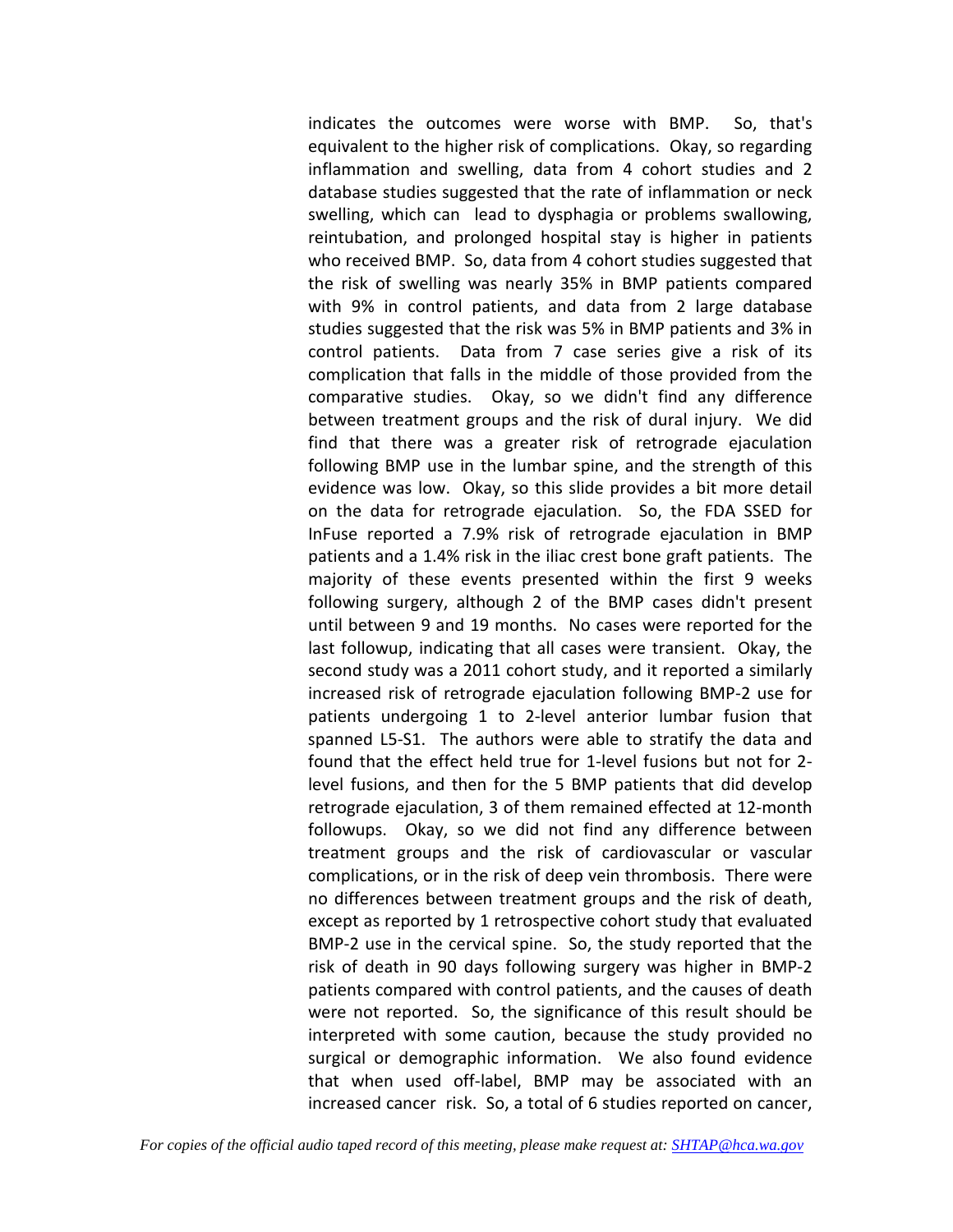and those are shown here. So as you can see, 1 on-label RCT reported no difference in cancer risks between treatment groups with 24 months followup. Three RCTs reported on off-label use of BMP. So both of the BMP-7 studies, so the second 2 studies, were relatively small. These studies enrolled 34 and 36 patients each, and then the first study, the BMP-2 study from the FDA 2010 report, was the report on Amplify, which uses a very high dose of BMP-2 at 40 mg per patient. So, at 24 months followup, which isn't shown here, the risk of cancer was 3.8% for BMP patients and 0.9% for iliac crest bone graft patients. At 60 months, which is shown the risk was 6.3% for BMP patients and 2.2% for control patients. So, in the study of the types of - 15 cases of cancer that were reported in the BMP group and the 5 in the control group, cancer types varied quite a bit. So, I'll just give you a couple. A few of them included laryngeal cancer, ovarian, prostate, colon, breast, basal cell carcinoma, lymphoma, leukemia, and there are others as well. Finally, 2 cohort studies reported on off-label use of BMPs. One found a higher risk of cancer with BMP use and then the last one found no difference between groups and the risk of specifically pancreatic cancer. Okay, regarding second surgeries, we reported on revisions. Revisions are defined as surgery that modified or adjusted the original implant, hardware removal, and that was defined as removal of one or more components of the original implant, and this included replacement with a different implant. Supplemental fixation, which was surgery to provide additional stabilization to the index site, and reoperation, which was defined as any other procedure at the index level. So, we found that the risk of revision or hardware removal was similar or improved with BMP use. There was moderate evidence that the risk of supplemental fixation was improved with BMP-2 use, and there was low evidence that the risk of supplemental fixation was worse with BMP-7 use. The rates of reoperation were similar between treatment groups for off-label use of BMPs. For graft site morbidity, we found that in patients who underwent iliac crest bone graft harvest, perioperative hip pain, visual analog scale scores range from 5.7 to 8 points on a 10-point scale, as reported by 4 studies. These scores were much lower by the last followup. Nine studies reported that the percentage of patients with hip pain at the last followup ranged widely from 10 to 66% of patients. Other reported complications of the graft site included injury to the lateral femoral cutaneous nerve, ASIS fractures, and deep infection requiring surgery. We also found no evidence of increased back or leg pain in the first 6 months in patients who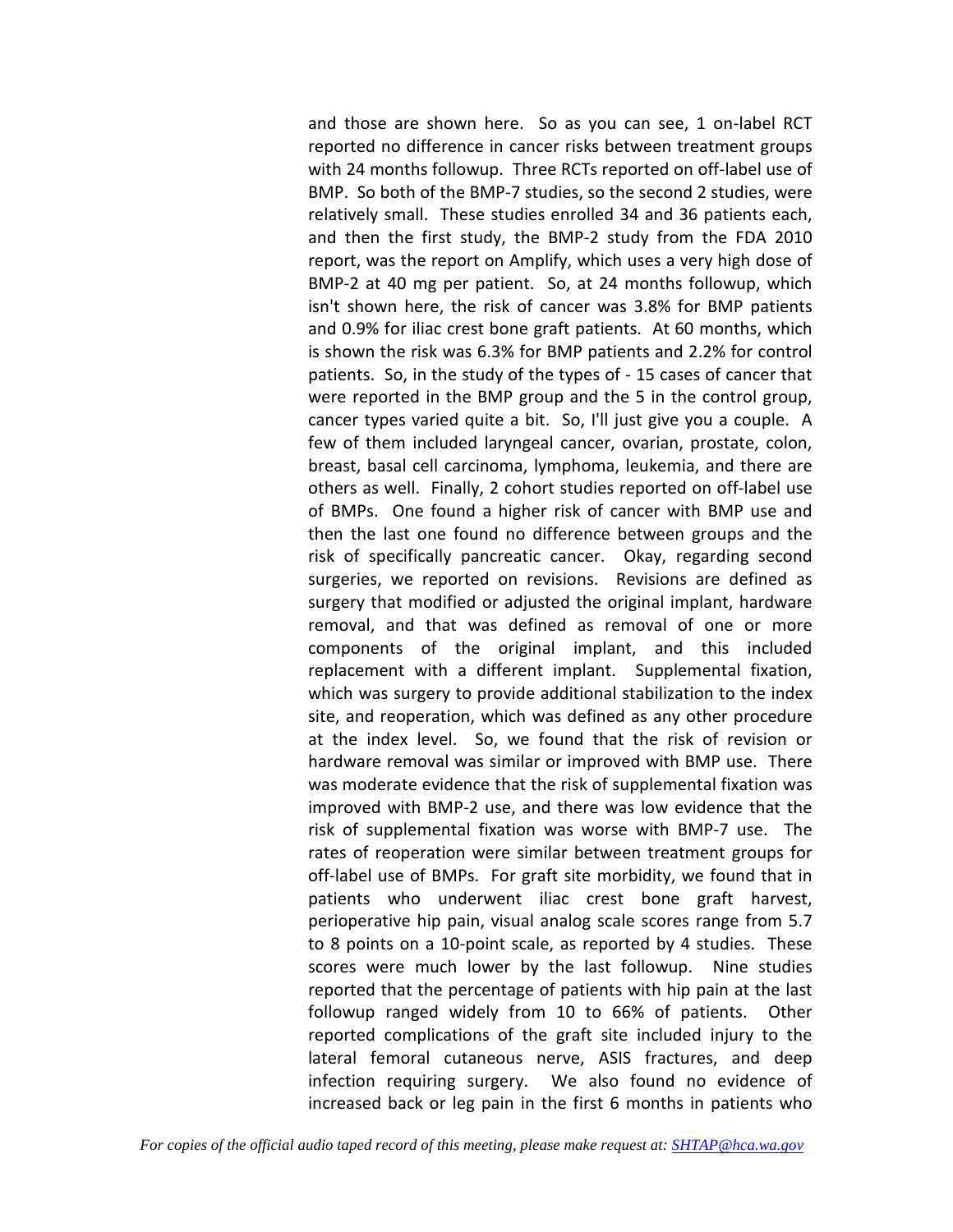underwent fusion with iliac crest bone graft compared with BMP-2. Okay, so moving into key question 4, which asks about the differential efficacy and safety of BMP in subpopulations. We identified 8 cohort studies that provided evidence on this key question, and we found no strong evidence that there was differential safety or effectiveness in any of the subpopulations listed. Key question 5 asks about the cost effectiveness of BMP use in spinal fusion. So, we identified 2 studies that reported on the cost effectiveness of BMP-2 for on-label use in the lumbar spine. The first study is shown here, and this was the cost effectiveness analysis done in the recent AHRQ HTA on BMPs, and the study used data from 1 RCT and costs were taken from the CMS payer perspective, as reported by Medicare. So, the report found that when the BMP cost was bundled and the initial costs were the same in both treatment groups, BMP was more cost effective. When BMP was treated as an additional cost, and the additional cost that they used started at \$3000, iliac crest bone graft was the more cost effective strategy. So, the authors concluded the BMP was only cost effective when the initial costs were identical between treatment groups. So, the second study was done by the UK's National Health Service, and the study used data from the same RCT as the AHRQ report. The study found that BMP-2 was unlikely to be cost effective, or BMP-2 was unlikely to be more cost effective than iliac crest bone graft, as the cost per quality adjusted life year was over 120,000 pounds. We identified 1 study that evaluated the cost effectiveness of offlabel use of BMP-2 in the lumbar spine. So, this study took data and actual costs from a single RCT that enrolled patients who are at least 60 years old. Patients underwent single or multilevel posterolateral fusion with BMP or iliac crest bone graft, and the study found that although the initial costs were \$2300 higher for BMP patients, the final costs were \$2300 lower for BMP, as the result of a lower risk of complications. Finally, we didn't find any studies that reported on the cost effectiveness of BMP-7 or on the use of BMP-2 or BMP-7 in the cervical spine. Okay, so summary and implications. For efficacy and effectiveness of BMP use in the lumbar spine in general, outcomes were similar for both treatment groups. There was a bit of evidence that suggested that fusion rates were higher with off-label use of BMP-2; however, fusion is a surrogate outcome measure, and there were no differences between treatment groups in terms of patient reported pain or function. In the cervical spine, the evidence base was much smaller. There was some evidence that BMP use provided some benefit for arm pain, neck disability, and neck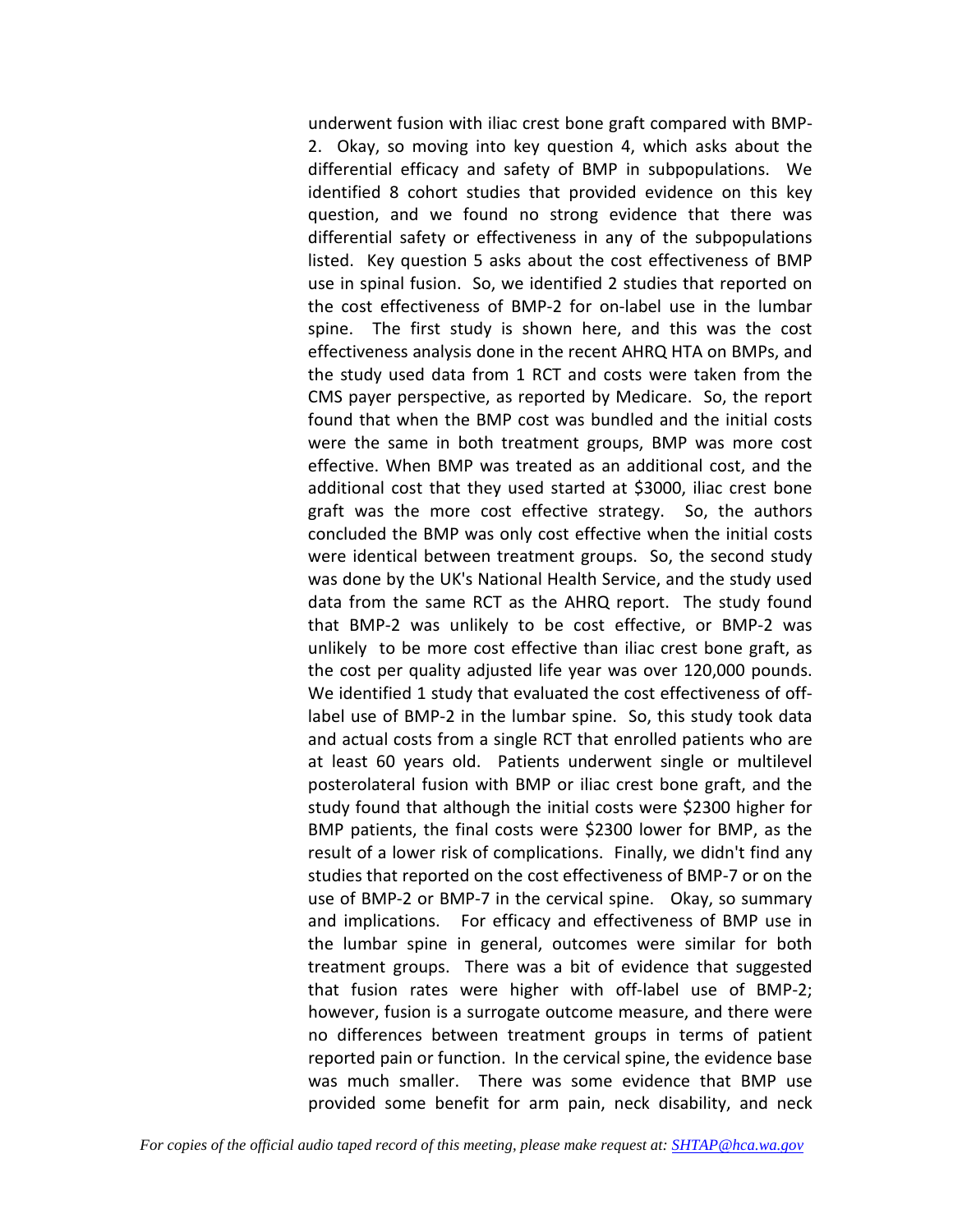scores and fusions. There was also evidence that suggested that length of stay and neck pain were worse with BMP use, and the strength of evidence was insufficient or low. For safety, we found that there was low evidence of a higher risk of retrograde ejaculation following BMP use in the lumbar spine. It should be noted that retrograde ejaculation is a concern with any anterior approach in the lumbar spine. This complication is generally thought to be transitory; however, one cohort study reported that 3/5 BMP patients who develop this complication postoperatively still had retrograde ejaculation at 12 months. We also found moderate evidence of a higher cancer risk following off-label use of BMP in the lumbar spine. Data varied by study, and data from one RCT, in particular, that used Amplify, which has not been approved by the FDA, reported higher cancer risks with BMP at 60 months. Again, a variety of cancer types were reported, some of which presented relatively soon after surgery, so were likely already present. Given the heterogeneity in cancer type, severity, and time of presentation, it's difficult to make a direct connection between BMP use and the development of cancer. We also found moderate evidence of a higher risk of anterior cervical inflammation or swelling following off-label use of BMP-2 in the cervical spine. This conclusion was based on data from 4 cohort studies and 2 large database studies. This complication occurs perioperatively, and the inflammatory and swelling response may lead to the use of intravenous steroids, dysphagia, and possible PEG placement, reintubation, tracheostomy, surgical exploration, and drainage, and all these things can lead to increased length of hospital stay or readmission. Okay, finally regarding second surgeries, we found moderate evidence that BMP-2 use was associated with a lower risk of supplemental fixation. We found low evidence that BMP-7 use was associated with a higher risk of supplemental fixation. The risk of revision, hardware removal, and reoperation were generally similar between treatment groups with possible benefits being seen with instances listed there. So, we thank you for your attention, and we can take questions at this time.

- Craig Blackmore: Thank you. Questions from the committee specifically related to what we've heard on this presentation.
- Seth Schwartz: Can I get a point of clarification? I had heard Dr. Shuster say that BMP-7 wasn't being used anymore. Does that? Can that be validated?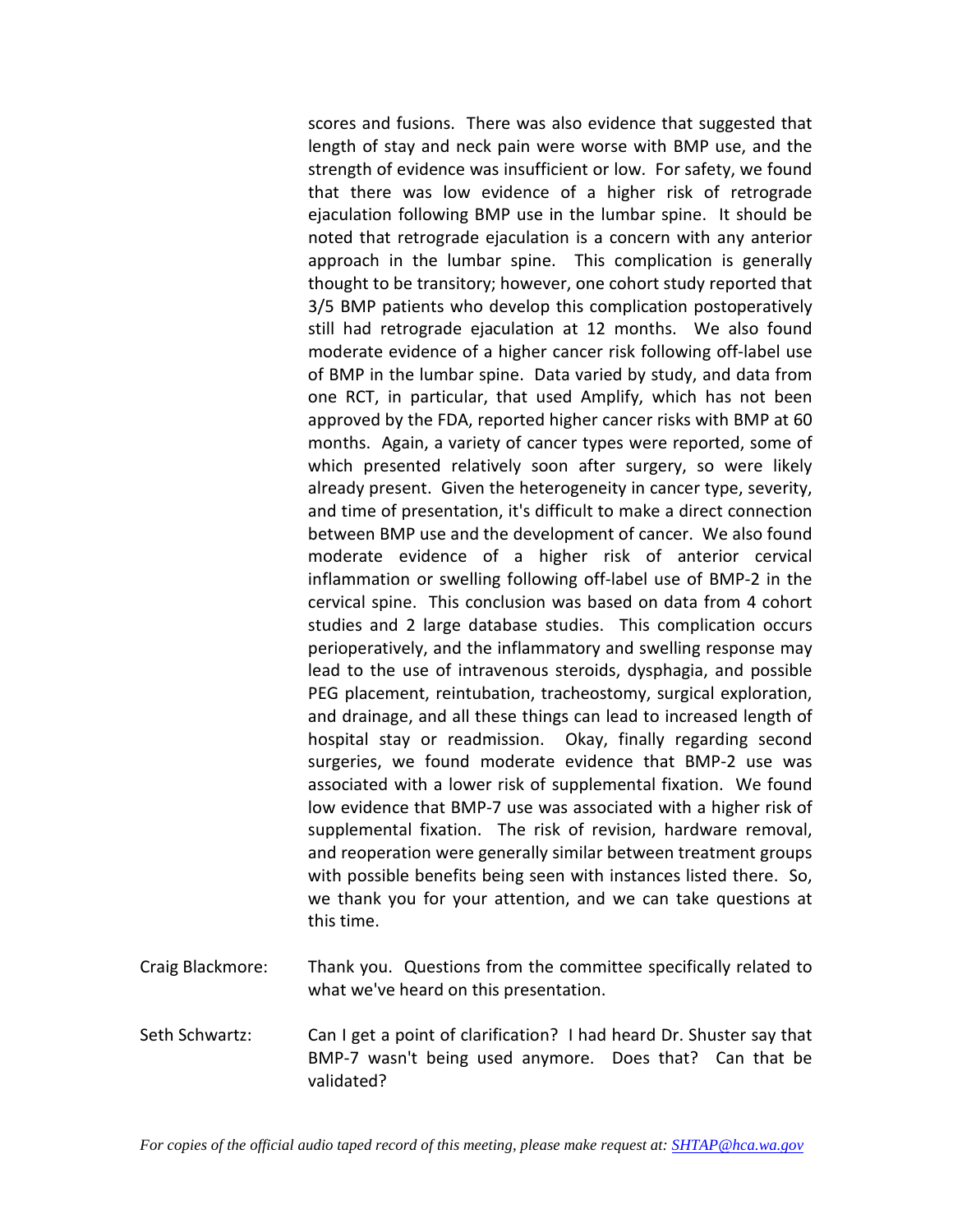- Craig Blackmore: Let me put you on hold for one second, and let me introduce our clinical consultant, Dr. Lee. Thank you for coming. If you could just introduce yourself and tell us who you are, that would be very useful.
- Michael Lee: Sure. My name is Mike Lee. I'm one of the orthopedic spine surgeons at the University of Washington Medical Center. I believe my CVA and my disclosures are listed in the packet, as such. In regard to BMP-7, the Stryker the product, some of that information is a little bit outdated. I don't believe Stryker actually owns BMP-7 anymore. I think that's actually been sold off to a different company. As for is it in use right now, I actually don't know the answer to that. I don't use it myself, and I can't give you that information. I think most of the folks use BMP-2.
- Craig Blackmore: Okay. Just to give you a little background. I don't know if you've been here before. The clinical consultant is a very important role, and we appreciate your being willing to do it. We will - we've heard an evidence report, a group of experts summarizing the evidence, but there's a lot of clinical context, and there's a lot of technical details to these procedures, and you're here to help fill us in on those questions. So, we'll be asking you things periodically, and I appreciate your participation. So, is that? Other questions about the material in the technology assessment?
- Richard Phillips: Yeah, I have a question. In the off-label use, where there was an increase in safety problems, with the off - was that related to the amount of the autograft that was - autograft of the graft that was used? In other words, did it occur more frequently when there were multilevel fusions or when there was a greater amount of bone that was used? Or can you discuss that variation?
- Robin Hashimoto: Do you have any specific complications in mind? I mean, I can say for cancer you can look at the data and surmise that the high level of BMP-2 used for the amplified data where it was used at 40 mg per patient instead of the on-label use, which is 4 to 8 mg per patient that the risk of cancer might be dose dependent.
- Richard Phillips: Just so I understand that. When you were I saw somewhere like 7 or 8 mg per patient. Is that a single-level fusion, whereas when you're going up does that imply multilevel fusions, or?

Robin Hashimoto: That is my understanding is that.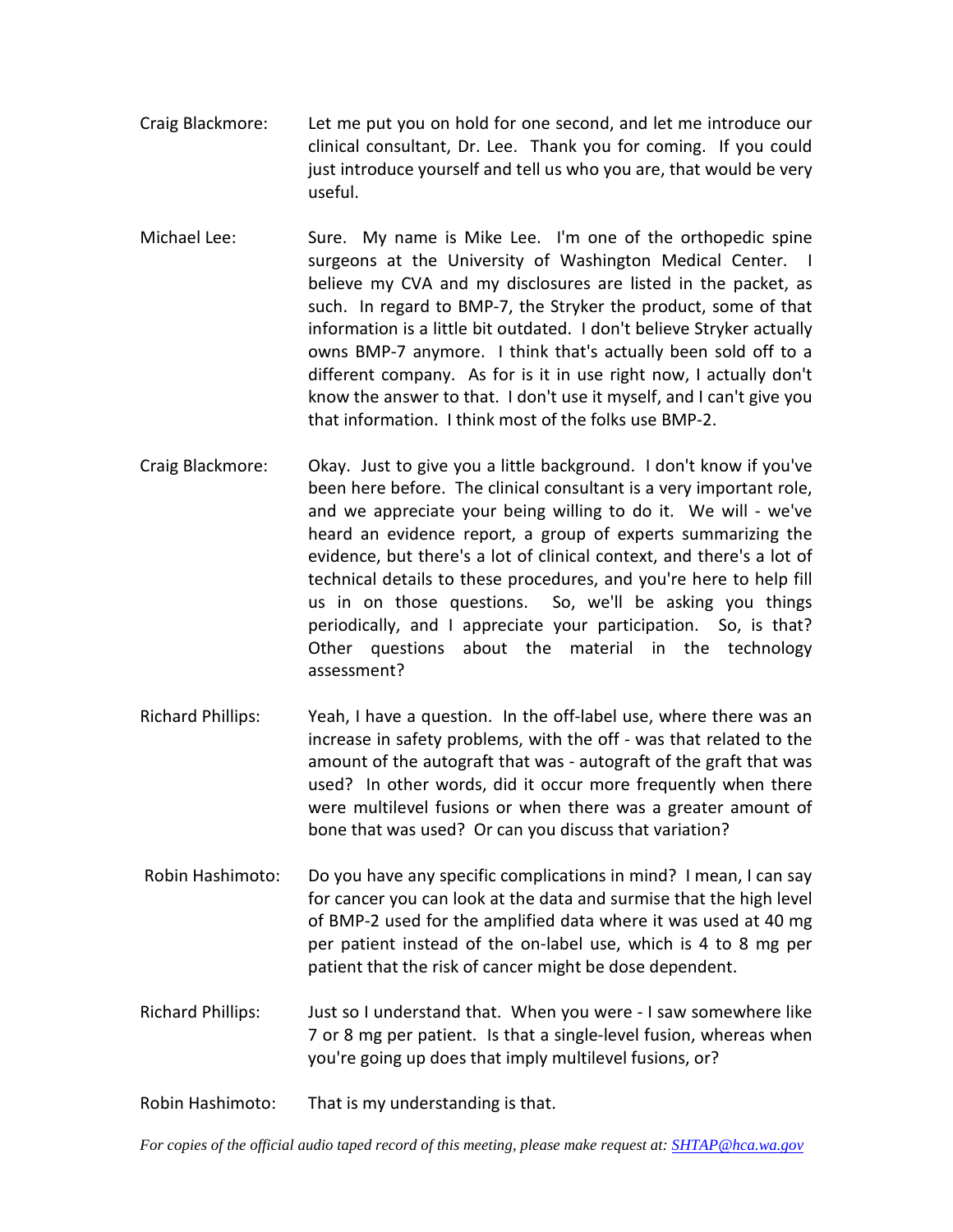- Michael Lee: Could you restate that again? I'm sorry, could you restate the?
- Richard Phillips: The InFuse is defined as a weight, and I was wondering if there is any relationship of the weight to the complications to the safety issue and secondly, does the weight imply a multilevel fusion, so there's increased us of it? So let's say that you would expect twice as much use in a 2-level fusion or 3 times as much in a 3 level fusion, etc.
- Michael Lee: To my knowledge, there is no guideline or correlation for that usage. It's largely at the discretion of the user or the surgeon regarding how much InFuse BMP they would use in on or off-label fashion.
- Craig Blackmore: So, the surgeon can use 4 mg or 40 mg of the BMP-2…
- Michael Lee: Correct.
- Craig Blackmore: …at their discretion.
- Michael Lee: At their discretion.
- Richard Phillips: So, it's not contained within that plastic device itself. It comes out of the plastic device in order to be infused?
- Michael Lee: So, are you referring to the on-label?
- Richard Phillips: We're trying to understand how it's utilized, because it comes in that plastic wrap, whatever it is, container - the InFuse device and somehow you have to get it into the spine, and I take it that mechanically what you're doing is you - I thought you were limited by what you could put in it. It's like a packet, but I take it that's not the case.
- Michael Lee: So, it comes in a collagen sponge, which kind of resembles a moist paper towel if you will, and that moist paper towel, small strips, which can be rolled up and placed inside of a cage. In an on-label fashion, that cage would be placed in the interbody space from the anterior approach. In an off-label fashion, it can be placed wherever the surgeon sees fit.
- Richard Phillips: So, it's not the question I asked here is, it says I got the wrong impression then that it came in a plastic - in other words, it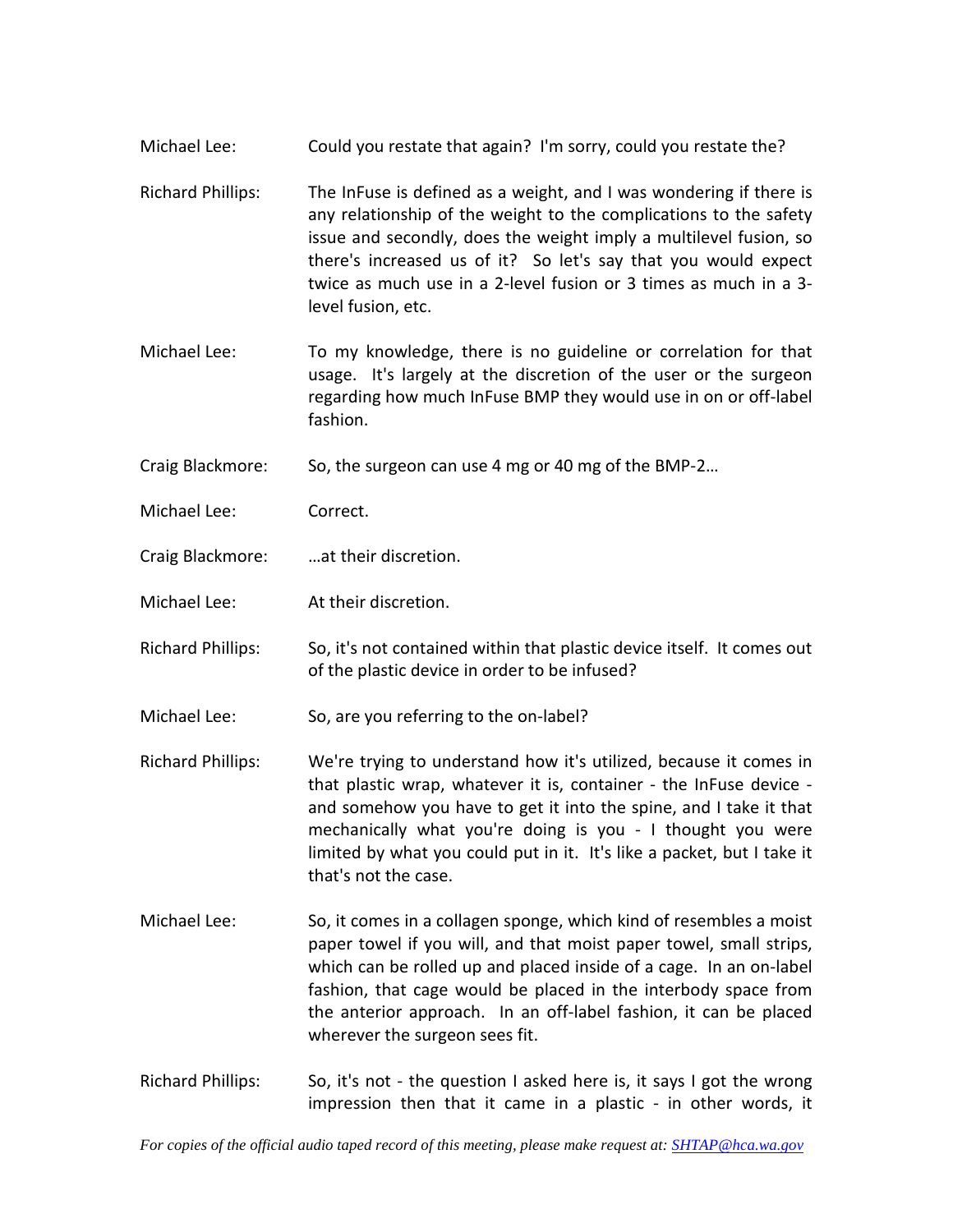comes, you have to put a separate titanium cage or something like that in addition to using the InFuse.

- Michael Lee: It depends on where it's placed, whether it's an on-label fashion or off-label fashion. Infusion can be achieved either from an anterior fusion from within the disk space itself, and if that's the case, it's most commonly placed with a cage. It can be placed in a posterolateral fusion as well, in which case sometimes it might be placed there by itself with a bone graft in addition, usually without a carrier in that case. But it can be placed in a variety of different ways.
- Richard Phillips: So, the amount the weight has nothing to do with you can put as much as you want to in there. I mean within - within guidelines.
- Michael Lee: You can, but there are guidelines and recommendations, and we are well aware of complications that can occur with higher doses and if anything, I think it's been a trend to use smaller doses because of that.
- Richard Phillips: Okay. The main thing I was trying to do was trying to get an idea of the safety and the amount that's used. That's the crux of my question.
- Craig Blackmore: Sorry. I'm going to remind everybody that we're being taped. Speak into the microphone, and please announce your name, at least the first few times, until she gets your voice.
- Carson Odegard: Dr. Lee, you mentioned that you don't use BMP-7. Do you have any idea or do the vendors - do we have any data on utilization of BMP - off-label utilization in general?

Michael Lee: Off-label utilization of BMP-7 specifically?

- Carson Odegard: Mm-hm.
- Michael Lee: I'm not really I really don't have any data on that off the top of my head. I don't know if Robin does.

Carson Odegard: Do we have any agency dat- we couldn't.

Bob Mootz: No, we couldn't tell from our billing data, other than the 15% number.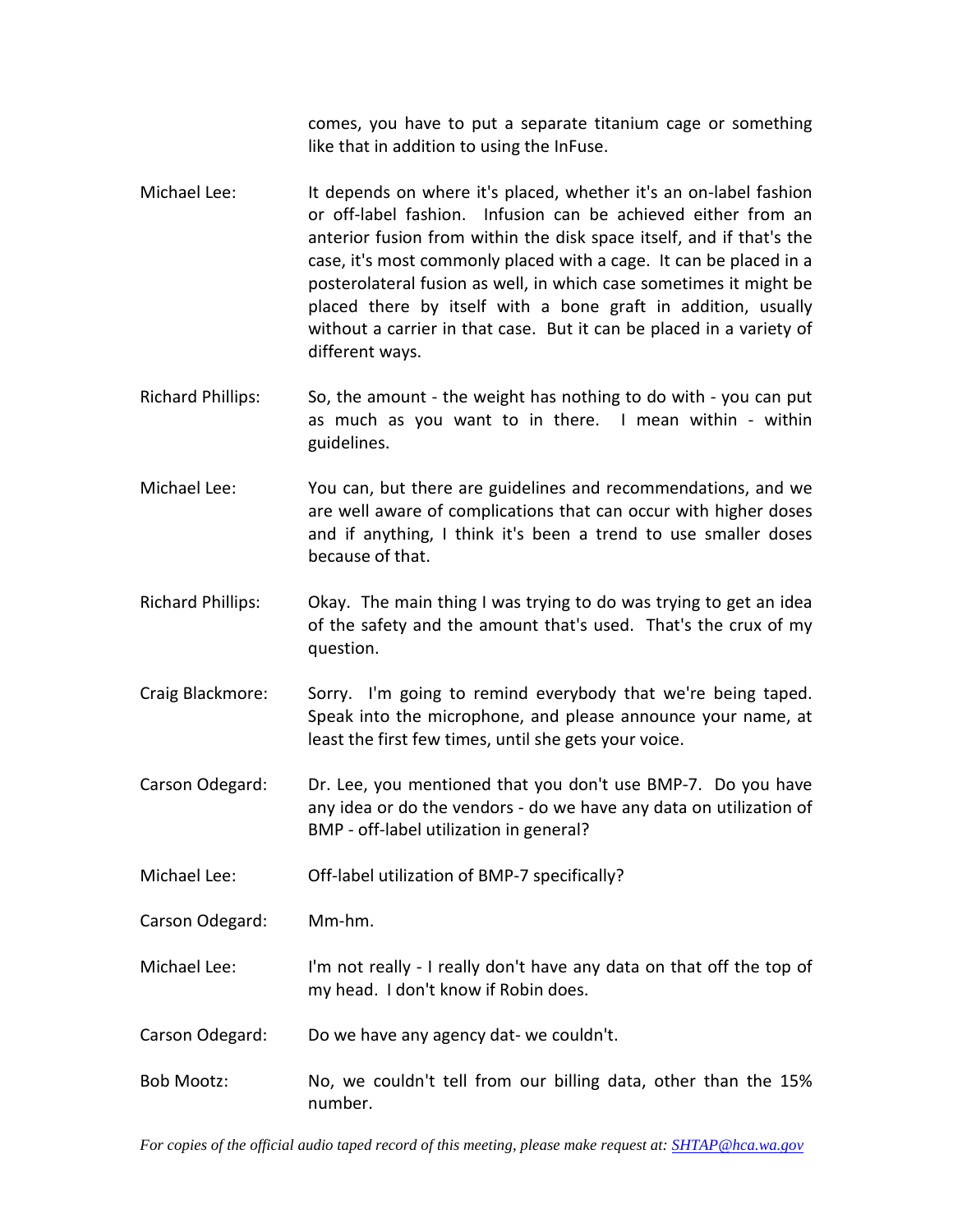Robin Hashimoto: Yeah, and that was the same. I reported a database study, the Ong Study. In that, they just utilized codes, and it was just general BMP use, so you couldn't differentiate.

Carson Odegard: Okay. Thank you.

Michelle Simon: Hi, this is Michelle Simon. I have a question on your page 17, the top slide there on safety and cancer. I tracked this back to the report, it was on page 221 where they actually discussed the research behind this slide. So I'm trying to understand, they had some NS's on there, in the middle section. Are you suggesting those are not significant references?

Robin Hashimoto: Mm-hm.

Michelle Simon: But the level of evidence for those studies is considered moderate, is that right?

Robin Hashimoto: Yes.

Michelle Simon: In the first one, the 0.7 to the 0.7 on the on-label RCT, that is considered low level of evidence, is that right?

Robin Hashimoto: Gosh - is that correct? I don't have that page pulled up.

Michelle Simon: 170.

Craig Blackmore: So if I could ask a question on that same slide.

Robin Hashimoto: Mm-hm.

Craig Blackmore: Can you provide the sample size on these. I'm back to the same issue of telling me it's not significant doesn't help, unless I know if it's powered to detect the clinically meaning difference.

Robin Hashimoto: Yep, just give me one second here.

Craig Blackmore: Yep, sure.

Bob Mootz: While she's looking for the specifics, I would just say that the occurrence of those cancers, of course, are relatively rare, so. They aren't powered to detect significance. The reason we rank that moderate evidence is because the state asked us specifically

*For copies of the official audio taped record of this meeting, please make request at[: SHTAP@hca.wa.gov](mailto:SHTAP@hca.wa.gov)*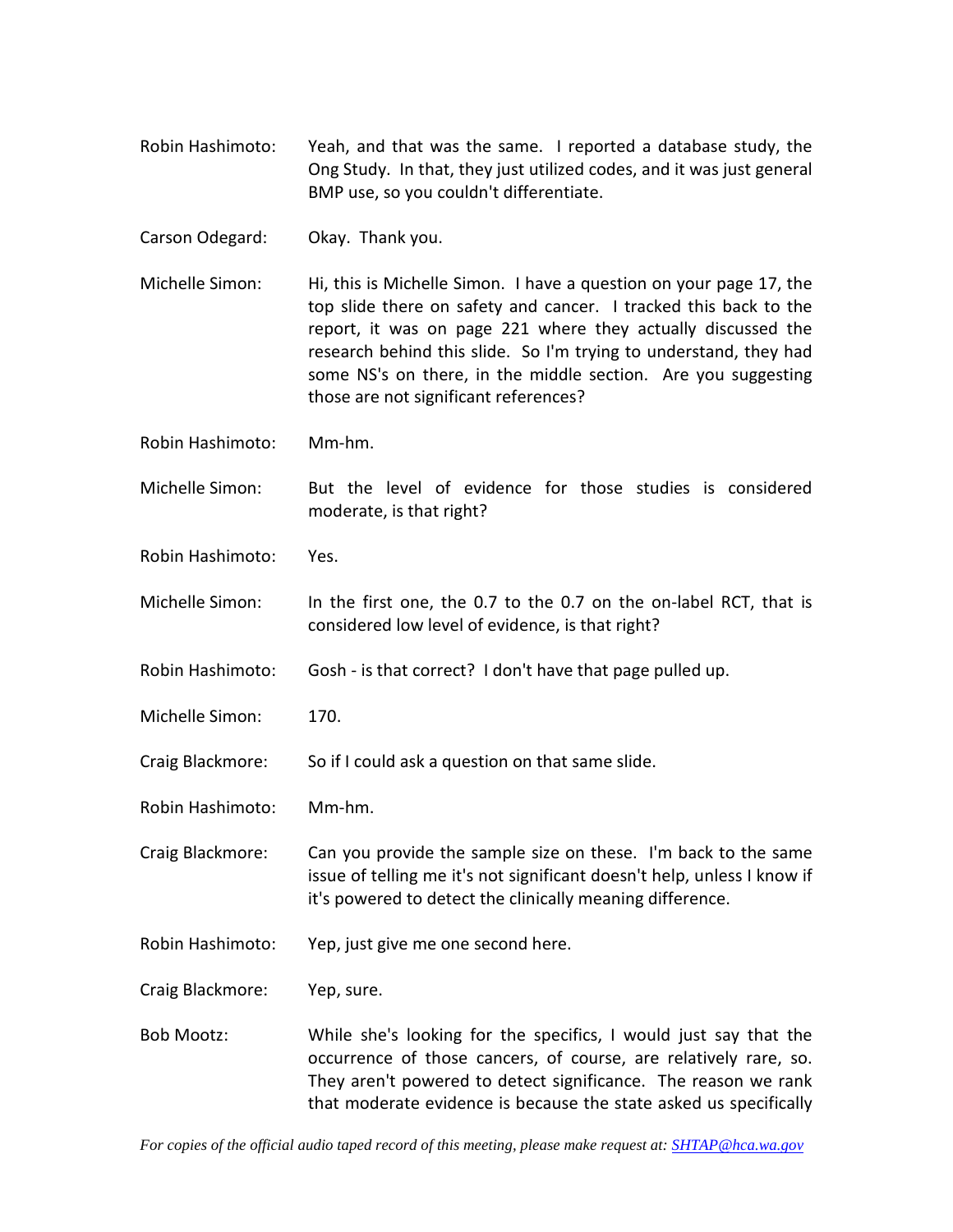to segregate on-label versus off label, and even though there are 2 different kinds of off-label. There's the BMP-7, which is hard to - I mean that mechanism is a little bit different in that concentration of active ingredient. It's difficult to compare with BMP-2. Yet, it was an off-label use in 2 of the studies for the randomized trials, and in one of the randomized trials they used the BMP-2 and they had the higher concentration. So, there's lots of ways to dice and segregate this, and what we were hoping to do is to provide an answer to the state's question of off-label versus on-label, and so we categorized those, and that color is all off-label in those randomized trials. When we're talking about safety, these are not trials that specifically were powered to do that. So, we can't expect them to be statistically significant, but it's bothersome when you have consistency like that, even though the numbers may be small. Consistency is an important ingredient to the strength of evidence, so that's sort of how we got there.

- Robin Hashimoto: Okay, to answer the first part of your question, yes. So, the onlabel RCT, that's considered to be no increased risk, similar risk, and that was low level of evidence, and that study had about 140 patients in each group, and then the rest of the studies, all the off-label studies were considered to overall have a higher risk of cancer with a moderate level of evidence. The first study there, the BMP-2 FDA-1, that had about 230 patients per treatment group, approximately. The next 2 studies were both pretty small with about 35 patients per treatment group. I'm sorry, 35 patients total. The second to last study used 24 BMP patients and 105 control patients and then the last cohort study, the MINE study, used tens of thousands of patients; 15,000 BMP patients and almost 80,000 control patients.
- Richard Phillips: One thing that bothered me about this is the randomized control trials generally don't last more than 3 months and to think that something could cause cancer within 3 months seems a little bit unrealistic. I was wondering if you could comment upon that. What were the length of those randomized control trials that would give that kind of?
- Robin Hashimoto: Yeah, and its they're actually listed there in white at the bottom of the slide. So, the on-label RCT was 24 months followup, and then the FDA trial was 60 months.

Richard Phillips: I didn't see that.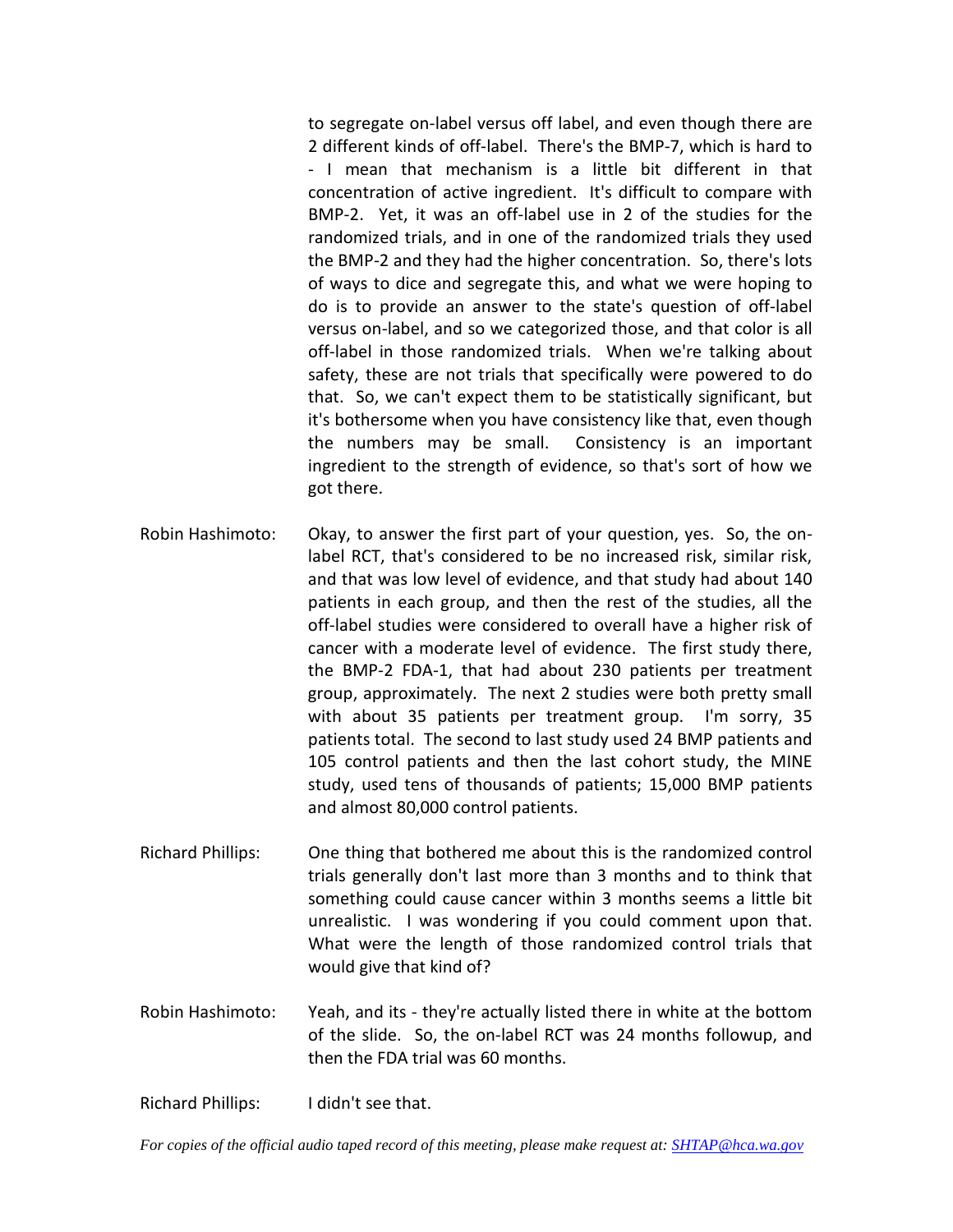| Robin Hashimoto:         | Mm-hm.                                                                                                                                                                                                                                                                                                                                                        |
|--------------------------|---------------------------------------------------------------------------------------------------------------------------------------------------------------------------------------------------------------------------------------------------------------------------------------------------------------------------------------------------------------|
| <b>Richard Phillips:</b> | I'm sorry, I didn't see that. Thank you.                                                                                                                                                                                                                                                                                                                      |
| Robin Hashimoto:         | Yeah.                                                                                                                                                                                                                                                                                                                                                         |
| Chris Standaert:         | And these data are from the original studies. I'm sure you're<br>aware of the study by Dr. Carragee where he reanalyzed the data<br>and put out different data with different rates, but I don't see him<br>referenced in there. Did you - this is from the original published<br>studies?                                                                    |
| Robin Hashimoto:         | These are from the original. Yeah.                                                                                                                                                                                                                                                                                                                            |
| Chris Standaert:         | Which differs actually from his reanalysis of those same studies,<br>or you did not look at that.                                                                                                                                                                                                                                                             |
| Robin Hashimoto:         | The cancer data that Carragee focused on was the second study<br>there, the FDA 2010 report, and that's pretty much what he used.<br>But these are the original data.                                                                                                                                                                                         |
| Chris Standaert:         | Did he find the same data.                                                                                                                                                                                                                                                                                                                                    |
| <b>Bob Mootz:</b>        | So what he found Chris was that for the Amplify data, the FDA<br>trial reported 1 additional case of cancer. Nine, I believe, was the<br>number, where the randomized trial that was published and peer<br>reviewed was 8, and the data that we report here in our report is<br>the Amplify FDA data, the 9. So, we report the same numbers<br>Carragee does. |

- Chris Standaert: Okay. Thank you.
- Craig Blackmore: Any other questions for the vendor? Okay.
- Kevin Walsh: Kevin Walsh. I'm looking in the study. I think it's page 116 that looked at the on-label use of BMP-2 in lumbar spine surgery, and it's the section on, I think it's the section on efficacy, and I think there was a statement that said that in the Burkus trial, it appeared that data from patients classified as failures were not reported after they had failed the treatment. Can you expand on that a little bit?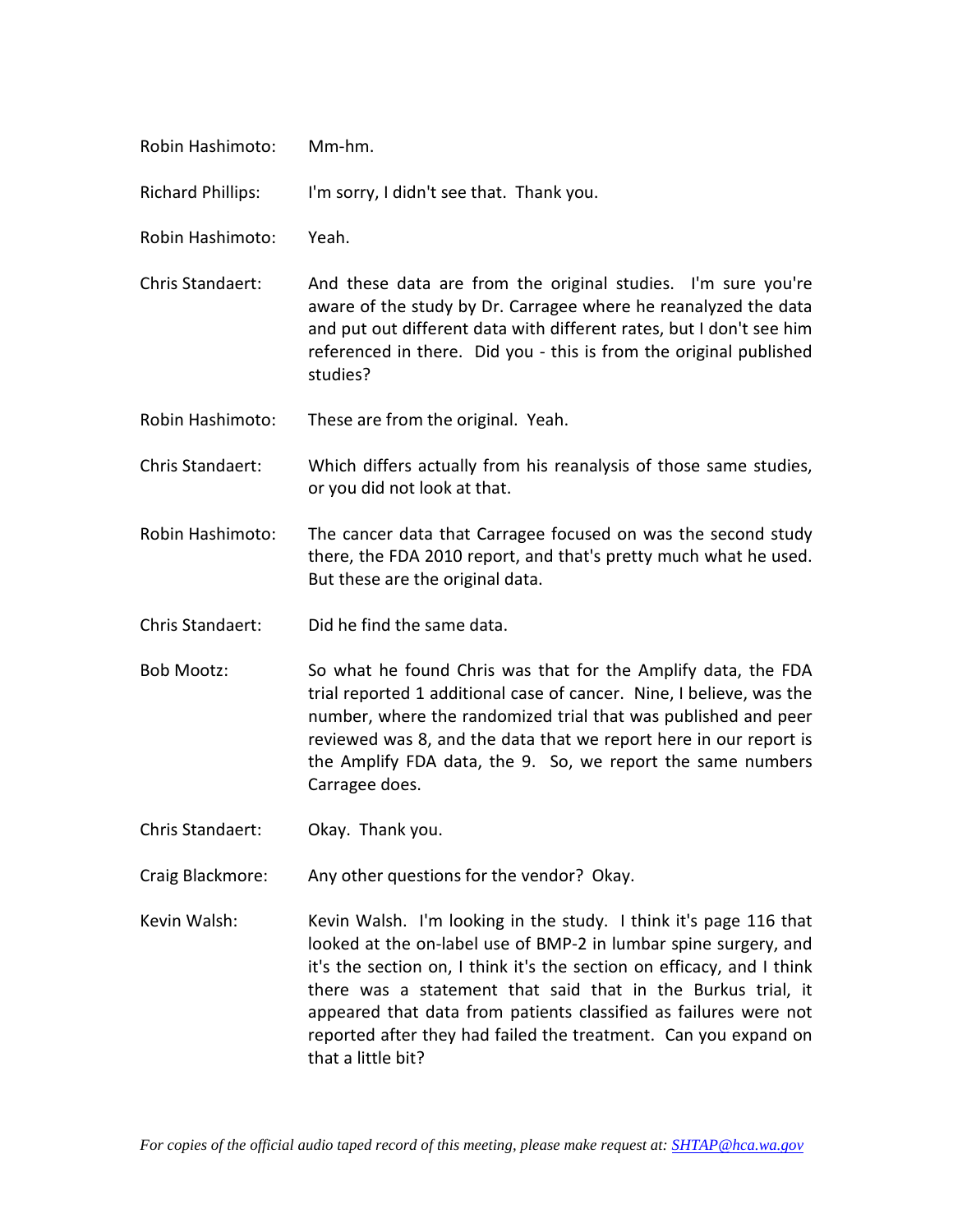- Robin Hashimoto: That's not an uncommon thing to do in these types of trials, that once a patient fails, then they stop reporting on their data. They'll be included the reoperation rates and whatnot, because that's typically what that implies. So, we considered that when we graded the level of evidence of the study. We consider it, that that's like a failure in the intention to treat. You see intention to treat analysis.
- Craig Blackmore: Okay, the next phase is the discussion among the committee members using all our resources to try to work towards a decision. It's now 3:00. I want to give us about a 10-minute break, and then we'll resume and continue with that discussion. So, we'll reconvene at 3:15.
- Craig Blackmore: Any other questions for our team?
- Richard Philips: I have a question for our clinical expert. My impression, you know I occasionally do chart reviews and things of this. My impression is that most orthopedic surgeons or I should say spinal surgeons, not just orthopedic surgeons, but spinal surgeons are using BMP. Is that false? Or do you think it's divided in the community, and if so why? I don't understand with all the, you know, with the press that came out this last summer, etc. You know, I'm not sure the politics of it and where physicians stand on this.
- Michael Lee: Well, in terms of how much BMP is actually being used, I think we actually have data on that, that was presented, right? Was it 10- 15% by the agency data there? Was that correct, Dr. Mootz?
- Bob Mootz: That's an underestimate. The agencies the national estimates were 50-80%.

Man: There is a voluntary way that someone submitting a bill can just decide they're going to tell us they use BMP. So, we can tell that 15% of the bills that came in for spinal surgeon, they voluntarily included that information. It is not a billing requirement. The literature suggests that somewhere between 50 and 80% of spinal fusions use BMP.

- Michael Lee: I would say that it's definitely fair to say that the prevalence of usage has been increasing.
- Richard Phillips: Well, and I guess what I'm getting at is that most of these people aren't dummies, and I'd like to think that they look at some of this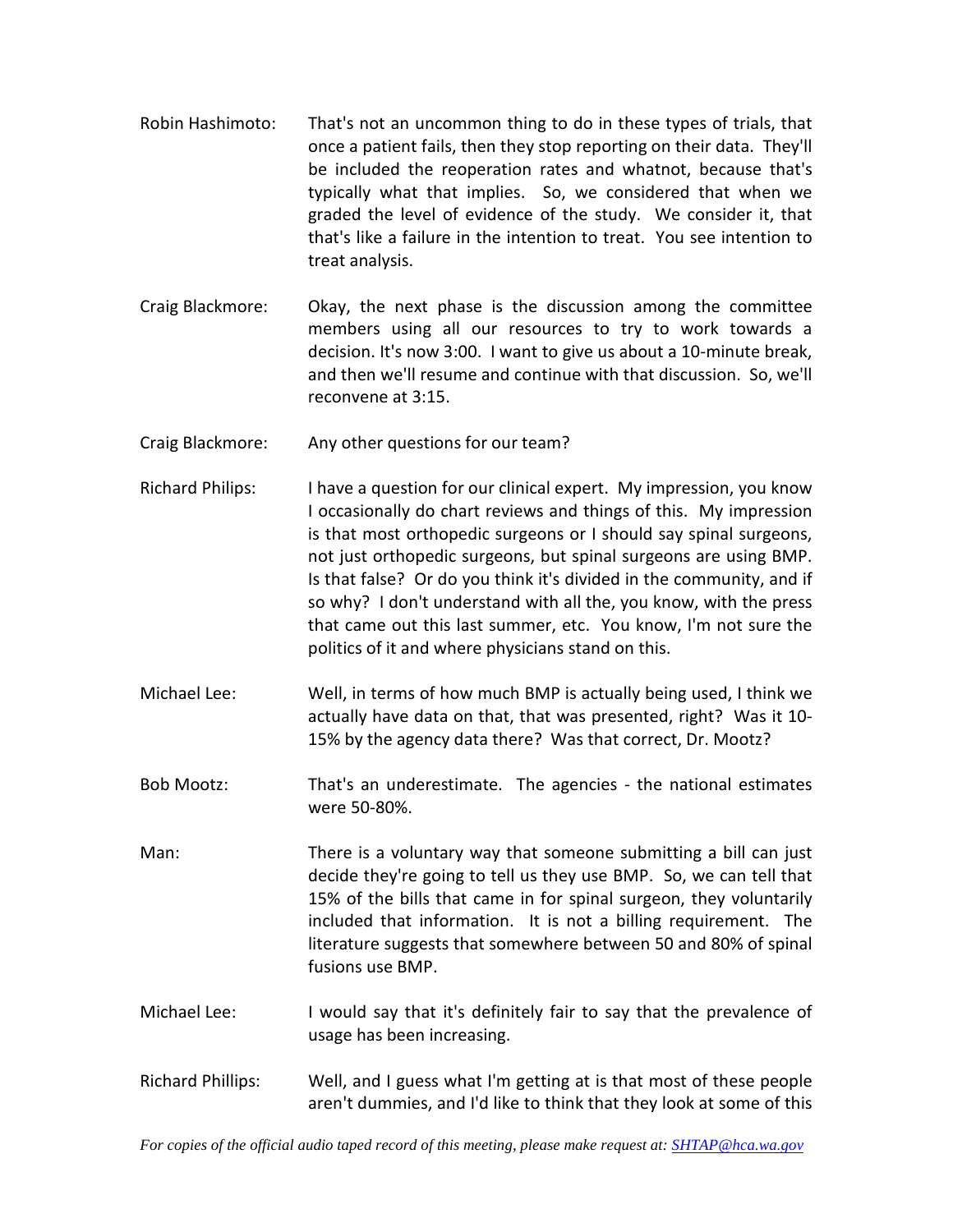literature, too. But I'm still trying to get a physician's viewpoint of why the utilization continues at a high level in face of this questionable evidence of safety. Can you give me - is there any census - does it really save that much time? Do patients get a good result? Do you have anything that you could throw light on, on that?

- Michael Lee: I think it speaks to the potency of the product. I think it's universally agreed upon by all spine surgeons that this is a potent bone former and works very well to promote bone fusion in that it decreases the morbidity of an operation and increases, though the evidence does not suggest yet. I wonder if the evidence is lagging behind. Increasing fusion rates does decrease revision rates for nonunion and other complications. I suspect that is the reason why that the prevalence of usage has been increasing over the past several years.
- Richard Phillips: So that issue that one of the physicians presented to us, it was the Burkus paper, whatever. I can't remember the name, where there was about a 5% difference in fusion improvement with BMP. Is that a fair statement, or is that not?
- Michael Lee: I don't know if I could apply on that.
- Craig Blackmore: Yeah, I'm going to break in. You know, we rely on the evidence vendor for the evidence, and we rely on the clinical expert for the context. I want to avoid having expert opinion interpreting evidence. That's why we have the evidence report. And I apologize, Dr. Lee. We have to sort of keep these boundaries to make sure that everything's evaluated fairly and our process is comprehensive and transparent.
- Seth Schwartz: Let me try to make a point, and I want the opinion of my partners here. The way - the direction this discussion is while if using the product decreases frequency of revision surgery and the need for revision surgery as part of a supposed benefit, and I look back at the Burkus trial where the patients that had to undergo disk device removal, revision, or supplemental fixation were not reported after they'd failed the treatment. Am I right in concluding that if we look at the rates in these studies, we really don't know what the rates were, in fact, because, we're just looking at the reported rates?

Craig Blackmore: Which slide are you referring to? I'm not sure I'm with you.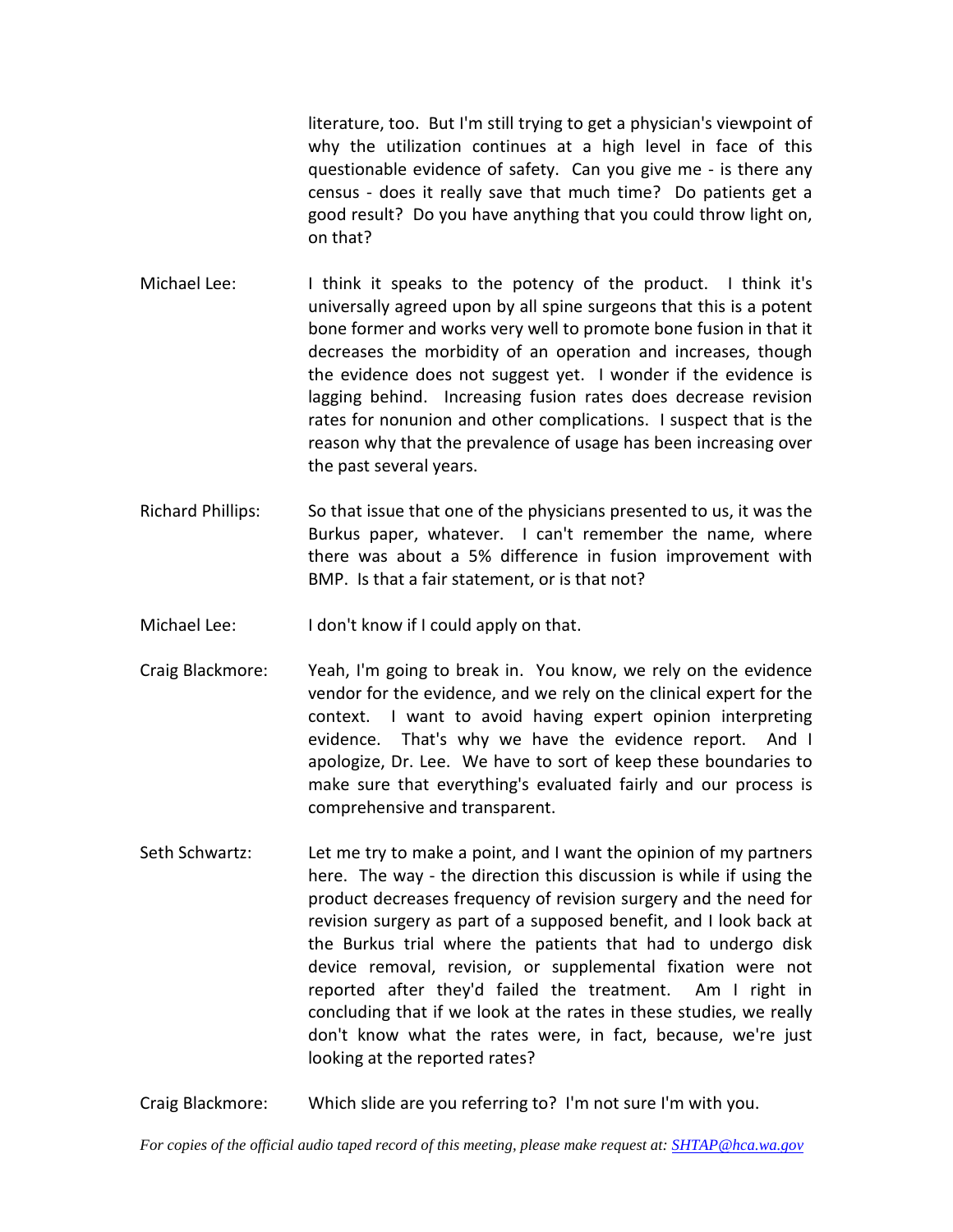- Seth Schwartz: I'm on page 116, again, of the presentation.
- Marie Brown: Are you saying because the people drop out at the who were the treatment failures or the surgical failures are not followed up, and when you calculate the revision rate. Therefore, there is some biased to the revision rate.
- Seth Schwartz: I'm just wondering if we're seeing the accurate revision rate, if those people aren't being counted.
- Man: It doesn't talk about revision rates on this section.
- Marie Brown: I vaguely remember some statement that the people who were noneffective in the first surgery were counted in the…
- Craig Blackmore: Dr. Hashimoto, can you help us with the information on revision rates?
- Bob Mootz: So, I just want to make sure I understand the question. If you're concerned about whether patients who have failed in what way they weren't counted, it's that they weren't counted for further followups on other outcomes, but they were counted as a failure and it depends on what - how the authors define failure. So, in the context of the Burkus study, part of what's defined as a failure is a revision. So, those revisions are counted.
- Seth Schwartz: Okay.
- Bob Mootz: Does that make sense? Yeah.
- Seth Schwartz: Thank you.
- Man: Dr. Lee, can I ask you just one question. Traditionally if you're doing this and you're billing for - or if you're performing a separate autograft from an iliac crest, is that a separate procedure that you would bill for, that if you use BMP you would not bill for?
- Michael Lee: That's a question that to harvest autologous iliac crest bone graft is a separate procedure that we would bill for. Correct. That is the procedure that would be billed for.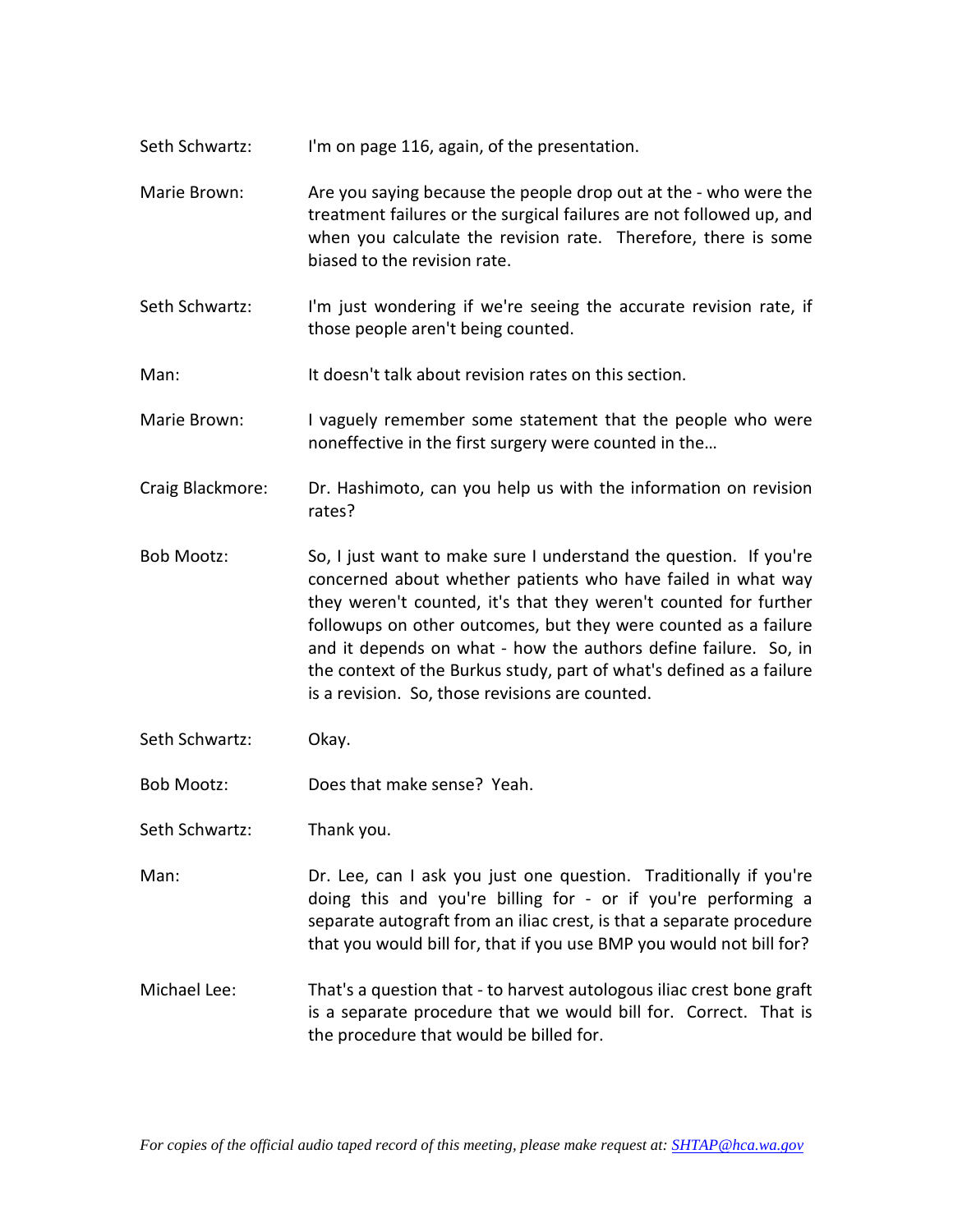- Man: So, if you were using BMP and you don't do that, then theoretically the operation would be cheaper from that standpoint?
- Michael Lee: From a procedural standpoint, that is correct, from a procedural standpoint, not a total cost standpoint.
- Man: I understand, thank you.
- Man: Could I ask for some clarification on the complication of the retrograde ejaculation. I'm not sure I understand that as a complication if it's in a patient over the age of 40. Can you comment upon that, or the age groups of these people, and it's a transient thing in some people, too. Is that not correct?
- Bob Mootz: Since I'm not over 40, I can't really comment on that.
- Marie Brown: Well, they did note a proportion of the people at 12 months who still had it.
- Man: Right, but what I'm saying is that I'm not a lot of people have sterility procedures anyway. So, I'm not really sure I understand whether - if it really is that important. I guess that's what I'm trying to get at.
- Bob Mootz: We don't have any data broken down by ages of age-specific information. Just a second.
- Robin Hashimoto: I believe in the Carrigee report the average age of the patients, and this, of course, was the males, was 42 years, and I believe the 2 oldest patients were 2 of the 3 patients that had - still had retrograde ejaculation at 12 months.
- Man: So it's in the range where people might be effected, then. Okay.
- Craig Blackmore: Okay, let's try to get some structure around this. So, I'd like to try to use our tool to do that, and I think we've already heard that we're going to need to break this down. So, let's talk about that for a moment. I think there's one division that we can look at is on use versus off use and our data's been broken out that way, and then the over division is the BMP-2 versus the BMP-7, and it seems reasonable to me to try to split that out, as well. Does that resonate with everyone?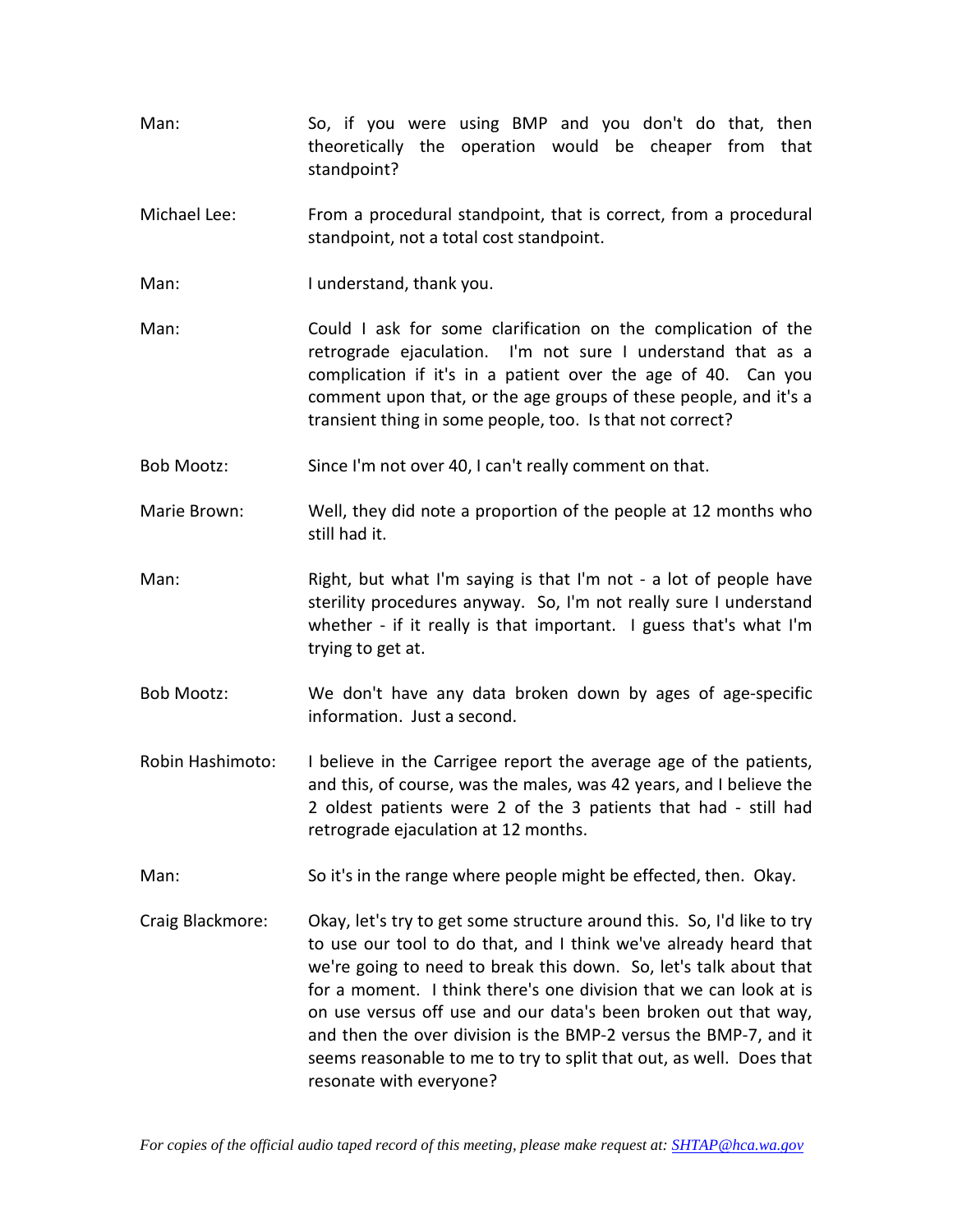Seth Schwartz: Do we also want to look at separating cervical versus lumbar, or is that?

Chris Standaert: The cervical is an off-label, so it just depends on how we…

Man: So is some lumbar.

Chris Standaert: Yeah, but all the cervicals would be falling in off-label with some lumbars and whether there's a condition for on-label, off-label as a condition or a primary divider.

Craig Blackmore: Okay. I think we may need to do that. We'll discuss that, but let's kind of put that on hold. What I'm going to propose is that we start with the on-label use of BMP-2, as I'm thinking if we're going to approve any or all, we're going to approve that one. So, that'll be kind of our test case and then we'll work backwards from there. So, let's look specifically now at the use of BMP-2 for onlabel use. So, this is lumbar and let's work through our tool. So, the first thing is again, delineating the outcomes of interest, the safety outcomes, the efficacy, effectiveness, and the outcomes. So first, Josh and his team have prepopulated the tool with safety outcomes that are of interest. So, we need to sort of run through this and determine if we've got everything that we think is important to cover. If there's anything that we don't think is important, etc. So, if I could get the committee to turn to page 4 on the tool. Obviously, mortality is important. We're going to look at that. Overgrowth and uncontrolled bone formation, which could be promoted. Surgical complications, which could apply either to the lumbar surgery itself or the graft site in the case of the iliac crest graft, reoperations. Now is a reoperation a safety or is that an effectiveness?

Group: Both.

Craig Blackmore: Kinda both?

Chris Standaert: It's even a cost.

Craig Blackmore: All right. So we'll add that to effectiveness and cost. Okay, wound infections, infections from a hematoma, dysphagia, cervical. So, we start with lumbar, and we won't look at that so much. Retrograde ejaculation we've talked about, and bowel obstruction, urinary retention, radiculitis, dural injury, neurologic events, and a body response, a laundry list of things for which we,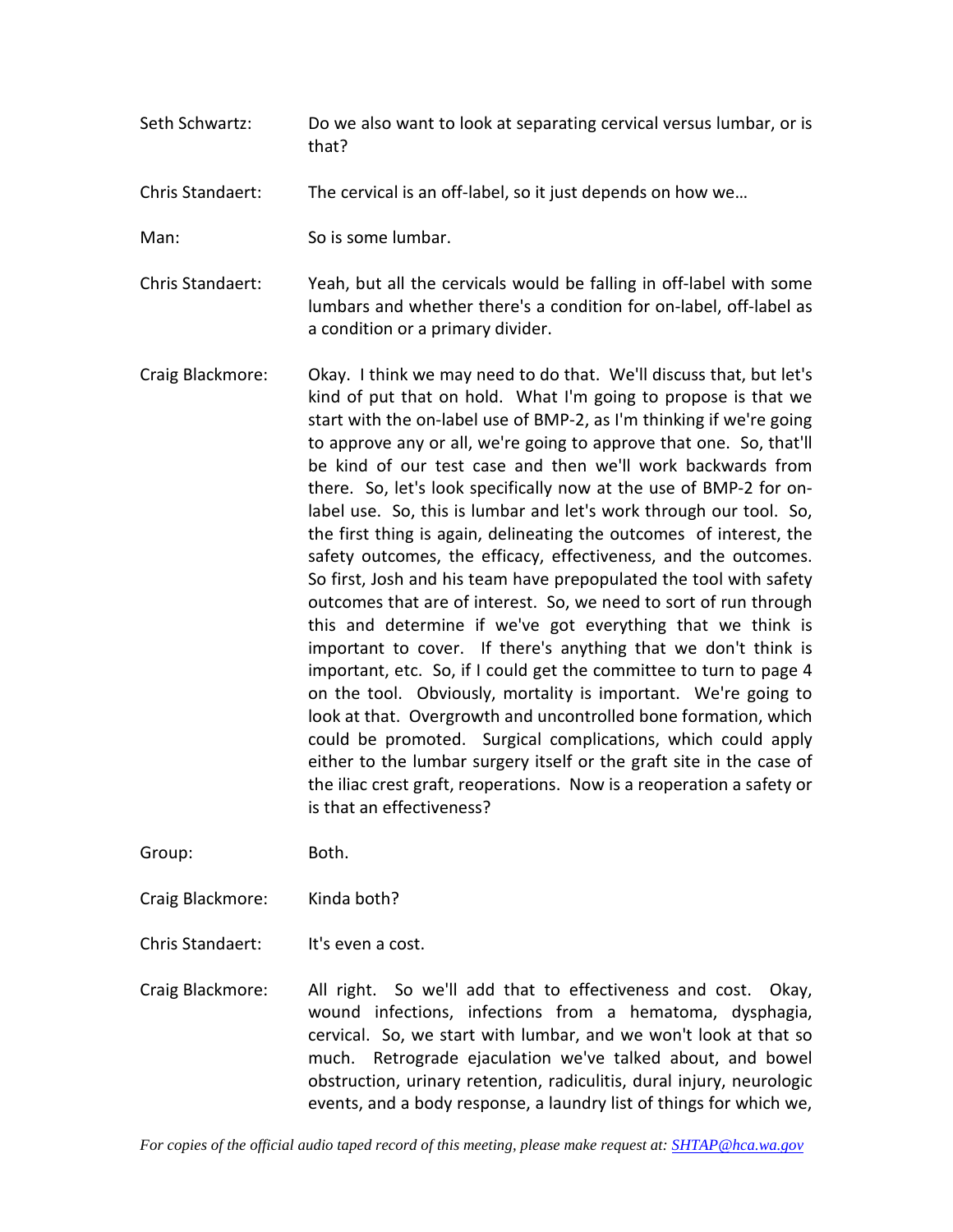well, a lot of these we don't really have a lot of information. They are rare complications. Cancer we have heard something about. Reoperation/revision, which again I think is sort of an effectiveness so we might include that in both, revisions. And then graft site morbidity, obviously, for the iliac crest. Are there any other safety outcomes that the committee feels are important for the deliberation? Okay, then there's outcomes related to efficacy and/or effectiveness and these are the potential benefits of using the BMP. One of them is you might decrease the operative time, particularly around not having to do this additional grafting procedure. Similarly, blood loss, length of stay in the hospital, potentially might be effected. Fusion rates, as well as the need for reoperation or revision might be considered outcomes. Then there are the more sort of functional measures like the Oswestry Index, the SF-36 patient satisfaction measures, measures of neurologic status, and then there's functional in the sort of pure form. Are they back at work? Combined measures of overall success and then medication use or the SF-36 mental health sections listed. Are there other aspects of effectiveness that the committee is including in the deliberation? Okay. So, I'm going to invite any further discussion around safety and effectiveness outcomes before we move towards our nonvoting status, and I'm also going to - I like having somebody on the committee summarize where we are and sort of frame things, as a starting point for a discussion. So, I wonder if I could get one of the committee members to frame where we are in terms of not how they're going to vote but where the trade-offs are, what we know, what we don't know, etc. I'm going to pass out the coffee pot if I don't get some response from my committee here. Come on Michelle, where are we? You're fresh.

Michelle Simon: I think we have quite a bit of evidence that off-label use, both cervical and lumbar, is not the direction we want to go. There seems to be some safety problems there. I think safety is the biggest issue in this particular topic. We don't have much evidence for problems in safety in on-label lumbar use. It seems to occur in off-label uses also. What else? I think there's not a lot of evidence for cost. There is some suggestion that the costs are perhaps better for the BMP procedure, but then studies are small, and one of them is a foreign study, as well. It wasn't even done in the United States, so it's hard to really make that relationship. So, I think the data is not super strong on cost either.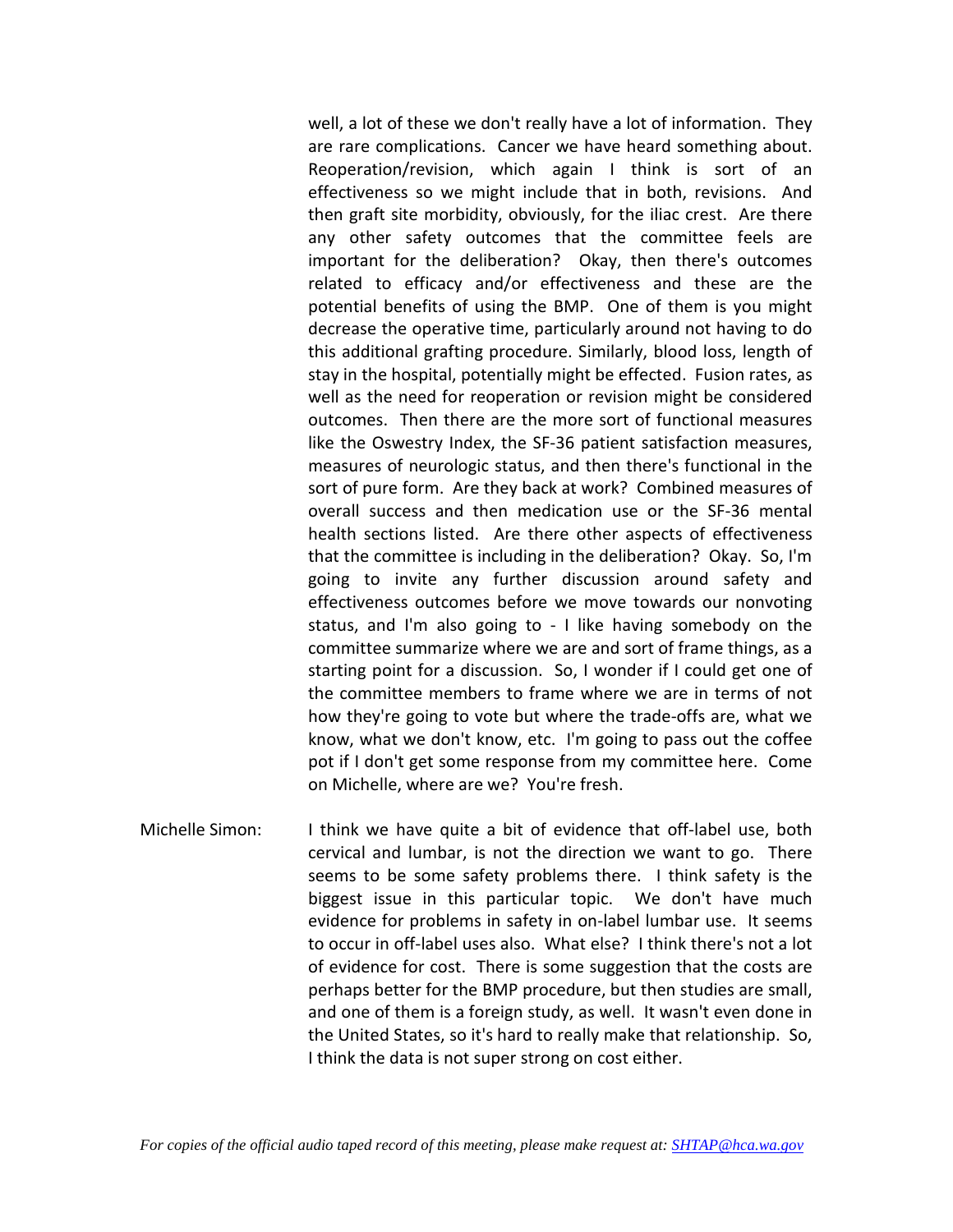- Craig Blackmore: Okay. So drilling down specifically in the on-label use, we're basically balancing these safety concerns, which seem to be a little - they seem to be less in the on-label use, although they certainly exist, and cost concerns are hard to really figure out because of the complexities of whose paying and short-term and long-term and then there's outcomes and do we think these are equivalent, or do we think BMP or non-BMP is superior in terms of outcomes?
- Chris Standaert: I'd like to ask our question back to the vendor, because I think what both of you just said is true, and I think in the on-label use safety concerns seem to be less than they are off-label. It certainly seems to fuse people, and you wonder where the benefit is. The benefit would be in avoiding the other surgery for the donor graft and having higher rates of fusion. So, when we get asked these questions, the vote is sort of in any or all populations is there evidence of benefit or whatever the wording is. So, if there are lower revision rates, or if there are higher fusion rates in people who are high risk for nonunion, people who are diabetic, people that are medically compromised, people who smoke, all these sorts of things that mean in those people this might be a better product, because they'd have a more successful outcome from a surgery they need to have. Then, there's some utility to it. You know what I mean? So, is there data on those populations that this actually - or all these only studies on healthy people?
- Robin Hashimoto: Well that really gets at key question 4 on the differential effectiveness and safety of subpopulations. So, there was a little bit of data but in general, we didn't find any strong evidence that there was any difference in any subpopulations, including smokers and based on age, number of levels, complexity, whether previous surgeries had been done. So, unfortunately, there's not a good amount of evidence to answer that question right now.
- Chris Standaert: It's just insufficient. It wasn't really one way or the other. It sort of.
- Robin Hashimoto: Right. I mean, our conclusion, the strength of evidence was insufficient, so.
- Chris Standaert: Because theoretically you would think that people with bad bone, people with medical issues, people with prior surgeries, people who had already had a failed fusion, people who smoked.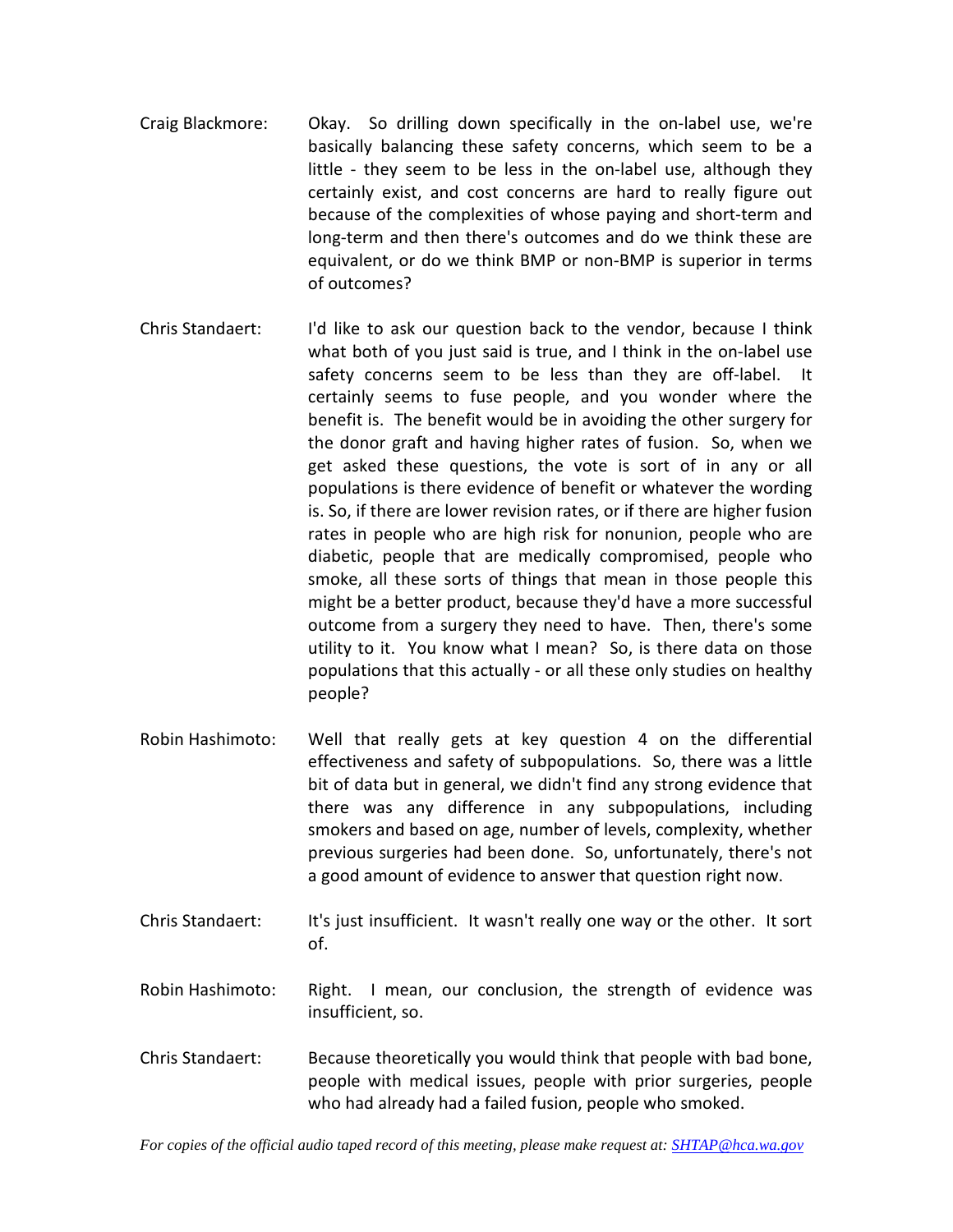Robin Hashimoto: Yeah.

Chris Standaert: Okay.

- Craig Blackmore: Okay. Any further discussion. Anybody want to build on what Michelle has given us, or disagree or agree? I need vocalizations from the committee so I know we're ready to move on. Or else, I'll assume silence means we're ready to move on.
- Seth Schwartz: I think, I don't see much outcome benefit to using this product. I'm reassured that if it's used in an on-label fashion, there's no increased cancer risk. The other risk factors seem to be fairly minor. So, I understand the push of the agency to focus more on safety. So, what I'm seeing is a difference between on-label and off-label use of this product, mostly from a safety point of view.
- Carson Odegard: You know, I'm looking at the carrier decisions. It's like they all came out of the same cookbook. They're all pretty close to each other. So, they're either all looking at the same data or they, it's really close.

Craig Blackmore: Did they ask the same experts?

Carson Odegard: I'm just wondering, you know, as a committee, I don't know. I just think we need to talk about BMP-7 and its value, or its effectiveness and its safety, and try to eliminate as much of that as we can.

Seth Schwartz: I understand your point, but what's the distinction in your mind between 7 and 2?

Carson Odegard: The only use that I can see is that for those patients that can't or don't qualify for an allograft, and that they would be - it would be used for those patients that can't tolerate it, either through immunological means or they just. So, that's why I'd like to talk about 7 and see what the committee thinks. And if it's not being used now, and it's.

Chris Standaert: It looks like we don't have as much data about 7.

Carson Odegard: We don't have much about it.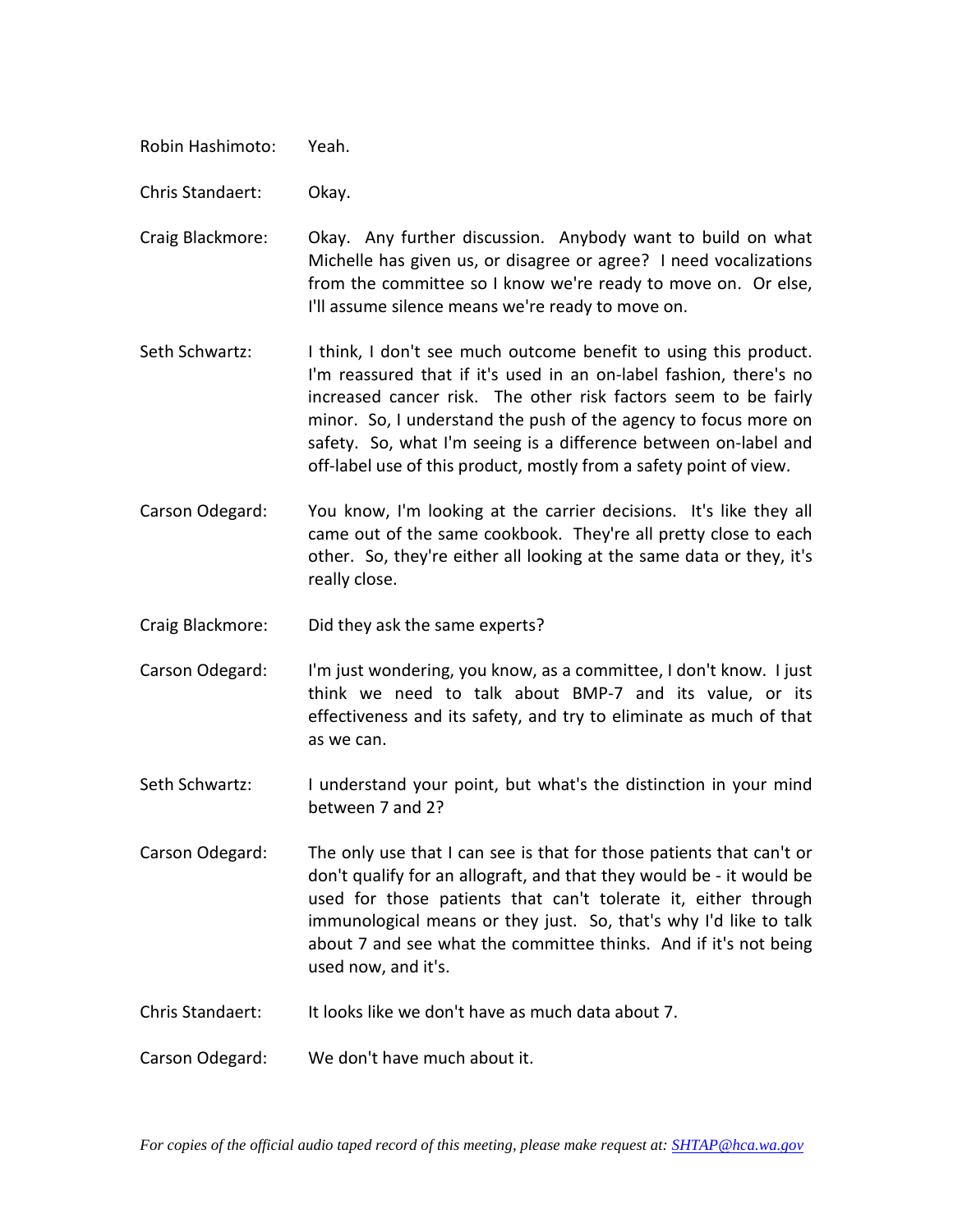Chris Standaert: And the only indication for 7 was a compassionate use indication, so that probably means it came out before there was much data on it, right? They said well BMP-2 works, and the only indication we have is it is for revision posterolateral lumbar fusion.

Carson Odegard: Right.

- Chris Standaert: So, it's not put in a cage. It's not going in the front. They go in the back, and they revise posterior fusion with it, and that's the only indication they have for it, and we heard a couple of issues about uncontained sort of use of this stuff and bone growth and inflammatory issues and controlling dose and all that. That's why I think some of those data don't - the data I saw don't look as good for the BMP-7 as the 2.
- Carson Odegard: Mm-hm.
- Craig Blackmore: I can see a role for one or both of these products in the sort of failed spine. You know, there's just a subset of individuals who have had their surgery and it hasn't worked, and it's a mess, and it seems to me that that's a pretty desperate situation and it might be appropriate to try something extreme in that circumstance. So, for me, I think I can see sort of like what they have here as a, what do they call it, compassionate use. Having the under extreme circumstances this might be okay, but that is very different from 80% of the time when we do spine surgery, particularly referring to the 7. Again, I'm not speaking to the onlabel and some of this other stuff, but I think personally if we're to shift our discussion to 7, I could see making that sort of case for it, but based on our absence of any other data that it's worth it, the risk, I would struggle. I think I'm sort of saying the same you are, right?
- Carson Odegard: Right. I mean, I've just got this 7 in the back of my mind, and I start thinking about 2, then maybe I should just forget about it.
- Chris Standaert: We don't even have a slide on on-label use of BMP-7.
- Craig Blackmore: There is no on-label use.
- Carson Odegard: No, there isn't any on-label.
- Chris Standaert: Well, there's no study on on-label use.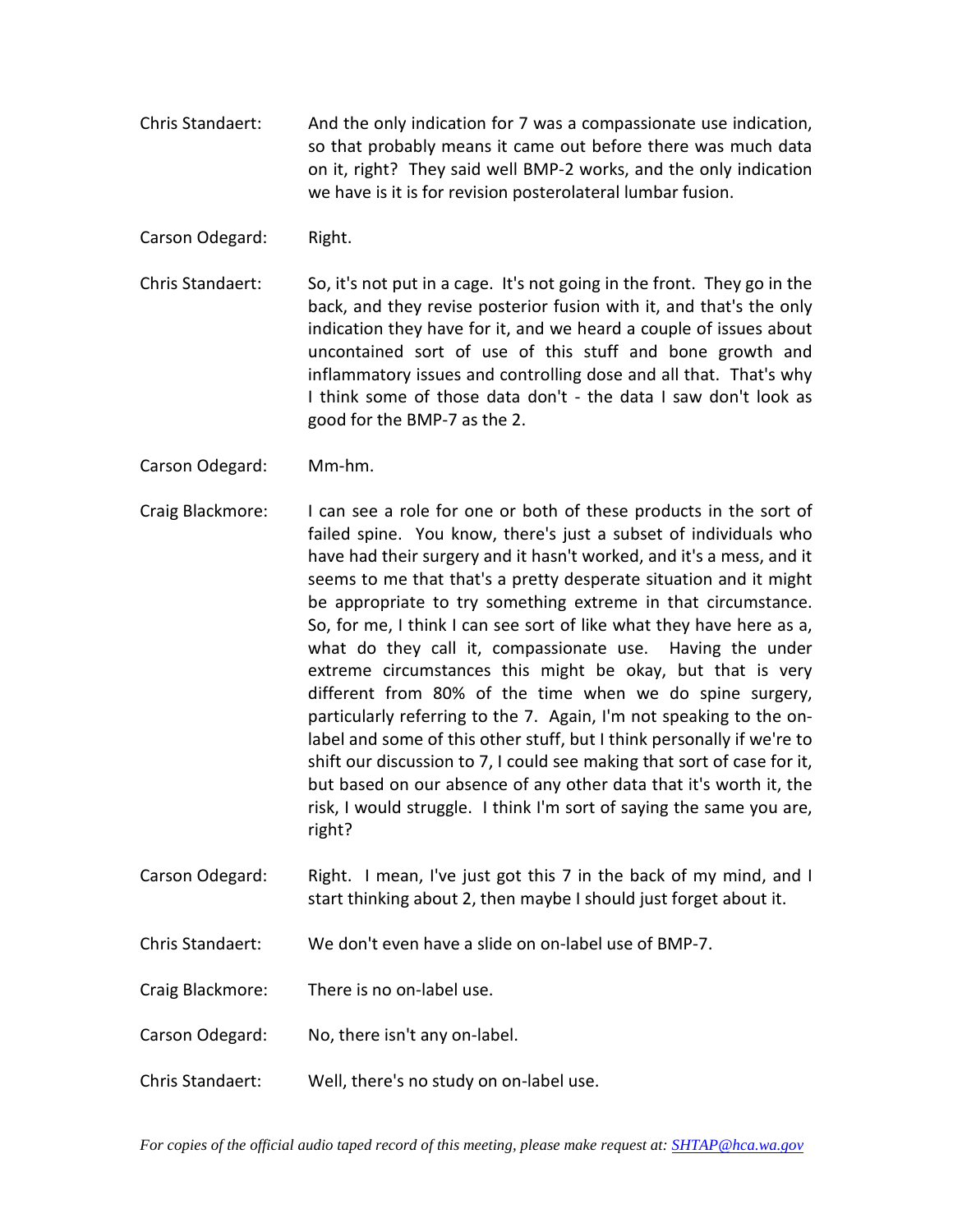- Craig Blackmore: No. There's no on-label use. It's not approved on label.
- Chris Standaert: So, the approved indications but it's approved.
- Marie Brown: 2 is the only one that's approved.
- Robin Hashimoto: No, BMP-7 is approved.
- Chris Standaert: Yeah, BMP-7 is approved, but there are no studies on the indications.
- Robin Hashimoto: That's correct. The studies that were used in the FDA report are actually considered off-label uses because they were primary fusions. They were not revision fusions. They were not compromised patients.
- Chris Standaert: So even after that, it only got approved for the primary revision for the revision fusion even though it was not studied under those circumstances.
- Robin Hashimoto: And the rational for that wasn't very clear in the report.
- Chris Standaert: I think that would follow, yes.
- Robin Hashimoto: Yes.
- Chris Standaert: Because we have no (unintelligible) only indication.
- Craig Blackmore: So back to procedure. Is it the committee's preference to proceed from BMP-2 approved to sort of one extreme to BMP-7 or is it our preference to start with the BMP-7 extreme and proceed to the BMP-2 approved extreme? Carson wants us to address the 7.
- Chris Standaert: I say you start with 2. That's my vote.
- Craig Blackmore: All right. Well we'll go back to starting with 2 for approved indications. So, we talked about outcomes and whether they're equivalent and whether there's a real outcome benefit here, and we've talked about cost, and we've talked about safety. Does anybody have any further comment to make on BMP-2 lumbarapproved indications? Because if not, I want to go to a nonbinding vote and get a sense of where we are.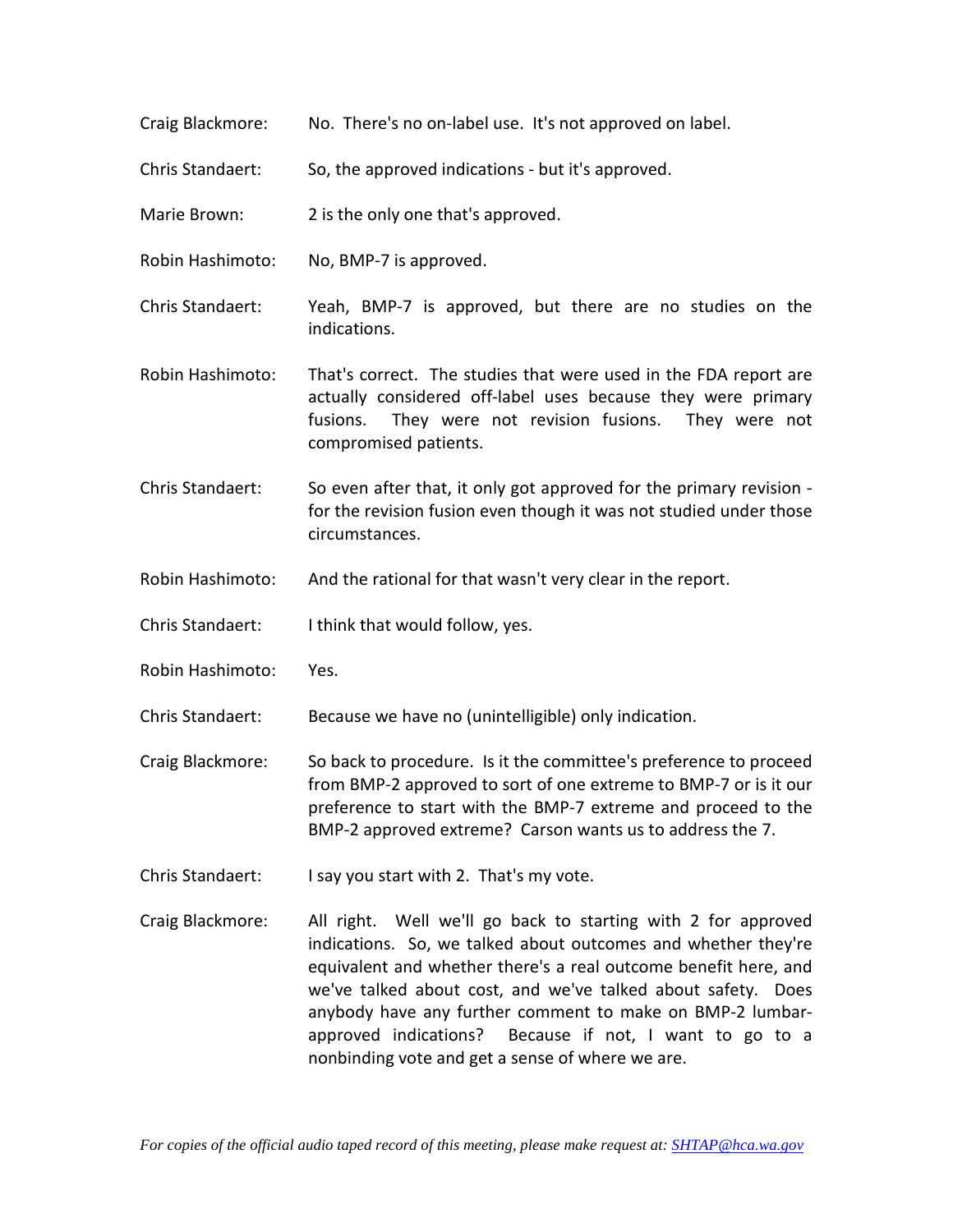- Marie Brown: I just, in terms of the agency directors, one of the things that could really drive cost is if the company keeps escalating the cost of this material and then that drives up the cost of the bundled package. Does that - is that a possibility or am I just worrying unnecessarily?
- Bob Mootz: Again, I think there's tradeoffs in costs, because theoretically if you have reduced OR time, that saves some money, and I'm not sure that there's actually reduced hospital time or hospital stay. Our data actually has a slightly higher hospital stay in the 14% that had the BMP, and so the cost issues, I think, are - they could be a wash. It could be slightly higher. It could be an upward cost driver over the longterm, but direct right now, the way our system is set up, cost isn't a primary concern for us.
- Craig Blackmore: Any other comments, questions? I don't want to cut us off prematurely. Okay, then let's go look at things, the nonbinding vote, and this will give us a feel for where we are. So, this is going to be a decision onto whether the committee members think that the use of rhBMP-2 in the lumbar spine for approved indications is more, less, equivalent, or unproven when compared to fusion performed without the use of this agent.
- Man: Compared to autograft?
- Craig Blackmore: Right, so compared to autograft, which is usually going to be iliac crest, although it wouldn't necessarily have to be. Right, so the first vote will be whether we think BMP is more, less, unproven effectiveness for strictly on-label lumbar indications.
- Josh Morse: 7 equivalent, 1 more.
- Craig Blackmore: And then the second component of this, do we think it is as safe as the use of crest, or as the use of autograft?
- Josh Morse: 3 equivalent, 4 less, 1 more.
- Craig Blackmore: And then finally, we want to know if it's cost effective.

Josh Morse: 8 unproven.

Craig Blackmore: So, it sounds like we're pretty much, there's a lot of agreement around equivalent. There's a lot of agreement that we don't know anything about cost effectiveness, and on safety, we're in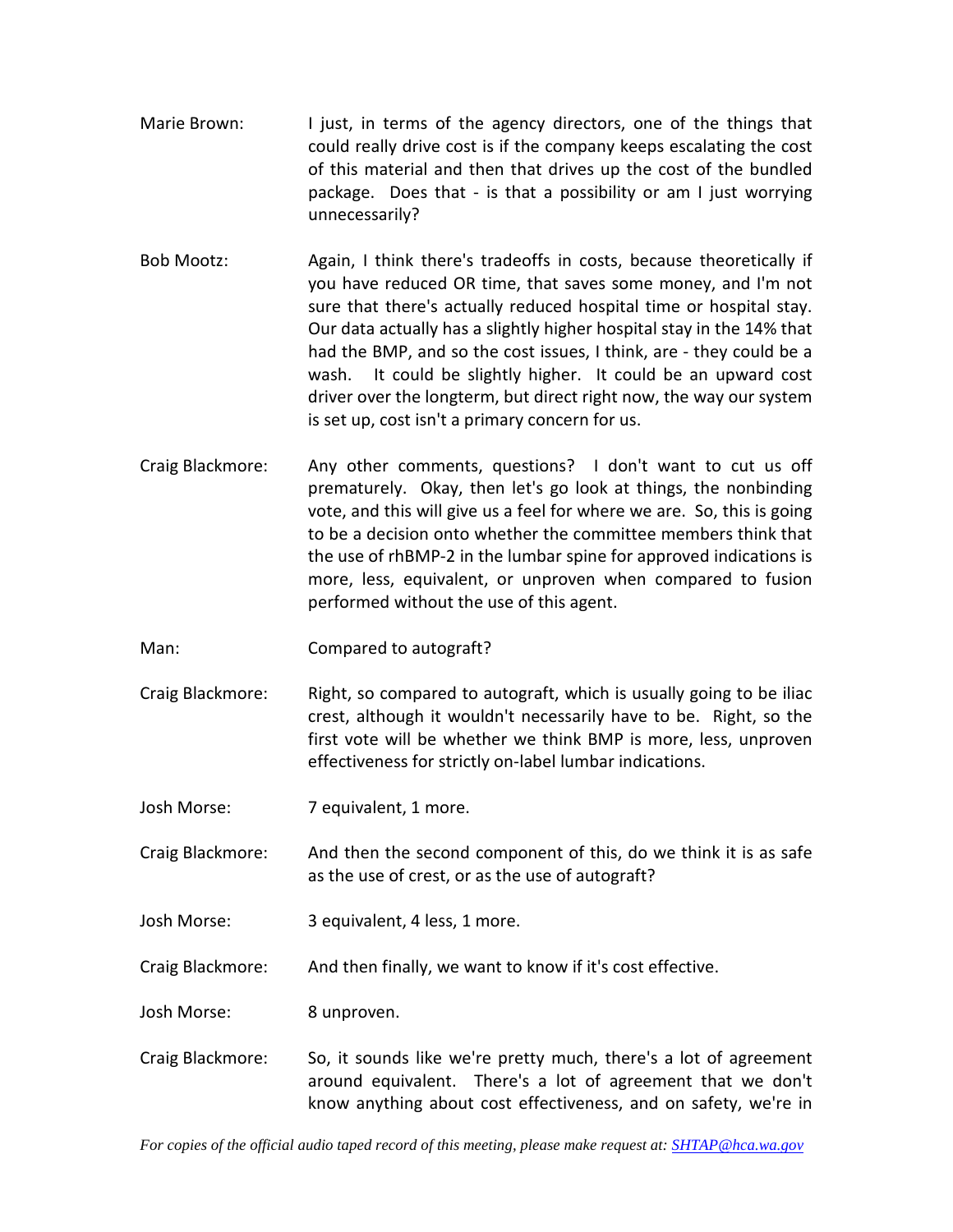the kind of either equivalent or it's less safe camp. So, it sounds like the decision for the committee members on this topic is going to be around whether it's worth it. If we do believe, those of us who do believe that it's a little less safe, is it worth it? Anybody want to comment, or should we proceed? Okay, so we're going to conduct this as separate votes, so this is semantics. Instead of saying we're voting for the use of BMP under conditions and one of the conditions would be approved indications of the lumbar spine, what we're going to do is have a specific vote for approved, FDA-approved indications, in the lumbar spine. Is that going to work for you, Josh? I can reformulate it later if it doesn't.

- Josh Morse: I think that would work. Say it again.
- Craig Blackmore: So, instead of having a decision document that says we approve, if we go this way, but we approve BMP under certain conditions, and one of the conditions is that it has to be an FDA-approved indication of the lumbar spine. This decision would be for FDAapproved indications in the lumbar spine, we vote to cover or not cover. Does that make sense?
- Josh Morse: I think that makes sense.
- Chris Standaert: My only problem with that is the FDA indication says patient's DDD plus or minus grade 1 spondy and failed greater than 6 months of nonoperative care, which don't necessarily match the indications for fusion, that this committee already decided awhile ago. So I think we could say, just simply, are we voting on the first sentence of their indication, which is primary anterior open or laparoscopic fusion at 1 level between L4 and S1 and leave it there and leave out the second part of the FDA indication, because that will conflict with what this committee already decided in terms of the agencies approval of fusion in general. So, we're just using the first sentence of that, and we're saying under - do we cover as a condition primary anterior open or laparoscopic fusion at one level between L4 and S1? Just to be clear.
- Carson Odegard: I would agree with that, too.
- Craig Blackmore: I think maybe another way to look at this is to take a straw vote and then lump it all together in the end and define it that way so that in the end we would have our formal vote be on everything once, and the conditions will be number 1, approved indication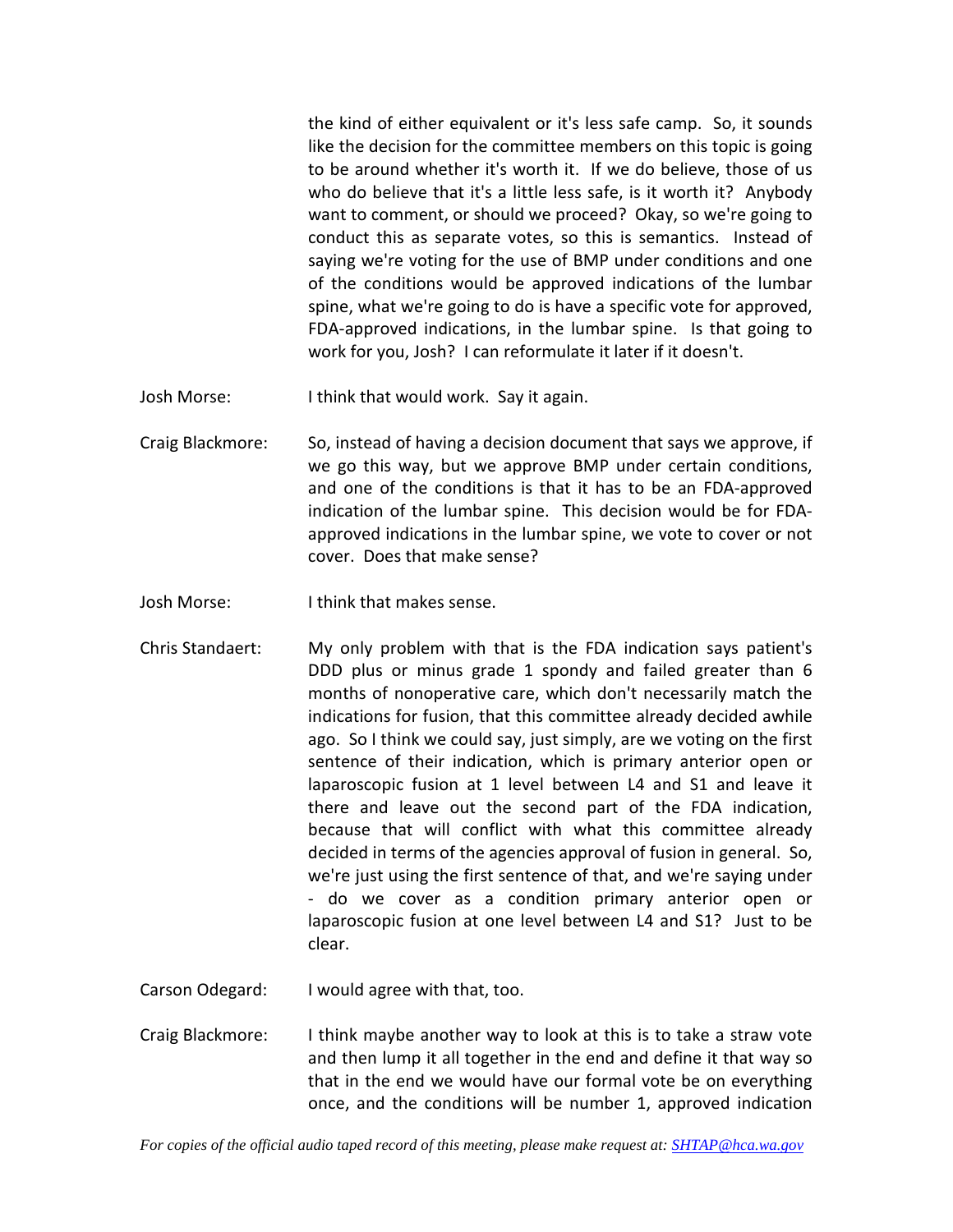that we decided on a couple years ago, and then depending on what we decide. So, in that context, I want to entertain straw, a show of hands, nonbinding votes on where the committee is in terms of whether we should cover BMP-2 for FDA-approved indications of the lumbar spine. So, if I can nonbinding just show your hands if you think this should be something we include. Okay. So, I'm seeing - I'm not counting, this is unofficial - but I'm seeing that downstream we're going to need that. We're going to write that down. It looks like the committee is yes on FDA Lspine. Okay, so then the next question is, how about nonapproved indications. We're still talking BMP-2, and this could be, we can break it down into lumbar, or we can lump lumbar and cervical together. Where do we stand on this, and I'm welcoming discussion? We're not voting at this point. So we're not using the cage, we're just using the product. Seth do you want to take a stab?

- Seth Schwartz: Yeah, I'll take a little stab at this. I think it's a little difficult to tease out the efficacy data here, but I think what we're seeing is that there's not a dramatic difference. Essentially, if you're looking at non-inferiority, I think you could say that BMP is not non-inferior in these settings. So, the efficacy is going to be fairly similar in these settings, and the question really becomes a safety issue. I think when we look in the cervical spine, I think the safety data is a lot more compelling that it's a bad idea, and I think we've kind of heard that from our expert - or from the people that testified for us that that's pretty much generally viewed upon as correct. I think when you look at the lumbar spine, the nonapproved indications, I think, probably have a slightly higher safety concern than an approved one. So, I think that's where we get into the situation, and that may be where we can think about conditions, such as the more complex patients revision spines. People where there might be a more compelling reason to use it.
- Craig Blackmore: Okay. Any other comments? So what I'm taking from Seth, first of all, is that we should talk about off-label lumbar. We shouldn't try to lump lumbar and cervical, and starting with that, I need people's input on the use of BMP for off-label lumbar indications. Can I get a straw from (unintelligible) even?
- Chris Standaert: One of the problems with the off-label stuff is the cancer data, and I know it's not significant, but it almost looks like there's a dose relationship here, and so if you go off-label lumbar and you don't restrict dosing, which means multilevel fusions, which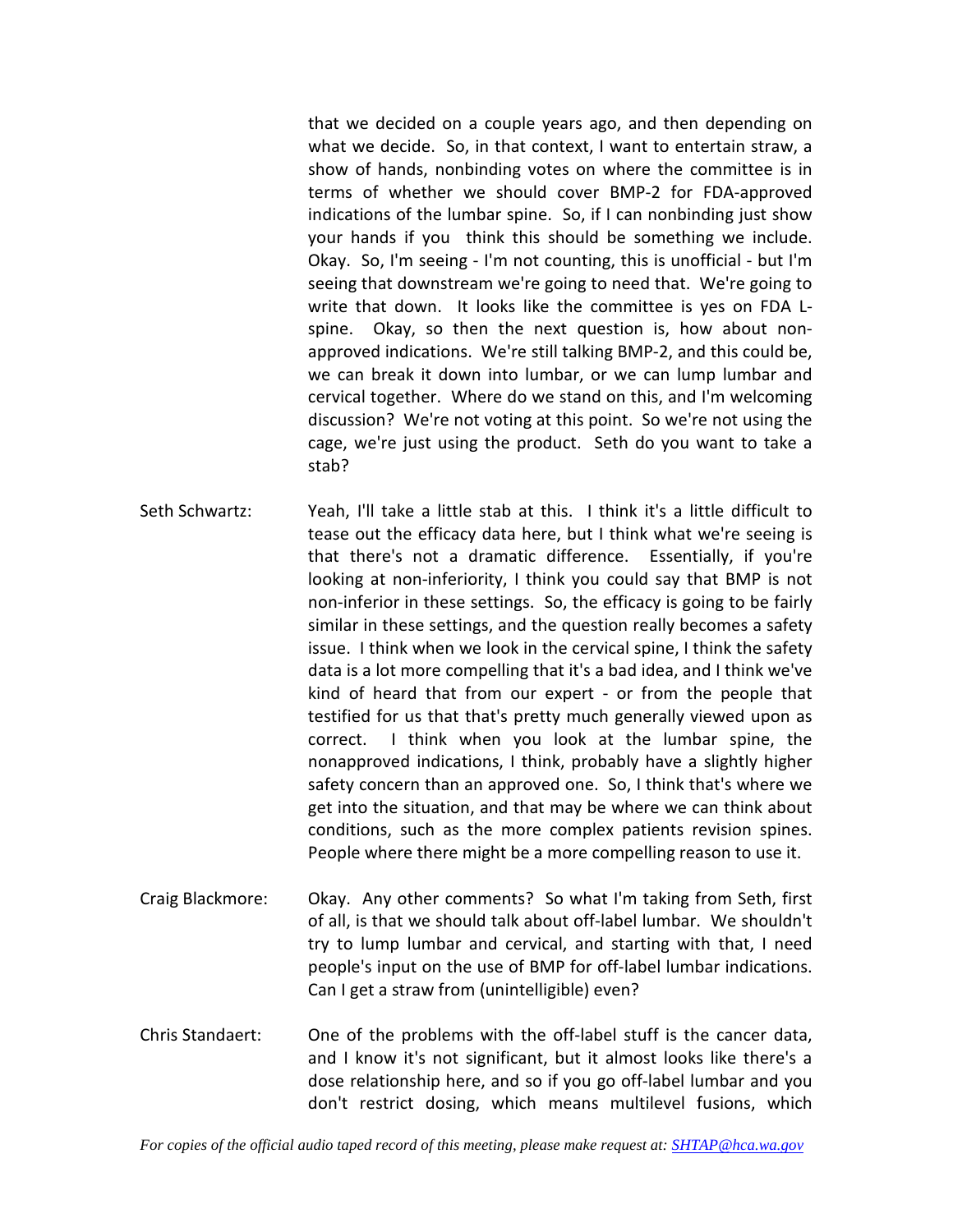means lots of stuff in the back of the spine for a posterolateral fusion, which means a multilevel posterior fusions or whatever. You get out of the range where the FDA data is supported, and the numbers start to go up, and it looks more troublesome. I agree, the cervical stuff is a different story. Then, the problem becomes where in the off-label use do you find benefit when we don't - again, the 1 FDA indication for BMP-7 they didn't study, which is sort of odd. Those are the people you'd think about doing it, people with a failed fusion of some sort, but the data they had was really insufficient for all these special subpopulations, the smokers, the failed fusions, and so it's hard to draw the line. It just sort of -we'd be doing what probably the FDA did, saying these sound like people who might need help. They might need something else to make them fuse, because they are at such high risk so try this, even though the risks are there without the data.

- Craig Blackmore: So, we could approve it for all lumbar indications. We could not approve it for indications that are off-label, or we could try to define conditions around what our decision might be.
- Chris Standaert: We can start putting up conditions and just start with that one from the FDA and see if we want to add another condition of somewhere in the lumbar spine, and if people are in agreement that we're not going to go for cervical spine. We just leave that off as not one of our conditions. Then see whether, as Seth said, is there some other place we think this might be applicable beyond the pure FDA indication for an anterior interbody fusion?
- Craig Blackmore: That sounds useful. Margaret, can we get you to pull up a blank sheet? So, one potential area, which has been identified, is paralleling the BMP-7 compassionate use, whatever the terminology is, guidelines for cervical, and that is circumstances in which there's been failure of prior fusion. I don't have the other ones in front of me. Do you have the other ones? What are the other BMP-7 cervical indications as a starting point?
- Marie Brown: It's injury. Isn't it back injury?
- Craig Blackmore: So from the BMP-7 lumbar indications on here, revision posterolateral lumbar fusion, compromised patients for whom autologous bone and bone marrow harvest are not feasible or not expected to result in fusion.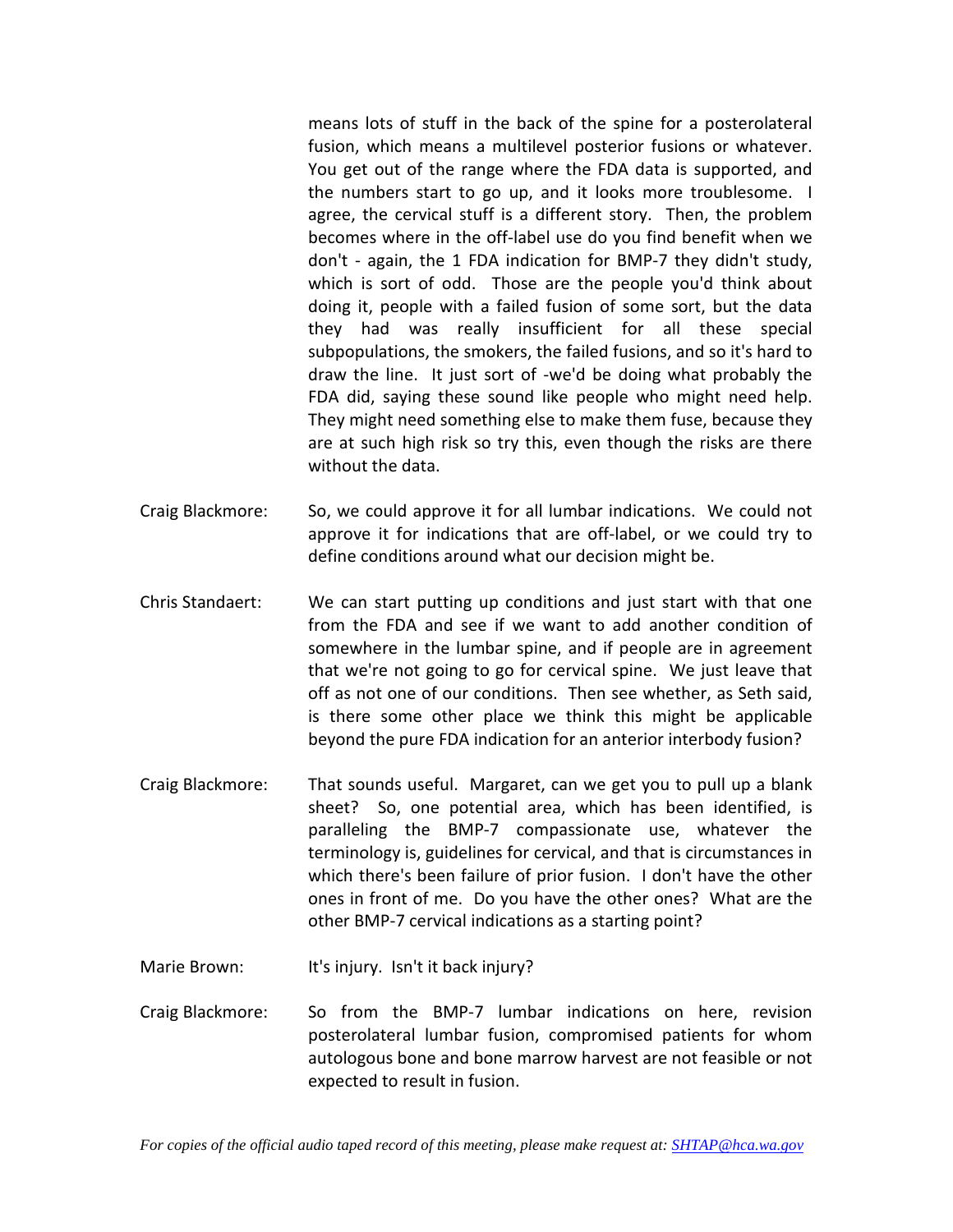- Chris Standaert: Do you want that up as an indication, or do you want some discussion?
- Craig Blackmore: So, I don't want the FDA indications up there. I don't want the…
- Chris Standaert: But that's the first that's one of the indications we have been talking about, yeah? Are we on BMP-2 still?
- Craig Blackmore: Yeah, but we were we thought we were okay on the FDAapproved indications.
- Chris Standaert: Right, but these are going to be…
- Craig Blackmore: All right, so we can add…
- Chris Standaert: …and list all of our indications…
- Craig Blackmore: That's fine.
- Chris Standaert: And then we have one vote on BMP-2.
- Craig Blackmore: Okay, so we'll start with those and then on page 5, the other ones we're talking about are the ones that have been applied previously to the BMP-7 and that's for revision posterolateral lumbar fusion or patients who are compromised for whom autologous bone and bone marrow harvest are not feasible or not expected to result in fusion. So I need input from the committee.
- Chris Standaert: I guess I can see why they said that, because that sounds reasonable. It's just lacking in data. You know what I mean?

Group: Yep.

- Chris Standaert: There's no data.
- Seth Schwartz: Can we ask our clinical expert, what do you what else would you do in that situation? What other options are there for these patients?
- Michael Lee: So, for patients who are at risk for nonfusion?
- Chris Standaert: I feel like the people for whom BMP-7 is indicated, revision posterolateral fusion, or people where you can't harvest bone or you just don't think autologous bone is going to work.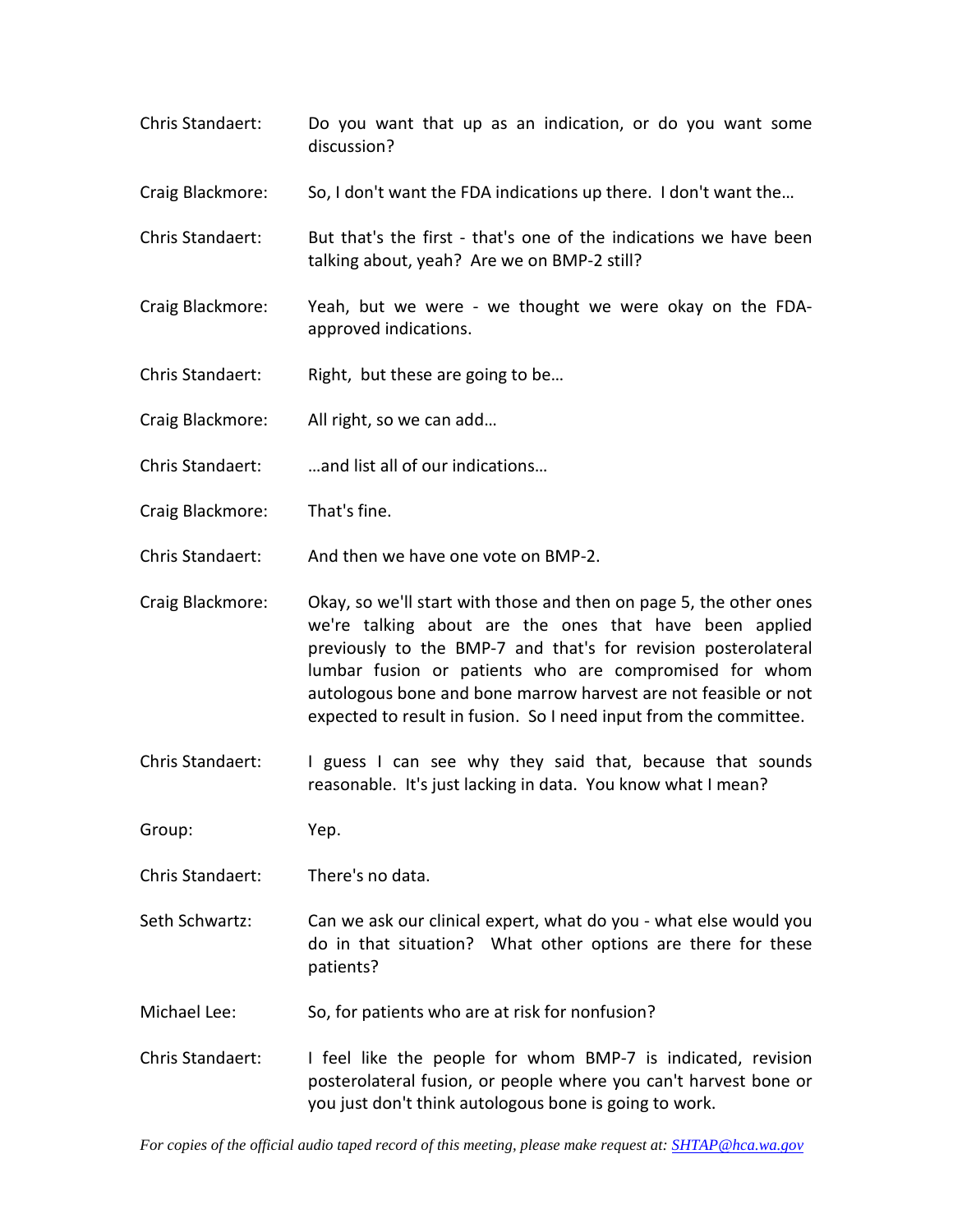- Michael Lee: Other options could include allograft, which is not as effective as autologous iliac crest bone graft, bone graft extenders, which again are not as effective as autologous iliac crest bone graft, harvesting bone graft other places outside the iliac crest, though that's not really done typically. There really is a challenging situation to achieve fusion in patients who are at risk for nonfusion for whatever reason.
- Seth Schwartz: Would you say that this is a circumstance where clinically BMP is standard of care at this point?
- Michael Lee: I don't know if I'd use the word standard of care. I think this is a situation for, if I can apply, or many surgeons would consider this a useful situation for Infuse BMP to augment the likelihood for challenge and reduce the biological challenge of the patient to mount that fusion.
- Seth Schwartz: Thank you.
- Craig Blackmore: So, I think what the FDA is trying to get at here, for the rhBMP-7 indications and I think what we're trying to get at is to somehow capture the challenging patient who is at higher risk of nonunion, right?
- Seth Schwartz: For whom there's no evidence.
- Craig Blackmore: There's not going to be any evidence. So, we sort of, we're there already. We know there's no evidence, but I think that's what - so maybe we take in the big picture at this point in saying if we can define a set of indications that seems to capture that group, would the committee view that favorably for coverage? So, if we can craft a set of indications that put into words the high risk for nonunion group, is that a group that we would view favorably for coverage?
- Seth Schwartz: In the lumbar spine only.
- Craig Blackmore: In the lumbar spine off-label. Carson?
- Carson Odegard: I'm not sure, yet. I'd you're lumping both products together?
- Craig Blackmore: No, I'm doing 2, because I don't want to go to 7 just yet.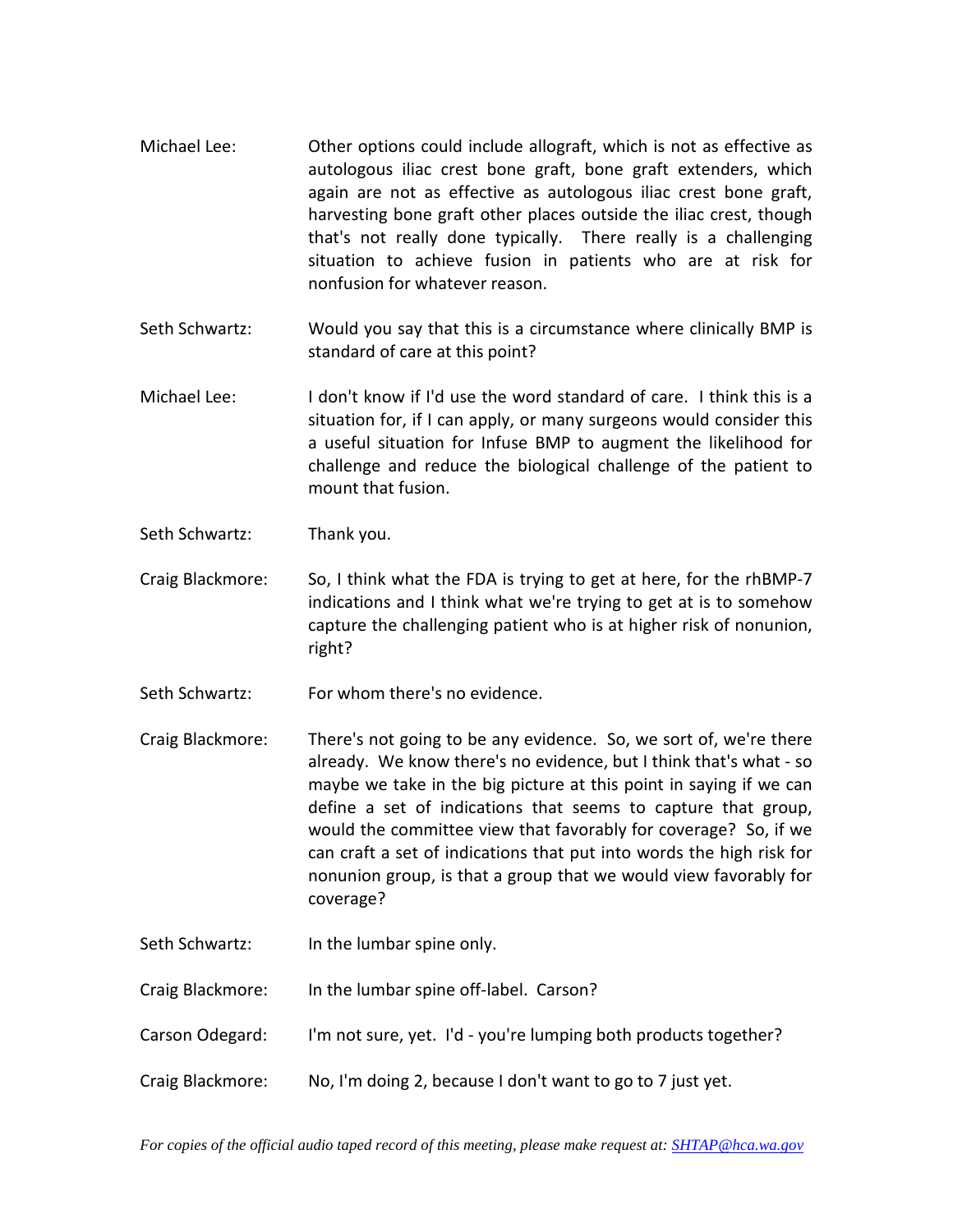- Carson Odegard: Okay, because 7's obviously got a high- a higher cancer risk; 2 is pretty equivalent. Off-label cancer risks about 3 times higher.
- Craig Blackmore: So, if we define patients of high risk lumbar spine for nonunion, and we're talking about BMP-2, would you - nonbinding?
- Carson Odegard: I'd go along with that.
- Craig Blackmore: Michelle, where are you on this?
- Michelle Simon: I'd be closer.
- Craig Blackmore: You'd be closer. So, maybe?
- Michelle Simon: Maybe.
- Craig Blackmore: Yeah. Richard, nonbinding, where's your mind on it at this point?
- Richard Phillips: Well, I'm not sure. I mean, I sort of made my mind up where I really have my concerns. I only have one concern, and that's about the cancer. Other than that, I have no problems with the use of it. Even at that, there's no statistical significance about the cancer. It's just a trend in multiple studies. So, and I don't know how to deal with that. I'm really having a lot of trouble with that, and it only occurs in the lumbar. So, that's when you're talking about this, the lumbar, I sort of have reticence about moving ahead and approving that, because from my perspective that's the only thing that really bothers me about the utilization of this at this point.
- Craig Blackmore: Okay. So we're up in the air on that one. So, let's move onto the cervical. Where is the committee in terms of the use of BMP-2 in the cervical spine? This is off-label, obviously. I've heard some concerns over here. Are there committee members who would offer the opposite viewpoint that we should be supporting this in the cervical spine, or not?

| Marie Brown:    | No.                                                                           |
|-----------------|-------------------------------------------------------------------------------|
| Carson Odegard: | I don't think there's any evidence.                                           |
| Michelle Simon: | The evidence is pretty insufficient. The evidence that we do have<br>on that. |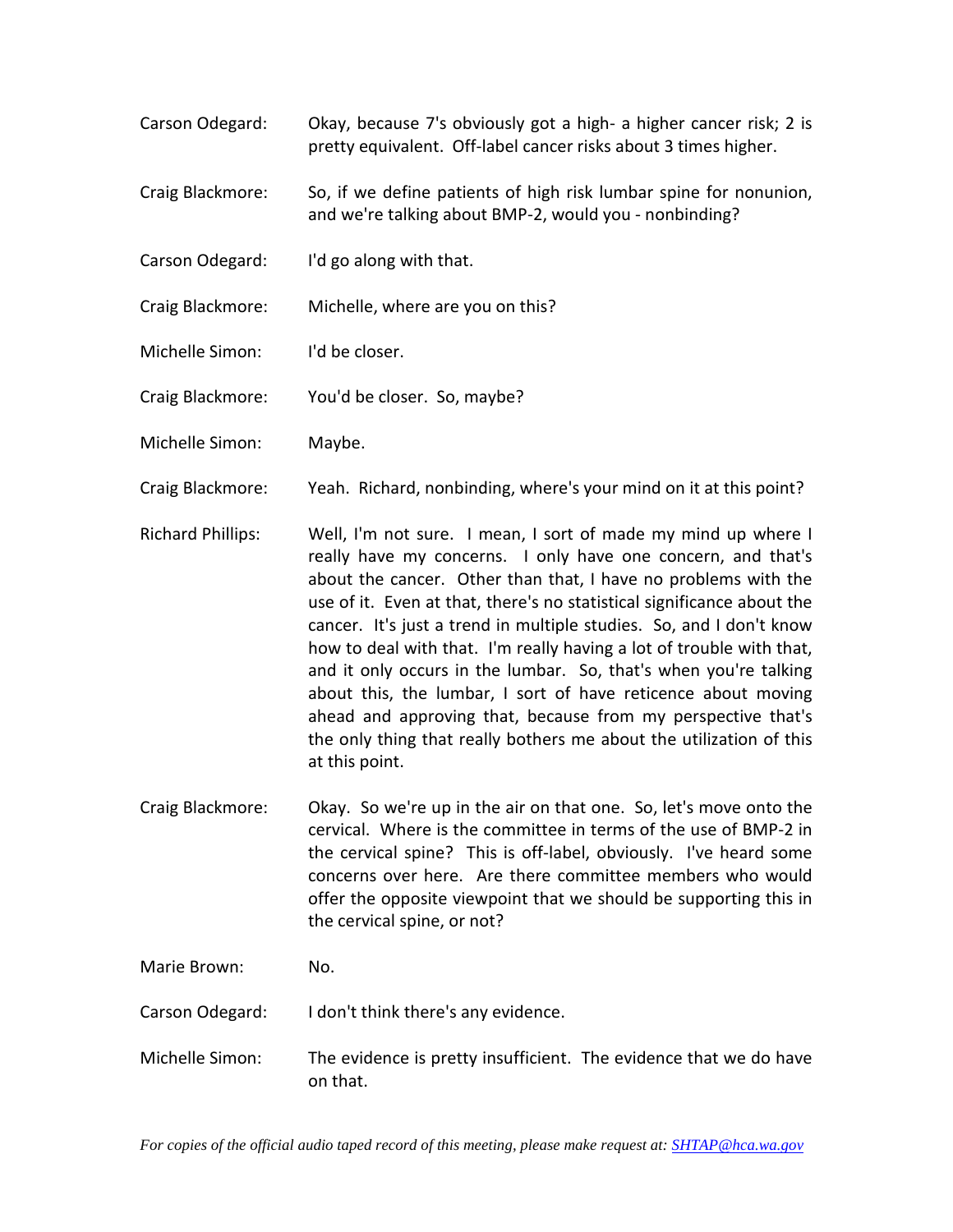- Chris Standaert: There are some significant problems, too. Yeah.
- Craig Blackmore: So, at this point, is the committee on board with the limitation that would read lumbar only?
- Group: Mm-hm. Yes.
- Craig Blackmore: So, that's easy. And then in terms of the BMP-7, does the committee believe that BMP-7 should be used in the equivalent manner as the off-label BMP-2, or not at all, or with less restriction?
- Marie Brown: Where were you seeing the 3 times risk for 7 versus 2 carcinoma?
- Richard Phillips: For off-label, I don't know what study it is, but comparing it at 24 months, 3.8% versus 0.9% and 6.3% versus 2.2% at 60 months. So, there's about a 3 times.
- Craig Blackmore: So, you're looking at the slide on page 17.
- Richard Phillips: Yeah. Actually, it's in the report on page 221. And then when you get to 7, it goes up to about 5, almost 6 times in a 12-month period risk of cancer.
- Robin Hashimoto: Can I just clarify this, on that table, is that okay? So, for the BMP-2 use at 24 and 60 months, so that's the Amplify report, so that's one study. BMP-7, there's 2 different studies, and actually the first data - the first study there where it says 18 and 16, that's actually the number of patients. That was labeled incorrectly, so the percentages are actually in the last column, so 5.6 and 0%, and then for the next study, it was 12.5% and 8.3%. So, I think it's important to keep in mind that both of those studies were small with 34 and 36 patients total for the BMP-7.
- Richard Phillips: Okay. Mm-hm.
- Seth Schwartz: This is for our vendor. Are there any studies that compare BMP-7 to BMP-2, or has that not been done?
- Robin Hashimoto: That's not something that we looked at.
- Chris Standaert: I think my worry with BMP-7 is that it's not actually FDA-approved for anything that it was studied on, and the numbers are a lot smaller in the BMP-7 studies, and it hasn't really met a bar where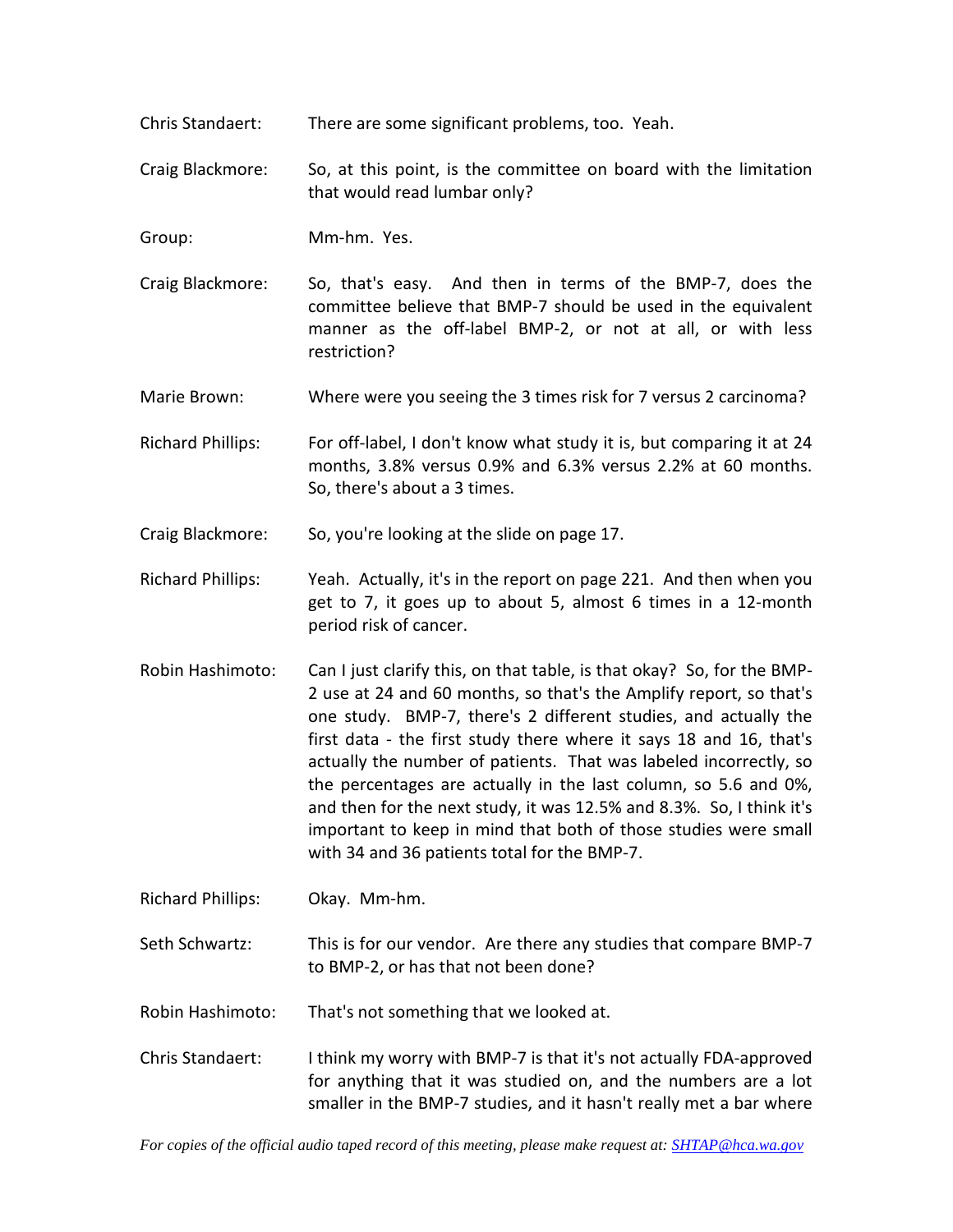the FDA has decided to approve it for what they - it's not approved interbody fusion. It's approved on a compassionate use basis for things that might go badly otherwise.

Michelle Simon: For which it may not be used, either.

Chris Standaert: So, I have trouble with that one. It's totally unconstrained. It's a putty. It's not a sponge or in a cage or whatever. It doesn't have a delivery device.

Craig Blackmore: So, I think one perspective I'm hearing is that there is insufficient evidence to support BMP-7 at all. The kind of leading argument would be that there's potential value, and we might use it in a sort of a compassionate use basis, as the FDA has defined it.

Group: Mm-hm.

Craig Blackmore: Nonbinding vote to include this as a condition or are we mostly on board with limiting our potential approval to BMP-2.

Marie Brown: Yes.

Chris Standaert: Can I ask Dr. Lee a question.

- Craig Blackmore: Sure.
- Chris Standaert: So, you said you don't use BMP-7, but if you're doing a posterolateral fusion where you can use sort of an unconstrained delivery of BMP. Say you had a posterolateral fusion in a revision complex patient, and you thought you should use BMP to improve your odds, is there a difference between using BMP-2, which is sort of a sponge-like delivery system, as opposed to a BMP-7, which is really a putty or a different sort of whole texture. I assume you intermingle with bone, morcellized bone and all that sort of stuff. Is there any advantage to having the BMP-7 as a tool in that context? Or would you just sort of apply the BMP-2 sponge in the midst of your bone graft?
- Michael Lee: I don't know that there's an advantage or disadvantage of the putty, the putty form versus the sponge carrier form.
- Chris Standaert: Just from the technical performance from the procedure aspect, yeah.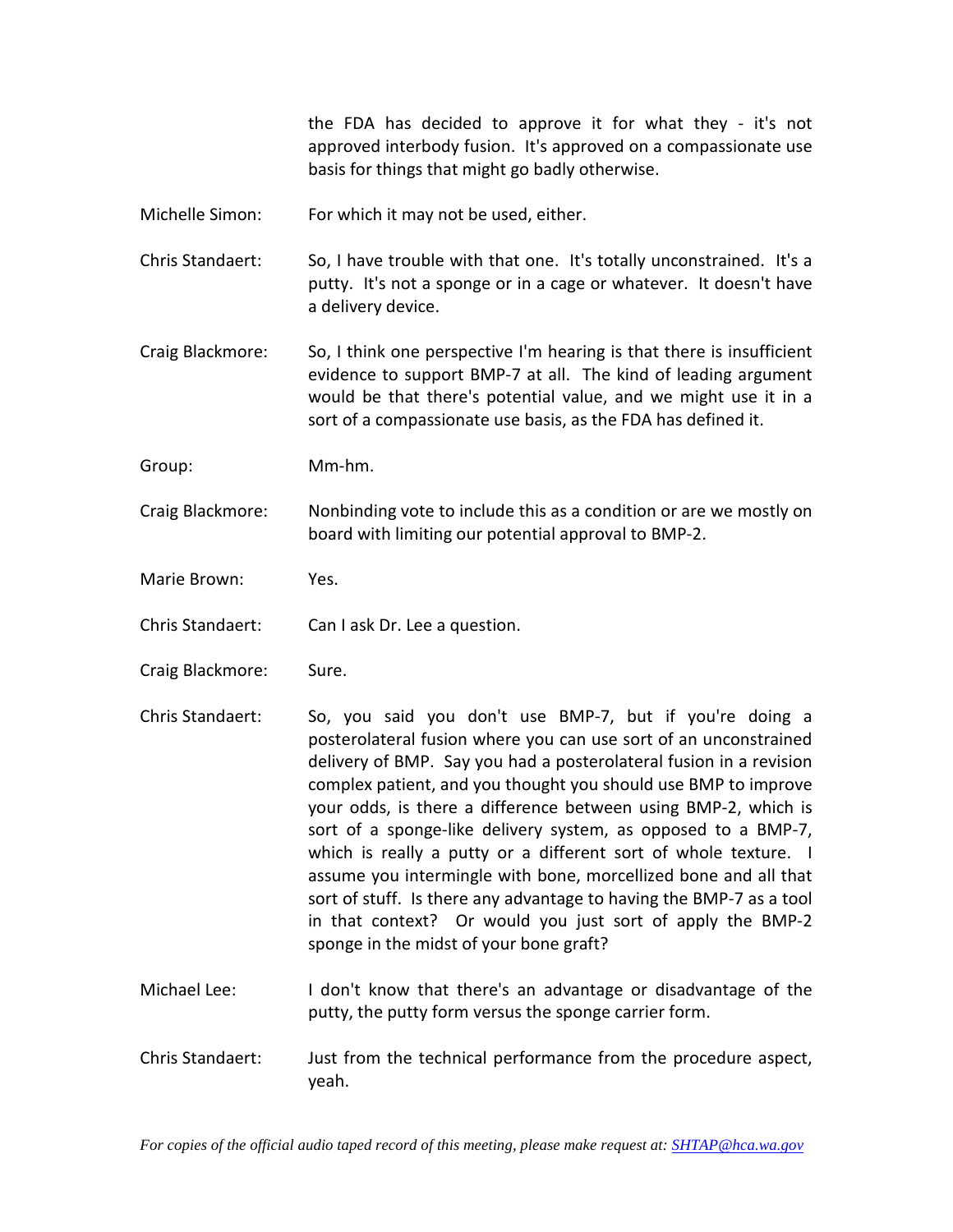- Michael Lee: I don't know that there's any advantage or disadvantage. With the BMP-2, the sponge form, it's usually - sometimes you can make it a little egg roll with the bone graft inside the sponge and put it out in the posterolateral gutter, and it essentially forms a similar shape grafting construct. So, I don't know if there's much disadvantage or advantage.
- Chris Standaert: Okay. Thank you.
- Craig Blackmore: So, in a formal show of hands, one condition that's being proposed here is that the condition be that approval only be the BMP-2. Is that something that the committee favors? You can nod. You don't have to show hands. I'm seeing nods. Okay. So, let's put that in here that the condition is BMP-2 only.
- Seth Schwartz: Can we just separate it out and just have one vote on BMP-7 and one vote on BMP-2 and the BMP-7 we'll just say not cover. Is that an option?
- Craig Blackmore: Well, we could. We could do that. Is that cleaner? Okay.
- Chris Standaert: We have a dangling closet there.
- Craig Blackmore: Actually, you know, we're doing well. So, okay, I'm going to take Seth's advice. I'm going to go through the process for BMP-7, and we're going to return to our BMP-2 discussion, which I think we're well on our way towards. So, first we have nonbinding.
- Man: What was our last official nonbinding? That was lumbar?
- Man: It was BMP-2 for (unintelligible) indications.
- Craig Blackmore: Right. Okay. So, this is nonbinding. This is for BMP-7 for any indication. So, the way, this is nonbinding, and the way it's written here is, is there sufficient evidence under some or any situations that the technology is effective, safe, and cost effective. So, committee members, you should vote more effective if you believe that under any circumstance the BMP-7 is more effective than fusion with graft. So, we're not comparing to BMP-2. We're comparing to graft and ditto with safety and effectiveness. Is that clear? Okay. So, first is the effectiveness.
- Josh Morse: 6 unproven, 1 less, and 1 more.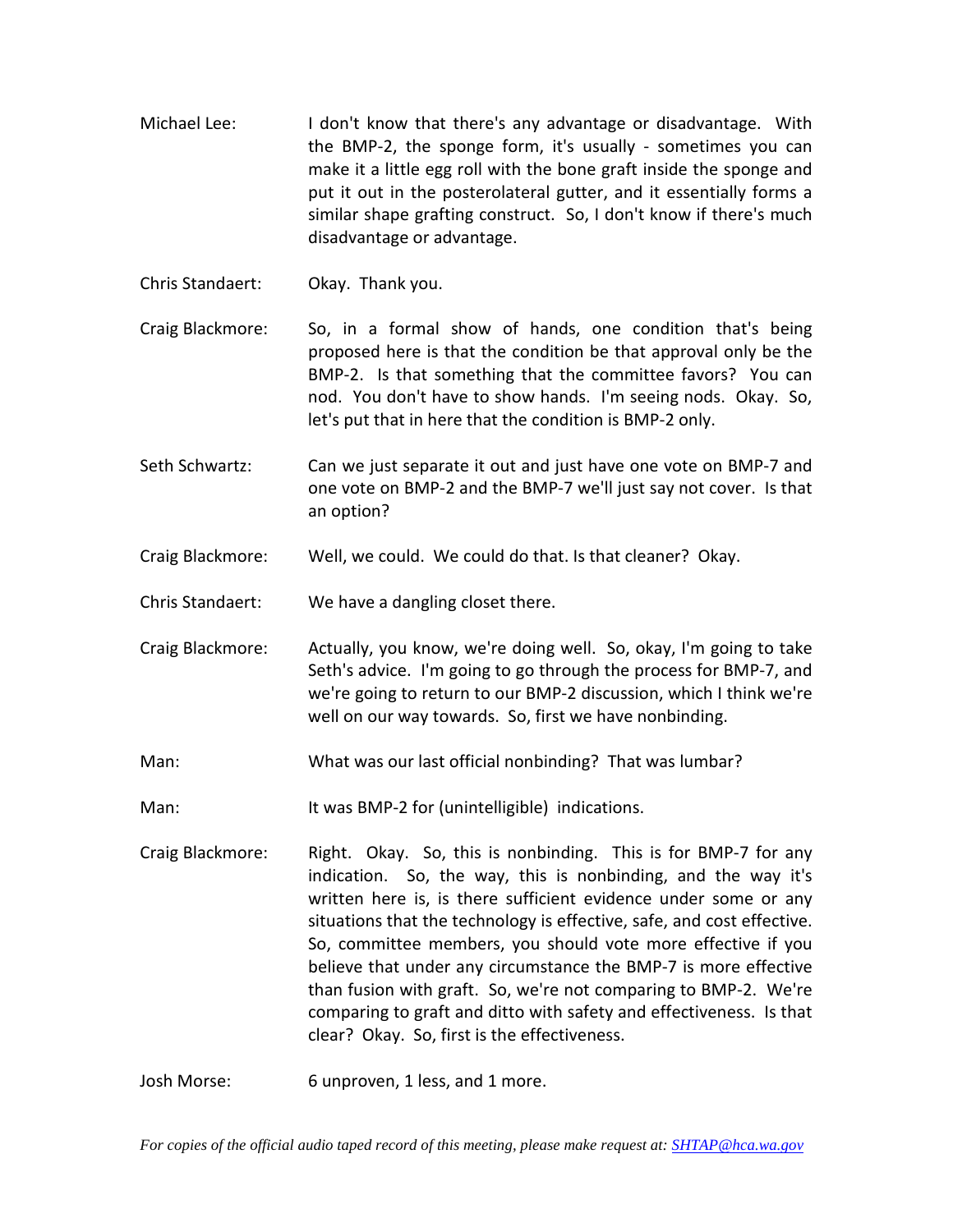| Craig Blackmore: | Okay, and then the safety piece.                                                                                                                                                                                                                                                                                                                                           |
|------------------|----------------------------------------------------------------------------------------------------------------------------------------------------------------------------------------------------------------------------------------------------------------------------------------------------------------------------------------------------------------------------|
| Josh Morse:      | 8 less.                                                                                                                                                                                                                                                                                                                                                                    |
| Craig Blackmore: | Okay, and then cost effectiveness.                                                                                                                                                                                                                                                                                                                                         |
| Josh Morse:      | 8 unproven.                                                                                                                                                                                                                                                                                                                                                                |
| Craig Blackmore: | Okay, further discussion, or shall we proceed to binding vote?                                                                                                                                                                                                                                                                                                             |
| Marie Brown:     | Vote.                                                                                                                                                                                                                                                                                                                                                                      |
| Man:             | So, I just need to be clear. So that was BMP-7 for any application?                                                                                                                                                                                                                                                                                                        |
| Craig Blackmore: | For any application. So the following vote is, will BMP-7 be<br>approved, and our decisions are that we will either choose to<br>cover, which means it's covered unconditionally, to not cover,<br>meaning it's not covered for any indication, or to cover with<br>conditions, which we would then define.                                                                |
| Josh Morse:      | 8 no cover.                                                                                                                                                                                                                                                                                                                                                                |
| Craig Blackmore: | Okay, and having made a binding vote, it is our responsibility to<br>see how that corresponds to Medicare National Coverage<br>Decision and reconcile if we disagree, and there's no National<br>Coverage Decision. Correct, Josh?                                                                                                                                         |
| Josh Morse:      | Yes.                                                                                                                                                                                                                                                                                                                                                                       |
| Craig Blackmore: | So, there's no National Coverage Decision, so we are set. Okay.<br>Now we return to the BMP-2 discussion and our list of potential<br>conditions, and we have the FDA indications, and we have lumbar<br>only as a condition, and we are now reconciling the lumbar off-<br>label indications and whether or not we will cover the use of<br>BMP-2 under those conditions. |
| Chris Standaert: | I think we removed the words off-label because we have - we're<br>just doing one vote, right, for just lumbar spine BMP-2?                                                                                                                                                                                                                                                 |
| Craig Blackmore: | Right. So what I want to address now is lumbar spine BMP-2 with<br>the exception of those 2 indications, which correspond to the on-<br>label but, yes. We're not going to be using that, but that's                                                                                                                                                                       |

Marie Brown: So, take that off.

*For copies of the official audio taped record of this meeting, please make request at[: SHTAP@hca.wa.gov](mailto:SHTAP@hca.wa.gov)*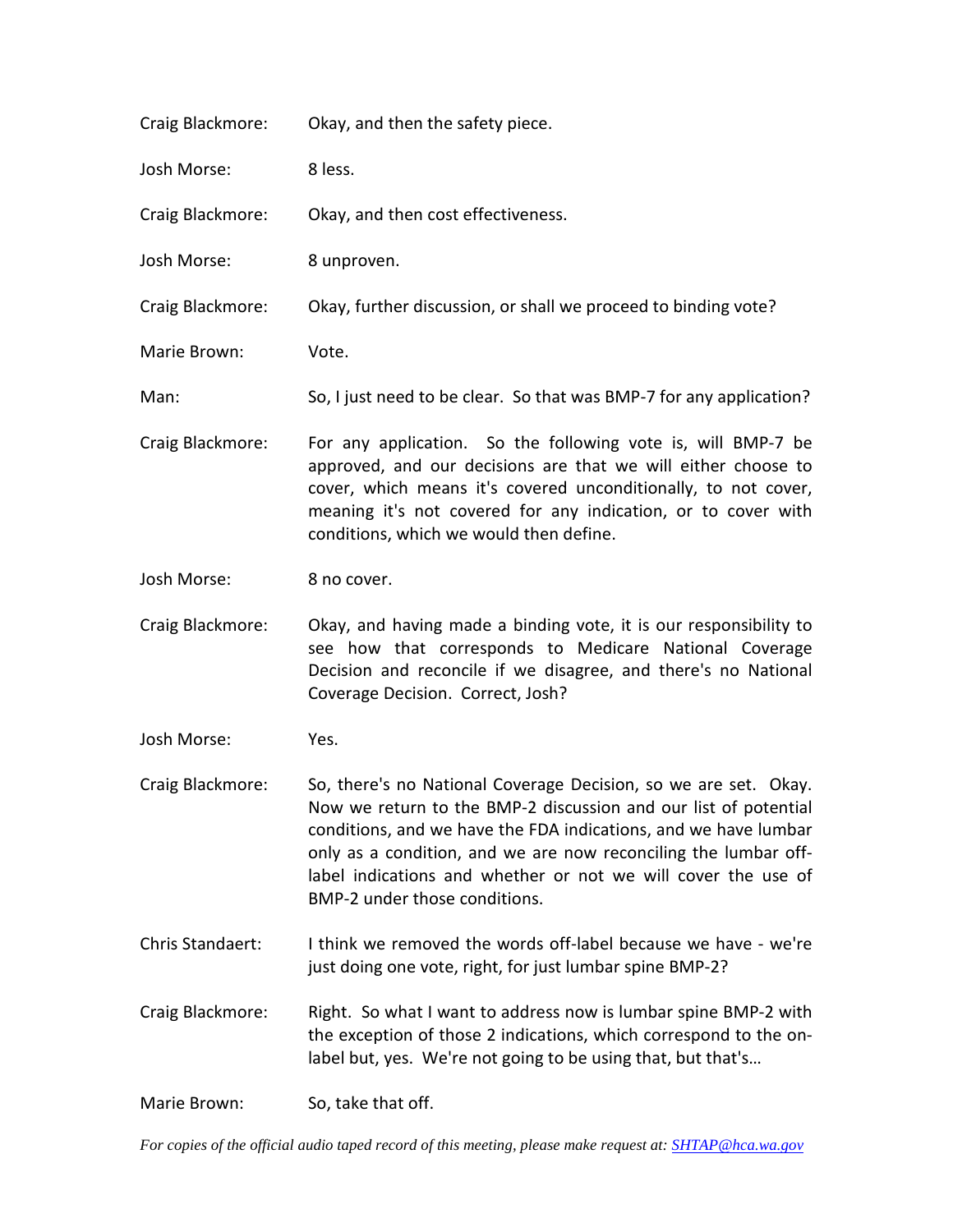- Chris Standaert: Take those 2 words out.
- Craig Blackmore: Actually, take off lumbar spine, leave it as BMP-2, and then list as a condition lumbar spine only. Then, just for point of clarity, we've only looked at adults, right? So, this will be, this decision is only addressing individuals of ages 18 and over. Okay. So…
- Man: Is that the FDA or is that (unintelligible).
- Craig Blackmore: I think that's the committee's decision.

Marie Brown: It just says adults.

- Man: (Unintelligible).
- Craig Blackmore: That's with the FDA, but we're going with adults. We're going with 18 and older. Okay. So, we have to make a decision on lumbar indications other than those 2 that are listed. So, one choice is that we would cover this for all lumbar indications, basically all lumbar indications. Again, if I can get a sense of the committee with head nods or hand raises, who would be more comfortable covering all lumbar use of this procedure? Is anybody in that place? Okay. Then I need somebody to take a shot at - well, I guess I'll ask the opposite question. With nods or hand waves, is there anybody who believes we should have additional indications to the 2 that are listed up here, which are the ones that are derived from the FDA? Do we believe this is sufficient, or do we believe there are other appropriate indications that should be covered. So, I guess nod or give me your hand if you think we should be adding to the list of approved indication.
- Marie Brown: Are we still keeping nonfusion?
- Chris Standaert: We have that last that's not a sentence. I'm not sure where that. So are you referring to that or no?
- Craig Blackmore: We need to finish that first. Pull up the FDA. Okay. Can you add the words, Margaret. Do you know what we're talking about?

Margaret Dennis: No.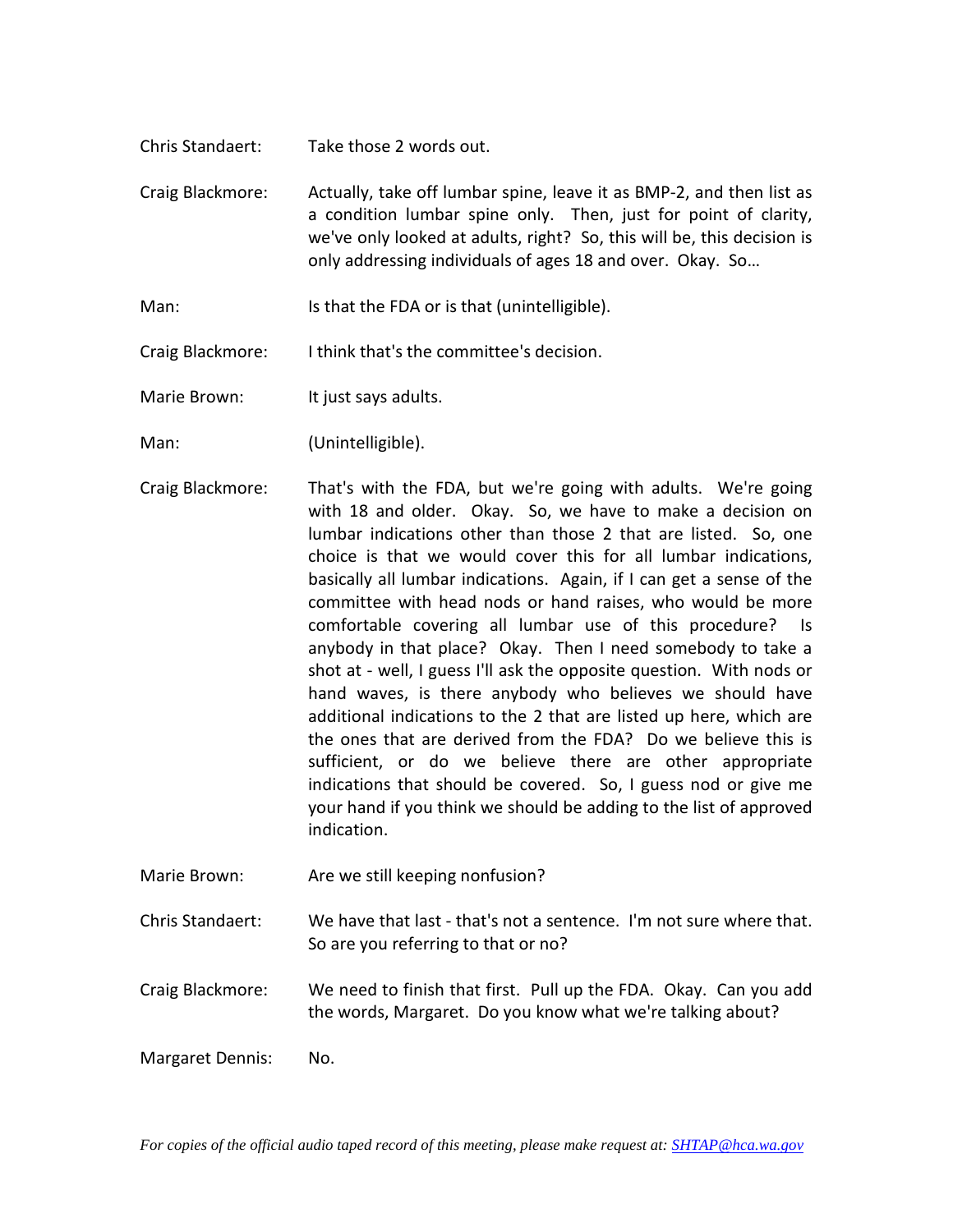Craig Blackmore: I can't understand how we could have confused anybody (unintelligible). Michelle Simon: We're giving up on conservative care… Craig Blackmore: I'm sorry. Michelle Simon: We're giving up on conservative care lingo, right? Did we already decide that (unintelligible) earlier? Group: Yeah, right. Man: We aren't making the decision on whether they have the (unintelligible) or not. Craig Blackmore: We can add - this is the point where we would add that in the lumbar. Marie Brown: You mean add having failed conservative care? Group: No. Man: Add the compromised patients from autologous (unintelligible). Craig Blackmore: You were talking having failed conservative care as an indication for surgery or having failed surgery already as an indication for BMP? Michelle Simon: No, an indication for BMP. Chris Standaert: So, a revision surgery. Craig Blackmore: So, that would be a proposed additional approved indication, which that's where we are is deciding that. Chris Standaert: Question for the vendor. Craig Blackmore: Oh that's in there already. Yes, it is. Chris Standaert: Quick question for the vendor? I had some, again I had a sense when looking at the cancer data that it was almost like a dose response curve? Is that just a way that the data was presented that you see that, or does there seem to be like an effective increased risk with increased dose? Because that gets into, you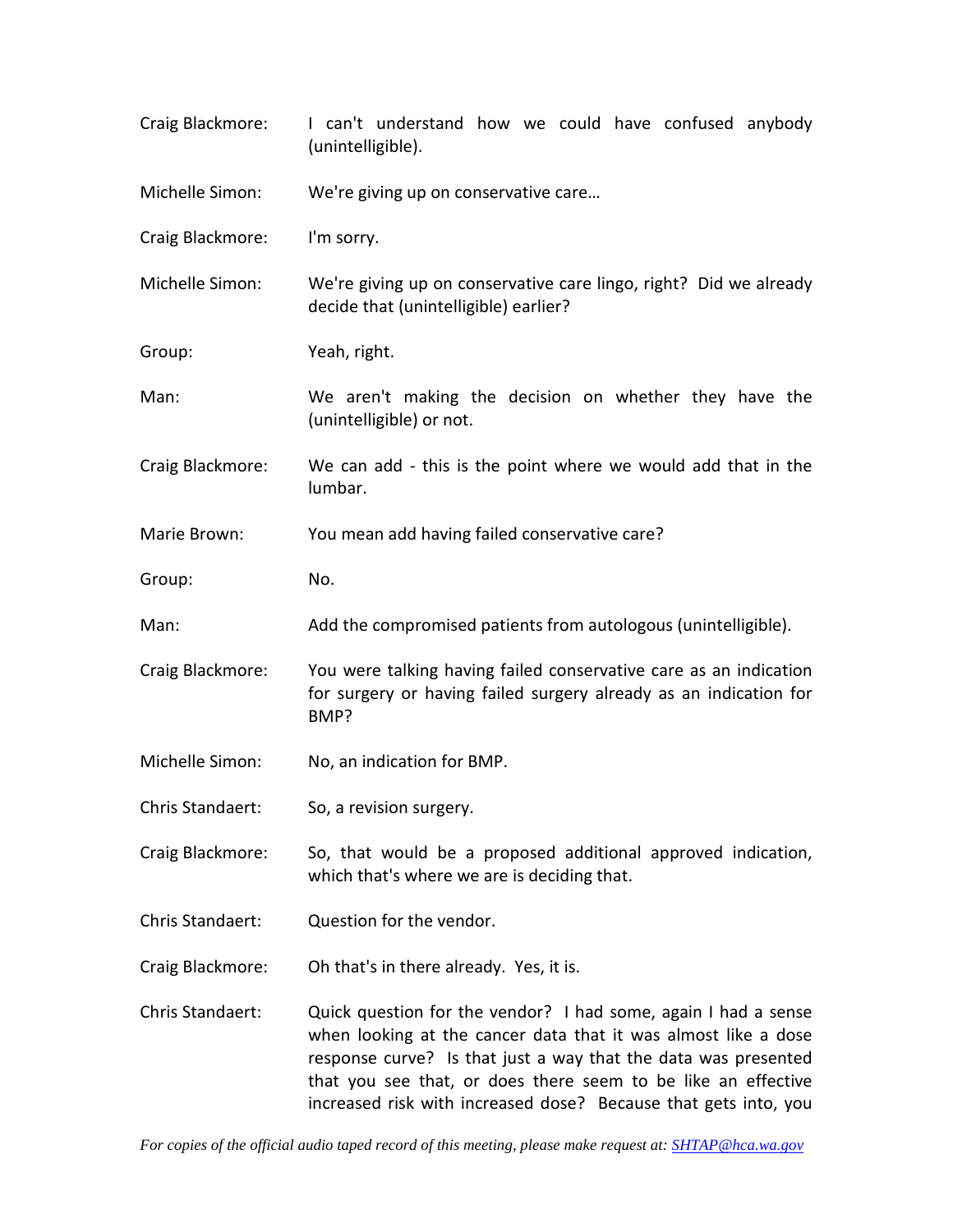know, nonfusion - if it's not just a revision but it's a primary fusion, you just think it's a low-risk to fuse. I mean, again, you get into five-level fusions with lots of BMP, and if there's a problem with high doses of BMP, and that's what the problem is, maybe that shouldn't happen. Maybe it really should be a revision thing or for one-level fusions that are challenging. I don't know. That's why I'm curious about that. Is there a dose - does it seem that way or no?

- Robin Hashimoto: If you're asking my opinion, you could definitely interpret the data that way. I don't think that you could say - I don't think there's enough evidence to say conclusively that it is dose-responsive, a dose-response effect, but that's one possibility.
- Craig Blackmore: Okay. Now we have our list completed. So, these are the FDA indications.
- Richard Phillips: Didn't you ask the question did anybody else think anything that should be added?
- Craig Blackmore: Yeah, so that's where we are. So, we didn't have the list complete before. Now we do, and now we're asking the question is there anything else that should be added.
- Richard Phillips: I personally don't think there's a problem with the cervicals, within - I shouldn't say that totally. I don't have a problem with some of the cervical indications, personally, but I suspect I'm in the minority here.
- Craig Blackmore: Okay.
- Marie Brown: The cancer risk is higher.
- Richard Phillips: I'm sorry.
- Marie Brown: The cancer risk is higher.
- Craig Blackmore: I mean, we took a straw poll, and it seemed to be that most of the committee were not on board with the cervical.
- Richard Phillips: Yeah, that's what I said. I didn't hear that specifically, but I.
- Craig Blackmore: And we haven't officially voted.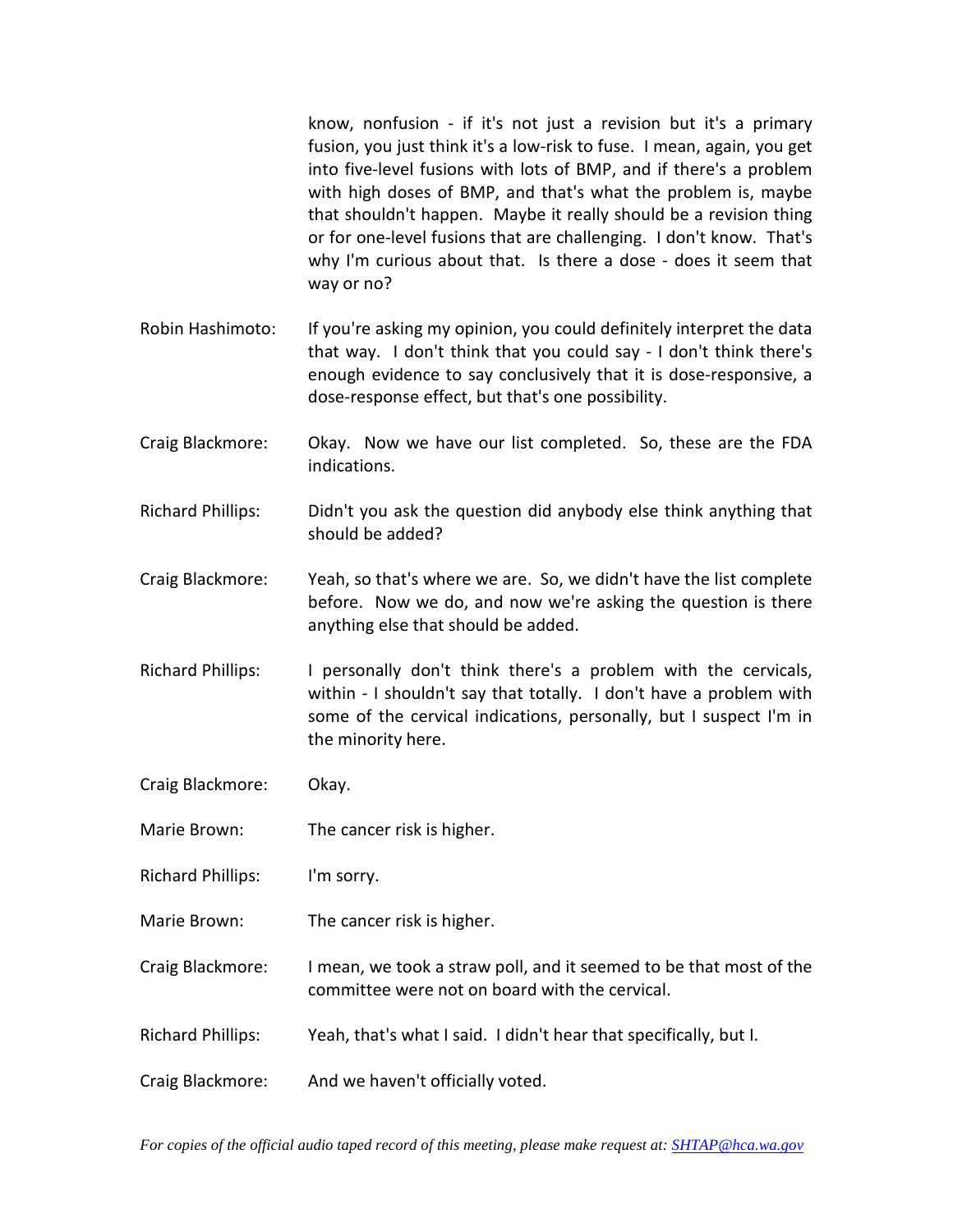- Richard Phillips: I sense that from what's been said.
- Craig Blackmore: So, that's why it's up there, because that's the. So, in terms of the lumbar, have we covered what we believe are the appropriate indications or conditions on this list, or do we believe?
- Chris Standaert: I just want to clarify the wording. So this says patients at risk for nonfusion due to revision posterolateral lumbar fusion or comprised patients. This looks like 2 different groups of patients. As I read the FDA thing, what it really seems to say are revision posterolateral lumbar fusion in compromised patients for whom. It's revision patients who have these risk factors. It's not - so do we want all revision patients can have it? And all compromised patients can have it? Or do we want revision patients who are compromised.
- Craig Blackmore: I'm happy with both, personally.
- Chris Standaert: I'm just throwing that out, because I'm just trying to we have to be reading this the same way. Is that - right now it's worded as 2 different groups.
- Craig Blackmore: But they're both high-risk groups.
- Chris Standaert: They are high-risk groups.
- Man: For whom there's no evidence.
- Craig Blackmore: For whom there's no evidence.
- Marie Brown: Mm-hm.
- Chris Standaert: But in the second, you're allowing it in any application, any method, PLIFs, XLIFs, ALIFs, posterolateral, all that stuff, because you're not defining the delivery mechanism.
- Seth Schwartz: So, just to be clear, you're taking the indication from putty with BMP-7, for which we've decided we're not going to cover, and you're applying it to BMP-2.
- Craig Blackmore: As a high-risk group.
- Seth Schwartz: For whom there's no evidence in the material we've looked at.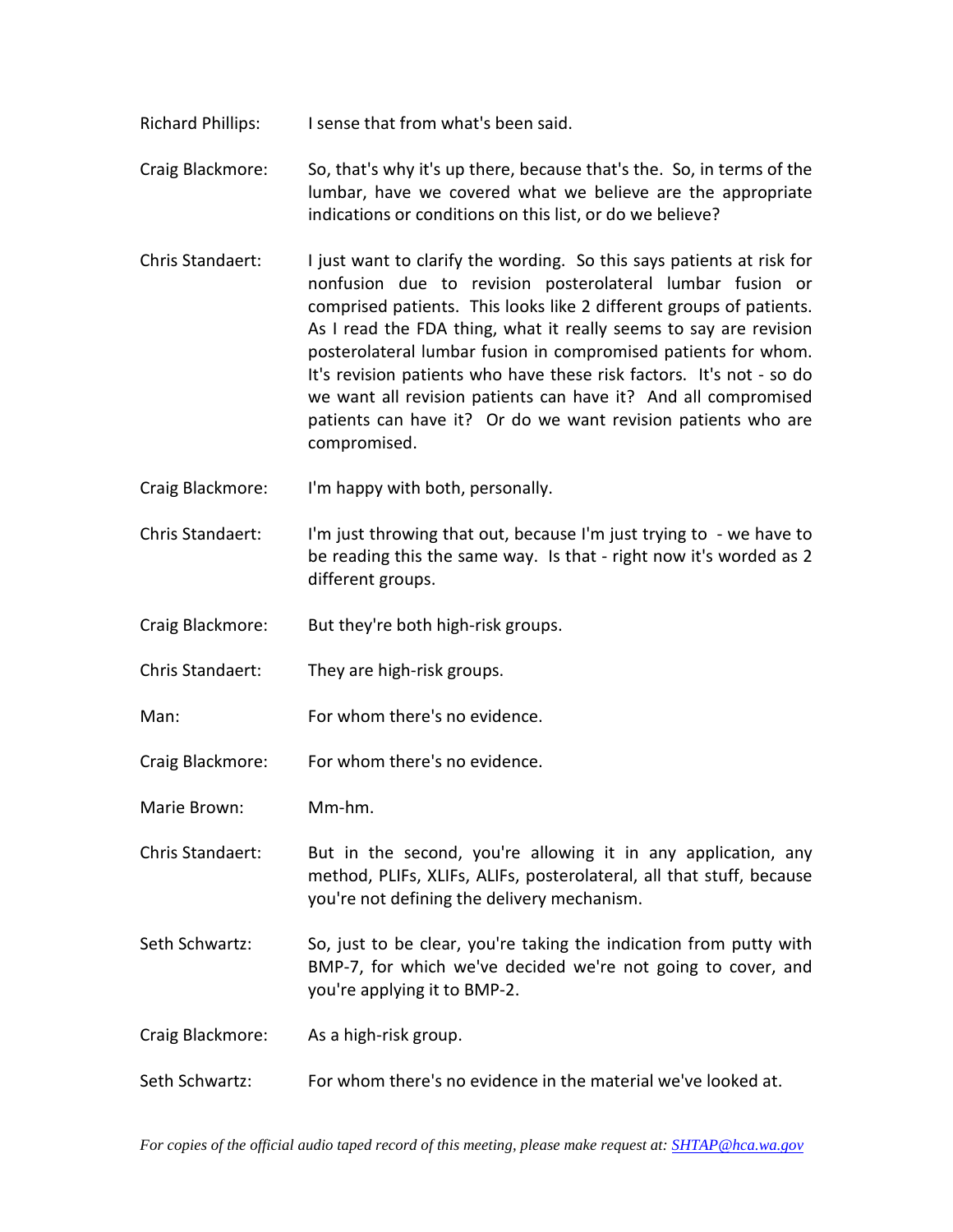Craig Blackmore: For whom the evidence is very limited, yeah.

Seth Schwartz: Okay. I just want to be clear on what we're voting on.

- Craig Blackmore: We're not we're not, yes. It hasn't been studied as a group. The data is slim, but it's a way of saying these are the patients in whom the potential benefit of having more bone growth is greater, because they are at higher risk of nonunion or other complications, and that's what the attempt is to capture.
- Seth Schwartz: I understand it. I just want to...

Craig Blackmore: Can you reflect on it.

Seth Schwartz: I tend to look at the data about the amount of BMP that's used in the cancer risk as being strongly suggestive, and so without any evidence that this group would benefit, all I see is risk. So, that's my interpretation. I understand the supposition, but that's not suppositions haven't floated us very far down the river for most of the other decisions we've made.

Marie Brown: Right.

- Craig Blackmore: It's, you know, we're in that space of where do we draw a line and you don't have randomized clinical trials for every single subset of something, and I think the committee has to make a decision where we're going to draw the line, and this is one proposal and we don't have to - we can go back on it. I'm just trying to get our thoughts down so we have something to make a decision about. Maybe the best way is to have, we'll draft a couple of different potential conditions, because that's the direction we're headed, although we haven't voted on that, and committee members will vote on which group of conditions they are most comfortable with.
- Seth Schwartz: Okay.

Craig Blackmore: Does that?

Seth Schwartz: Well, I defer to your procedural decision.

Craig Blackmore: Okay.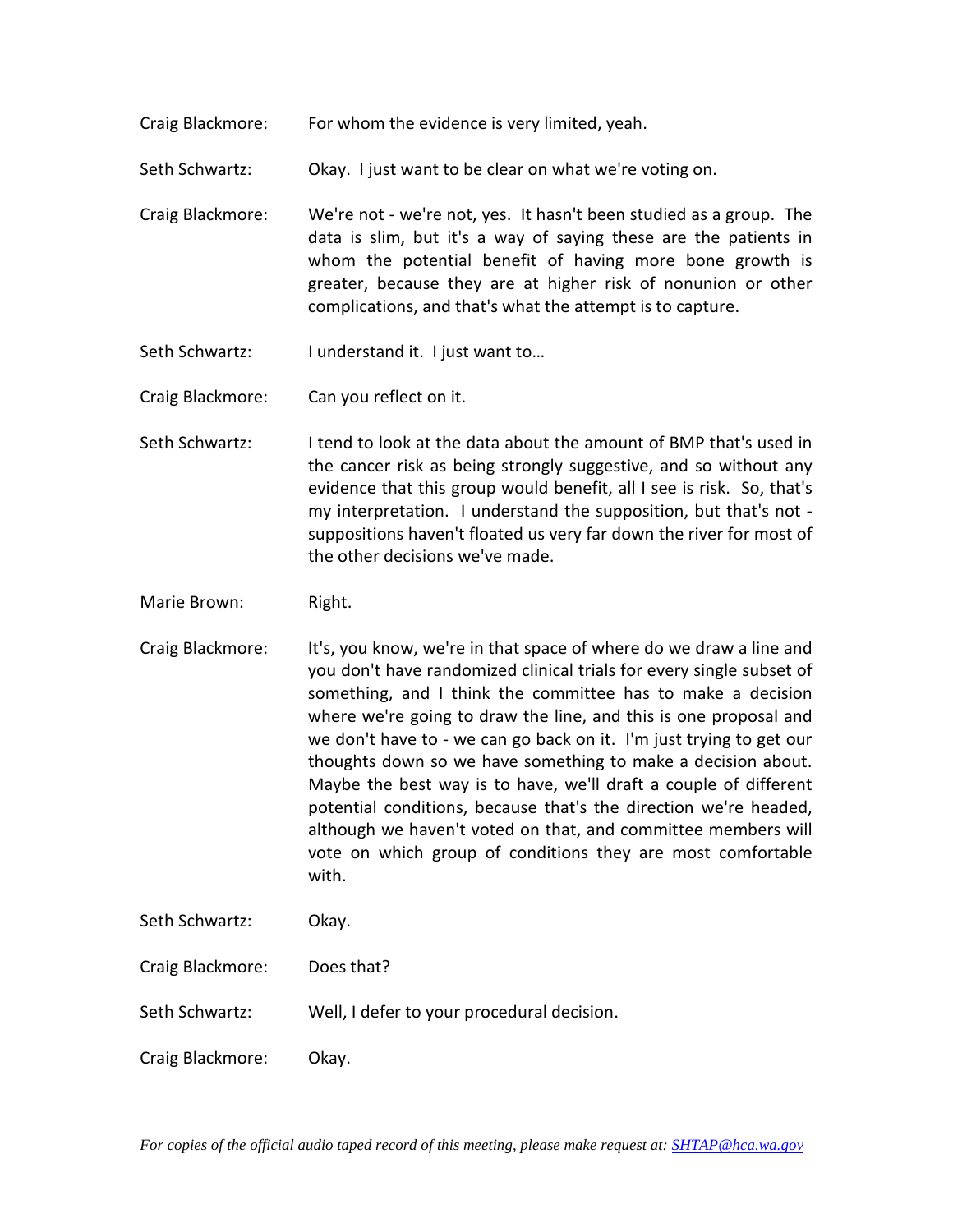- Chris Standaert: Question for Dr. Lee. Microvision, so in a revision, so if I'm in my head trying to think about is this 1 group or 2 groups. So, we're talking about allowing it in people who you need a revision fusion on because the primary fusion failed, and either you can't go get an iliac crest for some reason or you just really don't think this is going to work, because it failed once already and you wanted to do something else, so a revision fusion. My question, so, if it's that group, so are all revision fusions posterolateral or do you have some other way of doing a revision fusion that would be reasonable where you would use this product that wouldn't be posterolateral? So, do we need that word in there or not? And then the other - so I'm trying to sort that one group, anyway. Answer that - we'll start with that question.
- Michael Lee: So, fusion can be done either posterolaterally, it can be done as an interbody fusion from a posterior or transverse approach. It can be done as an interbody fusion from a lateral approach, as utilized with the XLIF or can be done from an anterior approach interbody, which appears that's already been decided upon. So, to answer your question, revision fusion can occur posterolaterally or interbody from a posterior approach, as well. So, there are more options of revision fusion than just posterolateral.
- Chris Standaert: So you would do you can do a revision interbody fusion?
- Michael Lee: Yes.
- Chris Standaert: Okay. So then, the question would be do we allow this for every approach? So, again now then we have revision patients. Do you let any approach you need to do in a revision patient to fuse them who is compromised? Or again, is this any sort of revision patient, you can use it, or plus any patient where you just can't get bone or think it's not going to work, which is sort of ill-defined? Leaving this as 2 groups is sort of ill-defined, that last one.
- Marie Brown: It's more broad.

Craig Blackmore: So, I need the members of the committee to give me input here. Do we want to include all revisions or the subset of revisions?

Michelle Simon: I think if we're wandering in the field of no data, I guess I would be more inclined to stick at least with the humanitarian exemption, as worded. That's at least something, some guideline,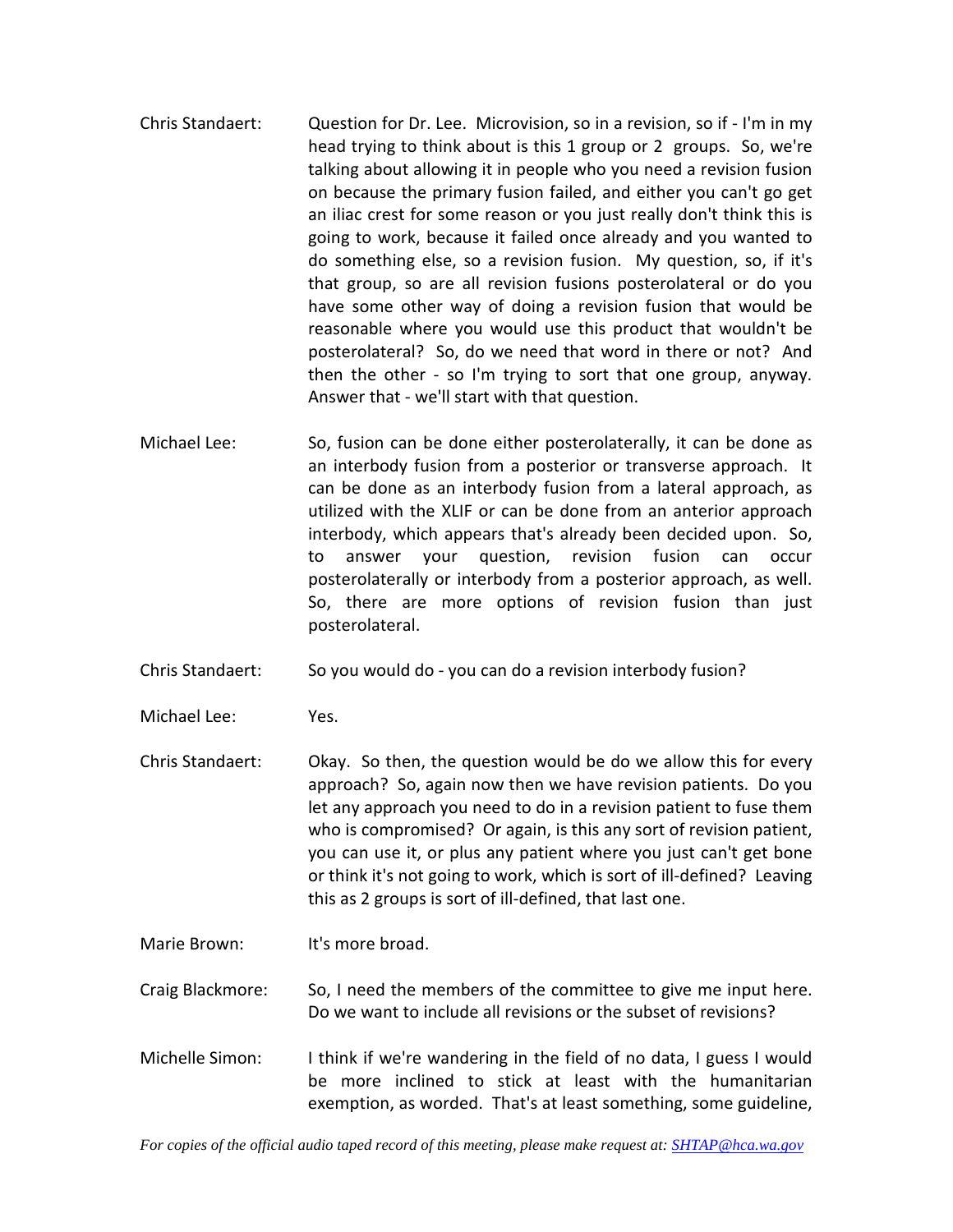and that would be compromised patients in whom revision posterolateral lumbar fusion is happening, or needs to happen.

Craig Blackmore: Okay, are there other opinions? Anybody? I like it better separate, personally.

Chris Standaert: So, if you like it better separate, how would you go about (unintelligible) that last…?

- Craig Blackmore: My feeling is, the reason to do this is because you want to grow bone, and if it's going to be - there is obviously risk and we're saying, I think, that we think that in some cases the risk might exceed the benefits, or sorry, the benefits might exceed the risks, but it's really hard to tell where that group is. So, my take on it would be to try to define that group but be fairly generous recognizing that even being generous you're going to be causing a much more of a restriction on the use of this than currently exists. That's a take on it. I'm not - I'm one voice. That's my…
- Chris Standaert:: I guess I'm the last words, are not expected to result in fusion, again very vague. So, you say well I'm going to do 5 levels, and I don't think it will fuse it. I'm going to put this stuff in, because I can't get that much off their hip, you know.
- Craig Blackmore: I feel like our ability to micromanage is limited. If we think it has enough value that we're going to approve it under some conditions, I feel like we should not try to second guess the decisions. I mean, if we say we don't think it works, then that's great, but my bias is to not try to micromanage if we think it's useful in these high-risk people. Again, that's one opinion. I'm not.
- Seth Schwartz: I have one other thought. I'm just kind of going back to the local decision on the sleep apnea situation, which is that they require that the surgeon have a discussion about the risks with the patient. I'm just wondering if you could put something on that, you know, that you have to discuss the cancer risk involved in potentially using it in this situation. It's just kind of another thing, because I think you're right in saying that basically this is a situation where there's some data for efficacy, we're in a little bit of a grey area, there is safety data, but these may be situations where the benefit of this outweighs the harms, but there are harms, and this might be a situation where kind of shared decision making with the patient becomes a sensible thing to include.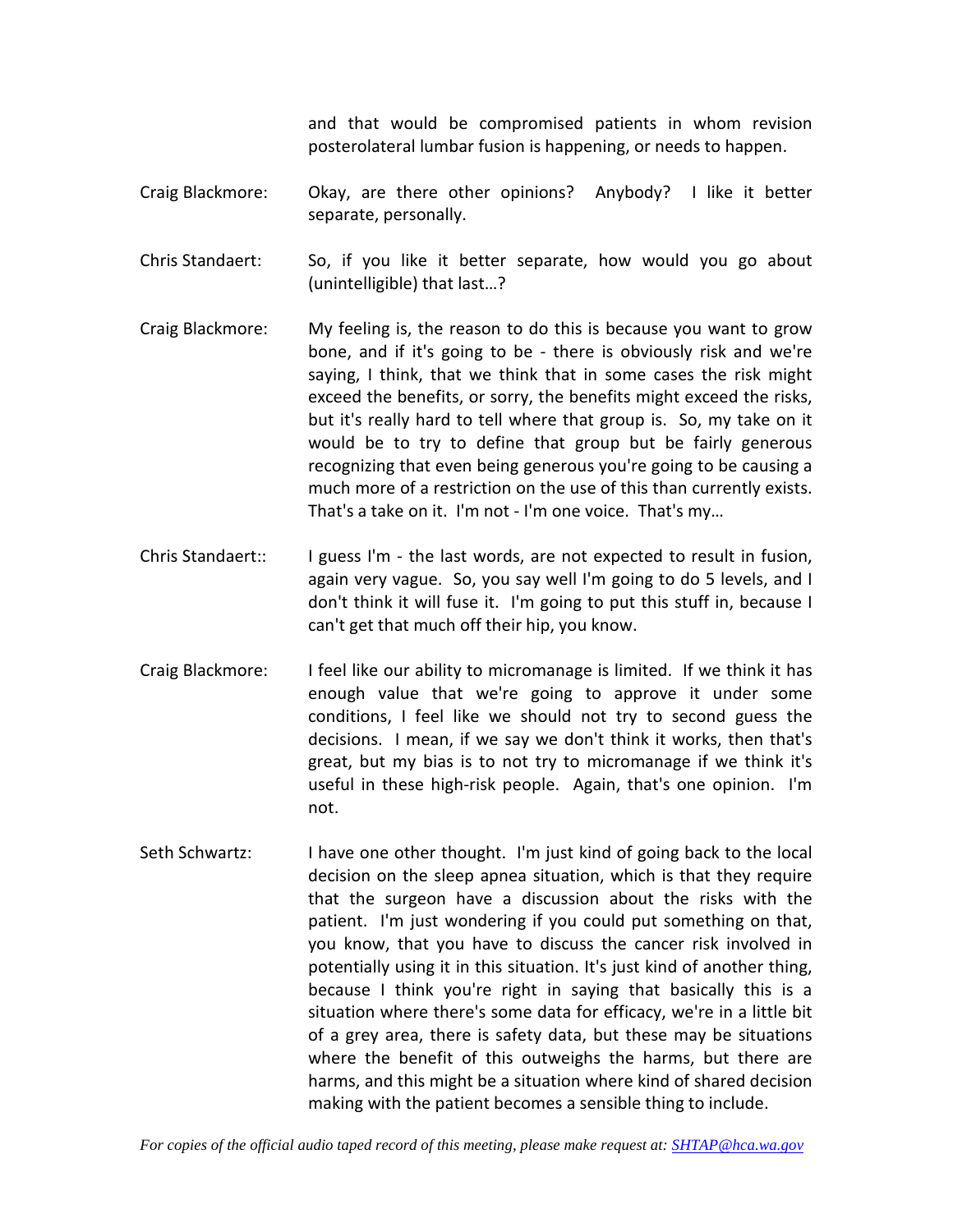Chris Standaert: I mean you're sort of mandating informed consent, which is already mandated already. That should be part of informed consent, one would think, in theory.

Seth Schwartz: Well, yeah.

Chris Standaert: That should be what people are discussing already. So, putting that, I don't know.

((Crosstalk))

- Seth Schwartz: I guess what I think, and maybe I'm wrong in saying this, but my sense from the committee is that the cancer risk is the one thing that's holding us up here, in this situation. We're looking at these exceptions as the cancer risk that's uncertain to us, that we're not sure about, and I don't know when these surgeons, or spine surgeons are having this discussion with their patients, are they saying, we might use this product that's going to put you at increased risk of cancer. I don't know that that's part of the informed consent process for this normally, because this is a rare outcome that's sort of - that I think one of our presenters even said that spine surgeons don't believe that's true anymore. So, I don't know if that's true, but I mean it's - if this is the only thing that's important, which is what we're basically basing this decision on, or perhaps we're making this decision that may be an important piece.
- Craig Blackmore: I think it's a part of our decision, but I think there's a lot more. We're considering a large body of data.

Seth Schwartz: Well, I think that's true, but if - so, you could take a hand vote, but if cancer was not a concern would anybody on the committee have a problem with this statement?

Craig Blackmore: Yeah, I'm not saying…

Chris Standaert: There's no data.

Seth Schwartz: All right.

Michelle Simon: Do we have a definition of compromised patients? We might want to. Is it smokers? That was one. There was a list. There are a couple of different lists, I think, defined differently.

*For copies of the official audio taped record of this meeting, please make request at[: SHTAP@hca.wa.gov](mailto:SHTAP@hca.wa.gov)*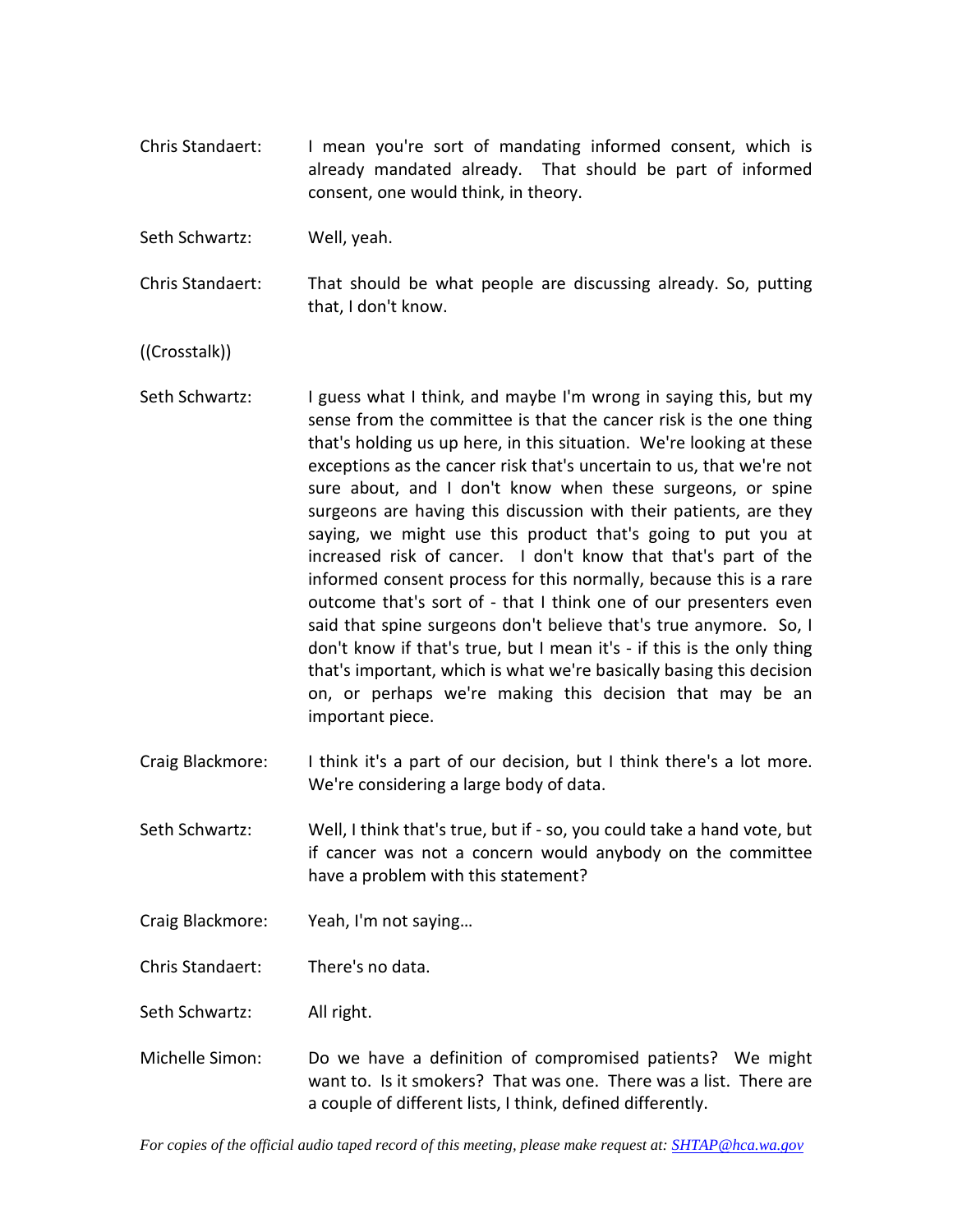- Craig Blackmore: No matter how we do this, we're going to have to leave a lot to the judgment of the surgeon and the agency, and in my mind it's just a matter of how much we want to manage that decision. It may be that we want to manage it a lot and we want to have a lot very specific words in here, and we've certainly done that, 2 mm versus 3 mm, or whatever. Or, it may be that we don't feel comfortable doing that. I mean, I don't feel comfortable doing that, but we can.
- Michelle Simon: It may not leave the decision to the surgeon, it may leave it to the agency medical directors, though, because they're the ones that would be approving it, right?
- Craig Blackmore: Yeah.
- Michelle Simon: So, if we're not clear with them, then.
- Man: But it's going to have be approved anyway, and they're going to have to get - the surgeon is going to have to prove that it's (unintelligible).
- Marie Brown: Well, regardless of the origin of the compromised patients, I'm okay with a broad definition of compromised patient.
- Craig Blackmore: Yeah.
- Marie Brown: I mean, I don't want to micromanage that.
- Craig Blackmore: I think we need to make a decision about how tightly we want to control the restrictions, and I think we'll have to go with maybe go with 2 proposals. One is a very general proposal, which I might put up, which said any revision or any compromised patient, based on this definition, which is going to leave a lot for discretion, and the alternate proposal would be perhaps, Chris is saying that it has to be revision posterolateral lumbar fusion on a compromised patient, which is a very restrictive definition. We're going to have to make a decision as a group which one of those. We can fine tune it, but which one of those is more comfortable.
- Michelle Simon: Can we ask Gary how he interprets?
- Gary Franklin: I guess I'm a little confused now. So, are you talking about maybe Dr. Lee can help here. If the fusion fails at a single level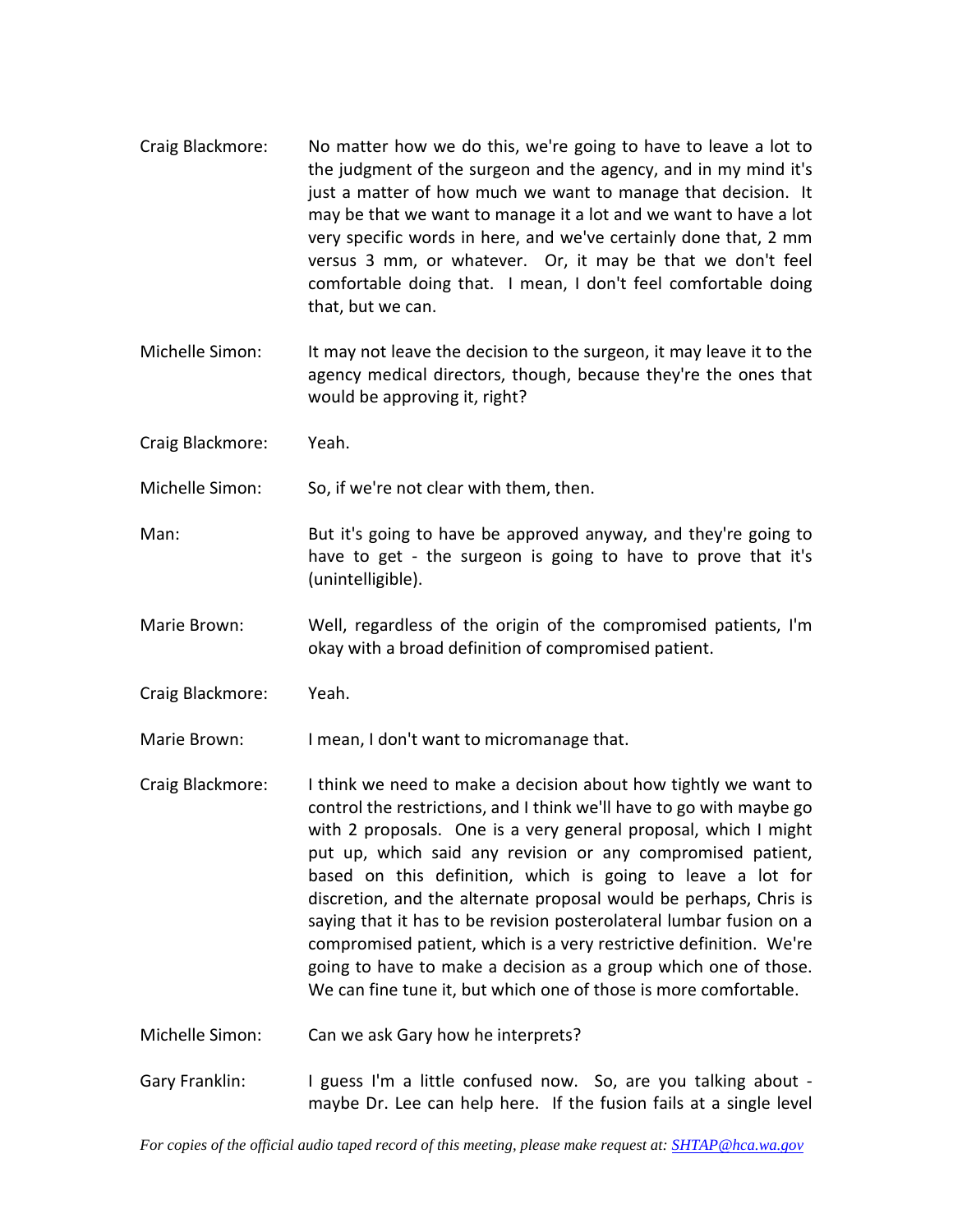and you're coming in for revision at that level, that might be reasonable. Just the terms that are there now could be any number of levels. You know, maybe the first one failed, but now you're coming in to do 3 levels with no dose kind of limit. So, then you have a whole another situation that - you know. The main reason for bony failure, I think, is in smokers. Smoking causes - is associated with a 2 or 3-fold increased risk of bony failure, and Dr. Lee can please chime in here, but I'm not sure that if a graft fails from smoking, I don't know whether BMP also wouldn't fail related to smoking. Maybe you could comment on that.

- Michael Lee: Smoking is a recognized risk factor for pseudoarthrosis, or nonunion. In revising a nonunion, multiple levels may be addressed the second time around, only because one of the strategies for revising a failed fusion is to obtain more fixation points for stronger rigidity of that constrict. So, it is feasible that in revising a single-level fusion, multiple levels may be instrumented and arthrodesed at that time, and the last point Dr. Franklin?
- Gary Franklin: Smoking. If a bony graft fails from smoking, wouldn't BMP also fail from smoking? What is the evidence that BMP could overcome the smoking effect?
- Michael Lee: I don't know that evidence I don't know that to be the case. Anecdotally, many people will use InFuse BMP in smokers because of the higher risk of nonunion, anecdotally.
- Craig Blackmore: So, again, we are, as we often are, trying to define conditions in the context of incomplete evidence, and that's our reality. So, is the committee without specific words but to help us go forward, is the committee comfortable with a very restrictive set of conditions or a relatively nonrestrictive set of conditions to try and basically define high-risk, and I need to know so we can drill down one way or the other. So, who thinks we should try to be highly specific in how we define the indication? So, without the specific words, so who thinks we should give a general high-risk patients a you can use it, and who thinks we should have specific conditions, condition A, condition B, condition C defined very precisely. That's my question, because I think that's where we are. So, I'll start and say I think we should be general and try to leave it at high-risk and leave it open, and then who thinks we should try to be much more precise and limiting.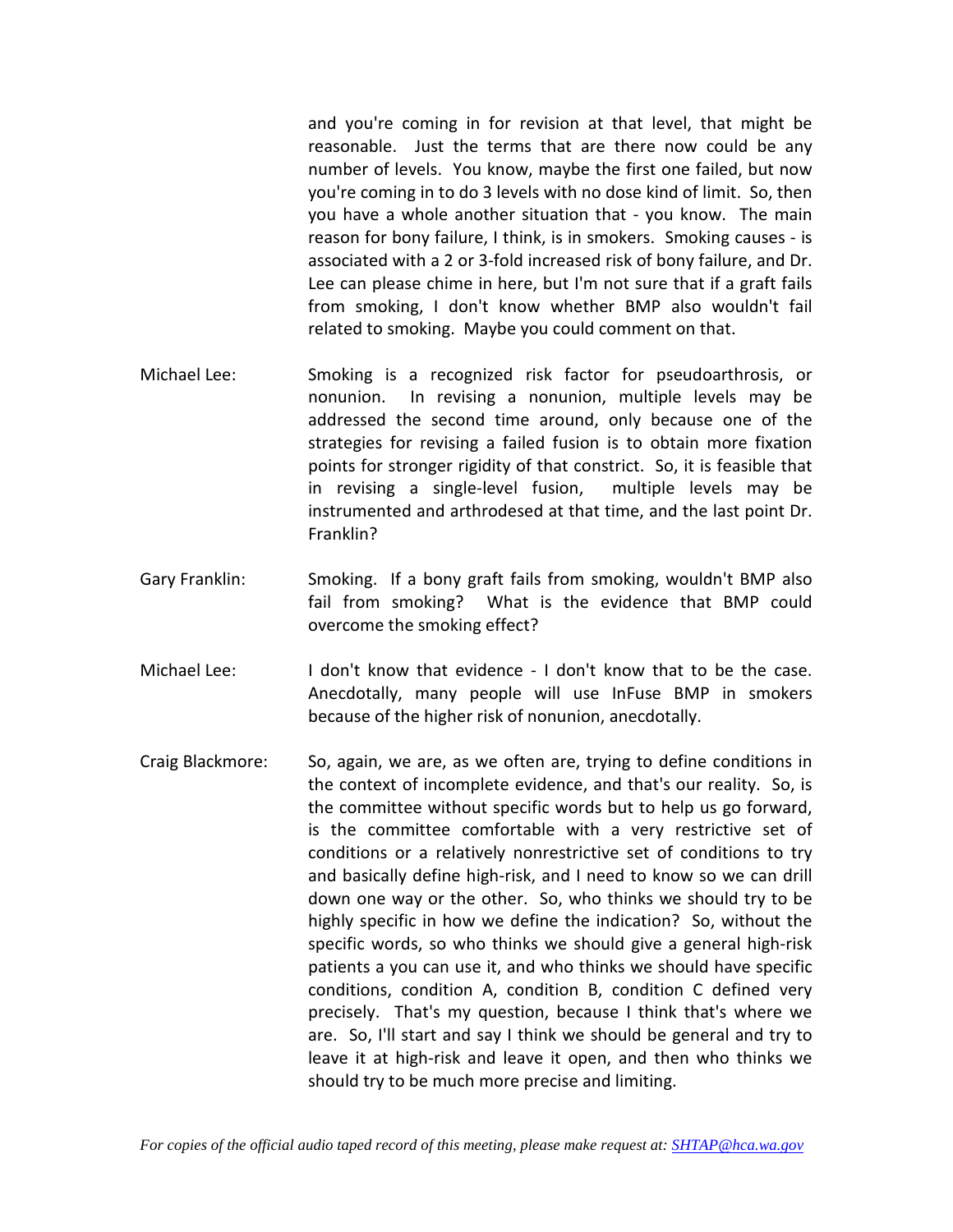Michelle Simon: I don't really like either of them. I don't think there's necessarily evidence for us to say that there is a benefit in high-risk patients. We don't have that evidence. So, why are we saying that that's okay?

Craig Blackmore: Okay. So, what do you think the alternative is?

- Michelle Simon: I don't think we should do this at all, this clause. I mean, there is FDA-approved cases, and we should stick with those. That's how I feel.
- Craig Blackmore: So, only FDA indications. Okay. So, I need a show of hands or nods of heads. Is that where the committee is, that we should be limiting this to the FDA indications that we've seen, and give me a show of hands if you think that's where we should be limiting.
- Chris Standaert: I'm counting that last paragraph as one of the FDA indications, but I'm - the problem - the safety thing seems to just get higher when you get off-label. The safety stuff gets higher.

Craig Blackmore: Okay. I need.

Chris Standaert: For BMP-7 it is. That last paragraph shows (unintelligible) BMP-7.

Man: That's for BMP…

Seth Schwartz: Reword your question. Indications for BMP-2 FDA-approved indications?

Craig Blackmore: So, I think if I understand what Michelle is suggesting is that we limit BMP-2 to the BMP-2 approved FDA indications, which are…

Chris Standaert: Just the 1-level fusion between L4 and S1.

Craig Blackmore: Scroll there up, scroll higher on there. Primary anterior open or laparoscopic fusion at L4-5, and that's it.

Group: That's it.

- Marie Brown: And that would restrict coverage from what we have now fairly it would restrict it more.
- Craig Blackmore: Anything we do restricts coverage from what it is now.

*For copies of the official audio taped record of this meeting, please make request at[: SHTAP@hca.wa.gov](mailto:SHTAP@hca.wa.gov)*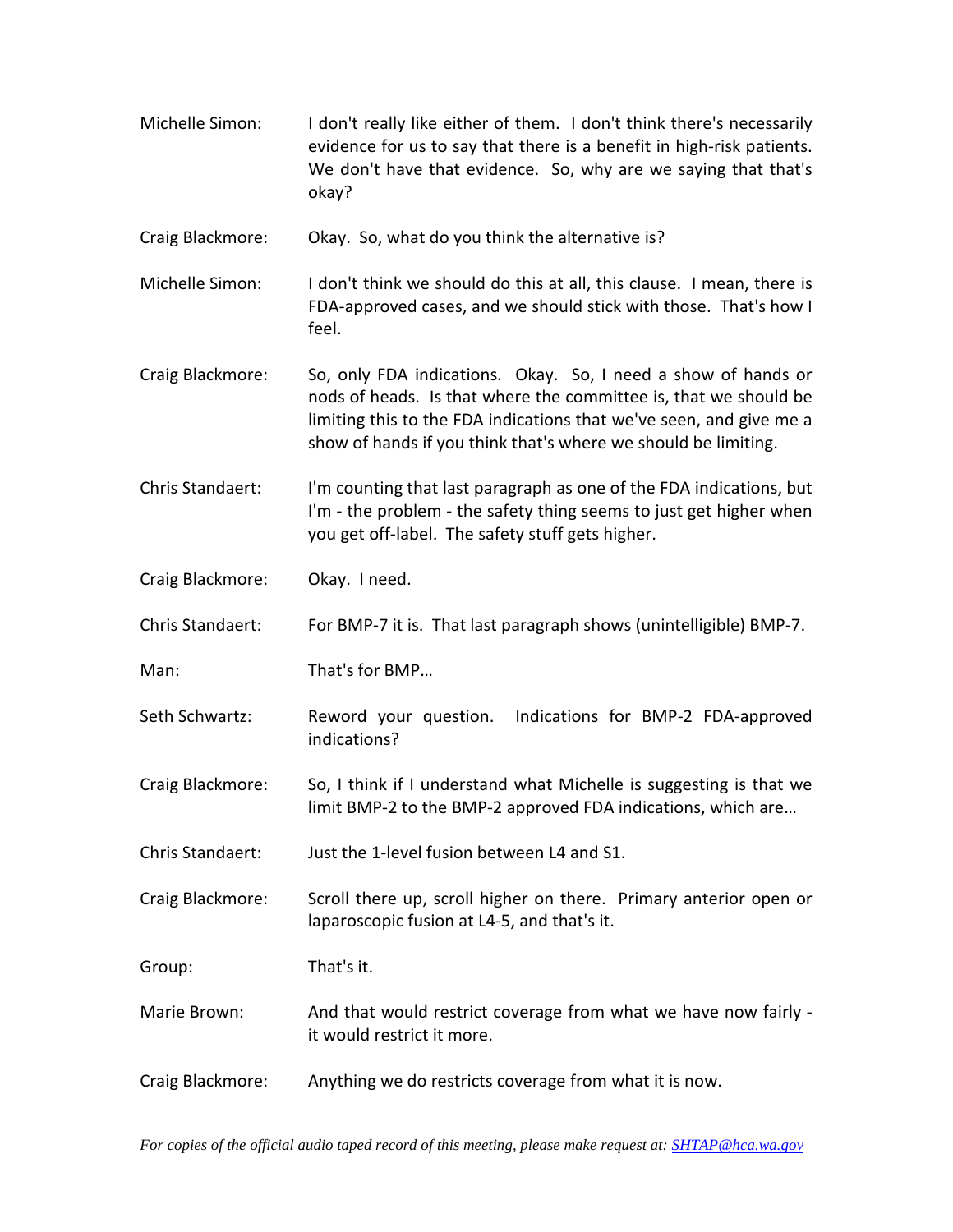- Chris Standaert: 85% of the use now is not that. That's only 15% of the use, is what I saw.
- Marie Brown: Okay.
- Craig Blackmore: So that would not allow use of this for anybody else. So, I'm seeing 3 people who are in that camp. So, am I assuming then that the others believe that there should be other additional indications? So, then it's a matter of defining what those are.
- Michelle Simon: Can I say one more thing.
- Craig Blackmore: Yes.
- Michelle Simon: There is purportedly a study coming out this fall, which might provide a lot more data and information, and when we re-view this topic at whatever timeframe we rereview it, we may have a lot more granularity to make a better decision on it.
- Craig Blackmore: We might, and we might not. I don't know. We may have a lot more data and still have the same question, because I - I mean, yeah. Okay. It is a challenge. Okay, I think what we need to do is vote on each line and take it from there. We've already voted on lumbar. We've already voted on adults. We've already voted on primary L4-5.
- Man: Straw poll vote.
- Craig Blackmore: We haven't officially voted. Sorry, this is unofficial. This is just a straw to set up our final vote. So, I'm going to take votes now on first on the top 2 lines and then second on the bottom paragraph. So, the provision and compromised sentences together, as separate indications, and then I'll vote separately on revision in a compromised patient only, as a more restrictive. No I won't. I'm going to take votes on the first 2. Okay.
- Carson Odegard: Before we do that, because we still have that question on whether separating these things out, would it help to put the word or in there at all? That…
- Craig Blackmore: So, we're voting, we'll put the word or in, and we'll have a straw vote.

Carson Odegard: Okay.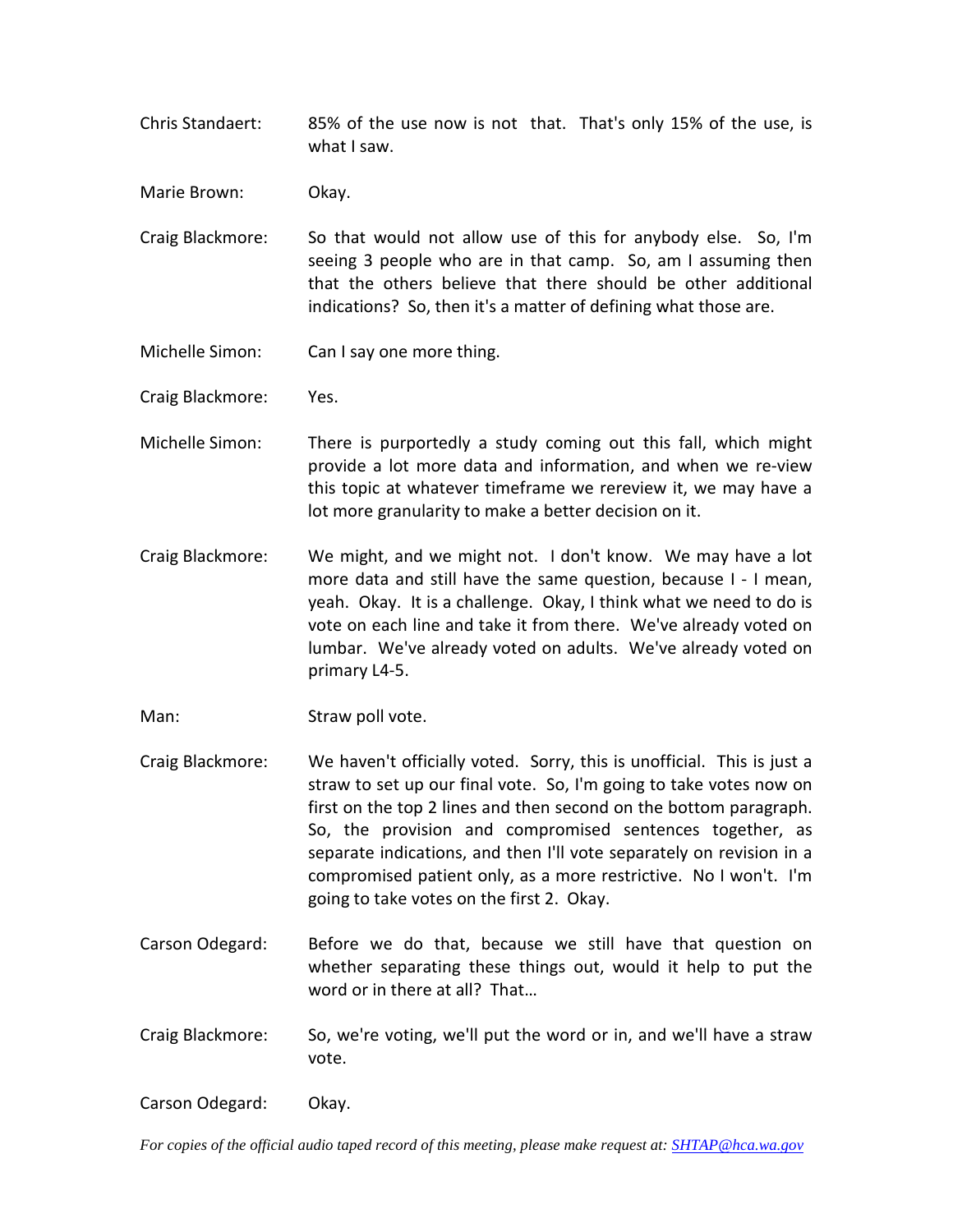- Craig Blackmore: Thank you. Right there. So, that's what we're voting on. We're not voting on the bottom 3 lines. We're voting on - we're taking an unofficial poll on whether we want to include this as a coverage indication, and the alternative to this is the 3 lines below. So, you get to either vote on the top of the page or the bottom of the page. So who wants the top of the page? Who wants the bottom of the page? Are there 8 of us? Did we get 8 votes, or did we get 7 votes.
- Josh Morse: I thought I got 7 votes. Did I miss one?
- Man: I didn't vote.
- Craig Blackmore: You didn't vote? Why?
- Seth Schwartz: Because I don't support either of them.
- Craig Blackmore: Because you don't support either of them.
- Chris Standaert: I think if you did the top one, you actually don't even need the first sentence. You don't need the revision postero - you're opening it up for anybody who can't have a bone graft or needs something else to help their - you think will not fuse.
- Craig Blackmore: I would take out the word posterolateral. Say either revision or you don't have bone to graft, to harvest.
- Seth Schwartz: That's even more expanding.
- Craig Blackmore: Yes.
- Man: Take out the word posterolateral in that one.
- Craig Blackmore: All right. Okay. Questions brought up by Dr. Franklin, should this say single level? So, I want a show of hands whether this - the indication should be restricted to single-level? All right. I want discussion.
- Chris Standaert: Several of us aren't in agreement with that first section, so saying a single-level or double-level, I'm not going to respond, because I don't agree with it. So, the bottom part - it's a posterolateral, it can only get so big, so it's a 1 or 2-level deal, because it's posterolateral fusion, and that's sort of what the FDA says is a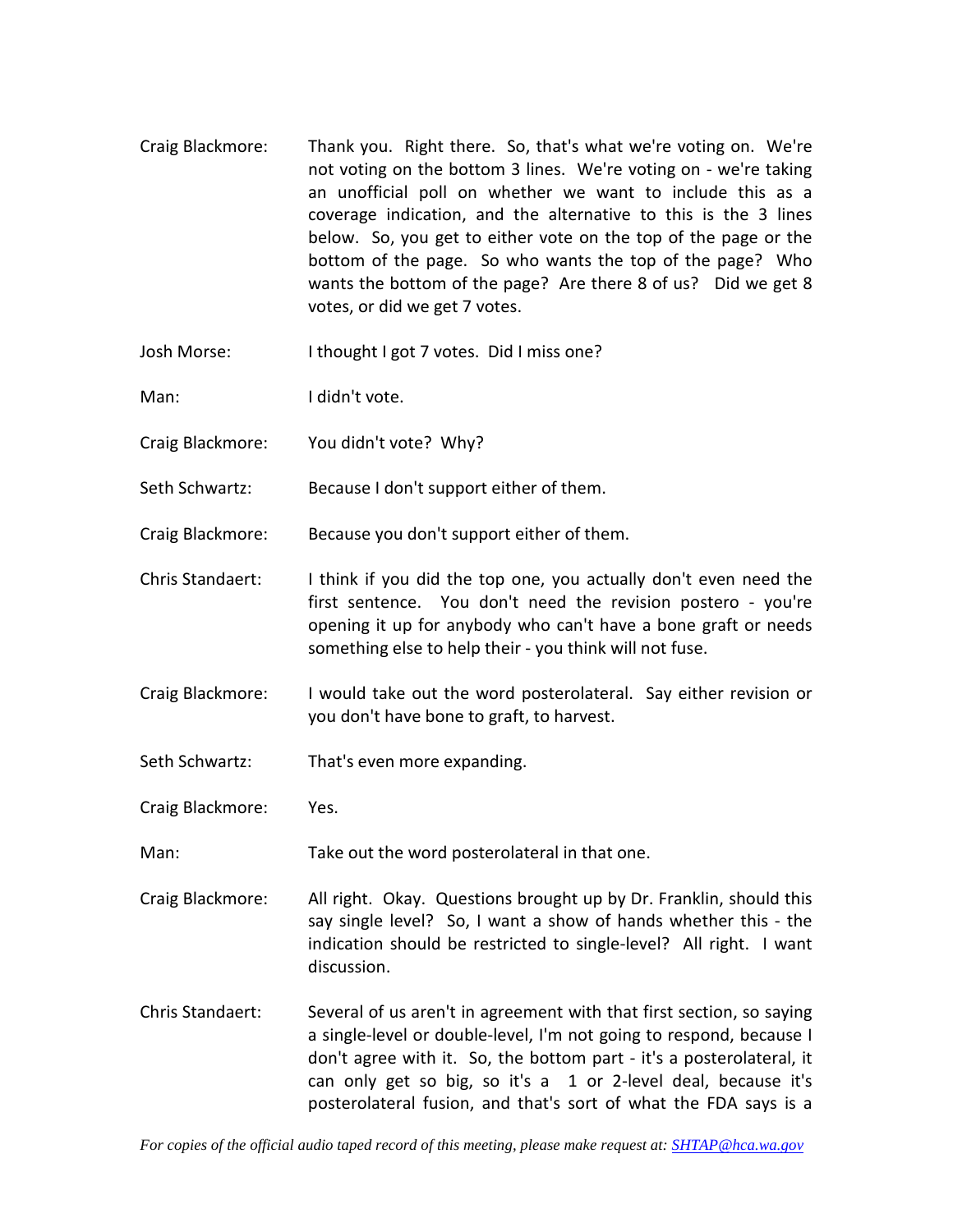compassionate use thing, and that's why I'm going with it, because it gives some out if things go bad.

Craig Blackmore: This is your opportunity to influence what those conditions are. So, if you're not voting you're not.

((Crosstalk))

Marie Brown: So, would you do just the last paragraph?

Chris Standaert: I voted for just the last paragraph.

Marie Brown: Okay.

- Craig Blackmore: Okay. Committee, do we think single-level should be included as a restriction on coverage or not? I'm not hearing yeses or no's. Is there - I'm a little…
- Seth Schwartz: I guess I'm just trying to still wrap my head around how all this looks, because I'm just sort of thinking about, you know, where things are now to where we're going, and I guess I think what we're doing here is we're excluding - we're saying, okay, there's this specific indication for this one approach for single-level fusion in a standard patient, we're saying for primary cases anything other than that, we shouldn't use it, because the risks are not the risks outweigh the benefits. We're then saying that of all the patients to get fusion, what is the failure rate? The failure rate's 3 to 5%. I can't remember what it was, but just in general primary without using BMP is 5% say, give or take. So, then we're saying that the cancer risk in patients who use BMP we think is somewhere on the order of, I don't know, what are the numbers? What was the actual number for cancer risk? 1 or 2%? So, if you're talking about only using this on the revision patients, then you're talking about 1% of 5%, so you're talking about 1 in 5000 patients is at potential risk with that restriction. That sounds like a pretty good reduction compared to just using it on everybody. I don't know what this patient population looks like for just these compromised patients. I don't know how many people who get this kind of operation are optimized patients, because if 50% of the patients who are going to have this surgery are, you could make an argument on compromised, I'm a little less comfortable with saying we should say go ahead and use it. If we're talking about a fairly small percentage of patients, like the revision patients, which we know is going to be limited to 5% of people, I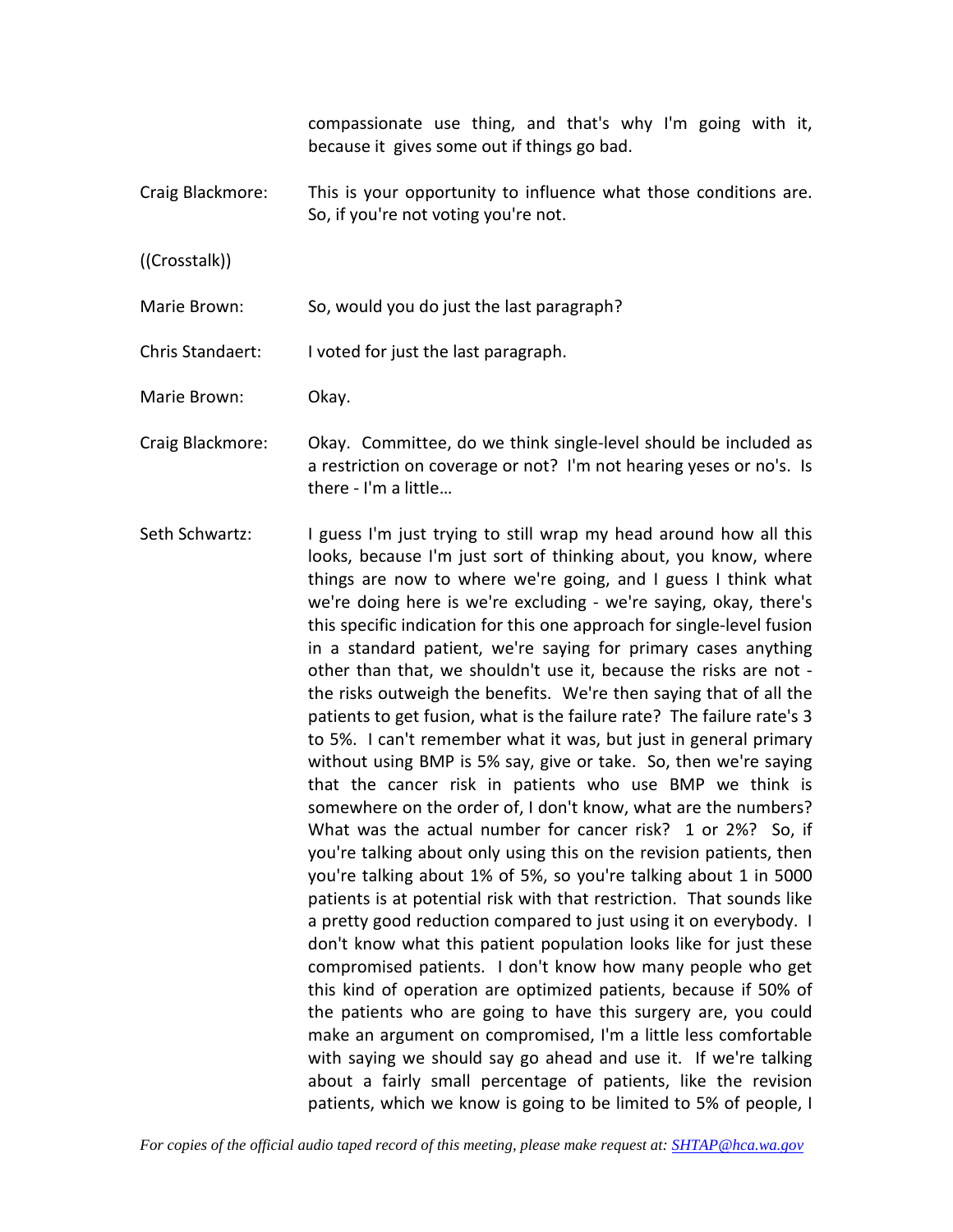feel much more comfortable saying we should use it. We can have that situation be at the surgeon's discretion.

- Chris Standaert: You're not defining compromised, and revision, like Dr. Lee said, if you're advising a 1-level fusion, sometimes the best way to revise a 1-level fusion is to turn it into a 2-level fusion. So, to restrict somebody to a revision lumbar fusion that's only 1 level, you're actually tying, frankly you're doing the opposite of what your intention is. You're tying a surgeon's hands more. So if you make this 1-level, you really confine this a lot more.
- Seth Schwartz: I'm not arguing when you say 1-level. That's not what I'm looking at here. I'm saying, I'm just thinking in terms of defining - I'm just thinking in terms of what are the populations? What are we opening ourselves up to? What are we opening this up to with these potential exceptions.
- Craig Blackmore: So, we're struggling. Are we struggling around the compromised patient or are we struggling around the revision? Would the group be more comfortable with, having already heard that we don't like both, would the group be more comfortable with limiting this to revision and dropping the compromise piece? Is that where the hangup is, or not?
- Chris Standaert: Revision in compromised patients is a much smaller patient population than compromised patients, because by definition, you're in the revision population, so you're down to the 5% or less. Now you're saying that compromised revision patients, and then you're giving the surgeon leeway. I mean, that's why the wording is that way, I assume. They have to give - you're giving somebody leeway to say I need to redo this fusion, and I don't think this person is going to do very well if I just use iliac crest or I can't get it. So, I need something else. BMP's around and maybe it will help me. That's a fairly restrictive population, because you're implying that maybe it's 50%, maybe it's 20, maybe it's 10, and of people who fail, it's probably a higher rate. The numbers are a little small, but when you say just compromised patients who are not expected to get a fusion, I mean that's - that could, defining it could (unintelligible) population.
- Seth Schwartz: I think that's what I was really getting at, which is that so we're talking about, we've already kind of agreed that on-label use, well we haven't agreed, but I guess the leaning is that for on-label use we're pretty much okay with that. So, we're talking about for off-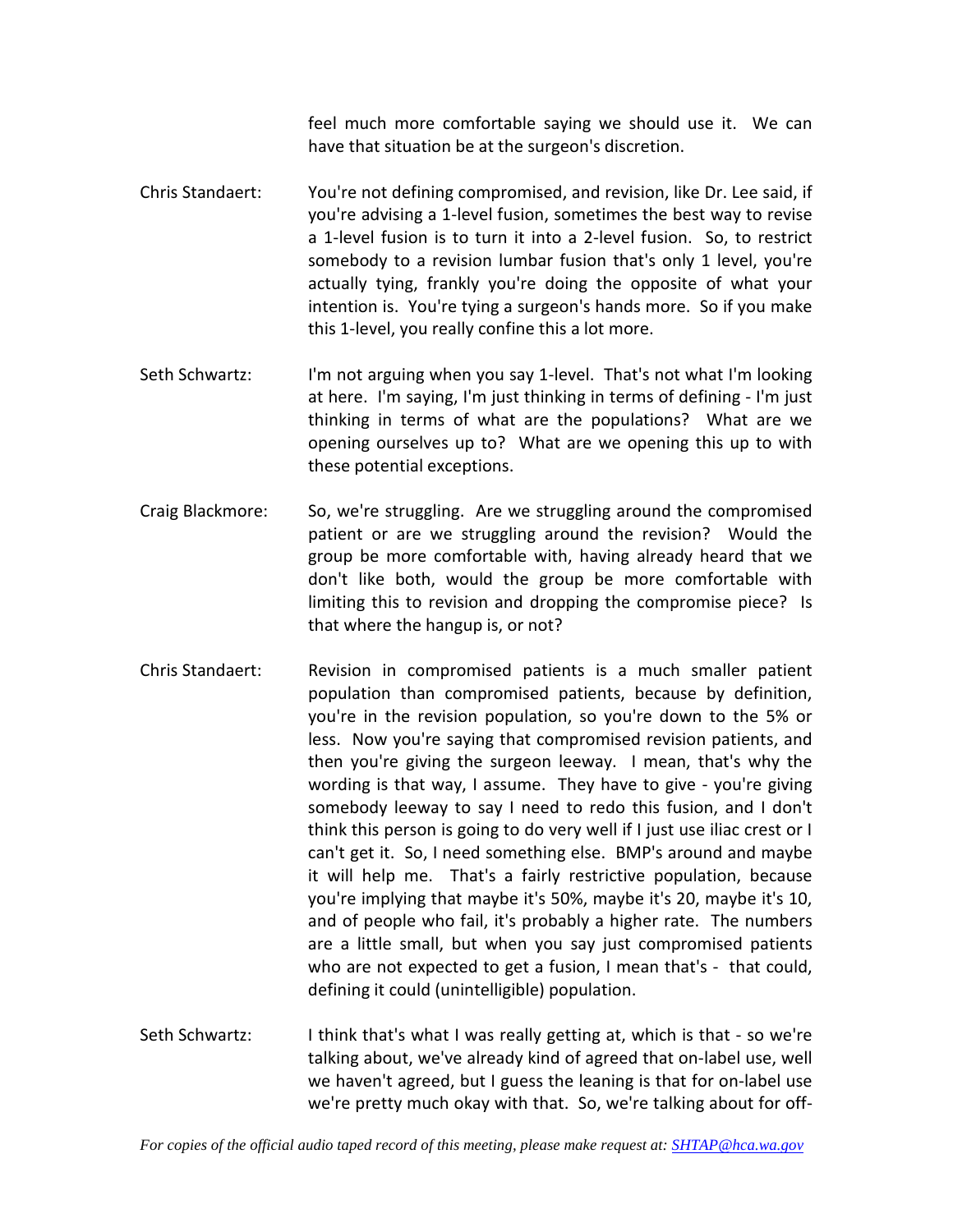label use, who are we talking about? So, I think that if you're going to say, if compromised patients could be defined as half of the population that's having this, because they're smokers or they're old, or they're osteopenic or whatever else, then that's a pretty big window of the exception, but if we're talking about revision patients, or revision patients who are also compromised, then again we get - when looking at this risk-benefit ratio, it starts to look a little better. I'm not sure that the posterolateral is still necessary, if you restrict this to revision patients who are compromised, that gets you a pretty tight group where the risk/benefit ratio might be acceptable to us. I don't know. That's kind of - looking at it that way, I think that makes a little bit more sense to me, and I guess I would rescind my previous nonbinding vote and go with the second one, if we get rid of the posterolateral portion.

- Craig Blackmore: So, the upper half of the page now, is that a condition that the group is more comfortable with?
- Group: No.
- Seth Schwartz: I'm talking about the lower half. I'm talking about get rid of posterolateral in the lower half.
- Craig Blackmore: Right. If I change the or to an and on the top half? Use the bottom, get rid of the word posterolateral.
- Chris Standaert: Just use the bottom.

Marie Brown: Just use, yeah, and take out posterolateral.

- Chris Standaert: Bottom paragraph. Bottom sentence there.
- Craig Blackmore: Don't erase (unintelligible).

Chris Standaert: See, you're done. See, that was fate. Fate intervened, what are you doing? So bottom paragraph, remove that word posterolateral. That means you can revise it.

Craig Blackmore: So, nods or hands or some indication as to whether the bottom condition, as we've got here. Is that more comfortable?

Group: Mm-hm. Yes.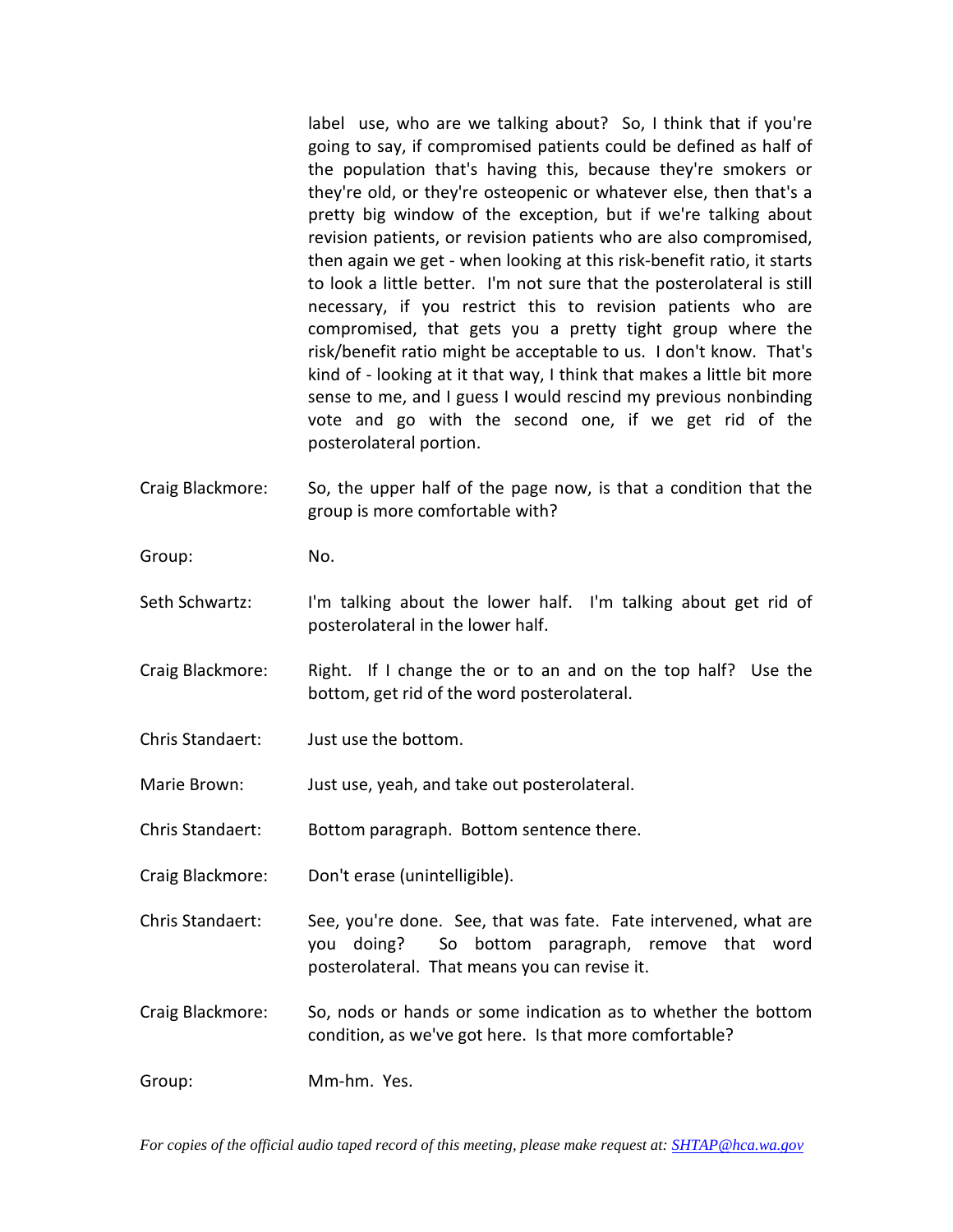- Craig Blackmore: I'm not seeing enthusiastic nods, but I'm seeing little nods. That's good. Okay, Margaret. Now, if we could eliminate from patients at risk at the top through the fusion half. Yes, thank you. And then, do we still have the rest of it on there? Okay, stop. Are we at a point where - is there anything else that needs to be on this list? Dr. Franklin, is this implementable as a list of conditions?
- Gary Franklin: I believe that we can implement anything that you ask us to, because we do prospective review on these. If we weren't doing prospective review, this would be pretty hard to do, but because we do prospective review with a pretty detailed checklist of what is actually approved, I believe that we could do anything you ask us to do.

Craig Blackmore: Okay.

Man: Do you need the lumbar spine only like you have (unintelligible).

- Craig Blackmore: Yes. No, but yes. We'll leave it on. Okay. I think we're ready to move on to voting. I think we've worked the conditions down to a place where we're as comfortable as we're going to be. We still need to decide if we're going to cover or if we're going to cover with conditions, or not cover. I don't believe we've done the official nonbinding vote on the use of BMP-2 aside from the FDA indications.
- Marie Brown: And we need to.
- Chris Standaert: We haven't done any binding vote on BMP-2.

Craig Blackmore: We haven't done a nonbinding vote.

- Chris Standaert: A nonbinding vote.
- Craig Blackmore: We did a nonbinding vote on the FDA indications.
- Chris Standaert: Oh, that's okay. Yeah, I got you.
- Craig Blackmore: The nonbinding, but in terms of process I want to stay on track. So, the next thing we do is a nonbinding vote on the effectiveness, safety, and cost effectiveness of BMP-2 and this is specifically excluding the FDA indication of primary anterior open or laparoscopic fusion at 1 level between L4 and S1, because we've already voted on that. So, the committee will vote that it is more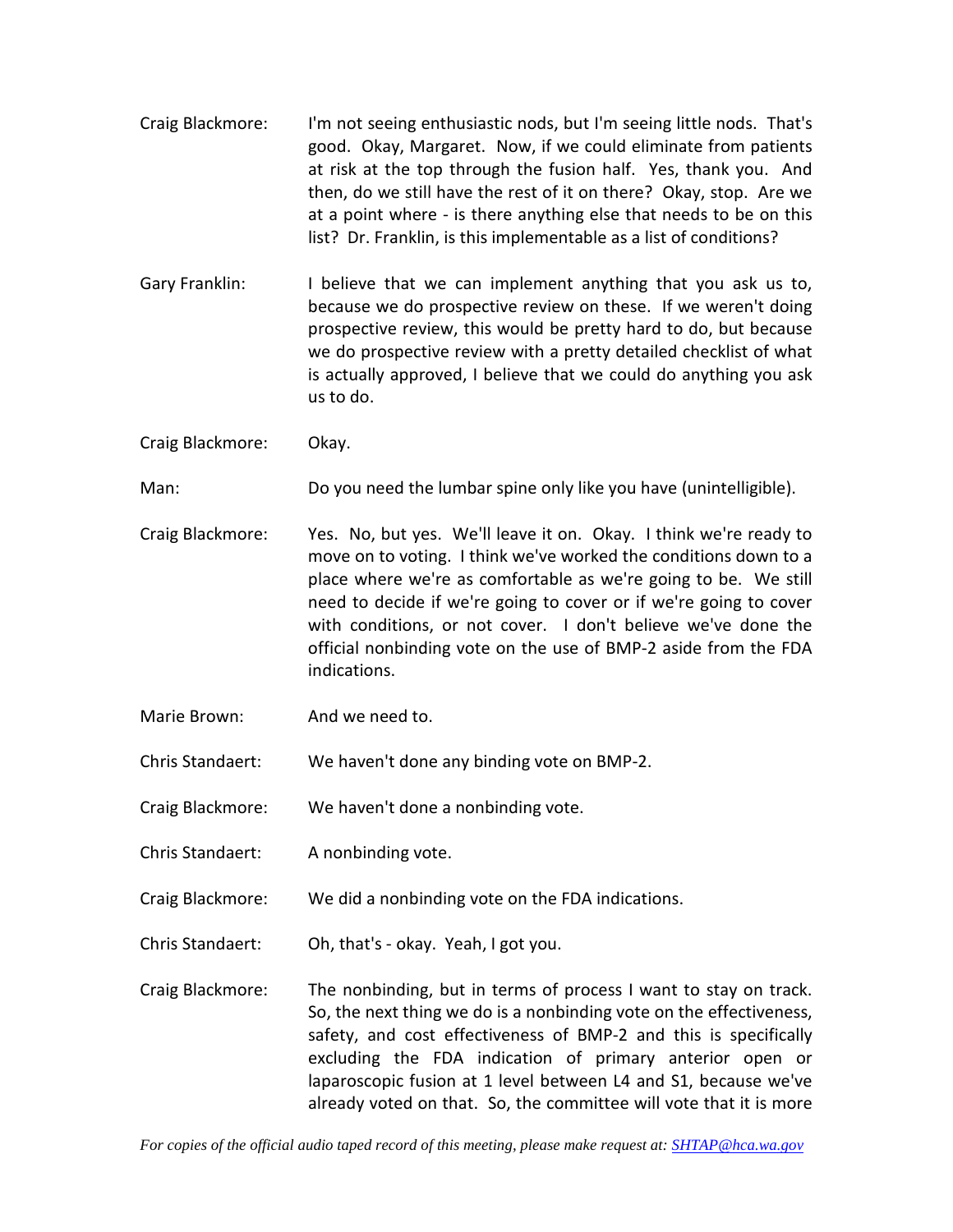effective if they believe there is any circumstance outside of 1 level between L4 and S1 where BMP-2 is more effective, and I'll just point out that the bottom category that we've defined there, if you believe it's more effective in that category, you would vote more. Is the question clear? Okay. So, the nonbinding vote actually I'm going to rethink this.

- Josh Morse: 6 unproven, 2 more, and this is for effectiveness.
- Craig Blackmore: Next is the safety.

Josh Morse: 8 less.

Craig Blackmore: And the cost effectiveness?

- Josh Morse: 8 unproven.
- Craig Blackmore: Now, we make a binding vote. This is the coverage decision for BMP-2 and your choices are to vote for cover, which means cover under all conditions, to not cover, which means never cover, or to cover with conditions, and the conditions are predefined, as use in the lumbar spine only, use for primary anterior open or laparoscopic fusion at 1 level between L4 and S1, or use in revision lumbar fusion on a compromised patient for whom autologous bone and bone marrow harvest are not feasible or not expected to result in fusion, and I will point out that the decision only applies to adults defined as age 18 and over.
- Seth Schwartz: Can I ask a procedural question?
- Craig Blackmore: Yes. So, there's really only 2 possible votes here, correct? Cover or not cover, because we've already gone through conditions.
- Chris Standaert: No, it's cover with conditions (unintelligible).
- Craig Blackmore: No, we haven't you can say no cover, you can say…
- Seth Schwartz: We're saying no cover for all of this or no cover for BMP-2.
- Craig Blackmore: All right. I'll start over. You have 3 choices. Choice number 1 is no cover, and that means it is never covered.
- Seth Schwartz: BMP-2.